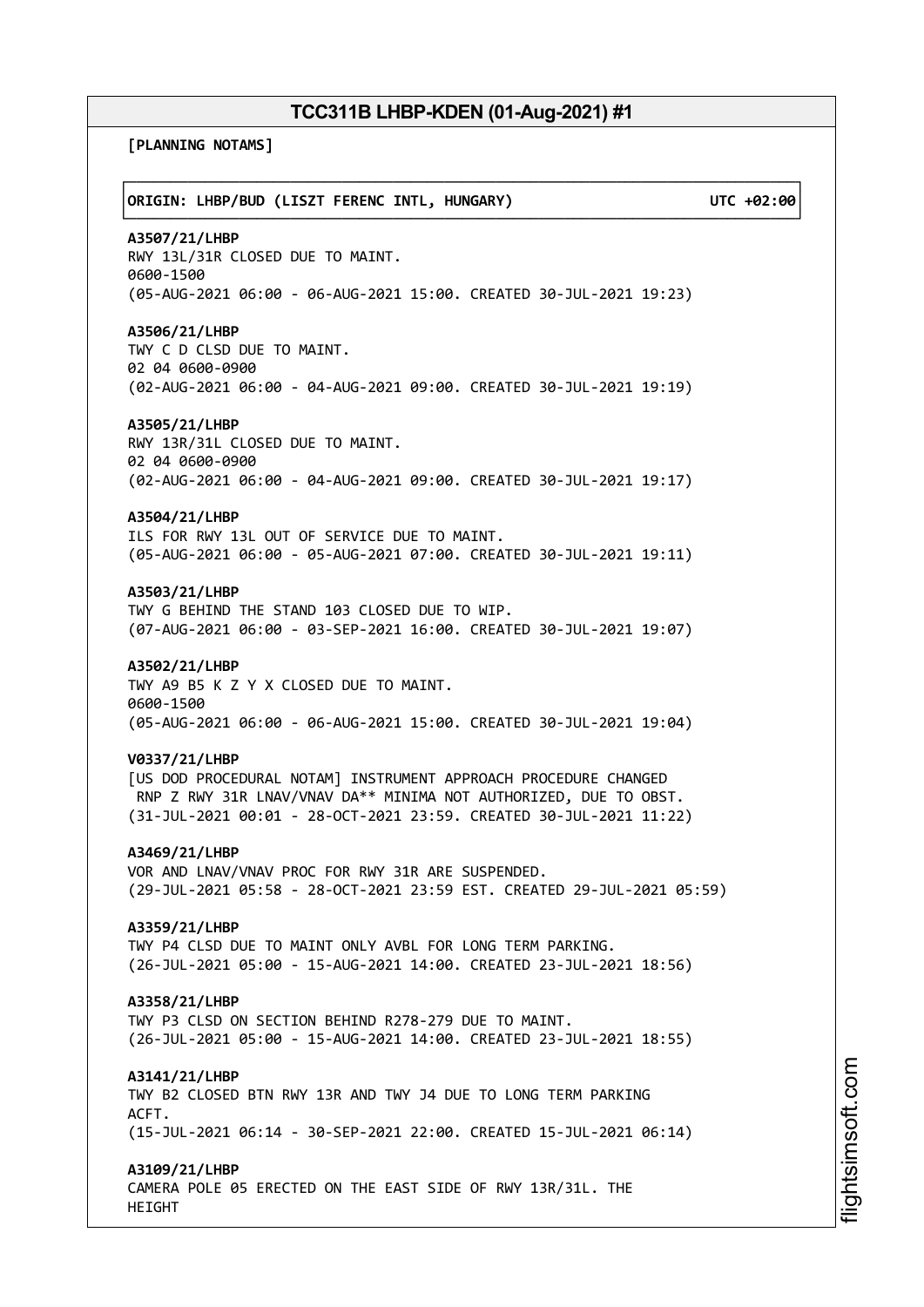OF THE POLE 19M AGL. PSN OF THE POLE 472629.67N 0191417.68E. OBSTACLE MARKING AND LIGHTING INSTALLED ACCORDING TO ICAO ANNEX 14. (13-JUL-2021 16:00 - 10-OCT-2021 23:59. CREATED 13-JUL-2021 13:46)

#### **A2864/21/LHBP**

TRIGGER NOTAM - PERM AIRAC AIP AMDT 005/2021 WEF 12 AUG 2021. GROUND HANDLING ORGANISATIONS CONTACTS UPDATED. LOCAL AD REGULATIONS UPDATED BASED ON THE NEW GRF FORMAT. UPDATED CHART: AD 2-LHBP-PATC-13R31L. (12-AUG-2021 00:00 - 25-AUG-2021 23:59. CREATED 01-JUL-2021 08:55)

### **A2854/21/LHBP**

CRANE GARDEN ERECTED 1,1NM NORTH-EAST OF TDZ 31R. NUMBER OF CRANES BTN 1-3. HEIGHT OF THE CRANES MAX 65M AGL. OBST MARKING AND LIGHTING INSTALLED ACCORDING TO ICAO ANNEX 14. CENTER PSN OF THE CRANE GARDEN IS 472635.65N 0191806.58E. RADIUS OF THE CRANE GARDEN IS 100M FROM THE CENTER PSN. 0500-1630 (01-JUL-2021 05:00 - 01-OCT-2021 16:30. CREATED 30-JUN-2021 19:33)

### **A2853/21/LHBP**

CRANE GARDEN ERECTED 0,87NM NORTH-EAST OF THR 31R. NUMBER OF CRANES BTN 1-3. HEIGHT OF THE CRANES MAX 60M AGL. OBST MARKING AND LIGHTING INSTALLED ACCORDING TO ICAO ANNEX 14. CENTER PSN OF THE CRANE GARDEN IS 472545.00N 0191846.00E. RADIUS OF THE CRANE GARDEN IS 60M FROM THE CENTER PSN. 0500-1630 (01-JUL-2021 05:00 - 01-OCT-2021 16:30. CREATED 30-JUN-2021 19:30)

#### **A2640/21/LHBP**

CRANE GARDEN ERECTED 0,3NM WEST OF TDZ 31L. NUMBER OF CRANES BETWEEN 1-4. HEIGHT OF THE CRANES MAX 45M AGL. OBSTACLE MARKING AND LIGHTING INSTALLED ACCORDING TO ICAO ANNEX 14. CENTER PSN OF THE CRANE GARDEN 472547.62N 0191420.19E. RADIUS OF THE CRANE GARDEN IS 50M FROM THE CENTER PSN. 0500-1600 (19-JUN-2021 04:19 - 31-AUG-2021 16:00. CREATED 19-JUN-2021 04:21)

#### **A2439/21/LHBP**

CAMERA POLE-04 ERECTED ON THE WEST SIDE TWY A9. THE HEIGHT OF THE POLE 24M AGL. PSN OF THE POLE 472521.14N 0191715.05E. OBSTACLE MARKING AND LIGHTING INSTALLED ACCORDING TO ICAO ANNEX 14. (10-JUN-2021 12:00 - 01-SEP-2021 18:00. CREATED 10-JUN-2021 10:44)

#### **A2277/21/LHBP**

CAMERA POLE-03 ERECTED ON THE SOUTH EAST SIDE TWY B2. THE HEIGHT OF THE POLE 13M AGL. PSN OF THE POLE 472602.04N 0191500.05E. OBSTACLE MARKING AND LIGHTING INSTALLED ACCORDING TO ICAO ANNEX 14.

(01-JUN-2021 18:00 - 01-SEP-2021 18:00. CREATED 01-JUN-2021 17:00)

### **A2171/21/LHBP**

CAMERA POLE-02 ERECTED 0,18NM NORTH OF TDZ 13R. THE HEIGHT OF THE POLE 18M AGL. PSN OF THE POLE 472650.93N 0191341.57E. OBSTACLE MARKING AND LIGHTING INSTALLED ACCORDING TO ICAO ANNEX 14. (26-MAY-2021 00:00 - 26-AUG-2021 23:59. CREATED 25-MAY-2021 19:01)

**A2130/21/LHBP**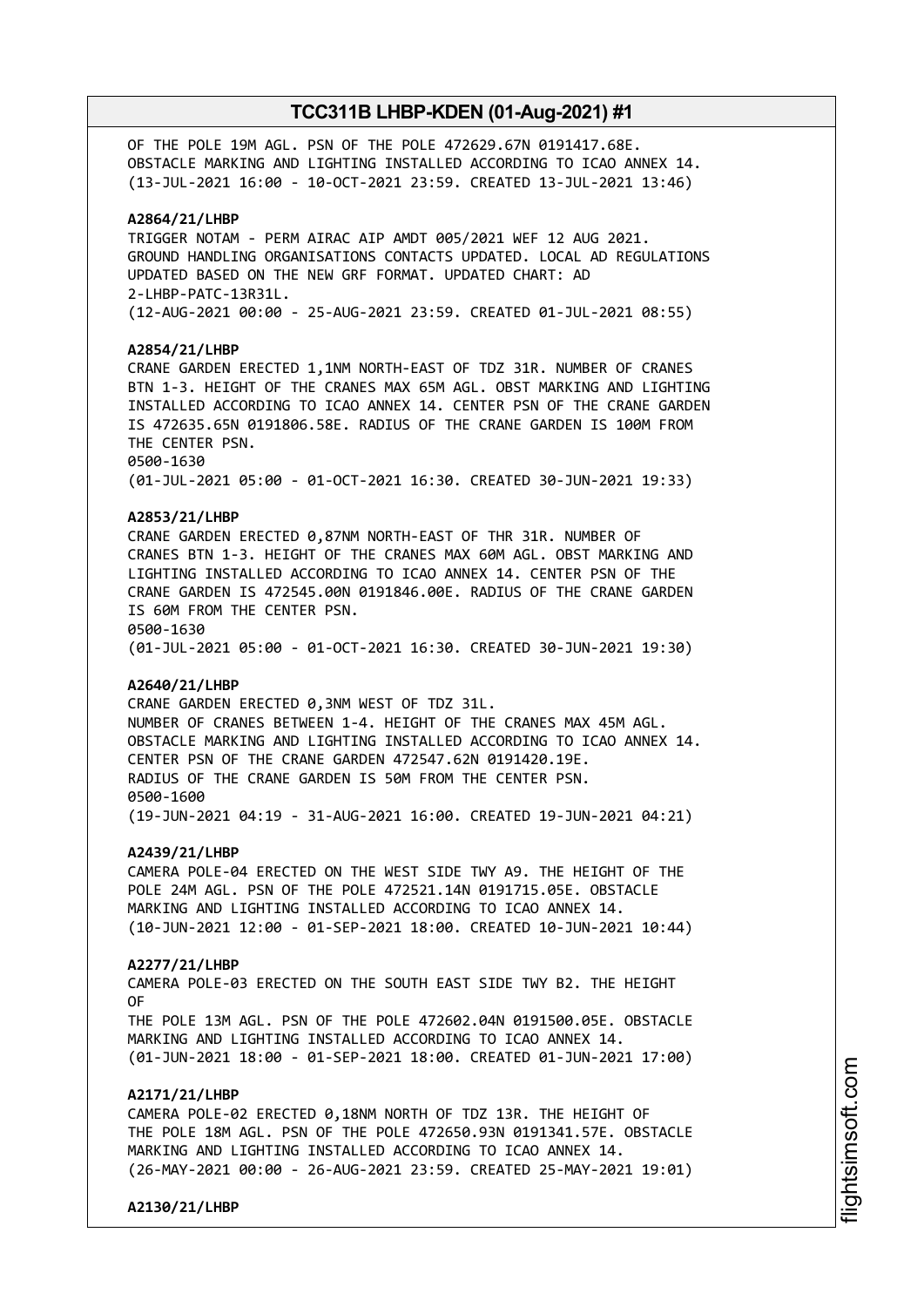COMPASS CHECK POINT IS CLOSED DUE TO LONG-TERM PARKING. COMPASS CHECKS CAN BE MANAGED AT B5 HOLDING BAY. (22-MAY-2021 18:15 - 31-AUG-2021 22:00. CREATED 22-MAY-2021 18:18)

#### **A2124/21/LHBP**

TWY A1 CLOSED BETWEEN TWY B1 AND EXIT M20 DUE TO LONG-TERM PARKING. (21-MAY-2021 19:20 - 31-AUG-2021 22:00. CREATED 21-MAY-2021 19:20)

#### **A2120/21/LHBP**

TWY V CLSD DUE TO MAINT. (21-MAY-2021 18:52 - 31-AUG-2021 22:00. CREATED 21-MAY-2021 18:53)

#### **A2091/21/LHBP**

CAMERA POLE ERECTED IN FRONT OF PARKING STAND R111. THE HEIGHT OF THE POLE 26 M AGL. PSN OF THE POLE 472623.93N 0191342.86E. OBSTACLE MARKING AND LIGHTING INSTALLED ACCORDING TO ICAO ANNEX 14. (21-MAY-2021 00:00 - 21-AUG-2021 23:59. CREATED 20-MAY-2021 21:35)

┌──────────────────────────────────────────────────────────────────────────────┐

└──────────────────────────────────────────────────────────────────────────────┘

### │**DESTINATION: KDEN/DEN (DENVER INTL, UNITED STATES) UTC -06:00**│

### **08/013/KDEN**

DEN SVC TFC MANAGEMENT PROGRAM ALERT SEE ATCSCC MSG (01-AUG-2021 15:00 - 01-AUG-2021 18:59. CREATED 01-AUG-2021 14:20)

### **07/693/KDEN**

DEN NAV VOR/DME NOT MNT (31-JUL-2021 21:48 - 03-AUG-2021 20:00 EST. CREATED 31-JUL-2021 21:48)

#### **07/658/KDEN**

DEN OBST CRANE (ASN UNKNOWN) 394939N1043954W (0.22NM E APCH END RWY 35L) UNKNOWN (35FT AGL) FLAGGED AND LGTD (02-AUG-2021 12:00 - 02-AUG-2021 23:59. CREATED 30-JUL-2021 20:23)

#### **07/575/KDEN**

DEN OBST RIG (ASN 2019-ANM-371-NRA) 395140N1043730W (2.2NM E DEN) 5410FT (105FT AGL) FLAGGED AND LGTD (30-JUL-2021 13:30 - 04-AUG-2021 22:30. CREATED 27-JUL-2021 13:22)

### **07/478/KDEN**

DEN TWY Z4 CLSD (22-JUL-2021 14:15 - 19-AUG-2021 23:59. CREATED 22-JUL-2021 14:15)

### **07/477/KDEN**

DEN TWY Z BTN TWY G AND TWY Z3 CLSD (22-JUL-2021 14:14 - 19-AUG-2021 23:59. CREATED 22-JUL-2021 14:14)

#### **07/451/KDEN**

DEN TWY M BTN DEICE PAD SC SOUTH ACCESS AND TWY A CLSD (21-JUL-2021 17:00 - 14-AUG-2021 23:59. CREATED 21-JUL-2021 16:26)

### **07/446/KDEN**

DEN APRON DEICE PAD SC SPOT 2 CLSD (21-JUL-2021 13:28 - 14-AUG-2021 23:59. CREATED 21-JUL-2021 13:28)

### **07/445/KDEN**

DEN APRON DEICE PAD SC SPOT 1 CLSD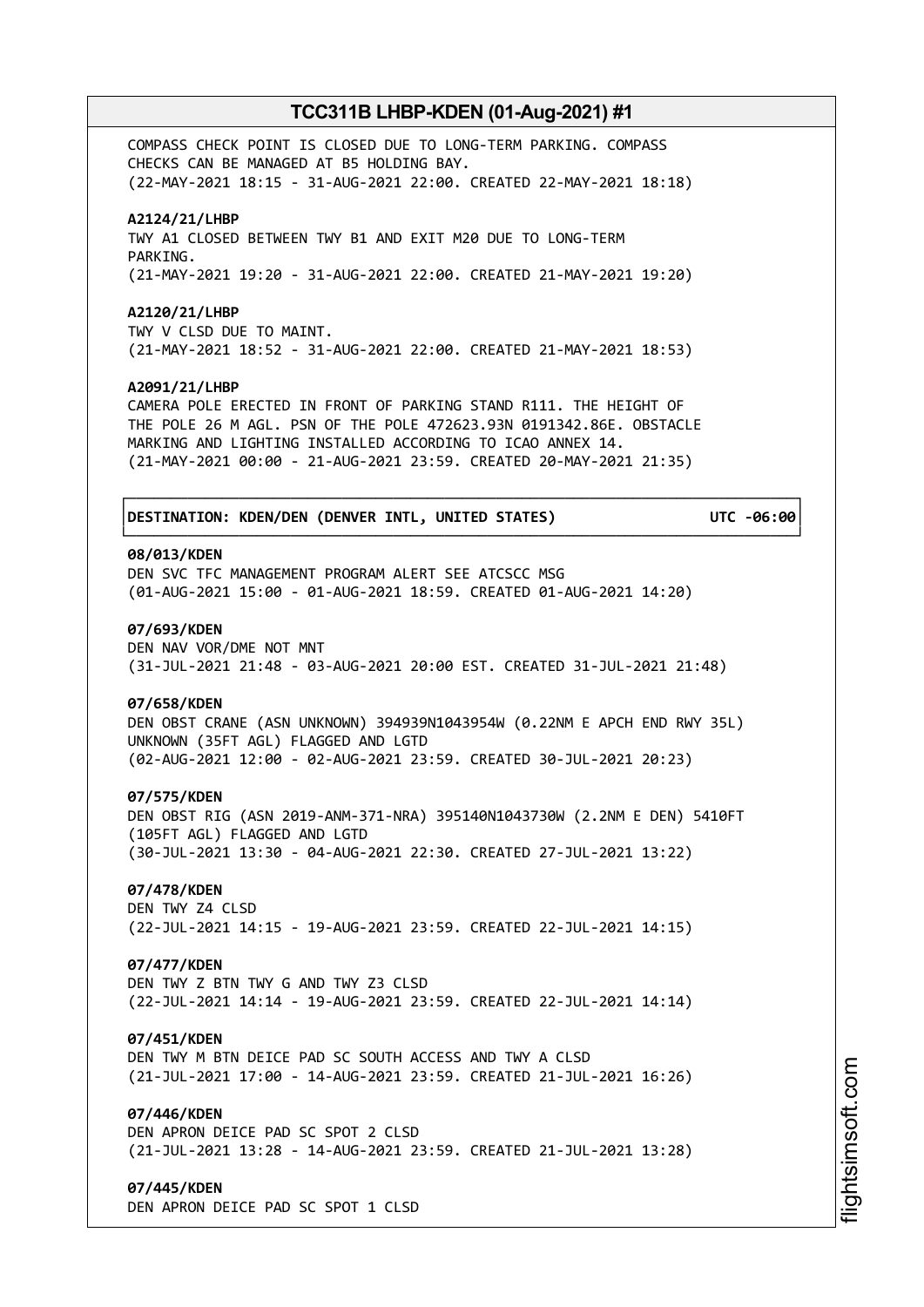(21-JUL-2021 13:27 - 14-AUG-2021 23:59. CREATED 21-JUL-2021 13:27)

#### **1/1807/KDEN**

DEN IAP DENVER INTL, DENVER, CO. RNAV (RNP) Z RWY 34R, ORIG-C... RNP 0.10 DA 5906/ HAT 552 ALL CATS, VISIBILITY ALL CATS RVR 6000. RNP 0.20 DA 6037/ HAT 683 ALL CATS, VISIBILITY ALL CATS 1 1/2. RNP 0.30 DA 6074/ HAT 720 ALL CATS, VISIBILITY ALL CATS 1 5/8. CHANGE INOP NOTE TO READ: FOR INOPERATIVE ALSF, INCREASE RNP 0.10 ALL CATS VISIBILITY TO 1 5/8 MILE, RNP 0.20 AND RNP0.30 ALL CATS VISIBILITY TO 2 MILES. TEMPORARY CRANES 5695 MSL BEGINNING 3778FT SE OF RWY 34R (2019-ANM-1220/1221/1222/1223-NRA), TEMPORARY CRANE 5620 MSL 1.10NM SE OF RWY 34R (2018-ANM-307-NRA), TEMPORARY CRANES 5625 MSL BEGINNING 3778FT SE OF RWY 34R (2020-ANM-1605/1606/1607/1608-NRA), CRANES UP TO 5260 MSL 6685FT SE OF RWY 34R (2020-ANM-2198/2199/2200/2201-NRA). 2107191133-2112151133EST (PERM. CREATED 19-JUL-2021 11:33)

### **1/1799/KDEN**

DEN IAP DENVER INTL, DENVER, CO. ILS OR LOC RWY 34R, AMDT 3A... S-LOC 34R MDA 5860/HAT 586 ALL CATS, VISIBILITY CATS C/D 1 1/4 SM. VDP NA. CHANGE CHART NOTE TO READ: FOR INOPERATIVE ALSF, INCREASE S-LOC 34R CAT C/D VISIBILITY TO 1 3/4 SM. TEMPORARY CRANES UP TO 5549 MSL 1.86NM S OF RWY 34R (2020-ANM-1853 THRU 1871-NRA), TEMPORARY CRANES UP TO 5473 MSL BEGINNING 4453FT NE OF RWY 34R (2021-ANM-1980/1981/1982/1983-NRA). 2107191115-2112151115EST (PERM. CREATED 19-JUL-2021 11:16)

### **1/1796/KDEN**

DEN IAP DENVER INTL, DENVER, CO. ILS OR LOC RWY 8, AMDT 5A... S-ILS 8\*\* DA 5788/HAT 434 ALL CATS. VISIBILITY ALL CATS RVR 4000. S-LOC 8 MDA 5820/HAT 466 ALL CATS, VISIBILITY CATS A/B RVR 4000, CATS C/D RVR 5000. VDP AT I-FUI 1.07 DME; DISTANCE VDP TO THLD 1.25 MILES. DISREGARD NOTE: \*\* RVR 1800 AUTHORIZED WITH USE OF FD OR AP OR HUD TO DA. CHANGE INOP NOTE TO READ: FOR INOPERATIVE MALSR, INCREASE S-LOC 8 CAT A/B VISIBILITY TO RVR 5500 AND CAT C/D VISIBILITY TO 1 3/8. TEMPORARY CRANES UP TO 5503 MSL BEGINNING 4420FT W OF RWY 8 (2019-ANM-293 THRU 295-NRA), TEMPORARY CRANES UP TO 5503 MSL BEGINNING 4220FT W OF RWY 8 (2021-ANM-1339/1340/1341/1342-NRA), TEMPORARY CRANES UP TO 5473 MSL BEGINNING 3916FT W OF RWY 8 (2021-ANM-1980/1981/1982/1983-NRA). 2107191111-2112151111EST (PERM. CREATED 19-JUL-2021 11:13)

## **1/1797/KDEN** DEN IAP DENVER INTL, DENVER, CO. RNAV (GPS) Y RWY 8, AMDT 1C... LPV DA# NA ALL CATS. LNAV MDA 5820/ HAT 466 ALL CATS, VISIBILITY CATS A/B RVR 4000, CATS C/D RVR 5000. VDP 1.13 NM TO RW08. CHANGE INOP NOTE TO READ: FOR INOPERATIVE MALSR, INCREASE LNAV CAT C/D VISIBILITY TO 1 3/8 MILE. DISREGARD NOTE: #RVR 1800 AUTHORIZED WITH USE OF FD OR AP OR HUD TO DA. TEMPORARY CRANES UP TO 5503 MSL BEGINNING 4420FT W OF RWY 8 (2019-ANM-293 THRU 295-NRA), TEMPORARY CRANES UP TO 5503 MSL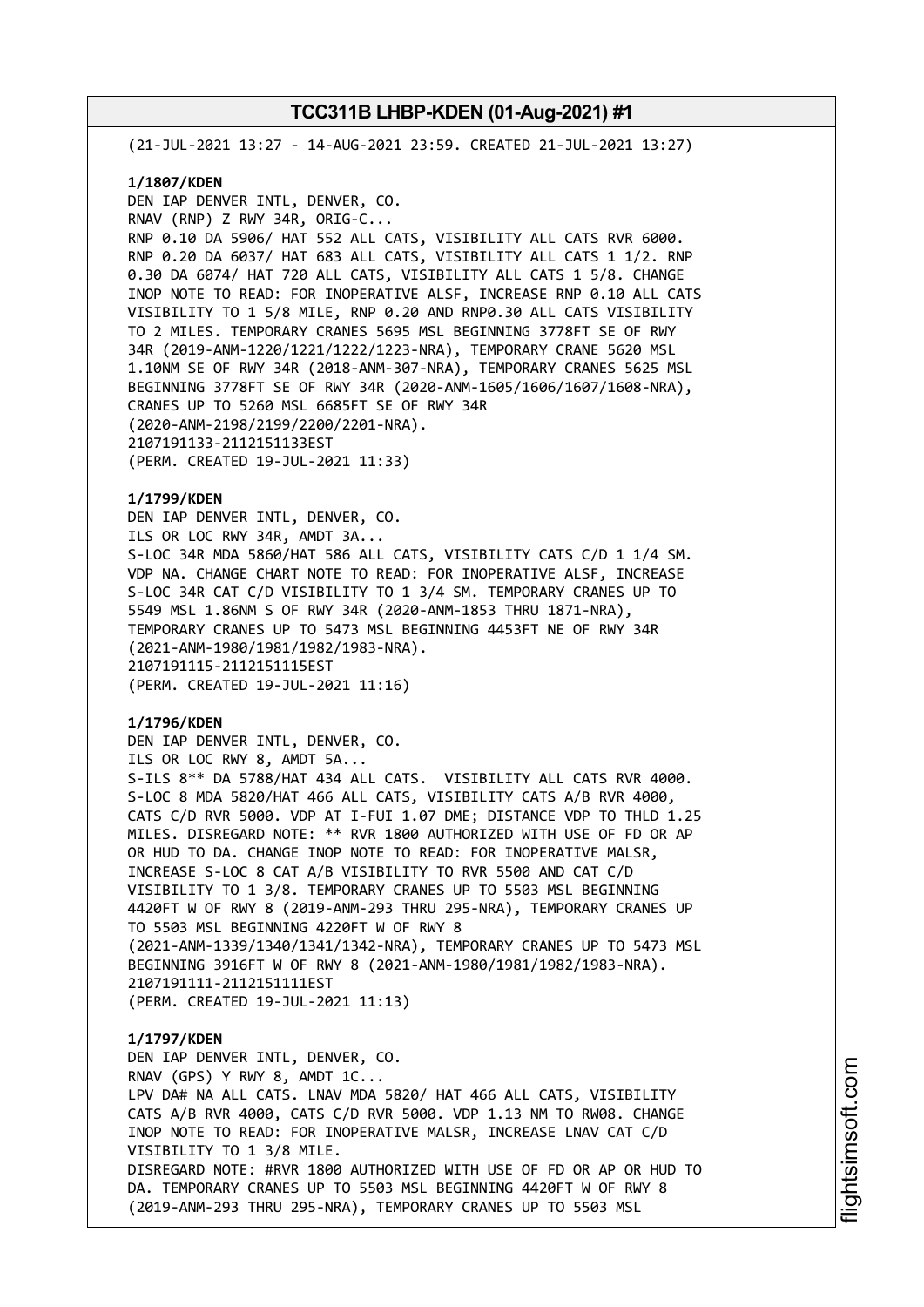BEGINNING 4220FT W OF RWY 8 (2021-ANM-1339/1340/1341/1342-NRA), TEMPORARY CRANES UP TO 5473 MSL BEGINNING 3916FT W OF RWY 8 (2021-ANM-1980/1981/1982/1983-NRA). 2107191111-2112151111EST (PERM. CREATED 19-JUL-2021 11:13)

### **07/353/KDEN**

DEN TWY CS SPOT 6W CLR BAR LGT U/S (16-JUL-2021 05:36 - 15-SEP-2021 23:59. CREATED 16-JUL-2021 05:36)

### **07/263/KDEN**

DEN TWY J CL LGT U/S (13-JUL-2021 09:38 - 15-SEP-2021 23:59. CREATED 13-JUL-2021 09:38)

### **07/192/KDEN**

DEN TWY CS CL LGT BTN TWY L AND TWY G U/S (09-JUL-2021 15:31 - 15-SEP-2021 23:59. CREATED 09-JUL-2021 15:31)

### **07/191/KDEN**

DEN TWY K BTN TWY CN AND TWY BN CLSD (09-JUL-2021 15:30 - 15-SEP-2021 23:59. CREATED 09-JUL-2021 15:30)

### **07/190/KDEN**

DEN TWY CS BTN TWY L AND TWY K CLSD (09-JUL-2021 15:27 - 15-SEP-2021 23:59. CREATED 09-JUL-2021 15:28)

### **1/4828/KDEN**

DEN IAP DENVER INTL, DENVER, CO. ILS OR LOC RWY 17R, AMDT 3B... S-ILS 17R, DA 5719/HAT 327 ALL CATS, VISIBILITY ALL CATS RVR 2600. S-LOC 17R, MDA 5880/HAT 488 ALL CATS, VISIBILITY CATS C/D RVR 5000. VDP AT I-ACX 1.18 DME; DISTANCE TO THLD 1.35NM. CHANGE NOTE TO READ: FOR INOP ALS, INCREASE S-ILS 17R VISIBILITY ALL CATS TO RVR 5000 AND S-LOC 17R CATS C/D VISIBILITY TO 1 3/8 SM. TEMPORARY CRANES UP TO 5605 MSL BEGINNING 1501FT SW OF RWY 17R (2017-ANM-1601/1602/1603/1604/1698/1699/1700/1701-NRA). 2107061933-2108301933EST (PERM. CREATED 06-JUL-2021 19:34)

### **1/4829/KDEN**

DEN IAP DENVER INTL, DENVER, CO. RNAV (GPS) Y RWY 17R, AMDT 1C... LPV DA NA ALL CATS. CHANGE NOTE TO READ: FOR INOPERATIVE MALSR, INCREASE LNAV/VNAV ALL CATS VISIBILITY TO 1 1/2 MILE AND LNAV CAT C/D TO 1 1/2 MILE. TEMPORARY CRANES UP TO 5605 MSL BEGINNING 1501FT SW OF RWY 17R (2017-ANM-1601/1602/1603/1604/1698/1699/1700/1701-NRA). 2107061933-2108301933EST (PERM. CREATED 06-JUL-2021 19:34)

#### **1/4805/KDEN**

DEN IAP DENVER INTL, DENVER, CO. ILS OR LOC RWY 34L, AMDT 2B... S-LOC 34L MDA 5700/HAT 373 ALL CATS. VISIBILITY CATS C/D RVR 3500. 2107061920-2307061920EST (PERM. CREATED 06-JUL-2021 19:22)

**1/3687/KDEN**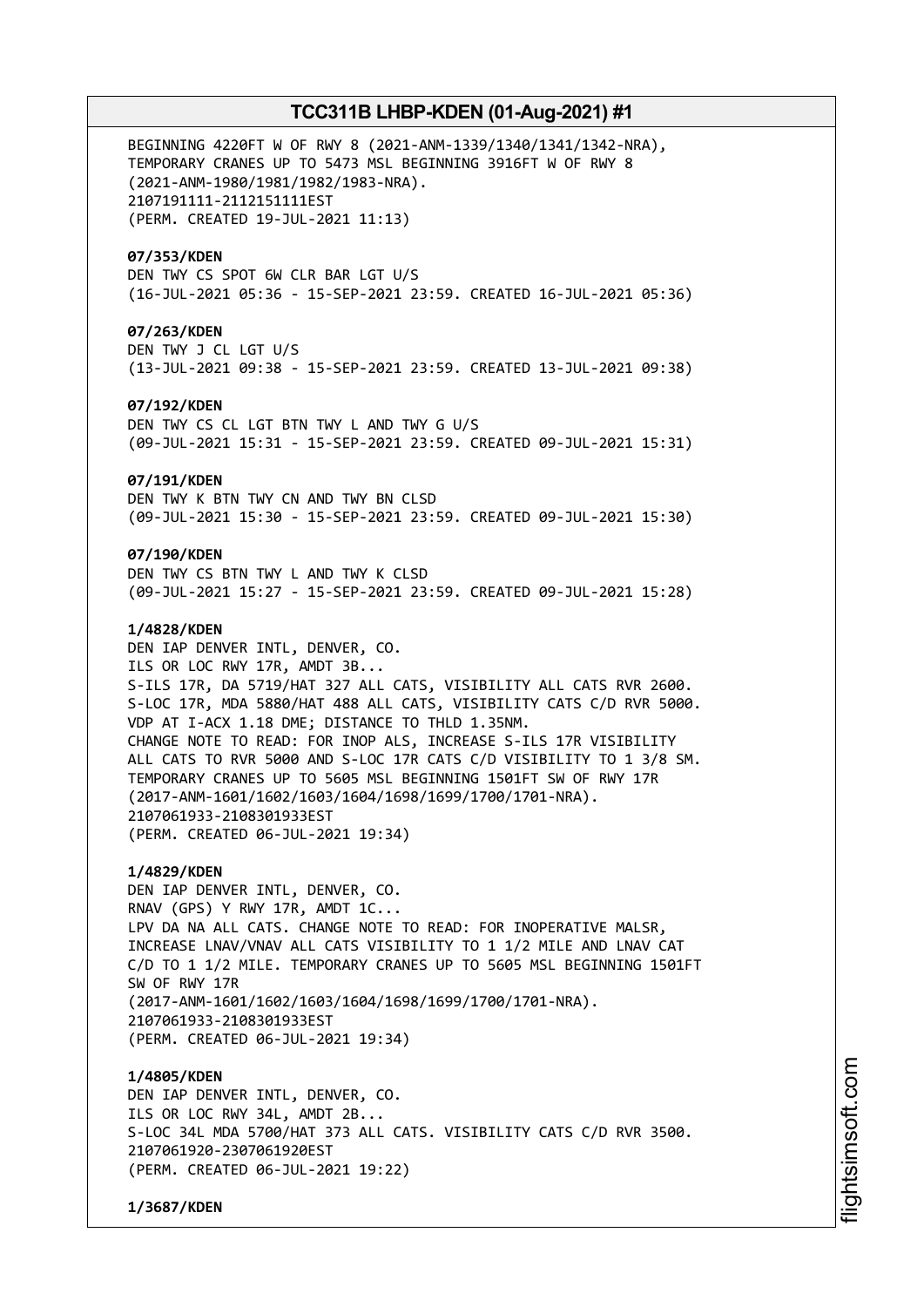DEN IAP DENVER INTL, DENVER, CO. RNAV (RNP) Z RWY 17R, ORIG-C... RNP 0.10 DA 5876/HAT 484 ALL CATS. VISIBILITY ALL CATS RVR 5000. FOR INOPERATIVE MALSR, INCREASE RNP 0.10 ALL CATS VISIBILITY TO 1 3/8 MILE AND RNP 0.30 ALL CATS VISIBILITY TO 1 5/8 MILE. TEMPORARY CRANES 5665 MSL BEGINNING 1768FT W OF RWY 17R (2019-ANM-2257 THRU 2260-NRA),, TEMPORARY CRANES, UP TO 5605 MSL BEGINNING 1501FT SW OF RWY 17R (2017-ANM-1601/1602/1603/1604/1698/1699/1700/1701-NRA). 2107021305-2108151305EST (PERM. CREATED 02-JUL-2021 13:05) **1/1288/KDEN** DEN IAP DENVER INTL, DENVER, CO. RNAV (RNP) Z RWY 34L, ORIG-C... RNP 0.10 DA 5837/ HAT 510 ALL CATS, VISIBILITY ALL CATS RVR 5500. RNP 0.20 DA 5956/ HAT 629 ALL CATS, VISIBILITY ALL CATS 1 3/8. RNP 0.30 DA 5994/ HAT 667 ALL CATS, VISIBILITY ALL CATS 1 1/2. CHANGE INOP NOTE TO READ: FOR INOPERATIVE ALSF, INCREASE RNP 0.10 ALL CATS VISIBILITY TO 1 3/8 SM, RNP 0.20 ALL CATS VISIBILITY TO 1 3/4 SM, AND RNP 0.30 ALL CATS VISIBILITY TO 1 7/8 SM. TEMPORARY CRANES 5625 MSL BEGINNING 4315FT E OF RWY 34L (2020-ANM-1605/1606/1607/1608-NRA). 2106111306-2201101306EST (PERM. CREATED 11-JUN-2021 13:07) **1/1289/KDEN** DEN IAP DENVER INTL, DENVER, CO. RNAV (GPS) Y RWY 34L, AMDT 2C... LNAV/VNAV DA 5895/ HAT 568 ALL CATS, VISIBILITY ALL CATS 1 1/4. LNAV MDA 5880/ HAT 553 ALL CATS, VISIBILITY CAT C/D RVR 5500. VDP 1.51NM TO RW 34L. TEMPORARY CRANES UP TO 5503 MSL BEGINNING 1.04NM SW OF RWY 34L (2020-ANM-555/556/557/558-NRA), TEMPORARY CRANES 5538 MSL 1.26NM SE OF RWY 34L (2020-ANM-1853 THRU 1860-NRA), TEMPORARY CRANES 5625 MSL BEGINNING 4315FT E OF RWY 34L (2020-ANM-1605/1606/1607/1608-NRA). 2106111306-2201101306EST (PERM. CREATED 11-JUN-2021 13:07) **1/1281/KDEN** DEN IAP DENVER INTL, DENVER, CO. ILS OR LOC RWY 17L, AMDT 4A... S-LOC 17L MDA 5640/HAT 301 ALL CATS. VDP NA. TEMPORARY RIG 5376 MSL 1.38NM N OF RWY 17L (2020-ANM-2772-NRA). 2106111209-2205011208EST (PERM. CREATED 11-JUN-2021 12:09) **1/1251/KDEN** DEN IAP DENVER INTL, DENVER, CO. RNAV (GPS) Y RWY 25, AMDT 1B... LPV DA 5896/HAT 491 ALL CATS, VISIBILITY RVR 5000 ALL CATS. LNAV/VNAV DA 5837/ HAT 482 ALL CATS, VISIBILITY ALL CATS RVR 4000. LNAV MDA 5920/ HAT 565 ALL CATS, VISIBILITY CATS C/D 1 1/4 SM. CHANGE INOP NOTE TO READ: FOR INOPERATIVE MALSR, INCREASE LPV VISIBILITY ALL CATS TO 1 3/8 SM, INCREASE LNAV/VNAV ALL CATS VISIBILITY TO 1 3/8 SM, LNAV CATS A/B VISIBILITY TO 1 SM, CATS C/D TO 1 5/8 SM. DISREGARD NOTE: # RVR 1800 AUTHORIZED WITH USE OF FD OR AP OR HUD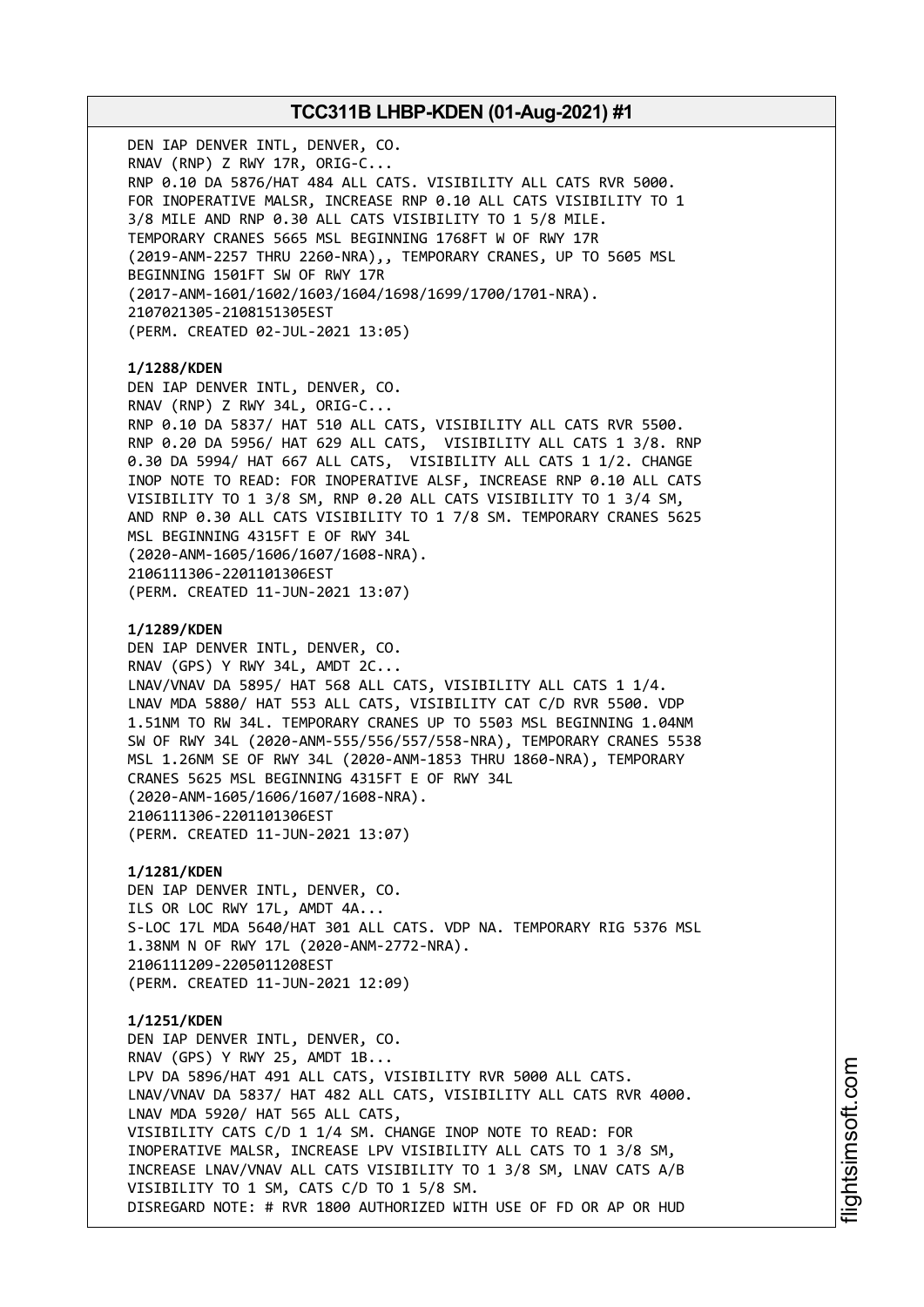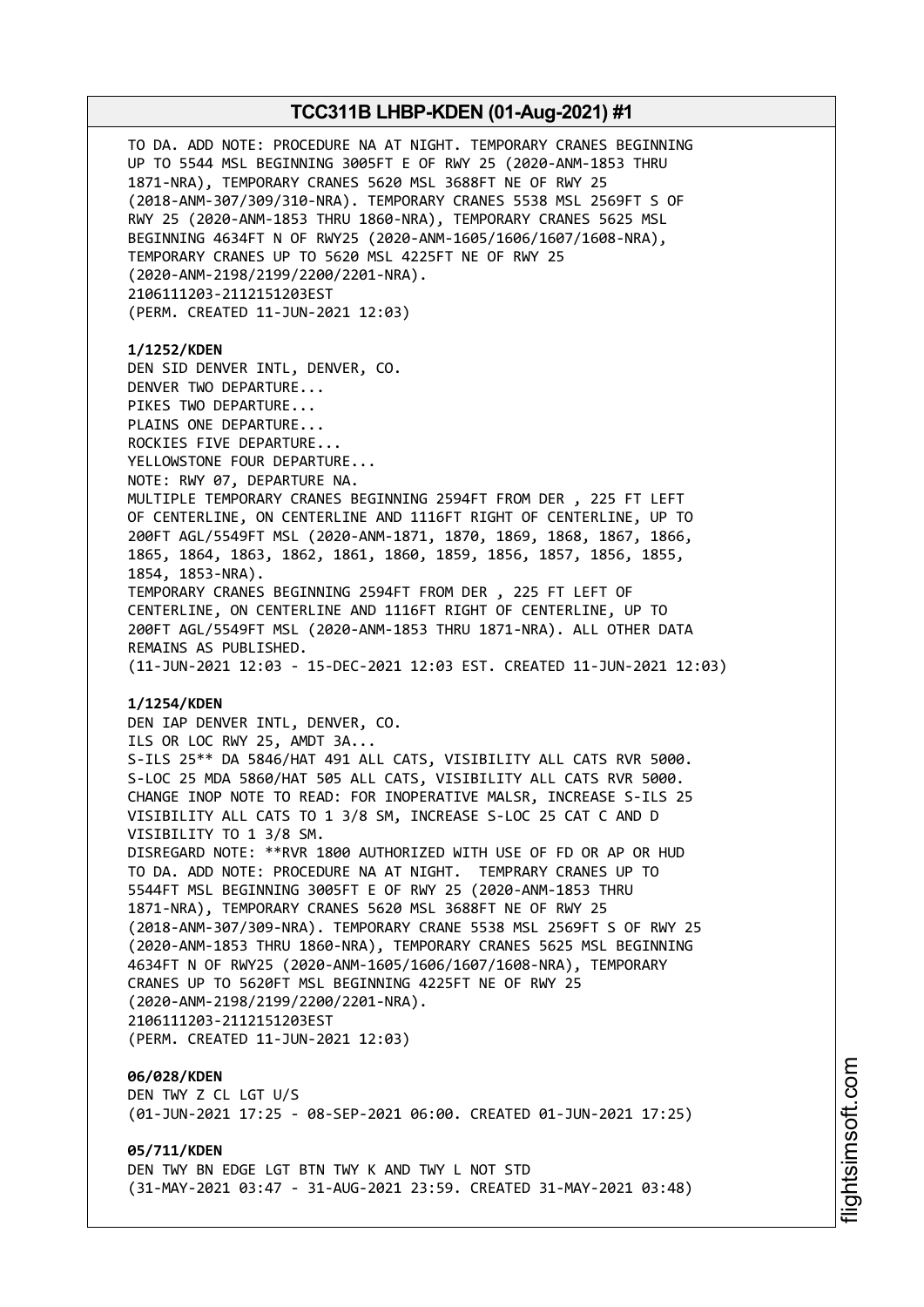# **05/652/KDEN** DEN TWY G BTN TWY CN AND TWY WC WIP CONST LGTD AND BARRICADED (27-MAY-2021 16:08 - 18-AUG-2021 23:59. CREATED 27-MAY-2021 16:08) **05/651/KDEN** DEN TWY F CL LGT BTN TWY ZN AND TWY F7 NOT STD (27-MAY-2021 16:06 - 18-SEP-2021 23:59. CREATED 27-MAY-2021 16:06) **05/596/KDEN** DEN APRON DEICE PAD WA SPOT 6 CLSD (25-MAY-2021 14:07 - 31-AUG-2021 23:59. CREATED 25-MAY-2021 14:07) **1/6645/KDEN** DEN IAP DENVER INTL, DENVER, CO. RNAV (RNP) Z RWY 16R, ORIG-C... RNP 0.30 DA 5695/ HAT 369 ALL CATS. TEMPORARY CRANE 5535 MSL 4903FT SE OF RWY 16R (2019-ANM-448/449/450/451-NRA). 2105171721-2110101721EST (PERM. CREATED 17-MAY-2021 17:21) **05/425/KDEN** DEN TWY Z BTN TWY F AND TWY G CLSD (17-MAY-2021 13:00 - 18-SEP-2021 06:00. CREATED 17-MAY-2021 13:14) **05/424/KDEN** DEN TWY DS BTN TWY F AND TWY G CLSD (17-MAY-2021 13:00 - 18-SEP-2021 06:00. CREATED 17-MAY-2021 13:14) **05/423/KDEN** DEN TWY DN BTN TWY F AND TWY G CLSD (17-MAY-2021 13:00 - 18-SEP-2021 06:00. CREATED 17-MAY-2021 13:13) **05/422/KDEN** DEN TWY ZS BTN TWY F AND TWY G CLSD (17-MAY-2021 13:00 - 18-SEP-2021 06:00. CREATED 17-MAY-2021 13:13) **05/421/KDEN** DEN TWY F12, F10, F9, F8, F6, F4, F3, F2, F1, TWY WC BTN TWY D AND TWY F, TWY WE BTN TWY F AND TWY D, TWY WD BTN TWY D AND RWY 16L/34R, TWY F BTN TWY F7 AND TWY F12 CLSD (17-MAY-2021 13:00 - 18-SEP-2021 06:00. CREATED 17-MAY-2021 13:12) **05/418/KDEN** DEN RWY 16L/34R CLSD (17-MAY-2021 13:00 - 18-SEP-2021 06:00. CREATED 17-MAY-2021 12:16) **05/238/KDEN** DEN RWY 16L ALS U/S (17-MAY-2021 14:00 - 15-SEP-2021 23:00. CREATED 10-MAY-2021 14:42) **05/237/KDEN** DEN RWY 16L PAPI U/S (17-MAY-2021 14:00 - 15-SEP-2021 23:00. CREATED 10-MAY-2021 14:41) **05/236/KDEN** DEN RWY 34R ALS U/S (17-MAY-2021 14:00 - 15-SEP-2021 23:00. CREATED 10-MAY-2021 14:00)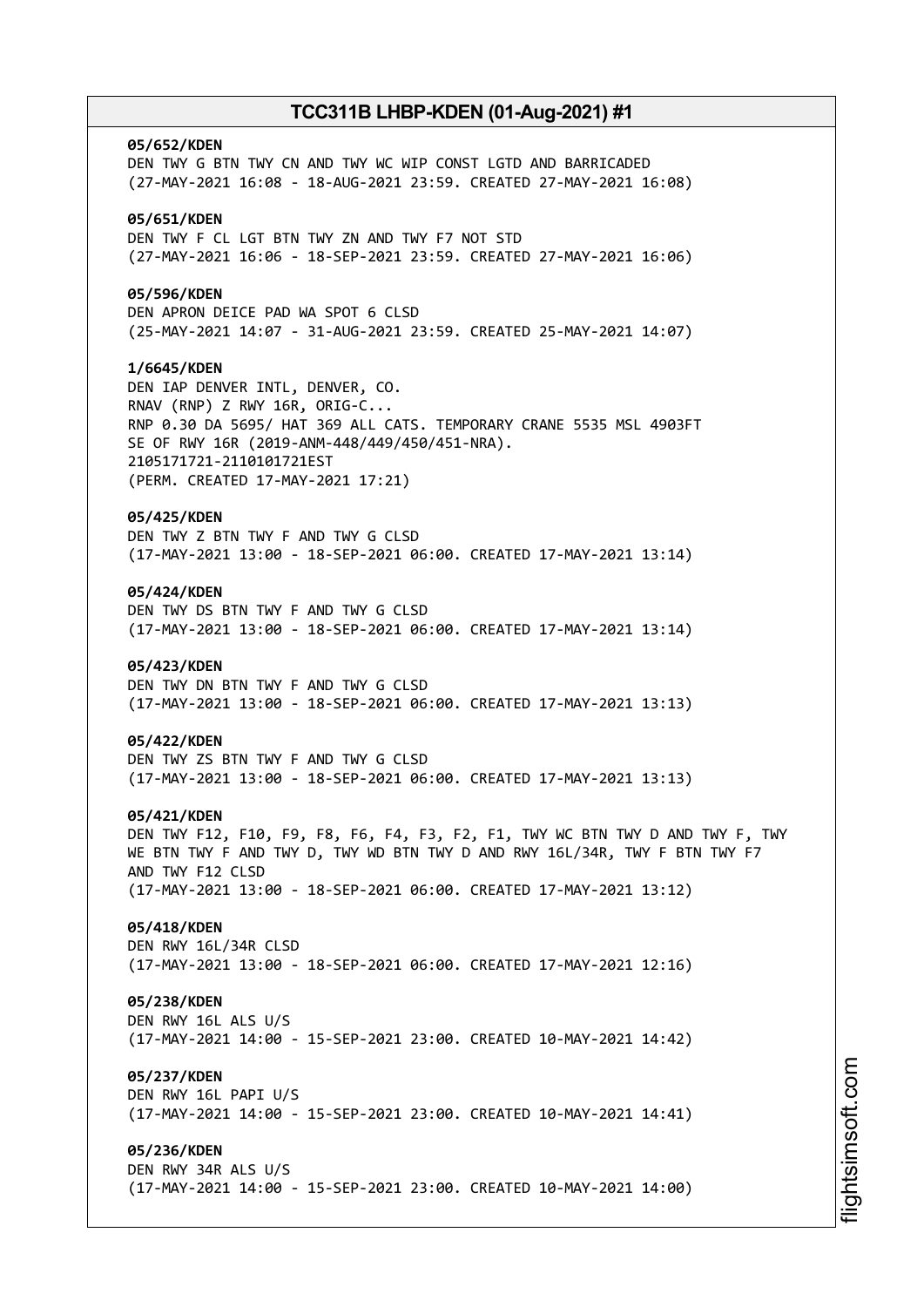#### **05/235/KDEN**

DEN RWY 34R PAPI U/S (17-MAY-2021 14:00 - 15-SEP-2021 23:00. CREATED 10-MAY-2021 14:00)

### **05/230/KDEN**

DEN NAV ILS RWY 34R U/S (17-MAY-2021 13:00 - 15-SEP-2021 23:00. CREATED 10-MAY-2021 13:01)

### **05/231/KDEN**

DEN NAV ILS RWY 16L U/S (17-MAY-2021 13:00 - 15-SEP-2021 23:00. CREATED 10-MAY-2021 13:01)

#### **05/228/KDEN**

DEN RWY 34R RVR U/S (17-MAY-2021 13:00 - 15-SEP-2021 23:00. CREATED 10-MAY-2021 13:01)

#### **05/229/KDEN**

DEN RWY 16L RVR U/S (17-MAY-2021 13:00 - 15-SEP-2021 23:00. CREATED 10-MAY-2021 13:01)

### **1/7432/KDEN**

DEN IAP DENVER INTL, DENVER, CO. RNAV (GPS) Y RWY 34R, AMDT 2B... LNAV/VNAV DA 5993/HAT 639 ALL CATS, VISIBILITY ALL CATS 1 3/8 SM. LNAV MDA 6000/ HAT 646 ALL CATS, VISIBILITY CATS C/D 1 3/8 SM. VDP 1.82 NM TO RW34R. ADD NOTE: FOR ALS INOP INCREASE LNAV/VNAV VISIBILITY ALL CATS TO 1 3/4 SM, INCREASE LNAV VISIBILITY CATS C/D TO 1 7/8 SM. TEMPORARY CRANES 3778FT S OF RWY 34R, 320FT AGL/ 5695FT MSL (2019-ANM-1221-NRA), 1.10 NM SE OF RWY 34R, 205FT AGL/5620FT MSL (2018-ANM-307-NRA). 2104291212-2112091212EST (PERM. CREATED 29-APR-2021 12:13)

#### **04/647/KDEN**

DEN SVC CONCOURSE RAMP C S RAMP CTL 131.300 COMMISSIONED (05-MAY-2021 08:00 - PERM. CREATED 28-APR-2021 21:41)

#### **04/646/KDEN**

DEN SVC CONCOURSE RAMP C S RAMP CTL 131.175 DECOMMISSIONED (05-MAY-2021 08:00 - PERM. CREATED 28-APR-2021 21:41)

#### **04/020/KDEN**

BJC OBST CRANE (ASN 2020-ANM-454-NRA) 395439N1050605W (0.7NM E BJC) 5774FT (200FT AGL) NOT LGTD (06-APR-2021 14:04 - 01-SEP-2021 23:59. CREATED 06-APR-2021 14:04)

#### **02/015/KDEN**

DEN TWY K BTN TWY BN AND CONCOURSE B COMMUTER HORSESHOE APN CLSD (02-FEB-2021 14:00 - 16-SEP-2021 05:59. CREATED 02-FEB-2021 13:06)

### **01/554/KDEN**

DEN OBST CRANE (ASN 2020-ANM-1601-NRA) 395136N1043955W (0.4NM ESE DEN) 5602FT (235FT AGL) FLAGGED AND LGTD (28-JAN-2021 21:10 - 20-NOV-2021 23:59. CREATED 28-JAN-2021 21:10)

#### **01/553/KDEN**

DEN OBST CRANE (ASN 2020-ANM-1606-NRA) 395117N1044053W (0.6NM SW DEN) 5625FT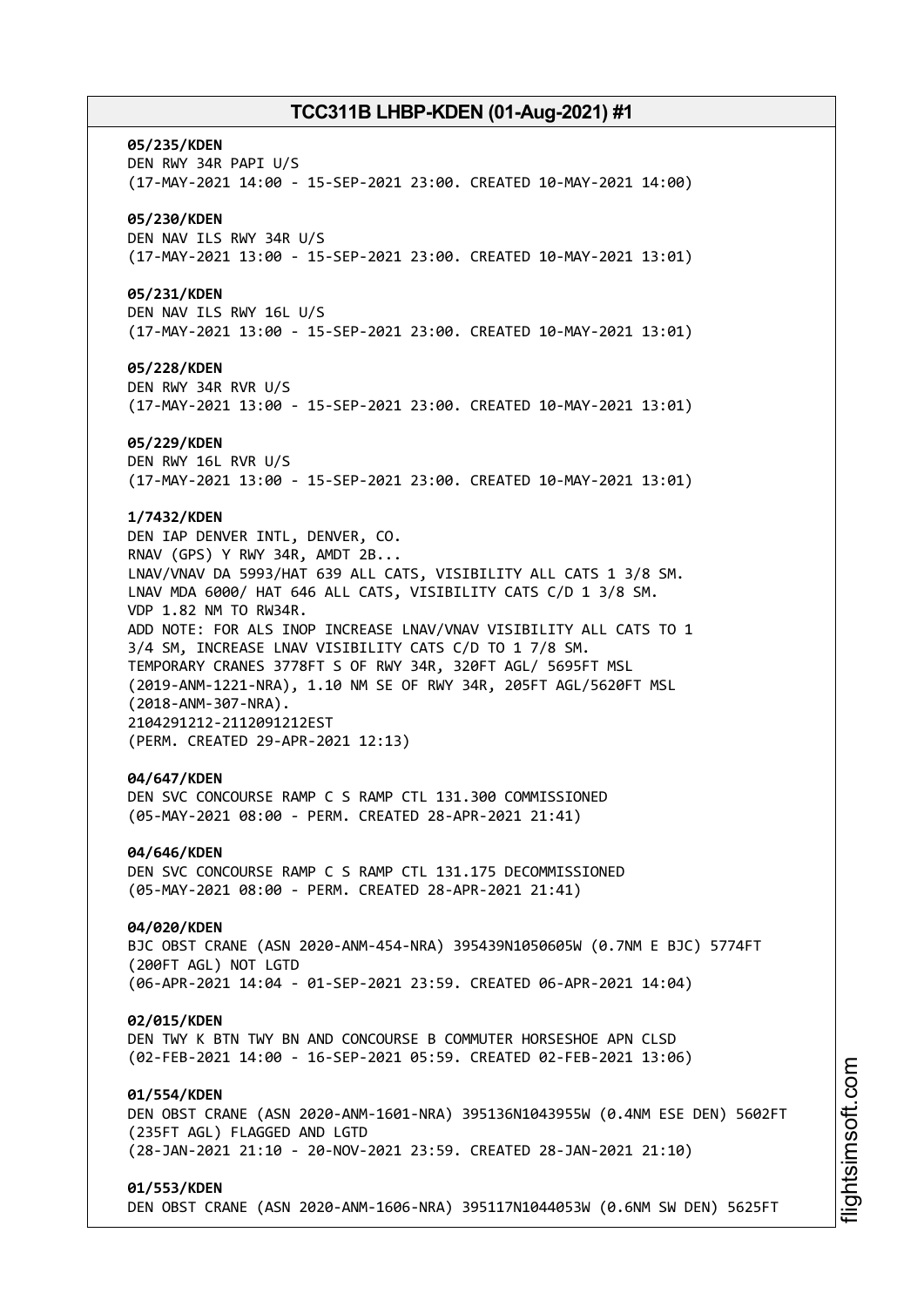(250FT AGL) FLAGGED AND LGTD (28-JAN-2021 21:05 - 21-NOV-2021 23:59. CREATED 28-JAN-2021 21:05)

### **01/552/KDEN**

DEN OBST CRANE (ASN 2019-ANM-1220-NRA) 395112N1044053W (0.6NM SW DEN) 5695FT (320FT AGL) FLAGGED AND LGTD (28-JAN-2021 21:03 - 22-JAN-2022 23:59. CREATED 28-JAN-2021 21:03)

#### **12/130/KDEN**

DEN OBST CRANE (ASN 2019-ANM-2163-NRA) 395123N1044231W (1.7NM W DEN) 5428FT (115FT AGL) FLAGGED AND LGTD (08-DEC-2020 16:36 - 20-FEB-2022 06:59. CREATED 08-DEC-2020 16:39)

#### **11/385/KDEN**

DEN APRON CONCOURSE B SOUTH GREEN TXL CLSD TO ACFT WINGSPAN MORE THAN 135FT (20-NOV-2020 19:59 - PERM. CREATED 20-NOV-2020 19:59)

### **10/260/KDEN**

DEN RWY 16L RTHL U/S (14-OCT-2020 12:39 - 07-JAN-2025 20:00 EST. CREATED 14-OCT-2020 12:39)

### **10/084/KDEN**

DEN OBST RIG (ASN 2020-ANM-1784-NRA) 395332N1044057W (1.9NM NNW DEN) 5450FT (100FT AGL) FLAGGED AND LGTD (05-OCT-2020 12:00 - 20-JAN-2022 23:59. CREATED 03-OCT-2020 18:08)

### **09/644/KDEN**

DEN OBST CRANE (ASN 2019-ANM-448-NRA) 395331N1044046W (1.8NM N DEN) 5535FT (185FT AGL) FLAGGED AND LGTD (25-SEP-2020 19:19 - 25-SEP-2021 23:00. CREATED 25-SEP-2020 19:19)

#### **07/188/KDEN**

DEN OBST RIG (ASN 2020-ANM-81-NRA) 394934N1044040W (2.1NM S DEN) 5473FT (100FT AGL) FLAGGED AND LGTD (10-JUL-2020 21:19 - 12-AUG-2021 23:59. CREATED 10-JUL-2020 21:19)

### ┌──────────────────────────────────────────────────────────────────────────────┐ │**ALTERNATE: KCOS/COS (CITY OF COLORADO SPRINGS MUN, UNITED STATES) UTC -06:00**│ └──────────────────────────────────────────────────────────────────────────────┘

### **07/096/KCOS**

COS APRON GA APN TXL CLSD BTN TWY A3 AND TWY A4 2107302007-2108012200 (PERM. CREATED 30-JUL-2021 20:10)

### **07/095/KCOS**

COS SVC TAR/SSR U/S (04-AUG-2021 14:00 - 04-AUG-2021 20:00. CREATED 29-JUL-2021 20:23)

#### **07/082/KCOS**

COS TWY A1, B1 CLSD TO AIR CARRIERS (27-JUL-2021 12:19 - 10-AUG-2021 23:59. CREATED 27-JUL-2021 12:19)

### **07/063/KCOS**

COS OBST TOWER LGT (ASR 1024649) 384310.80N1044319.30W (5.3NM S COS) 5928.1FT (308.1FT AGL) U/S (21-JUL-2021 23:56 - 05-AUG-2021 23:55. CREATED 21-JUL-2021 23:56)

**07/059/KCOS**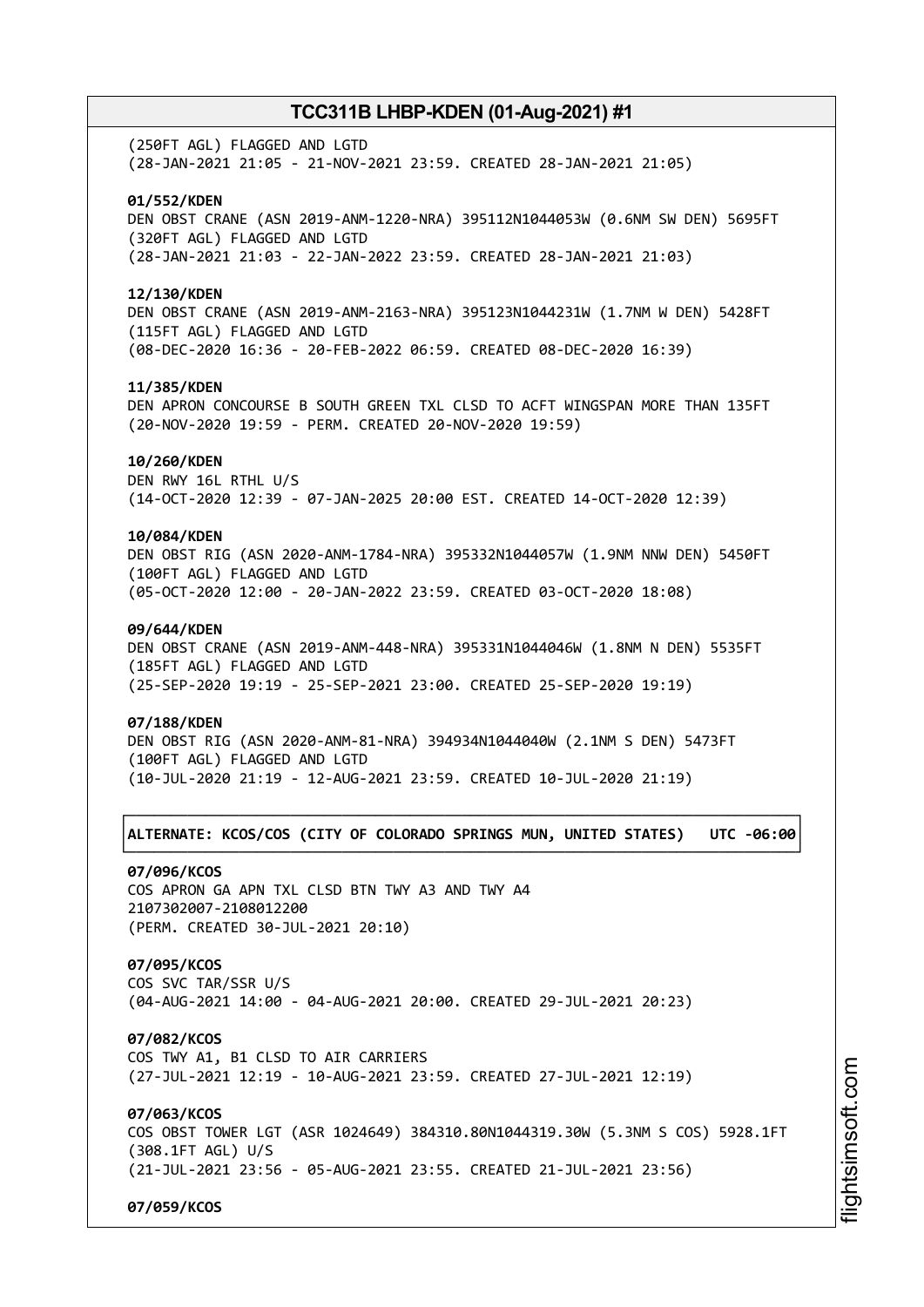COS OBST CRANE (ASN 2021-ANM-76-OE) 384745N1044339W (1.4NM WSW COS) 6209FT (195FT AGL) FLAGGED AND LGTD (18-JUL-2021 19:11 - 18-DEC-2021 01:00. CREATED 18-JUL-2021 19:11) **1/1164/KCOS** COS IAP CITY OF COLORADO SPRINGS MUNI, COLORADO SPRINGS, CO. RNAV (RNP) Z RWY 35L, AMDT 1A... RNP 0.15 DA 6415/HAT 340 ALL CATS, VISIBILITY ALL CATS 1/2. RNP 0.30 DA 6448/HAT 373 ALL CATS, VISBILITY ALL CATS 5/8. CHANGE INOP NOTE TO READ: FOR INOP MALSR INCREASE RNP 0.15 AND RNP 0.30 VISIBILITY ALL CATS TO 1 SM. TEMPORARY CRANES 6209FT MSL BEGINNING 3395FT W OF RWY 35L (2021-ANM-75/76/78-OE). 2107161611-2201011611EST (PERM. CREATED 16-JUL-2021 16:11) **1/1163/KCOS** COS IAP CITY OF COLORADO SPRINGS MUNI, COLORADO SPRINGS, CO. RNAV (GPS) Y RWY 35L, AMDT 1B... LNAV/VNAV DA 6420/HAT 345 ALL CATS, VISIBILITY ALL CATS 5/8. LNAV MDA 6540/HAT 465 ALL CATS, VISIBILITY CATS C/D 1. VDP 1.33 NM TO RW35L. CHANGE INOP NOTE TO READ: FOR INOP MALSR INCREASE LNAV/VNAV VISIBILITY ALL CATS TO 1 SM, INCREASE LNAV VISIBILITY CATS A/B TO 1 SM, CATS C/D VISBILITY TO 1 3/8 SM. TEMPORARY CRANES 6209 MSL BEGINNING 3395FT W OF RWY 35L (2021-ANM-75/76/78-OE). 2107161611-2201011611EST (PERM. CREATED 16-JUL-2021 16:11) **07/028/KCOS** COS OBST CRANE (ASN 2020-ANM-3156-NRA) 384655N1044127W (1.5NM SSE COS) 6221FT (135FT AGL) FLAGGED AND LGTD (06-JUL-2021 13:06 - 10-SEP-2021 23:59. CREATED 06-JUL-2021 13:06) **06/130/KCOS** COS TWY A3, C3 EDGE MARKINGS NOT STD (28-JUN-2021 20:52 - 10-AUG-2021 13:00. CREATED 28-JUN-2021 20:52) **06/129/KCOS** COS RWY 17R/35L CLSD (28-JUN-2021 20:46 - 10-AUG-2021 13:00. CREATED 28-JUN-2021 20:46) **06/128/KCOS** COS TWY G BTN RWY 17R/35L AND TWY C3 CLSD (28-JUN-2021 20:44 - 10-AUG-2021 13:00. CREATED 28-JUN-2021 20:44) **06/127/KCOS** COS TWY C1, C2, C5, C6, C7, TWY C BTN TWY H AND TWY C7 CLSD (28-JUN-2021 20:43 - 10-AUG-2021 13:00. CREATED 28-JUN-2021 20:43) **06/126/KCOS** COS TWY A5, A6, A7, TWY A BTN SOUTH GA TXL AND TWY A7, TWY A2 BTN RWY 17R/35L AND TWY A, TWY A4 BTN RWY 17R/35L AND TWY A CLSD (28-JUN-2021 20:43 - 10-AUG-2021 13:00. CREATED 28-JUN-2021 20:43) **06/085/KCOS** COS TWY E2 SFC PAINTED HLDG PSN SIGNS FOR RWY 17L/35R FADED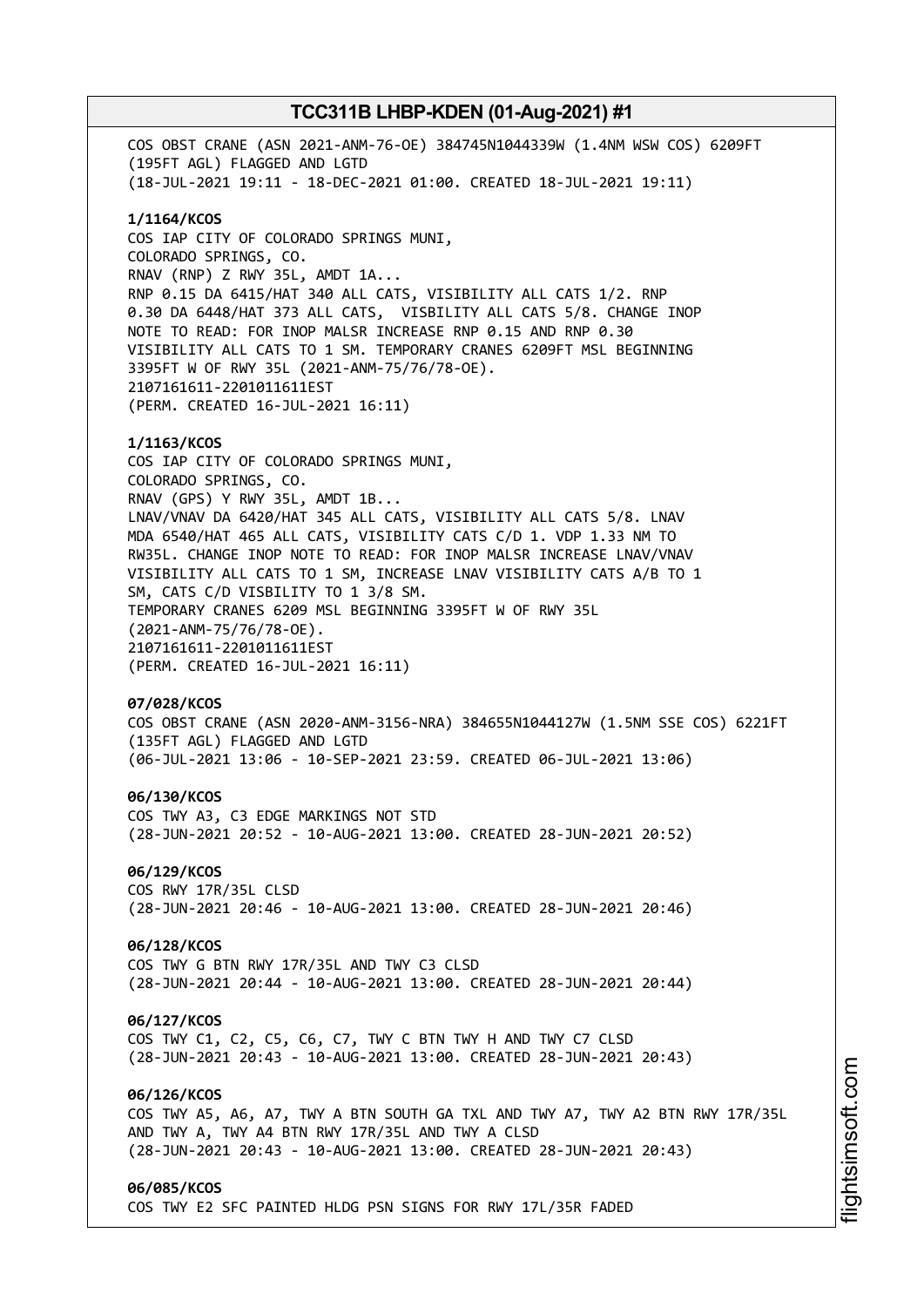(24-JUN-2021 20:22 - 30-SEP-2021 23:00 EST. CREATED 24-JUN-2021 20:22) **06/067/KCOS** COS OBST CRANE (ASN 2020-ANM-2424-NRA) 384641N1044146W (1.7NM S COS) 6351FT (300FT AGL) FLAGGED AND LGTD (14-JUN-2021 16:53 - 01-NOV-2021 06:00. CREATED 14-JUN-2021 16:53) **05/072/KCOS** COS RWY 35L ALS U/S (11-MAY-2021 14:00 - 23-AUG-2021 23:00. CREATED 11-MAY-2021 02:05)

### **05/071/KCOS**

COS RWY 35L PAPI U/S (11-MAY-2021 14:00 - 23-AUG-2021 23:00. CREATED 11-MAY-2021 01:58)

#### **05/070/KCOS**

COS NAV ILS RWY 35L PETEY LOM U/S (11-MAY-2021 14:00 - 23-AUG-2021 23:00. CREATED 11-MAY-2021 01:55)

### **05/069/KCOS**

COS NAV ILS RWY 35L OM U/S (11-MAY-2021 14:00 - 23-AUG-2021 23:00. CREATED 11-MAY-2021 01:53)

### **05/068/KCOS**

COS NAV ILS RWY 35L U/S (11-MAY-2021 14:00 - 23-AUG-2021 23:00. CREATED 11-MAY-2021 01:50)

┌──────────────────────────────────────────────────────────────────────────────┐

└──────────────────────────────────────────────────────────────────────────────┘

#### │**LHCC (BUDAPEST FIR/UIR)** │

**A3513/21/LHCC** CHECKLIST YEAR=2021 0909 0910 0911 0912 0924 0931 0933 0935 0951 0952 1286 1293 2070 2081 2091 2120 2124 2130 2171 2277 2330 2332 2347 2349 2439 2466 2473 2640 2683 2810 2820 2822 2824 2830 2833 2834 2835 2838 2839 2841 2842 2843 2844 2845 2853 2862 2863 2864 2865 2866 2867 2873 2874 2875 2877 2878 2880 2882 2886 2887 2888 2889 2891 2893 2894 2895 2898 2900 2901 2902 2956 2957 2958 2963 2964 2969 2970 2976 2978 2987 2989 3009 3010 3012 3014 3018 3020 3023 3024 3027 3029 3030 3031 3046 3047 3050 3051 3109 3140 3141 3159 3160 3161 3174 3176 3188 3190 3215 3218 3219 3220 3224 3225 3228 3231 3232 3234 3235 3236 3237 3244 3245 3256 3270 3271 3272 3273 3274 3275 3277 3278 3279 3280 3283 3284 3285 3286 3287 3288 3289 3290 3291 3292 3293 3295 3296 3297 3298 3299 3300 3305 3332 3333 3334 3335 3337 3338 3339 3340 3341 3342 3343 3344 3345 3346 3347 3349 3358 3359 3375 3376 3378 3379 3380 3381 3382 3383 3385 3386 3387 3388 3389 3390 3391 3392 3393 3394 3395 3397 3398 3399 3400 3401 3402 3403 3404 3405 3406 3407 3418 3419 3421 3422 3423 3424 3426 3427 3428 3429 3430 3432 3433 3434 3435 3436 3437 3440 3441 3442 3443 3444 3446 3447 3448 3449 3450 3451 3452 3453 3454 3455 3456 3458 3459 3460 3461 3462 3463 3464 3465 3466 3467 3469 3472 3477 3478 3479 3480 3481 3482 3483 3484 3485 3486 3488 3489 3490 3491 3492 3496 3502 3503 3504 3505 3506 3510 3512 (01-AUG-2021 06:07 - 01-SEP-2021 06:07 EST. CREATED 01-AUG-2021 06:30)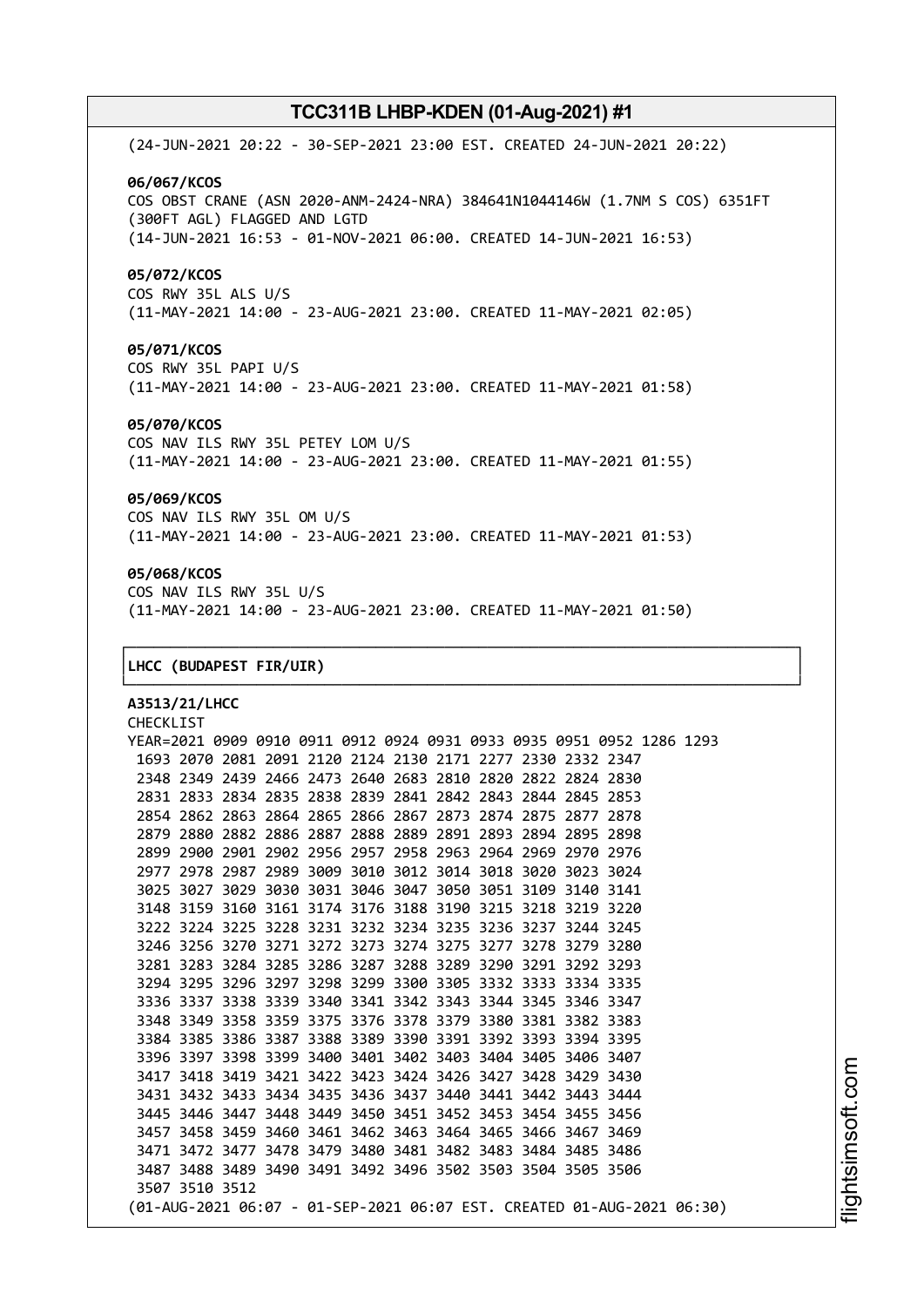**A3513/21/LHCC** LATEST PUBLICATIONS AIP AIRAC AMDT IFR 005/2021 EFFECTIVE DATE 12 AUG 21 AIP AIRAC AMDT MIL 003/2021 EFFECTIVE DATE 17 JUN 21 AIP AIRAC SUP IFR 001/2020 EFFECTIVE DATE 03 DEC 20 AIP AIRAC SUP MIL 001/2019 EFFECTIVE DATE 25 APR 19 AIP SUP IFR 001/2016 EFFECTIVE DATE 01 JUN 16 AIC IFR A003/2021 EFFECTIVE DATE 21 JUL 21 AIC IFR N001/2003 EFFECTIVE DATE 01 JAN 03 AIC CHECKLIST AIP IFR A002/2021 A003/2021 SUP CHECKLIST AIP IFR 001/2020 (01-AUG-2021 06:07 - 01-SEP-2021 06:07 EST. CREATED 01-AUG-2021 06:30) **M0371/21/LHCC** CHECKLIST YEAR=2021 0033 0034 0036 0038 0068 0233 0238 0242 0245 0248 0250 0255 0256 0257 0260 0261 0262 0264 0269 0279 0280 0281 0282 0284 0285 0287 0291 0317 0332 0334 0335 0336 0337 0340 0342 0361 0362 0368 0369 0370 LATEST PUBLICATIONS AIP AIRAC AMDT IFR 005/2021 EFFECTIVE DATE 12 AUG 21 AIP AIRAC AMDT MIL 003/2021 EFFECTIVE DATE 17 JUN 21 AIP AIRAC SUP IFR 001/2020 EFFECTIVE DATE 03 DEC 20 AIP AIRAC SUP MIL 001/2019 EFFECTIVE DATE 25 APR 19 AIP SUP IFR 001/2016 EFFECTIVE DATE 01 JUN 16 AIC IFR A003/2021 EFFECTIVE DATE 21 JUL 21 AIC IFR N001/2003 EFFECTIVE DATE 01 JAN 03 AIC CHECKLIST AIP IFR A002/2021 A003/2021 AIP VFR **NTL** AIP MIL NIL SUP CHECKLIST AIP IFR 001/2020 AIP VFR NIL AIP MIL **NTI** (01-AUG-2021 06:09 - 01-SEP-2021 06:09 EST. CREATED 01-AUG-2021 06:10) **B0251/21/LHCC** CHECKLIST YEAR=2021 0076 0154 0184 0185 0186 0187 0191 0246 LATEST PUBLICATIONS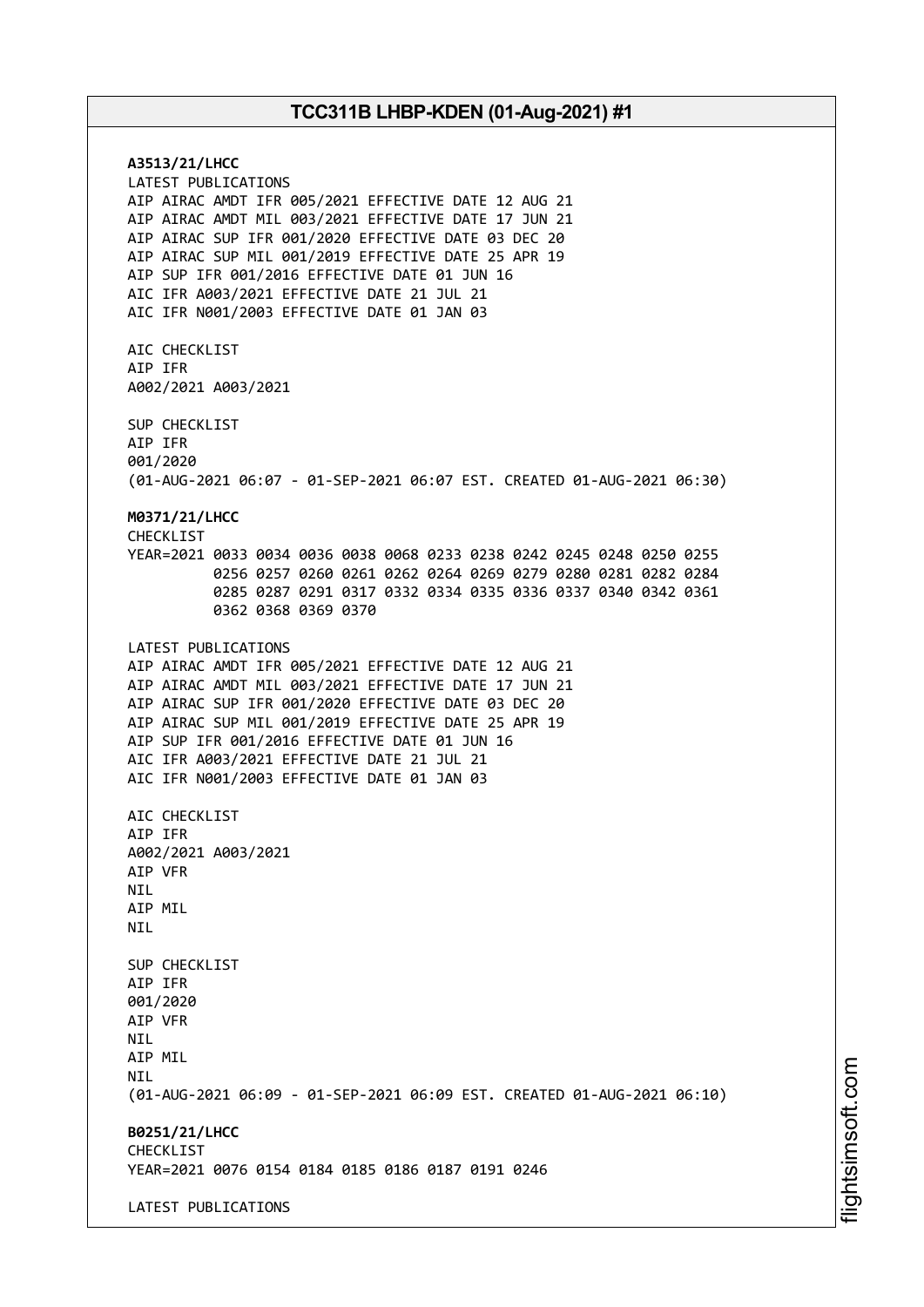AIP AIRAC AMDT IFR 005/2021 EFFECTIVE DATE 12 AUG 21 AIP AIRAC AMDT MIL 003/2021 EFFECTIVE DATE 17 JUN 21 AIP AIRAC SUP IFR 001/2020 EFFECTIVE DATE 03 DEC 20 AIP AIRAC SUP MIL 001/2019 EFFECTIVE DATE 25 APR 19 AIP SUP IFR 001/2016 EFFECTIVE DATE 01 JUN 16 AIC IFR A003/2021 EFFECTIVE DATE 21 JUL 21 AIC IFR N001/2003 EFFECTIVE DATE 01 JAN 03 AIC CHECKLIST AIP IFR A002/2021 A003/2021 AIP VFR NIL AIP MIL NIL SUP CHECKLIST AIP IFR 001/2020 AIP VFR NIL AIP MIL NIL (01-AUG-2021 06:07 - 01-SEP-2021 06:07 EST. CREATED 01-AUG-2021 06:09) **K0009/21/LHCC** CHECKLIST YEAR=2015 0002 YEAR=2016 NIL YEAR=2017 NIL YEAR=2018 NIL YEAR=2019 NIL YEAR=2020 NIL YEAR=2021 NIL LATEST PUBLICATIONS AIP AIRAC AMDT IFR 005/2021 EFFECTIVE DATE 12 AUG 21 AIP AIRAC AMDT MIL 003/2021 EFFECTIVE DATE 17 JUN 21 AIP AIRAC SUP IFR 001/2020 EFFECTIVE DATE 03 DEC 20 AIP AIRAC SUP MIL 001/2019 EFFECTIVE DATE 25 APR 19 AIP SUP IFR 001/2016 EFFECTIVE DATE 01 JUN 16 AIC IFR A003/2021 EFFECTIVE DATE 21 JUL 21 AIC IFR N001/2003 EFFECTIVE DATE 01 JAN 03 AIC CHECKLIST AIP IFR A002/2021 A003/2021 AIP VFR NIL AIP MIL NIL SUP CHECKLIST AIP IFR 001/2020 AIP VFR NIL AIP MIL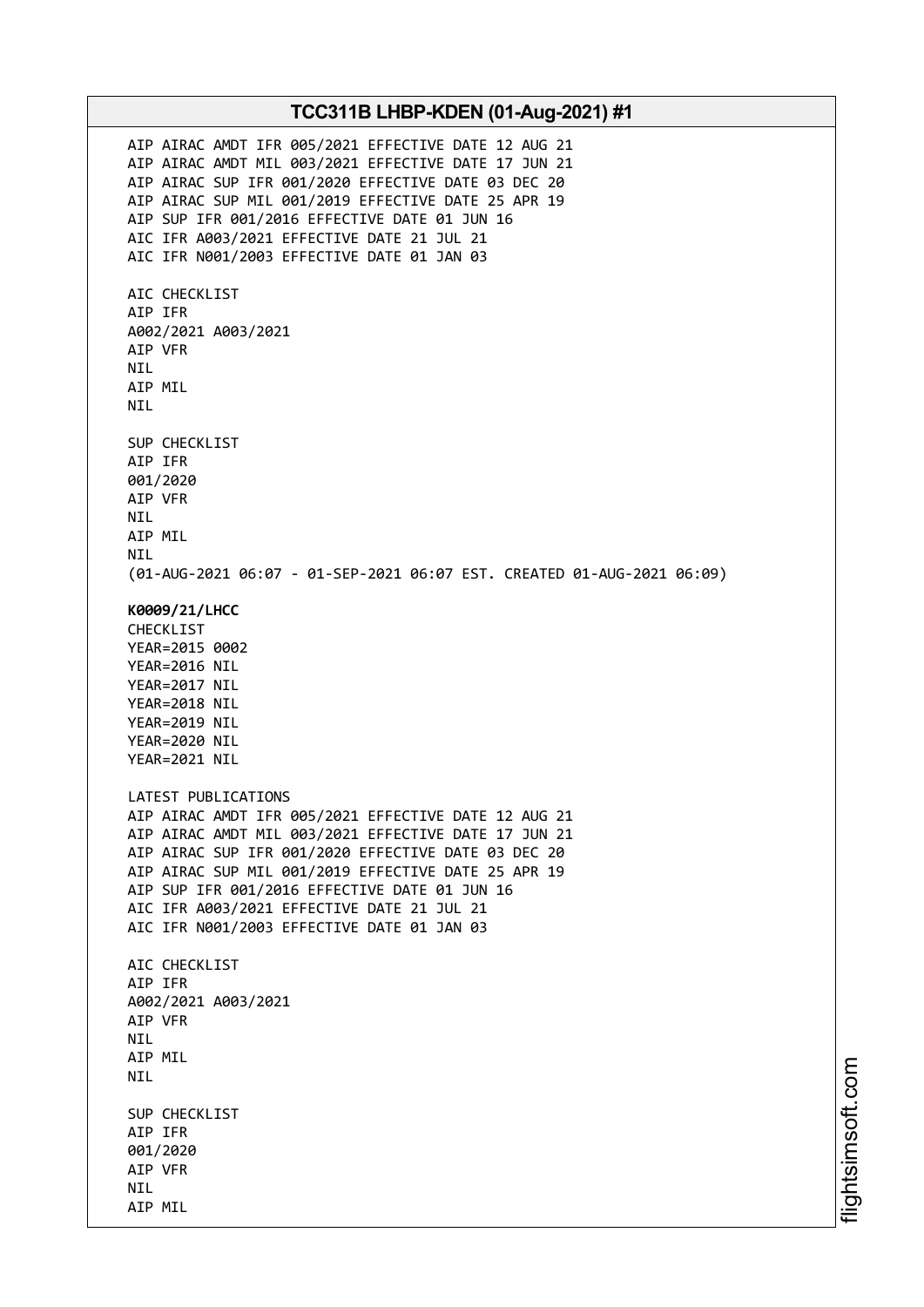**NTI** (01-AUG-2021 06:02 - 01-SEP-2021 06:02 EST. CREATED 01-AUG-2021 06:05) **M0370/21/LHCC** SAR HELICOPTER IN WEST SECTOR IS NOT AVBL FOR ALERTING. EAST SECTOR SAR AT LHSN IS RESPONSIBLE IN LHCC FIR. (02-AUG-2021 06:00 - 02-AUG-2021 10:00. CREATED 30-JUL-2021 15:16) **A3496/21/LHCC** SAR HELICOPTER IN WEST SECTOR IS NOT AVBL FOR ALERTING. EAST SECTOR SAR AT LHSN IS RESPONSIBLE IN LHCC FIR. (02-AUG-2021 06:00 - 02-AUG-2021 10:00. CREATED 30-JUL-2021 15:14) **A3492/21/LHCC** UNMANNED AIRCRAFT WILL TAKE PLACE WITHIN AREA BOUNDED BY THE FOLLOWING COORD POINTS: 470856N0184908E 470842N0184816E 470748N0184850E 470813N0184948E 470856N0184908E (IVANCSA). FURTHER INFO ABOUT THE ACTUAL OPR HR VIA TEL: +36 20 415 1370. GND-700FT AMSL 0500-1800 (23-AUG-2021 05:00 - 29-AUG-2021 18:00. CREATED 29-JUL-2021 17:39) **A3491/21/LHCC** UNMANNED AIRCRAFT WILL TAKE PLACE WITHIN AREA BOUNDED BY THE FOLLOWING COORD POINTS: 473857N0173647E 473725N0173432E 472858N0172809E 472439N0172558E 472103N0172617E 472040N0172917E 472259N0172841E 473046N0173242E 473702N0173529E 473839N0173729E 473857N0173647E (PAPA-GYOR). FURTHER INFO ABOUT THE ACTUAL OPR HR VIA TEL: +36 20 433 3587. GND-800FT AMSL (23-AUG-2021 00:00 - 29-AUG-2021 23:59. CREATED 29-JUL-2021 17:35) **A3490/21/LHCC** UNMANNED AIRCRAFT WILL TAKE PLACE WITHIN AREA BOUNDED BY THE FOLLOWING COORD POINTS: 455249N0183153E 455637N0183042E 455645N0183242E 455433N0183308E 455433N0183406E 455545N0183408E 455425N0183522E 455249N0183153E (MAROK). FURTHER INFO ABOUT THE ACTUAL OPR HR VIA TEL: +36 20 433 3587. GND-800FT AMSL (21-AUG-2021 00:00 - 27-AUG-2021 23:59. CREATED 29-JUL-2021 17:31)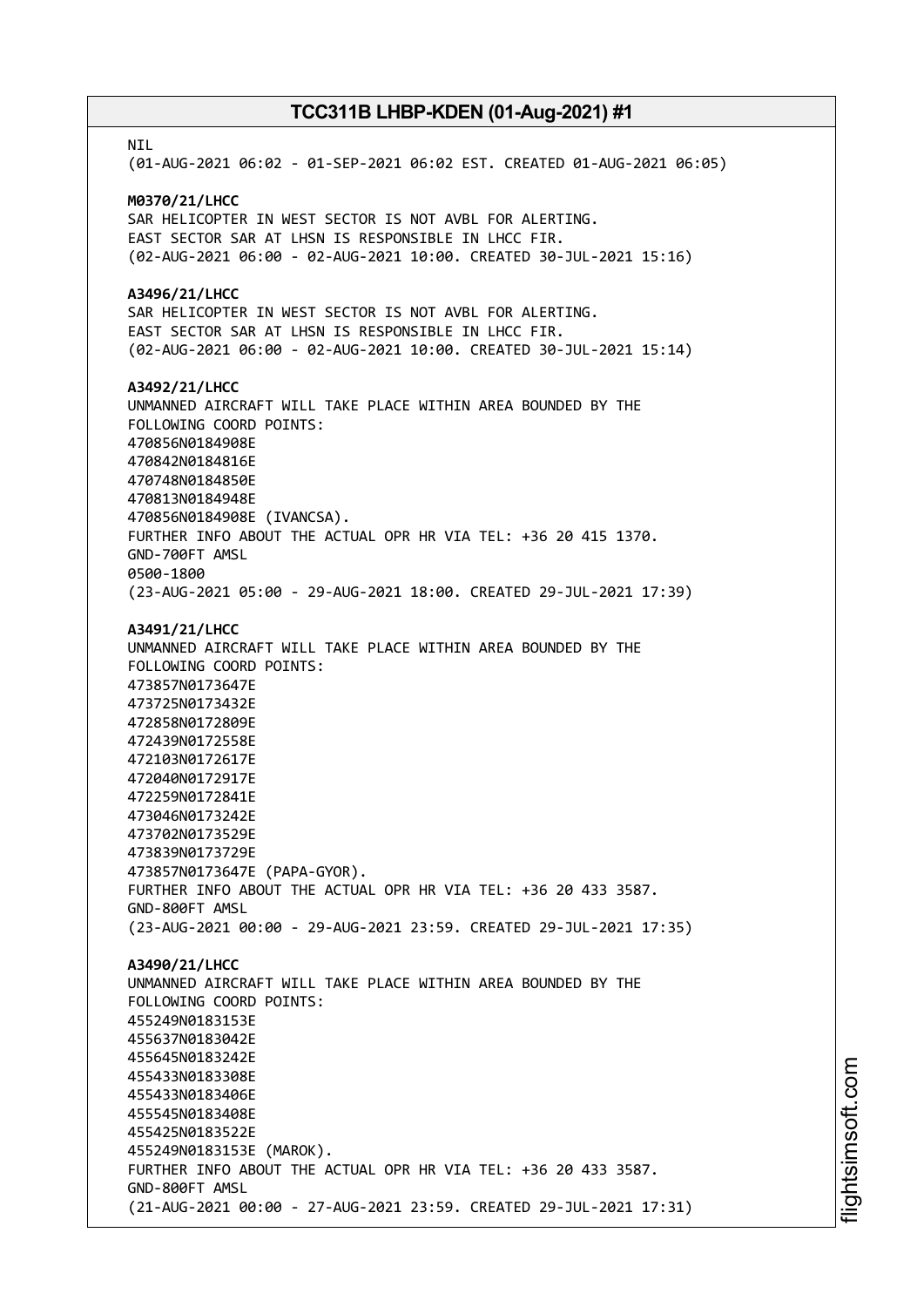**A3489/21/LHCC** UNMANNED AIRCRAFT WILL TAKE PLACE WITHIN 100M RADIUS CENTERED AT COORD POINT 473248N 0190427E (BUDAPEST, BABER U.). FURTHER INFO ABOUT THE ACTUAL OPR HR VIA TEL: +36 30 966 4324. GND-1000FT AMSL (21-AUG-2021 00:00 - 27-AUG-2021 23:59. CREATED 29-JUL-2021 17:29) **A3488/21/LHCC** UNMANNED AIRCRAFT WILL TAKE PLACE WITHIN AREA BOUNDED BY THE FOLLOWING COORD POINTS: 472941N0190256E 472953N0190249E 472956N0190305E 472942N0190311E 472941N0190256E (BUDAPEST, BELGRAD RKP.). FURTHER INFO ABOUT THE ACTUAL OPR HR VIA TEL: +36 30 966 4324. GND-1000FT AMSL (21-AUG-2021 00:00 - 27-AUG-2021 23:59. CREATED 29-JUL-2021 17:26) **A3487/21/LHCC** UNMANNED AIRCRAFT WILL TAKE PLACE WITHIN 600M RADIUS CENTERED AT COORD POINT 471020N 0182452E (SZEKESFEHERVAR). FURTHER INFO ABOUT THE ACTUAL OPR HR VIA TEL: +36 20 489 9809. GND-1000FT AMSL (20-AUG-2021 00:00 - 26-AUG-2021 23:59. CREATED 29-JUL-2021 17:23) **A3486/21/LHCC** UNMANNED AIRCRAFT WILL TAKE PLACE WITHIN AREA BOUNDED BY THE FOLLOWING COORD POINTS: 462444N0201849E 462501N0201851E 462503N0201905E 462443N0201907E 462444N0201849E (HODMEZOVASARHELY). FURTHER INFO ABOUT THE ACTUAL OPR HR VIA TEL: +36 30 464 4932. GND-120M AGL (18-AUG-2021 09:00 - 23-AUG-2021 23:50. CREATED 29-JUL-2021 17:20) **A3485/21/LHCC** UNMANNED AIRCRAFT WILL TAKE PLACE WITHIN AREA BOUNDED BY THE FOLLOWING COORD POINTS: 473653N0212147E 473628N0212126E 473324N0213001E 473230N0213504E 473007N0213521E 473107N0213746E 473114N0213740E 473035N0213548E 473241N0213519E 473325N0213056E 473653N0212147E (BALMAZUJVAROS). FURTHER INFO ABOUT THE ACTUAL OPR HR VIA TEL: +36 20 509 4439. GND-1000FT AMSL 0500-1700 (23-AUG-2021 05:00 - 29-AUG-2021 17:00. CREATED 29-JUL-2021 17:18)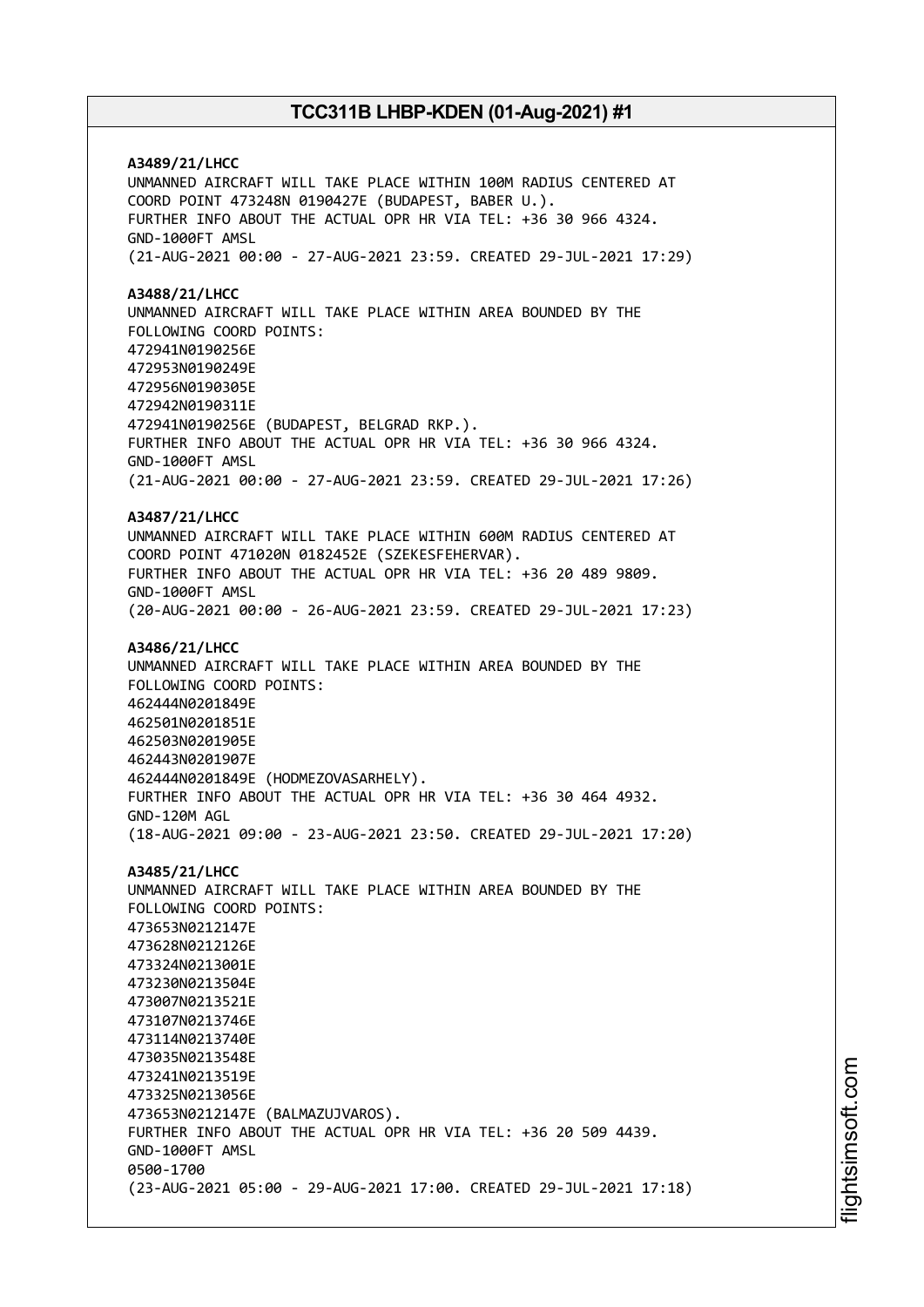**A3484/21/LHCC** UNMANNED AIRCRAFT WILL TAKE PLACE WITHIN AREA BOUNDED BY THE FOLLOWING COORD POINTS: 472931N0190229E 472955N0190153E 473005N0190235E 472937N0190250E 472931N0190229E (BUDAPEST, BUDAI VAR). FURTHER INFO ABOUT THE ACTUAL OPR HR VIA TEL: +36 30 821 2323. GND-1000FT AMSL 0430-2030 (23-AUG-2021 04:30 - 29-AUG-2021 20:30. CREATED 29-JUL-2021 17:17) **A3483/21/LHCC** UNMANNED AIRCRAFT WILL TAKE PLACE WITHIN AREA BOUNDED BY THE FOLLOWING COORD POINTS: 472746N0190335E 472748N0190306E 472811N0190308E 472808N0190343E 472746N0190335E (BUDAPEST, DOMBOVARI UT). FURTHER INFO ABOUT THE ACTUAL OPR HR VIA TEL: +36 30 966 4324. GND-1500FT AMSL (21-AUG-2021 00:00 - 27-AUG-2021 23:59. CREATED 29-JUL-2021 17:16) **A3482/21/LHCC** TEMPORARY RESTRICTED AREA ESTABLISHED DUE TO MILITARY AND UNMANNED AIRCRAFT OPERATIONS WITHIN AREA BOUNDED BY THE FOLLOWING COORD POINTS: 475843N0222828E 480307N0225204E STATE BORDER 482401N0220925E 482307N0220906E 481305N0220456E 475953N0220450E 475705N0221858E 475843N0222828E (MAGYAR-UKRAN HATARSZAKASZ). FURTHER INFO ABOUT THE ACTUAL OPR HR VIA TEL: +36 20 167 4757. GND-1500FT AMSL (17-AUG-2021 00:00 - 23-AUG-2021 23:59. CREATED 29-JUL-2021 17:15) **A3481/21/LHCC** UNMANNED AIRCRAFT WILL TAKE PLACE WITHIN 300M RADIUS CENTERED AT COORD POINT 472830N 0190542E (BUDAPEST, GROUPAMA ARENA). FURTHER INFO ABOUT THE ACTUAL OPR HR VIA TEL: +36 20489 9809. GND-1200FT AMSL 20 0900-2359, 21-26 0000-2359 (20-AUG-2021 09:00 - 26-AUG-2021 23:59. CREATED 29-JUL-2021 17:15) **A3480/21/LHCC** UNMANNED AIRCRAFT WILL TAKE PLACE WITHIN 2600M RADIUS CENTERED AT COORD POINT 465306N 0164717E (ZALAEGERSZEG, REPULOTER). FURTHER INFO ABOUT THE ACTUAL OPR HR VIA TEL: +36 70 318 7378. GND-2500FT AMSL 0400-1900 (20-AUG-2021 04:00 - 26-AUG-2021 19:00. CREATED 29-JUL-2021 17:15)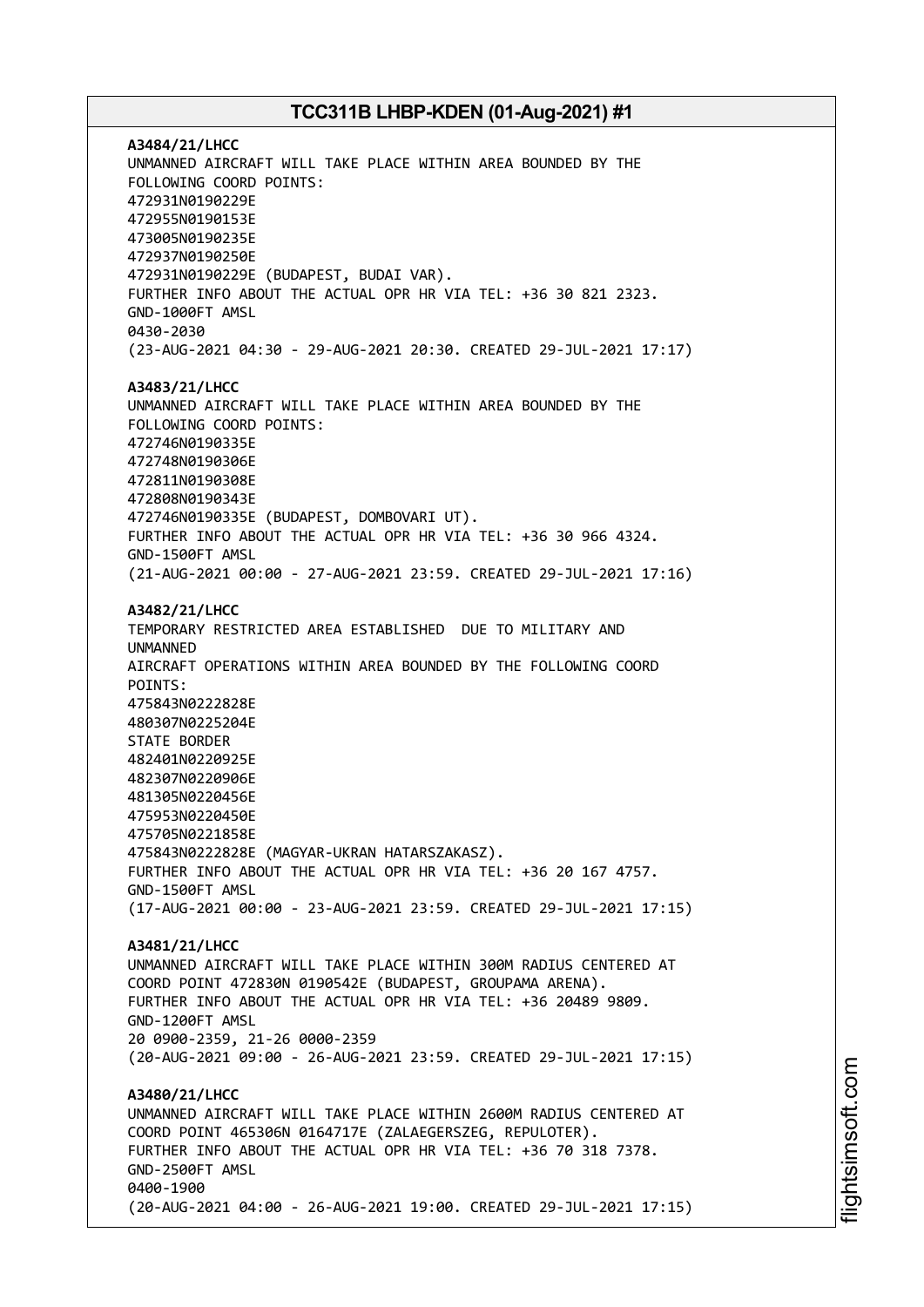**A3479/21/LHCC** UNMANNED AIRCRAFT WILL TAKE PLACE WITHIN AREA BOUNDED BY THE FOLLOWING COORD POINTS: 465119N0194136E 465206N0194109E 465216N0194147E 465130N0194216E 465119N0194136E (KECSKEMET). FURTHER INFO ABOUT THE ACTUAL OPR HR VIA TEL: +36 70 270 4578. GND-1300FT AMSL 0600-1800 (19-AUG-2021 06:00 - 25-AUG-2021 18:00. CREATED 29-JUL-2021 17:15) **A3478/21/LHCC** UNMANNED AIRCRAFT WILL TAKE PLACE WITHIN 400M RADIUS CENTERED AT COORD POINT 470828N 0182509E (SZEKESFEHERVAR). FURTHER INFO ABOUT THE ACTUAL OPR HR VIA TEL: +36 20 953 0255. GND-600FT AMSL 0500-1800 (05-AUG-2021 05:00 - 11-AUG-2021 18:00. CREATED 29-JUL-2021 17:13) **A3477/21/LHCC** UNMANNED AIRCRAFT WILL TAKE PLACE WITHIN AREA BOUNDED BY THE FOLLOWING COORD POINTS: 474053N0173709E 474130N0173746E 474223N0173954E 474215N0174006E 474059N0173807E 474045N0173721E 474053N0173709E (GYOR). FURTHER INFO ABOUT THE ACTUAL OPR HR VIA TEL: +36 70 310 8146. GND-1500FT AMSL 0300-2100 (01-AUG-2021 03:00 - 05-AUG-2021 21:00. CREATED 29-JUL-2021 17:13) **M0368/21/LHCC** AIRAC EFFECTIVE DATE 09 SEP 2021 NIL. (09-SEP-2021 00:00 - 22-SEP-2021 23:59. CREATED 29-JUL-2021 14:06) **A3472/21/LHCC** AIRAC EFFECTIVE DATE 09 SEP 2021 NIL. (09-SEP-2021 00:00 - 22-SEP-2021 23:59. CREATED 29-JUL-2021 08:07) **A3471/21/LHCC** UNMANNED AIRCRAFT WILL TAKE PLACE WITHIN AREA BOUNDED BY THE FOLLOWING COORD POINTS: 471519N0183815E 471350N0183949E 471306N0183603E 471416N0183521E 471519N0183815E (NADAP). FURTHER INFO ABOUT THE ACTUAL OPR HR VIA TEL: +36 70 616 9735. GND-120M AGL (10-AUG-2021 00:00 - 16-AUG-2021 23:59. CREATED 29-JUL-2021 07:07)

**A3467/21/LHCC**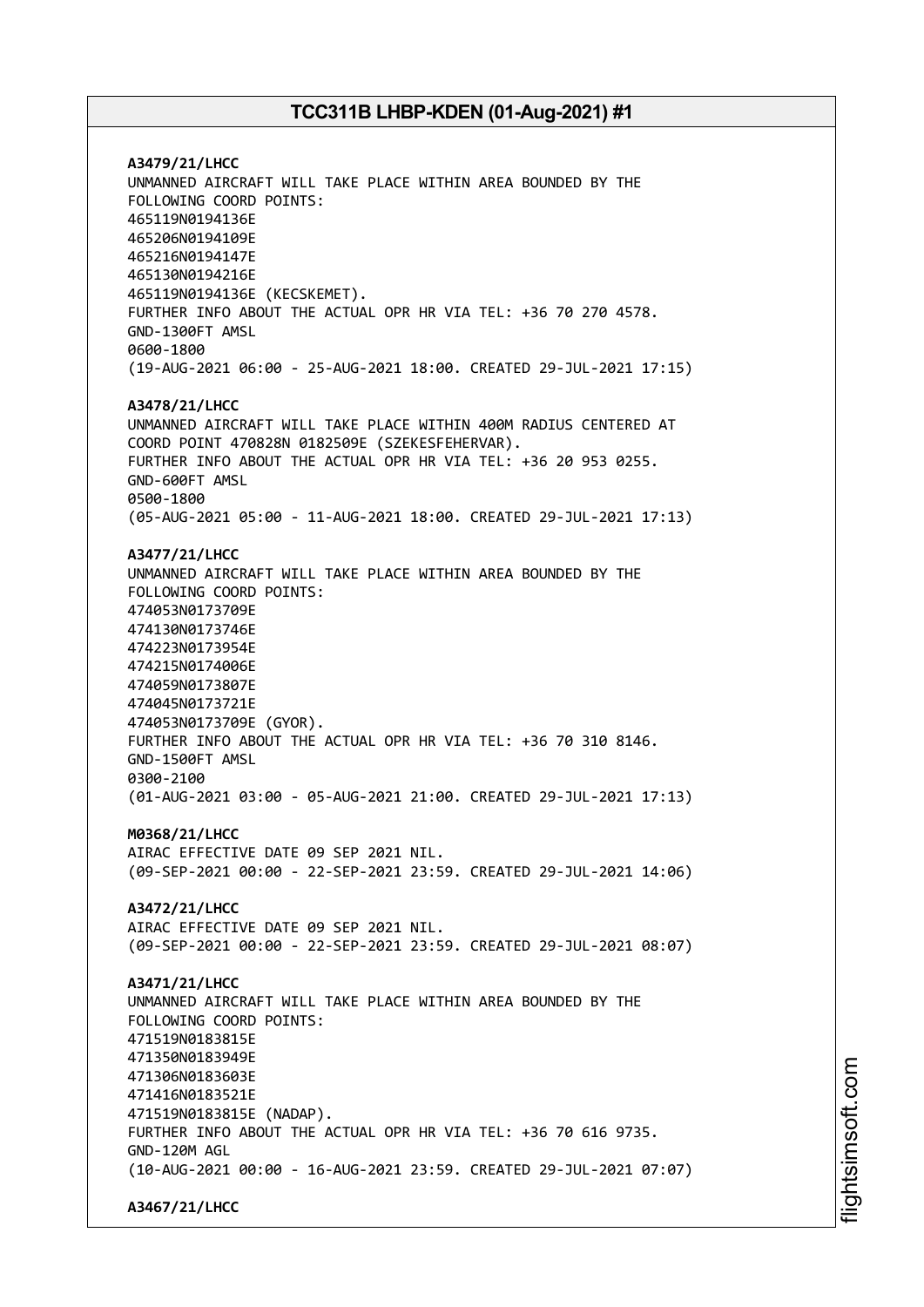UNMANNED ACFT WILL TAKE PLACE WITHIN 200M RADIUS CENTERED AT COORD POINT 482126N 0213422E (MEGYER-HEGYI TENGERSZEM). FURTHER INFO ABOUT THE ACTUAL OPR HR VIA TEL: +36 30 626 0325. GND-2500FT AMSL (16-AUG-2021 00:00 - 22-AUG-2021 23:59. CREATED 28-JUL-2021 19:31) **A3465/21/LHCC** UNMANNED ACFT WILL TAKE PLACE WITHIN 300M RADIUS CENTERED AT COORD POINT 472658N 0184513E (ETYEK). FURTHER INFO ABOUT THE ACTUAL OPR HR VIA TEL: +36 30 626 0325. GND-1100FT AMSL (09-AUG-2021 00:00 - 15-AUG-2021 23:59. CREATED 28-JUL-2021 19:30) **A3466/21/LHCC** UNMANNED ACFT WILL TAKE PLACE BOUNDED BY THE FOLLOWING COORD POINTS: 473726N0181907E 473849N0181824E 473920N0182008E 473757N0182115E 473726N0181907E (TATA). FURTHER INFO ABOUT THE ACTUAL OPR HR VIA TEL: +36 70 339 4345. GND-1000FT AMSL (16-AUG-2021 00:00 - 22-AUG-2021 23:59. CREATED 28-JUL-2021 19:30) **A3464/21/LHCC** UNMANNED ACFT WILL TAKE PLACE WITHIN 600M RADIUS CENTERED AT COORD POINT 472523N 0183523E(FELCSUT). FURTHER INFO ABOUT THE ACTUAL OPR HR VIA TEL: +36 30 626 0325. GND-900FT AMSL (09-AUG-2021 00:00 - 15-AUG-2021 23:59. CREATED 28-JUL-2021 19:29) **A3463/21/LHCC** UNMANNED ACFT WILL TAKE PLACE WITHIN 200M RADIUS CENTERED AT COORD POINT 471239N 0182706E (SZEKESFEHERVAR, BORY-VAR). FURTHER INFO ABOUT THE ACTUAL OPR HR VIA TEL: +36 30 626 0325. GND-900FT AMSL (09-AUG-2021 00:00 - 15-AUG-2021 23:59. CREATED 28-JUL-2021 19:29) **A3462/21/LHCC** UNMANNED ACFT WILL TAKE PLACE BOUNDED BY THE FOLLOWING COORD POINTS: 474803N0213124E 475115N0220203E 474336N0215923E 474242N0215341E 473859N0214159E 473826N0213938E 473745N0212800E 474803N0213124E (HAJDUDOROG) . FURTHER INFO ABOUT THE ACTUAL OPR HR VIA TEL: +36 30 574 4287. GND-3500FT AMSL (12-AUG-2021 00:00 - 13-AUG-2021 15:30. CREATED 28-JUL-2021 19:28) **A3461/21/LHCC** UNMANNED ACFT WILL TAKE PLACE BOUNDED BY THE FOLLOWING COORD POINTS: 472809N0214412E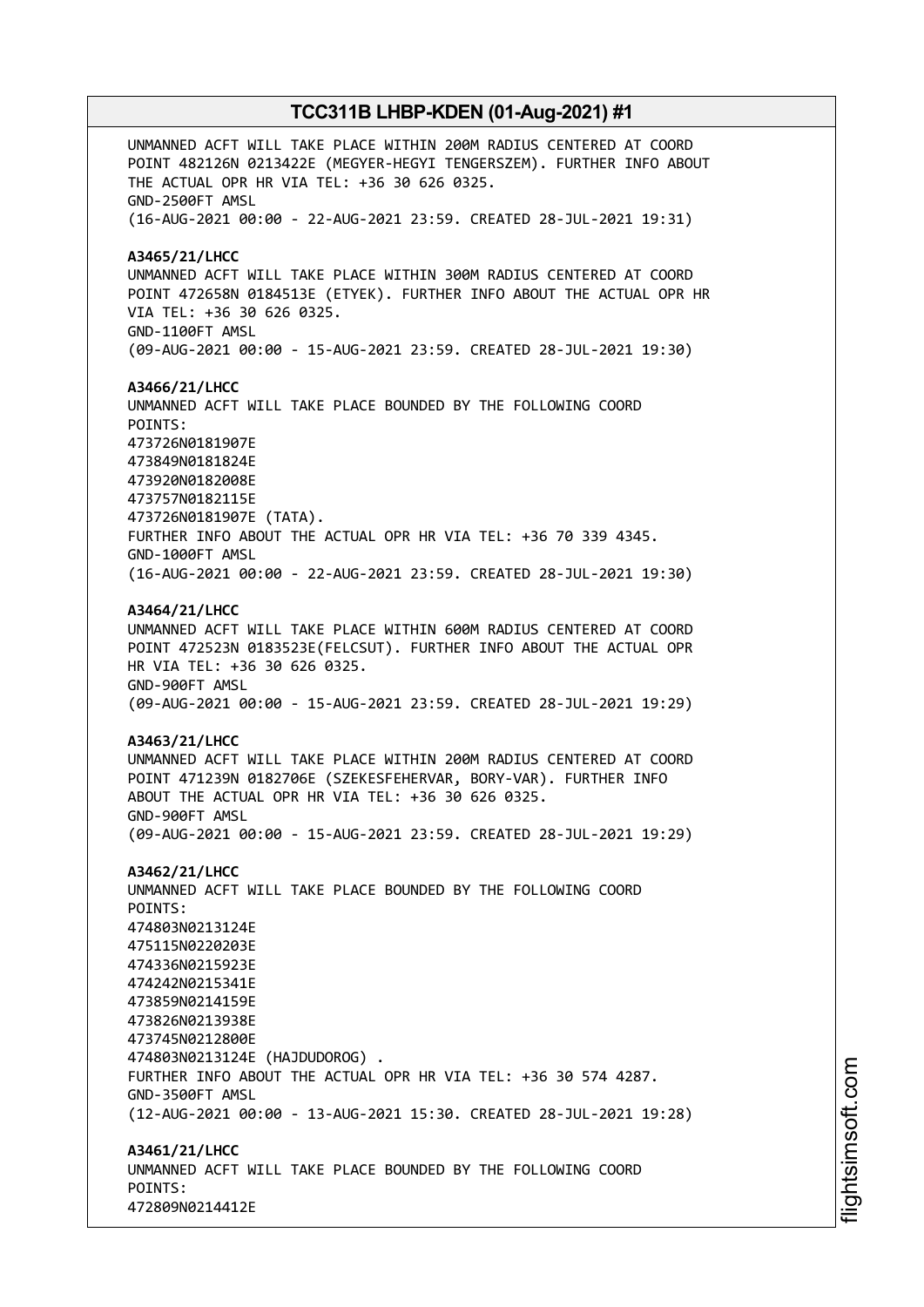473122N0214429E 473137N0214951E 473148N0214957E 473211N0214104E 473051N0214122E 472820N0214342E 472809N0214412E (DEBRECEN, NAGYCSERE - BANK). FURTHER INFO ABOUT THE ACTUAL OPR HR VIA TEL: +36 30 346 4446. GND-50M AGL 0600-1900 (16-AUG-2021 06:00 - 22-AUG-2021 19:00. CREATED 28-JUL-2021 19:27) **A3460/21/LHCC** UNMANNED ACFT WILL TAKE PLACE BOUNDED BY THE FOLLOWING COORD POINTS: 472922N0213601E 472956N0213711E 473000N0213759E 472910N0213750E 472836N0214108E 473329N0214052E 473411N0213447E 473139N0213220E 472922N0213601E (DEBREN, BELVAROS). FURTHER INFO ABOUT THE ACTUAL OPR HR VIA TEL: +36 30 346 4446. GND-50M AGL 0600-1900 (16-AUG-2021 06:00 - 22-AUG-2021 19:00. CREATED 28-JUL-2021 19:26) **A3459/21/LHCC** UNMANNED ACFT WILL TAKE PLACE BOUNDED BY THE FOLLOWING COORD POINTS: 473347N0214134E 473400N0213642E 473602N0213821E 473711N0214301E 473347N0214134E (DEBRECEN, MEHESZKERT). FURTHER INFO ABOUT THE ACTUAL OPR HR VIA TEL: +36 30 346 4446. GND-50M AGL 0600-1900 (16-AUG-2021 06:00 - 22-AUG-2021 19:00. CREATED 28-JUL-2021 19:26) **A3458/21/LHCC** UNMANNED ACFT WILL TAKE PLACE WITHIN 200M RADIUS CENTERED AT COORD POINT 480632N 0204708E (MISKOLC). FURTHER INFO ABOUT THE ACTUAL OPR HR VIA TEL: +36 30 626 0325. GND-1100FT AMSL (16-AUG-2021 00:00 - 19-AUG-2021 23:59. CREATED 28-JUL-2021 19:25) **A3457/21/LHCC** UNMANNED ACFT WILL TAKE PLACE BOUNDED BY THE FOLLOWING COORD POINTS: 473627N0213441E 473550N0213235E 473337N0213316E 473224N0212909E 473206N0212845E 473149N0213101E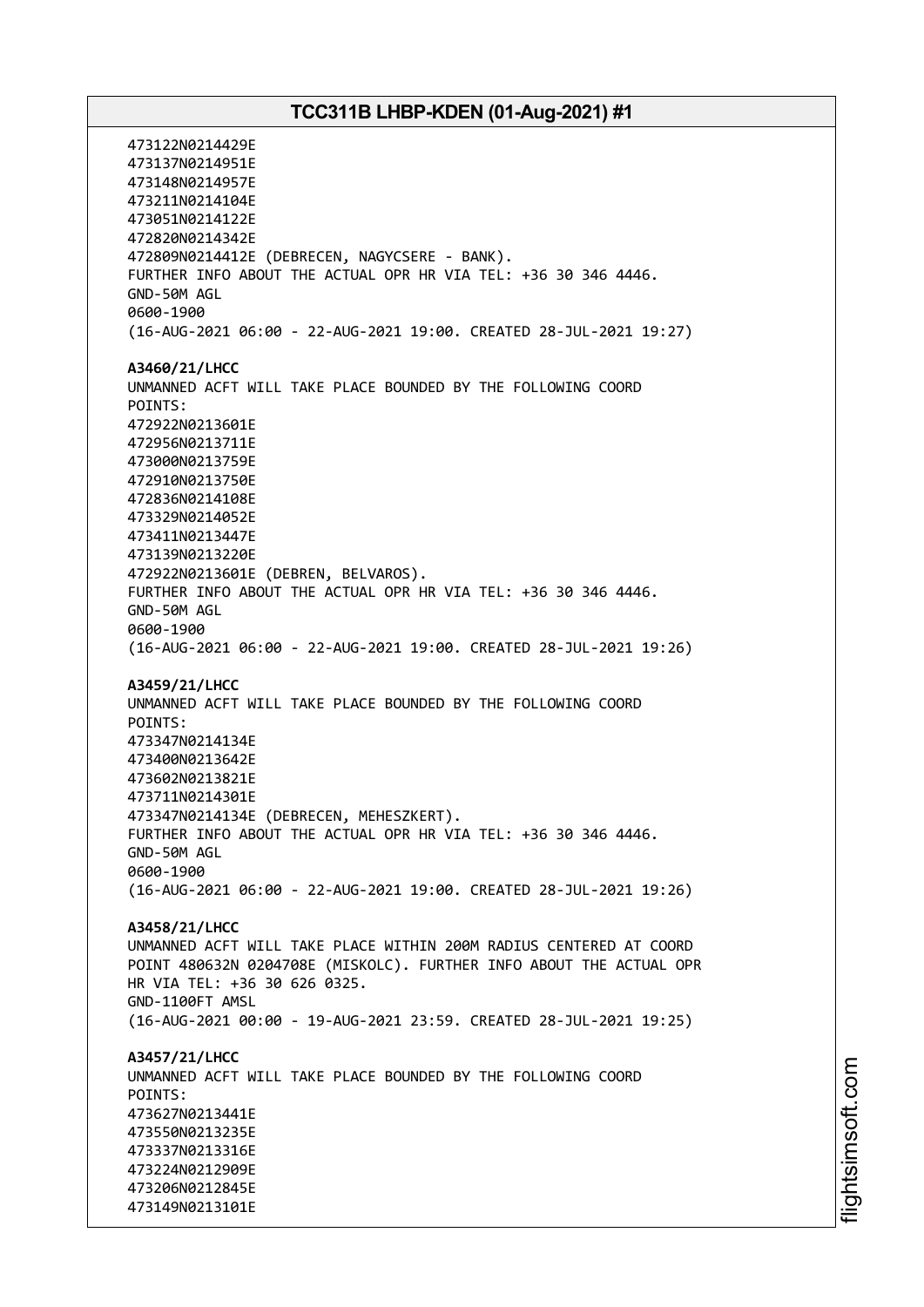473614N0213721E 473627N0213441E (DEBRECEN, ONDOD - JOZSA). FURTHER INFO ABOUT THE ACTUAL OPR HR VIA TEL: +36 30 346 4446. GND-50M AGL 0600-1900 (16-AUG-2021 06:00 - 22-AUG-2021 19:00. CREATED 28-JUL-2021 19:24) **A3456/21/LHCC** UNMANNED ACFT WILL TAKE PLACE WITHIN 600M RADIUS CENTERED AT COORD POINT 472949N 0182018E (MAJK). FURTHER INFO ABOUT THE ACTUAL OPR HR VIA TEL: +36 70 339 4345. GND-1100FT AMSL (16-AUG-2021 00:00 - 22-AUG-2021 23:59. CREATED 28-JUL-2021 19:23) **A3455/21/LHCC** UNMANNED ACFT WILL TAKE PLACE BOUNDED BY THE FOLLOWING COORD POINTS: 473857N0173647E 473725N0173432E 472858N0172809E 472439N0172558E 472103N0172617E 472040N0172917E 472259N0172841E 473046N0173242E 473702N0173529E 473839N0173729E 473857N0173647E (PAPA - GYOR). FURTHER INFO ABOUT THE ACTUAL OPR HR VIA TEL: +36 20 433 3587. GND-800FT AMSL (16-AUG-2021 00:00 - 22-AUG-2021 23:59. CREATED 28-JUL-2021 19:23) **A3454/21/LHCC** UNMANNED ACFT WILL TAKE PLACE BOUNDED BY THE FOLLOWING COORD POINTS: 472931N0190229E 472955N0190153E 473005N0190235E 472937N0190250E 472931N0190229E (BUDAPEST, BUDAI VAR). FURTHER INFO ABOUT THE ACTUAL OPR HR VIA TEL: +36 30 821 2323. GND-1000FT AMSL 16-18 21 22 0430-2030, 19 0430-1730 (16-AUG-2021 04:30 - 22-AUG-2021 20:30. CREATED 28-JUL-2021 19:22) **A3453/21/LHCC** UNMANNED AIRCRAFT WILL TAKE PLACE WITHIN AREA BOUNDED BY THE FOLLOWING COORD POINTS: 463402N0162958E 463708N0162729E 463847N0163353E 463355N0163618E 463402N0162958E (REDICS). FURTHER INFO ABOUT THE ACTUAL OPR HR VIA TEL: +36 30 626 2699. GND-120M AGL 0600-2000 (15-AUG-2021 06:00 - 21-AUG-2021 20:00. CREATED 28-JUL-2021 19:20)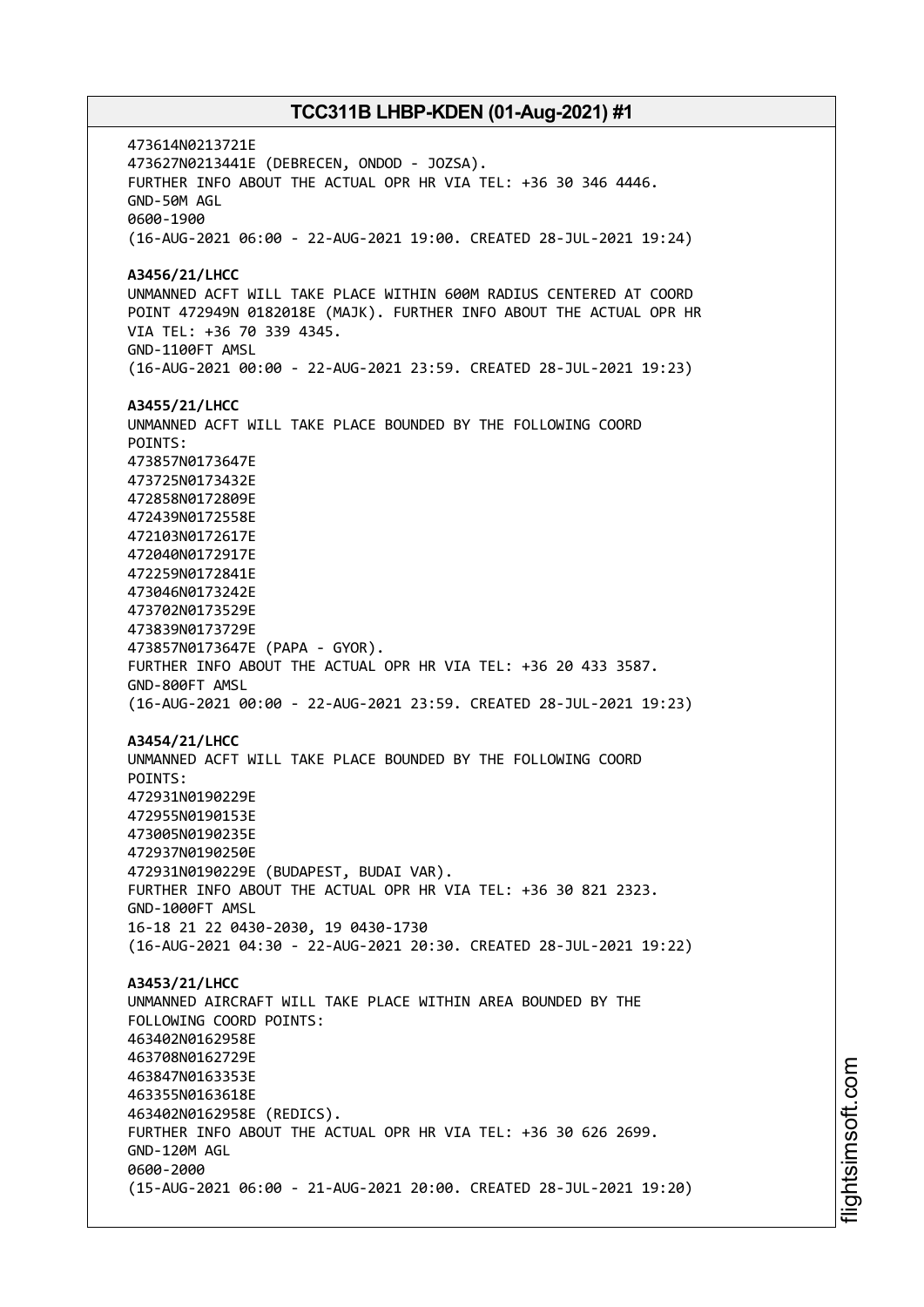**A3451/21/LHCC** UNMANNED AIRCRAFT WILL TAKE PLACE WITHIN 2600M RADIUS CENTERED AT COORD POINT 465306N 0164717E (ZALAEGERSZEG, REPULOTER). FURTHER INFO ABOUT THE ACTUAL OPR HR VIA TEL: +36 70 318 7378. GND-2500FT AMSL 0400-1900 (13-AUG-2021 04:00 - 19-AUG-2021 19:00. CREATED 28-JUL-2021 19:17) **A3452/21/LHCC** UNMANNED AIRCRAFT WILL TAKE PLACE WITHIN 300M RADIUS CENTERED AT COORD POINT 472830N 0190542E (BUDAPEST, GROUPAMA ARENA). FURTHER INFO ABOUT THE ACTUAL OPR HR VIA TEL: +36 20 489 9809. GND-1200FT AMSL (13-AUG-2021 00:00 - 19-AUG-2021 23:59. CREATED 28-JUL-2021 19:17) **A3450/21/LHCC** AEROBATICS WILL TAKE PLACE WITHIN 9400M RADIUS CENTERED AT COORD POINT 474004N 0213030E (HAJDUBOSZORMENY). FURTHER INFO ABOUT THE ACTUAL OPR HR VIA TEL: +36 20 968 6683. GND-3500FT AMSL (13-AUG-2021 16:00 - 15-AUG-2021 20:00. CREATED 28-JUL-2021 19:16) **A3449/21/LHCC** UNMANNED AIRCRAFT WILL TAKE PLACE WITHIN 600M RADIUS CENTERED AT COORD POINT 471020N 0182452E (SZEKESFEHERVAR). FURTHER INFO ABOUT THE ACTUAL OPR HR VIA TEL: +36 20 489 9809. GND-1000FT AMSL (13-AUG-2021 00:00 - 19-AUG-2021 23:59. CREATED 28-JUL-2021 19:16) **A3448/21/LHCC** AEROBATICS AND UNMANNED AIRCRAFT WILL TAKE PLACE WITHIN AREA BOUNDED BY THE FOLLOWING COORD POINT: 472134N0185940E 472106N0190020E 472051N0190000E 472104N0185943E 472115N0185940E 472123N0185929E 472134N0185940E (HALASZTELEK). FURTHER INFO ABOUT THE ACTUAL OPR HR VIA TEL: +36 70 755 4435. GND-500FT AMSL 0800-2000 (12-AUG-2021 08:00 - 18-AUG-2021 20:00. CREATED 28-JUL-2021 19:15) **A3447/21/LHCC** UNMANNED AIRCRAFT WILL TAKE PLACE WITHIN AREA BOUNDED BY THE FOLLOWING COORD POINTS: 465119N0194136E 465206N0194109E 465216N0194147E 465130N0194216E 465119N0194136E (KECSKEMET). FURTHER INFO ABOUT THE ACTUAL OPR HR VIA TEL: +36 70 270 4578. GND-1300FT AMSL 0600-1800 (12-AUG-2021 06:00 - 18-AUG-2021 18:00. CREATED 28-JUL-2021 19:14)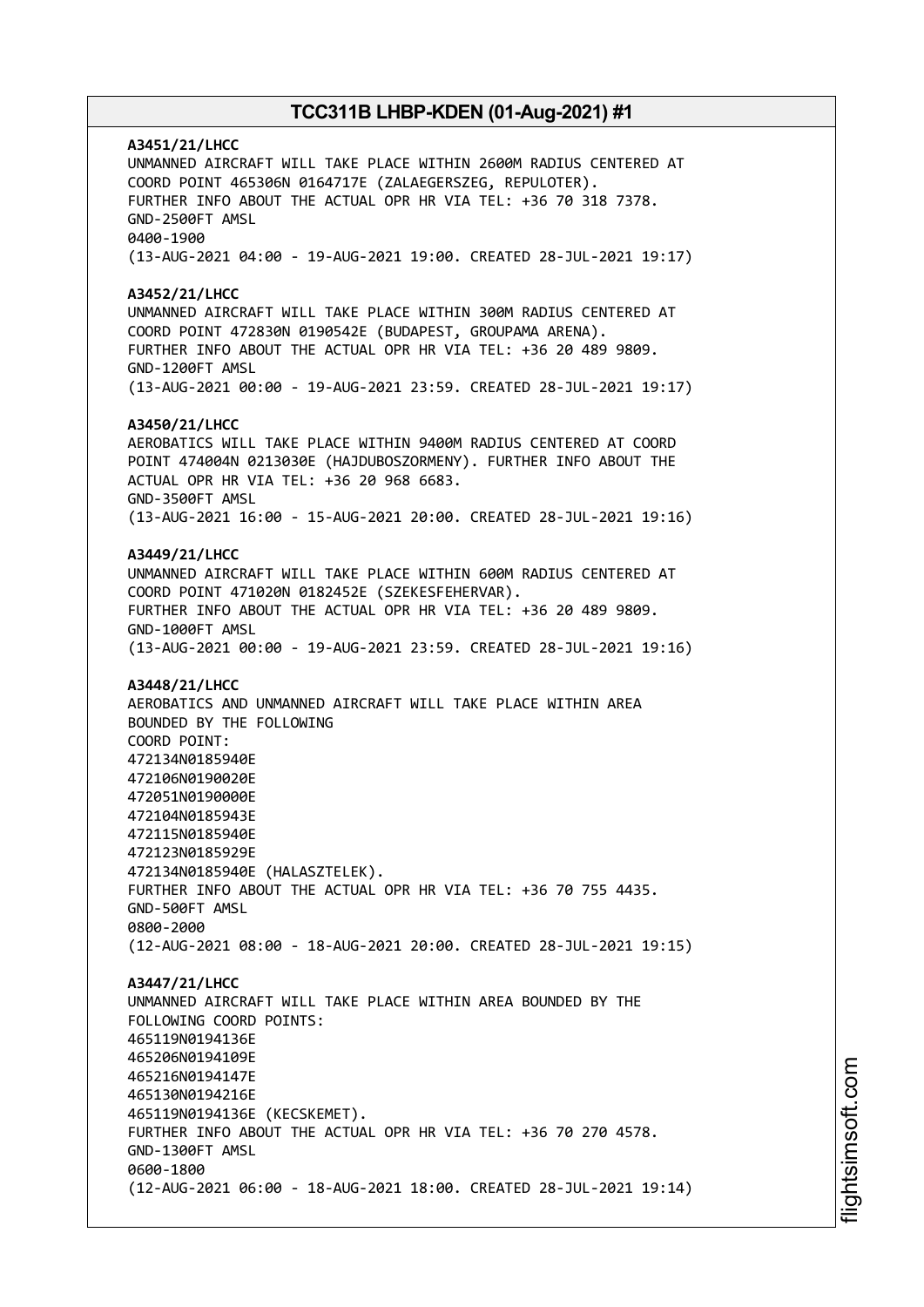**A3446/21/LHCC** UNMANNED AIRCRAFT WILL TAKE PLACE WITHIN AREA BOUNDED BY THE FOLLOWING COORD POINTS: 473059N0190531E 473043N0190502E 473010N0190533E 473036N0190614E 473103N0190537E 473059N0190531E (BUDAPEST, STEFANIA UT). FURTHER INFO ABOUT THE ACTUAL OPR HR VIA TEL: +36 30 403 7503. GND-1000FT AMSL 0600-2000 (10-AUG-2021 06:00 - 16-AUG-2021 20:00. CREATED 28-JUL-2021 19:14) **A3445/21/LHCC** UNMANNED AIRCRAFT WILL TAKE PLACE WITHIN AREA BOUNDED BY THE FOLLOWING COORD POINTS: 472743N0190247E 472747N0190213E 472805N0190219E 472759N0190253E 472743N0190247E (BUDAPEST, FEHERVARI UT). FURTHER INFO ABOUT THE ACTUAL OPR HR VIA TEL: +36 30 403 7503. GND-1000FT AMSL 0600-2000 (10-AUG-2021 06:00 - 16-AUG-2021 20:00. CREATED 28-JUL-2021 19:13) **A3444/21/LHCC** UNMANNED AIRCRAFT WILL TAKE PLACE WITHIN AREA BOUNDED BY THE FOLLOWING COORD POINTS: 473038N0190226E 473038N0190204E 473051N0190209E 473049N0190226E 473038N0190226E (BUDAPEST, BEM JOZSEF TER). FURTHER INFO ABOUT THE ACTUAL OPR HR VIA TEL: +36 30 403 7503. GND-1000FT AMSL 0600-2000 (14-AUG-2021 06:00 - 15-AUG-2021 20:00. CREATED 28-JUL-2021 19:11) **A3443/21/LHCC** UNMANNED AIRCRAFT WILL TAKE PLACE WITHIN 120M RADIUS CENTERED AT COORD POINT 473013N 0190257E (BUDAPEST,SZABADSAG TER). FURTHER INFO ABOUT THE ACTUAL OPR HR VIA TEL: +36 20 982 7272. GND-1000FT AMSL (10-AUG-2021 00:00 - 16-AUG-2021 23:59. CREATED 28-JUL-2021 16:04) **A3442/21/LHCC** UNMANNED AIRCRAFT WILL TAKE PLACE WITHIN 300M RADIUS CENTERED AT COORD POINT 472925N 0190107E (BUDAPEST, MOM KULTURALIS KOZPONT). FURTHER INFO ABOUT THE ACTUAL OPR HR VIA TEL: +36 20 981 0895. GND-120M AGL (09-AUG-2021 06:30 - 09-AUG-2021 21:30. CREATED 28-JUL-2021 16:04) **A3441/21/LHCC** UNMANNED ACFT WILL TAKE PLACE BOUNDED BY THE FOLLOWING COORD POINTS: 473347N0214134E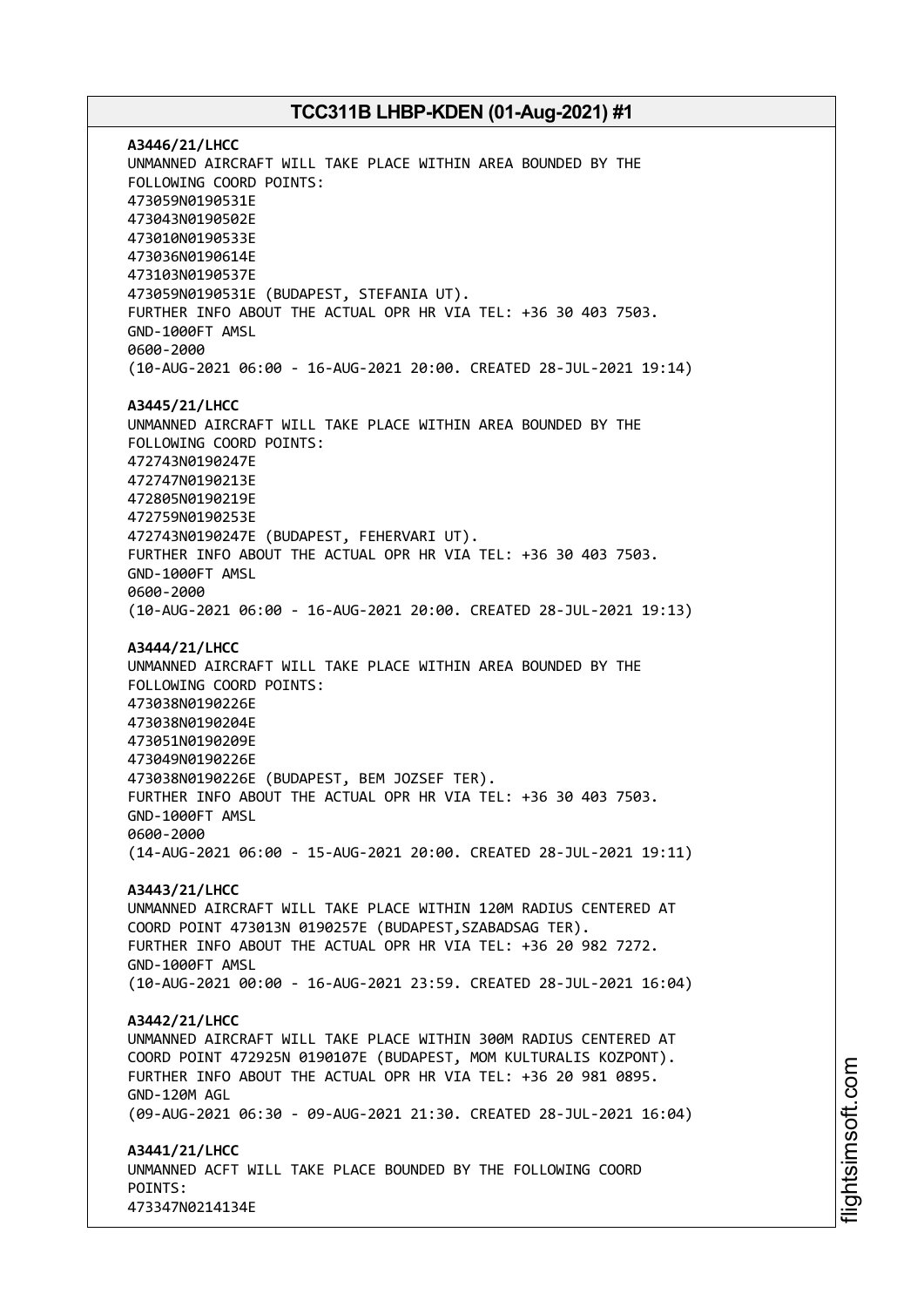473400N0213642E 473602N0213821E 473711N0214301E 473347N0214134E.(DEBRECEN MEHESZKERT). FURTHER INFO ABOUT THE ACTUAL OPR HR VIA TEL:+36 30 346 4446. GND-50M AGL 0600-1900 (09-AUG-2021 06:00 - 15-AUG-2021 19:00. CREATED 28-JUL-2021 16:04) **A3440/21/LHCC** UNMANNED ACFT WILL TAKE PLACE BOUNDED BY THE FOLLOWING COORD POINTS: 461537N0200845E 461516N0200924E 461444N0200859E 461450N0200847E 461403N0200811E 461435N0200730E 461436N0200730E 461537N0200845E (SZEGED) . FURTHER INFO ABOUT THE ACTUAL OPR HR VIA TEL: +36 70 339 4345. GND-900FT AMSL (09-AUG-2021 00:00 - 15-AUG-2021 23:59. CREATED 28-JUL-2021 15:56) **A3437/21/LHCC** UNMANNED ACFT WILL TAKE PLACE BOUNDED BY THE FOLLOWING COORD POINTS: 472809N0214412E 473122N0214429E 473137N0214951E 473148N0214957E 473211N0214104E 473051N0214122E 472820N0214342E 472809N0214412E (DEBRECEN NAGYCSERE BANK). FURTHER INFO ABOUT THE ACTUAL OPR HR VIA TEL: +36 30 346 4446. GND-50M AGL 0600-1900 (09-AUG-2021 06:00 - 15-AUG-2021 19:00. CREATED 28-JUL-2021 15:43) **A3436/21/LHCC** UNMANNED ACFT WILL TAKE PLACE BOUNDED BY THE FOLLOWING COORD POINTS: 472931N0190229E 472955N0190153E 473005N0190235E 472937N0190250E 472931N0190229E (BUDAPEST,BUDAI VAR). FURTHER INFO ABOUT THE ACTUAL OPR HR VIA TEL:+36 30 821 2323. GND-1000FT AMSL 0430-2030 (09-AUG-2021 04:30 - 15-AUG-2021 20:30. CREATED 28-JUL-2021 15:38) **A3435/21/LHCC** UNMANNED ACFT WILL TAKE PLACE BOUNDED BY THE FOLLOWING COORD POINTS: 463402N0162958E 463708N0162729E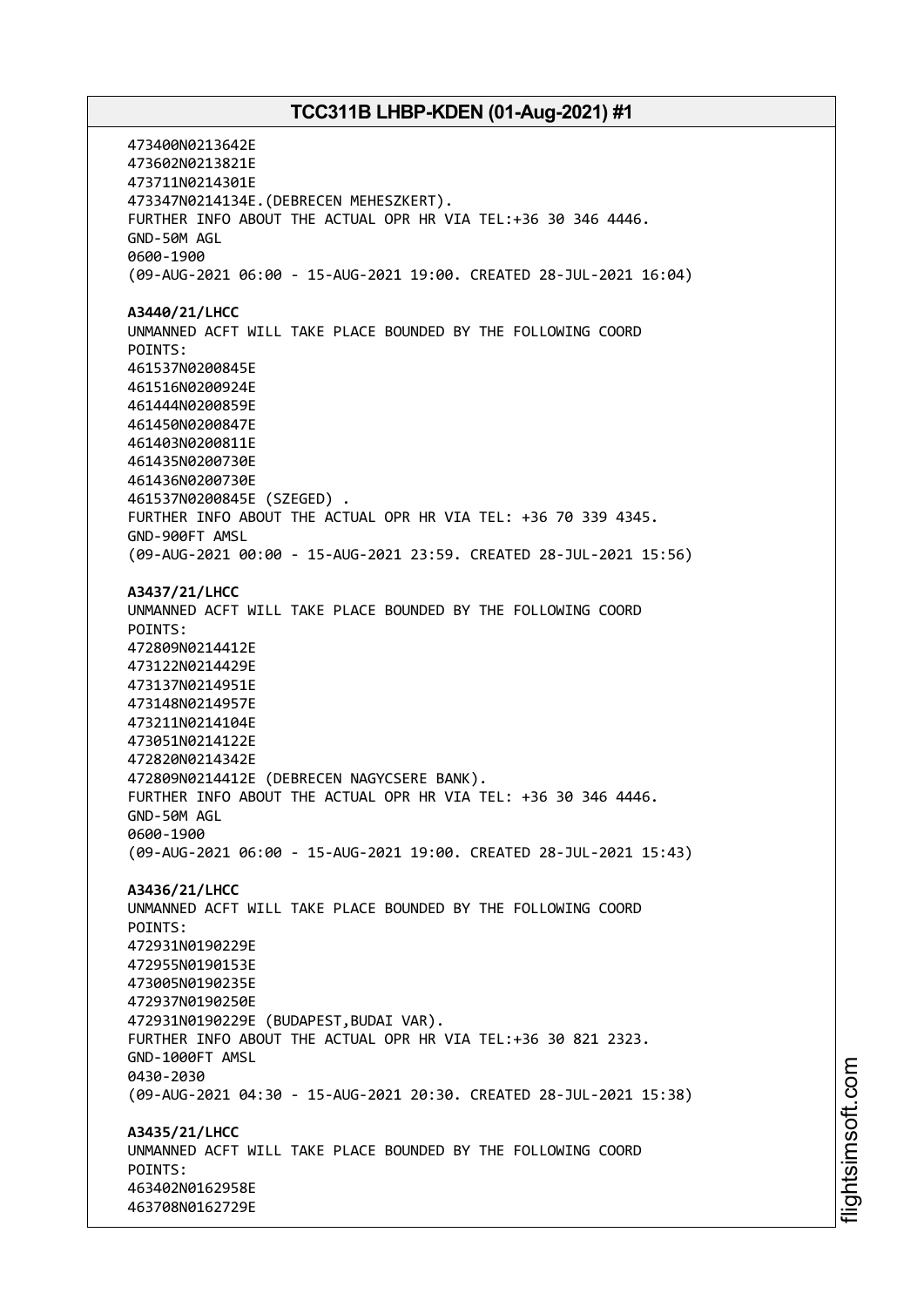463847N0163353E 463355N0163618E 463402N0162958E (REDICS). FURTHER INFO ABOUT THE ACTUAL OPR HR VIA TEL: +36 30 626 2699. GND-120M AGL 0600-2000 (08-AUG-2021 06:00 - 14-AUG-2021 20:00. CREATED 28-JUL-2021 15:37) **A3434/21/LHCC** UNMANNED AIRCRAFT WILL TAKE PLACE WITHIN 300M RADIUS CENTERED AT COORD POINT 473047N 0190526E (BUDAPEST, VAROSLIGET). FURTHER INFO ABOUT THE ACTUAL OPR HR VIA TEL: +36 20 982 7272. GND-1000FT AMSL (09-AUG-2021 00:00 - 09-AUG-2021 22:00. CREATED 28-JUL-2021 15:30) **A3433/21/LHCC** UNMANNED AIRCRAFT WILL TAKE PLACE WITHIN AREA BOUNDED BY THE FOLLOWING COORD POINTS: 473627N0213441E 473550N0213235E 473337N0213316E 473224N0212909E 473206N0212845E 473149N0213101E 473614N0213721E 473627N0213441E (DEBRECEN, ONDOD - JOZSA). FURTHER INFO ABOUT THE ACTUAL OPR HR VIA TEL: +36 30 346 4446. GND-50M AGL 0600-1900 (09-AUG-2021 06:00 - 12-AUG-2021 19:00. CREATED 28-JUL-2021 15:27) **A3432/21/LHCC** UNMANNED AIRCRAFT WILL TAKE PLACE WITHIN AREA BOUNDED BY THE FOLLOWING COORD POINTS: 472922N0213601E 472956N0213711E 473000N0213759E 472910N0213750E 472836N0214108E 473329N0214052E 473411N0213447E 473139N0213220E 472922N0213601E (DEBRECEN, BELVAROS). FURTHER INFO ABOUT THE ACTUAL OPR HR VIA TEL: +36 30 346 4446. GND-50M AGL 0600-1900 (09-AUG-2021 06:00 - 15-AUG-2021 19:00. CREATED 28-JUL-2021 15:24) **A3431/21/LHCC** UNMANNED AIRCRAFT, AEROBATICS, AIR DISPLAY AND MISSILE, ROCKET FIRING WILL TAKE PLACE WITHIN AREA BOUNDED BY THE FOLLOWING COORD POINTS: 461500N0200000E 461217N0200526E 461718N0200722E 461721N0200000E 461500N0200000E (SZEGED, REPULOTER). FURTHER INFO ABOUT THE ACTUAL OPR HR VIA TEL: +36 20 964 4064.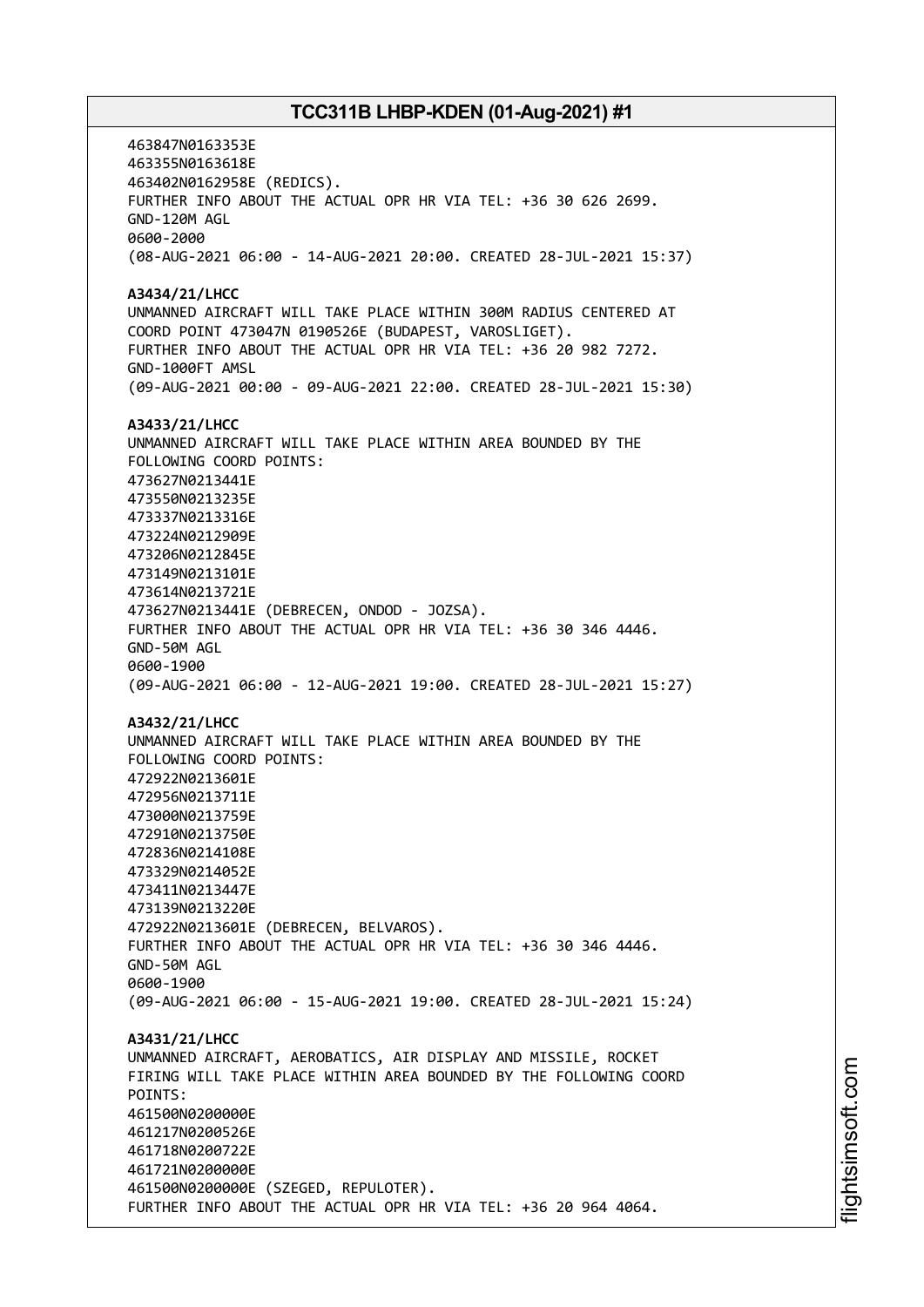GND-FL135 0500-2000 (07-AUG-2021 05:00 - 13-AUG-2021 20:00. CREATED 28-JUL-2021 15:21) **A3430/21/LHCC** UNMANNED AIRCRAFT WILL TAKE PLACE WITHIN 500M RADIUS CENTERED AT COORD POINT 470905N 0182028E (SARSZENTMIHALY). FURTHER INFO ABOUT THE ACTUAL OPR HR VIA TEL: +36 30 492 6703. GND-120M AGL (07-AUG-2021 00:00 - 13-AUG-2021 23:00. CREATED 28-JUL-2021 15:18) **A3429/21/LHCC** UNMANNED AIRCRAFT WILL TAKE PLACE WITHIN AREA BOUNDED BY THE FOLLOWING COORD POINTS: 473857N0173647E 473725N0173432E 472858N0172809E 472439N0172558E 472103N0172617E 472040N0172917E 472259N0172841E 473046N0173242E 473702N0173529E 473839N0173729E 473857N0173647E (PAPA - GYOR). FURTHER INFO ABOUT THE ACTUAL OPR HR VIA TEL: +36 20 433 3587. GND-800FT AMSL 09 13-15 0000-2359 (09-AUG-2021 00:00 - 15-AUG-2021 23:59. CREATED 28-JUL-2021 15:15) **A3428/21/LHCC** UNMANNED ACFT WILL TAKE PLACE UNMANNED AIRCRAFT WILL TAKE PLACE WITHIN AREA BOUNDED BY THE FOLLOWING COORD POINTS: 473505N0172244E 473710N0171540E 473538N0170117E 473512N0170127E 473631N0171528E 473445N0172157E 473505N0172244E (BAGYOGSZOVAT). FURTHER INFO ABOUT THE ACTUAL OPR HR VIA TEL: +36 20 358 5857. GND-120M AGL 0300-2000 (06-AUG-2021 03:00 - 11-AUG-2021 20:00. CREATED 28-JUL-2021 15:12) **A3427/21/LHCC** TO ENSURE SAFE AND EXPEDITIOUS DELIVERY OF COVID-19 VACCINES, AIRCRAFT OPERATORS OF FLIGHTS CARRYING SUCH VACCINES ARE EXEMPTED IN HUNGARY FROM ATFM MEASURES FOR EACH FLIGHT DEEMED CRITICAL. STS/ATFMX AND RMK/VACCINE SHALL BE INSERTED IN ITEM 18 OF THE FLIGHT PLAN, AS REQUIREMENT OF THE EXEMPTION. (28-JUL-2021 08:29 - 28-OCT-2021 23:59 EST. CREATED 28-JUL-2021 08:30) **A3426/21/LHCC** COVID-19: PASSENGER RESTRICTIONS ARRIVAL ENTRY AT HUNGARIAN AIRPORTS IS ALLOWED ONLY FOR HUNGARIAN CITIZENS AND CITIZENS WITH PERMANENT RESIDENCE PERMIT IN HUNGARY AND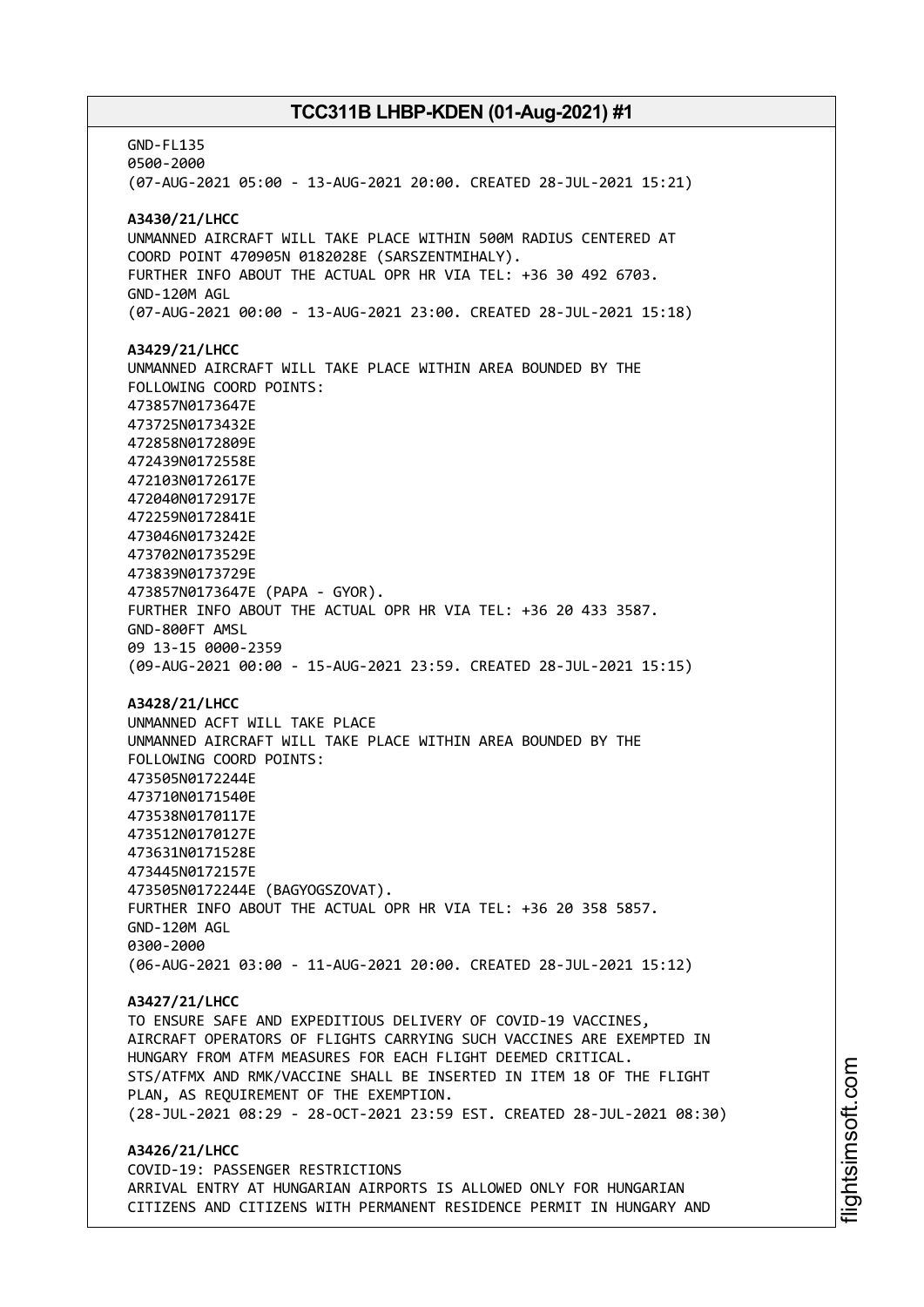THEIR FAMILY MEMBERS, CITIZENS WITH ANY RESIDENCE PERMIT ISSUED BY THE HUNGARIAN IMMIGRATION AUTHORITY WITH A LONGER VALIDITY THAN 90 DAYS, CITIZENS PROVIDING SATISFACTORY PROOF THAT THEY HAVE UNDERGONE COVID-19 INFECTION WITHIN SIX MONTHS PRIOR TO ENTRY. PASSENGERS RESTRICTIONS DO NOT APPLY TO PERSONS WITH COVID-19 IMMUNITY CERTIFICATES ISSUED BY HUNGARY, SERBIA, MONTENEGRO, SLOVENIA, BAHRAIN, CROATIA, TURKEY, NORTH MACEDONIA, CZECHIA, MONGOLIA, GEORGIA, ROMANIA, MOLDOVA, SLOVAKIA, CYPRUS, ALBANIA, MOROCCO, UKRAINE, KAZAKHSTAN, SAN MARINO, SWITZERLAND, UZBEKISTAN, RUSSIA AND TO MINORS UNDER 18 YEARS IN THEIR COMPANY. PASSENGER RESTRICTIONS DO NOT APPLY TO PERSONS WITH EU DIGITAL COVID CERTIFICATE PROVING THAT THEY ARE VACCINATED WITH EMA APPROVED VACCINES OR WITH VACCINES ON WHO EMERGENCY LIST OR WITH VACCINES APPROVED AND USED IN HUNGARY VACCINATED AT LEAST ONCE WITHIN LESS THAN ONE YEAR, OR THAT THEY HAVE ONE NEGATIVE SARS-COVID2 PCR TEST WITHIN 72 HOURS BEFORE ENTRY. PART 1 OF 2 (27-JUL-2021 17:45 - 10-AUG-2021 23:59 EST. CREATED 27-JUL-2021 17:47) **A3426/21/LHCC** PASSENGERS IN TRANSIT ARE ALLOWED TO ENTER IN CASE OF NEGATIVE HEALTH SCREENING AT ENTRY, IF THEY ARE ABLE TO CERTIFY THE PURPOSE AND DESTINATION OF THEIR TRAVEL AND THEIR ENTRY INTO A NEIGHBOURING COUNTRY OF HUNGARY ON THEIR WAY TO THEIR FINAL DESTINATION IS ENSURED. PASSENGERS ARRIVING FOR CULTURAL OR SPORT EVENTS IN HUNGARY ARE ALLOWED TO ENTER WITH A TICKET OF THE EVENT PROVIDED THAT THEY HAVE ONE NEGATIVE SARS-COV2 PCR TEST RESULTS WITHIN 3 DAYS BEFORE ENTRY CERTIFIED BY A DOCUMENT IN HUNGARIAN OR ENGLISH. CITIZENS OF EU, EEA, EU CANDIDATE STATES, GREAT BRITAIN, NORTHERN IRELAND, UNITED STATES OF AMERICA, BAHRAIN, UNITED ARAB EMIRATES, INDIA, INDONESIA, STATE OF ISRAEL, JAPAN, CHINA, RUSSIA, SINGAPORE, TURKEY, UKRAINE, KOREA, AZERBAIJAN, KAZAKHSTAN, KYRGYZSTAN, UZBEKISTAN AND CITIZENS WITH RESIDENCE PERMIT IN THESE COUNTRIES WITH LONGER VALIDITY THAN 90 DAYS ARE ALLOWED TO ENTER DOING BUSINESS OR ECONOMIC ACTIVITIES IN HUNGARY AND THIS CAN BE PROVED AT ENTRY. THESE PASSENGERS ARRIVING FOR BUSINESS OR ECONOMIC ACTIVITIES ARE EXEMPTED FROM HEALTH SCREENING AND QUARANTINE. SPECIAL QUARANTINE MEASURES APPLY FOR PASSENGERS FOR CULTURAL OR SPORT EVENTS. ANY OTHER INDIVIDUAL EXEMPTION REQUIRES PRIOR PERMISSION. EVERYBODY ENTERING HUNGARY MAY BE SUBJECT TO HEALTH SCREENING AND QUARANTINED. PART 2 OF 2 (27-JUL-2021 17:45 - 10-AUG-2021 23:59 EST. CREATED 27-JUL-2021 17:47) **A3424/21/LHCC** TEMPORARY RESTRICTED AREA ESTABLISHED DUE TO MILITARY OPERATIONS WITHIN 10000M RADIUS CENTERED AT COORD POINT 472152N 0173008E (PAPA).FURTHER INFO ABOUT THE ACTUAL OPR HR VIA TEL: + 36 89 513 615. GND-FL145 0800-1900 (10-AUG-2021 08:00 - 12-AUG-2021 19:00. CREATED 27-JUL-2021 08:35) **A3423/21/LHCC** UNMANNED AIRCRAFT WILL TAKE PLACE WITHIN AREA BOUNDED BY THE FOLLOWING COORD POINTS: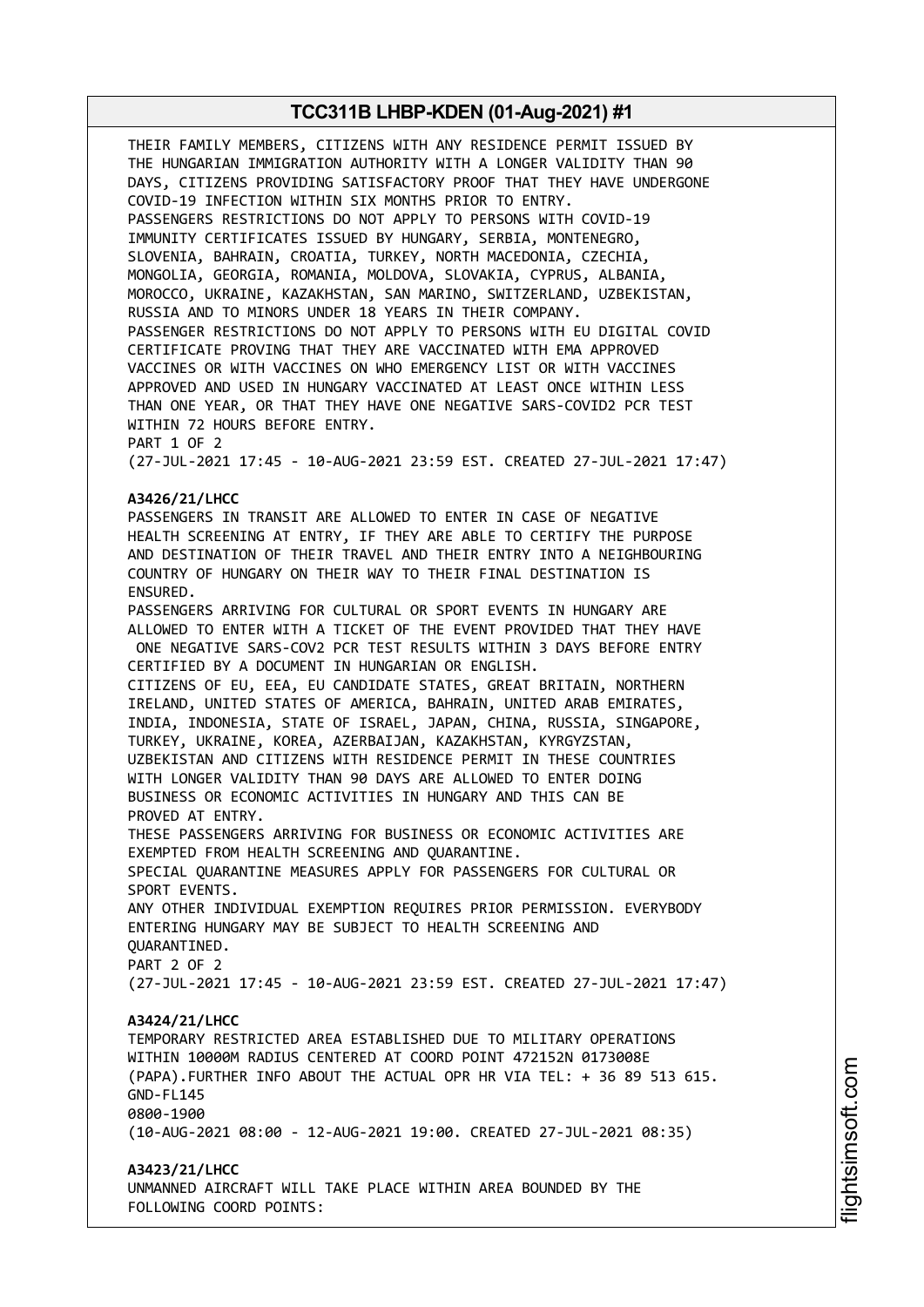472010N0211706E 471940N0211758E 471853N0211728E 471718N0211938E 471657N0211749E 471720N0211617E 471855N0211455E 472010N0211706E (KABA). FURTHER INFO ABOUT THE ACTUAL OPR HR VIA TEL: +36 30 285 2531. GND-800FT AMSL 0300-1900 (02-AUG-2021 03:00 - 08-AUG-2021 19:00. CREATED 27-JUL-2021 08:32) **A3422/21/LHCC** UNMANNED AIRCRAFT WILL TAKE PLACE WITHIN AREA BOUNDED BY THE FOLLOWING COORD POINTS: 473857N0173647E 473725N0173432E 472858N0172809E 472439N0172558E 472103N0172617E 472040N0172917E 472259N0172841E 473046N0173242E 473702N0173529E 473839N0173729E 473857N0173647E (GYOR). FURTHER INFO ABOUT THE ACTUAL OPR HR VIA TEL: +36 20 433 3587. GND-800FT AMSL 02 06-08 0000-2359 (02-AUG-2021 00:00 - 08-AUG-2021 23:59. CREATED 27-JUL-2021 08:29) **A3421/21/LHCC** AEROBATICS WILL TAKE PLACE WITHIN AREA BOUNDED BY THE FOLLOWING COORD POINT: 473419N0191507E 473512N0191619E 473546N0191445E 473448N0191259E 473419N0191507E (MOGYOROD) . FURTHER INFO ABOUT THE ACTUAL OPR HR VIA TEL: +36 30 984 9400. GND-3500FT AMSL (29-JUL-2021 06:00 - 01-AUG-2021 18:30. CREATED 27-JUL-2021 08:26) **A3419/21/LHCC** TEMPORARY RESTRICTED AREA ESTABLISHED DUE TO MILITARY OPERATIONS WILL TAKE PLACE WITHIN 10000M RADIUS CENTERED AT COORD POINT 472152N 0173008E (PAPA). FURTHER INFO ABOUT THE ACTUAL OPR HR VIA TEL: +36 89 513 615. GND-FL145 0800-1900 (03-AUG-2021 08:00 - 05-AUG-2021 19:00. CREATED 27-JUL-2021 07:56) **A3418/21/LHCC** UNMANNED ACFT WILL TAKE PLACE BOUNDED BY THE FOLLOWING COORD POINTS: 473627N0213441E 473550N0213235E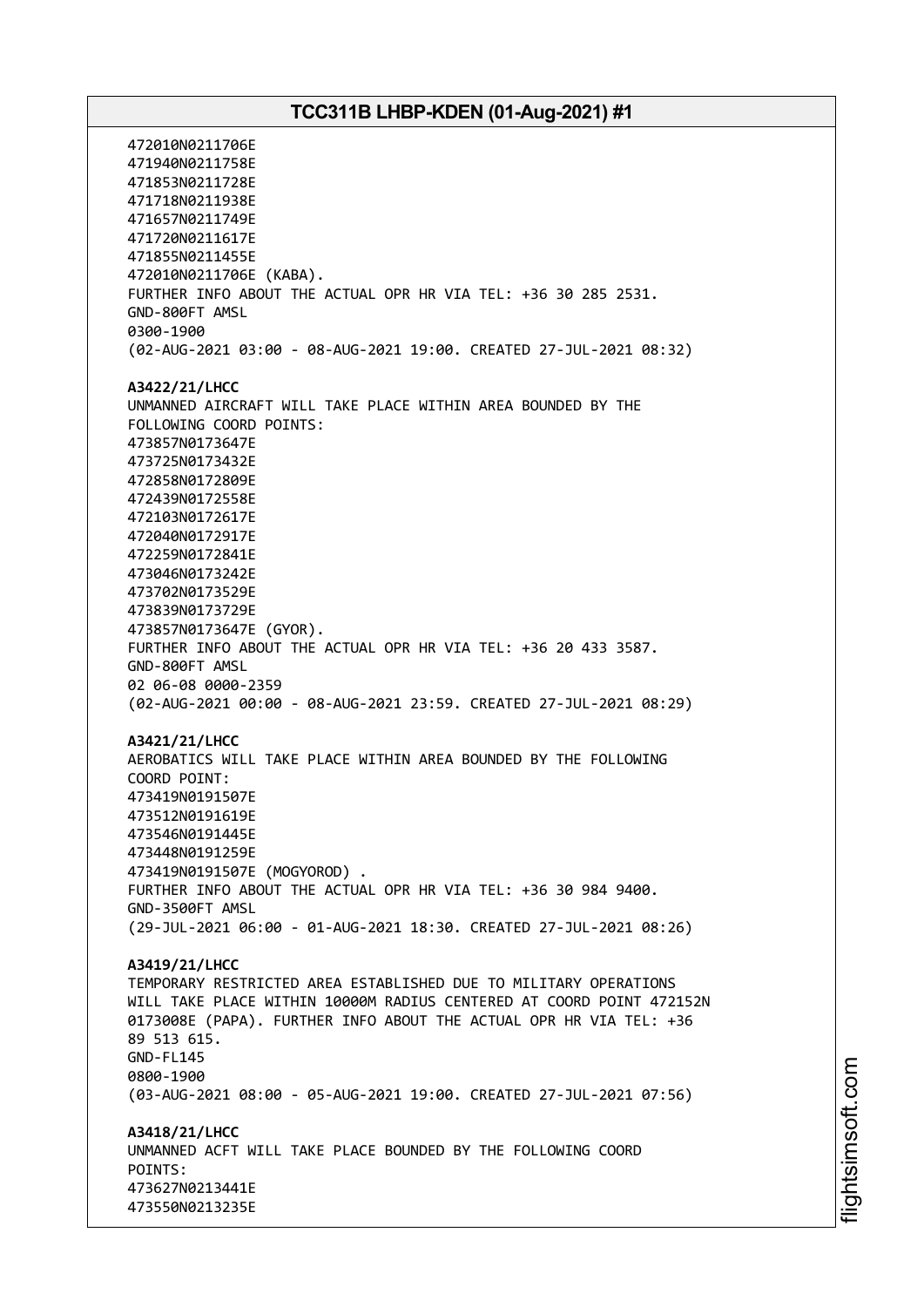473337N0213316E 473314N0213206E 473306N0213252E 473614N0213721E 473627N0213441E (DEBRECEN, KISMACS - JOZSA). FURTHER INFO ABOUT THE ACTUAL OPR HR VIA TEL: +36 30 346 4446. GND-50M AGL 0600-1900 (02-AUG-2021 06:00 - 08-AUG-2021 19:00. CREATED 27-JUL-2021 07:55) **A3417/21/LHCC** UNMANNED ACFT WILL TAKE PLACE BOUNDED BY THE FOLLOWING COORD POINTS: 472802N0190453E 472755N0190430E 472808N0190431E 472812N0190445E 472802N0190453E (BUDAPEST, SOROKSARI UT - KVASSAY UT). FURTHER INFO ABOUT THE ACTUAL OPR HR VIA TEL: +36 20 260 2862. GND-1000FT AMSL (30-JUL-2021 00:00 - 05-AUG-2021 23:59. CREATED 27-JUL-2021 07:54) **A3407/21/LHCC** UNMANNED AIRCRAFT WILL TAKE PLACE WITHIN 50M RADIUS CENTERED AT COORD POINT 472611N 0190136E (BUDAPEST, KANYARGO UTCA). FURTHER INFO ABOUT THE ACTUAL OPR HR VIA TEL: +36 30 476 8682. GND-50M AGL (02-AUG-2021 00:00 - 07-AUG-2021 17:15. CREATED 26-JUL-2021 13:02) **A3406/21/LHCC** UNMANNED AIRCRAFT WILL TAKE PLACE WITHIN 50M RADIUS CENTERED AT COORD POINT 472445N 0190116E (BUDAPEST, VILMOS UTCA). FURTHER INFO ABOUT THE ACTUAL OPR HR VIA TEL: +36 30 476 8682. GND-50M AGL (02-AUG-2021 00:00 - 07-AUG-2021 17:15. CREATED 26-JUL-2021 13:01) **A3404/21/LHCC** DANGER AREA LHD17 GYORSZENTIVAN ACTIVATED. GND-2500FT AMSL 0600-1300 (30-AUG-2021 06:00 - 31-AUG-2021 13:00. CREATED 26-JUL-2021 11:33) **A3405/21/LHCC** DANGER AREA LHD21 SZOMOD ACTIVATED. GND-FL105 30 1000-2000, 31 0600-2000 (30-AUG-2021 10:00 - 31-AUG-2021 20:00. CREATED 26-JUL-2021 11:33) **A3403/21/LHCC** DANGER AREA LHD17 GYORSZENTIVAN ACTIVATED. GND-2500FT AMSL 09-11 16-18 0600-1300 (09-AUG-2021 06:00 - 18-AUG-2021 13:00. CREATED 26-JUL-2021 11:32) **A3402/21/LHCC** DANGER AREA LHD16 IZBEG ACTIVATED. GND-2300FT AMSL 12 0600-1600, 13 0600-1400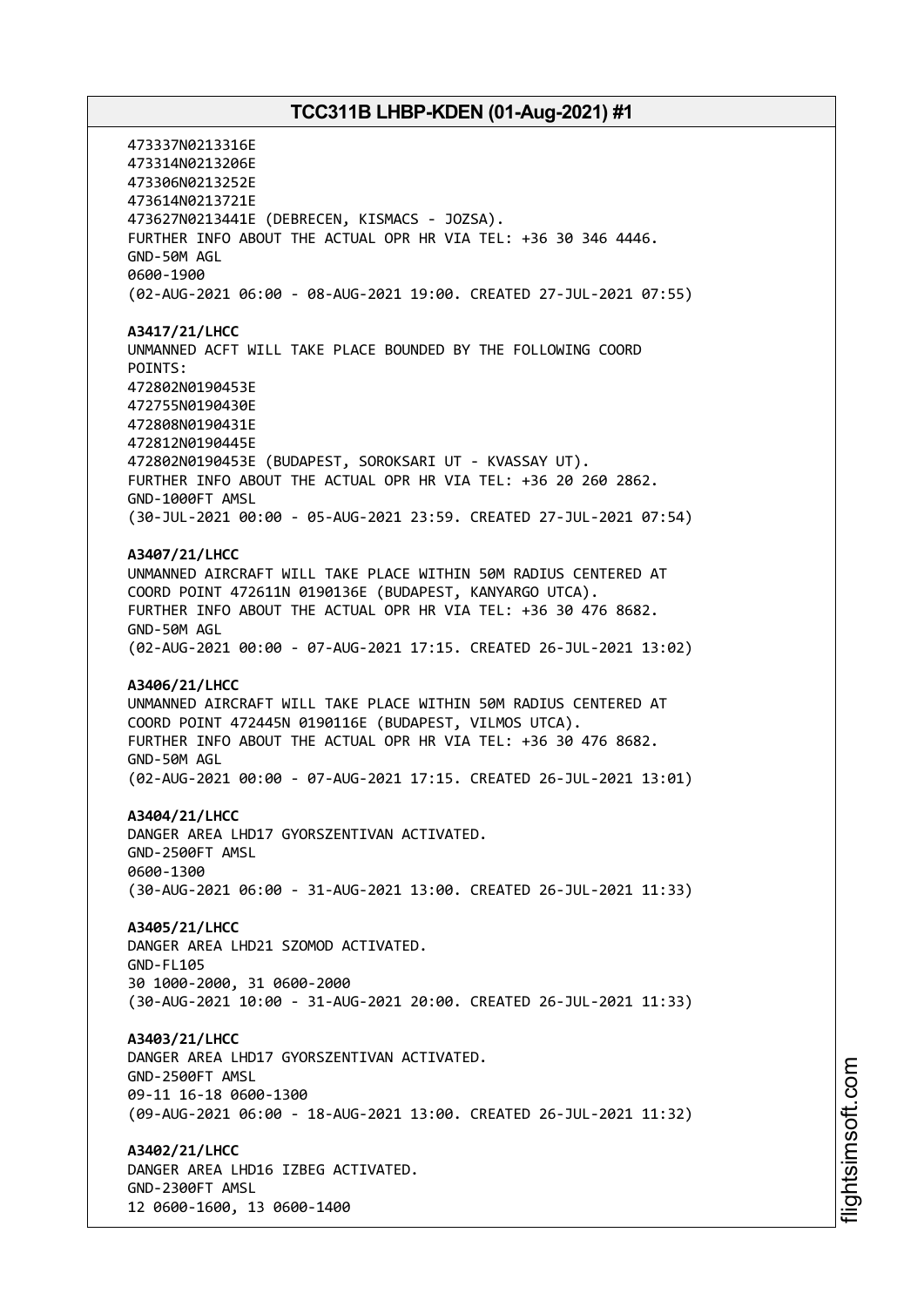(12-AUG-2021 06:00 - 13-AUG-2021 14:00. CREATED 26-JUL-2021 11:31) **A3401/21/LHCC** DANGER AREA LHD16 IZBEG ACTIVATED. GND-2300FT AMSL 0600-1600 (03-AUG-2021 06:00 - 04-AUG-2021 16:00. CREATED 26-JUL-2021 11:30) **A3400/21/LHCC** DANGER AREA LHD11 DOC ACTIVATED. GND-7500FT AMSL 17 18 24 0600-2000 (17-AUG-2021 06:00 - 24-AUG-2021 20:00. CREATED 26-JUL-2021 11:29) **A3399/21/LHCC** DANGER AREA LHD3 TATARSZENTGYORGY ACTIVATED. GND-2500FT AMSL 27 0600-1600, 30 31 0600-2100 (27-AUG-2021 06:00 - 31-AUG-2021 21:00. CREATED 26-JUL-2021 11:26) **A3398/21/LHCC** DANGER AREA LHD3 TATARSZENTGYORGY ACTIVATED. GND-8500FT AMSL 16-18 23-26 0600-2100, 19 0600-2000 (16-AUG-2021 06:00 - 26-AUG-2021 21:00. CREATED 26-JUL-2021 11:25) **A3397/21/LHCC** DANGER AREA LHD3 TATARSZENTGYORGY ACTIVATED. GND-2500FT AMSL (13-AUG-2021 06:00 - 13-AUG-2021 16:00. CREATED 26-JUL-2021 11:23) **A3396/21/LHCC** DANGER AREA LHD3 TATARSZENTGYORGY ACTIVATED. GND-7500FT AMSL (06-AUG-2021 06:00 - 06-AUG-2021 16:00. CREATED 26-JUL-2021 11:22) **A3395/21/LHCC** DANGER AREA LHD3 TATARSZENTGYORGY ACTIVATED. GND-8500FT AMSL 02-05 09-12 0600-2100 (02-AUG-2021 06:00 - 12-AUG-2021 21:00. CREATED 26-JUL-2021 11:20) **A3394/21/LHCC** DANGER AREA LHD2B VARPALOTA ACTIVATED. GND-FL105 0600-2100 (30-AUG-2021 06:00 - 31-AUG-2021 21:00. CREATED 26-JUL-2021 11:19) **A3393/21/LHCC** DANGER AREA LHD2B VARPALOTA ACTIVATED. GND-3500FT AMSL (10-AUG-2021 07:00 - 10-AUG-2021 15:00. CREATED 26-JUL-2021 11:17) **A3392/21/LHCC** DANGER AREA LHD2A HAJMASKER ACTIVATED. GND-FL245 27 0600-1600, 30 31 0600-2100 (27-AUG-2021 06:00 - 31-AUG-2021 21:00. CREATED 26-JUL-2021 11:16)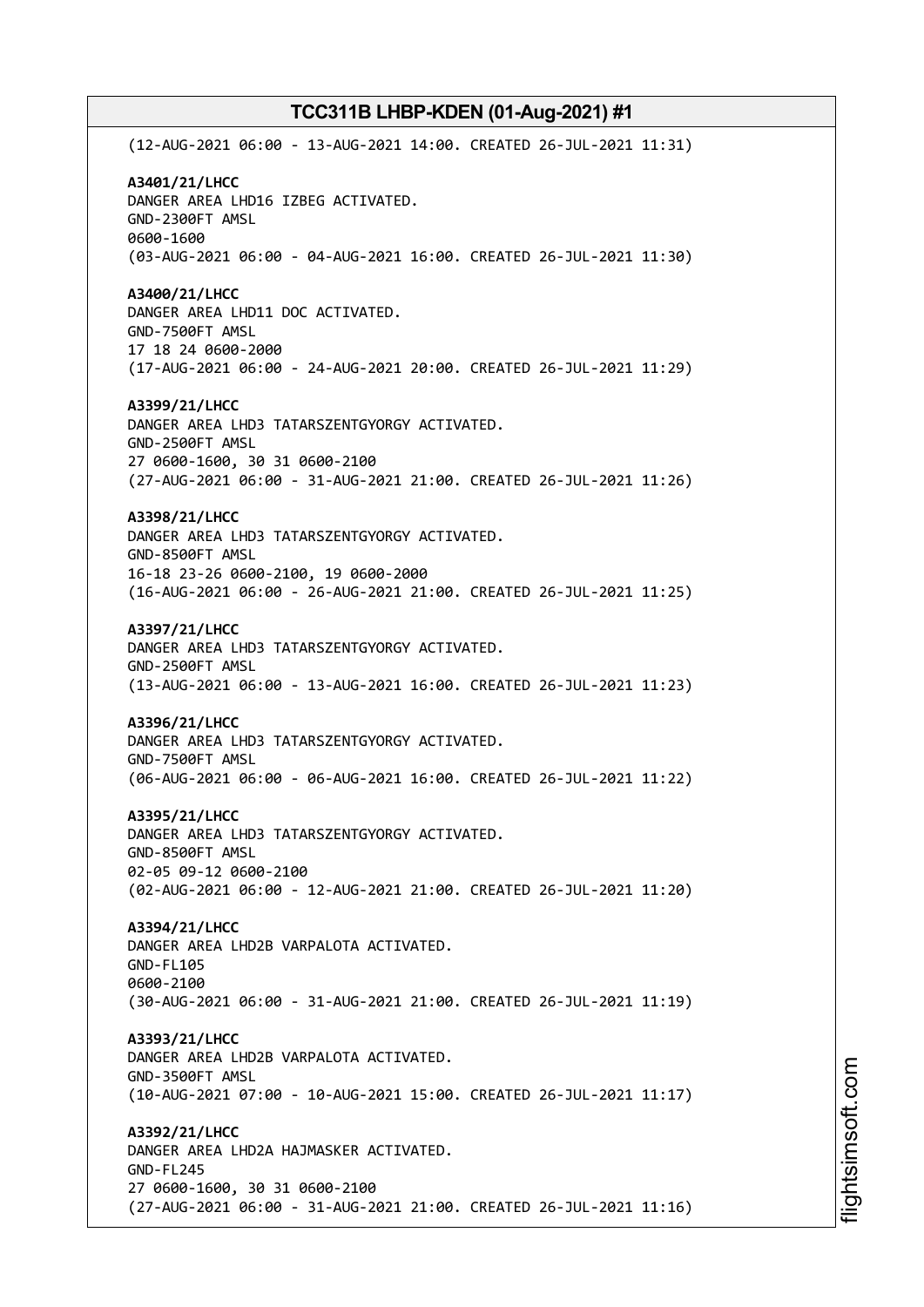**A3391/21/LHCC** DANGER AREA LHD2A HAJMASKER ACTIVATED. GND-FL245 16-18 23-26 0600-2100, 19 0600-2000 (16-AUG-2021 06:00 - 26-AUG-2021 21:00. CREATED 26-JUL-2021 11:16) **A3390/21/LHCC** UNMANNED AIRCRAFT WILL TAKE PLACE WITHIN AREA BOUNDED BY THE FOLLOWING COORD POINTS: 470823N0174057E 470933N0173953E 470813N0174557E 470741N0174509E 470823N0174057E (VAROSLOD). FURTHER INFO ABOUT THE ACTUAL OPR HR VIA TEL: +36 20 961 0631. GND-100M AGL 0400-2100 (02-AUG-2021 04:00 - 06-AUG-2021 21:00. CREATED 26-JUL-2021 10:57) **A3389/21/LHCC** UNMANNED AIRCRAFT WILL TAKE PLACE WITHIN 50M RADIUS CENTERED AT COORD POINT 472514N 0190204E (BUDAPEST, PANNONIA U.). FURTHER INFO ABOUT THE ACTUAL OPR HR VIA TEL: +36 30 476 8682. GND-50M AGL (02-AUG-2021 00:00 - 07-AUG-2021 17:15. CREATED 26-JUL-2021 10:56) **A3388/21/LHCC** DANGER AREA LHD53 NADASD ACTIVATED. GND-2300FT AMSL 19 0600-1330, 24-26 0600-1530 (19-AUG-2021 06:00 - 26-AUG-2021 15:30. CREATED 26-JUL-2021 10:56) **A3387/21/LHCC** DANGER AREA LHD53 NADASD ACTIVATED. GND-2300FT AMSL 16 0600-1330, 17 18 0600-1530 (16-AUG-2021 06:00 - 18-AUG-2021 15:30. CREATED 26-JUL-2021 10:55) **A3386/21/LHCC** DANGER AREA LHD53 NADASD ACTIVATED. GND-2300FT AMSL 03-06 10 11 0600-1530 (03-AUG-2021 06:00 - 11-AUG-2021 15:30. CREATED 26-JUL-2021 10:54) **A3384/21/LHCC** DANGER AREA LHD36A HAJMASKER ACTIVATED. GND-FL105 16-18 0600-2100, 19 0600-2000 (16-AUG-2021 06:00 - 19-AUG-2021 20:00. CREATED 26-JUL-2021 10:53) **A3385/21/LHCC** DANGER AREA LHD36A HAJMASKER ACTIVATED. GND-FL145 23-27 30 31 0600-2100 (23-AUG-2021 06:00 - 31-AUG-2021 21:00. CREATED 26-JUL-2021 10:53) **A3383/21/LHCC**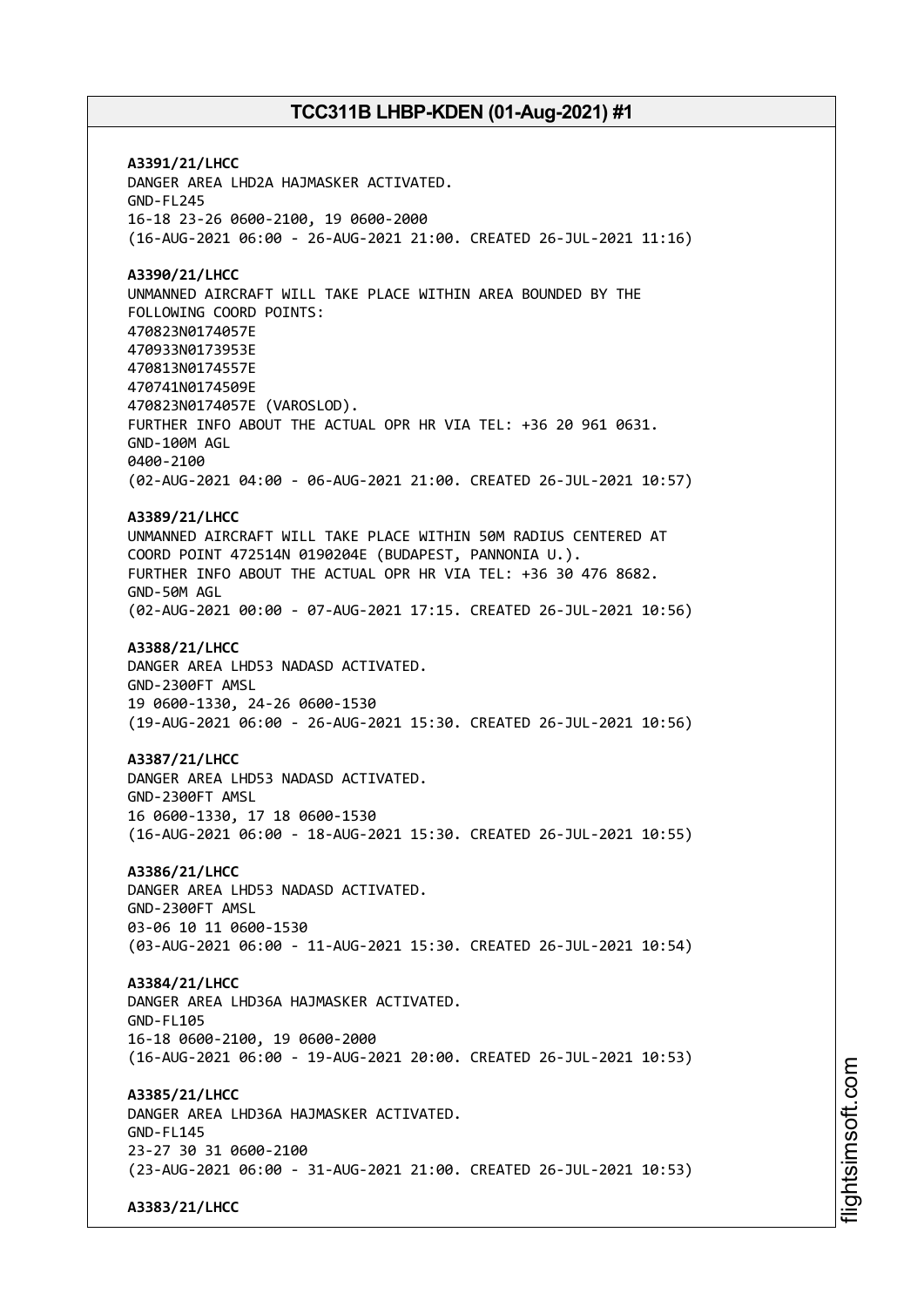DANGER AREA LHD36A HAJMASKER ACTIVATED. GND-4500FT AMSL 03 04 0600-1600, 11 0700-1600 (03-AUG-2021 06:00 - 11-AUG-2021 16:00. CREATED 26-JUL-2021 10:52) **A3382/21/LHCC** DANGER AREA LHD34 MARIANOSZTRA ACTIVATED. GND-2300FT AMSL 25 27 0600-1400 (25-AUG-2021 06:00 - 27-AUG-2021 14:00. CREATED 26-JUL-2021 10:51) **A3381/21/LHCC** DANGER AREA LHD34 MARIANOSZTRA ACTIVATED. GND-2300FT AMSL (05-AUG-2021 06:00 - 05-AUG-2021 14:00. CREATED 26-JUL-2021 10:50) **A3380/21/LHCC** DANGER AREA LHD29 PUSPOKSZILAGY ACTIVATED. GND-3800FT AMSL 25 26 31 0700-1500 (25-AUG-2021 07:00 - 31-AUG-2021 15:00. CREATED 26-JUL-2021 10:49) **A3379/21/LHCC** DANGER AREA LHD29 PUSPOKSZILAGY ACTIVATED. GND-3800FT AMSL 0700-1500 (09-AUG-2021 07:00 - 13-AUG-2021 15:00. CREATED 26-JUL-2021 10:48) **A3378/21/LHCC** DANGER AREA LHD24 SANTOS ACTIVATED. GND-3800FT AMSL 02-05 10-13 17-18 24-26 31 0600-1400 (02-AUG-2021 06:00 - 31-AUG-2021 14:00. CREATED 26-JUL-2021 10:47) **A3376/21/LHCC** SAGVAR DVOR/DME SVR DME PART CH124X OUT OF SERVICE. (04-AUG-2021 09:00 - 04-AUG-2021 13:00. CREATED 26-JUL-2021 08:38) **A3375/21/LHCC** SAGVAR DVOR/DME SVR DVOR PART FREQ 117.7MHZ OUT OF SERVICE. (03-AUG-2021 09:00 - 03-AUG-2021 13:00. CREATED 26-JUL-2021 08:37) **A3349/21/LHCC** UNMANNED AIRCRAFT WILL TAKE PLACE WITHIN 400M RADIUS CENTERED AT COORD POINT 465720N 0173631E (KAPOLCS). FURTHER INFO ABOUT THE ACTUAL OPR HR VIA TEL: +36 30 870 6160. GND-120M AGL (28-JUL-2021 00:00 - 03-AUG-2021 23:59. CREATED 23-JUL-2021 09:05) **A3348/21/LHCC** UNMANNED AIRCRAFT WILL TAKE PLACE WITHIN 600M RADIUS CENTERED AT COORD POINT 471020N 0182452E (SZEKESFEHERVAR). FURTHER INFO ABOUT THE ACTUAL OPR HR VIA TEL: +36 20 489 9809. GND-1000FT AMSL (06-AUG-2021 00:00 - 12-AUG-2021 23:59. CREATED 23-JUL-2021 09:02) **A3347/21/LHCC** UNMANNED AIRCRAFT WILL TAKE PLACE WITHIN 300M RADIUS CENTERED AT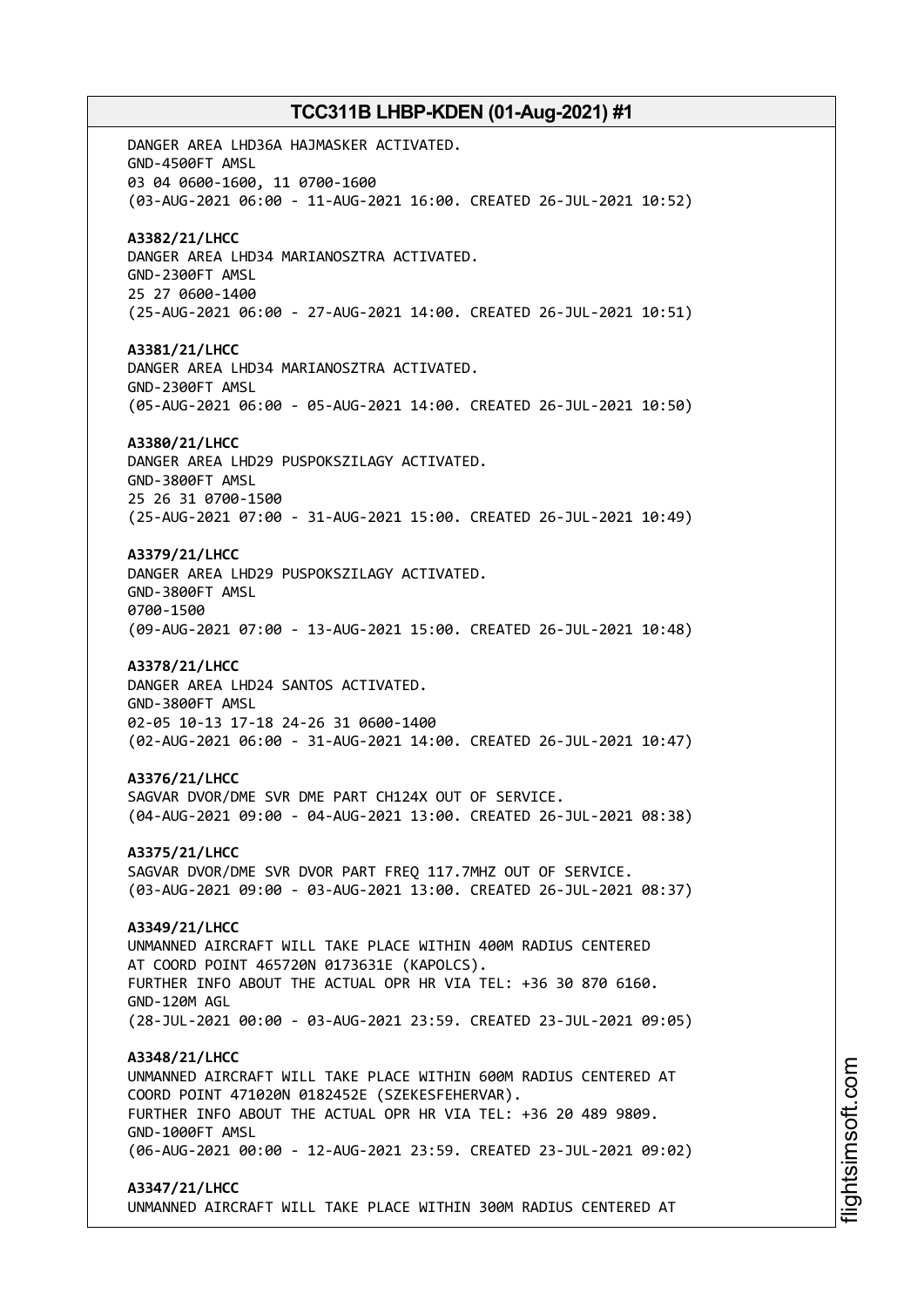COORD POINT 472830N 0190542E (BUDAPEST, GROUPAMA ARENA). FURTHER INFO ABOUT THE ACTUAL OPR HR VIA TEL: +36 20 489 9809. GND-1200FT AMSL (06-AUG-2021 00:00 - 12-AUG-2021 23:59. CREATED 23-JUL-2021 08:59) **A3346/21/LHCC** UNMANNED AIRCRAFT WILL TAKE PLACE WITHIN AREA BOUNDED BY THE FOLLOWING COORD POINTS: 472941N0190256E 472953N0190249E 472956N0190305E 472942N0190311E 472941N0190256E (BUDAPEST, VIGADO TER). FURTHER INFO ABOUT THE ACTUAL OPR HR VIA TEL: +36 30 966 4324. GND-1000FT AMSL (03-AUG-2021 00:00 - 09-AUG-2021 23:59. CREATED 23-JUL-2021 08:56) **A3345/21/LHCC** UNMANNED AIRCRAFT WILL TAKE PLACE WITHIN AREA BOUNDED BY THE FOLLOWING COORD POINTS: 473209N0212840E 472927N0213613E 472950N0213702E 473018N0213749E 473103N0213737E 473006N0213520E 473213N0213503E 473232N0213450E 473230N0212919E 473209N0212840E (DEBRECEN ONDOD TEGLASKERT). FURTHER INFO ABOUT THE ACTUAL OPR HR VIA TEL: +36 30 346 4446 . GND-50M AGL 0600-1900 (02-AUG-2021 06:00 - 08-AUG-2021 19:00. CREATED 23-JUL-2021 08:55) **A3343/21/LHCC** UNMANNED AIRCRAFT WILL TAKE PLACE WITHIN 1200M RADIUS CENTERED AT COORD POINT 461705N 0183846E (SZALKA). FURTHER INFO ABOUT THE ACTUAL OPR HR VIA TEL: +36 20 981 0895. GND-120M AGL 0630-2130 (02-AUG-2021 06:30 - 03-AUG-2021 21:30. CREATED 23-JUL-2021 08:53) **A3344/21/LHCC** UNMANNED AIRCRAFT WILL TAKE PLACE WITHIN AREA BOUNDED BY THE FOLLOWING COORD POINTS: 472746N0190335E 472748N0190306E 472811N0190308E 472808N0190343E 472746N0190335E (BUDAPEST, KOPASZI-GAT). FURTHER INFO ABOUT THE ACTUAL OPR HR VIA TEL: +36 30 966 4324. GND-1500FT AMSL (03-AUG-2021 00:00 - 09-AUG-2021 23:59. CREATED 23-JUL-2021 08:53) **A3342/21/LHCC** UNMANNED AIRCRAFT WILL TAKE PLACE WITHIN AREA BOUNDED BY THE FOLLOWING COORD POINTS: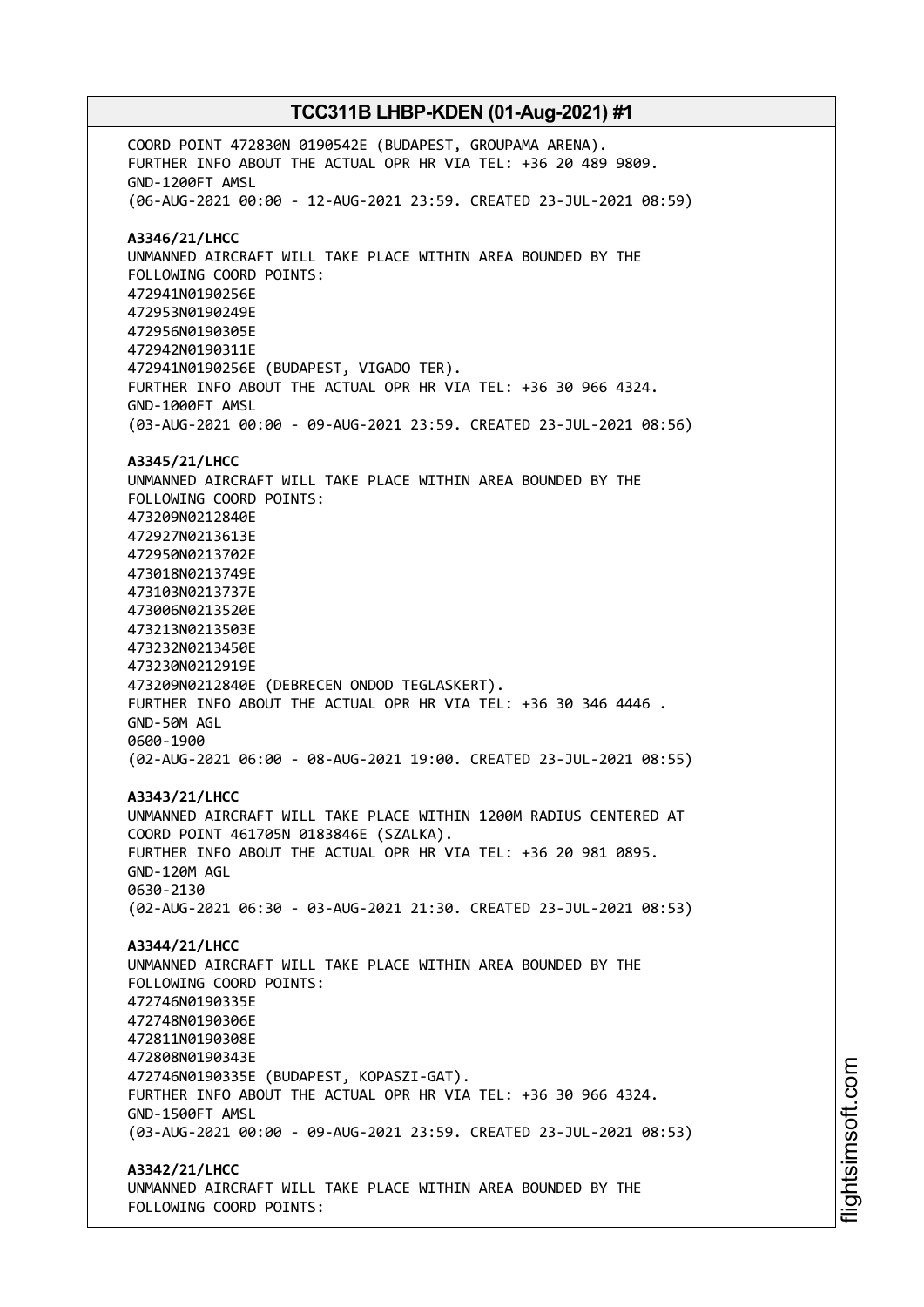471012N0201210E 471023N0201158E 471026N0201200E 471024N0201209E 471012N0201210E (SZOLNOK, TISZA-HID). FURTHER INFO ABOUT THE ACTUAL OPR HR VIA TEL: +36 30 328 9309. GND-700FT AMSL 0700-2100 (03-AUG-2021 07:00 - 06-AUG-2021 21:00. CREATED 23-JUL-2021 08:49) **A3341/21/LHCC** UNMANNED AIRCRAFT WILL TAKE PLACE WITHIN 2600M RADIUS CENTERED AT COORD POINT 465306N 0164717E (ZALAEGERSZEG REPULOTER). FURTHER INFO ABOUT THE ACTUAL OPR HR VIA TEL: +36 70 318 7378. GND-2500FT AMSL 0400-1900 (06-AUG-2021 04:00 - 12-AUG-2021 19:00. CREATED 23-JUL-2021 08:49) **A3340/21/LHCC** UNMANNED AIRCRAFT WILL TAKE PLACE WITHIN AREA BOUNDED BY THE FOLLOWING COORD POINTS: 474803N0213124E 475115N0220203E 474336N0215923E 474242N0215341E 473859N0214159E 473826N0213938E 473745N0212800E 474803N0213124E (HAJDUDOROG) . FURTHER INFO ABOUT THE ACTUAL OPR HR VIA TEL: +36 30 574 4287. GND-3500FT AMSL (02-AUG-2021 00:00 - 04-AUG-2021 23:59. CREATED 23-JUL-2021 08:41) **A3339/21/LHCC** UNMANNED AIRCRAFT WILL TAKE PLACE WITHIN AREA BOUNDED BY THE FOLLOWING COORD POINTS: 473403N0213550E 473253N0213410E 473241N0213520E 473036N0213549E 473116N0213745E 473000N0213759E 472910N0213749E 472910N0214108E 473332N0214045E 473403N0213550E (DEBRECEN NYULAS LENCZTELEP). FURTHER INFO ABOUT THE ACTUAL OPR HR VIA TEL: +36 30 346 4446 . GND-50M AGL 0600-1900 (02-AUG-2021 06:00 - 08-AUG-2021 19:00. CREATED 23-JUL-2021 08:38) **A3338/21/LHCC** UNMANNED AIRCRAFT WILL TAKE PLACE WITHIN AREA BOUNDED BY THE FOLLOWING COORD POINTS: 472931N0190229E 472955N0190153E 473005N0190235E 472937N0190250E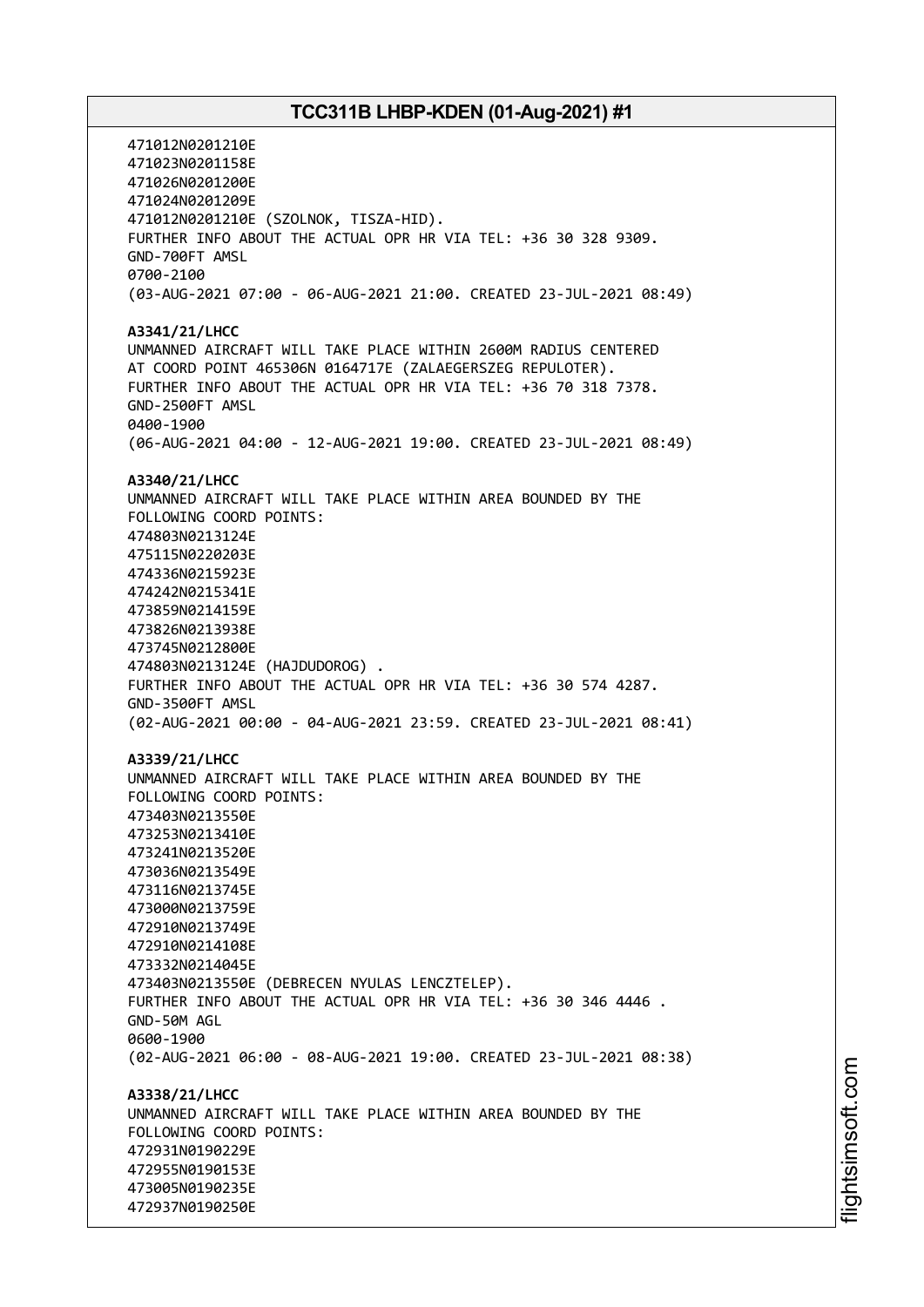472931N0190229E (BUDAPEST, BUDAI VAR). FURTHER INFO ABOUT THE ACTUAL OPR HR VIA TEL: +36 30 821 2323. GND-1000FT AMSL 0430-2030 (02-AUG-2021 04:30 - 08-AUG-2021 20:30. CREATED 23-JUL-2021 08:37) **A3337/21/LHCC** UNMANNED AIRCRAFT WILL TAKE PLACE WITHIN AREA BOUNDED BY THE FOLLOWING COORD POINTS: 472911N0190218E 472932N0190315E 472912N0190356E 472859N0190406E 472844N0190330E 472845N0190241E 472911N0190218E (BUDAPEST, MUEGYETEM RKP). FURTHER INFO ABOUT THE ACTUAL OPR HR VIA TEL: +36 70 773 2885. GND-1000FT AMSL (02-AUG-2021 00:00 - 08-AUG-2021 23:59. CREATED 23-JUL-2021 08:34) **A3336/21/LHCC** UNMANNED AIRCRAFT WILL TAKE PLACE WITHIN AREA BOUNDED BY THE FOLLOWING COORD POINTS: 473347N0214134E 473400N0213642E 473602N0213821E 473711N0214301E 473347N0214134E (DEBRECEN MEHESZKERT). FURTHER INFO ABOUT THE ACTUAL OPR HR VIA TEL: +36 30 346 4446 . GND-50M AGL 0600-1900 (02-AUG-2021 06:00 - 08-AUG-2021 19:00. CREATED 23-JUL-2021 08:32) **A3335/21/LHCC** TEMPORARY RESTRICTED AREA ESTABLISHED DUE TO POLICE OPERATIONS AND UNMANNED AIRCRAFT OPERATIONS WITHIN AREA BOUNDED BY THE FOLLOWING COORD POINTS: 475843N0222828E 480307N0225204E STATE BORDER 482401N0220925E 482307N0220906E 481305N0220456E 475953N0220450E 475705N0221858E 475843N0222828E (MAGYAR-UKRAN HATARSZAKASZ). FURTHER INFO ABOUT THE ACTUAL OPR HR VIA TEL: +36 20 267 4757. GND-1500FT AMSL (27-JUL-2021 00:00 - 02-AUG-2021 23:59. CREATED 23-JUL-2021 08:30) **A3334/21/LHCC** UNMANNED AIRCRAFT WILL TAKE PLACE WITHIN AREA BOUNDED BY THE FOLLOWING COORD POINTS: 465119N0194136E 465206N0194109E 465216N0194147E 465130N0194216E 465119N0194136E (KECSKEMET).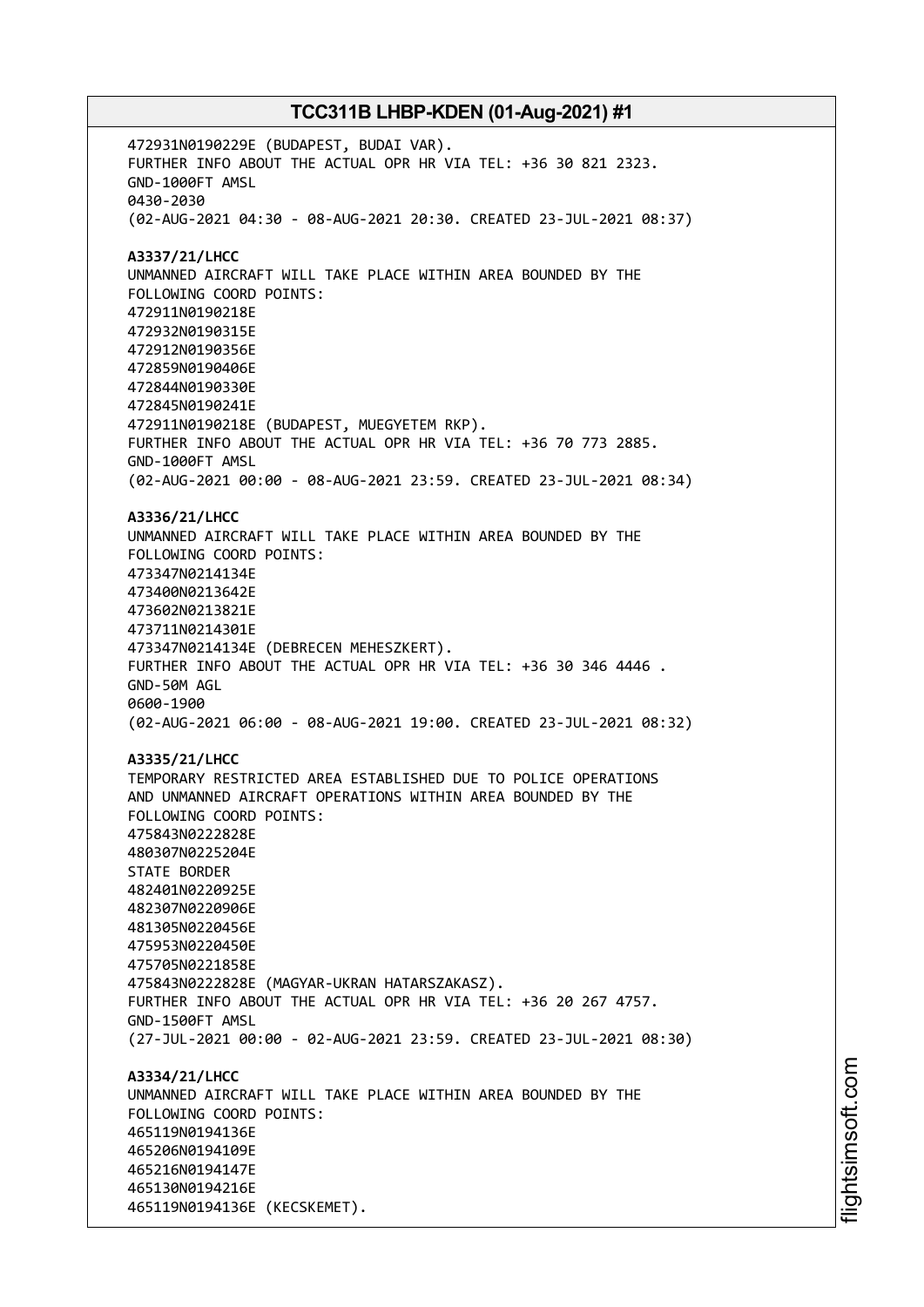FURTHER INFO ABOUT THE ACTUAL OPR HR VIA TEL: +36 70 270 4578. GND-1300FT AMSL 0600-1800 (05-AUG-2021 06:00 - 11-AUG-2021 18:00. CREATED 23-JUL-2021 08:26) **A3333/21/LHCC** UNMANNED AIRCRAFT WILL TAKE PLACE WITHIN AREA BOUNDED BY THE FOLLOWING COORD POINTS: 472809N0214412E 473122N0214429E 473137N0214951E 473148N0214957E 473211N0214104E 473051N0214122E 472820N0214342E 472809N0214412E (DEBRECEN NAGYCSERE BANK). FURTHER INFO ABOUT THE ACTUAL OPR HR VIA TEL: +36 30 346 4446 . GND-50M AGL 0600-1900 (02-AUG-2021 06:00 - 08-AUG-2021 19:00. CREATED 23-JUL-2021 08:23) **A3332/21/LHCC** UNMANNED AIRCRAFT WILL TAKE PLACE WITHIN AREA BOUNDED BY THE FOLLOWING COORD POINTS: 473403N0213550E 473253N0213410E 473241N0213520E 473036N0213549E 473116N0213745E 473000N0213759E 472910N0213749E 472910N0214108E 473332N0214045E 473403N0213550E (DEBRECEN NYULAS LENCZTELEP). FURTHER INFO ABOUT THE ACTUAL OPR HR VIA TEL: +36 30 346 4446 . GND-50M AGL 0600-1900 (26-JUL-2021 06:00 - 01-AUG-2021 19:00. CREATED 23-JUL-2021 08:21) **A3305/21/LHCC** UNMANNED AIRCRAFT WILL TAKE PLACE WITHIN AREA BOUNDED BY THE FOLLOWING COORD POINTS: 473038N0190226E 473038N0190204E 473051N0190209E 473049N0190226E (BUDAPEST,BEM JOZSEF TER). FURTHER INFO ABOUT THE ACTUAL OPR HR VIA TEL: +36 403 7503. GND-1000FT AMSL 0600-2000 (10-AUG-2021 06:00 - 16-AUG-2021 20:00. CREATED 21-JUL-2021 15:44) **A3300/21/LHCC** UNMANNED AIRCRAFT WILL TAKE PLACE WITHIN 60M RADIUS CENTERED AT COORD POINT 473044N 0190215E (BUDAPEST FEKETE SAS UTCA). FURTHER INFO ABOUT THE ACTUAL OPR HR VIA TEL: +36 30 359 9482. GND-30M AGL 0430-1500 (09-AUG-2021 04:30 - 13-AUG-2021 15:00. CREATED 21-JUL-2021 12:02)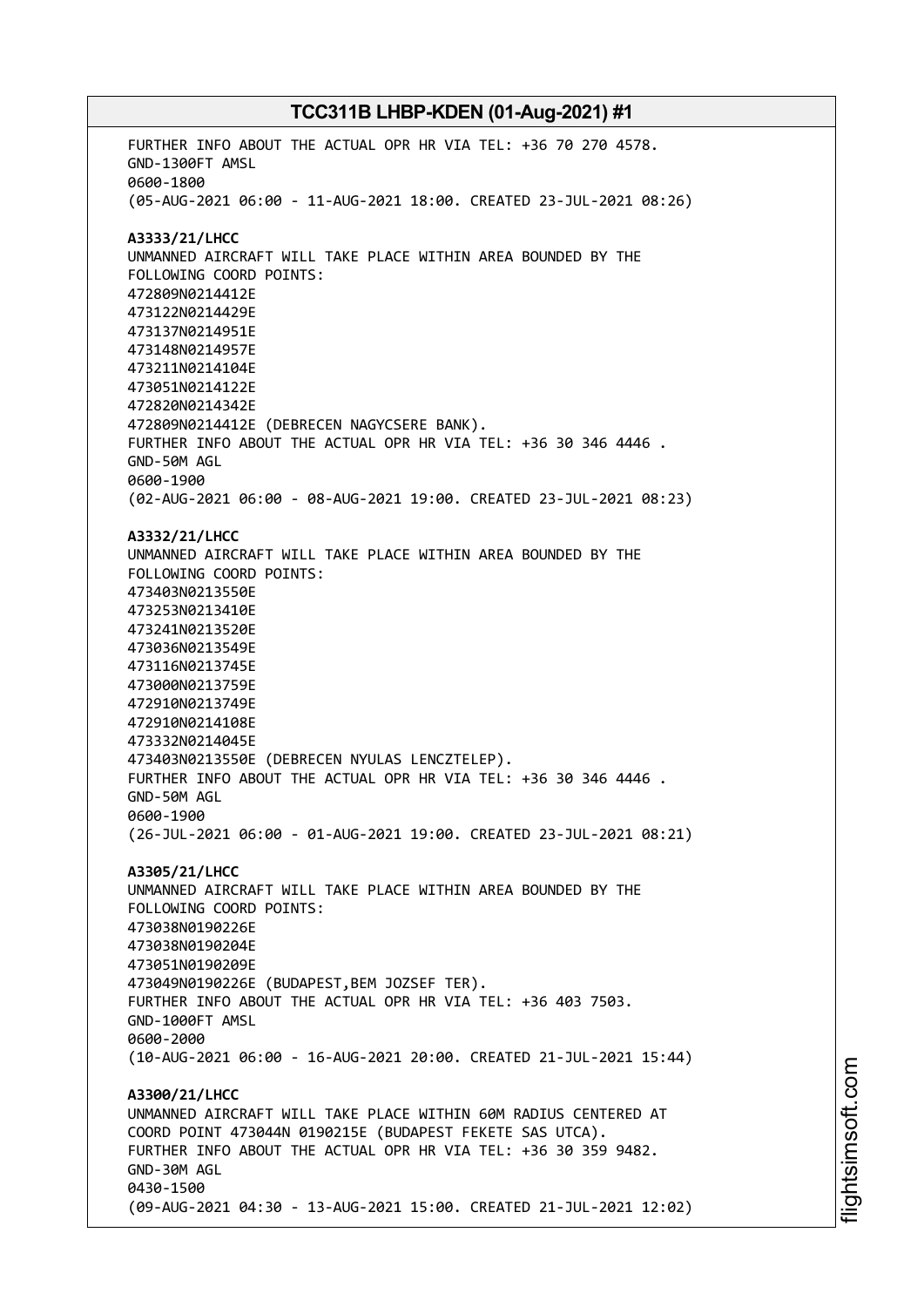**A3298/21/LHCC** UNMANNED AIRCRAFT WILL TAKE PLACE WITHIN 60M RADIUS CENTERED AT COORD POINT 473044N 0190215E (BUDAPEST FEKETE SAS UTCA). FURTHER INFO ABOUT THE ACTUAL OPR HR VIA TEL: +36 30 359 9482. GND-30M AGL 0430-1500 (23-AUG-2021 04:30 - 27-AUG-2021 15:00. CREATED 21-JUL-2021 12:01) **A3299/21/LHCC** UNMANNED AIRCRAFT WILL TAKE PLACE WITHIN 60M RADIUS CENTERED AT COORD POINT 473044N 0190215E (BUDAPEST FEKETE SAS UTCA). FURTHER INFO ABOUT THE ACTUAL OPR HR VIA TEL: +36 30 359 9482. GND-30M AGL 0430-1500 (02-AUG-2021 04:30 - 06-AUG-2021 15:00. CREATED 21-JUL-2021 12:01) **A3297/21/LHCC** UNMANNED AIRCRAFT WILL TAKE PLACE WITHIN 60M RADIUS CENTERED AT COORD POINT 473044N 0190215E (BUDAPEST FEKETE SAS UTCA). FURTHER INFO ABOUT THE ACTUAL OPR HR VIA TEL: +36 30 359 9482. GND-30M AGL 0430-1500 (16-AUG-2021 04:30 - 19-AUG-2021 15:00. CREATED 21-JUL-2021 12:00) **A3296/21/LHCC** UNMANNED AIRCRAFT WILL TAKE PLACE WITHIN AREA BOUNDED BY THE FOLLOWING COORD POINTS: 470856N0184908E 470842N0184816E 470748N0184850E 470813N0184948E 470856N0184908E (IVANCSA). FURTHER INFO ABOUT THE ACTUAL OPR HR VIA TEL: +36 20 415 1370. GND-700FT AMSL 0500-1800 (09-AUG-2021 05:00 - 15-AUG-2021 18:00. CREATED 21-JUL-2021 11:59) **A3295/21/LHCC** UNMANNED AIRCRAFT WILL TAKE PLACE WITHIN 1000M RADIUS CENTERED AT COORD POINT 465320N 0165016E (SAGOD). FURTHER INFO ABOUT THE ACTUAL OPR HR VIA TEL: +36 20 747 2397. GND-1000FT AMSL 0500-2000 (05-AUG-2021 05:00 - 11-AUG-2021 20:00. CREATED 21-JUL-2021 11:58) **A3294/21/LHCC** UNMANNED AIRCRAFT WILL TAKE PLACE WITHIN AREA BOUNDED BY THE FOLLOWING COORD POINTS: 470856N0184908E 470842N0184816E 470748N0184850E 470813N0184948E 470856N0184908E (IVANCSA). FURTHER INFO ABOUT THE ACTUAL OPR HR VIA TEL: +36 20 415 1370. GND-700FT AMSL 0500-1800 (16-AUG-2021 05:00 - 22-AUG-2021 18:00. CREATED 21-JUL-2021 11:58)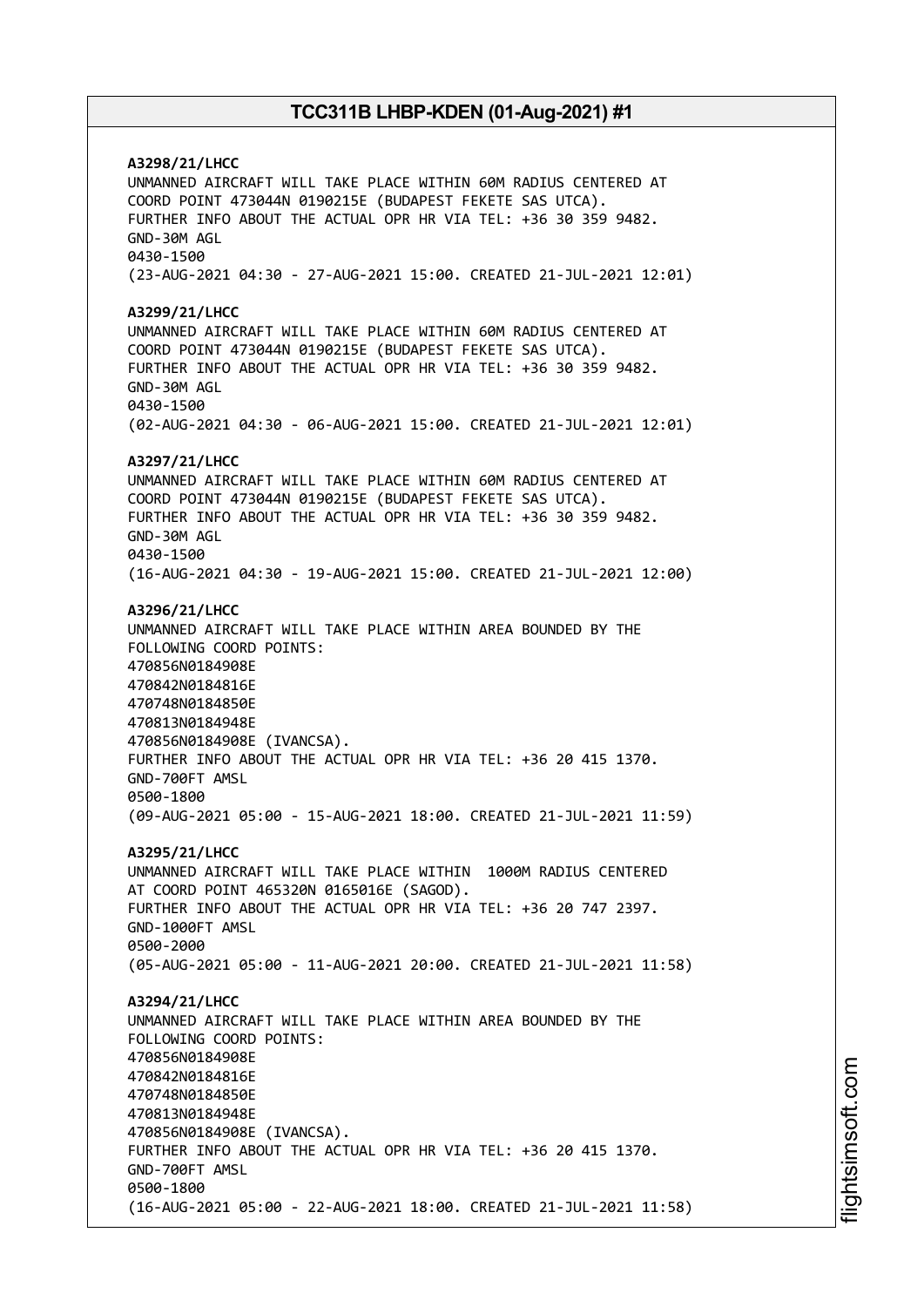**A3293/21/LHCC** UNMANNED AIRCRAFT WILL TAKE PLACE WITHIN AREA BOUNDED BY THE FOLLOWING COORD POINTS: 463056N0184613E 463325N0185237E 463317N0185257E 463223N0185323E 463220N0185445E 463158N0185538E 463158N0185618E 463149N0185618E 463159N0185311E 462923N0185414E 463056N0184613E (PAKS - KALOCSA). FURTHER INFO ABOUT THE ACTUAL OPR HR VIA TEL: +36 20 480 8811. GND-800FT AMSL 0400-2000 (08-AUG-2021 04:00 - 14-AUG-2021 20:00. CREATED 21-JUL-2021 11:57) **A3292/21/LHCC** UNMANNED AIRCRAFT WILL TAKE PLACE WITHIN AREA BOUNDED BY THE FOLLOWING COORD POINTS: 462536N0174632E 462523N0174636E 462520N0174618E 462510N0174612E 462353N0174642E 462346N0174624E 462509N0174556E 462530N0174605E 462536N0174632E (KAPOSFURED). FURTHER INFO ABOUT THE ACTUAL OPR HR VIA TEL: +36 20 433 3587. GND-800FT AMSL 0300-2100 (11-AUG-2021 03:00 - 17-AUG-2021 21:00. CREATED 21-JUL-2021 11:56) **A3291/21/LHCC** UNMANNED AIRCRAFT WILL TAKE PLACE WITHIN AREA BOUNDED BY THE FOLLOWING COORD POINTS: 463056N0184613E 463325N0185237E 463317N0185257E 463223N0185323E 463220N0185445E 463158N0185538E 463158N0185618E 463149N0185618E 463159N0185311E 462923N0185414E 463056N0184613E (PAKS - KALOCSA). FURTHER INFO ABOUT THE ACTUAL OPR HR VIA TEL: +36 20 480 8811. GND-800FT AMSL 0400-2000 (15-AUG-2021 04:00 - 21-AUG-2021 20:00. CREATED 21-JUL-2021 11:55) **A3290/21/LHCC**

UNMANNED AIRCRAFT WILL TAKE PLACE WITHIN 1000M RADIUS CENTERED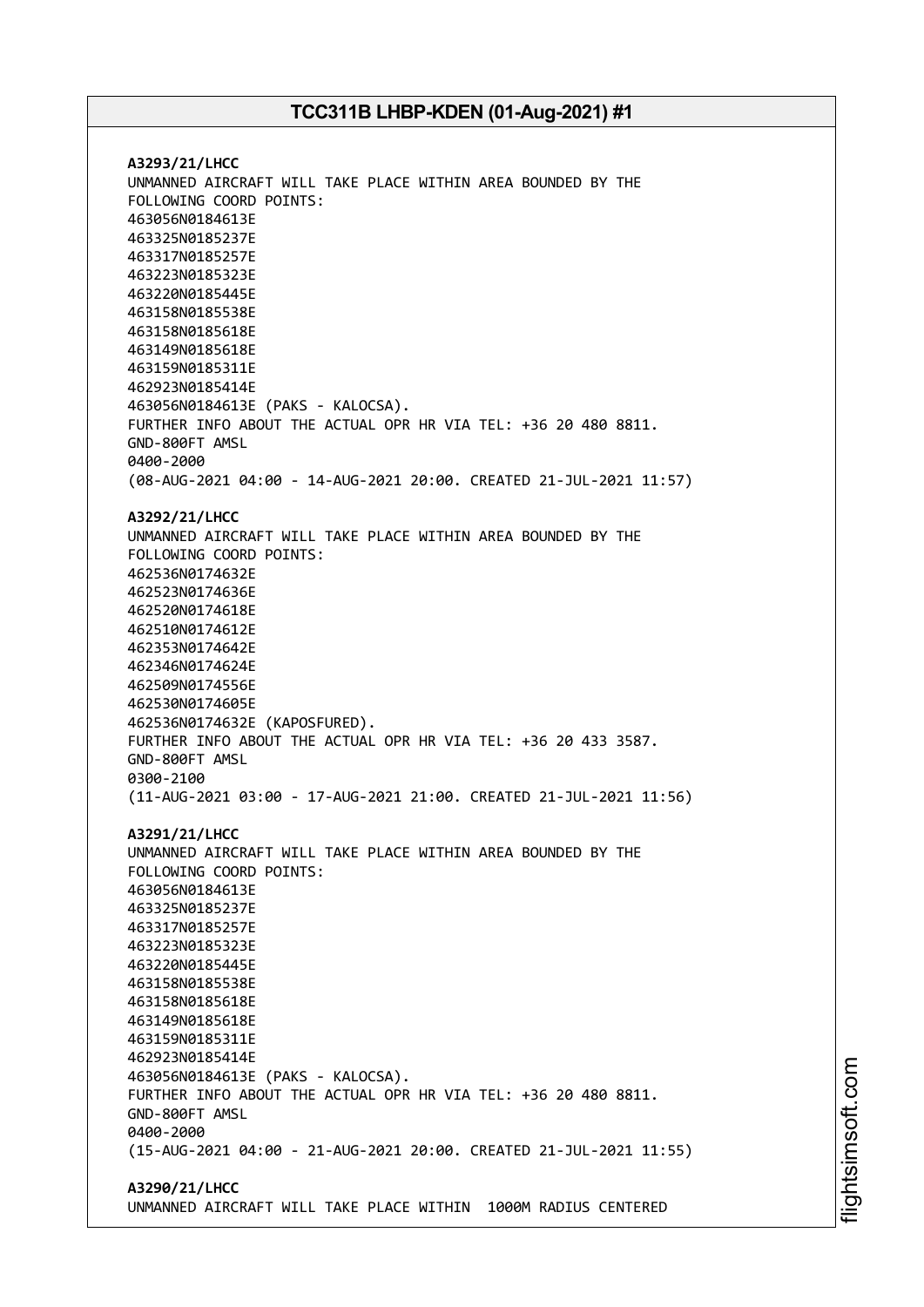AT COORD POINT 465320N 0165016E (SAGOD). FURTHER INFO ABOUT THE ACTUAL OPR HR VIA TEL: +36 20 747 2397. GND-1000FT AMSL 0500-2000 (12-AUG-2021 05:00 - 18-AUG-2021 20:00. CREATED 21-JUL-2021 11:54) **A3289/21/LHCC** UNMANNED AIRCRAFT WILL TAKE PLACE WITHIN 1000M RADIUS CENTERED AT COORD POINT 465320N 0165016E (SAGOD). FURTHER INFO ABOUT THE ACTUAL OPR HR VIA TEL: +36 20 747 2397. GND-1000FT AMSL 0500-2000 (19-AUG-2021 05:00 - 25-AUG-2021 20:00. CREATED 21-JUL-2021 11:53) **A3288/21/LHCC** TEMPORARY RESTRICTED AREA ESTABLISHED DUE TO MILITARY AND UNMANNED AIRCRAFT OPERATIONS WITHIN AREA BOUNDED BY THE FOLLOWING COORD POINTS: 460921N0201807E 461500N0201300E 462529N0205740E 462629N0211307E 462849N0211712E STATE BORDER 460921N0201807E (ROMAN I). FURTHER INFO ABOUT THE ACTUAL OPR HR VIA TEL: +36 88 543 036. GND-1500FT AMSL (04-AUG-2021 23:00 - 10-AUG-2021 23:00. CREATED 21-JUL-2021 11:52) **A3287/21/LHCC** TEMPORARY RESTRICTED AREA ESTABLISHED DUE TO MILITARY AND UNMANNED AIRCRAFT OPERATIONS WITHIN AREA BOUNDED BY THE FOLLOWING COORD POINTS: 455428N0185004E 460013N0184753E 460950N0190957E 461651N0193417E 461500N0200000E 461217N0200526E 461500N0201300E 460921N0201807E STATE BORDER 455428N0185004E (SZERB). FURTHER INFO ABOUT THE ACTUAL OPR HR VIA TEL: +36 88 543 036. GND-1500FT AMSL (06-AUG-2021 23:00 - 12-AUG-2021 23:00. CREATED 21-JUL-2021 11:47) **A3286/21/LHCC** UNMANNED AIRCRAFT WILL TAKE PLACE WITHIN AREA BOUNDED BY THE FOLLOWING COORD POINTS: 462536N0174632E 462523N0174636E 462520N0174618E 462510N0174612E 462353N0174642E 462346N0174624E 462509N0174556E 462530N0174605E 462536N0174632E (KAPOSFURED). FURTHER INFO ABOUT THE ACTUAL OPR HR VIA TEL: +36 20 433 3587. GND-800FT AMSL 0300-2100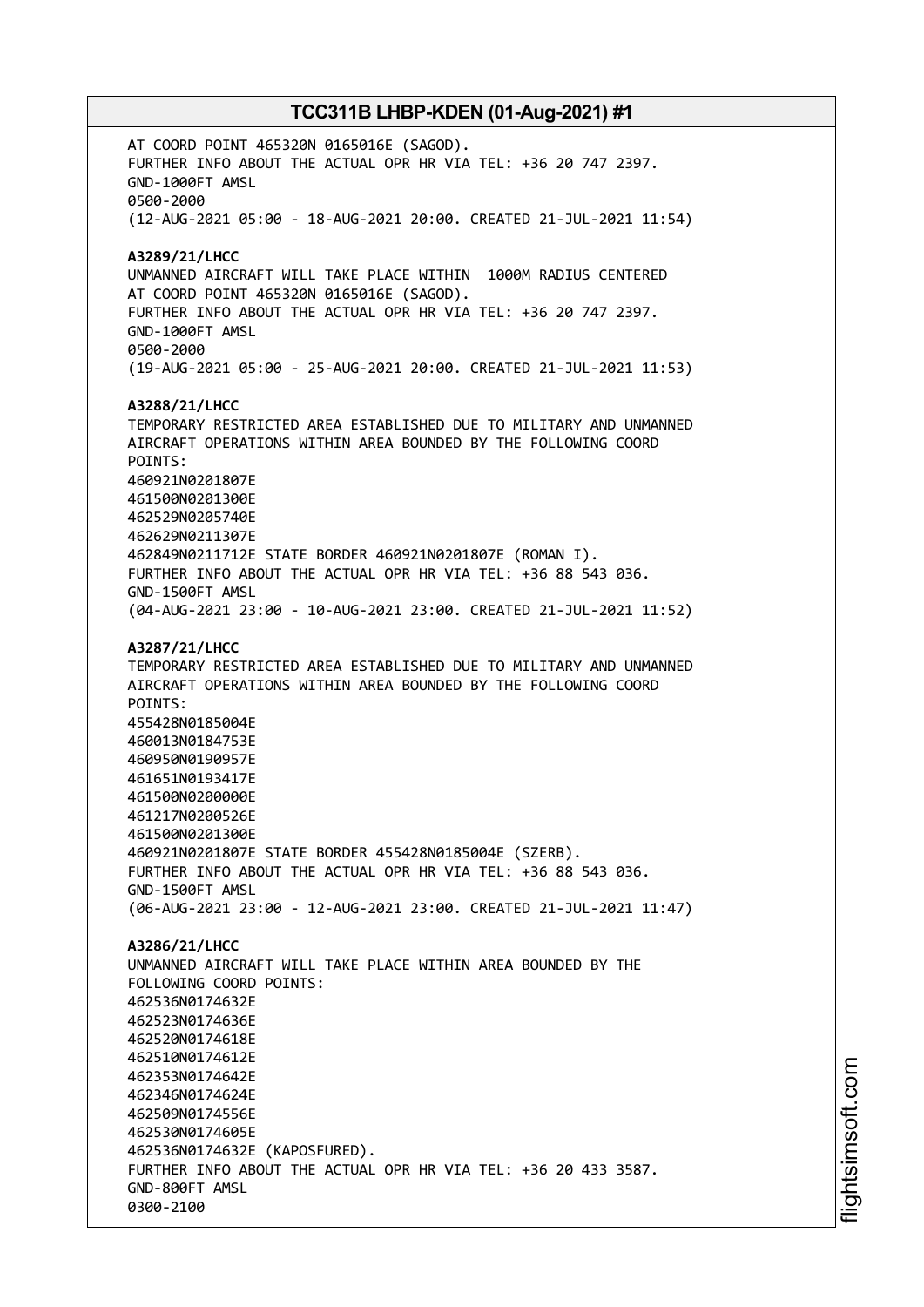(18-AUG-2021 03:00 - 24-AUG-2021 21:00. CREATED 21-JUL-2021 11:42) **A3285/21/LHCC** TEMPORARY RESTRICTED AREA ESTABLISHED DUE TO MILITARY AND UNMANNED AIRCRAFT OPERATIONS WITHIN AREA BOUNDED BY THE FOLLOWING COORD POINTS: 470945N0214841E 471152N0212607E 473338N0215503E 475654N0221905E 480307N0225204E STATE BORDER 470945N0214841E (ROMAN III). FURTHER INFO ABOUT THE ACTUAL OPR HR VIA TEL: +36 88 543 036. GND-1500FT AMSL (05-AUG-2021 23:00 - 11-AUG-2021 23:00. CREATED 21-JUL-2021 11:39) **A3284/21/LHCC** MISSILE, ROCKET FIRING WILL TAKE PLACE WITHIN AREA BOUNDED BY THE FOLLOWING COORD POINTS: 474454N0191959E 474852N0191533E 474601N0191244E 474454N0191959E (PUSPOKSZILAGY). FURTHER INFO ABOUT THE ACTUAL OPR HR VIA TEL: +36 30 777 5073. GND-4500FT AMSL 0700-1500 (23-AUG-2021 07:00 - 27-AUG-2021 15:00. CREATED 21-JUL-2021 11:09) **A3283/21/LHCC** MISSILE, ROCKET FIRING WILL TAKE PLACE WITHIN AREA BOUNDED BY THE FOLLOWING COORD POINTS: 474454N0191959E 474852N0191533E 474601N0191244E 474454N0191959E (PUSPOKSZILAGY). FURTHER INFO ABOUT THE ACTUAL OPR HR VIA TEL: +36 30 777 5073. GND-4500FT AMSL 0700-1500 (16-AUG-2021 07:00 - 20-AUG-2021 15:00. CREATED 21-JUL-2021 11:08) **A3281/21/LHCC** MISSILE, ROCKET FIRING WILL TAKE PLACE WITHIN AREA BOUNDED BY THE FOLLOWING COORD POINTS: 474454N0191959E 474852N0191533E 474601N0191244E 474454N0191959E (PUSPOKSZILAGY). FURTHER INFO ABOUT THE ACTUAL OPR HR VIA TEL: +36 30 777 5073. GND-4500FT AMSL 0700-1500 (02-AUG-2021 07:00 - 06-AUG-2021 15:00. CREATED 21-JUL-2021 11:06) **A3280/21/LHCC** MISSILE, ROCKET FIRING WILL TAKE PLACE WITHIN AREA BOUNDED BY THE FOLLOWING COORD POINTS: 474454N0191959E 474852N0191533E 474601N0191244E 474454N0191959E (PUSPOKSZILAGY).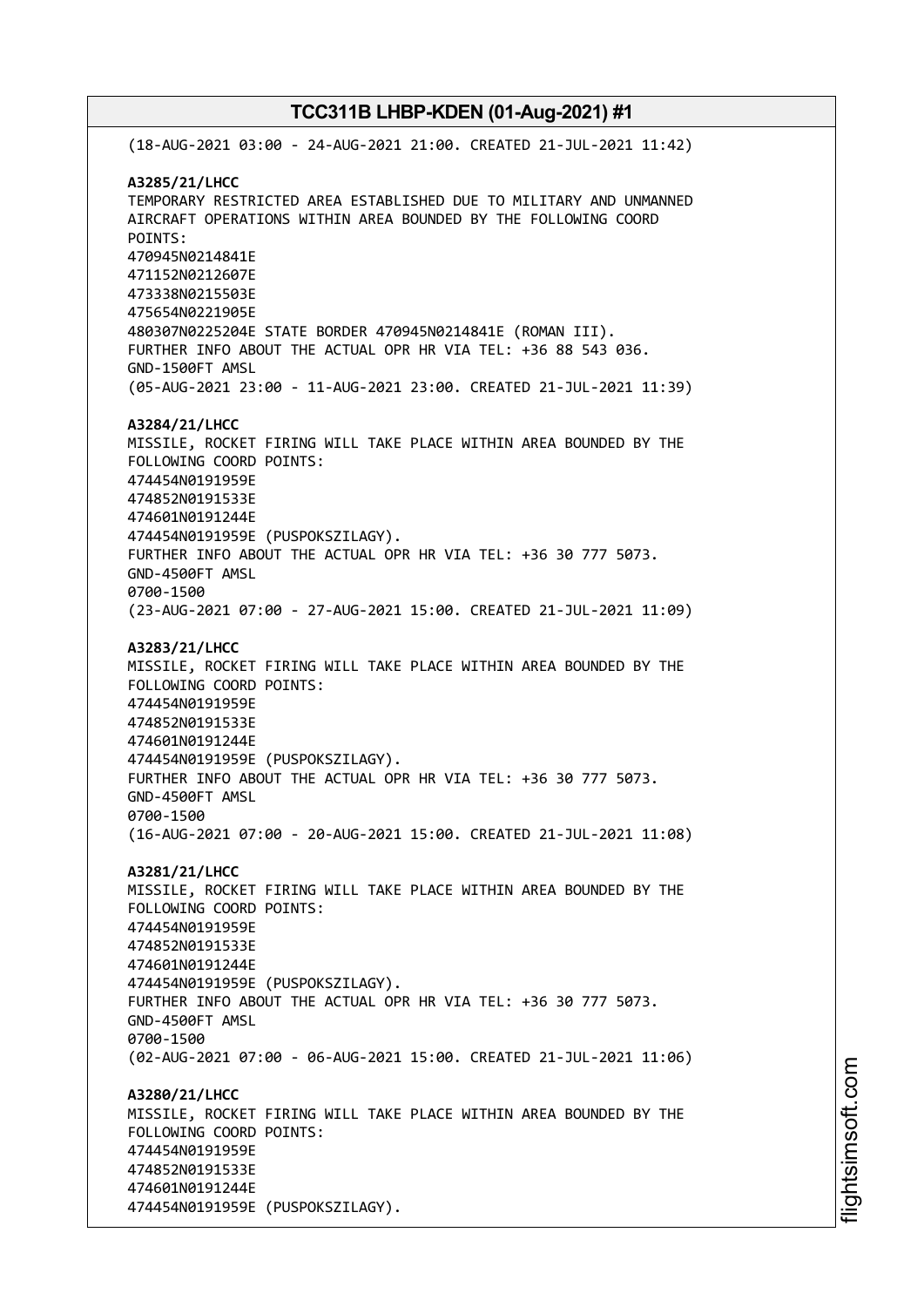FURTHER INFO ABOUT THE ACTUAL OPR HR VIA TEL: +36 30 777 5073. GND-4500FT AMSL 0700-1500 (09-AUG-2021 07:00 - 13-AUG-2021 15:00. CREATED 21-JUL-2021 11:05) **A3278/21/LHCC** UNMANNED AIRCRAFT WILL TAKE PLACE WITHIN 200M RADIUS CENTERED AT COORD POINT 481146N 0211639E (MAD) . FURTHER INFO ABOUT THE ACTUAL OPR HR VIA TEL: +36 30 626 0325. GND-1000FT AMSL (16-AUG-2021 00:00 - 22-AUG-2021 23:59. CREATED 21-JUL-2021 11:04) **A3279/21/LHCC** AEROBATICS WILL TAKE PLACE WITHIN 1200M RADIUS CENTERED AT COORD POINT 471750N 0185027E (RACKERESZTUR). FURTHER INFO ABOUT THE ACTUAL OPR HR VIA TEL: +36 1 999 1174. GND-4500FT AMSL 0400-1800 (18-AUG-2021 04:00 - 24-AUG-2021 18:00. CREATED 21-JUL-2021 11:04) **A3277/21/LHCC** AEROBATICS WILL TAKE PLACE WITHIN 1200M RADIUS CENTERED AT COORD POINT 471750N 0185027E (RACKERESZTUR). FURTHER INFO ABOUT THE ACTUAL OPR HR VIA TEL: +36 1 999 1174. GND-4500FT AMSL 0400-1800 (11-AUG-2021 04:00 - 17-AUG-2021 18:00. CREATED 21-JUL-2021 11:03) **A3275/21/LHCC** UNMANNED AIRCRAFT WILL TAKE PLACE WITHIN AREA BOUNDED BY THE FOLLOWING COORD POINTS: 473245N0205433E 473453N0205350E 473521N0205629E 473307N0205707E 473245N0205433E (TISZAFURED). FURTHER INFO ABOUT THE ACTUAL OPR HR VIA TEL: +36 30 285 2531. GND-1000FT AMSL 0300-1900 (26-JUL-2021 03:00 - 01-AUG-2021 19:00. CREATED 21-JUL-2021 11:02) **A3274/21/LHCC** UNMANNED AIRCRAFT WILL TAKE PLACE WITHIN AREA BOUNDED BY THE FOLLOWING COORD POINTS: 465654N0193822E 465716N0193753E 465735N0193820E 465712N0193852E 465654N0193822E (KECSKEMET). FURTHER INFO ABOUT THE ACTUAL OPR HR VIA TEL: +36 70 270 4578. GND-1300FT AMSL 0600-1800 (26-JUL-2021 06:00 - 01-AUG-2021 18:00. CREATED 21-JUL-2021 11:01) **A3273/21/LHCC** AEROBATICS WILL TAKE PLACE WITHIN 1200M RADIUS CENTERED AT COORD POINT 471750N 0185027E (RACKERESZTUR). FURTHER INFO ABOUT THE ACTUAL OPR HR VIA TEL: +36 1 999 1174.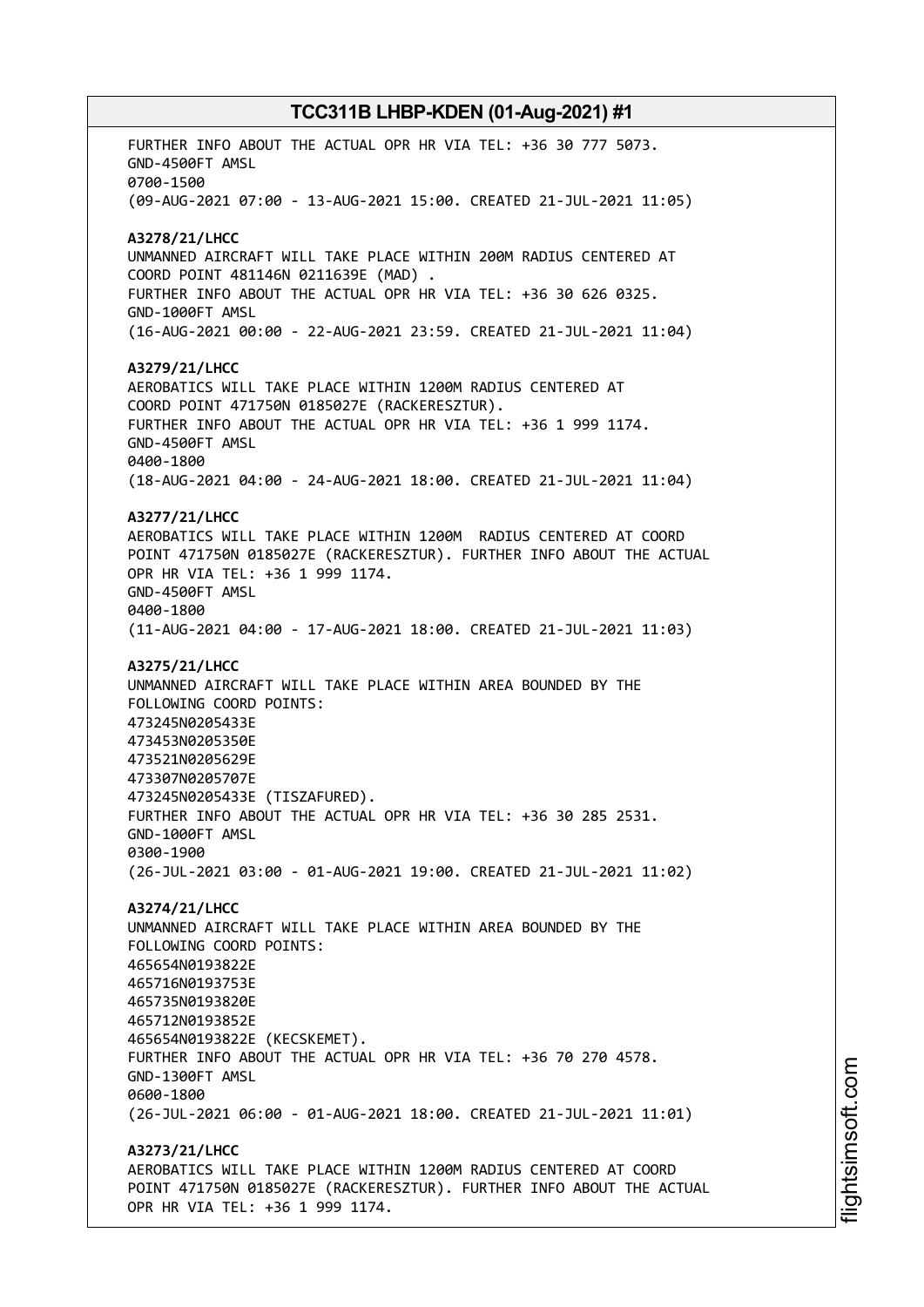GND-4500FT AMSL 0400-1800 (04-AUG-2021 04:00 - 10-AUG-2021 18:00. CREATED 21-JUL-2021 11:01) **A3272/21/LHCC** UNMANNED AIRCRAFT WILL TAKE PLACE WITHIN AREA BOUNDED BY THE FOLLOWING COORD POINTS: 462536N0174632E 462523N0174636E 462520N0174618E 462510N0174612E 462353N0174642E 462346N0174624E 462509N0174556E 462530N0174605E 462536N0174632E (KAPOSFURED). FURTHER INFO ABOUT THE ACTUAL OPR HR VIA TEL: +36 20 433 3587. GND-800FT AMSL 0300-2100 (04-AUG-2021 03:00 - 10-AUG-2021 21:00. CREATED 21-JUL-2021 11:00) **A3271/21/LHCC** UNMANNED AIRCRAFT WILL TAKE PLACE WITHIN AREA BOUNDED BY THE FOLLOWING COORD POINTS: 470856N0184908E 470842N0184816E 470748N0184850E 470813N0184948E 470856N0184908E (IVANCSA). FURTHER INFO ABOUT THE ACTUAL OPR HR VIA TEL: +36 20 415 1370. GND-700FT AMSL 0500-1800 (02-AUG-2021 05:00 - 08-AUG-2021 18:00. CREATED 21-JUL-2021 10:59) **A3270/21/LHCC** UNMANNED AIRCRAFT WILL TAKE PLACE WITHIN AREA BOUNDED BY THE FOLLOWING COORD POINTS: 455713N0183029E 455544N0183810E 455630N0183949E 461044N0184246E 461058N0183535E 460839N0183445E 460832N0183212E 461359N0183103E 461353N0182525E 455713N0183029E (BOLY). FURTHER INFO ABOUT THE ACTUAL OPR HR VIA TEL: +36 70 296 4105. GND-120M AGL 0300-2000 (01-AUG-2021 03:00 - 07-AUG-2021 20:00. CREATED 21-JUL-2021 10:58) **A3256/21/LHCC** ALL FLIGHTS TO/FROM AIRPORTS OF HUNGARY, OR OVERFLYING HUNGARIAN TERRITORY, ARE NOT ALLOWED IF AIRCRAFT ARE OPERATED BY BELARUSSIAN AIR CARRIERS AND/OR REGISTRATED IN BELARUS EXCEPT FOR AIRCRAFT IN EMERGENCY OR HUMANITARIAN FLIGHTS. (20-JUL-2021 06:30 - 03-AUG-2021 22:00 EST. CREATED 20-JUL-2021 06:36)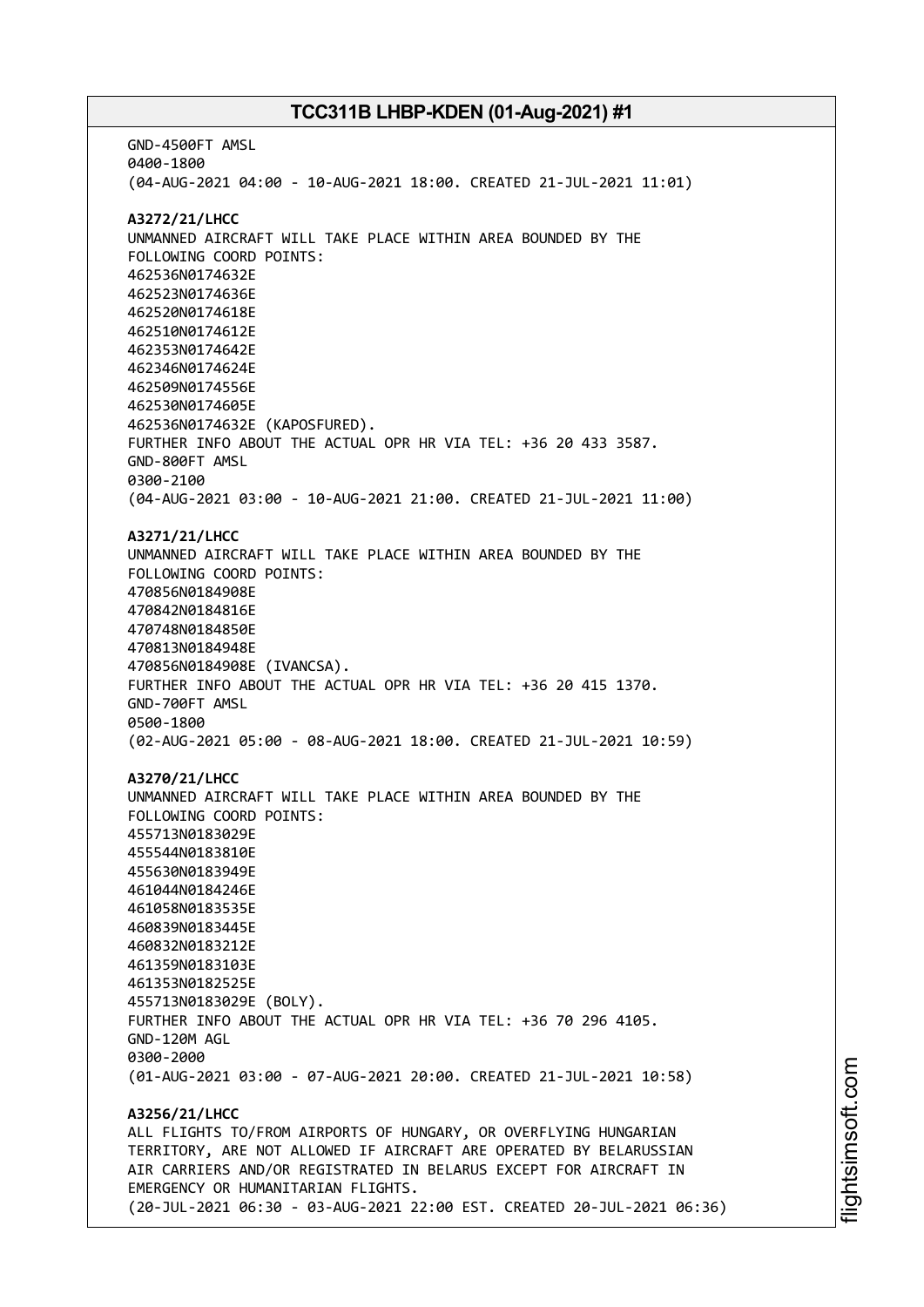**A3246/21/LHCC** UNMANNED AIRCRAFT WILL TAKE PLACE WITHIN 1100M RADIUS CENTERED AT COORD POINT 465902N 0175626E (PALOZNAK). FURTHER INFO ABOUT THE ACTUAL OPR HR VIA TEL: +36 20 922 0934. GND-1000FT AMSL (31-JUL-2021 03:00 - 01-AUG-2021 19:00. CREATED 19-JUL-2021 13:42) **A3245/21/LHCC** UNMANNED AIRCRAFT WILL TAKE PLACE WITHIN AREA BOUNDED BY THE FOLLOWING COORD POINTS: 461500N0200000E 461217N0200526E 461718N0200722E 461721N0200000E 461500N0200000E (SZEGED, REPULOTER). FURTHER INFO ABOUT THE ACTUAL OPR HR VIA TEL: +36 30 9677 064. GND-FL135 0500-2200 (31-JUL-2021 05:00 - 06-AUG-2021 22:00. CREATED 19-JUL-2021 13:37) **A3244/21/LHCC** UNMANNED AIRCRAFT WILL TAKE PLACE WITHIN AREA BOUNDED BY THE FOLLOWING COORD POINTS: 470856N0184908E 470842N0184816E 470748N0184850E 470813N0184948E 470856N0184908E (IVANCSA). FURTHER INFO ABOUT THE ACTUAL OPR HR VIA TEL: +36 20 415 1370. GND-700FT AMSL 0500-1800 (26-JUL-2021 05:00 - 01-AUG-2021 18:00. CREATED 19-JUL-2021 13:33) **A3237/21/LHCC** UNMANNED AIRCRAFT WILL TAKE PLACE WITHIN AREA BOUNDED BY THE FOLLOWING COORD POINTS: 472736N0190119E 472736N0190114E 472744N0190114E 472744N0190119E 472736N0190119E (BUDAPEST, KELENFOLD). FURTHER INFO ABOUT THE ACTUAL OPR HR VIA TEL: +36 20 509 4439. GND-800FT AMSL 0500-1800 (28-JUL-2021 05:00 - 03-AUG-2021 18:00. CREATED 19-JUL-2021 13:00) **A3236/21/LHCC** UNMANNED AIRCRAFT WILL TAKE PLACE WITHIN AREA BOUNDED BY THE FOLLOWING COORD POINTS: 462536N0174632E 462523N0174636E 462520N0174618E 462510N0174612E 462353N0174642E 462346N0174624E 462509N0174556E 462530N0174605E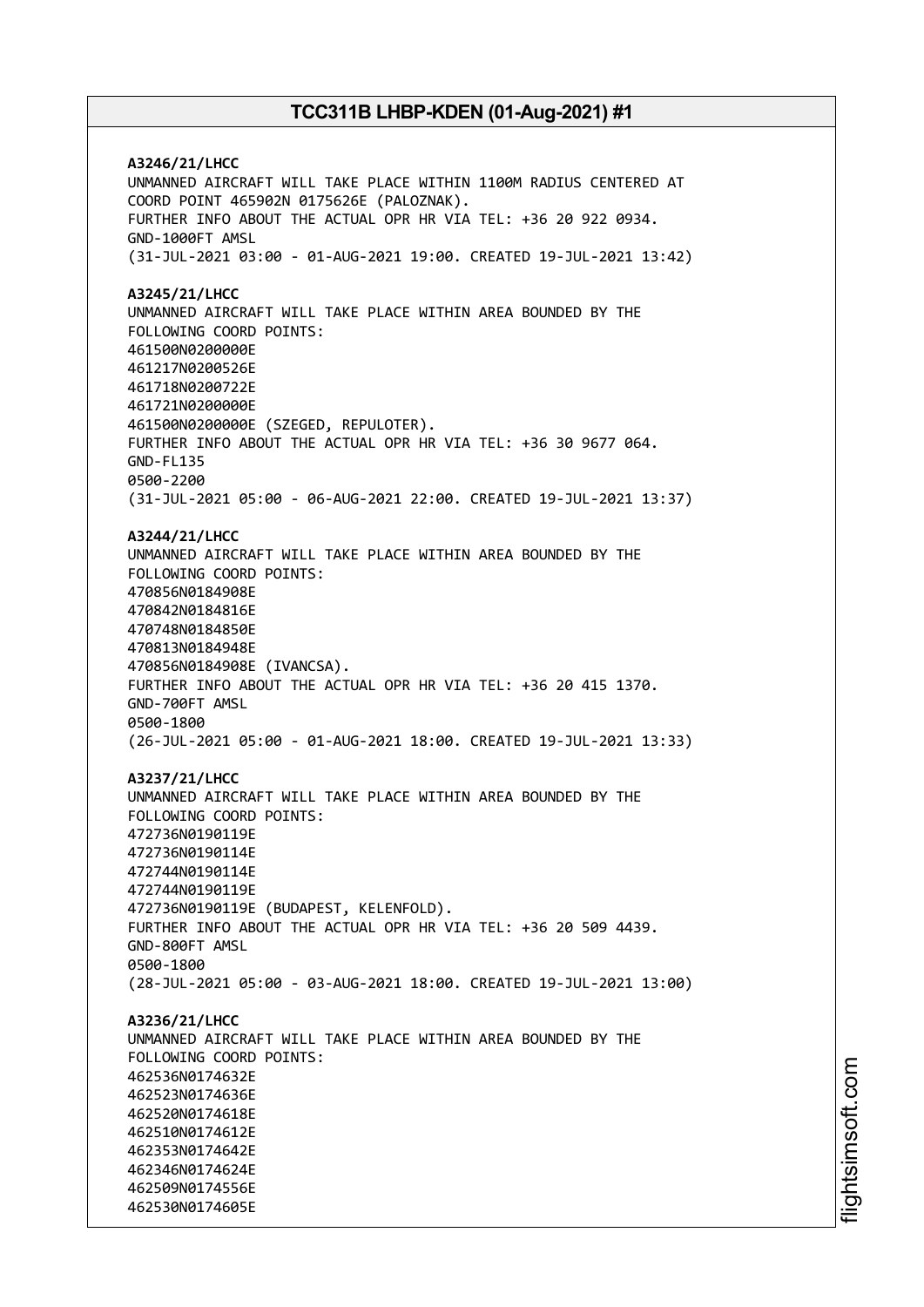462536N0174632E (KAPOSFURED). FURTHER INFO ABOUT THE ACTUAL OPR HR VIA TEL: +36 20 433 3587. GND-800FT AMSL 0300-2100 (28-JUL-2021 03:00 - 03-AUG-2021 21:00. CREATED 19-JUL-2021 12:56) **A3235/21/LHCC** UNMANNED AIRCRAFT WILL TAKE PLACE WITHIN 1000M RADIUS CENTERED AT COORD POINT 465320N 0165016E (SAGOD). FURTHER INFO ABOUT THE ACTUAL OPR HR VIA TEL: +36 20 747 2397. GND-1000FT AMSL 0500-2000 (29-JUL-2021 05:00 - 04-AUG-2021 20:00. CREATED 19-JUL-2021 12:45) **A3234/21/LHCC** UNMANNED AIRCRAFT WILL TAKE PLACE WITHIN AREA BOUNDED BY THE FOLLOWING COORD POINTS: 473507N0182340E 473511N0182338E 473515N0182350E 473508N0182356E 473507N0182340E (TATABANYA). FURTHER INFO ABOUT THE ACTUAL OPR HR VIA TEL: +36 20 580 8519. GND-1000FT AMSL 0300-1900 (30-JUL-2021 03:00 - 05-AUG-2021 19:00. CREATED 19-JUL-2021 12:39) **A3232/21/LHCC** UNMANNED AIRCRAFT WILL TAKE PLACE WITHIN 500M RADIUS CENTERED AT COORD POINT 473054N 0190238E (MARGITSZIGET). FURTHER INFO ABOUT THE ACTUAL OPR HR VIA TEL: +36 30 497 9089. GND-1000FT AMSL (31-JUL-2021 00:00 - 06-AUG-2021 23:59. CREATED 19-JUL-2021 12:12) **A3231/21/LHCC** AIR DISPLAY WILL TAKE PLACE WITHIN 1200M RADIUS CENTERED AT COORD POINT 471750N 0185027E (RACKERESZTUR). FURTHER INFO ABOUT THE ACTUAL OPR HR VIA TEL: +36 01 999 1174. GND-4500FT AMSL 0400-1800 (28-JUL-2021 04:00 - 03-AUG-2021 18:00. CREATED 19-JUL-2021 12:08) **A3228/21/LHCC** UNMANNED AIRCRAFT WILL TAKE PLACE WITHIN AREA BOUNDED BY THE FOLLOWING COORD POINTS: 472856N0174106E 472913N0174053E 472937N0174146E 472918N0174206E 472856N0174106E (SOKOROPATKA). FURTHER INFO ABOUT THE ACTUAL OPR HR VIA TEL: +36 20 358 5857. GND-120M AGL 0300-2000 (29-JUL-2021 03:00 - 04-AUG-2021 20:00. CREATED 19-JUL-2021 11:55) **A3225/21/LHCC**

UNMANNED AIRCRAFT WILL TAKE PLACE WITHIN 600M RADIUS CENTERED AT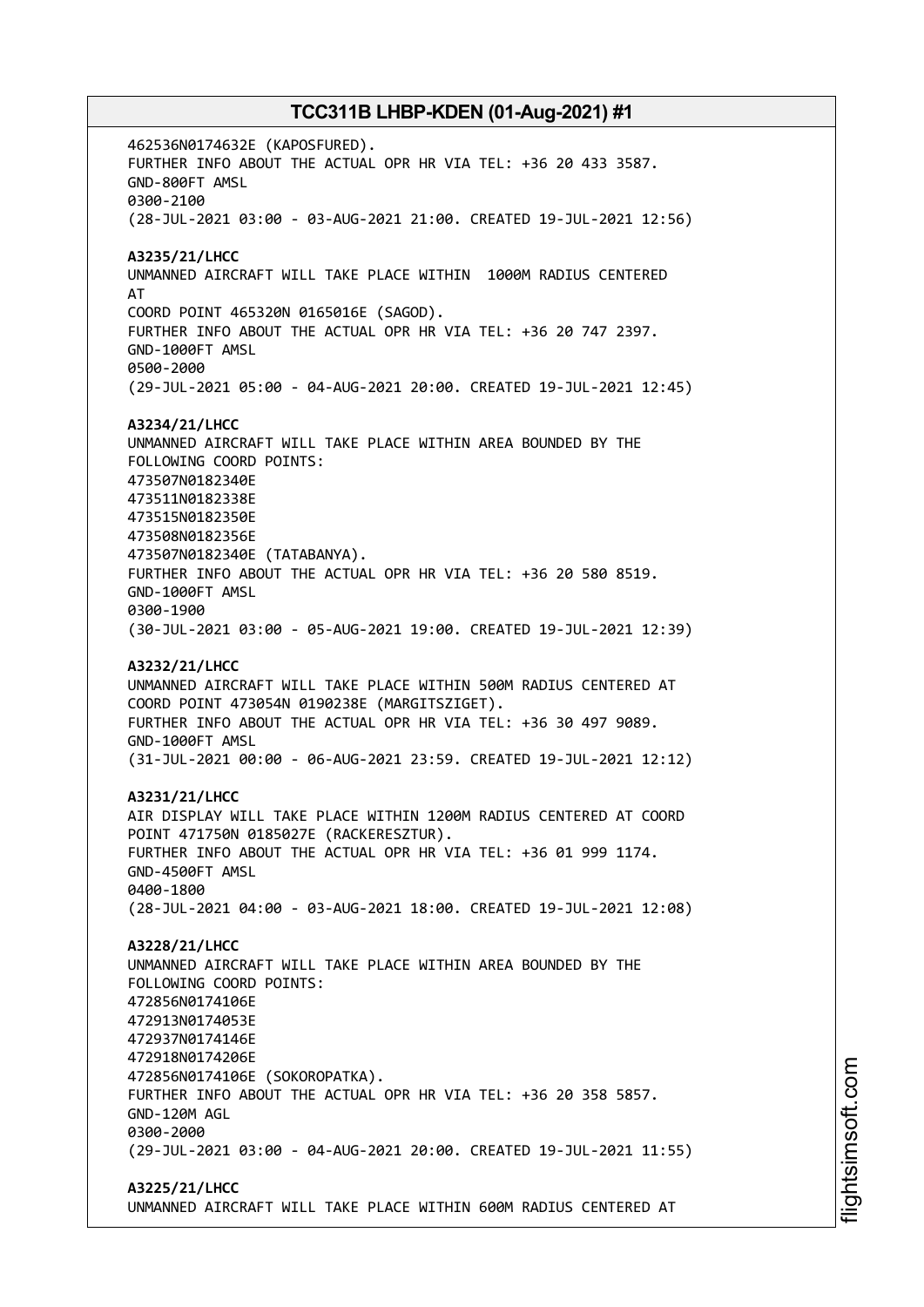COORD POINT 471020N 0182452E (SZEKESFEHERVAR). FURTHER INFO ABOUT THE ACTUAL OPR HR VIA TEL: +36 20 489 9809. GND-1000FT AMSL (30-JUL-2021 00:00 - 05-AUG-2021 23:59. CREATED 19-JUL-2021 11:48) **A3224/21/LHCC** UNMANNED AIRCRAFT WILL TAKE PLACE WITHIN 300M RADIUS CENTERED AT COORD POINT 472830N 0190542E (BUDAPEST, GROUPAMA ARENA). FURTHER INFO ABOUT THE ACTUAL OPR HR VIA TEL: +36 20 489 9809. GND-1300FT AMSL (30-JUL-2021 00:00 - 05-AUG-2021 23:59. CREATED 19-JUL-2021 11:44) **A3222/21/LHCC** UNMANNED AIRCRAFT WILL TAKE PLACE WITHIN AREA BOUNDED BY THE FOLLOWING COORD POINTS: 473524N0190409E 473526N0190221E 473730N0190226E 473721N0190414E 473524N0190409E (BUDAPEST, ROMAI PART). FURTHER INFO ABOUT THE ACTUAL OPR HR VIA TEL: +36 30 512 3815. GND-1500FT AMSL (31-JUL-2021 06:00 - 06-AUG-2021 22:00. CREATED 19-JUL-2021 11:13) **A3220/21/LHCC** UNMANNED AIRCRAFT WILL TAKE PLACE WITHIN 400M RADIUS CENTERED AT COORD POINT 470828N 0182509E (SZEKESFEHERVAR). FURTHER INFO ABOUT THE ACTUAL OPR HR VIA TEL: +36 20 953 0255. GND-600FT AMSL 0500-1800 (29-JUL-2021 05:00 - 04-AUG-2021 18:00. CREATED 19-JUL-2021 11:05) **A3219/21/LHCC** UNMANNED AIRCRAFT WILL TAKE PLACE WITHIN 250M RADIUS CENTERED AT COORD POINT 473009N 0190206E (BUDAPEST, HUNYADI LEPCSO). FURTHER INFO ABOUT THE ACTUAL OPR HR VIA TEL: +36 20 982 7272. GND-1500FT AMSL (26-JUL-2021 00:00 - 01-AUG-2021 23:59. CREATED 19-JUL-2021 11:01) **A3218/21/LHCC** UNMANNED AIRCRAFT WILL TAKE PLACE WITHIN AREA BOUNDED BY THE FOLLOWING COORD POINTS: 473627N0213441E 473550N0213235E 473337N0213316E 473314N0213206E 473306N0213252E 473614N0213721E 473627N0213441E (DEBRECEN, JOZSA). FURTHER INFO ABOUT THE ACTUAL OPR HR VIA TEL: +36 30 346 4446. GND-50M AGL 0600-1900 (26-JUL-2021 06:00 - 01-AUG-2021 19:00. CREATED 19-JUL-2021 10:53) **A3215/21/LHCC** AIR CARRIERS HOLDING OPERATING LICENCE ISSUED BY HUNGARY - PILOTS

IN COMMAND OF ACFT CONDUCTING AIR SERVICES BY HUNGARIAN OPERATING LICENCE HOLDERS AND OPERATORS OF HUNGARIAN REGISTERED ACFT ARE NOT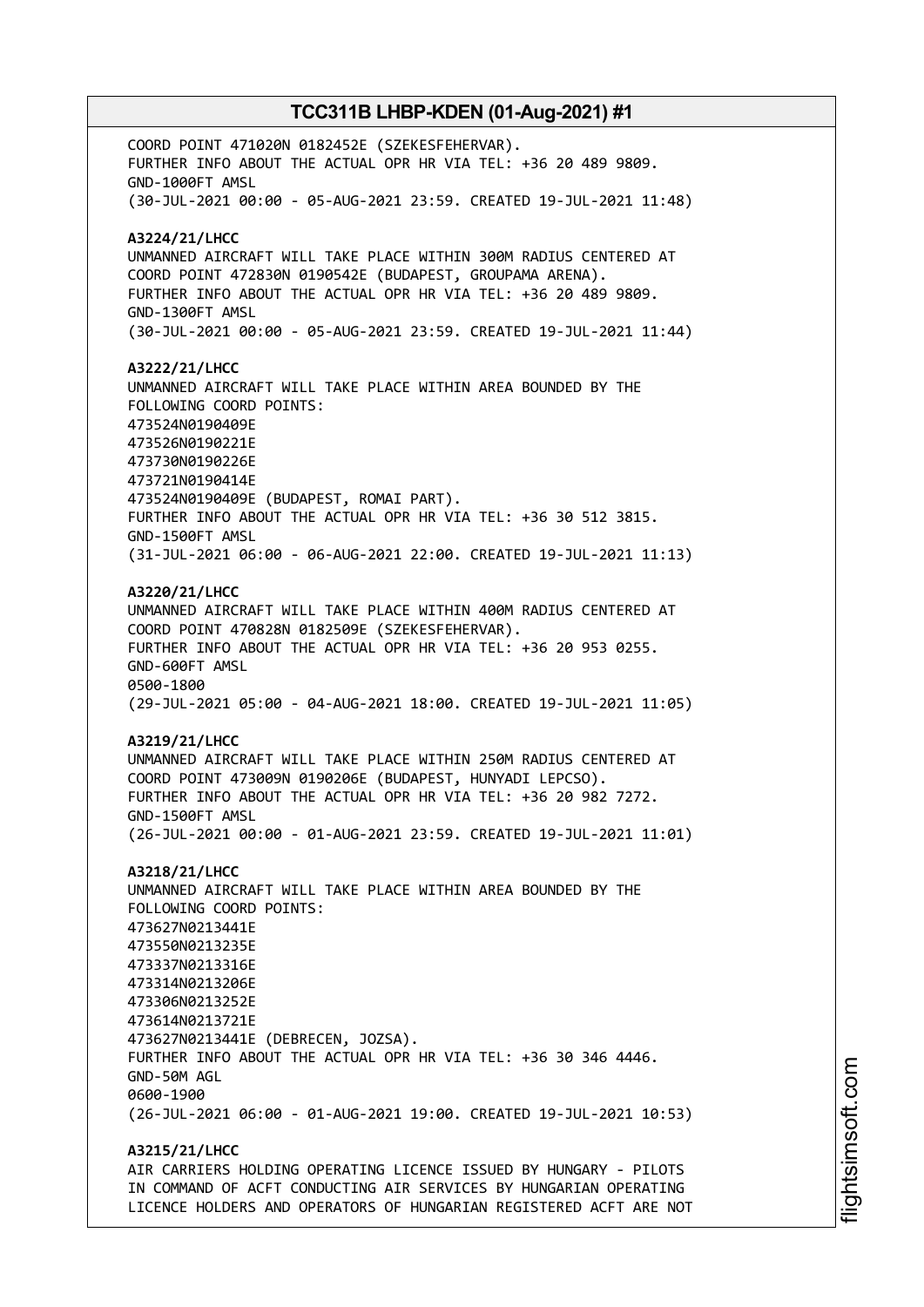PERMITTED TO ENTER MINSK FIR (UMMV) UNLESS THE USE OF THAT AIRSPACE IS DEEMED NECESSARY TO ENSURE SAFE OPERATION IN CASE OF UNFORESEEN CIRCUMSTANCES. FOREIGN AIR CARRIERS INBOUND AND OUTBOUND EU ARE RECOMMENDED TO AVOID BELARUS MINSK FIR (UMMV). (19-JUL-2021 07:02 - 02-AUG-2021 23:59 EST. CREATED 19-JUL-2021 07:03) **A3190/21/LHCC** UNMANNED AIRCRAFT WILL TAKE PLACE WITHIN AREA BOUNDED BY THE FOLLOWING COORD POINTS: 473209N0212840E 472927N0213613E 472950N0213702E 473018N0213749E 473103N0213737E 473006N0213520E 473213N0213503E 473232N0213450E 473230N0212919E 473209N0212840E (DEBRECEN). FURTHER INFO ABOUT THE ACTUAL OPR HR VIA TEL: +36 30 346 4446. GND-50M AGL 0600-1900 (26-JUL-2021 06:00 - 01-AUG-2021 19:00. CREATED 16-JUL-2021 12:26) **A3188/21/LHCC** UNMANNED AIRCRAFT WILL TAKE PLACE WITHIN AREA BOUNDED BY THE FOLLOWING COORD POINTS: 472010N0211706E 471940N0211758E 471853N0211728E 471718N0211938E 471657N0211749E 471720N0211617E 471855N0211455E 472010N0211706E (KABA). FURTHER INFO ABOUT THE ACTUAL OPR HR VIA TEL: +36 30 285 2531. GND-800FT AMSL 0300-1900 (26-JUL-2021 03:00 - 01-AUG-2021 19:00. CREATED 16-JUL-2021 12:23) **A3176/21/LHCC** UNMANNED AIRCRAFT WILL TAKE PLACE WITHIN AREA BOUNDED BY THE FOLLOWING COORD POINTS: 473347N0214134E 473400N0213642E 473602N0213821E 473711N0214301E 473347N0214134E (HAJDUHADHAZ). FURTHER INFO ABOUT THE ACTUAL OPR HR VIA TEL: +36 30 346 4446. GND-50M AGL 0600-1900 (26-JUL-2021 06:00 - 01-AUG-2021 19:00. CREATED 16-JUL-2021 11:45) **A3174/21/LHCC** UNMANNED AIRCRAFT WILL TAKE PLACE WITHIN AREA BOUNDED BY THE FOLLOWING COORD POINTS: 472809N0214412E 473122N0214429E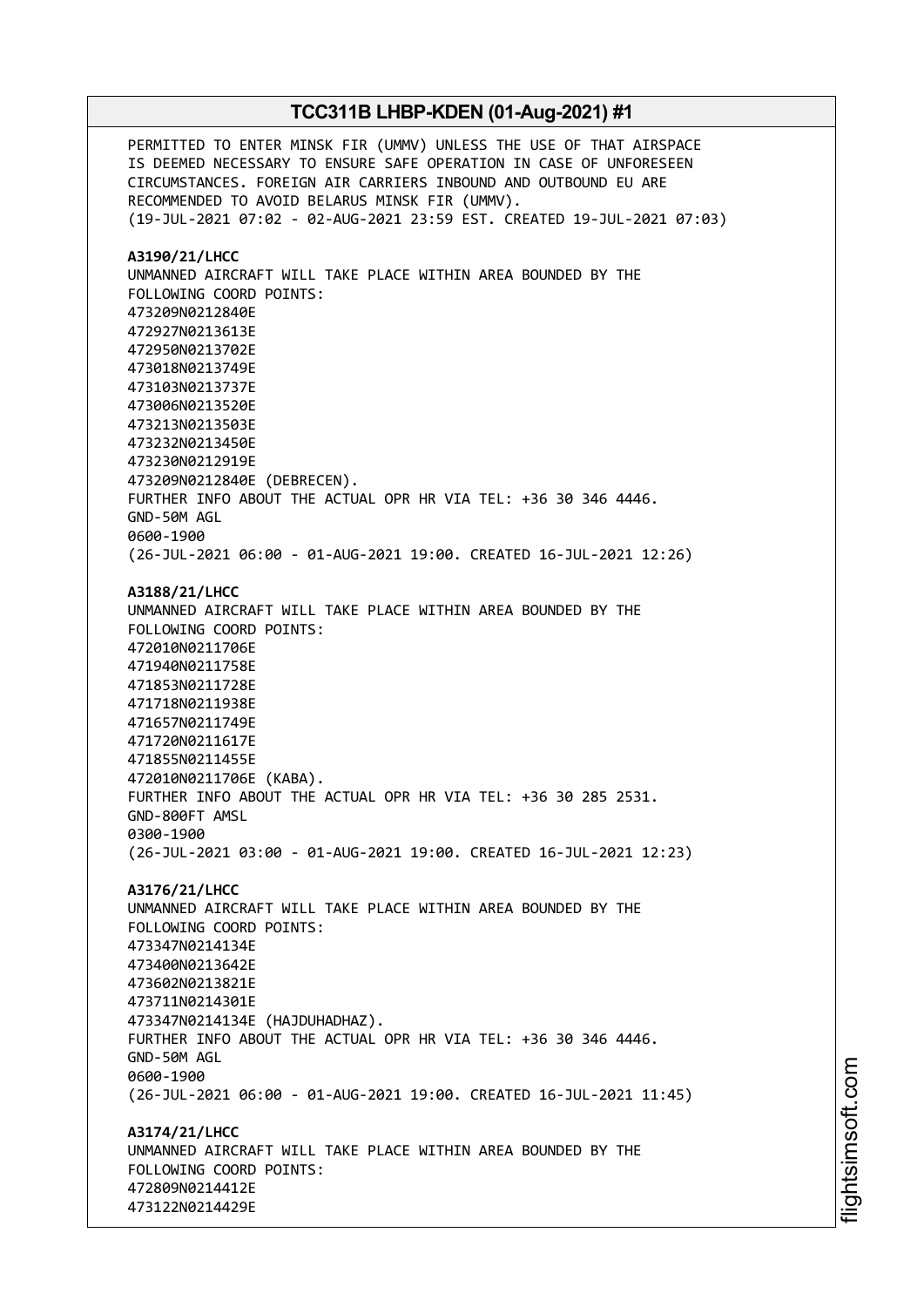473137N0214951E 473148N0214957E 473211N0214104E 473051N0214122E 472820N0214342E 472809N0214412E (DEBRECEN, BANK). FURTHER INFO ABOUT THE ACTUAL OPR HR VIA TEL: +36 30 346 4446. GND-50M AGL 0600-1900 (26-JUL-2021 06:00 - 01-AUG-2021 19:00. CREATED 16-JUL-2021 11:22) **A3161/21/LHCC** UNMANNED AIRCRAFT WILL TAKE PLACE WITHIN AREA BOUNDED BY THE FOLLOWING COORD POINTS: 470708N0183501E 470658N0183714E 470559N0183714E 470559N0183501E 470708N0183501E(SEREGELYES). FURTHER INFO ABOUT THE ACTUAL OPR HR VIA TEL: +36 30 437 1636 GND-120M AGL 0400-2030 (02-AUG-2021 04:00 - 08-AUG-2021 20:30. CREATED 15-JUL-2021 16:23) **A3160/21/LHCC** UNMANNED AIRCRAFT WILL TAKE PLACE WITHIN AREA BOUNDED BY THE FOLLOWING COORD POINTS: 470708N0183501E 470658N0183714E 470559N0183714E 470559N0183501E 470708N0183501E(SEREGELYES). FURTHER INFO ABOUT THE ACTUAL OPR HR VIA TEL: +36 30 437 1636 GND-120M AGL 0400-2030 (16-AUG-2021 04:00 - 22-AUG-2021 20:30. CREATED 15-JUL-2021 16:23) **A3159/21/LHCC** UNMANNED AIRCRAFT WILL TAKE PLACE WITHIN AREA BOUNDED BY THE FOLLOWING COORD POINTS: 470708N0183501E 470658N0183714E 470559N0183714E 470559N0183501E 470708N0183501E(SEREGELYES). FURTHER INFO ABOUT THE ACTUAL OPR HR VIA TEL: +36 30 437 1636 GND-120M AGL 0400-2030 (09-AUG-2021 04:00 - 15-AUG-2021 20:30. CREATED 15-JUL-2021 16:22) **A3148/21/LHCC** UNMANNED AIRCRAFT WILL TAKE PLACE WITHIN AREA BOUNDED BY THE FOLLOWING COORD POINTS: 470708N0183501E 470658N0183714E 470559N0183714E 470559N0183501E 470708N0183501E(SEREGELYES).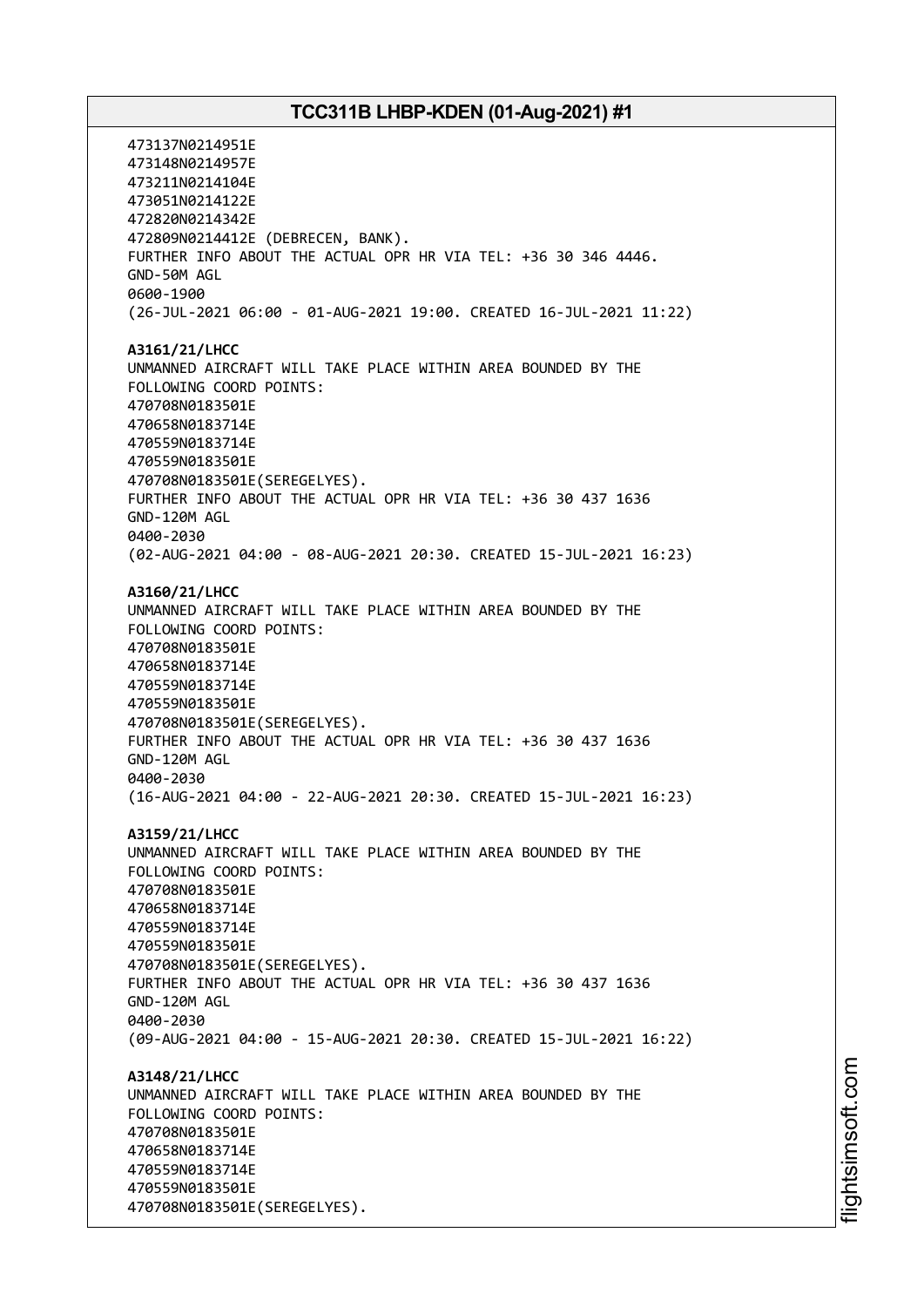FURTHER INFO ABOUT THE ACTUAL OPR HR VIA TEL: +36 30 437 1636 GND-120M AGL 0400-2030 (26-JUL-2021 04:00 - 01-AUG-2021 20:30. CREATED 15-JUL-2021 14:54) **A3051/21/LHCC** UNMANNED AIRCRAFT WILL TAKE PLACE WITHIN 300M RADIUS CENTERED AT COORD POINT 480618N 0203724E (LILLAFURED) . FURTHER INFO ABOUT THE ACTUAL OPR HR VIA TEL: +36 30 626 0325. GND-1500FT AMSL (16-AUG-2021 00:00 - 22-AUG-2021 23:59. CREATED 08-JUL-2021 08:31) **A3050/21/LHCC** UNMANNED AIRCRAFT WILL TAKE PLACE WITHIN 300M RADIUS CENTERED AT COORD POINT 480552N 0204117E (DIOSGYOR). FURTHER INFO ABOUT THE ACTUAL OPR HR VIA TEL: +36 30 626 0325. GND-1200FT AMSL (16-AUG-2021 00:00 - 22-AUG-2021 23:59. CREATED 08-JUL-2021 08:27) **A3047/21/LHCC** UNMANNED AIRCRAFT WILL TAKE PLACE WITHIN 300M RADIUS CENTERED AT COORD POINT 480338N 0204440E (MISKOLCTAPOLCA). FURTHER INFO ABOUT THE ACTUAL OPR HR VIA TEL: +36 30 626 0325. GND-1200FT AMSL (16-AUG-2021 00:00 - 22-AUG-2021 23:59. CREATED 08-JUL-2021 07:23) **A3046/21/LHCC** UNMANNED AIRCRAFT WILL TAKE PLACE WITHIN 300M RADIUS CENTERED AT COORD POINT 480741N 0212438E (TOKAJ). FURTHER INFO ABOUT THE ACTUAL OPR HR VIA TEL: +36 30 626 0325. GND-900FT AMSL (16-AUG-2021 00:00 - 22-AUG-2021 23:59. CREATED 08-JUL-2021 07:17) **A3031/21/LHCC** TEMPORARY RESTRICTED AREA ESTABLISHED DUE TO MILITARY OPERATIONS WITHIN 13000M RADIUS CENTERED AT COORD POINT 472157N 0170846E(KENYERI). FURTHER INFO ABOUT THE ACTUAL OPR HR VIA TEL: + 36 30 857 5673. GND-3500FT AMSL (26-AUG-2021 00:00 - 01-SEP-2021 23:59. CREATED 06-JUL-2021 12:49) **A3030/21/LHCC** TEMPORARY RESTRICTED AREA ESTABLISHED DUE TO MILITARY OPERATIONS WITHIN 13000M RADIUS CENTERED AT COORD POINT 472157N 0170846E(KENYERI). FURTHER INFO ABOUT THE ACTUAL OPR HR VIA TEL: + 36 30 857 5673. GND-3500FT AMSL (19-AUG-2021 00:00 - 25-AUG-2021 23:59. CREATED 06-JUL-2021 12:48) **A3029/21/LHCC** TEMPORARY RESTRICTED AREA ESTABLISHED DUE TO MILITARY AND **IINMANNED** ACFT OPERATIONS WITHIN AREA BOUNDED BY THE FOLLOWING COORD POINTS: 463128N0163150E 463851N0164616E 462158N0170416E 460242N0173732E 455347N0175950E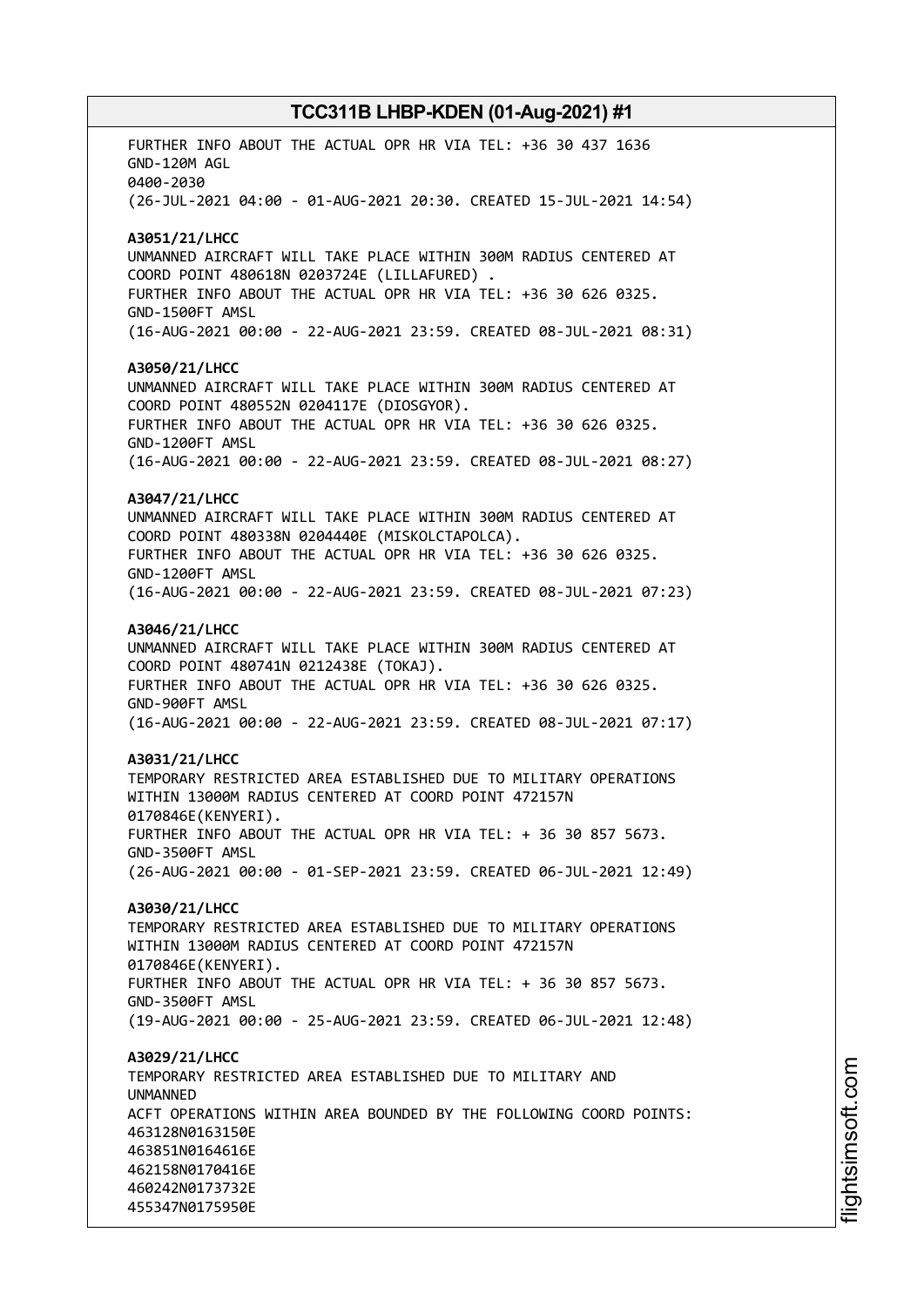454614N0181508E 455106N0182820E 460013N0184753E 455428N0185004E STATE BORDER 463128N0163150E (HORVAT). FURTHER INFO ABOUT THE ACTUAL OPR HR VIA TEL: +36 88 543 036. GND-1500FT AMSL (06-AUG-2021 23:00 - 12-AUG-2021 23:00. CREATED 06-JUL-2021 12:48) **A3027/21/LHCC** TEMPORARY RESTRICTED AREA ESTABLISHED DUE TO MILITARY OPERATIONS WITHIN 13000M RADIUS CENTERED AT COORD POINT 472157N 0170846E(KENYERI). FURTHER INFO ABOUT THE ACTUAL OPR HR VIA TEL: + 36 30 857 5673. GND-3500FT AMSL (05-AUG-2021 00:00 - 11-AUG-2021 23:59. CREATED 06-JUL-2021 12:43) **A3025/21/LHCC** UNMANNED AIRCRAFT WILL TAKE PLACE WITHIN AREA BOUNDED BY THE FOLLOWING COORD POINTS: 473352N0212946E 473325N0213057E 473319N0213134E 473339N0213308E 473508N0213226E 473452N0213003E 473352N0212946E (DEBRECEN, BMW GYAR). FURTHER INFO ABOUT THE ACTUAL OPR HR VIA TEL: +36 20 237 3799. GND-2500FT AMSL 0500-1700 (31-JUL-2021 05:00 - 06-AUG-2021 17:00. CREATED 06-JUL-2021 12:41) **A3024/21/LHCC** UNMANNED AIRCRAFT WILL TAKE PLACE WITHIN AREA BOUNDED BY THE FOLLOWING COORD POINTS: 473352N0212946E 473325N0213057E 473319N0213134E 473339N0213308E 473508N0213226E 473452N0213003E 473352N0212946E (DEBRECEN, BMW GYAR). FURTHER INFO ABOUT THE ACTUAL OPR HR VIA TEL: +36 20 237 3799. GND-2500FT AMSL 0500-1700 (21-AUG-2021 05:00 - 27-AUG-2021 17:00. CREATED 06-JUL-2021 12:35) **A3023/21/LHCC** UNMANNED AIRCRAFT WILL TAKE PLACE WITHIN AREA BOUNDED BY THE FOLLOWING COORD POINTS: 473352N0212946E 473325N0213057E 473319N0213134E 473339N0213308E 473508N0213226E 473452N0213003E 473352N0212946E (DEBRECEN, BMW GYAR). FURTHER INFO ABOUT THE ACTUAL OPR HR VIA TEL: +36 20 237 3799. GND-2500FT AMSL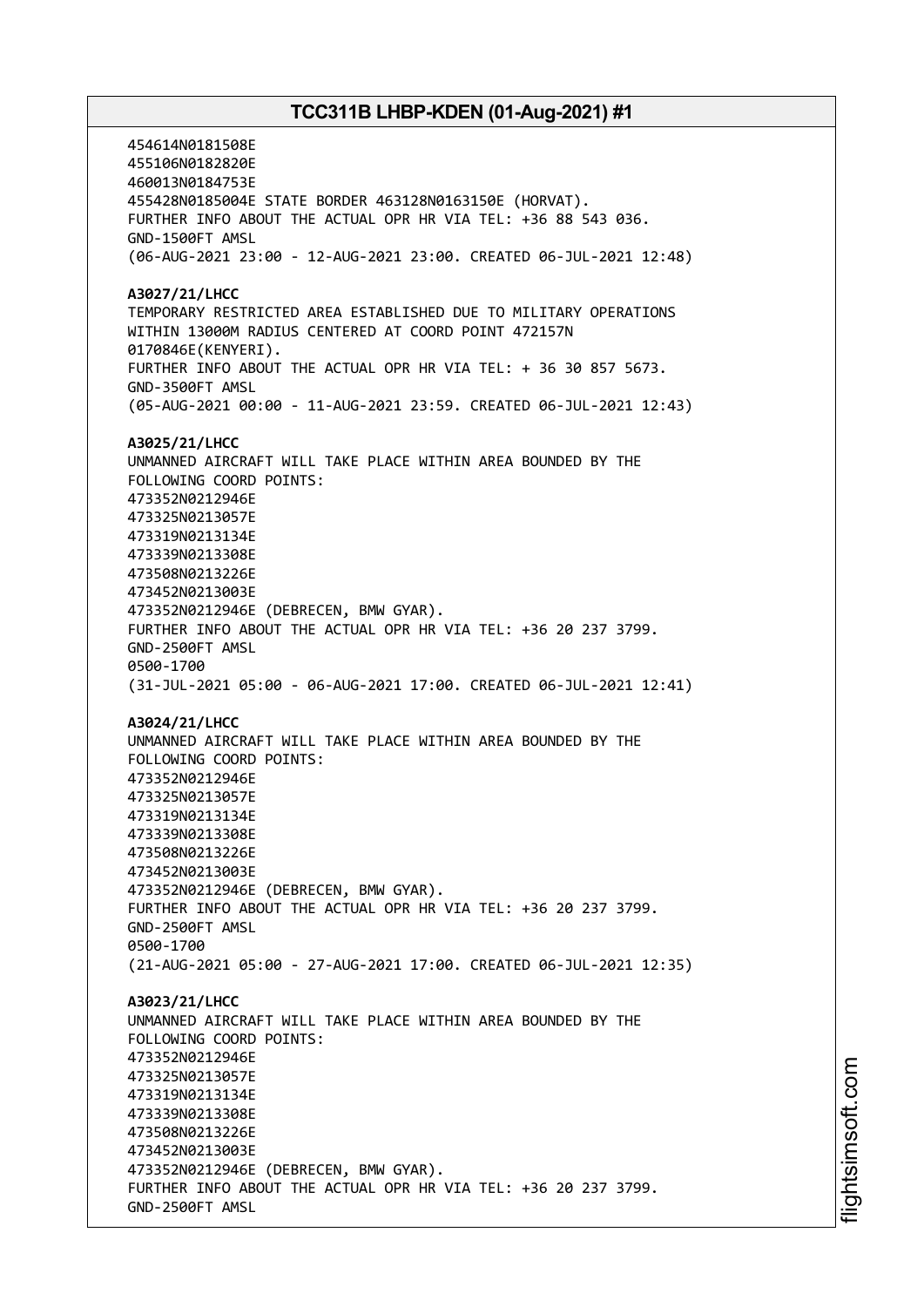0500-1700 (07-AUG-2021 05:00 - 13-AUG-2021 17:00. CREATED 06-JUL-2021 12:34) **A3020/21/LHCC** UNMANNED AIRCRAFT WILL TAKE PLACE WITHIN AREA BOUNDED BY THE FOLLOWING COORD POINTS: 473352N0212946E 473325N0213057E 473319N0213134E 473339N0213308E 473508N0213226E 473452N0213003E 473352N0212946E (DEBRECEN, BMW GYAR). FURTHER INFO ABOUT THE ACTUAL OPR HR VIA TEL: +36 20 237 3799. GND-2500FT AMSL 0500-1700 (14-AUG-2021 05:00 - 20-AUG-2021 17:00. CREATED 06-JUL-2021 12:31) **A3018/21/LHCC** UNMANNED AIRCRAFT WILL TAKE PLACE WITHIN AREA BOUNDED BY THE FOLLOWING COORD POINTS: 470743N0174824E 471109N0180203E 471039N0181855E 471854N0181653E 471839N0181457E 471925N0181446E 471252N0174720E 470743N0174824E (MARKO). FURTHER INFO ABOUT THE ACTUAL OPR HR VIA TEL: +36 70 478 5920. GND-4500FT AMSL 0300-1900 (26-JUL-2021 03:00 - 01-AUG-2021 19:00. CREATED 06-JUL-2021 12:27) **A3014/21/LHCC** UNMANNED AIRCRAFT WILL TAKE PLACE WITHIN AREA BOUNDED BY THE FOLLOWING COORD POINTS: 455249N0183153E 455637N0183042E 455645N0183242E 455433N0183308E 455433N0183406E 455545N0183408E 455425N0183522E 455249N0183153E (MAROK). FURTHER INFO ABOUT THE ACTUAL OPR HR VIA TEL: +36 20 433 3587. GND-800FT AMSL (31-JUL-2021 00:00 - 06-AUG-2021 23:59. CREATED 06-JUL-2021 12:24) **A3012/21/LHCC** UNMANNED AIRCRAFT WILL TAKE PLACE WITHIN AREA BOUNDED BY THE FOLLOWING COORD POINTS: 463056N0184613E 463325N0185237E 463317N0185257E 463223N0185323E 463220N0185445E 463158N0185538E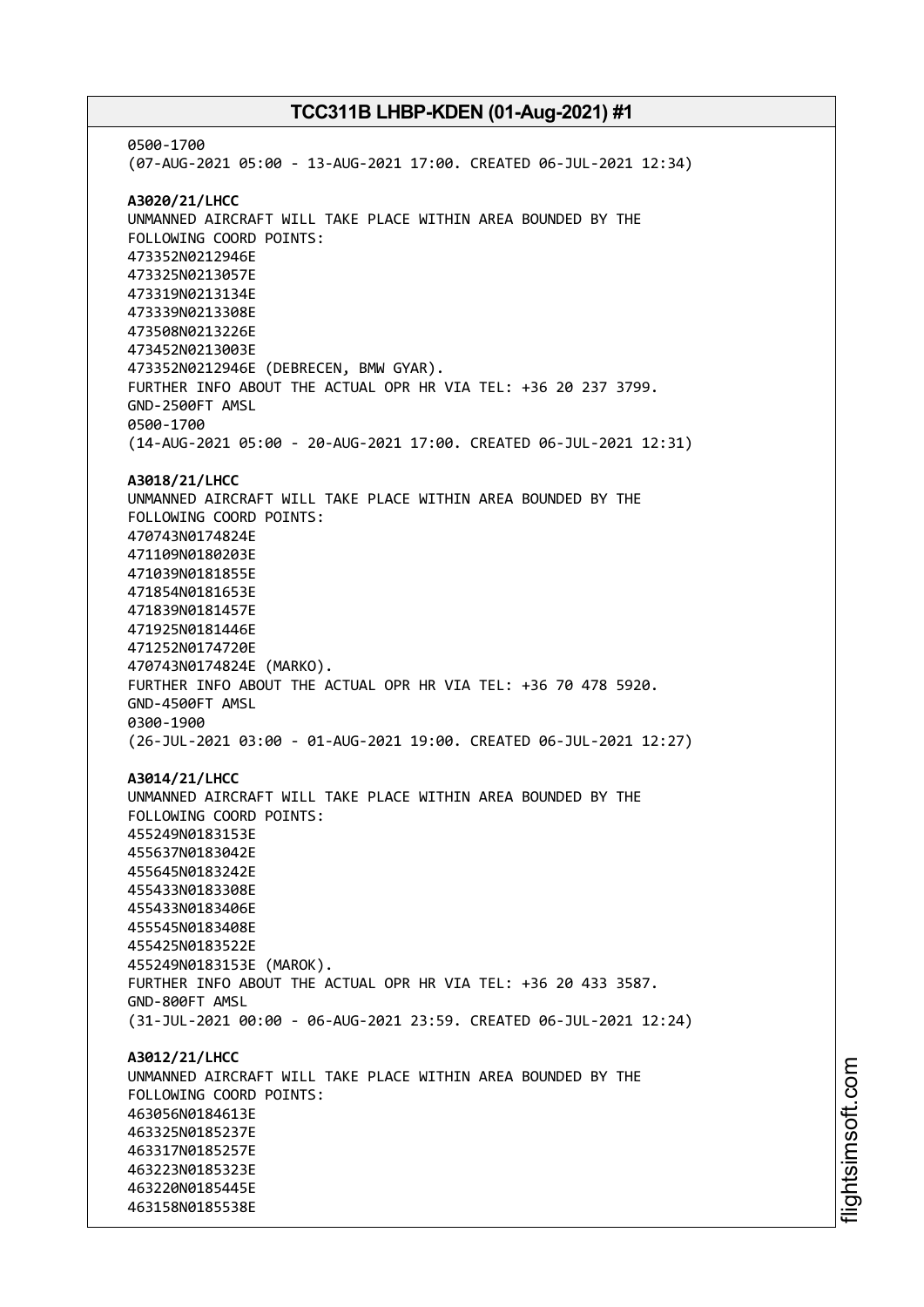463158N0185618E 463149N0185618E 463159N0185311E 462923N0185414E 463056N0184613E (PAKS - KALOCSA). FURTHER INFO ABOUT THE ACTUAL OPR HR VIA TEL: +36 20 480 8811. GND-800FT AMSL 0400-2000 (01-AUG-2021 04:00 - 07-AUG-2021 20:00. CREATED 06-JUL-2021 12:23) **A3010/21/LHCC** UNMANNED AIRCRAFT WILL TAKE PLACE WITHIN AREA BOUNDED BY THE FOLLOWING COORD POINTS: 465902N0173609E 465923N0174002E 470133N0173649E 465902N0173609E(TALIANDOROGD). FURTHER INFO ABOUT THE ACTUAL OPR HR VIA TEL: +36 70 642 3911. GND-1500FT AMSL 0300-1800 (16-AUG-2021 03:00 - 22-AUG-2021 18:00. CREATED 06-JUL-2021 12:21) **A3009/21/LHCC** UNMANNED AIRCRAFT WILL TAKE PLACE WITHIN AREA BOUNDED BY THE FOLLOWING COORD POINTS: 465902N0173609E 465923N0174002E 470133N0173649E 465902N0173609E(TALIANDOROGD). FURTHER INFO ABOUT THE ACTUAL OPR HR VIA TEL: +36 70 642 3911. GND-1500FT AMSL 0300-1900 (26-JUL-2021 03:00 - 01-AUG-2021 19:00. CREATED 06-JUL-2021 12:20) **A2989/21/LHCC** TEMPORARY RESTRICTED AREA ESTABLISHED DUE TO MILITARY OPERATIONS WITHIN 13000M RADIUS CENTERED AT COORD POINT 472157N 0170846E(KENYERI). FURTHER INFO ABOUT THE ACTUAL OPR HR VIA TEL: + 36 30 857 5673. GND-3500FT AMSL (12-AUG-2021 00:00 - 18-AUG-2021 23:59. CREATED 03-JUL-2021 13:18) **A2987/21/LHCC** TEMPORARY RESTRICTED AREA ESTABLISHED DUE TO MILITARY OPERATIONS WITHIN 13000M RADIUS CENTERED AT COORD POINT 472157N 0170846E(KENYERI). FURTHER INFO ABOUT THE ACTUAL OPR HR VIA TEL: + 36 30 857 5673. GND-3500FT AMSL (29-JUL-2021 00:00 - 04-AUG-2021 23:59. CREATED 03-JUL-2021 13:03) **A2978/21/LHCC** UNMANNED AIRCRAFT WILL TAKE PLACE WITHIN AREA BOUNDED BY THE FOLLOWING COORD POINTS: 455249N0183153E 455637N0183042E 455645N0183242E 455433N0183308E 455433N0183406E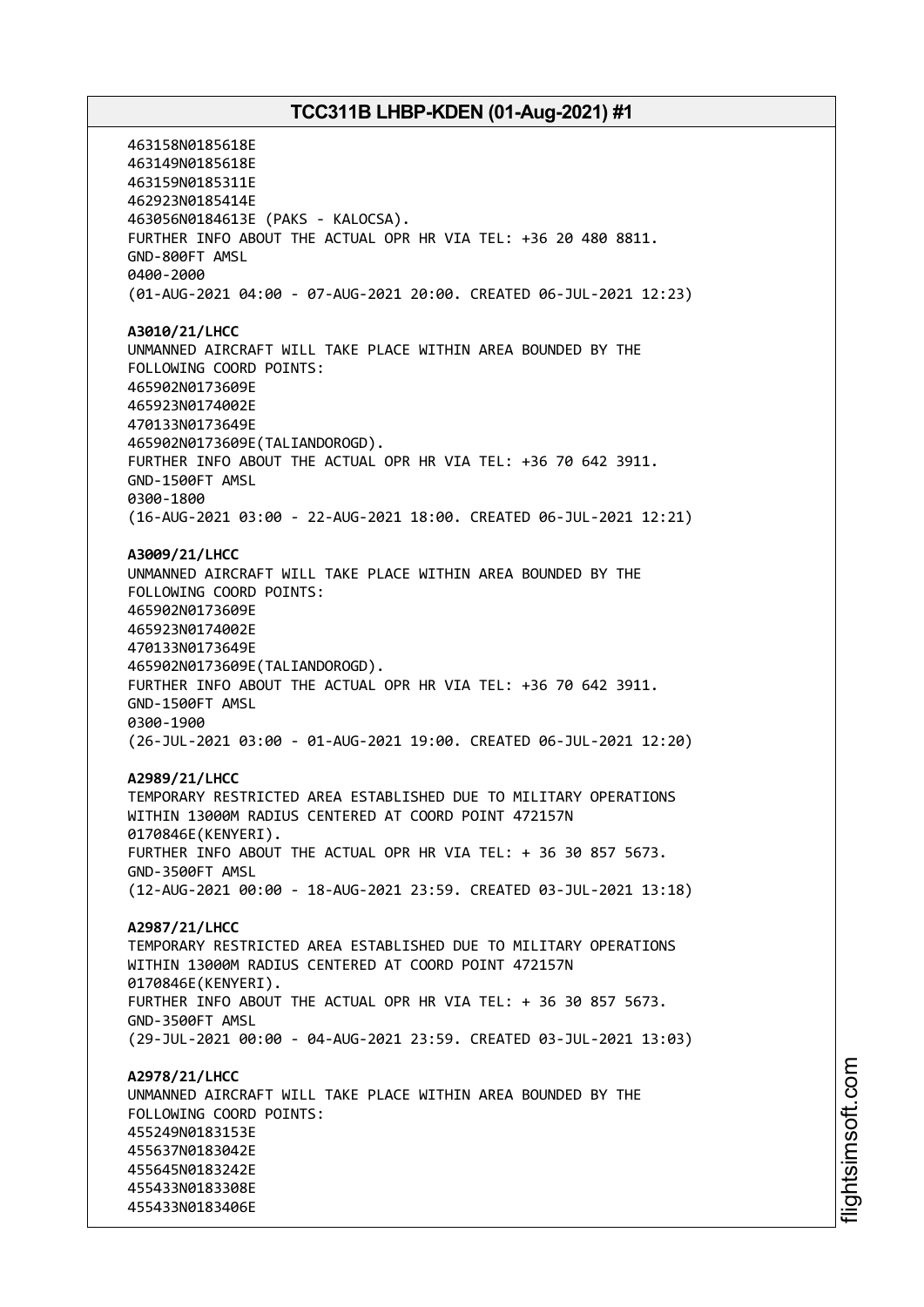455545N0183408E 455425N0183522E 455249N0183153E (MAROK). FURTHER INFO ABOUT THE ACTUAL OPR HR VIA TEL: +36 20 433 3587. GND-800FT AMSL (07-AUG-2021 00:00 - 13-AUG-2021 23:59. CREATED 02-JUL-2021 19:51) **A2977/21/LHCC** UNMANNED AIRCRAFT WILL TAKE PLACE WITHIN AREA BOUNDED BY THE FOLLOWING COORD POINTS: 455249N0183153E 455637N0183042E 455645N0183242E 455433N0183308E 455433N0183406E 455545N0183408E 455425N0183522E 455249N0183153E (MAROK). FURTHER INFO ABOUT THE ACTUAL OPR HR VIA TEL: +36 20 433 3587. GND-800FT AMSL (14-AUG-2021 00:00 - 20-AUG-2021 23:59. CREATED 02-JUL-2021 19:45) **A2976/21/LHCC** UNMANNED AIRCRAFT WILL TAKE PLACE WITHIN AREA BOUNDED BY THE FOLLOWING COORD POINTS: 474001N0190443E 474002N0190426E 474011N0190429E 474010N0190445E 474001N0190443E (SZENTENDRE). FURTHER INFO ABOUT THE ACTUAL OPR HR VIA TEL: +36 30 626 0325. GND-900FT AMSL (02-AUG-2021 00:00 - 08-AUG-2021 23:59. CREATED 02-JUL-2021 19:38) **A2970/21/LHCC** TEMPORARY RESTRICTED AREA ESTABLISHED DUE TO POLICE OPERATIONS AND UNMANNED AIRCRAFT OPERATIONS WITHIN AREA BOUNDED BY THE FOLLOWING COORD POINTS: 475843N0222828E 480307N0225204E STATE BORDER 482401N0220925E 482307N0220906E 481305N0220456E 475953N0220450E 475705N0221858E 475843N0222828E (MAGYAR-UKRAN HATARSZAKASZ). FURTHER INFO ABOUT THE ACTUAL OPR HR VIA TEL: +36 20 267 4757. GND-1500FT AMSL (10-AUG-2021 00:00 - 16-AUG-2021 23:59. CREATED 02-JUL-2021 18:47) **A2969/21/LHCC** TEMPORARY RESTRICTED AREA ESTABLISHED DUE TO POLICE OPERATIONS AND UNMANNED AIRCRAFT OPERATIONS WITHIN AREA BOUNDED BY THE FOLLOWING COORD POINTS: 475843N0222828E 480307N0225204E STATE BORDER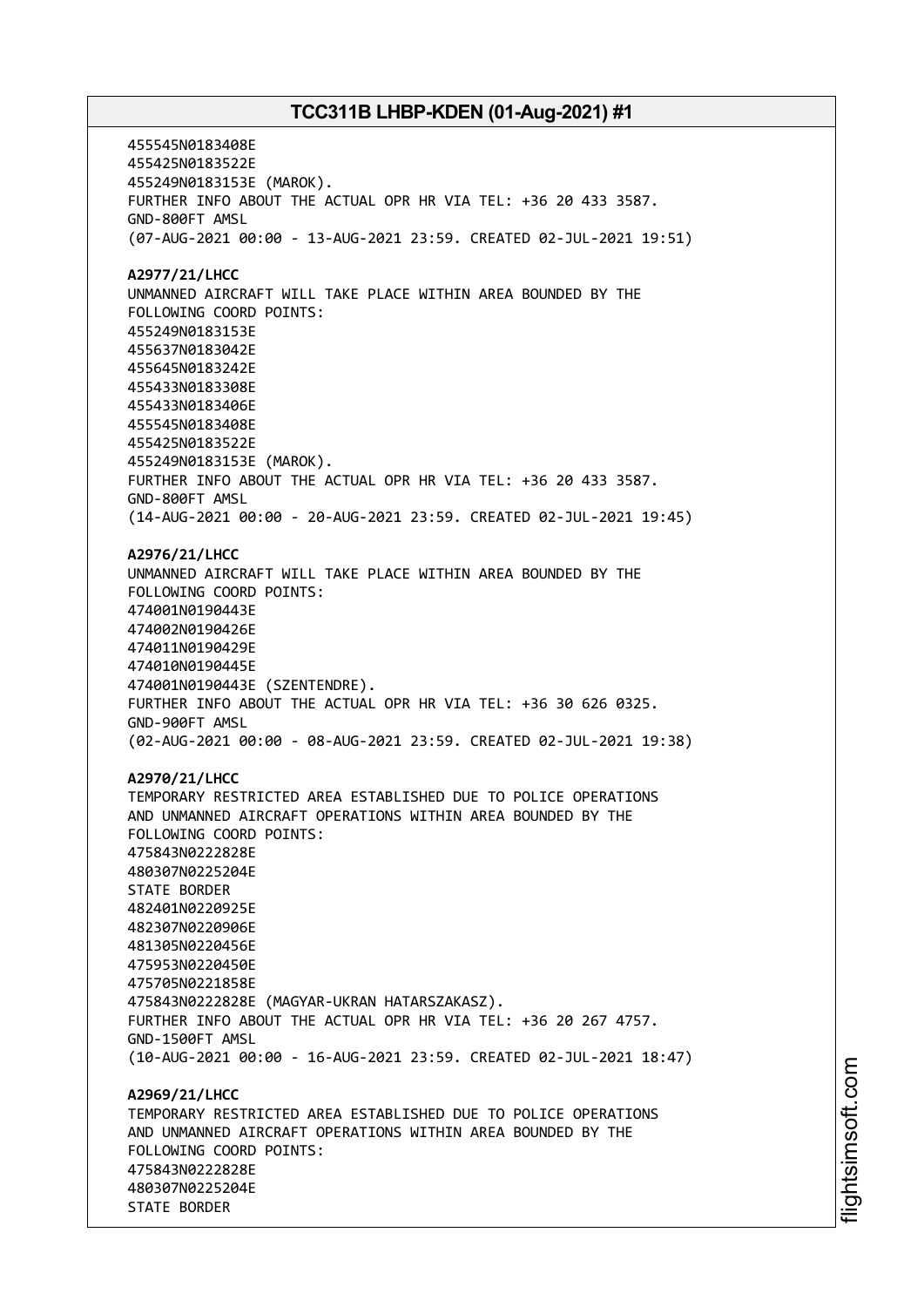482401N0220925E 482307N0220906E 481305N0220456E 475953N0220450E 475705N0221858E 475843N0222828E (MAGYAR-UKRAN HATARSZAKASZ). FURTHER INFO ABOUT THE ACTUAL OPR HR VIA TEL: +36 20 267 4757. GND-1500FT AMSL (03-AUG-2021 00:00 - 09-AUG-2021 23:59. CREATED 02-JUL-2021 18:42) **A2964/21/LHCC** UNMANNED AIRCRAFT WILL TAKE PLACE WITHIN 150M RADIUS CENTERED AT COORD POINT 473452N 0190817E (BUDAPEST, FELSOKERT UTCA). FURTHER INFO ABOUT THE ACTUAL OPR HR VIA TEL: +36 70 257 2282. GND-1100FT AMSL (23-AUG-2021 00:00 - 29-AUG-2021 23:59. CREATED 02-JUL-2021 15:57) **A2963/21/LHCC** UNMANNED AIRCRAFT WILL TAKE PLACE WITHIN 150M RADIUS CENTERED AT COORD POINT 473452N 0190817E (BUDAPEST, FELSOKERT UTCA). FURTHER INFO ABOUT THE ACTUAL OPR HR VIA TEL: +36 70 257 2282. GND-1100FT AMSL (30-AUG-2021 00:00 - 05-SEP-2021 23:59. CREATED 02-JUL-2021 15:54) **A2958/21/LHCC** UNMANNED AIRCRAFT WILL TAKE PLACE WITHIN AREA BOUNDED BY THE FOLLOWING COORD POINTS: 474718N0185714E 474703N0185833E 474744N0185909E 474751N0185832E 474732N0185815E 474725N0185721E 474718N0185714E (NAGYMAROS). FURTHER INFO ABOUT THE ACTUAL OPR HR VIA TEL: +36 30 626 0325. GND-1500FT AMSL (02-AUG-2021 00:00 - 08-AUG-2021 23:59. CREATED 02-JUL-2021 15:21) **A2957/21/LHCC** UNMANNED AIRCRAFT WILL TAKE PLACE WITHIN 2600M RADIUS CENTERED AT COORD POINT 465306N 0164717E (ZALAEGERSZEG REPULOTER). FURTHER INFO ABOUT THE ACTUAL OPR HR VIA TEL: +36 70 318 7378. GND-2500FT AMSL 0400-1900 (30-JUL-2021 04:00 - 05-AUG-2021 19:00. CREATED 02-JUL-2021 15:18) **A2956/21/LHCC** UNMANNED AIRCRAFT WILL TAKE PLACE WITHIN AREA BOUNDED BY THE FOLLOWING COORD POINTS: 465119N0194136E 465206N0194109E 465216N0194147E 465130N0194216E 465119N0194136E (KECSKEMET). FURTHER INFO ABOUT THE ACTUAL OPR HR VIA TEL: +36 70 270 4578. GND-1300FT AMSL 0600-1800 (29-JUL-2021 06:00 - 04-AUG-2021 18:00. CREATED 02-JUL-2021 15:16)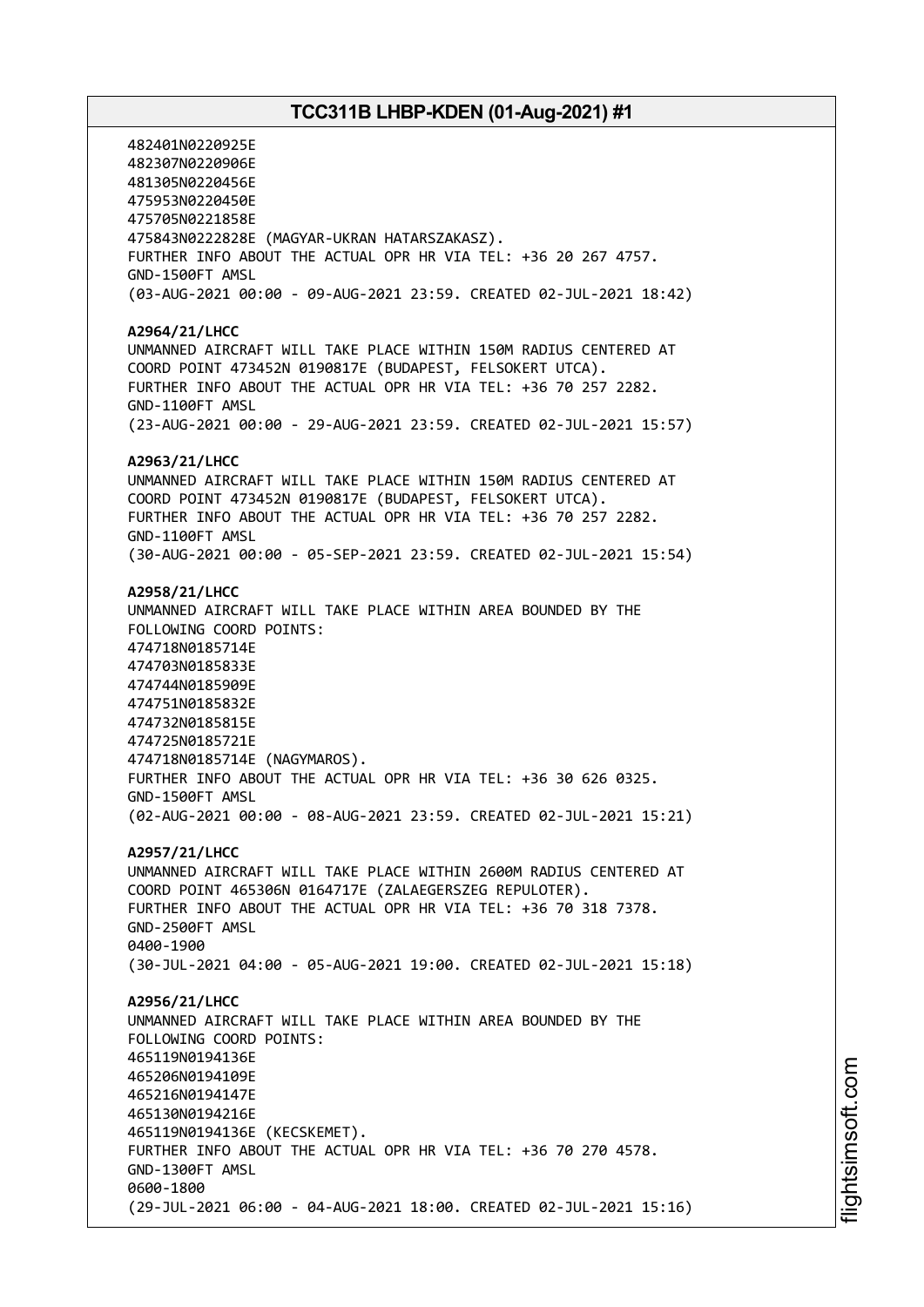**A2902/21/LHCC** UNMANNED AIRCRAFT WILL TAKE PLACE WITHIN AREA BOUNDED BY THE FOLLOWING COORD POINTS: 472951N0190319E 473008N0190320E 473005N0190244E 472942N0190255E 472951N0190319E (BUDAPEST, JOZSEF ATTILA UTCA). FURTHER INFO ABOUT THE ACTUAL OPR HR VIA TEL: +36 20 366 6661. GND-1500FT AMSL 0600-2200 (12-AUG-2021 06:00 - 15-AUG-2021 22:00. CREATED 01-JUL-2021 15:07) **A2901/21/LHCC** UNMANNED AIRCRAFT AND AEROBATICS WILL TAKE PLACE WITHIN AREA BOUNDED BY THE FOLLOWING COORD POINTS: 473607N0190439E 473447N0191004E 473355N0190601E 473212N0190326E 473200N0190238E 473607N0190439E (MOGYOROD-DRAVA HELIPORT). FURTHER INFO ABOUT THE ACTUAL OPR HR VIA TEL: +36 70 944 4440. GND-1500FT AMSL 0500-1930 (31-JUL-2021 05:00 - 01-AUG-2021 19:30. CREATED 01-JUL-2021 15:06) **A2899/21/LHCC** UNMANNED AIRCRAFT WILL TAKE PLACE WITHIN AREA BOUNDED BY THE FOLLOWING COORD POINTS: 481840N0213416E 481849N0213336E 481938N0213410E 481929N0213441E 481840N0213416E (SAROSPATAK). FURTHER INFO ABOUT THE ACTUAL OPR HR VIA TEL: +36 30 626 0325. GND-1400FT AMSL (16-AUG-2021 00:00 - 22-AUG-2021 23:59. CREATED 01-JUL-2021 15:05) **A2900/21/LHCC** UNMANNED AIRCRAFT WILL TAKE PLACE WITHIN 300M RADIUS CENTERED AT COORD POINT 482612N 0213724E (SZEPHALOM). FURTHER INFO ABOUT THE ACTUAL OPR HR VIA TEL: +36 30 626 0325. GND-1300FT AMSL (16-AUG-2021 00:00 - 22-AUG-2021 23:59. CREATED 01-JUL-2021 15:05) **A2898/21/LHCC** UNMANNED AIRCRAFT WILL TAKE PLACE WITHIN AREA BOUNDED BY THE FOLLOWING COORD POINTS: 474547N0180446E 474518N0180522E 474504N0180629E 474433N0180536E 474446N0180502E 474547N0180446E (KOMAROM). FURTHER INFO ABOUT THE ACTUAL OPR HR VIA TEL: +36 70 339 4345. GND-900FT AMSL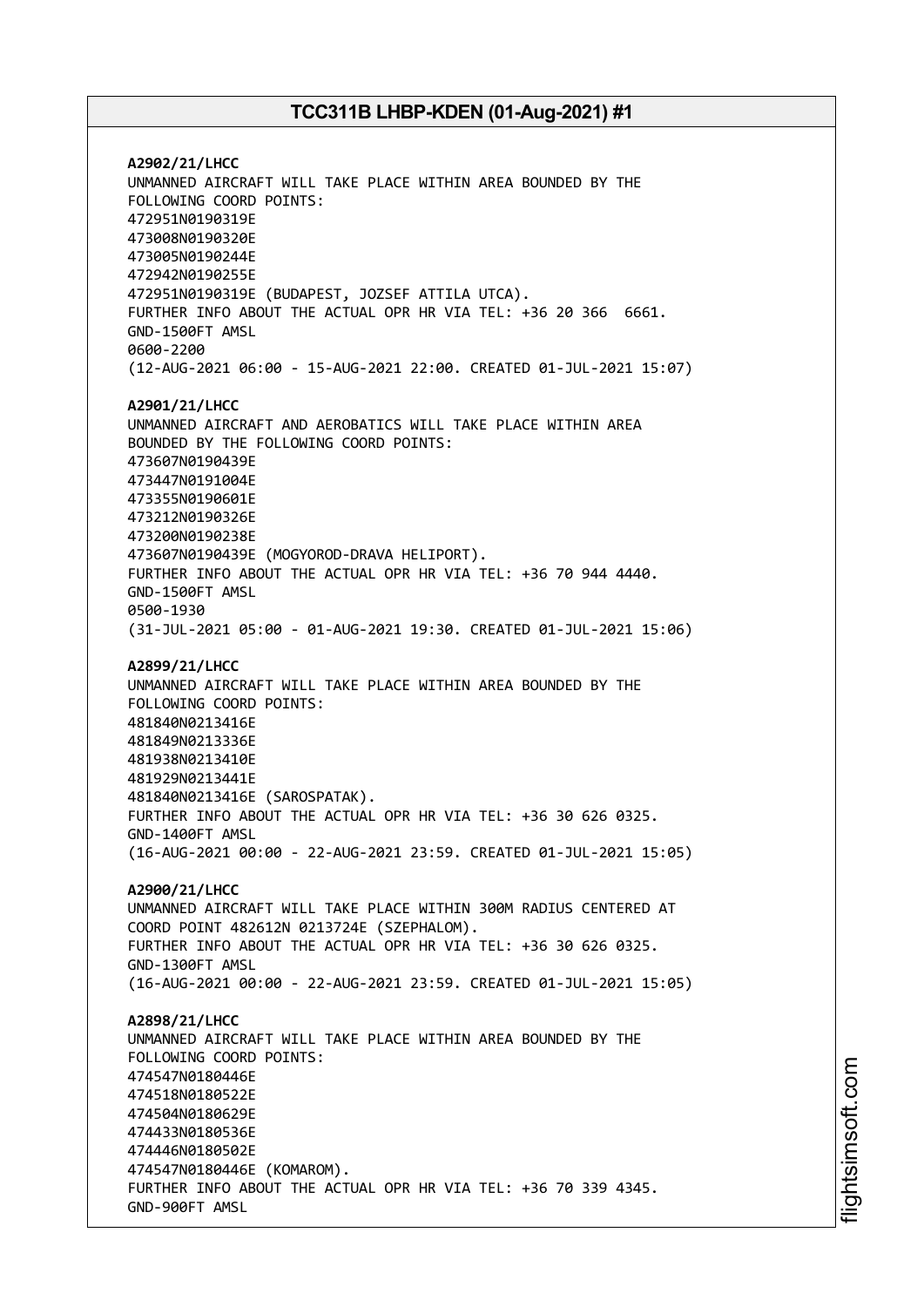(16-AUG-2021 00:00 - 22-AUG-2021 23:59. CREATED 01-JUL-2021 15:04) **A2895/21/LHCC** UNMANNED AIRCRAFT WILL TAKE PLACE WITHIN AREA BOUNDED BY THE FOLLOWING COORD POINTS: 455519N0180025E 455431N0181346E 455403N0182426E 455555N0182655E 455113N0182817E 455109N0182808E 454617N0181509E 455348N0175954E 455519N0180025E (SIKLOS). FURTHER INFO ABOUT THE ACTUAL OPR HR VIA TEL: +36 20 356 1407. GND-1000FT AMSL (19-AUG-2021 00:00 - 25-AUG-2021 23:59. CREATED 01-JUL-2021 14:41) **A2894/21/LHCC** UNMANNED AIRCRAFT WILL TAKE PLACE WITHIN AREA BOUNDED BY THE FOLLOWING COORD POINTS: 455519N0180025E 455431N0181346E 455403N0182426E 455555N0182655E 455113N0182817E 455109N0182808E 454617N0181509E 455348N0175954E 455519N0180025E (SIKLOS). FURTHER INFO ABOUT THE ACTUAL OPR HR VIA TEL: +36 20 356 1407. GND-1000FT AMSL (11-AUG-2021 00:00 - 17-AUG-2021 23:59. CREATED 01-JUL-2021 14:40) **A2893/21/LHCC** UNMANNED AIRCRAFT WILL TAKE PLACE WITHIN AREA BOUNDED BY THE FOLLOWING COORD POINTS: 455519N0180025E 455431N0181346E 455403N0182426E 455555N0182655E 455113N0182817E 455109N0182808E 454617N0181509E 455348N0175954E 455519N0180025E (SIKLOS). FURTHER INFO ABOUT THE ACTUAL OPR HR VIA TEL: +36 20 356 1407. GND-1000FT AMSL (02-AUG-2021 00:00 - 08-AUG-2021 23:59. CREATED 01-JUL-2021 14:39) **A2891/21/LHCC** UNMANNED AIRCRAFT WILL TAKE PLACE WITHIN AREA BOUNDED BY THE FOLLOWING COORD POINTS: 465633N0175205E 465840N0175554E 465735N0175714E 465549N0175615E 465534N0175308E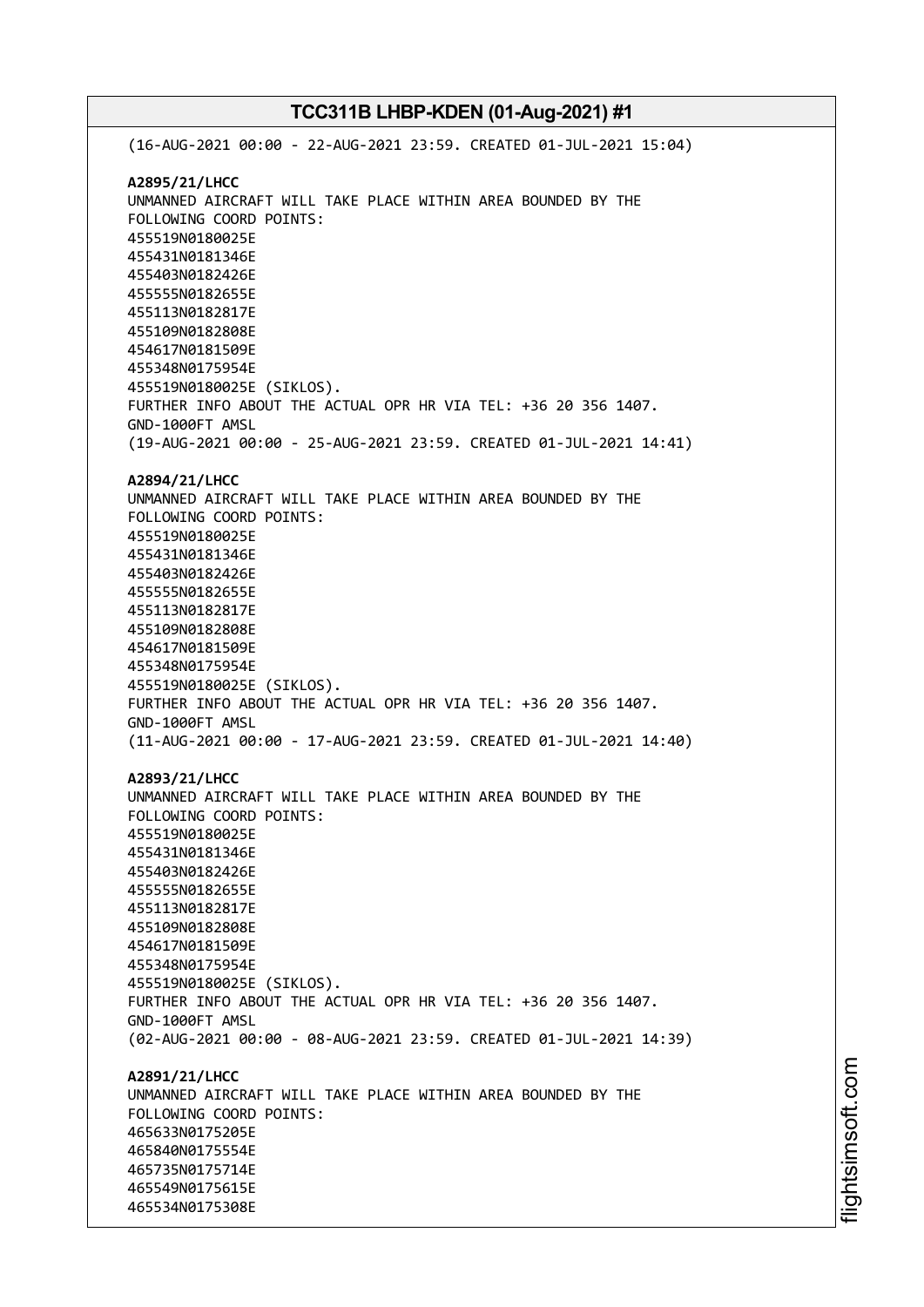465633N0175205E (BALATONFURED). FURTHER INFO ABOUT THE ACTUAL OPR HR VIA TEL: +36 70 386 1443. GND-700FT AMSL 0200-1800 (09-SEP-2021 02:00 - 12-SEP-2021 18:00. CREATED 01-JUL-2021 14:33) **A2889/21/LHCC** UNMANNED AIRCRAFT WILL TAKE PLACE WITHIN AREA BOUNDED BY THE FOLLOWING COORD POINTS: 474116N0190242E 474155N0190223E 474159N0190257E 474117N0190336E 474116N0190242E(SZENTENDRE, PASZTOR UTCA). FURTHER INFO ABOUT THE ACTUAL OPR HR VIA TEL: +36 30 626 0325. GND-1100FT AMSL (02-AUG-2021 00:00 - 08-AUG-2021 23:59. CREATED 01-JUL-2021 14:04) **A2888/21/LHCC** UNMANNED AIRCRAFT WILL TAKE PLACE WITHIN AREA BOUNDED BY THE FOLLOWING COORD POINTS: 474739N0184430E 474741N0184354E 474809N0184356E 474807N0184438E 474739N0184430E (ESZTERGOM). FURTHER INFO ABOUT THE ACTUAL OPR HR VIA TEL: +36 70 339 4345. GND-1000FT AMSL (16-AUG-2021 00:00 - 22-AUG-2021 23:59. CREATED 01-JUL-2021 13:58) **A2887/21/LHCC** UNMANNED AIRCRAFT WILL TAKE PLACE WITHIN 300M RADIUS CENTERED AT COORD POINT 471128N 0182435E (SZEKESFEHERVAR). FURTHER INFO ABOUT THE ACTUAL OPR HR VIA TEL: +36 30 626 0325. GND-900FT AMSL (09-AUG-2021 00:00 - 15-AUG-2021 23:59. CREATED 01-JUL-2021 13:56) **A2886/21/LHCC** UNMANNED AIRCRAFT WILL TAKE PLACE WITHIN AREA BOUNDED BY THE FOLLOWING COORD POINTS: 474627N0190745E 474644N0190732E 474648N0190744E 474634N0190758E 474627N0190745E (VAC). FURTHER INFO ABOUT THE ACTUAL OPR HR VIA TEL: +36 30 626 0325. GND-900FT AMSL (02-AUG-2021 00:00 - 08-AUG-2021 23:59. CREATED 01-JUL-2021 13:56) **A2882/21/LHCC** UNMANNED AIRCRAFT WILL TAKE PLACE WITHIN AREA BOUNDED BY THE FOLLOWING COORD POINTS: 473653N0212147E 473628N0212126E 473324N0213001E 473230N0213504E 473007N0213521E 473107N0213746E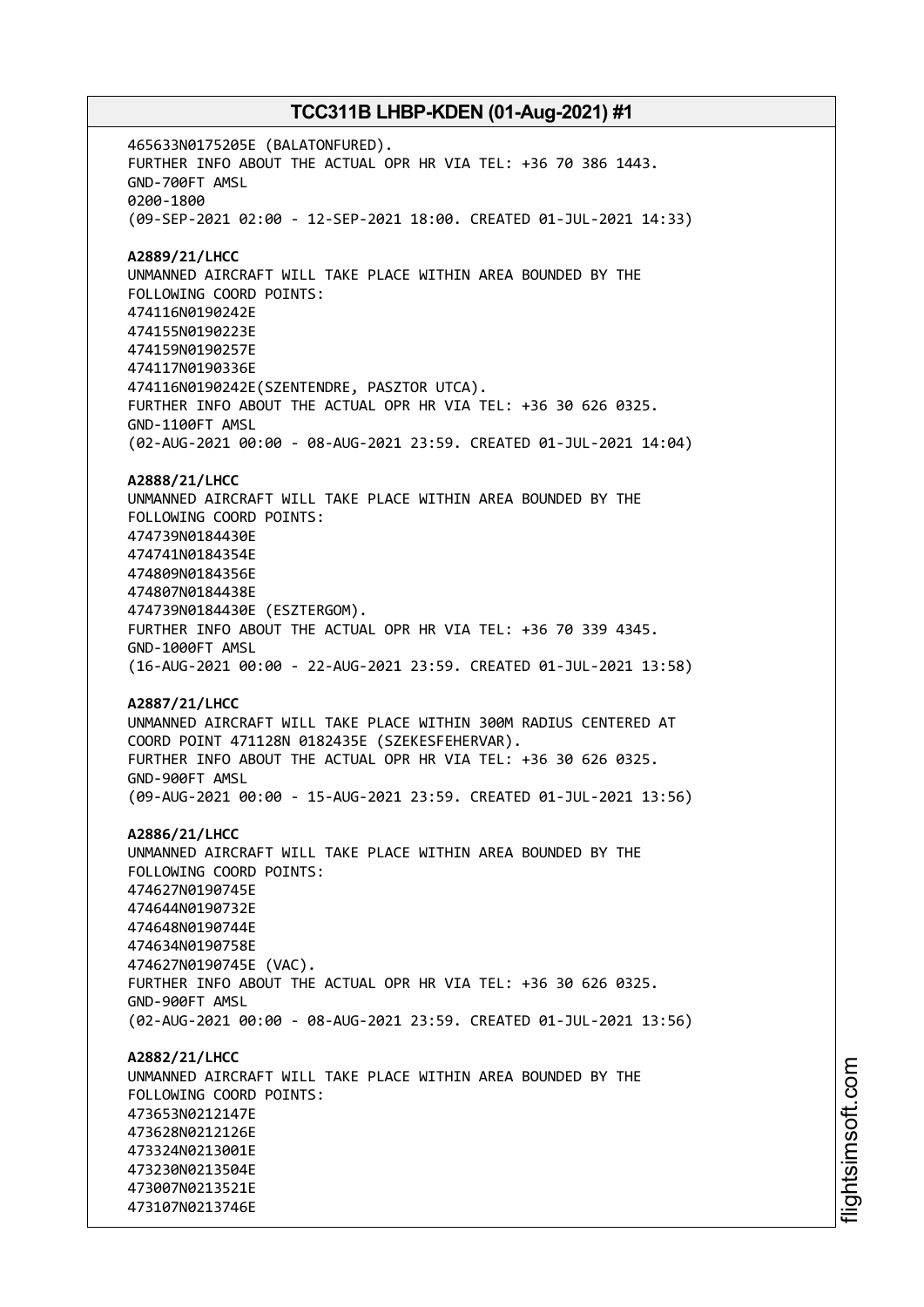473114N0213740E 473035N0213548E 473241N0213519E 473325N0213056E 473653N0212147E (BALMAZUJVAROS). FURTHER INFO ABOUT THE ACTUAL OPR HR VIA TEL: +36 20 509 4439. GND-1000FT AMSL 0500-1700 (28-JUL-2021 05:00 - 03-AUG-2021 17:00. CREATED 01-JUL-2021 13:50) **A2880/21/LHCC** UNMANNED AIRCRAFT WILL TAKE PLACE WITHIN AREA BOUNDED BY THE FOLLOWING COORD POINTS: 472931N0190229E 472955N0190152E 473005N0190236E 472938N0190250E 472931N0190229E (BUDAPEST, BUDAI VAR). FURTHER INFO ABOUT THE ACTUAL OPR HR VIA TEL: +36 30 529 4973. GND-1500FT AMSL (26-JUL-2021 00:00 - 01-AUG-2021 23:59. CREATED 01-JUL-2021 13:49) **A2879/21/LHCC** UNMANNED AIRCRAFT WILL TAKE PLACE WITHIN AREA BOUNDED BY THE FOLLOWING COORD POINTS: 472026N0172810E 472032N0172834E 472031N0172912E 472002N0172921E 471955N0172801E 471953N0172746E 472013N0172747E 472019N0172750E 472026N0172810E (PAPA). FURTHER INFO ABOUT THE ACTUAL OPR HR VIA TEL: +36 30 936 8060. GND-1500FT AMSL 0200-1900 (26-JUL-2021 02:00 - 01-AUG-2021 19:00. CREATED 01-JUL-2021 13:48) **A2878/21/LHCC** UNMANNED AIRCRAFT WILL TAKE PLACE WITHIN AREA BOUNDED BY THE FOLLOWING COORD POINTS: 472233N0164710E 472247N0164728E 472259N0164742E 472316N0164726E 472340N0164644E 472330N0164628E 472309N0164657E 472258N0164651E 472247N0164635E 472233N0164710E (BUKFURDO). FURTHER INFO ABOUT THE ACTUAL OPR HR VIA TEL: +36 30 936 8060. GND-1000FT AMSL 0200-1900 (26-JUL-2021 02:00 - 01-AUG-2021 19:00. CREATED 01-JUL-2021 13:47) **A2877/21/LHCC**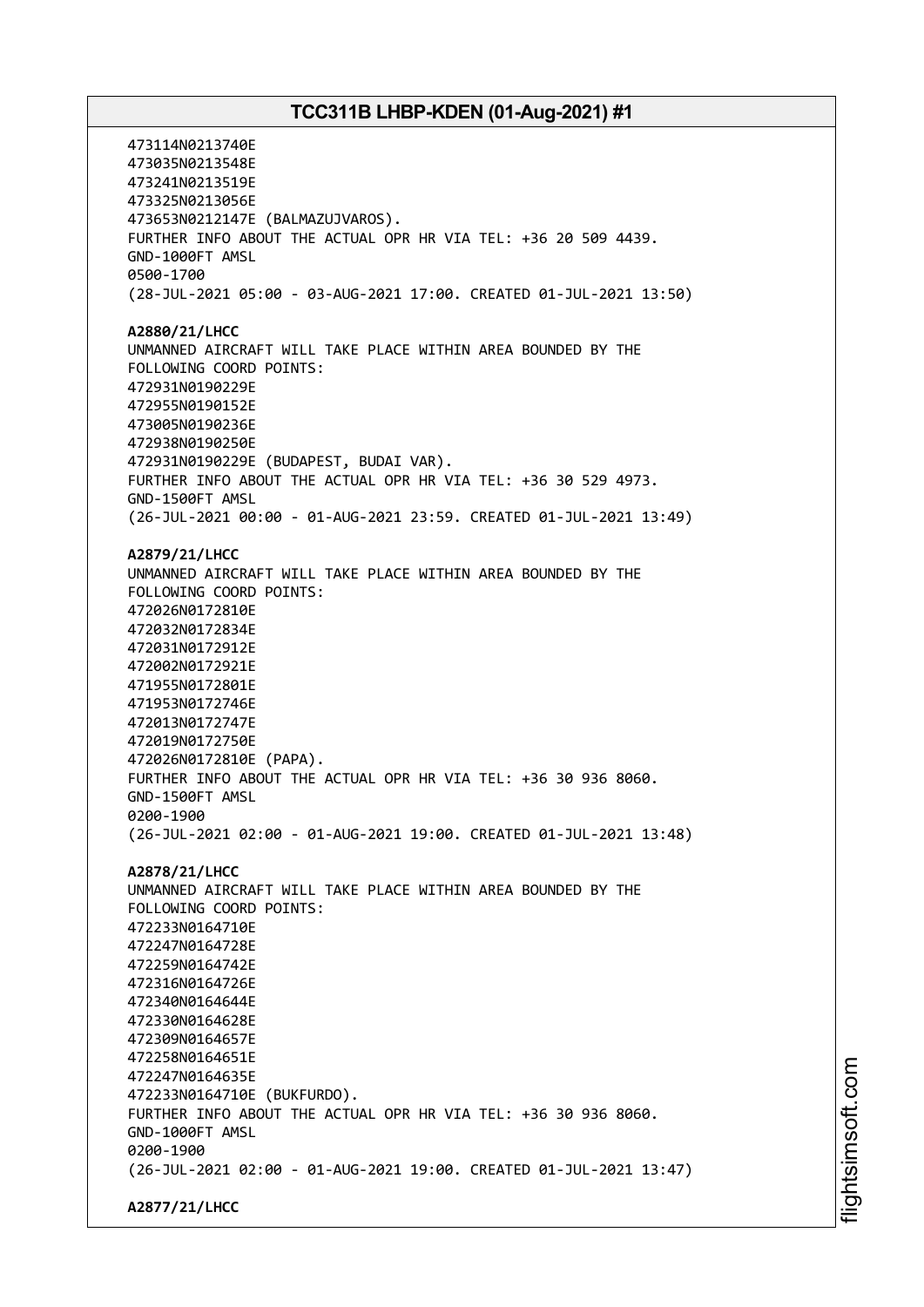UNMANNED AIRCRAFT WILL TAKE PLACE WITHIN 200M RADIUS CENTERED AT COORD POINT 473027N 0190428E (BUDAPEST, VAROSLIGETI FASOR). FURTHER INFO ABOUT THE ACTUAL OPR HR VIA TEL: +36 20 961 6016. GND-1000FT AMSL 0400-1800 (01-AUG-2021 04:00 - 07-AUG-2021 18:00. CREATED 01-JUL-2021 13:46) **A2875/21/LHCC** UNMANNED AIRCRAFT WILL TAKE PLACE WITHIN 900M RADIUS CENTERED AT COORD POINT 465246N 0193831E (KECSKEMET). FURTHER INFO ABOUT THE ACTUAL OPR HR VIA TEL: +36 20 933 5495. GND-1000FT AMSL 0500-2000 (13-AUG-2021 05:00 - 19-AUG-2021 20:00. CREATED 01-JUL-2021 13:44) **A2874/21/LHCC** UNMANNED AIRCRAFT WILL TAKE PLACE WITHIN 900M RADIUS CENTERED AT COORD POINT 465246N 0193831E (KECSKEMET). FURTHER INFO ABOUT THE ACTUAL OPR HR VIA TEL: +36 20 933 5495. GND-1000FT AMSL 0500-2000 (06-AUG-2021 05:00 - 12-AUG-2021 20:00. CREATED 01-JUL-2021 13:44) **A2873/21/LHCC** UNMANNED AIRCRAFT WILL TAKE PLACE WITHIN 900M RADIUS CENTERED AT COORD POINT 465246N 0193831E (KECSKEMET). FURTHER INFO ABOUT THE ACTUAL OPR HR VIA TEL: +36 20 933 5495. GND-1000FT AMSL 0500-2000 (30-JUL-2021 05:00 - 05-AUG-2021 20:00. CREATED 01-JUL-2021 13:43) **A2863/21/LHCC** TRIGGER NOTAM - PERM AIRAC AIP AMDT 005/2021 WEF 12 AUG 2021. CONDITIONS OF VISIBILITY AND DISTANCE FROM CLOUDS UPDATED. INTRODUCING USAGE OF RMZ AND TMZ AIRSPACES AND DISCONTINUING USAGE OF RTMZ. UPDATED CHARTS: ENR 6-LHCC-ERC, ENR 6-LHCC-PRD. LHTL AFS ADDRESS ADDED. (12-AUG-2021 00:00 - 25-AUG-2021 23:59. CREATED 01-JUL-2021 08:54) **A2862/21/LHCC** TRIGGER NOTAM - PERM AIRAC AIP AMDT 005/2021 WEF 12 AUG 2021. CAA CONTACTS UPDATED AND REVISION OF THE DIFFERENCES FROM ICAO STANDARDS. SNOWTAM INFORMATION AND MET SERVICE INFORMATION UPDATED. (12-AUG-2021 00:00 - 25-AUG-2021 23:59. CREATED 01-JUL-2021 08:53) **M0340/21/LHCC** AIRAC EFFECTIVE DATE 12 AUG 2021 NIL. (12-AUG-2021 00:00 - 25-AUG-2021 23:59. CREATED 01-JUL-2021 08:38) **A2844/21/LHCC** UNMANNED AIRCRAFT WILL TAKE PLACE WITHIN AREA BOUNDED BY THE FOLLOWING COORD POINTS: 474749N0185442E 474750N0185453E 474810N0185442E 474807N0185432E 474749N0185442E(ZEBEGENY). FURTHER INFO ABOUT THE ACTUAL OPR HR VIA TEL: +36 30 626 0325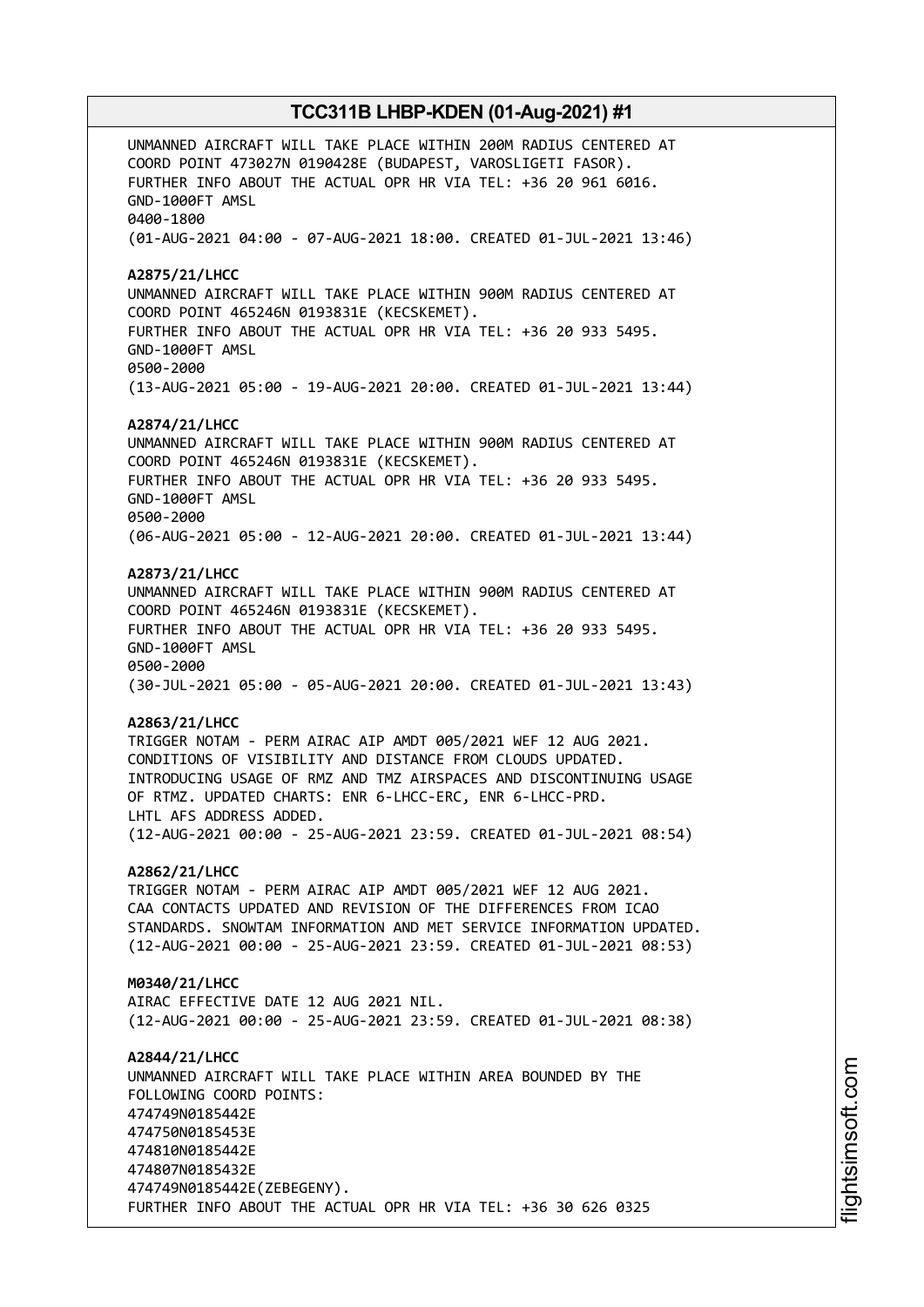GND-900FT AMSL (02-AUG-2021 00:00 - 08-AUG-2021 23:59. CREATED 30-JUN-2021 09:16) **A2845/21/LHCC** UNMANNED AIRCRAFT WILL TAKE PLACE WITHIN 400M RADIUS CENTERED AT COORD POINT 463841N 0211707E (GYULA). FURTHER INFO ABOUT THE ACTUAL OPR HR VIA TEL: +36 70 339 4345 GND-900FT AMSL (02-AUG-2021 00:00 - 08-AUG-2021 23:59. CREATED 30-JUN-2021 09:16) **A2843/21/LHCC** UNMANNED AIRCRAFT WILL TAKE PLACE WITHIN 600M RADIUS CENTERED AT COORD POINT 474226N 0191356E (VACRATOT). FURTHER INFO ABOUT THE ACTUAL OPR HR VIA TEL: +36 30 626 0325 GND-900FT AMSL (02-AUG-2021 00:00 - 08-AUG-2021 23:59. CREATED 30-JUN-2021 09:15) **A2842/21/LHCC** UNMANNED AIRCRAFT WILL TAKE PLACE WITHIN 300M RADIUS CENTERED AT COORD POINT 472909N 0190316E (SZABADSAG-HID) . FURTHER INFO ABOUT THE ACTUAL OPR HR VIA TEL: +36 30 497 9089 GND-1000FT AMSL (26-JUL-2021 00:00 - 01-AUG-2021 23:59. CREATED 30-JUN-2021 09:15) **A2841/21/LHCC** UNMANNED AIRCRAFT WILL TAKE PLACE WITHIN AREA BOUNDED BY THE FOLLOWING COORD POINTS: 473857N0173647E 473725N0173432E 472858N0172809E 472439N0172558E 472103N0172617E 472040N0172917E 472259N0172841E 473046N0173242E 473702N0173529E 473839N0173729E 473857N0173647E (GYOR). FURTHER INFO ABOUT THE ACTUAL OPR HR VIA TEL: +36 20 433 3587. GND-800FT AMSL (26-JUL-2021 00:00 - 01-AUG-2021 23:59. CREATED 30-JUN-2021 08:27) **A2839/21/LHCC** UNMANNED AIRCRAFT WILL TAKE PLACE WITHIN AREA BOUNDED BY THE FOLLOWING COORD POINTS: 464658N0172729E 464707N0172503E 464817N0172459E 464831N0172517E 464900N0172526E 464902N0172813E 464658N0172729E (SZIGLIGET). FURTHER INFO ABOUT THE ACTUAL OPR HR VIA TEL: +36 70 371 3375. GND-2500FT AMSL 0500-2359 (28-JUL-2021 05:00 - 03-AUG-2021 23:59. CREATED 30-JUN-2021 08:24) **A2838/21/LHCC**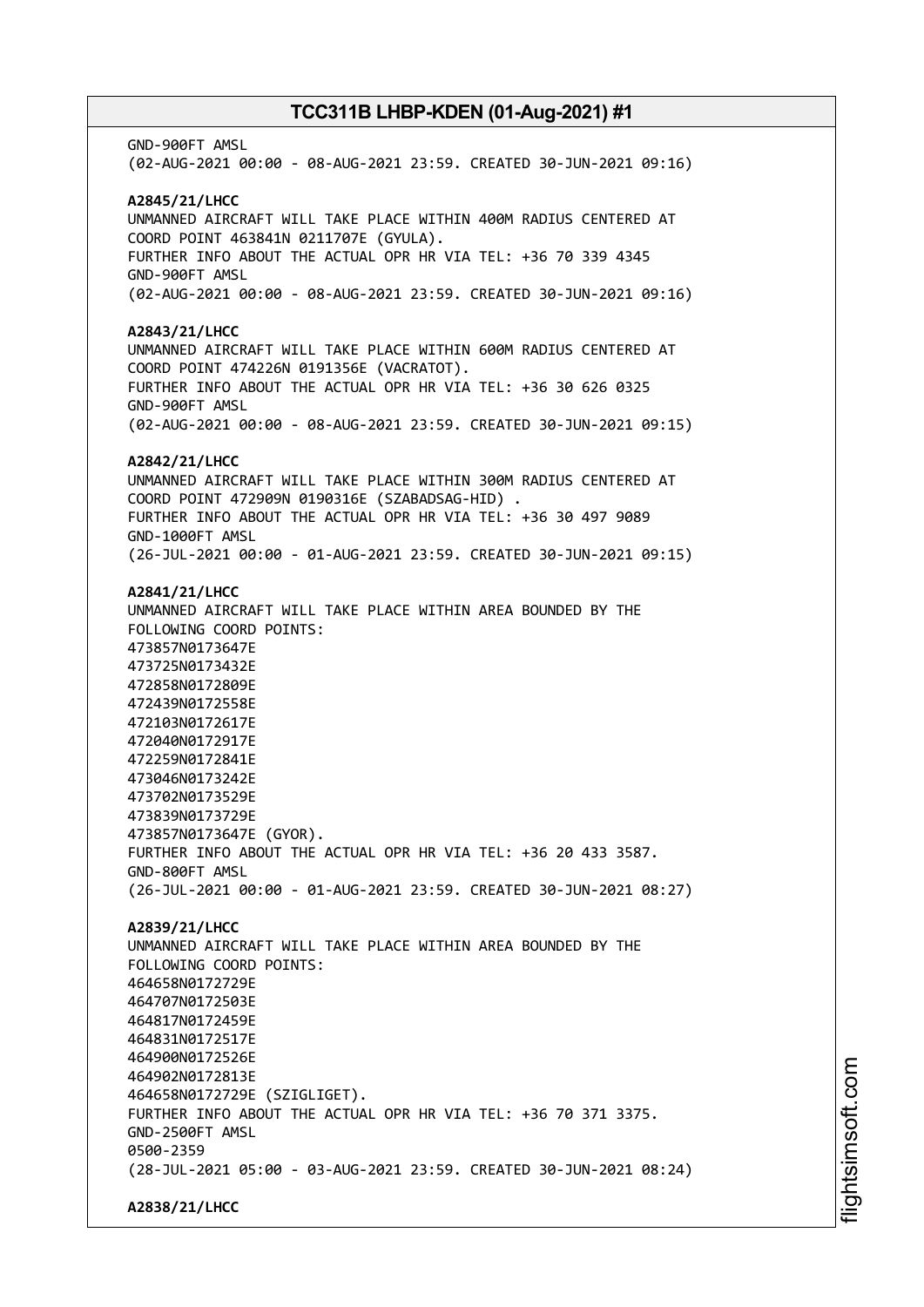UNMANNED AIRCRAFT WILL TAKE PLACE WITHIN AREA BOUNDED BY THE FOLLOWING COORD POINTS: 455519N0180025E 455431N0181346E 455403N0182426E 455555N0182655E 455113N0182817E 455109N0182808E 454617N0181509E 455348N0175954E 455519N0180025E (SIKLOS). FURTHER INFO ABOUT THE ACTUAL OPR HR VIA TEL: +36 20 356 1407. GND-1000FT AMSL (26-JUL-2021 00:00 - 01-AUG-2021 23:59. CREATED 30-JUN-2021 08:23) **A2835/21/LHCC** TEMPORARY RESTRICTED AREA ESTABLISHED DUE TO MILITARY AND UNMANNED AIRCRAFT OPERATIONS WITHIN AREA BOUNDED BY THE FOLLOWING COORD POINTS: 460921N0201807E 461500N0201300E 462529N0205740E 462629N0211307E 462849N0211712E STATE BORDER 460921N0201807E (ROMAN I). FURTHER INFO ABOUT THE ACTUAL OPR HR VIA TEL: +36 88 543 036. GND-1500FT AMSL (29-JUL-2021 23:00 - 04-AUG-2021 23:00. CREATED 29-JUN-2021 14:48) **A2834/21/LHCC** TEMPORARY RESTRICTED AREA ESTABLISHED DUE TO MILITARY AND UNMANNED AIRCRAFT OPERATIONS WITHIN AREA BOUNDED BY THE FOLLOWING COORD POINTS: 455428N0185004E 460013N0184753E 460950N0190957E 461651N0193417E 461500N0200000E 461217N0200526E 461500N0201300E 460921N0201807E STATE BORDER 455428N0185004E (SZERB). FURTHER INFO ABOUT THE ACTUAL OPR HR VIA TEL: +36 88 543 036. GND-1500FT AMSL (31-JUL-2021 23:00 - 06-AUG-2021 23:00. CREATED 29-JUN-2021 14:44) **A2833/21/LHCC** TEMPORARY RESTRICTED AREA ESTABLISHED DUE TO MILITARY AND UNMANNED ACFT OPERATIONS WITHIN AREA BOUNDED BY THE FOLLOWING COORD POINTS: 463747N0212055E 464613N0212426E 465341N0212325E 471152N0212607E 470945N0214841E STATE BORDER 463747N0212055E (ROMAN II). FURTHER INFO ABOUT THE ACTUAL OPR HR VIA TEL: +36 88 543 036. GND-1500FT AMSL (30-JUL-2021 23:00 - 05-AUG-2021 23:00. CREATED 29-JUN-2021 14:40) **A2831/21/LHCC**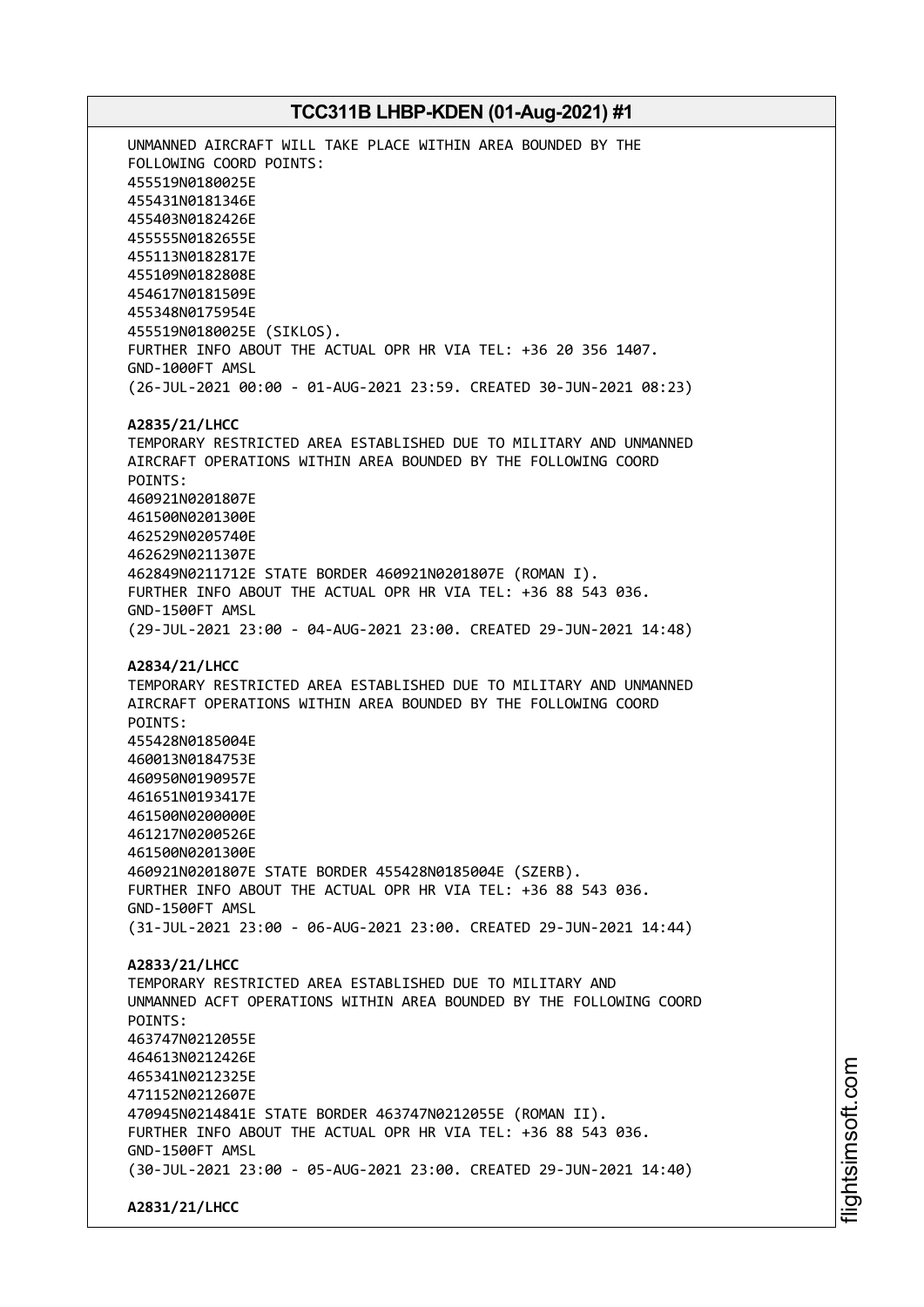TEMPORARY RESTRICTED AREA ESTABLISHED DUE TO MILITARY AND UNMANNED ACFT OPERATIONS WITHIN AREA BOUNDED BY THE FOLLOWING COORD POINTS: 463747N0212055E 464613N0212426E 465341N0212325E 471152N0212607E 470945N0214841E STATE BORDER 463747N0212055E (ROMAN II). FURTHER INFO ABOUT THE ACTUAL OPR HR VIA TEL: +36 88 543 036. GND-1500FT AMSL (05-AUG-2021 23:00 - 11-AUG-2021 23:00. CREATED 29-JUN-2021 14:36) **A2830/21/LHCC** TEMPORARY RESTRICTED AREA ESTABLISHED DUE TO MILITARY OPERATIONS AND UNMANNED AIRCRAFT OPERATIONS WITHIN AREA BOUNDED BY THE FOLLOWING COORD POINTS: 470945N0214841E 471152N0212607E 473338N0215503E 475654N0221905E 480307N0225204E STATE BORDER 470945N 0214841E (ROMAN III). FURTHER INFO ABOUT THE ACTUAL OPR HR VIA TEL: +36 88 543 036. GND-1500FT AMSL (30-JUL-2021 23:00 - 05-AUG-2021 23:00. CREATED 29-JUN-2021 14:31) **A2824/21/LHCC** UNMANNED AIRCRAFT WILL TAKE PLACE WITHIN 600M RADIUS CENTERED AT COORD POINT 464929N 0172217E (NEMESVITA). FURTHER INFO ABOUT THE ACTUAL OPR HR VIA TEL: +36 30 844 7199. GND-120M AGL 0700-2000 (26-JUL-2021 07:00 - 01-AUG-2021 20:00. CREATED 29-JUN-2021 13:31) **A2822/21/LHCC** UNMANNED AIRCRAFT WILL TAKE PLACE WITHIN 1200M RADIUS CENTERED AT COORD POINT 465405N 0174604E (BALATONAKALI). FURTHER INFO ABOUT THE ACTUAL OPR HR VIA TEL: +36 30 844 7199. GND-120M AGL 0700-2000 (26-JUL-2021 07:00 - 01-AUG-2021 20:00. CREATED 29-JUN-2021 13:27) **A2820/21/LHCC** UNMANNED AIRCRAFT WILL TAKE PLACE WITHIN 1900M RADIUS CENTERED AT COORD POINT 460941N 0183333E (FEKED). FURTHER INFO ABOUT THE ACTUAL OPR HR VIA TEL: +36 30 844 7199. GND-120M AGL 0700-2000 (26-JUL-2021 07:00 - 01-AUG-2021 20:00. CREATED 29-JUN-2021 13:22) **A2810/21/LHCC** TEMPORARY RESTRICTED AREA ESTABLISHED DUE TO MILITARY AND **IINMANNED** ACFT OPERATIONS WITHIN AREA BOUNDED BY THE FOLLOWING COORD POINTS: 463128N0163150E 463851N0164616E 462158N0170416E 460242N0173732E 455347N0175950E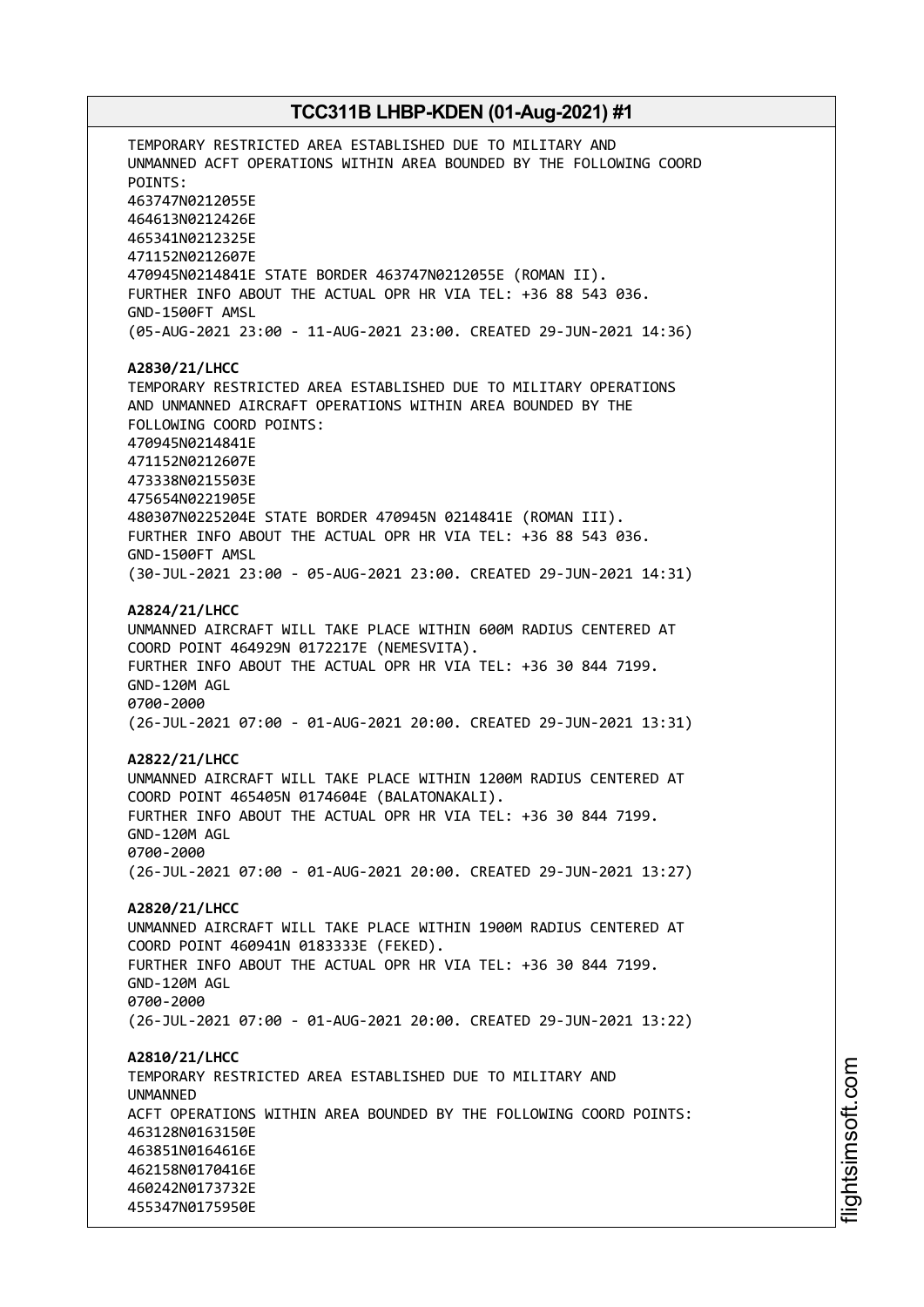454614N0181508E 455106N0182820E 460013N0184753E 455428N0185004E STATE BORDER 463128N0163150E (HORVAT). FURTHER INFO ABOUT THE ACTUAL OPR HR VIA TEL: +36 88 543 036. GND-1500FT AMSL (31-JUL-2021 23:00 - 06-AUG-2021 23:00. CREATED 29-JUN-2021 07:21) **A2473/21/LHCC** UNMANNED AIRCRAFT WILL TAKE PLACE WITHIN 2000M RADIUS CENTERED AT COORD POINT 464441N 0173225E (FONYOD) . FURTHER INFO ABOUT THE ACTUAL OPR HR VIA TEL: +36 70 386 1443. GND-700FT AMSL (14-AUG-2021 02:00 - 14-AUG-2021 18:00. CREATED 10-JUN-2021 19:17) **A2466/21/LHCC** UNMANNED AIRCRAFT WILL TAKE PLACE WITHIN AREA BOUNDED BY THE FOLLOWING COORD POINTS: 464155N0172812E 464302N0172734E 464639N0173622E 464525N0173739E 464155N0172812E (BALATONFENYVES). FURTHER INFO ABOUT THE ACTUAL OPR HR VIA TEL: +36 30 936 8060. GND-1500FT AMSL 0400-1900 (19-AUG-2021 04:00 - 25-AUG-2021 19:00. CREATED 10-JUN-2021 18:45) **A2347/21/LHCC** ACCORDING TO REG. EU 2016/399, PRIVATE FLIGHTS OPERATING FROM OR TO NON-SCHENGEN COUNTRIES, SHALL TRANSMIT TO THE HUNGARIAN POLICE, PRIOR TO TAKE-OFF, A GENERAL DECLARATION COMPRISING INTER ALIA A FLIGHT PLAN IN ACCORDANCE WITH ANNEX 2 TO THE CONVENTION ON INTERNATIONAL CIVIL AVIATION AND INFORMATION CONCERNING THE PASSENGERS' IDENTITY AS THE FOLLOWING: FIRST NAME, LAST NAME, DATE OF BIRTH, NATIONALITY, NUMBER OF ID CARD, DEPARTING FROM. FAX: +36-1-296-82-45, EMAIL: GATUTASLISTA(A)RRI.POLICE.HU REF AIP GEN 1.2. (04-JUN-2021 07:36 - PERM. CREATED 04-JUN-2021 07:37) **A2332/21/LHCC** UNMANNED AIRCRAFT WILL TAKE PLACE WITHIN 5000M RADIUS CENTERED AT COORD POINT 481918N 0220546E (KOMORO). FURTHER INFO ABOUT THE ACTUAL OPR HR VIA TEL: +36 70 331 3829. GND-120M AGL (02-AUG-2021 08:00 - 08-AUG-2021 16:00. CREATED 03-JUN-2021 15:46)

**A2330/21/LHCC** UNMANNED AIRCRAFT WILL TAKE PLACE WITHIN 5000M RADIUS CENTERED AT COORD POINT 481631N 0220224E (SZABOLCSVERESMART). FURTHER INFO ABOUT THE ACTUAL OPR HR VIA TEL: +36 70 331 3829. GND-120M AGL (09-AUG-2021 08:00 - 15-AUG-2021 16:00. CREATED 03-JUN-2021 15:41)

**A2081/21/LHCC** UNMANNED AIRCRAFT WILL TAKE PLACE WITHIN 3000M RADIUS CENTERED AT COORD POINT 472903N 0203510E (TISZA-TO). FURTHER INFO ABOUT THE ACTUAL OPR HR VIA TEL: +36 70 386 1443.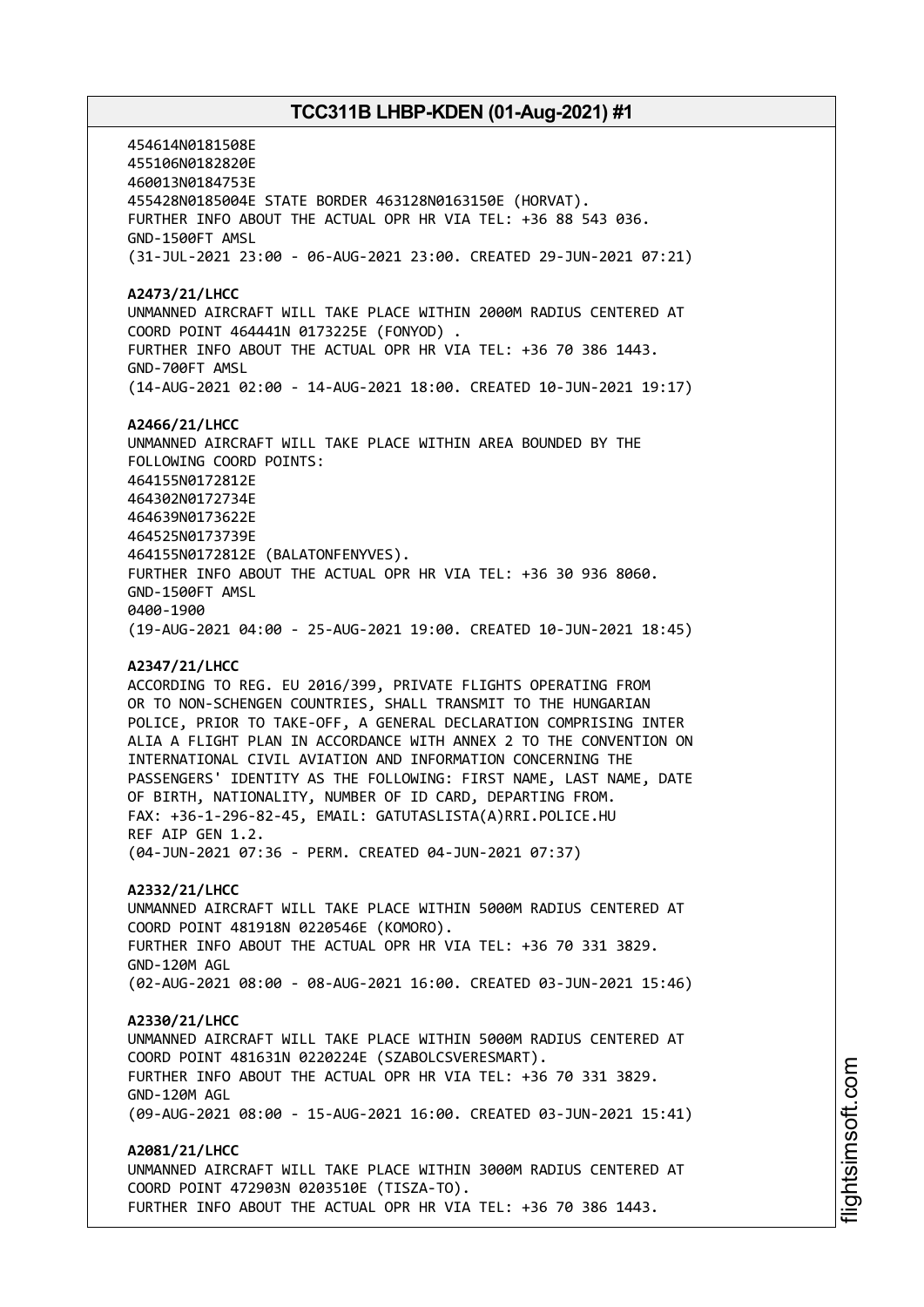GND-1000FT AMSL (14-AUG-2021 02:00 - 14-AUG-2021 18:00. CREATED 20-MAY-2021 14:52) **A2070/21/LHCC** UNMANNED AIRCRAFT WILL TAKE PLACE WITHIN 3000M RADIUS CENTERED AT COORD POINT 472903N 0203510E (TISZA-TO). FURTHER INFO ABOUT THE ACTUAL OPR HR VIA TEL: +36 70 386 1443. GND-1000FT AMSL 0200-1800 (07-AUG-2021 02:00 - 13-AUG-2021 18:00. CREATED 20-MAY-2021 14:16) **A1693/21/LHCC** UNMANNED AIRCRAFT WILL TAKE PLACE WITHIN AREA BOUNDED BY THE FOLLOWING COORD POINTS: 465548N0194406E 465446N0194627E 465413N0194556E 465513N0194333E 465548N0194335E 465548N0194406E (KECSKEMET REPULOTER). FURTHER INFO ABOUT THE ACTUAL OPR HR VIA TEL: +36 30 827 3302. GND-1000FT AMSL 0400-1800 (29-JUL-2021 04:00 - 04-AUG-2021 18:00. CREATED 03-MAY-2021 08:30) **A0952/21/LHCC** TEMPORARY RESTRICTED AREA ESTABLISHED DUE TO AVIATION EVENT WITHIN AREA BOUNDED BY THE FOLLOWING COORD POINTS: 461852N0200000E 461727N0200458E 461923N0200541E 462300N0200530E 462300N0200000E 461852N0200000E (SZATYMAZ REPULOTER). FURTHER INFO ABOUT THE ACTUAL OPR HR VIA TEL: +36 70 701 4883 . GND-8500FT AMSL 0400-1730 (27-SEP-2021 04:00 - 26-OCT-2021 17:30. CREATED 16-MAR-2021 16:47) **A0951/21/LHCC** UNMANNED AIRCRAFT WILL TAKE PLACE WITHIN 250M RADIUS CENTERED AT COORD POINT 465455N 0174934E (ORVENYES). FURTHER INFO ABOUT THE ACTUAL OPR HR VIA TEL: +36 20 961 7066. GND-1500FT AMSL 0600-2200 (02-OCT-2021 06:00 - 31-OCT-2021 22:00. CREATED 16-MAR-2021 16:45) **A0935/21/LHCC** TEMPORARY RESTRICTED AREA ESTABLISHED DUE TO AVIATION EVENT WITHIN AREA BOUNDED BY THE FOLLOWING COORD POINTS: 461852N0200000E 461727N0200458E 461923N0200541E 462300N0200530E 462300N0200000E 461852N0200000E (SZATYMAZ REPULOTER). FURTHER INFO ABOUT THE ACTUAL OPR HR VIA TEL: +36 70 701 4883.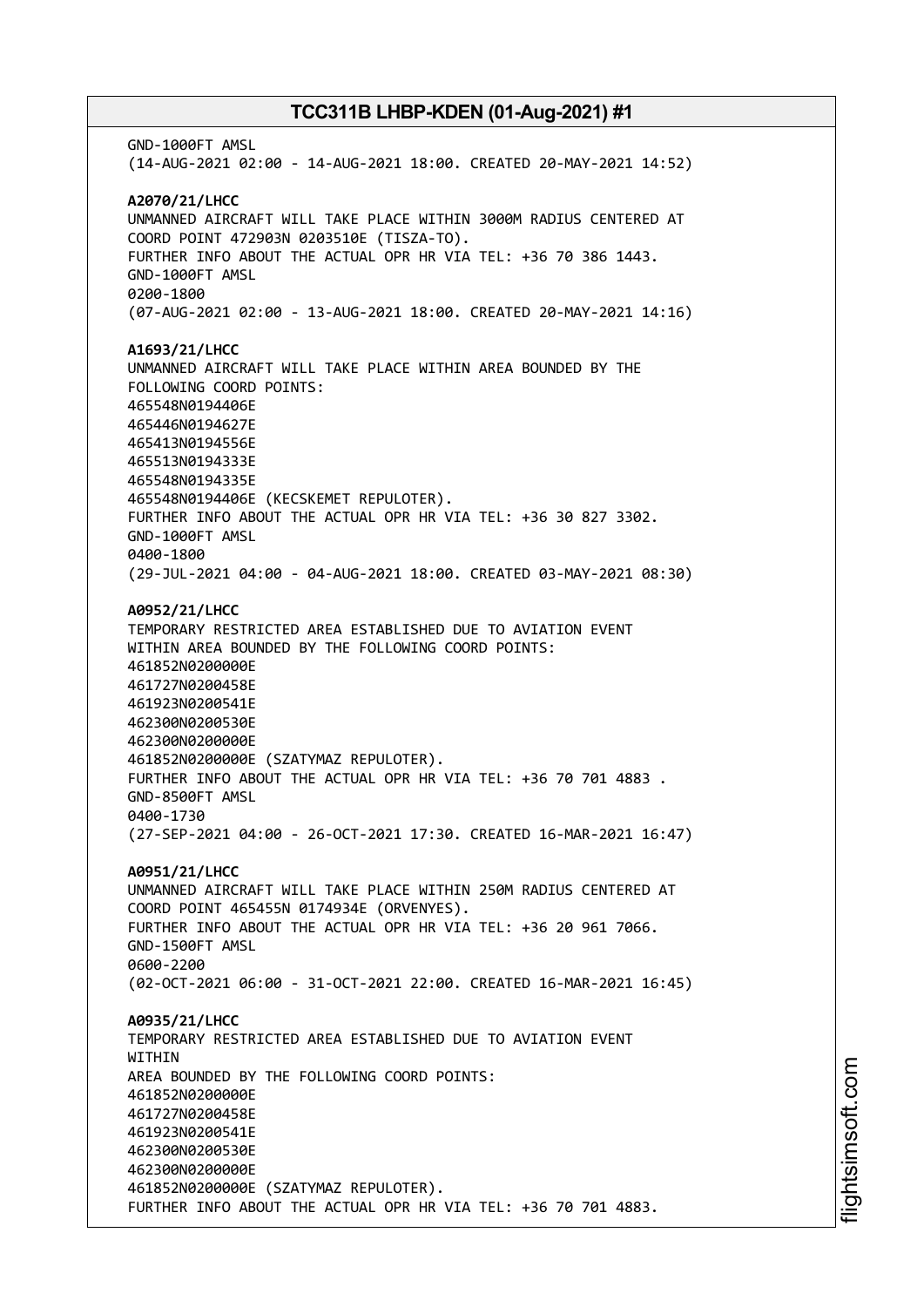GND-8500FT AMSL 0400-1730 (27-OCT-2021 04:00 - 25-NOV-2021 17:30. CREATED 12-MAR-2021 15:04) **A0933/21/LHCC** UNMANNED AIRCRAFT WILL TAKE PLACE WITHIN AREA BOUNDED BY THE FOLLOWING COORD POINTS: 472444N0185709E 472551N0185541E 472605N0185606E 472508N0185802E 472444N0185709E (TOROKBALINT). FURTHER INFO ABOUT THE ACTUAL OPR HR VIA TEL: +36 70 708 1066. GND-1000FT AMSL 0800-2000 (01-SEP-2021 08:00 - 30-SEP-2021 20:00. CREATED 12-MAR-2021 14:56) **A0931/21/LHCC** UNMANNED AIRCRAFT WILL TAKE PLACE WITHIN AREA BOUNDED BY THE FOLLOWING COORD POINTS: 472444N0185709E 472551N0185541E 472605N0185606E 472508N0185802E 472444N0185709E (TOROKBALINT). FURTHER INFO ABOUT THE ACTUAL OPR HR VIA TEL: +36 70 708 1066. GND-1000FT AMSL 0800-2000 (01-AUG-2021 08:00 - 30-AUG-2021 20:00. CREATED 12-MAR-2021 14:49) **A0924/21/LHCC** UNMANNED AIRCRAFT WILL TAKE PLACE WITHIN 250M RADIUS CENTERED AT COORD POINT 465455N 0174934E (ORVENYES). FURTHER INFO ABOUT THE ACTUAL OPR HR VIA TEL: +36 20 961 7066. GND-1500FT AMSL 0600-2200 (01-AUG-2021 06:00 - 30-AUG-2021 22:00. CREATED 12-MAR-2021 13:41) **A0912/21/LHCC** UNMANNED AIRCRAFT WILL TAKE PLACE WITHIN 250M RADIUS CENTERED AT COORD POINT 465455N 0174934E (ORVENYES). FURTHER INFO ABOUT THE ACTUAL OPR HR VIA TEL: +36 20 961 7066 . GND-1500FT AMSL 0600-2200 (01-SEP-2021 06:00 - 30-SEP-2021 22:00. CREATED 11-MAR-2021 12:24) **A0911/21/LHCC** UNMANNED AIRCRAFT WILL TAKE PLACE WITHIN 250M RADIUS CENTERED AT COORD POINT 465455N 0174934E (ORVENYES). FURTHER INFO ABOUT THE ACTUAL OPR HR VIA TEL: +36 20 961 7066. GND-1500FT AMSL 0600-2200 (02-DEC-2021 06:00 - 31-DEC-2021 22:00. CREATED 11-MAR-2021 12:23) **A0910/21/LHCC** AEROBATICS WILL TAKE PLACE BOUNDED BY THE FOLLOWING COORD POINT: 461852N0200000E 461727N0200458E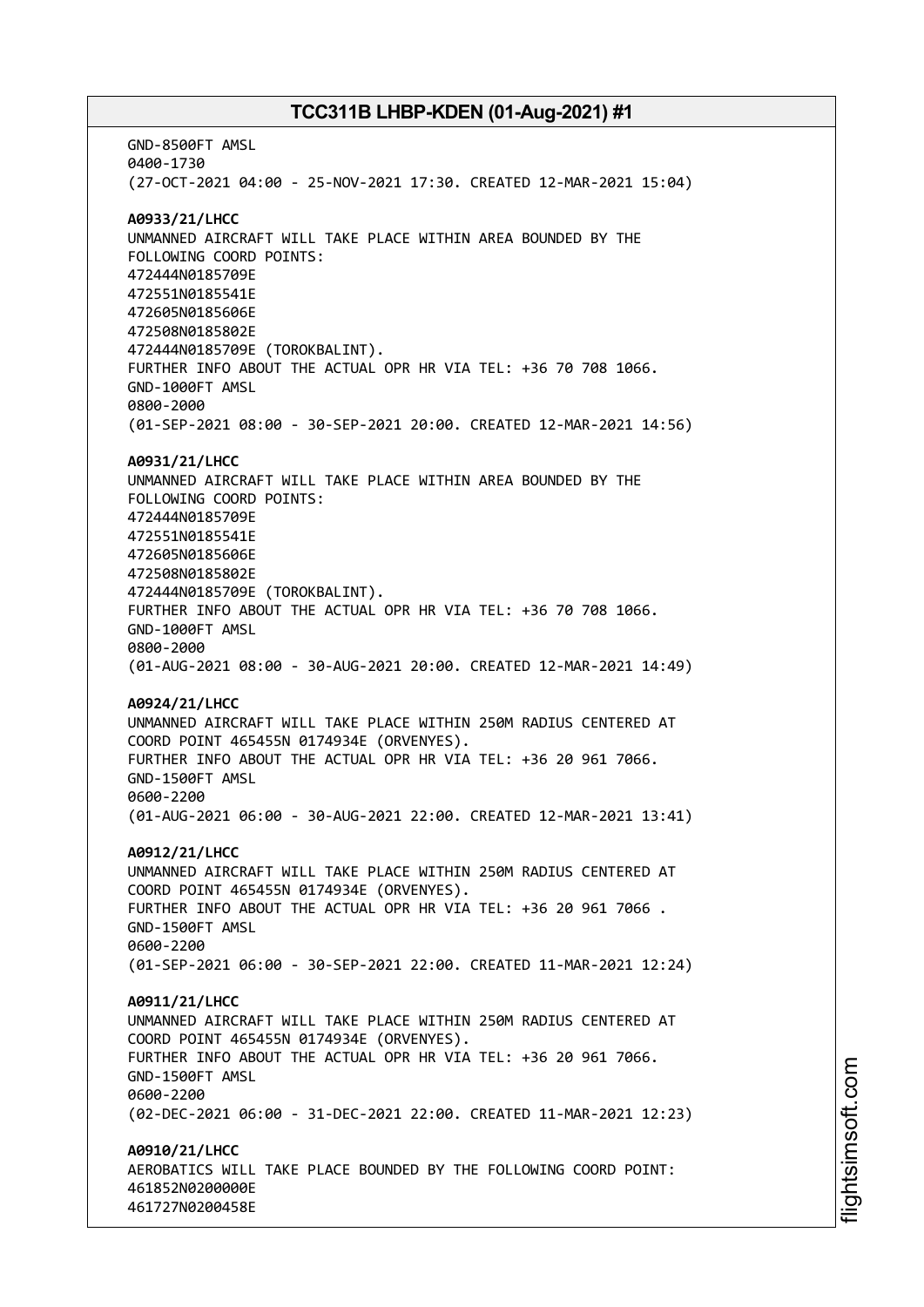461923N0200541E 462300N0200530E 462300N0200000E 461852N0200000E (SZATYMAZ REPULOTER). FURTHER INFO ABOUT THE ACTUAL OPR HR VIA TEL: +36 70 701 4883. GND-8500FT AMSL 0400-1730 (29-JUL-2021 04:00 - 27-AUG-2021 17:30. CREATED 11-MAR-2021 12:22)

**A0909/21/LHCC** UNMANNED AIRCRAFT WILL TAKE PLACE WITHIN 250M RADIUS CENTERED AT COORD POINT 465455N 0174934E (ORVENYES). FURTHER INFO ABOUT THE ACTUAL OPR HR VIA TEL: +36 20 961 7066. GND-1500FT AMSL 0600-2200 (01-NOV-2021 06:00 - 30-NOV-2021 22:00. CREATED 11-MAR-2021 12:21)

┌──────────────────────────────────────────────────────────────────────────────┐

#### │**LZBB (BRATISLAVA FIR/UIR)** │

└──────────────────────────────────────────────────────────────────────────────┘ **A1306/21/LZBB** CHECKLIST YEAR=2021 0955 0956 0985 0989 1013 1014 1096 1110 1111 1112 1113 1130 1131 1132 1133 1189 1226 1229 1250 1251 1254 1276 1282 1283 1284 1285 1286 1287 1288 1289 1292 1293 1295 1296 1303 1304 1305 LATEST PUBLICATIONS AIRAC AIP AMDT 226 (9 SEP 2021) AIP AMDT 193 (17 JUN 2021) AIRAC AIP SUP 1/20 AIP SUP 2/12 AIC A4/21 AIC C4/21 VALID PUBLICATIONS AIP SUP: 2/12 1/20 AIC A: 3/05 4/11 3/13 1/14 6/18 4/19 3/20 4/20 6/20 7/20 1/21 2/21 3/21 4/21 AIC C: 35/05 11/06 9/09 25/09 34/09 18/11 7/14 11/14 12/14 13/14 5/15 7/15 8/15 1/16 2/16 3/16 5/16 6/16 9/16 11/16 2/17 1/18 2/18 3/18 4/18 1/19 1/20 2/20 3/20 4/20 6/20 7/20 8/20 9/20 10/20 11/20 12/20 1/21 2/21 3/21 4/21 AIC A5/20 CNL BY THIS NOTAM CHECKLIST. (01-AUG-2021 07:25 - 01-SEP-2021 23:59 EST. CREATED 01-AUG-2021 07:25) **A1284/21/LZBB** TRIGGER NOTAM - PERM AIRAC AIP AMDT NR 226 WEF 09 SEP 2021: GEN 1.7 - AN EDITORIAL TEXT AMENDMENT GEN 3.2 - CORRECTIONS TO CHARTS NOT CONTAINED IN THE AIP UPDATED ENR 2.2, ENR 6-13, ENR 6-15 - NEW CTR/TMA UZHHOROD WEST AREAS ESTABLISHED ENR 3.1 - W425 ROUTE CHANGED ENR 3.3 - P27, Q350 ROUTES CHANGED ENR 4.4 - NEW SIGNIFICANT POINT TOKAJ ADDED, COORDINATES OF EVULA SIGNIFICANT POINT CHANGED, ATS ROUTES AND REMARKS FOR ANEXA, DUFES SIGNIFICANT POINTS UPDATED ENR 5.1 - LZR55 REMARK CHANGED ENR 6-1 - NEW CTR/TMA UZHHOROD WEST AREAS ESTABLISHED, NEW SIGNIFICANT POINT TOKAJ ADDED, W425, P27, Q350 ROUTES CHANGED, COORDINATES OF EVULA SIGNIFICANT POINT CHANGED.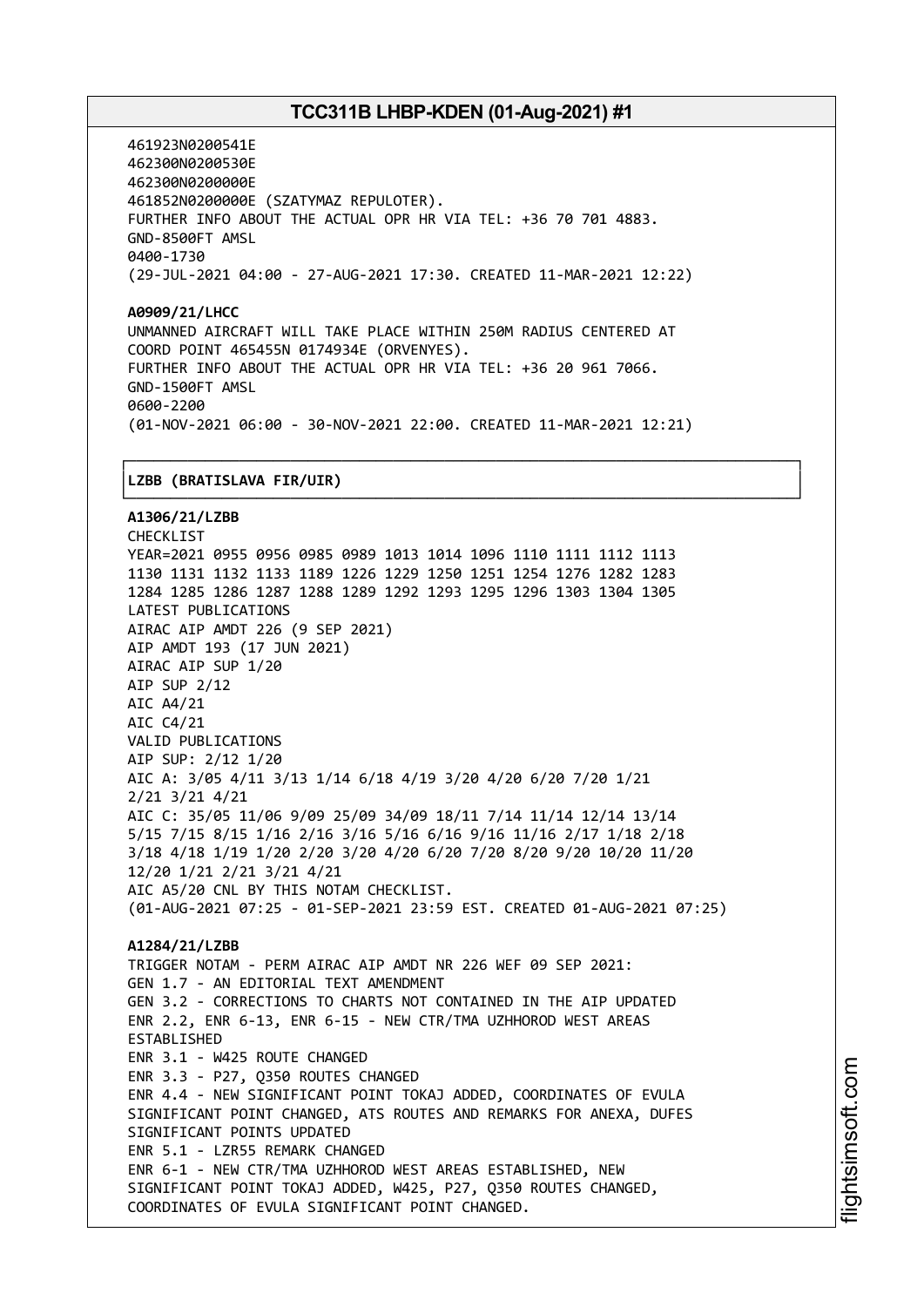(09-SEP-2021 00:00 - 22-SEP-2021 23:59. CREATED 29-JUL-2021 10:24) **A1276/21/LZBB** COVID-19: AIRCRAFT OPERATORS REQUIREMENTS I. TO ENSURE SAFE AND EXPEDITIOUS DELIVERY OF COVID-19 VACCINES, AIRCRAFT OPERATORS OF FLIGHTS CARRYING SUCH VACCINES SHOULD ASK APPROVAL FROM TRANSPORT AUTHORITY FOR EXEMPTION FROM ATFM MEASURES FOR EACH FLIGHT DEEMED CRITICAL. II. UPON APPROVAL, STS/ATFMX AND RMK/VACCINE SHALL BE INSERTED IN ITEM 18 OF THE FLIGHT PLAN. III. AIRCRAFT OPERATORS CARRYING COVID-19 VACCINES REGULARLY MAY REQUEST APPROVAL IN ADVANCE FOR ALL FLIGHTS INVOLVED. IV. THE APPLICATION FORM FOR APPROVAL OF EXEMPTION FROM ATFM MEASURES IS AVAILABLE AT THE WEBPAGE OF THE TRANSPORT AUTHORITY HTTP://LETECTVO.NSAT.SK/COVID-19-OPATRENIA/ V. THE REQUEST FOR THE EXEMPTION FROM ATFM MEASURES SHALL BE ADDRESSED IN WORKING DAYS TO CIVIL AVIATION DIVISION OF TRANSPORT AUTHORITY AT LEAST 48 HOURS IN ADVANCE VIA E-MAIL: NAVIGACIA(A)NSAT.SK (26-JUL-2021 07:20 - 26-OCT-2021 23:59 EST. CREATED 26-JUL-2021 07:21) **A1250/21/LZBB** PERM AIR NAVIGATION OBSTACLE - AREA 1: SMOLINSKE - MAST, PSN: 484104N 0171023E, ELEV/HGT GND: 405M/105M, MARKINGS: YES, LGT - COLOUR: W/R, TYPE: FLG, LIM/LIL, RADIUS OF THE AREA OF ANCHOR ROPES: 50M. REF ENR 5.4, AERONAUTICAL CHART ICAO 1:500 000. (21-JUL-2021 11:50 - 21-OCT-2021 23:59 EST. CREATED 21-JUL-2021 11:51) **A1189/21/LZBB** COVID-19: AIRCRAFT OPERATORS REQUIREMENTS THE AIRCRAFT OPERATORS ARRIVING TO FIR LZBB AND LANDING AT THE AIRPORT IN THE TERRITORY OF THE SLOVAK REPUBLIC: I. ENABLE BOARDING ONLY PASSENGERS WITH FILLED ELECTRONIC PLF (PUBLIC HEALTH PASSENGER LOCATOR FORM). II. INFORM PASSENGERS ABOUT THE OBLIGATION TO FILL IN ELECTRONIC PLF. III. KEEP THE DATA AVAILABLE TO THEM (IDENTIFICATION, CONTACT DETAILS OF PASSENGERS AND SEATING PLANS) FOR MINIMUM 30 DAYS. IV. UPON REQUEST OF A PUBLIC HEALTH AUTHORITY PROVIDE PASSENGERS DATA NECESSARY FOR THE CONTACT-TRACING PURPOSES. V. ENABLE PASSENGERS ONLY WITH COVERED UPPER RESPIRATORY TRACT WITH FFP2, KN95 OR N95 RESPIRATOR WITHOUT EXHALATION VALVE TO ENTER AND STAY ON BOARD THE AIRCRAFT. VI. FROM COUNTRIES NOT LISTED ON THE WEBPAGE OF THE MINISTRY OF TRANSPORT AND CONSTRUCTION OF THE SLOVAK REPUBLIC IN PARAGRAPH VII ARE RECOMMENDED TO ASK FROM THE PASSENGERS OVER 12 YEARS TO PRESENT THE NEGATIVE RT-PCR TEST RESULT NOT OLDER THAN 72 HOURS BEFORE BOARDING. VII THE ELECTRONIC PLF AND THE CIVIL AVIATION ANTI-EPIDEMIC MEASURES ARE AVAILABLE ON THE WEBPAGE OF THE MINISTRY OF TRANSPORT AND CONSTRUCTION OF THE SLOVAK REPUBLIC HTTPS://WWW.MINDOP.SK/FACILITATION-AIR-TRANSPORT (13-JUL-2021 12:08 - 13-OCT-2021 23:59 EST. CREATED 13-JUL-2021 12:09) **A1133/21/LZBB**

HORNAD AREA DEDICATED TO GLIDER FLIGHTS ACTIVATED. REAL TIME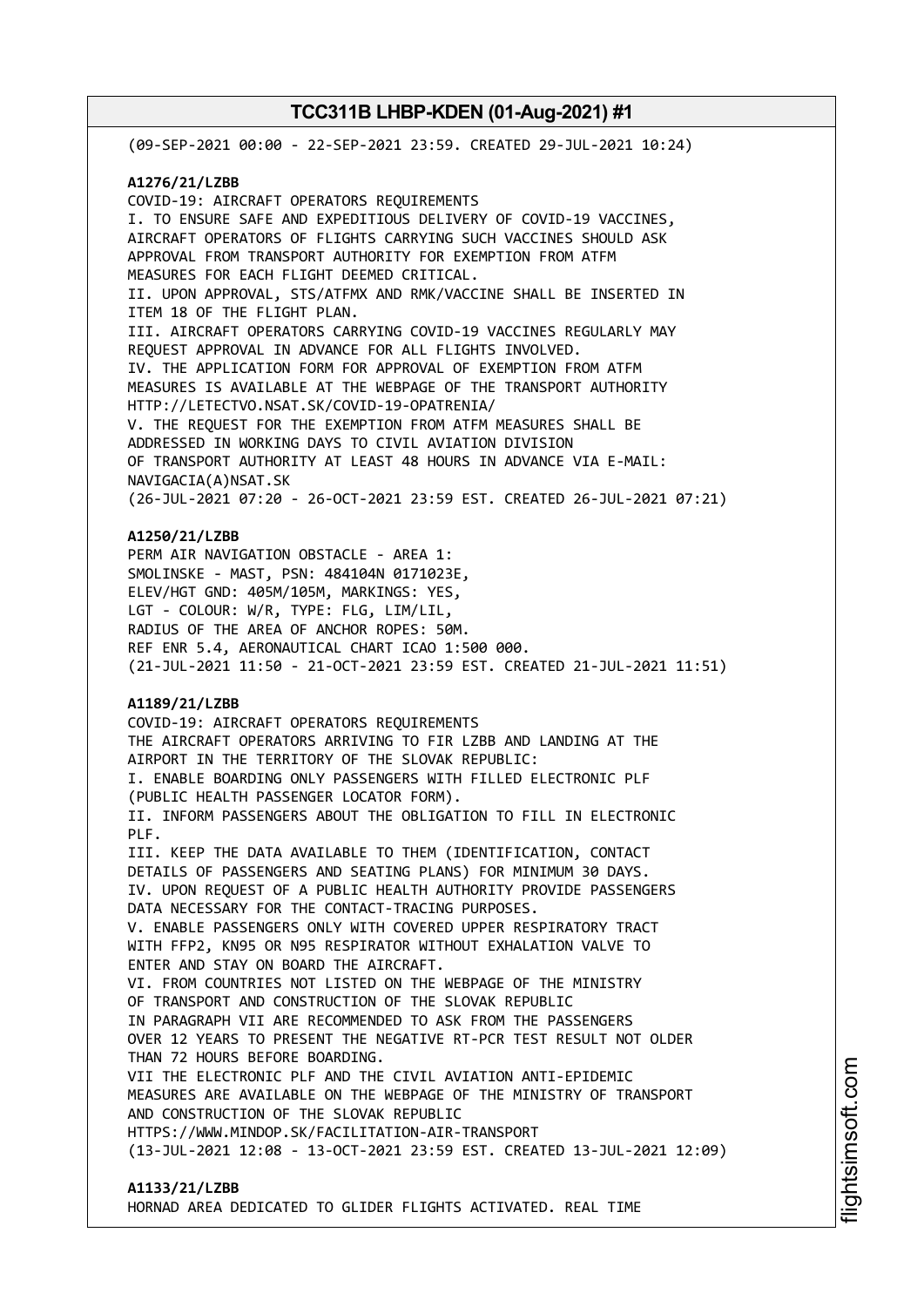OF ACTIVITY AVAILABLE FROM: BRATISLAVA INFORMATION 124,300 MHZ AND KOSICE RADAR 129,350 MHZ (119,850 MHZ). 5000FT AMSL-7000FT AMSL 0900-SS (01-JUL-2021 09:00 - 30-SEP-2021 16:19. CREATED 01-JUL-2021 08:42) **A1130/21/LZBB** TRIGGER NOTAM - PERM AIRAC AIP AMDT NR 225 WEF 12 AUG 2021: GEN 1.5 - EXEMPTION FOR NON-EQUIPPED STATE AIRCRAFT WITH SSR TRANSPONDER UPDATED - AN EDITORIAL AMENDMENT (ENGLISH VERSION ONLY) GEN 2.5 - NEW RADIO NAVIGATION AIDS DME KTN, DME CRT ADDED GEN 3.2 - CORRECTIONS TO CHARTS NOT CONTAINED IN THE AIP UPDATED ENR 1.8 - INFORMATION FOR NON-EQUIPPED AIRCRAFT WITH SSR TRANSPONDER ADDED ENR 4.1 - NEW RADIO NAVIGATION AIDS DME KTN, DME CRT ADDED ENR 5.4 - AIR NAVIGATION OBSTACLE IN AREA 1 ADDED ENR 6-7 - NEW DME ADDED. (12-AUG-2021 00:00 - 25-AUG-2021 23:59. CREATED 01-JUL-2021 07:47) **A1113/21/LZBB** BESKYDY AREA DEDICATED TO GLIDER FLIGHTS ACTIVATED. REAL TIME OF ACTIVITY AVAILABLE FROM: BRATISLAVA INFORMATION 124,300 MHZ AND BRATISLAVA RADAR 134,475 MHZ (126,475 MHZ). 8000FT AMSL-9500FT AMSL 0900-SS (27-JUN-2021 09:01 - 30-SEP-2021 16:23. CREATED 27-JUN-2021 09:01) **A1112/21/LZBB** MARTINKY AREA DEDICATED TO GLIDER FLIGHTS ACTIVATED. REAL TIME OF ACTIVITY AVAILABLE FROM: BRATISLAVA INFORMATION 124,300 MHZ AND ZILINA TOWER 118,400 MHZ. 7500FT AMSL-8000FT AMSL 0900-SS (27-JUN-2021 09:00 - 30-SEP-2021 16:25. CREATED 27-JUN-2021 09:01) **A1111/21/LZBB** CHOPOK AREA DEDICATED TO GLIDER FLIGHTS ACTIVATED. REAL TIME OF ACTIVITY AVAILABLE FROM: BRATISLAVA INFORMATION 124,300 MHZ AND BRATISLAVA RADAR 134,475 MHZ (126,475 MHZ). 8000FT AMSL-9500FT AMSL 0900-SS (27-JUN-2021 09:00 - 30-SEP-2021 16:23. CREATED 27-JUN-2021 09:00) **A1110/21/LZBB** LIPTOV AREA DEDICATED TO GLIDER FLIGHTS ACTIVATED. REAL TIME OF ACTIVITY AVAILABLE FROM: BRATISLAVA INFORMATION 124,300 MHZ AND BRATISLAVA RADAR 134,475 MHZ (126,475 MHZ). 8000FT AMSL-9500FT AMSL 0900-SS (27-JUN-2021 09:00 - 30-SEP-2021 16:23. CREATED 27-JUN-2021 09:00) **A1096/21/LZBB** ALL FLIGHTS TO/FROM AIRPORTS OF BRATISLAVA FIR, OR OVERFLYING BRATISLAVA FIR TERRITORY ARE NOT ALLOWED IF AIRCRAFT ARE OPERATED BY BELARUSSIAN AIR CARRIERS AND/OR REGISTRATED IN BELARUS EXCEPT FOR AIRCRAFT IN EMERGENCY OR HUMANITARIAN FLIGHTS. (23-JUN-2021 11:26 - 23-SEP-2021 23:59 EST. CREATED 23-JUN-2021 11:27)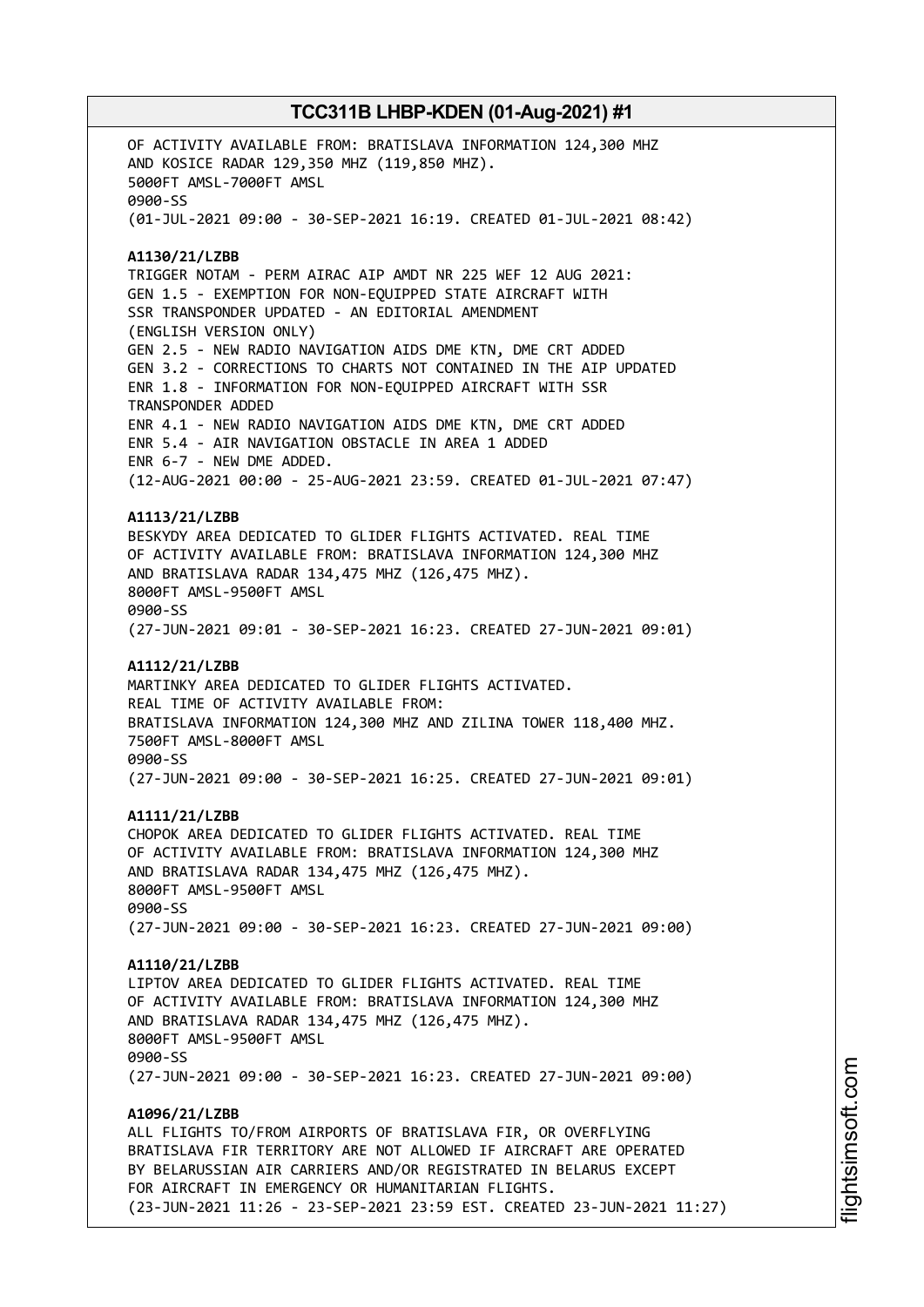**A1014/21/LZBB** NAVIGATION WARNING - PARACHUTE JUMPS IN AREA: CIRCLE RADIUS 3 NM CENTRED ON 475742N 0181102E (ARP LZNZ). GND-8000FT AMSL SR-SS (11-JUN-2021 02:47 - 31-AUG-2021 17:30. CREATED 09-JUN-2021 11:32)

#### **A1013/21/LZBB**

SLOVAK AIR CARRIERS AND CAPTAINS OF ACFT IN CHARGE OF AIR SERVICE MANAGED BY CARRIERS HOLDERS OF OPERATING LICENCE ISSUED BY SLOVAK REPUBLIC, WHETHER THEY ARE CONTRACTUAL CARRIERS AND/OR DE FACTO CARRIERS, OR PERFORMING AIR SERVICE WITH COMMERCIAL CHARTER AGREEMENT OR WITH CODE SHARING AND TO ALL FLIGHT PERFORMED WITH SLOVAK REPUBLIC ACFT REGISTRATION, ARE REQUESTED TO AVOID MINSK FIR (UMMV). FOREIGN AIR CARRIERS INBOUND EUROPEAN UNION ARE RECOMMENDED TO AVOID BELARUS MINSK FIR (UMMV). (09-JUN-2021 10:10 - 09-SEP-2021 23:59 EST. CREATED 09-JUN-2021 10:09)

#### **A0989/21/LZBB**

PERM AIR NAVIGATION OBSTACLE - AREA 1: KLIZSKA NEMA - MAST, PSN: 474444N 0174757E, ELEV/HGT GND: 215M/105M, LGT - COLOUR: R, TYPE: FLG, LIM/LIL. REF ENR 5.4, AERONAUTICAL CHART ICAO 1:500 000. (07-JUN-2021 08:24 - 07-SEP-2021 23:59 EST. CREATED 07-JUN-2021 08:24)

#### **A0985/21/LZBB**

COVID-19: CREWS REQUIREMENTS I. THE PILOT RESPONSIBLE FOR AN AIRCRAFT ARRIVING TO FIR LZBB UPON LANDING AT THE FIRST AIRPORT IN THE TERRITORY OF THE SLOVAK REPUBLIC HAS TO PROVIDE THE GENERAL DECLARATION AND AIRCRAFT COVID-19 DISINFECTION CONTROL SHEET TO AUTHORIZED PERSONNEL OF THE AIRPORT OPERATOR. II. THE PILOT RESPONSIBLE FOR AN AIRCRAFT IS REQUESTED TO REPORT SUSPECTED COVID-19 CASES ON BOARD, IF POSSIBLE BEFORE LANDING,

TO THE AIR TRAFFIC CONTROL. III. THE GENERAL DECLARATION IN ENGLISH LANGUAGE AND THE CIVIL AVIATION ANTI-EPIDEMIC MEASURES ARE AVAILABLE AT THE WEBPAGE OF THE MINISTRY OF TRANSPORT AND CONSTRUCTION OF THE SLOVAK REPUBLIC HTTPS://WWW.MINDOP.SK/FACILITATION-AIR-TRANSPORT (06-JUN-2021 08:58 - 06-SEP-2021 23:59 EST. CREATED 06-JUN-2021 08:58)

┌──────────────────────────────────────────────────────────────────────────────┐

└──────────────────────────────────────────────────────────────────────────────┘

#### │**LKAA (PRAGUE FIR/UIR)** │

#### **B1694/21/LKAA**

NAV WRNG - INTRODUCTORY HELICOPTER FLT IN AREA PSN 500250,78N0144221,81E (0.9NM W SKVOREC) - PSN 500550,05N0144555,63E (0.8NM N TUKLATY) - PSN 500228,16N0144748,11E (1.2NM N DOUBRAVCICE) - PSN 500250,78N0144221,81E /0.9NM W SKVOREC/ GND-2000FT AMSL (01-AUG-2021 06:00 - 01-AUG-2021 18:00. CREATED 30-JUL-2021 11:38)

**B1693/21/LKAA** NAV WRNG - INTRODUCTORY HELICOPTER FLT IN AREA RADIUS 5KM PSN 501650,41N0144946,46E /0.7NM S BENATKY NAD JIZEROU/ GND-2000FT AMSL (01-AUG-2021 06:00 - 01-AUG-2021 18:00. CREATED 30-JUL-2021 11:31)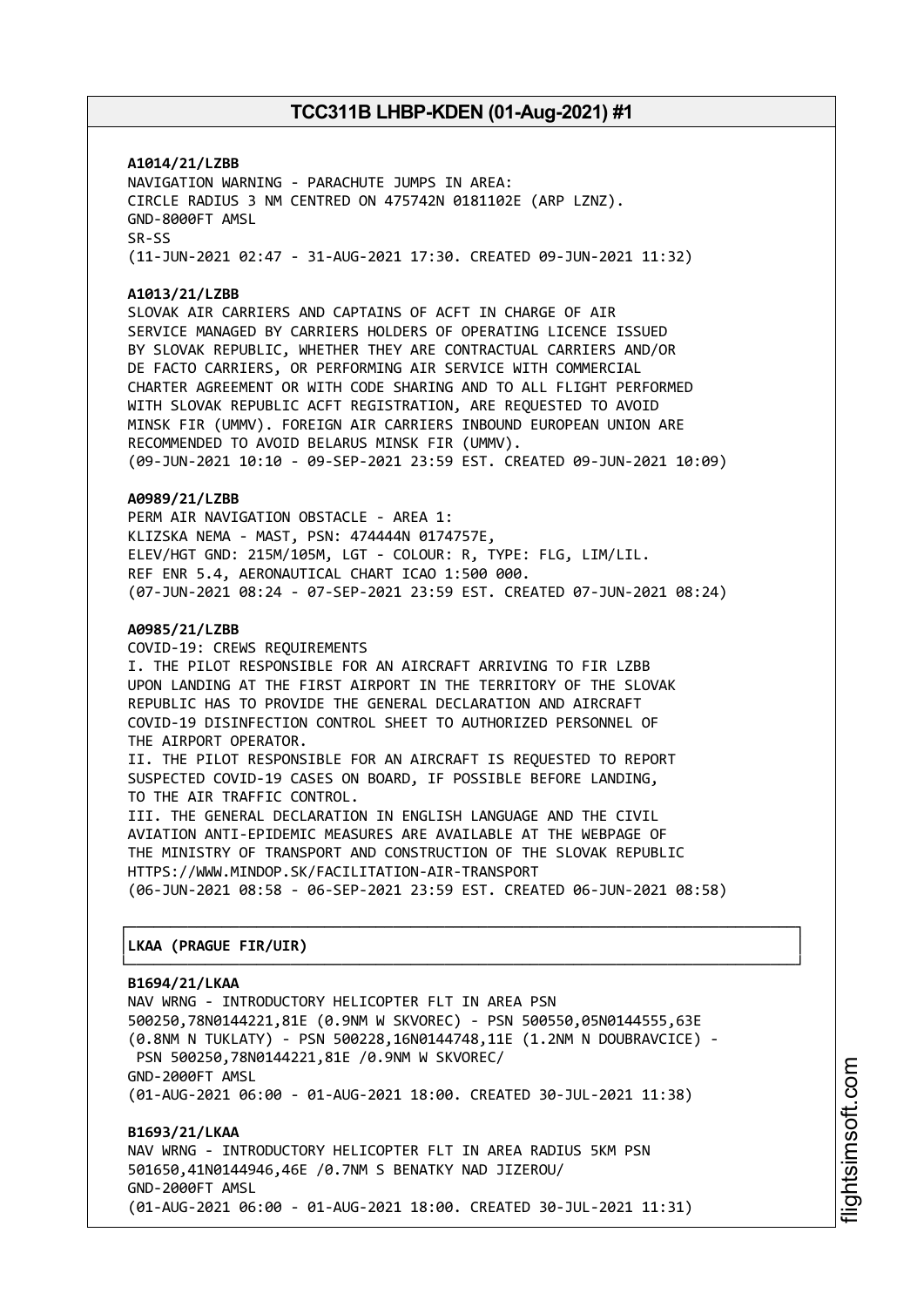**B1692/21/LKAA** NAV WRNG - INTRODUCTORY HELICOPTER FLT IN AREA RADIUS 5KM PSN 504328,30N0150354,15E /2.7NM S LIBEREC/ GND-3000FT AMSL (01-AUG-2021 06:00 - 01-AUG-2021 18:00. CREATED 30-JUL-2021 11:27) **B1691/21/LKAA** NAV WRNG - INTRODUCTORY HELICOPTER FLT IN AREA RADIUS 5KM PSN 505524,24N0150650,34E /1.2NM N RASPENAVA/ GND-3000FT AMSL (01-AUG-2021 06:00 - 01-AUG-2021 18:00. CREATED 30-JUL-2021 11:25) **A0829/21/LKAA** TEMPO RESTRICTED AREA RADIUS 10KM PSN 492652,00N0170802,00E (LKPJ). PJE GND-FL125 AUG 23 24 25 0700-1400 (23-AUG-2021 07:00 - 25-AUG-2021 14:00. CREATED 30-JUL-2021 10:07) **A0828/21/LKAA** TEMPO RESTRICTED AREA RADIUS 10KM PSN 492652,00N0170802,00E (LKPJ). PJE GND-FL125 AUG 26 0700-1400 27 0700-1000 (26-AUG-2021 07:00 - 27-AUG-2021 10:00. CREATED 30-JUL-2021 10:05) **A0827/21/LKAA** TEMPO RESTRICTED AREA RADIUS 10KM PSN 492533,00N0172417,00E (LKPO) TMA BRNO AND TMA OSTRAVA EXCLUDED. PJE. ACT AFTER APP BRNO AND APP OSTRAVA APV GND-FL125 AUG 26 0700-1400 27 0700-1000 (26-AUG-2021 07:00 - 27-AUG-2021 10:00. CREATED 30-JUL-2021 10:02) **A0826/21/LKAA** TEMPO RESTRICTED AREA RADIUS 2NM PSN 490232,69N0165945,99E (1.9NM SW ZDANICE). PJE. ACT AFTER APP BRNO APV GND-2500FT AMSL (07-AUG-2021 16:00 - 07-AUG-2021 18:00. CREATED 30-JUL-2021 09:59) **A0825/21/LKAA** TEMPO RESTRICTED AREA RADIUS 2NM PSN 490155,94N0170311,85E (1.4NM N STRAZOVICE) TMA BRNO EXCLUDED. PJE. ACT AFTER APP BRNO APV. ENTRY REQ KYJOV RADIO 130,610 GND-3500FT AMSL (07-AUG-2021 14:00 - 07-AUG-2021 16:00. CREATED 30-JUL-2021 09:56) **A0824/21/LKAA** TEMPO RESTRICTED AREA RADIUS 10KM PSN 492533,00N0172417,00E (LKPO) TMA BRNO AND TMA OSTRAVA EXCLUDED. PJE. ACT AFTER APP BRNO AND APP OSTRAVA APV GND-FL125 AUG 23 0700-1600 24 25 0700-1400 (23-AUG-2021 07:00 - 25-AUG-2021 14:00. CREATED 30-JUL-2021 09:52) **A0823/21/LKAA** TEMPO RESTRICTED AREA RADIUS 3NM PSN 503113,68N0141619,87E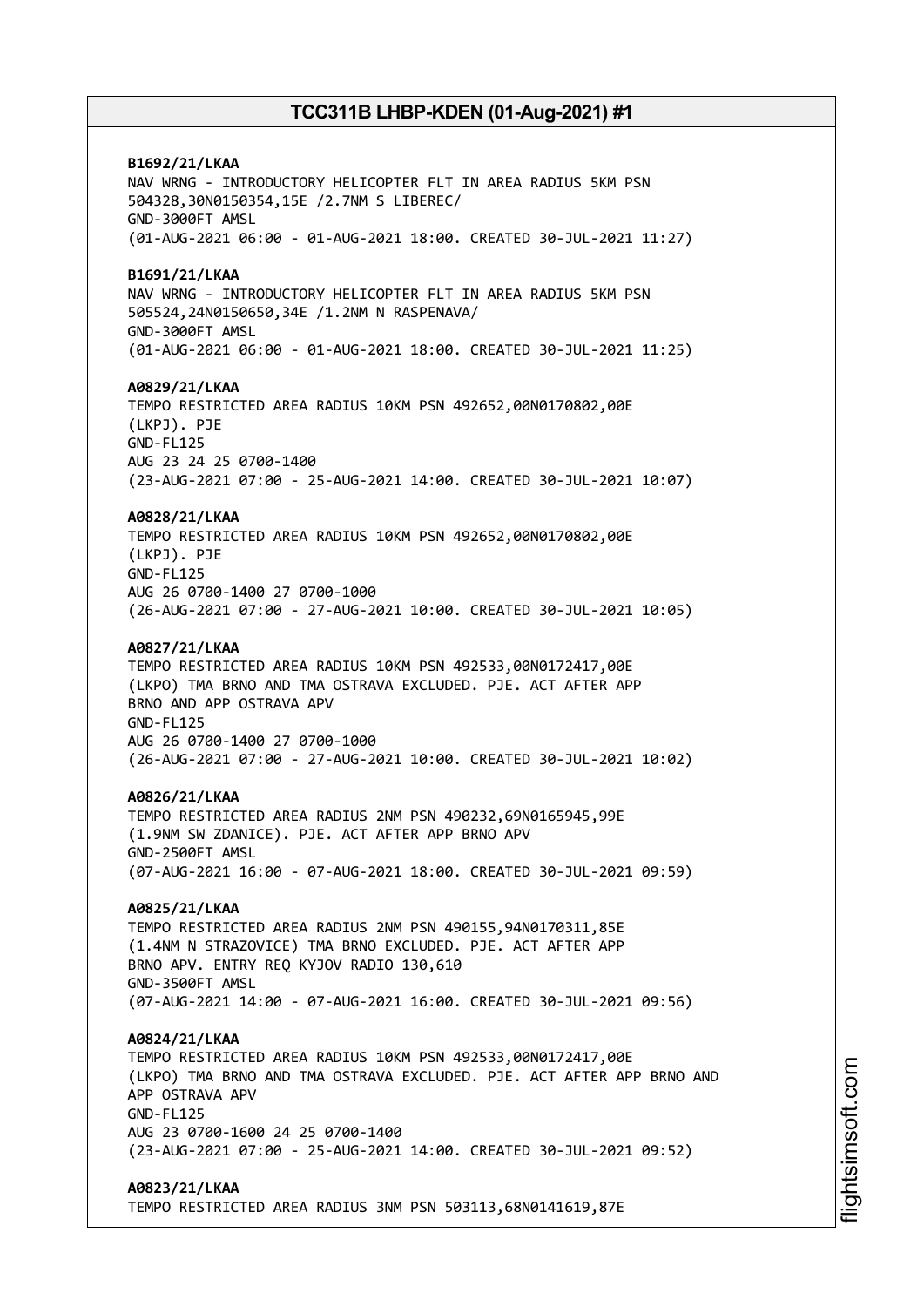(0.9NM N POLEPY). PJE GND-FL065 (08-AUG-2021 06:00 - 08-AUG-2021 10:00. CREATED 30-JUL-2021 09:08) **B1686/21/LKAA** TEMPO RESTRICTED AREA RADIUS 5KM PSN 494800,60N0160504,05E (CESKA RYBNA). PJE GND-FL095 (11-AUG-2021 07:00 - 11-AUG-2021 14:00. CREATED 30-JUL-2021 08:46) **A0821/21/LKAA** TEMPO RESTRICTED AREA RADIUS 2NM PSN 494255,60N0132119,00E (2NM NE LHOTA). PJE GND-FL095 (29-AUG-2021 08:00 - 29-AUG-2021 17:59. CREATED 30-JUL-2021 07:16) **B1684/21/LKAA** TEMPO RESTRICED AREA RADIUS 3NM PSN 491947,00N0135141,00E (TREBOHOSTICE). PJE GND-FL065 (07-AUG-2021 14:00 - 07-AUG-2021 16:00. CREATED 30-JUL-2021 04:54) **A0820/21/LKAA** COVID-19: INFORMATION TO ENSURE SAFE AND EXPEDITIOUS DELIVERY OF COVID-19 VACCINES, AIRCRAFT OPERATORS OF FLIGHTS CARRYING SUCH VACCINES SHOULD ASK APPROVAL FROM CIVIL AVIATION AUTHORITY FOR EXEMPTION FROM ATFM MEASURES FOR EACH FLIGHT DEEMED CRITICAL. UPON APPROVAL, STS/ATFMX AND RMK/VACCINE SHALL BE INSERTED IN ITEM 18 OF THE FLIGHT PLAN. AIRCRAFT OPERATORS CARRYING COVID-19 VACCINES REGULARY MAY REQUEST APPROVAL IN ADVANCE FOR ALL FLIGHTS INVOLVED. APPLICATIONS MUST BE SUBMITTED IN ACCORDANCE WITH AIP ENR 1.9.1.8.3.2 (29-JUL-2021 09:54 - 31-OCT-2021 23:59 EST. CREATED 29-JUL-2021 09:57) **A0818/21/LKAA** TRIGGER NOTAM PERM AIP AIRAC 7/21 WEF 9 SEP 21 CONTAINS: ENR - NEW AREAS TRA GA ZABREH 1, ZABREH 2 AND ZABREH 3 (09-SEP-2021 00:00 - 22-SEP-2021 23:55. CREATED 29-JUL-2021 09:09) **B1678/21/LKAA** TEMPO RESTRICTED AREA PSN 491653,00N0142923,00E (1,2NM SE BECHYNE) - PSN 491611,00N0143103,00E (1,5NM SW SUDOMERICE U BECHYNE) - PSN 491559,00N0143052,00E (1,6NM NW HODETIN) - PSN 491641,00N0142911,00E (1,3NM SE BECHYNE) - PSN 491653,00N0142923,00E (1,2NM SE BECHYNE). UAS FLIGHTS GND-300FT AGL AUG 25 0800-1800 26 0600-1800 (25-AUG-2021 08:00 - 26-AUG-2021 18:00. CREATED 29-JUL-2021 08:16) **B1676/21/LKAA** NAV WRNG - MASS MOV OF GLIDERS IN AREA RADIUS 10KM. PSN 494754N0164116E /LKMK/ GND-FL095 DATLY 0600-1700 (01-AUG-2021 06:00 - 14-AUG-2021 17:00. CREATED 29-JUL-2021 08:07) **A0817/21/LKAA**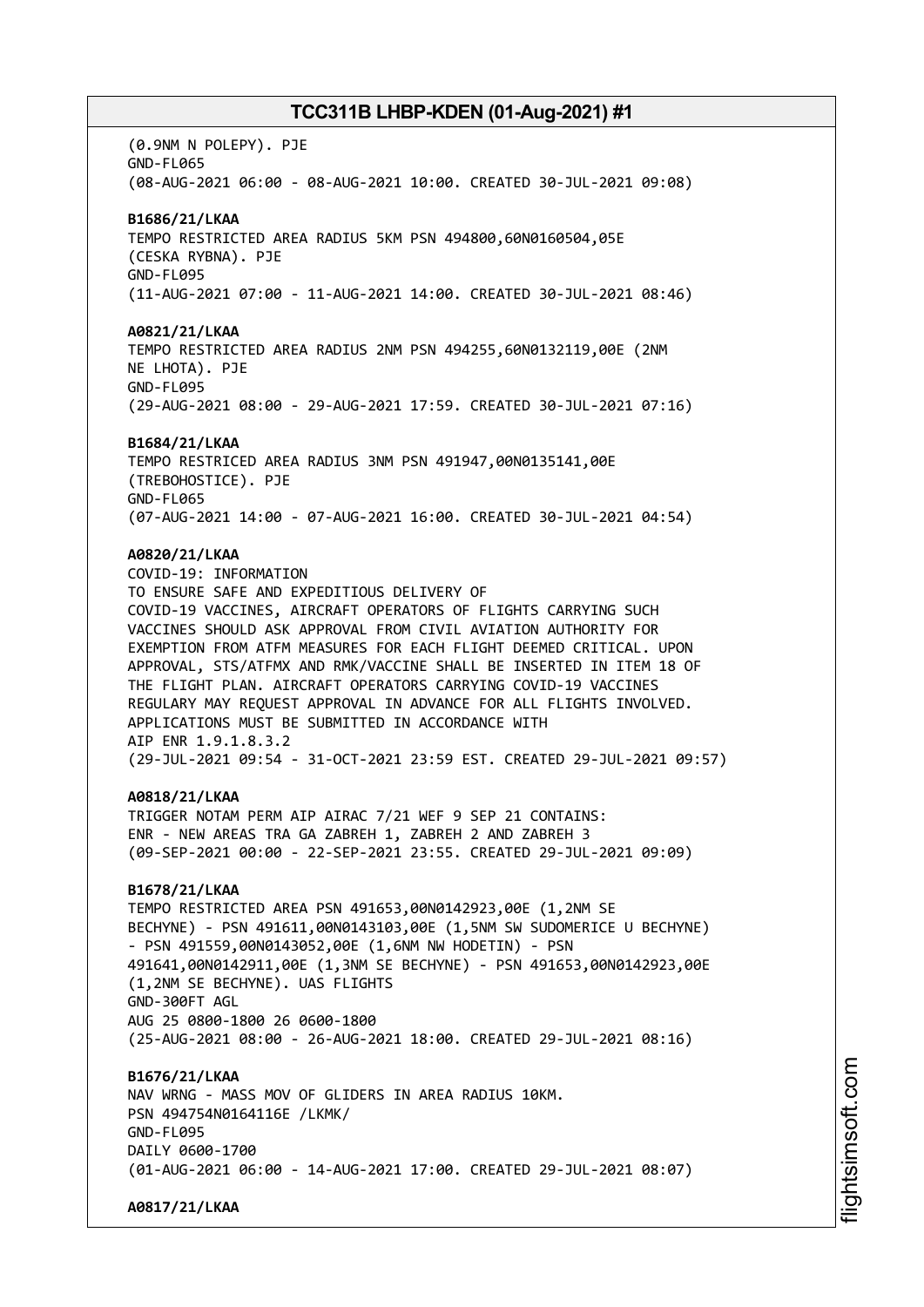TEMPO RESTRICTED AREA RADIUS 2KM PSN 492427,00N0171806,00E (1,6NM S TOVACOV). PJE GND-FL075 (26-AUG-2021 11:00 - 26-AUG-2021 14:00. CREATED 29-JUL-2021 07:34) **A0816/21/LKAA** TEMPO RESTRICTED AREA RADIUS 2KM PSN 492807,00N0170156,00E (0.5NM E PLUMLOV). PJE GND-FL075 (26-AUG-2021 11:00 - 26-AUG-2021 14:00. CREATED 29-JUL-2021 07:31) **A0815/21/LKAA** TEMPO RESTRICTED AREA RADIUS 5.5KM PSN 495611,00N0154650,00E (LKCR) MCTR PARDUBICE EXCLUDED. PJE. ACT WITH MTWR/MAPP PARDUBICE APV GND-2500FT AMSL AUG 25 1000-2100 AUG 26 0800-1400 (25-AUG-2021 10:00 - 26-AUG-2021 14:00. CREATED 29-JUL-2021 07:28) **B1663/21/LKAA** TEMPO RESTRICTED AREA RADIUS 1NM PSN 500814,00N0150611,00E (0.7NM SW PODEBRADY). PJE. ACT WITH MTWR/MAPP CASLAV APV ONLY. REQ ENTRY ON TEL: +420 721 199 195, EMAIL: CRKAL(AT)EMAIL.CZ GND-2000FT AMSL (06-AUG-2021 15:00 - 06-AUG-2021 17:00. CREATED 28-JUL-2021 08:40) **B1662/21/LKAA** TEMPO RESTRICTED AREA RADIUS 3NM PSN 504239,00N0143318,50E (LKCE). PJE GND-FL095 (06-AUG-2021 20:00 - 06-AUG-2021 23:59. CREATED 28-JUL-2021 08:25) **B1661/21/LKAA** TEMPO RESTRICTED AREA RADIUS 1NM PSN 495206,91N0164241,99E (1NM NE KRASIKOV). PJE GND-FL075 (13-AUG-2021 12:00 - 13-AUG-2021 17:00. CREATED 28-JUL-2021 08:07) **B1660/21/LKAA** TEMPO RESTRICTED AREA RADIUS 1.3NM PSN 492602,11N0163530,33E (0.5NM N BORITOV). PJE. REQ ENTRY ON BORITOV RADIO 125,830 GND-FL095 (21-AUG-2021 07:00 - 21-AUG-2021 14:30. CREATED 28-JUL-2021 08:06) **B1659/21/LKAA** TEMPO RESTRICTED AREA RADIUS 0.9NM PSN 492242,47N0163804,83E (1NM N BLANSKO). PJE GND-FL065 (21-AUG-2021 12:00 - 21-AUG-2021 18:02. CREATED 28-JUL-2021 07:53) **A0813/21/LKAA** TEMPO RESTRICTED AREA PSN 490342,43N0132230,40E (4.4NM W SRNI) - ALONG STATE BDRY OF CR - PSN 490623,27N0131839,78E (3.5NM SE ZELEZNA RUDA) - ARC OF A CIRCLE RADIUS 3NM CENTERED AT PSN 490640,19N0132312,58E (4NM W SRNI) - PSN 490342,43N0132230,40E (4.4NM W SRNI). PJE GND-FL075 (21-AUG-2021 08:00 - 21-AUG-2021 18:00. CREATED 28-JUL-2021 05:23)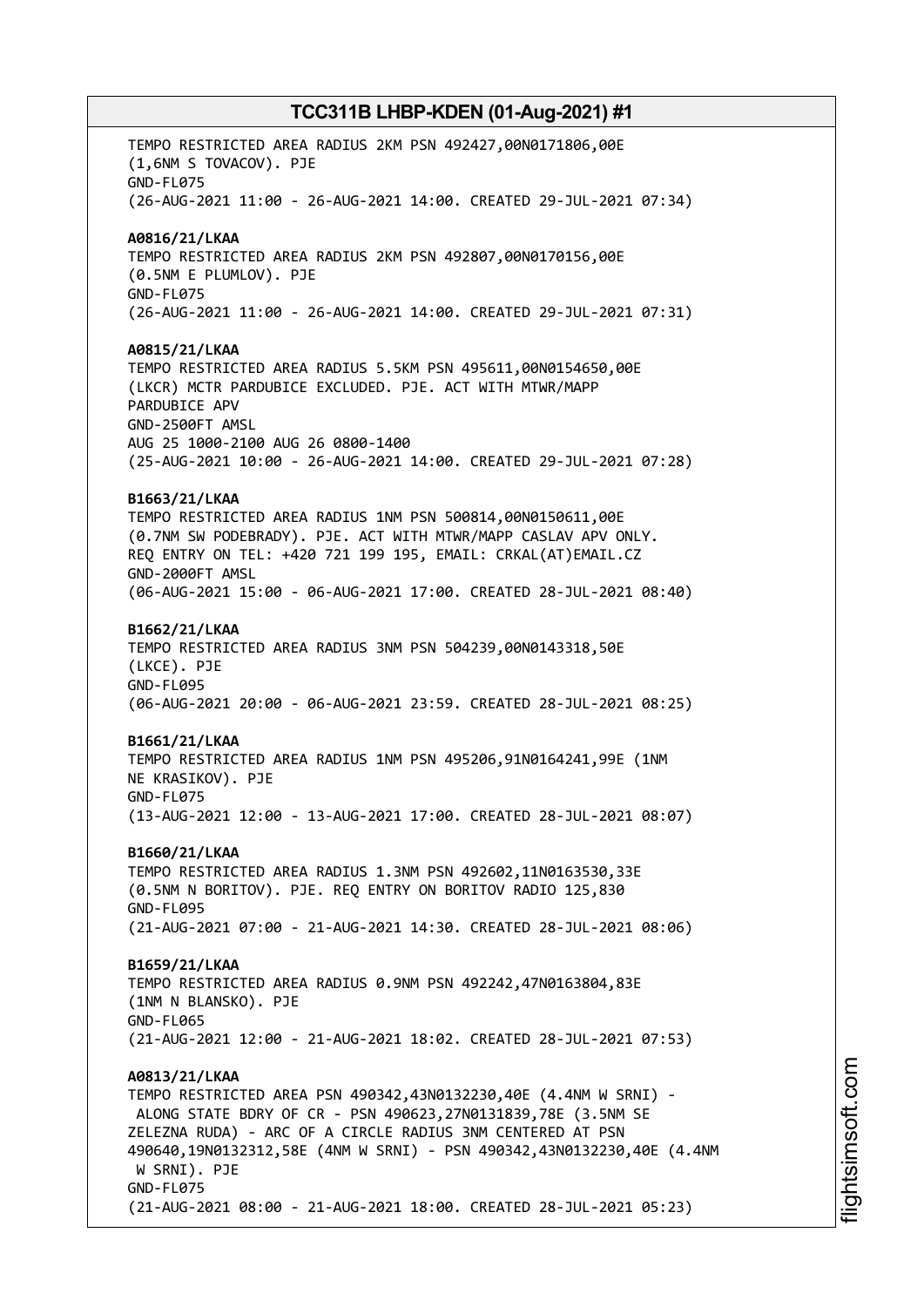**B1655/21/LKAA** TEMPO RESTRICTED AREA RADIUS 2NM PSN 494459,25N0160414,82E (0.7NM SW PUSTA KAMENICE). PJE GND-FL065 (06-AUG-2021 07:00 - 06-AUG-2021 18:32. CREATED 28-JUL-2021 05:15) **B1654/21/LKAA** TEMPO RESTRICTED AREA RADIUS 2NM PSN 494459,25N0160414,82E (0.7NM SW PUSTA KAMENICE). PJE GND-FL065 (13-AUG-2021 07:00 - 13-AUG-2021 18:20. CREATED 28-JUL-2021 05:13) **A0810/21/LKAA** TEMPO RESTRICTED AREA RADIUS 2NM PSN 495106,00N0143045,00E (0.7NM NW LESANY). PJE. ACT AFTER APP PRAHA APV GND-3500FT AMSL AUG 03 0800-SS (03-AUG-2021 08:00 - 03-AUG-2021 18:43. CREATED 27-JUL-2021 12:10) **B1650/21/LKAA** NAV WRNG. MASS MOV OF ACFT IN AREA RADIUS 5.5KM PSN 491448,00N0144249,00E /LKSO/ GND-FL065 DAILY 0600-1800 (27-JUL-2021 06:00 - 01-AUG-2021 18:00. CREATED 26-JUL-2021 21:18) **A0807/21/LKAA** TEMPO RESTRICTED AREA RADIUS 1NM PSN 493252,20N0181334,18E (FRENSTAT POD RADHOSTEM). PJE. ACT WITH APP OSTRAVA APV GND-4000FT AMSL (21-AUG-2021 12:00 - 21-AUG-2021 14:00. CREATED 26-JUL-2021 14:00) **A0806/21/LKAA** TEMPO RESTRICTED AREA RADIUS 1NM PSN 495114,57N0181947,26E (OSTRAVA-HERMANICE). PJE. ACT WITH APP OSTRAVA APV GND-2500FT AMSL (21-AUG-2021 14:00 - 21-AUG-2021 18:00. CREATED 26-JUL-2021 13:57) **A0805/21/LKAA** TEMPO RESTRICTED AREA RADIUS 3KM PSN 485743,27N0164954,64E (0.8NM E BOLERADICE). PUBLIC AIR DISPLAY. ACT WITH APP BRNO APV. REQ ENTRY ON BOLERADICE RADIO 125,830 GND-2500FT AMSL (14-AUG-2021 10:00 - 14-AUG-2021 15:00. CREATED 26-JUL-2021 13:54) **A0804/21/LKAA** TEMPO RESTRICTED AREA RADIUS 10KM PSN 492533,00N0172417,00E (LKPO) TMA BRNO AND TMA OSTRAVA EXCLUDED. PJE. ACT WITH APP BRNO AND APP OSTRAVA APV ONLY GND-FL125 (16-AUG-2021 10:00 - 16-AUG-2021 16:00. CREATED 26-JUL-2021 13:45) **A0803/21/LKAA** TEMPO RESTRICTED AREA RADIUS 10KM PSN 492533,00N0172417,00E (LKPO) TMA BRNO AND TMA OSTRAVA EXCLUDED. PJE. ACT WITH APP BRNO AND APP OSTRAVA APV GND-FL125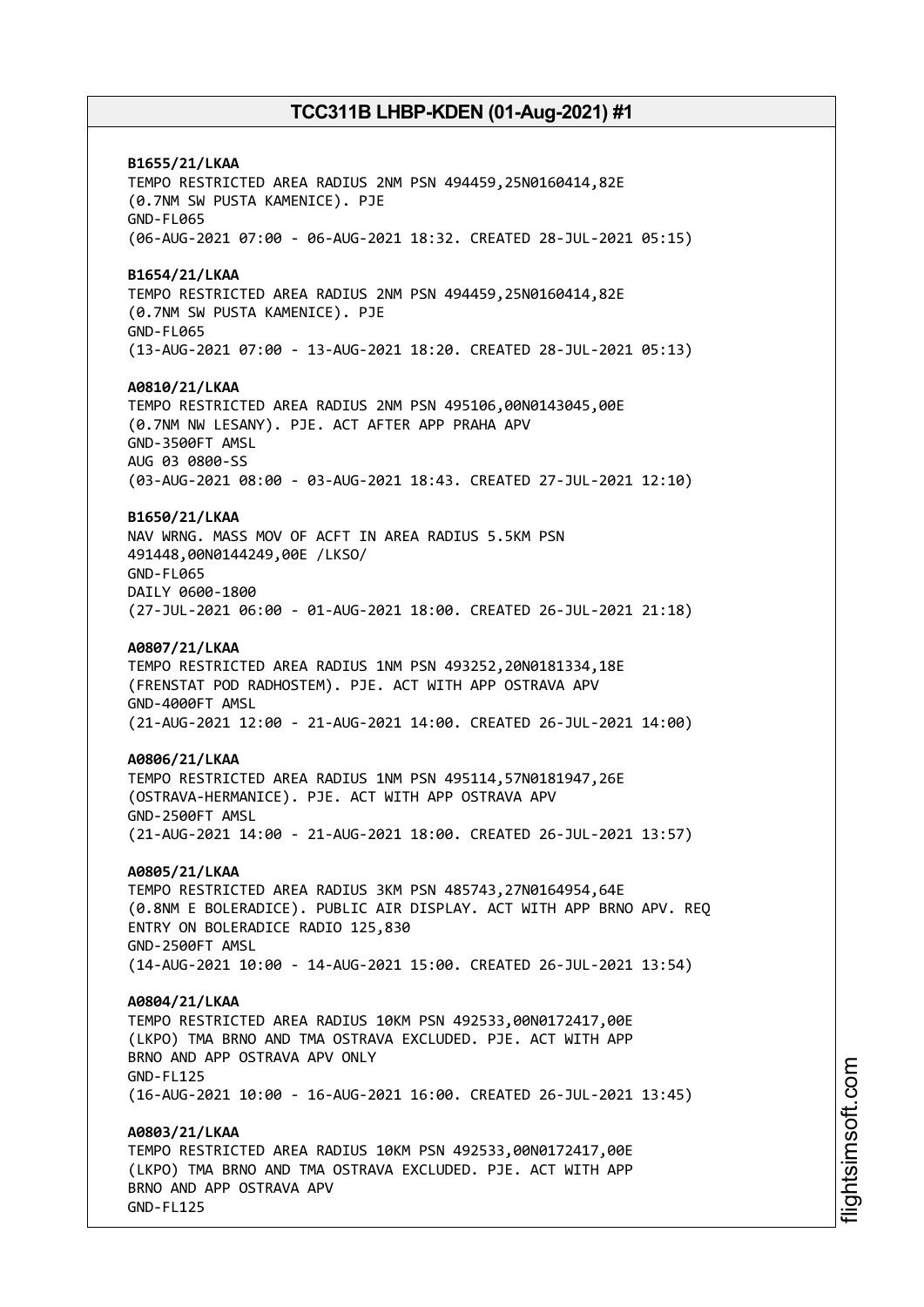(19-AUG-2021 07:00 - 19-AUG-2021 14:00. CREATED 26-JUL-2021 13:04) **A0802/21/LKAA** TEMPO RESTRICTED AREA RADIUS 5.5KM PSN 492533,00N0172417,00E (LKPO) TMA BRNO EXCLUDED. PJE. ACT WITH APP BRNO APV GND-FL095 (20-AUG-2021 07:00 - 20-AUG-2021 10:00. CREATED 26-JUL-2021 13:00) **A0801/21/LKAA** TEMPO RESTRICTED AREA RADIUS 8NM PSN 495421,00N0173249,84E (SLEZSKA HARTA). OAT FLIGHTS GND-FL125 AUG 16 0700-0830 0930-1100 1200-1330 1430-1600 1700-1830 (16-AUG-2021 07:00 - 16-AUG-2021 18:30. CREATED 26-JUL-2021 12:57) **A0800/21/LKAA** TEMPO RESTRICTED AREA RADIUS 8NM PSN 495421,00N0173249,84E (SLEZSKA HARTA). OAT FLIGHTS GND-FL125 AUG 19 0700-0830 0930-1100 1200-1330 1430-1600 1700-1830 (19-AUG-2021 07:00 - 19-AUG-2021 18:30. CREATED 26-JUL-2021 12:55) **A0799/21/LKAA** TEMPO RESTRICTED AREA HLUBOCKY PSN 493730,21N0172420,93E (HLUBOCKY) - PSN 493558,88N0172350,72E (MRSKLESY) - PSN 493833,76N0170733,32E (0,7NM W PRIKAZY) - PSN 495900,00N0171600,00E (1,6NM W DOLNI MORAVICE) - PSN 494635,89N0173227,73E (1,8NM E STARA LIBAVA) - PSN 494431,88N0172635,72E (DOMASOV NAD BYSTRICI) - PSN 493730,21N0172420,93E (HLUBOCKY). OAT FLIGHTS 1000FT AGL-FL095 AUG 16 17 0700-0830 0930-1100 1200-1330 1430-1600 1700-1830 1900-2000 (16-AUG-2021 07:00 - 17-AUG-2021 20:00. CREATED 26-JUL-2021 12:52) **A0798/21/LKAA** TEMPO RESTRICTED AREA SPALOV PSN 494216,93N0174320,75E (SPALOV) - PSN 493413,89N0173740,77E (3KM N JEZERNICE) - PSN 493858,84N0173817,85E (1KM NW POTSTAT) - PSN 494216,93N0174320,75E (SPALOV). OAT FLIGHTS GND-FL195 AUG 16 17 0700-0830 0930-1100 1200-1330 1430-1600 1700-1830 1900-2000 (16-AUG-2021 07:00 - 17-AUG-2021 20:00. CREATED 26-JUL-2021 12:49) **A0797/21/LKAA** TEMPO RESTRICTED AREA LKPO PSN 493019,24N0173405,07E (1,5NM SW LIPNIK NAD BECVOU) - PSN 492337,75N0172637,51E (2,5NM SE LKPO) - PSN 492117,87N0171351,82E (1,3NM NE NEMCICE NAD HANOU) - ARC OF A CIRCLE RADIUS 8NM CENTRED PSN 492533,00N0172417,00E (LKPO) - PSN 493019,24N0173405,07E (1,5NM SW LIPNIK NAD BECVOU) TMA BRNO AND TMA OSTRAVA EXCLUDED. OAT FLIGHTS. ACT WITH APP BRNO AND APP OSTRAVA APV GND-FL125 AUG 17 18 0700-0830 0930-1100 1200-1330 1430-1600 1700-1830 (17-AUG-2021 07:00 - 18-AUG-2021 18:30. CREATED 26-JUL-2021 12:45) **A0796/21/LKAA** TEMPO RESTRICTED AREA HLUBOCKY PSN 493730,21N0172420,93E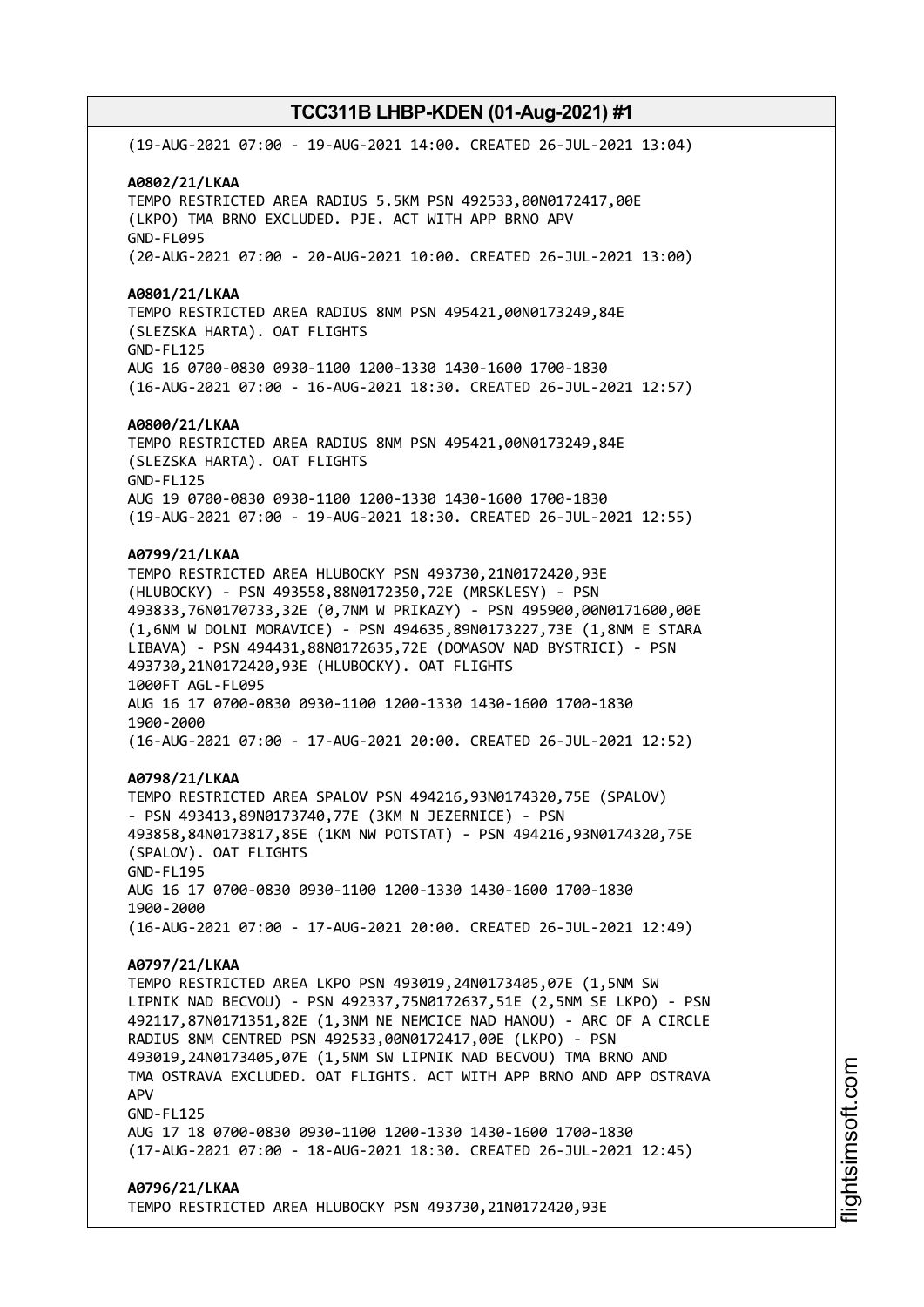(HLUBOCKY) - PSN 493558,88N0172350,72E (MRSKLESY) - PSN 493833,76N0170733,32E (0,7NM W PRIKAZY) - PSN 495900,00N0171600,00E (1,6NM W DOLNI MORAVICE) - PSN 494635,89N0173227,73E (1,8NM E STARA LIBAVA) - PSN 494431,88N0172635,72E (DOMASOV NAD BYSTRICI) - PSN 493730,21N0172420,93E (HLUBOCKY). OAT FLIGHTS 1000FT AGL-FL095 AUG 18 19 0700-0830 0930-1100 1200-1330 1430-1600 1700-1830 1900-2000 AUG 20 0700-0830 (18-AUG-2021 07:00 - 20-AUG-2021 08:30. CREATED 26-JUL-2021 12:38) **A0795/21/LKAA** TEMPO RESTRICTED AREA SPALOV PSN 494216,93N0174320,75E (SPALOV) - PSN 493413,89N0173740,77E (3KM N JEZERNICE) - PSN 493858,84N0173817,85E (1KM NW POTSTAT) - PSN 494216,93N0174320,75E (SPALOV). OAT FLIGHTS GND-FL195 AUG 18 19 0700-0830 0930-1100 1200-1330 1430-1600 1700-1830 1900-2000 AUG 20 0700-0830 (18-AUG-2021 07:00 - 20-AUG-2021 08:30. CREATED 26-JUL-2021 12:35) **A0794/21/LKAA** TEMPO RESTRICTED AREA RADIUS 10KM PSN 494034,85N0173611,38E (3NM NW POTSTAT). PJE GND-FL125 (20-AUG-2021 06:00 - 20-AUG-2021 07:30. CREATED 26-JUL-2021 12:30) **A0793/21/LKAA** TEMPO RESTRICTED AREA RADIUS 4KM PSN 492958,59N0172010,19E (0.9NM N BRODEK U PREROVA). OAT FLIGHTS GND-FL065 (20-AUG-2021 07:00 - 20-AUG-2021 10:00. CREATED 26-JUL-2021 12:22) **A0792/21/LKAA** TEMPO RESTRICTED AREA RADIUS 2NM PSN 493108,00N0152512,00E (1,6NM SW HERALEC). PJE GND-FL065 (02-AUG-2021 10:00 - 02-AUG-2021 14:00. CREATED 26-JUL-2021 12:18) **A0791/21/LKAA** TEMPO RESTRICTED AREA RADIUS 5.5KM PSN 492652,00N0170802,00E (LKPJ). OAT FLIGHTS GND-FL095 (15-AUG-2021 11:00 - 15-AUG-2021 14:00. CREATED 26-JUL-2021 12:13) **B1649/21/LKAA** NAV WRNG - PJE IN AREA RADIUS 3NM PSN 493451N0154546E /LKPI/ GND-FL095 13 1300-SS 14 15 0600-SS (13-AUG-2021 13:00 - 15-AUG-2021 18:17. CREATED 26-JUL-2021 10:31) **B1646/21/LKAA** TEMPO RESTRICTED AREA RADIUS 1KM PSN 492758,61N0170210,18E (0,5NM E PLUMLOV). PJE GND-5000FT AMSL (05-AUG-2021 16:30 - 05-AUG-2021 18:30. CREATED 26-JUL-2021 07:08) **M0434/21/LKAA**

CHECKLIST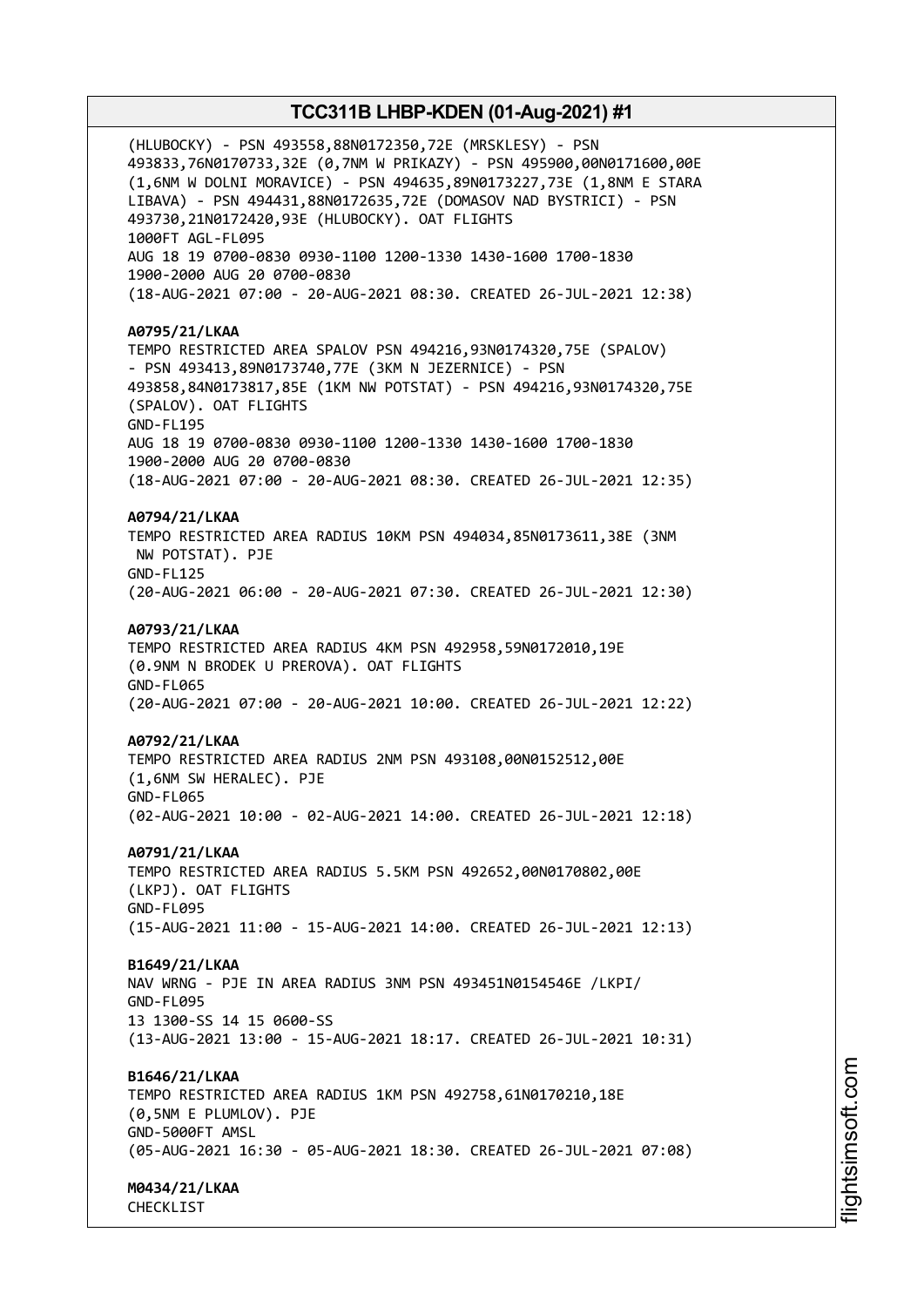YEAR=2021 0314 0315 0320 0321 0322 0323 0324 0325 0326 0333 0354 0380 0391 0394 0399 0403 0410 0421 0425 0426 0427 0428 0429 0430 0431 0432 0433 LATEST PUBLICATIONS MIL AIP AIRAC AMDT 6/21 EFFECTIVE DATE 15 JUL 21 MIL AIP AMDT 202/21 EFFECTIVE DATE 15 JUL 21 MIL AIP SUP - 02/21 MIL AIC - 07/21 MIL AIP AIRAC EFFECTIVE DATE 9 SEP 21 = NIL LIST OF VALID PUBLICATIONS MIL AIC SERIES C 12/08 07/09 03/11 08/11 08/12 08/14 01/15 05/16 04/17 04/18 02/20 06/20 08/20 09/20 01/21 02/21 03/21 04/21 05/21 06/21 07/21 MIL SUP 01/21 02/21 (25-JUL-2021 05:53 - 25-AUG-2021 05:53 EST. CREATED 25-JUL-2021 05:53) **B1642/21/LKAA** CHECKLIST YEAR=2021 0709 0847 0975 0976 0978 0980 1038 1046 1047 1074 1078 1079 1080 1081 1082 1083 1084 1087 1120 1122 1185 1205 1231 1256 1268 1270 1299 1361 1372 1379 1380 1381 1396 1399 1407 1408 1411 1418 1419 1420 1425 1465 1481 1505 1506 1507 1511 1512 1517 1535 1550 1568 1569 1572 1576 1577 1583 1584 1585 1589 1590 1591 1592 1593 1594 1596 1600 1601 1602 1603 1606 1607 1619 1620 1621 1622 1623 1624 1627 1628 1629 1630 1631 1632 1633 1635 1636 1637 1639 1641 (25-JUL-2021 05:49 - 25-AUG-2021 05:49 EST. CREATED 25-JUL-2021 05:46) **A0789/21/LKAA** CHECKLIST YEAR=2021 0361 0390 0505 0529 0531 0533 0550 0551 0552 0554 0561 0573 0598 0600 0619 0690 0708 0710 0720 0721 0724 0727 0731 0733 0738 0743 0744 0745 0746 0752 0753 0757 0758 0759 0765 0766 0767 0778 0779 0780 0781 0782 0785 0786 0787 0788 LATEST PUBLICATIONS AIP AIRAC AMDT 6/21 EFFECTIVE DATE 15 JUL 21 AIP AMDT 395/21 EFFECTIVE DATE 15 JUL 21 AIP SUP 17/21 EFFECTIVE DATE 15 JUL 21 VFR MANUAL AMDT 15 JUL 21 (1) VFR MANUAL SUP 15/21 AIC A 2/21 AIRAC NIL EFFECTIVE DATE 12 AUG 21 THE LIST OF VALID PUBLICATIONS AIP SUP 1/20 5/20 2/21 3/21 5/21 8/21 10/21 11/21 12/21 13/21 14/21 15/21 16/21 17/21 VFR MANUAL SUP 14/14 16/16 13/17 12/20 13/20 2/21 4/21 6/21 7/21 8/21 9/21 10/21 11/21 12/21 13/21 14/21 15/21 AIC A 9/03 2/04 8/07 1/10 8/14 9/14 1/16 5/16 1/18 7/19 2/20 5/20 6/20 7/20 8/20 9/20 10/20 1/21 2/21 (25-JUL-2021 05:40 - 25-AUG-2021 05:40 EST. CREATED 25-JUL-2021 05:41) **B1641/21/LKAA** NAV WRNG - MASS MOVEMENT OF ULTRALIGHT ACFT IN AREA PSN 500631,64N0164304,68E (2.1NM E LICHKOV) - ALONG STATE BDRY OF CR - PSN 500906,50N0164653,53E (1.9NM N DOLNI MORAVA) - ARC OF A CIRCLE RADIUS 5KM CENTERED AT PSN 500625,54N0164715,95E (1KM NW CERVENY POTOK) - PSN 500631,64N0164304,68E /2.1NM E LICHKOV/

GND-4500FT AMSL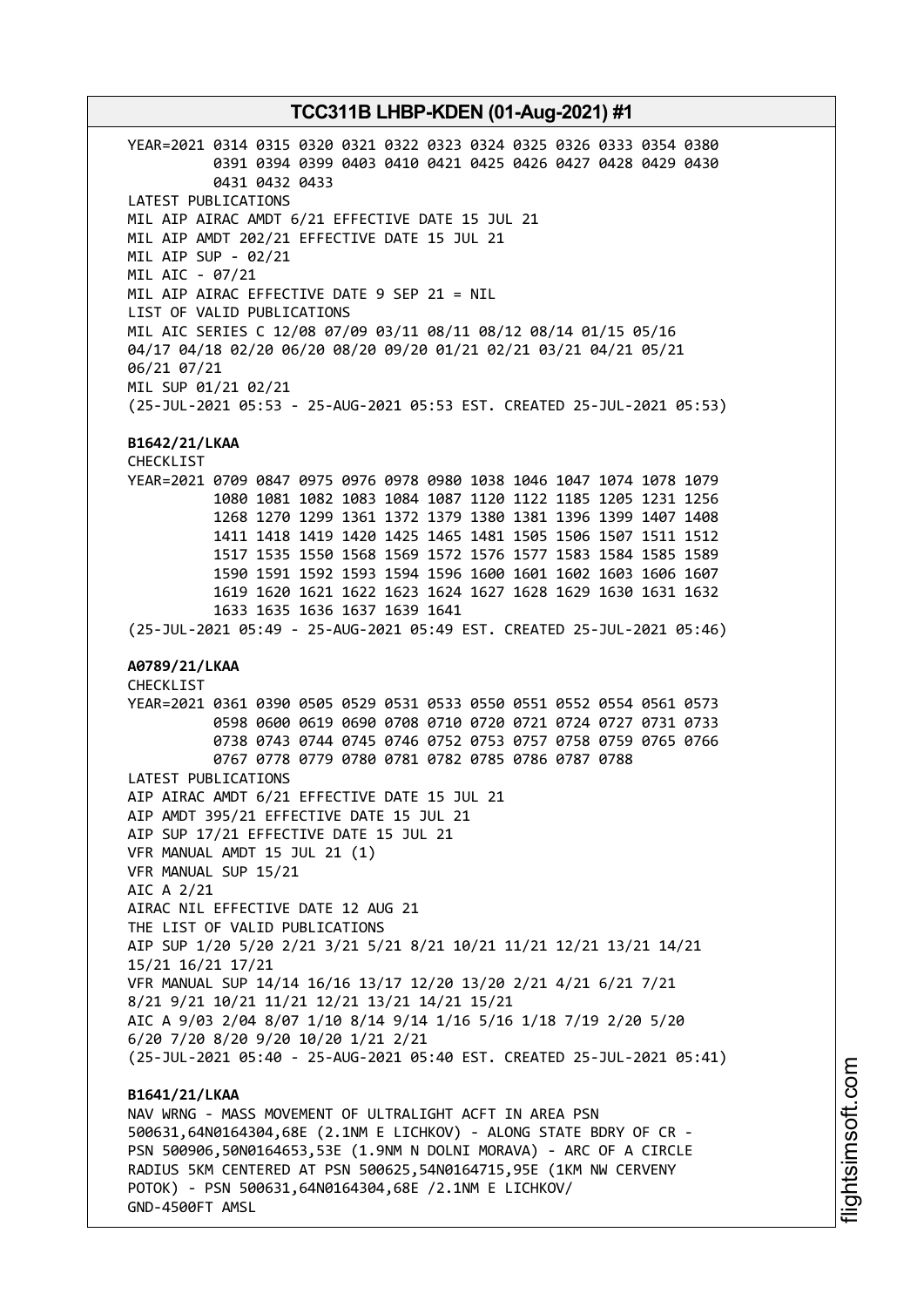JUL 29 1400-SS 30 SR-SS 31 SR-1200 1800-SS AUG 01 SR-1800 (29-JUL-2021 14:00 - 01-AUG-2021 18:00. CREATED 24-JUL-2021 09:45) **B1632/21/LKAA** NAV WRNG. GLIDER MASS MOV IN AREA PSN 503011,61N0161924,59E (1.8NM E MACHOV) - ALONG STATE BOUNDARY - PSN 502330,59N0161531,02E (1.2NM SE CESKA CERMNA) - ARC OF A CIRCLE RADIUS 5NM CENTERED PSN 502804,00N0161220,00E (LKVP) - PSN 503011,61N0161924,59E (1.8NM E MACHOV GND-5000FT AMSL DAILY 0700-1700 (07-AUG-2021 07:00 - 14-AUG-2021 17:00. CREATED 23-JUL-2021 08:10) **A0786/21/LKAA** TEMPO RESTRICTED AREA RADIUS 2NM PSN 494734,00N0124937,40E (1.7NM S TREBEL). PJE GND-FL095 (07-AUG-2021 15:00 - 07-AUG-2021 18:43. CREATED 22-JUL-2021 10:51) **A0785/21/LKAA** TEMPO RESTRICTED AREA RADIUS 2NM PSN 492615,00N0125510,10E (DOMAZLICE). PJE GND-FL095 (15-AUG-2021 13:00 - 15-AUG-2021 18:00. CREATED 22-JUL-2021 10:49) **A0782/21/LKAA** TEMPO RESTRICTED AREA RADIUS 5.5KM PSN 494925,00N0145301,00E (0,9NM NE TREMOSNICE) MTMA KBELY AND TMA PRAHA EXCLUDED. PJE. ACT AFTER MTWR/MAPP KBELY AND APP PRAHA APV GND-FL065 AUG 09 10 1300-1600 (09-AUG-2021 13:00 - 10-AUG-2021 16:00. CREATED 22-JUL-2021 05:57) **A0781/21/LKAA** TEMPO RESTRICTED AREA RADIUS 4.5KM PSN 494327,00N0151055,00E (0.5NM SE VLASTEJOVICE). PJE GND-FL075 (02-AUG-2021 08:00 - 02-AUG-2021 13:00. CREATED 21-JUL-2021 10:46) **A0780/21/LKAA** TEMPO RESTRICTED AREA RADIUS 2.5NM PSN 493752,85N0152917,20E (OKROUHLICE). PJE. TO ENTER REQ BROD RADIO 128,905 GND-FL065 (02-AUG-2021 11:00 - 02-AUG-2021 16:00. CREATED 21-JUL-2021 10:24) **A0778/21/LKAA** TEMPO RESTRICTED AREA RADIUS 10KM PSN 492652,00N0170802,00E (LKPJ). PJE GND-FL125 (12-AUG-2021 08:00 - 12-AUG-2021 15:00. CREATED 21-JUL-2021 07:03) **B1596/21/LKAA** NAV WRNG - MASS MOVEMENT OF GLIDERS IN AREA RADIUS 3NM PSN 502438N0141334E (LKRO) INTENSE TRAFFIC OF GLIDERS GND-FL065 DATLY SR-SS (21-JUL-2021 03:14 - 08-AUG-2021 18:38. CREATED 20-JUL-2021 10:37)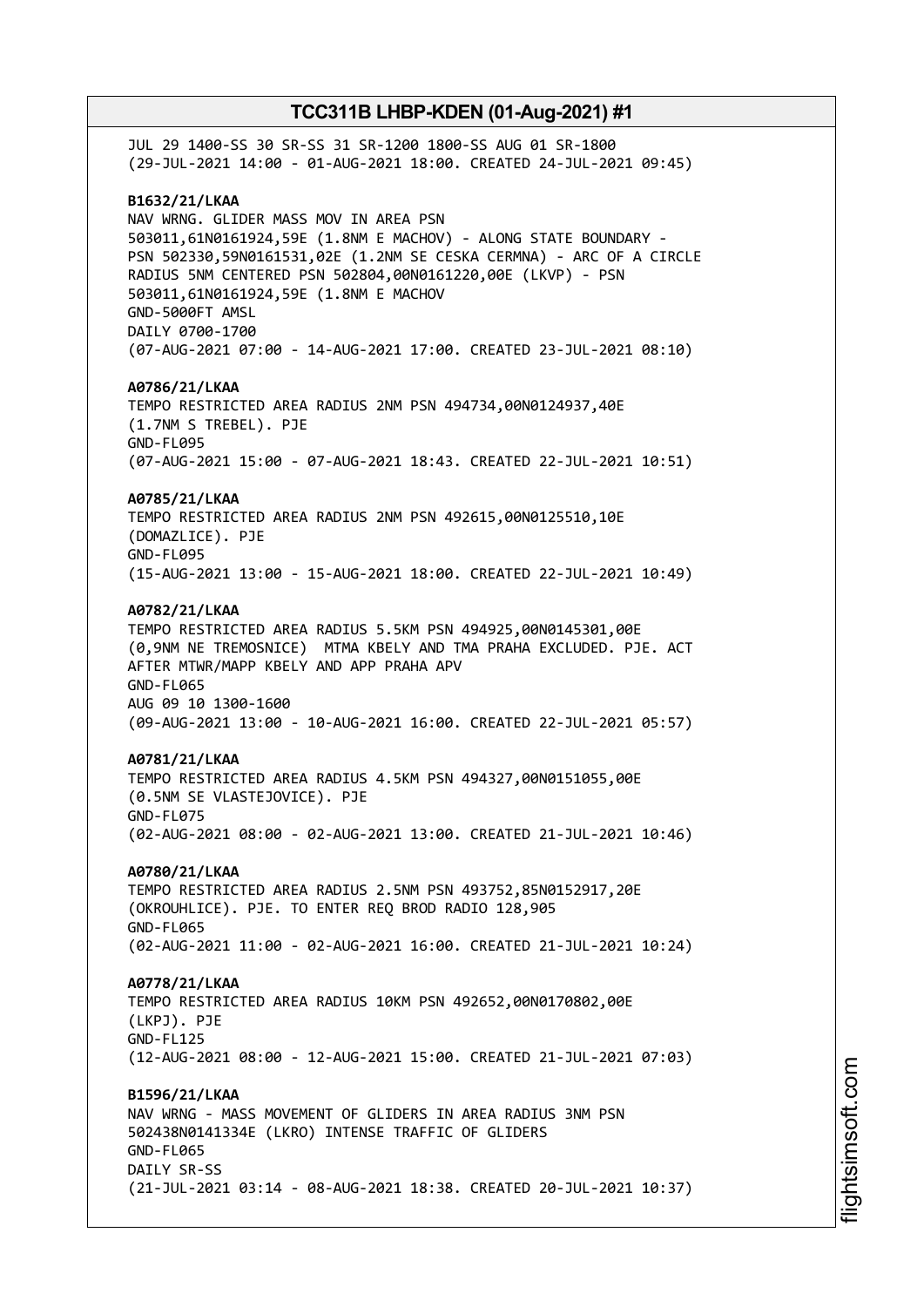**A0767/21/LKAA** TEMPO RESTRICTED AREA RADIUS 10KM PSN 492533,00N0172417,00E (LKPO) TMA BRNO AND TMA OSTRAVA EXCLUDED. PJE. ACT AFTER APP BRNO AND APP OSTRAVA APV GND-FL125 (12-AUG-2021 08:00 - 12-AUG-2021 15:00. CREATED 20-JUL-2021 08:41) **A0766/21/LKAA** TEMPO RESTRICTED AREA RADIUS 10KM PSN 492533,00N0172417,00E (LKPO) TMA BRNO AND TMA OSTRAVA EXCLUDED. PJE. ACT AFTER APP BRNO AND APP OSTRAVA APV GND-FL125 (10-AUG-2021 08:00 - 10-AUG-2021 15:00. CREATED 20-JUL-2021 08:41) **A0765/21/LKAA** TEMPO RESTRICTED AREA RADIUS 10KM PSN 492652,00N0170802,00E (LKPJ). PJE GND-FL125 (10-AUG-2021 08:00 - 10-AUG-2021 15:00. CREATED 20-JUL-2021 08:41) **B1594/21/LKAA** TEMPO RESTRICTED AREA RADIUS 3KM PSN 492810,13N0170204,88E (0.5NM W MOSTKOVICE). PJE GND-FL095 (12-AUG-2021 08:00 - 12-AUG-2021 15:00. CREATED 20-JUL-2021 05:28) **B1593/21/LKAA** TEMPO RESTRICTED AREA RADIUS 3KM PSN 492810,13N0170204,88E (0.5NM W MOSTKOVICE). PJE GND-FL095 (10-AUG-2021 08:00 - 10-AUG-2021 15:00. CREATED 20-JUL-2021 05:19) **B1590/21/LKAA** NAV WRNG. PJE IN AREA RADIUS 3NM PSN 501903N0133046E (LKZD GND-FL095 (08-AUG-2021 08:00 - 08-AUG-2021 18:00. CREATED 19-JUL-2021 16:12) **B1589/21/LKAA** NAV WRNG. PJE IN AREA RADIUS 3NM PSN 501903N0133046E (LKZD GND-FL095 (07-AUG-2021 08:00 - 07-AUG-2021 18:00. CREATED 19-JUL-2021 16:09) **B1584/21/LKAA** TEMPO RESTRICTED AREA RADIUS 3NM PSN 500406,00N0154844,00E (RABY) MCTR PARDUBICE EXCLUDED. PJE. ACT AFTER MTWR/MAPP PARDUBICE APV GND-2000FT AMSL AUG 02 0630-SS (02-AUG-2021 06:30 - 02-AUG-2021 18:40. CREATED 19-JUL-2021 08:26) **A0746/21/LKAA** TEMPO RESTRICTED AREA RADIUS 5.5KM PSN 492533,00N0172417,00E (LKPO) TMA BRNO EXCLUDED. PJE. ACT WITH APP BRNO APV GND-FL125 AUG 03 04 0600-1600 (03-AUG-2021 06:00 - 04-AUG-2021 16:00. CREATED 12-JUL-2021 13:34) **A0745/21/LKAA**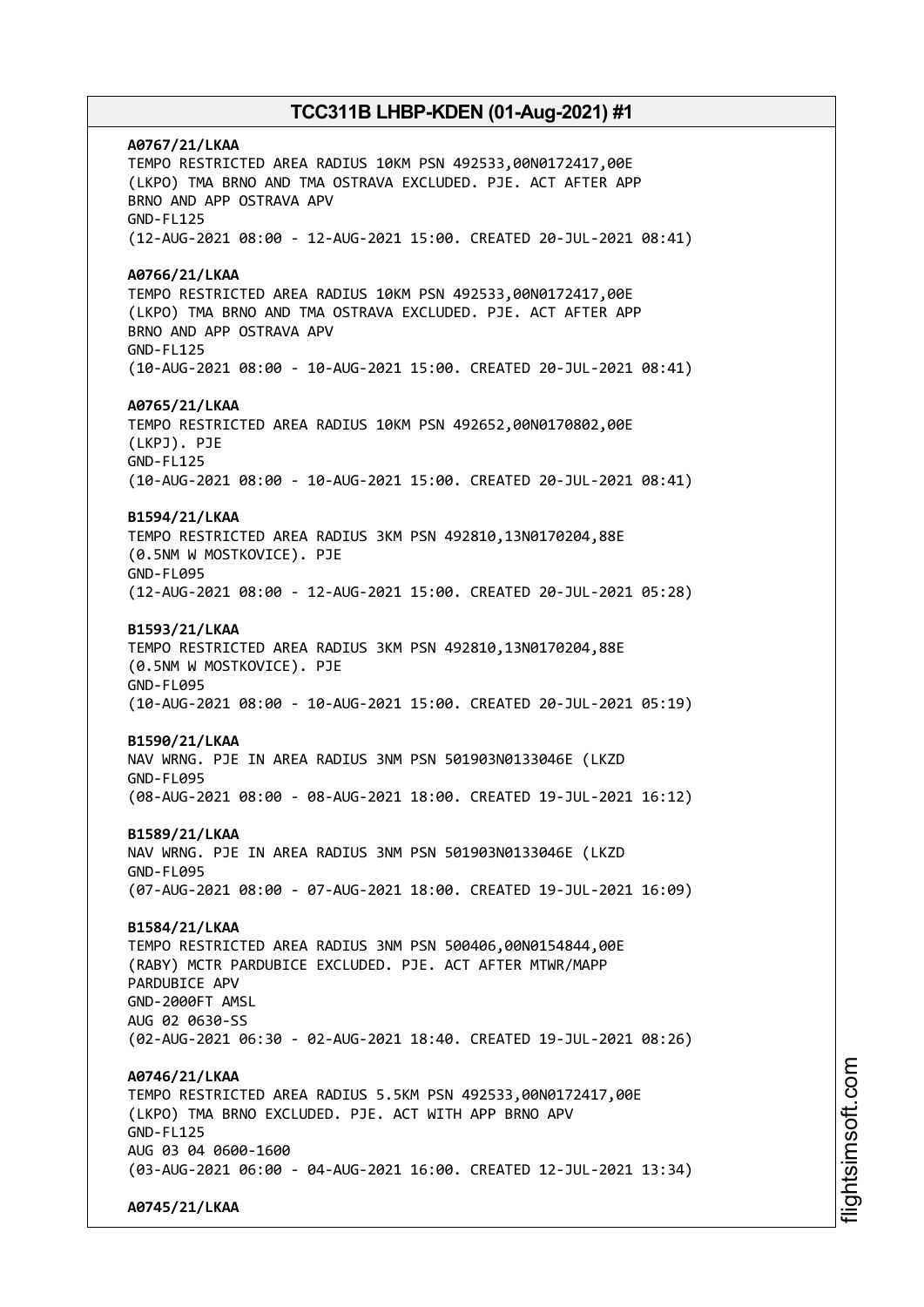TEMPO RESTRICTED AREA RADIUS 5.5KM PSN 492533,00N0172417,00E (LKPO) TMA BRNO EXCLUDED. PJE. ACT WITH APP BRNO APV GND-FL125 (05-AUG-2021 06:00 - 05-AUG-2021 16:00. CREATED 12-JUL-2021 13:32) **B1512/21/LKAA** NAV WRNG - PJE IN AREA RADIUS 2.5NM PSN 493550N0153257E /LKHB/ GND-FL095 (02-AUG-2021 10:00 - 02-AUG-2021 16:00. CREATED 12-JUL-2021 09:35) **A0738/21/LKAA** TEMPO RESTRICTED AREA RADIUS 3NM PSN 500406,00N0154844,00E (RABY) MCTR PARDUBICE EXCLUDED. PJE. ACT WITH MTWR/MAPP PARDUBICE APV GND-2000FT AMSL AUG 01 0700-SS (01-AUG-2021 07:00 - 01-AUG-2021 18:42. CREATED 12-JUL-2021 09:17) **A0573/21/LKAA** IN ACCORDANCE WITH COUNCIL REGULATION (EU) 2021/907, ALL FLIGHTS TO/FROM AIRPORTS OF THE CZECH REPUBLIC, OR OVERFLYING CZECH TERRITORY, ARE NOT ALLOWED IF AIRCRAFT ARE OPERATED BY BELARUSSIAN AIR CARRIERS, INCLUDING AS A MARKETING CARRIER IN CODE-SHARING OR BLOCKED-SPACE ARRANGEMENTS, AND/OR REGISTRATED IN BELARUS EXCEPT FOR AIRCRAFT IN EMERGENCY OR HUMANITARIAN FLIGHTS (07-JUN-2021 15:00 - 06-SEP-2021 23:59. CREATED 07-JUN-2021 14:31) **A0561/21/LKAA** CZECH AIR CARRIERS AND CAPTAINS OF ACFT IN CHARGE OF AIR SERVICE MANAGED BY CARRIERS HOLDERS OF OPERATING LICENCE ISSUED BY CZECH REPUBLIC, WHETHER THEY ARE CONTRACTUAL CARRIERS AND/OR DE FACTO CARRIERS, OR PERFORMING AIR SERVICE WITH COMMERCIAL CHARTER AGREEMENT OR WITH CODE SHARING AND TO ALL FLIGHT PERFORMED WITH ACFT REGISTRATION OF CZECH REPUBLIC, ARE REQUESTED TO AVOID MINSK FIR (UMMV). FOREIGN AIR CARRIERS INBOUND EU ARE RECOMMENDED TO AVOID BELARUS MINSK FIR (UMMV). (03-JUN-2021 21:08 - PERM. CREATED 03-JUN-2021 21:09) **A0552/21/LKAA** TRIGGER NOTAM - AIP SUP 14/21 WEF 5 SEP 21 TIL 17 SEP 21 - TEMPORARY SEGREGATED AREAS FOR INTERNATIONAL MILITARY AIR EXERCISE AMPLE STRIKE 2021 (05-SEP-2021 00:00 - 17-SEP-2021 23:59. CREATED 03-JUN-2021 08:10) **B0980/21/LKAA** NAV WRNG. PJE IN AREA RADIUS 3NM PSN 491801N0170131E (LKVY) TMA BRNO EXCLUDED GND-FL095 (26-SEP-2021 07:00 - 26-SEP-2021 16:44. CREATED 20-MAY-2021 19:07) **B0978/21/LKAA** NAV WRNG. PJE IN AREA RADIUS 3NM PSN 485647N0142539E (LKCS GND-FL095 OCT 23 24 0700-SS (23-OCT-2021 07:00 - 24-OCT-2021 15:58. CREATED 20-MAY-2021 18:48) **B0976/21/LKAA** NAV WRNG. PJE IN AREA RADIUS 3NM PSN 485647N0142539E (LKCS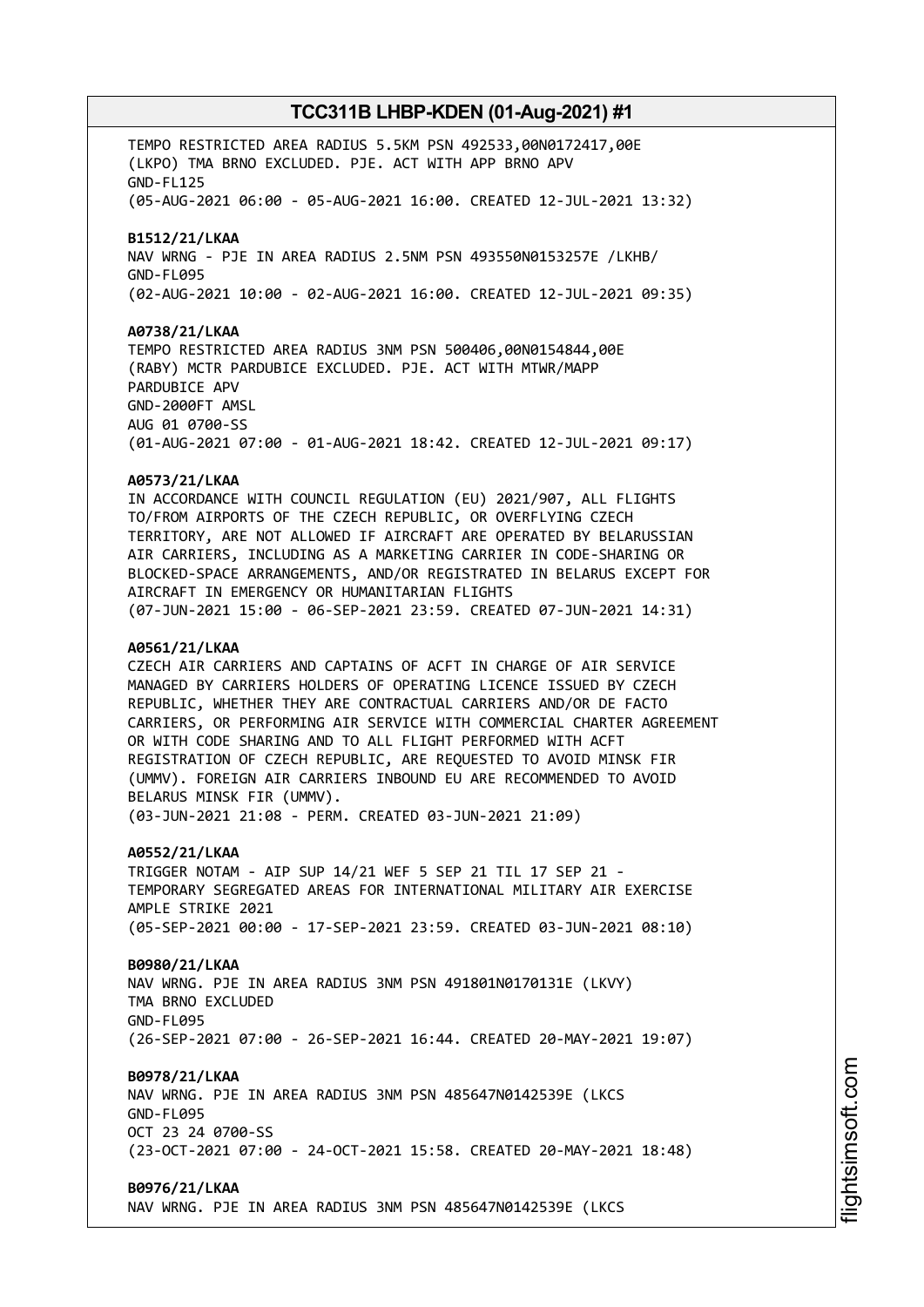┌──────────────────────────────────────────────────────────────────────────────┐

└──────────────────────────────────────────────────────────────────────────────┘

┌──────────────────────────────────────────────────────────────────────────────┐

└──────────────────────────────────────────────────────────────────────────────┘

┌──────────────────────────────────────────────────────────────────────────────┐

GND-FL095 AUG 28 29 0700-SS (28-AUG-2021 07:00 - 29-AUG-2021 17:54. CREATED 20-MAY-2021 18:05)

#### │**EDUU (RHEIN UIR)** │

WARNING: CAN'T RETRIEVE NOTAMS

### │**EDVV (HANNOVER UIR)** │

WARNING: CAN'T RETRIEVE NOTAMS

#### │**EHAA (AMSTERDAM FIR/UIR)** │

└──────────────────────────────────────────────────────────────────────────────┘ **B0524/21/EHAA** CHECKLIST YEAR=2021 0274 0281 0282 0309 0334 0335 0337 0345 0347 0348 0368 0370 0373 0378 0384 0424 0434 0435 0452 0455 0462 0464 0467 0470 0471 0472 0476 0478 0484 0485 0486 0492 0496 0497 0506 0507 0508 0509 0516 0517 0521 0522 0523 LATEST PUBLICATIONS AIP AIRAC AMDT IFR 008/2021 EFFECTIVE DATE 12 AUG 21 AIP AIRAC SUP IFR 007/2021 EFFECTIVE DATE 12 AUG 21 AIP SUP IFR 005/2021 EFFECTIVE DATE 08 APR 21 AIC IFR B003/2021 EFFECTIVE DATE 03 JUN 21 AIC IFR A003/2021 EFFECTIVE DATE 03 JUN 21 AIC CHECKLIST AIP IFR A019/1992 B061/1992 B006/2002 A016/2002 B023/2004 B001/2006 A012/2007 A001/2008 B003/2008 A009/2008 A013/2010 A014/2010 A006/2011 B009/2011 B005/2013 A006/2013 A003/2014 A004/2014 A006/2014 A004/2015 B004/2015 B005/2016 B001/2017 B002/2018 B001/2019 A002/2019 B002/2019 B003/2019 A004/2019 A006/2019 A009/2019 A011/2019 A012/2019 A013/2019 A014/2019 A002/2020 A004/2020 B001/2021 A001/2021 A002/2021 B002/2021 B003/2021 A003/2021 AIP VFR **NTI** SUP CHECKLIST AIP IFR 001/2020 004/2020 004/2021 005/2021 AIP VFR **NTI** (01-AUG-2021 00:05 - 01-SEP-2021 00:05 EST. CREATED 01-AUG-2021 00:07) **A1762/21/EHAA CHECKLIST** YEAR=2021 0206 0207 0379 0439 0463 0464 0465 0466 0489 0541 0734 0735 0814 0948 0978 0999 1000 1014 1047 1049 1111 1149 1160 1161 1162 1230 1278 1284 1286 1308 1334 1338 1355 1366 1371 1375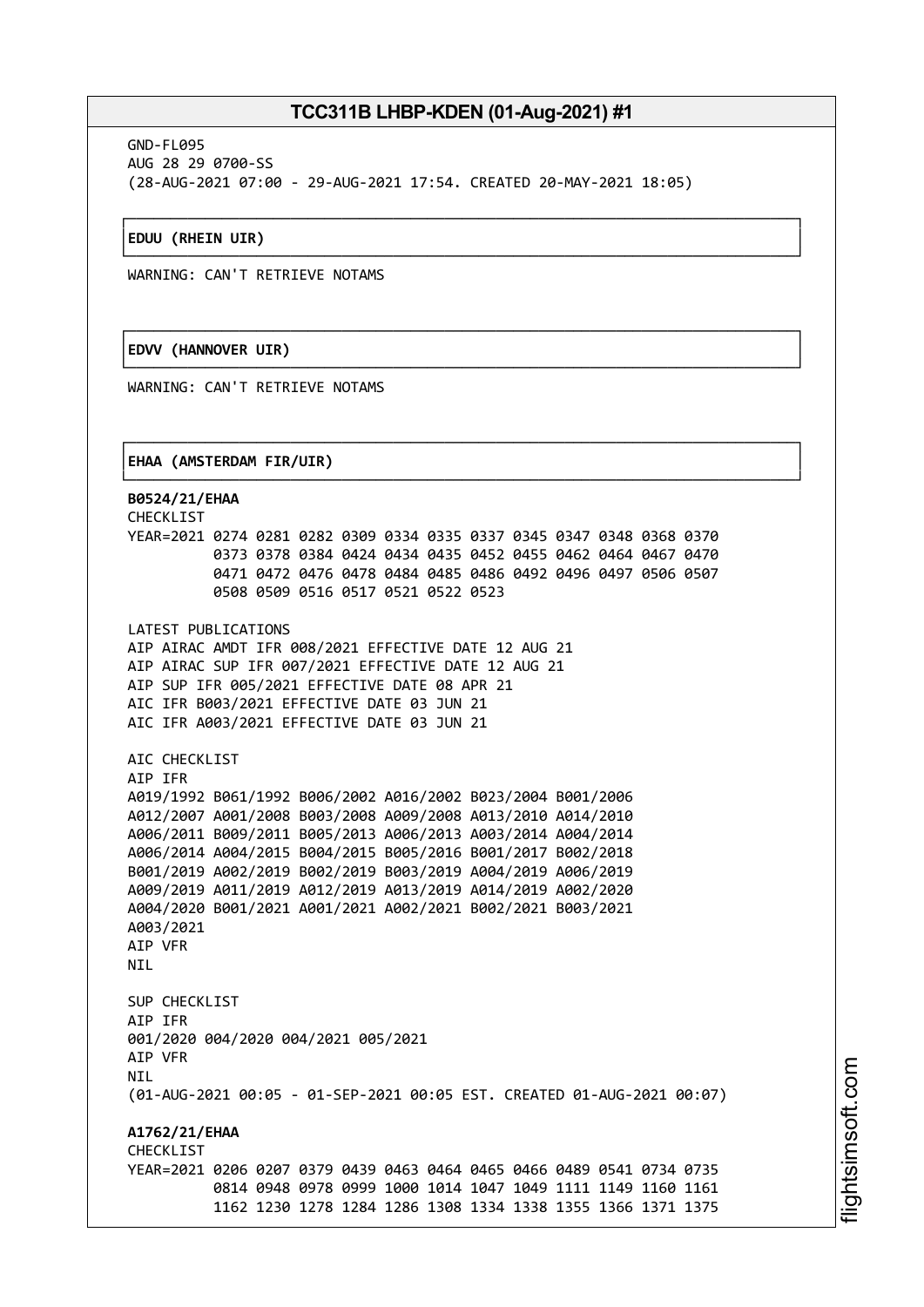1379 1384 1391 1409 1431 1484 1487 1488 1490 1494 1499 1502 1503 1510 1516 1517 1518 1519 1520 1521 1522 1537 1538 1539 1541 1543 1569 1590 1599 1606 1607 1611 1615 1616 1634 1645 1652 1653 1664 1678 1684 1686 1689 1693 1702 1703 1707 1713 1714 1723 1726 1727 1728 1730 1734 1736 1737 1746 1749 1750 1752 1753 1755 1756 1757 1758 1759 1760 1761 LATEST PUBLICATIONS AIP AIRAC AMDT IFR 008/2021 EFFECTIVE DATE 12 AUG 21 AIP AIRAC SUP IFR 007/2021 EFFECTIVE DATE 12 AUG 21 AIP SUP IFR 005/2021 EFFECTIVE DATE 08 APR 21 AIC IFR B003/2021 EFFECTIVE DATE 03 JUN 21 AIC IFR A003/2021 EFFECTIVE DATE 03 JUN 21 AIC CHECKLIST AIP IFR A019/1992 B061/1992 B006/2002 A016/2002 B023/2004 B001/2006 A012/2007 A001/2008 B003/2008 A009/2008 A013/2010 A014/2010 A006/2011 B009/2011 B005/2013 A006/2013 A003/2014 A004/2014 A006/2014 A004/2015 B004/2015 B005/2016 B001/2017 B002/2018 B001/2019 A002/2019 B002/2019 B003/2019 A004/2019 A006/2019 A009/2019 A011/2019 A012/2019 A013/2019 A014/2019 A002/2020 A004/2020 B001/2021 A001/2021 A002/2021 B002/2021 B003/2021 A003/2021 AIP VFR NIL SUP CHECKLIST AIP IFR 001/2020 004/2020 004/2021 005/2021 AIP VFR NIL (01-AUG-2021 00:05 - 01-SEP-2021 00:05 EST. CREATED 01-AUG-2021 00:06) **B0523/21/EHAA** UAS ACTIVITY WI 500M RADIUS CENTRED ON 514552N 0042237E (ZUID-BEIJERLAND) . GND-300FT AGL (02-AUG-2021 04:04 - 02-AUG-2021 19:28. CREATED 31-JUL-2021 11:04) **B0522/21/EHAA** UAS ACTIVITY WI 500M RADIUS CENTRED ON 514659N 0042222E (NIEUW-BEIJERLAND) . GND-300FT AGL (02-AUG-2021 04:04 - 02-AUG-2021 19:28. CREATED 31-JUL-2021 10:16) **M2277/21/EHAA** TEMPORARY RESTRICTED AREA 'EHR49 EXT' ACTIVATED. AREA: 530103N 0051232E - 525345N 0051600E - 525329N 0051111E - 524839N 0051016E - 524847N 0050733E - 525053N 0050749E - 525600N 0050333E BACK TO 530103N 0051232E BTN 19500FT AMSL/FL350. AREA PROHIBITED. SAR, POLICE, HELICOPTER EMERGENCY MEDICAL SERVICE FLIGHTS AND OTHER AUTHORISED TFC ARE EXEMPTED AFTER PRIOR PERMISSION FROM MILATCC SCHIPHOL/AMSTERDAM ACC (BELOW FL245) OR MAASTRICHT UAC (ABOVE FL245). 19500FT AMSL-FL350 MON-FRI 0900-1130 1330-1500 (27-SEP-2021 09:00 - 08-OCT-2021 15:00. CREATED 30-JUL-2021 09:06)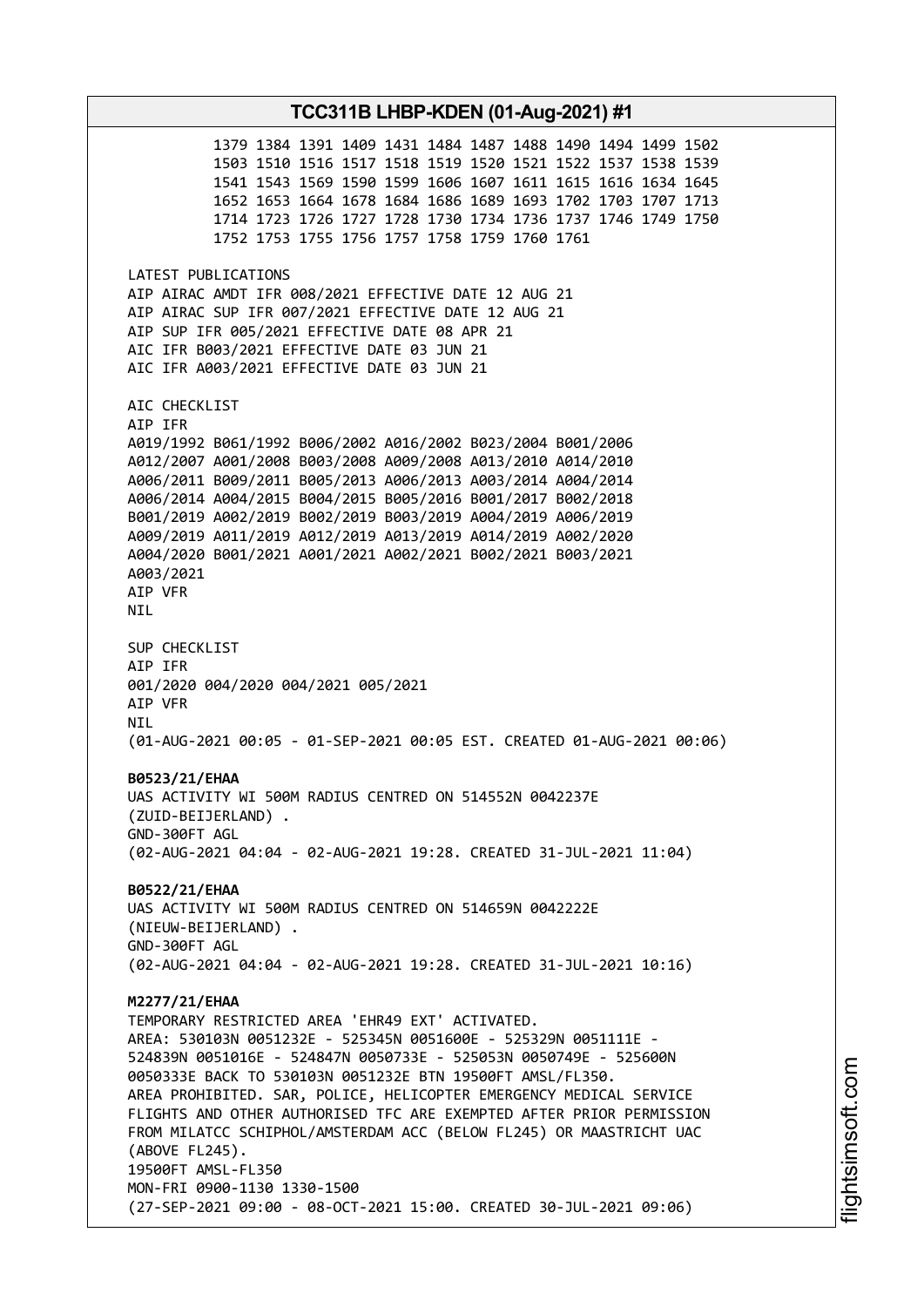# **M2275/21/EHAA** PJE WILL TAKE PLACE AT SPAKENBURG PSN 521522N 0052244E RADIUS 2NM. GND-3500FT AGL (14-AUG-2021 13:00 - 14-AUG-2021 14:00. CREATED 30-JUL-2021 08:24) **M2274/21/EHAA** PJE WILL TAKE PLACE AT ALMELO PSN 5222N 00641E RADIUS 5NM. GND-6500FT AGL (02-AUG-2021 17:00 - 21-AUG-2021 19:00. CREATED 30-JUL-2021 08:18) **M2272/21/EHAA** TEMPORARY RESTRICTED AREA 'BAARLO' ACTIVATED FOR LAUNCHING OF MODEL ROCKETS AROUND BAARLO. AREA: PSN 524443N 0055718E RADIUS 2NM BTN GND/FL060. AREA PROHIBITED. POLICE, SAR AND MEDICAL FLIGHTS ARE EXEMPTED. GND-FL060 (08-AUG-2021 08:00 - 08-AUG-2021 15:00. CREATED 30-JUL-2021 07:50) **M2271/21/EHAA** TEMPORARY RESTRICTED AREA 'PRAKTIJKGEBIED RWS WEST' ACTIVATED FOR UAS FLIGHTS. AREA: 515444N 0053338E - 515432N 0054055E - 515312N 0054956E - 515223N 0055102E - 515117N 0054943E - 515317N 0054051E - 515346N 0053338E BACK TO 515444N 0053338E BTN GND/500FT AGL. AREA PROHIBITED. PARTICIPATING UAS FLIGHTS, SAR, POLICE AND HELICOPTER EMERGENCY MEDICAL SERVICE FLIGHTS ARE EXEMPTED. GND-500FT AGL (04-AUG-2021 07:00 - 04-AUG-2021 19:37. CREATED 30-JUL-2021 06:59) **M2268/21/EHAA** TEMPORARY RESTRICTED AREA 'MEPPEL-ZWOLLE' ACTIVATED FOR FLIGHTS WITH UNMANNED AERIAL SYSTEM. AREA: 523318N 0060827E - 523812N 0060752E - 524217N 0061241E - 524159N 0061431E - 523753N 0060948E - 523318N 0061010E BACK TO 523318N 0060827E BTN GND/600FT AGL. AREA PROHIBITED. POLICE, SAR AND HELICOPTER EMERGENCY MEDICAL SERVICES EXEMPTED. GND-600FT AGL (03-AUG-2021 08:00 - 03-AUG-2021 14:00. CREATED 29-JUL-2021 12:28) **A1746/21/EHAA** TRIGGER NOTAM - AIRAC AIP AMDT 09/2021 WEF 09 SEP 2021: NIL. CONTAINS NON ATRAC INFORMATION ONLY. (09-SEP-2021 00:00 - 22-SEP-2021 23:59. CREATED 29-JUL-2021 12:02) **M2267/21/EHAA** TEMPORARY SEGREGATED AREA EHTSA50 (MARNE) ACTIVATED. AREA PROHIBITED. GND-1200FT AMSL (29-NOV-2021 11:00 - 03-DEC-2021 11:00. CREATED 29-JUL-2021 11:24) **B0517/21/EHAA** SEVERAL OBSTACLE LIGHTS U/S AT NOORDZEE TRIANEL WINDPARK BORKUM. PSN 5403N 00627E RADIUS 5NM. REF AIP THE NETHERLANDS ENR 5.4 ID 420. (29-JUL-2021 05:30 - 29-OCT-2021 12:00 EST. CREATED 29-JUL-2021 05:30)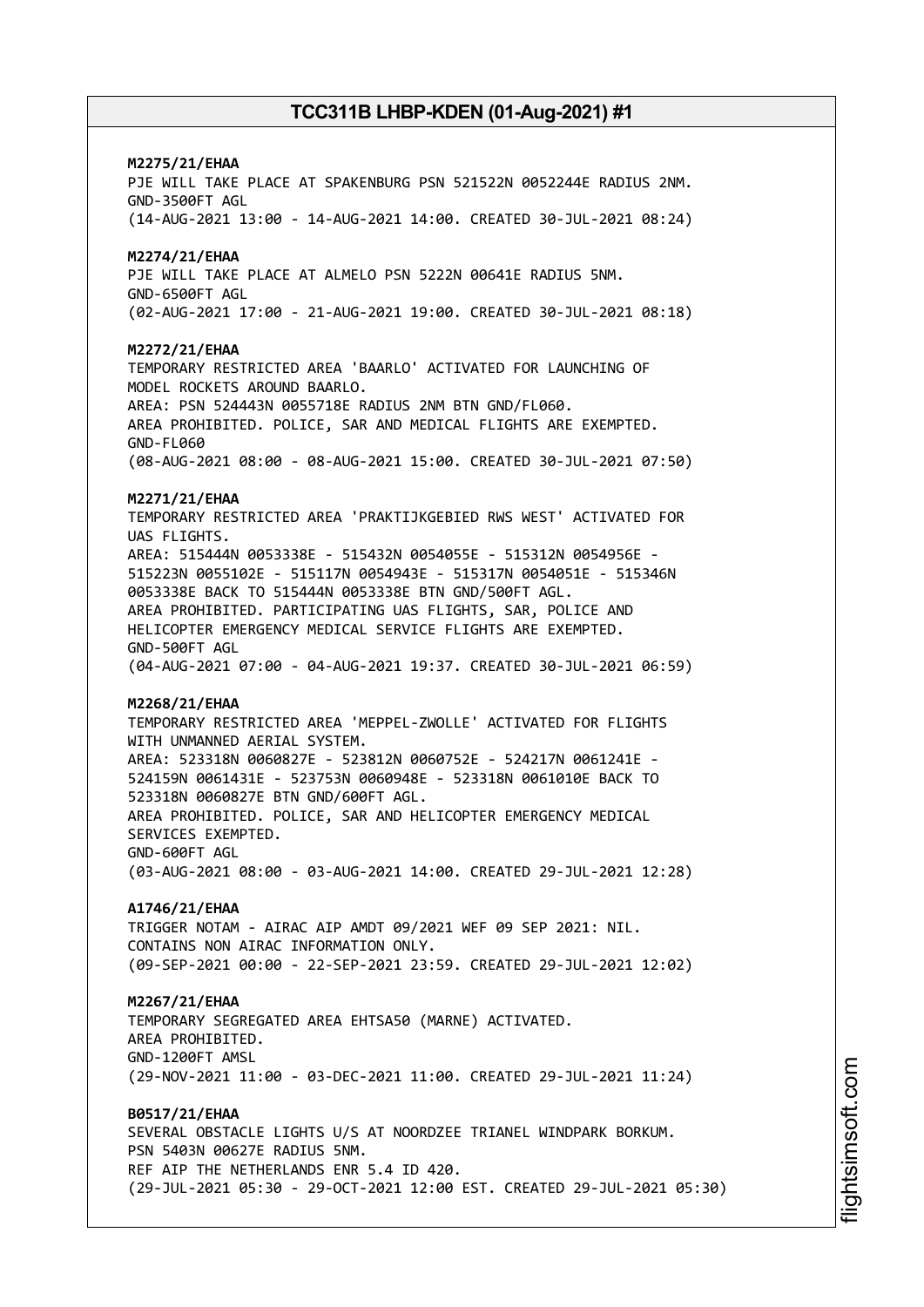**M2261/21/EHAA** TEMPORARY RESERVED AIRSPACE EHTRA59 (LEUSDERHEIDE) ACTIVATED. AREA PROHIBITED. VERTICAL LIMITS CHANGED DURING ACTIVATION. GND-3000FT AMSL DAILY 0730-0930 (19-AUG-2021 07:30 - 20-AUG-2021 09:30. CREATED 28-JUL-2021 11:18) **M2259/21/EHAA** TEMPORARY RESTRICTED AREA EHTRA82 (ZALTBOMMEL) ACTIVATED. AREA PROHIBITED. VERTICAL LIMITS CHANGED DURING ACTIVATION. GND-1500FT AMSL (05-AUG-2021 11:10 - 05-AUG-2021 14:00. CREATED 28-JUL-2021 11:13) **M2258/21/EHAA** TEMPORARY RESTRICTED AREA EHTRA81 (MAAS/WAAL) ACTIVATED. AREA PROHIBITED. VERTICAL LIMITS CHANGED DURING ACTIVATION. GND-1500FT AMSL (05-AUG-2021 11:10 - 05-AUG-2021 14:00. CREATED 28-JUL-2021 11:10) **B0516/21/EHAA** UAS ACTIVITY WI 500M RADIUS CENTERED ON 514735N 0043322E MAASDAM. GND-400FT AGL (01-SEP-2021 09:00 - 01-SEP-2021 14:00. CREATED 28-JUL-2021 10:54) **M2244/21/EHAA** IN EXERCISE 'LONGBOW STRIKE' INTENSE MIL ACTIVITY CAN BE EXPECTED BELOW MNM VFR ALT IN THE FOLLOWING AREA: 522853N 0060604E - 522757N 0063401E - 520955N 0064517E - 520919N 0061203E BACK TO 522853N 0060604E BTN GND/1500FT AMSL. REQ TO AVOID AREA. GND-1500FT AMSL MON-THU 1000-2030, FRI 0730-1400 (18-OCT-2021 10:00 - 22-OCT-2021 14:00. CREATED 28-JUL-2021 09:52) **A1734/21/EHAA** COVID-19: TO ENSURE SAFE AND EXPEDITIOUS DELIVERY OF COVID-19 VACCINES, AIRCRAFT OPERATORS OF FLIGHTS CARRYING SUCH VACCINES ARE EXEMPTED FROM ANY DUTCH ATFM MEASURES FOR EACH FLIGHT DEEMED CRITICAL. FOR SUCH CRITICAL FLIGHTS INSERT STS/ATFMX AND RMK/VACCINE IN ITEM 18 OF THE FLIGHT PLAN. (28-JUL-2021 08:33 - 28-OCT-2021 10:00 EST. CREATED 28-JUL-2021 08:34) **M2241/21/EHAA** TEMPORARY SEGREGATED AREA EHTSA50 (MARNE) ACTIVATED. AREA PROHIBITED. GND-1200FT AMSL 04 0600-08 1000, 11 1000-15 1000 (04-OCT-2021 06:00 - 15-OCT-2021 10:00. CREATED 27-JUL-2021 11:56) **M2240/21/EHAA** TEMPORARY SEGREGATED AREA EHTSA50 (MARNE) ACTIVATED. AREA PROHIBITED. VERTICAL LIMITS CHANGED DURING ACTIVATION. GND-600FT AMSL SEP 27 0600-OCT 01 1000 (27-SEP-2021 06:00 - 01-OCT-2021 10:00. CREATED 27-JUL-2021 11:54)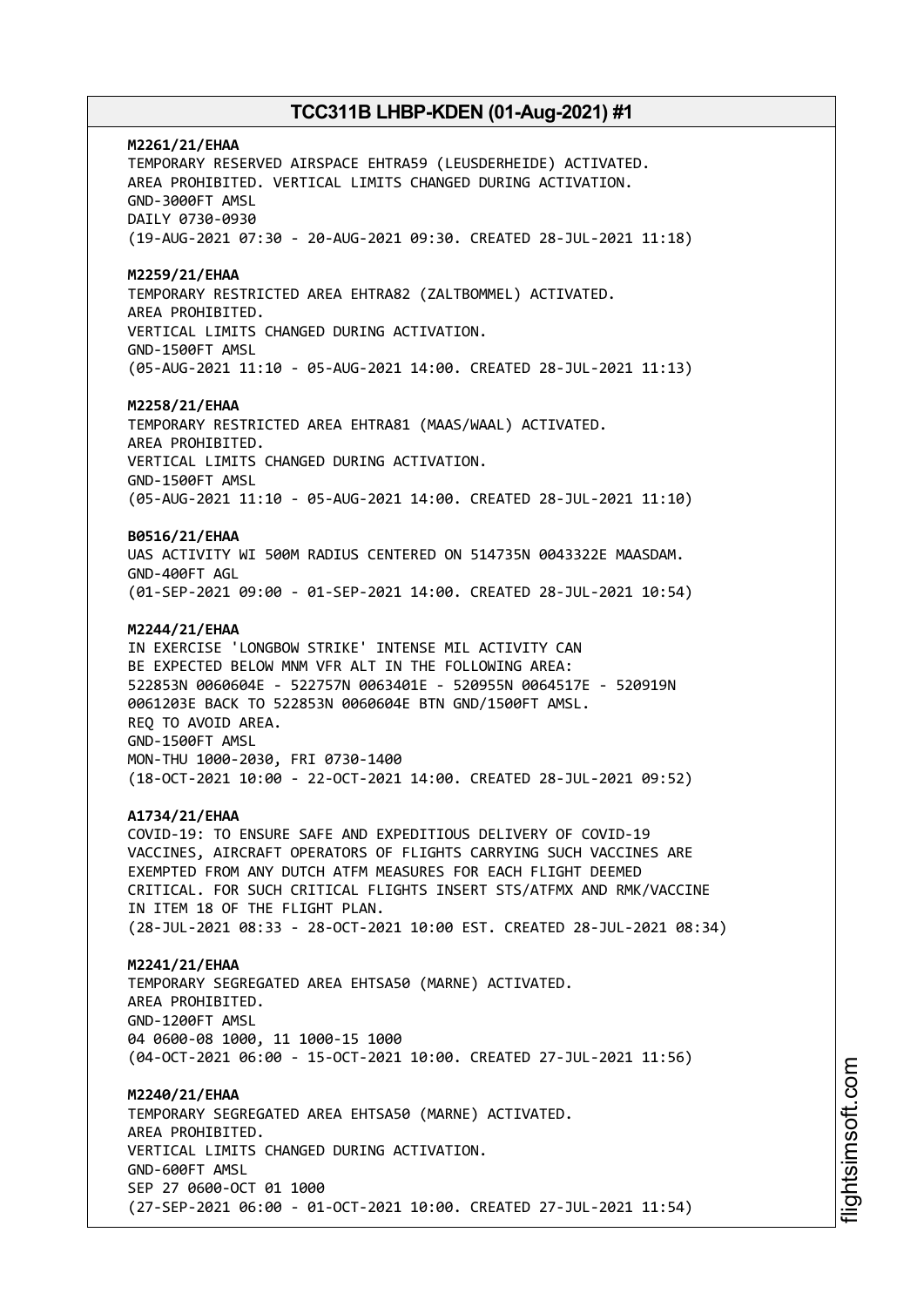# **M2238/21/EHAA** MIL ACFT HAVE TO AVOID OVERFLYING THE VICINITY OF OISTERWIJK DUE TO CEREMONY. PSN: 513349N 0051151E RADIUS 1NM BTN GND/3000FT AMSL. GND-3000FT AMSL (08-SEP-2021 13:00 - 08-SEP-2021 14:30. CREATED 27-JUL-2021 10:59) **A1703/21/EHAA** COVID-19: BY ORDER OF THE GOVERNMENT OF THE KINGDOM OF THE NETHERLANDS, THERE ARE CURRENTLY COVID-19 RESTRICTIONS IN EFFECT. NOTICE: AS OF JULY 27ND 2021, THE MANDATORY QUARANTINE WILL BE SUSPENDED FOR PASSENGERS TRAVELLING FROM ALL VERY HIGH-RISK AREAS (WITH NO COVID VARIANT OF CONCERN) TO THE NETHERLANDS FROM A COUNTRY WITHIN THE EU/SCHENGEN/CARIBEAN ISLANDS OF THE KINGDOM OF THE NETHERLANDS. TRAVELLERS ARE URGENTLY ADVISED TO GET TESTED AT A DUTCH HEALTH AUTHORITY ON DAY 2 AND 5 AFTER ARRIVAL IN THE NETHERLANDS OR USE A COVID SELF-TEST. PLEASE REFER TO THE FOLLOWING WEBSITE FOR MORE INFORMATION: HTTPS://WWW.GOVERNMENT.NL/COVID19NOTAM (DOCUMENTS: NL COVID-19 TRAVEL RESTRICTIONS AND VACCINE DECLARATION). DURATION OF TRAVEL RESTRICTIONS: THE TEMPORARY TRAVEL RESTRICTIONS ARE APPLICABLE UNTIL FURTHER NOTICE, REGARDLESS OF THE INDICATED ENDING TIME OF THIS NOTAM. ANY POSSIBLE CHANGE OF THIS PERIOD WILL BE ASSESSED DEPENDING ON FURTHER DEVELOPMENTS. (27-JUL-2021 00:01 - 31-AUG-2021 22:01 EST. CREATED 26-JUL-2021 19:08) **M2228/21/EHAA** UAS FLYING WILL TAKE PLACE AT SLIEDRECHT PSN 514915N 0044601E RADIUS 100M BTN GND/132FT AGL, REQ TO AVOID AREA. GND-132FT AGL (28-AUG-2021 11:00 - 28-AUG-2021 12:30. CREATED 26-JUL-2021 09:07) **B0509/21/EHAA** OBST LIGHTS U/S PART OF THE OBST LIGHTS PRINSES AMALIAWINDPARK U/S. REF AIP 5.4 ID 317. (26-JUL-2021 06:52 - 09-AUG-2021 09:00 EST. CREATED 26-JUL-2021 06:52) **B0508/21/EHAA** OBST LIGHT 18 AND 24 U/S AT WINDPARK NOORDZEE LUCHTERDUINEN. REF AIP ENR 5.4 ID 454. (25-JUL-2021 09:30 - 25-AUG-2021 09:00. CREATED 25-JUL-2021 09:31) **B0506/21/EHAA** MOBILE RIG SEAFOX-4 RELOCATED PSN 5318.4N00356.8E (ACP K15-G) . (22-JUL-2021 17:47 - 22-OCT-2021 09:00 EST. CREATED 22-JUL-2021 17:49) **M2215/21/EHAA** TEMPORARY RESTRICTED AREA EHTRA81 (MAAS/WAAL) ACTIVATED. AREA PROHIBITED. GND-3000FT AMSL 0830-1530 1730-2130 (13-DEC-2021 08:30 - 13-DEC-2021 21:30. CREATED 22-JUL-2021 09:46) **M2193/21/EHAA**

MIL ACFT HAVE TO AVOID OVERFLYING OF ZWIGGELTE AT PSN 525358N 0063348E RADIUS 0,5NM BTN GND/500FT AGL.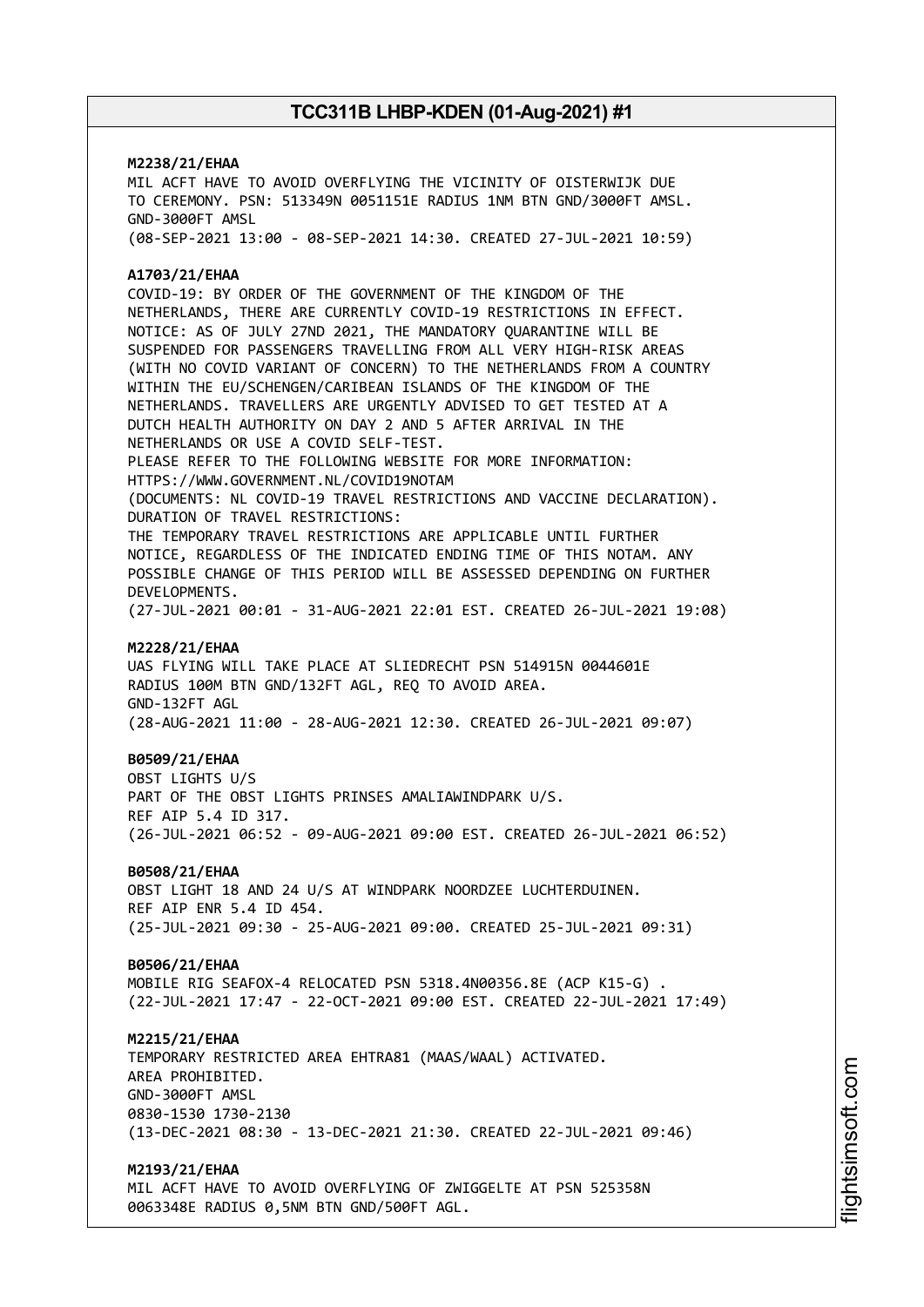GND-500FT AGL (20-JUL-2021 13:35 - 20-OCT-2021 23:59 EST. CREATED 20-JUL-2021 13:35) **B0497/21/EHAA** EHTRA14 AMEND CO-ORDINATES TO READ: 525716N 0071115E - ALONG DUTCH-GERMAN BORDER - 521956N 0070320E - 521811N 0064627E - 522808N 0062830E - 523821N 0062000E - 524117N 0062000E - 524157N 0063506E - 525236N 0063146E - 525716N 0071115E. REF AIP NETHERLANDS ENR 5.1. 2000FT AMSL-FL065 (19-JUL-2021 14:42 - PERM. CREATED 19-JUL-2021 14:44) **M2179/21/EHAA** UAS FLYING WILL TAKE PLACE AT NIEUW MILLIGEN PSN 521324N 0054554E RADIUS 0,5NM BTN GND/130FT AMSL, REQ TO AVOID AREA. GND-130FT AMSL DAILY 0600-1400 (06-SEP-2021 06:00 - 10-SEP-2021 14:00. CREATED 19-JUL-2021 11:53) **M2174/21/EHAA** PARAGLIDING WILL TAKE PLACE WITH WINCH LAUNCHING CABLE UP TO 2500FT AMSL AT TOLDIJK PSN 5202N00613E RADIUS 2NM, EXP INTENSE ACT IN VCY AND ABOVE. GND-2500FT AMSL DAILY SR-SS (25-JUL-2021 03:46 - 25-OCT-2021 16:20. CREATED 19-JUL-2021 07:42) **B0496/21/EHAA** MOBILE RIG PROSPECTOR-1 RELOCATED, PSN 5229.7N 00412.8E (ACP  $010 - A$ ). (18-JUL-2021 17:04 - 18-OCT-2021 09:00 EST. CREATED 18-JUL-2021 17:05) **M2155/21/EHAA** FIREWORKS AT NIEUWEGEIN PSN 520256N 0050726E. GND-130FT AGL (19-AUG-2021 20:00 - 19-AUG-2021 22:00. CREATED 16-JUL-2021 07:57) **A1645/21/EHAA** IN LINE WITH THE DATA LINK SERVICE IMPLEMENTING RULE EU 29/2009, MAASTRICHT-UAC, WILL AS OF 24 AUG 2021 ONLY SUPPORT CONTROLLER PILOT DATA LINK COMMUNICATIONS (CPDLC) VIA ATN. LEGACY FANS 1/A SUPPORT WILL SEIZE AS OF THEN. WIE ALL AIRLINES WITH EUROCONTROL NM LOG-ON LISTED DUAL STACK AIRFRAMES, SHOULD ENSURE THE APPROPRIATE AVIONICS CONFIGURATION AND COCKPIT PROCEDURES TO LOG-ON VIA ATN TO EDYY (ISO FANS 1/A), TO SMOOTHEN THE OPERATIONAL TRANSITION TO ATN ONLY CPDLC AS SOON AS PRACTICABLE. VALIDITY OF THE AIRCRAFT DATA PROVIDED TO EUROCONTROL NM IN THE LOG ON LIST AND NECESSARY UPDATES UPDATES SHOULD BE PROVIDED VIA ONE SKY TEAMS. THE PROCESS TO ADD AIRCRAFT TO THE LOGON LIST IS DESCRIBED: HTTPS://EXT.EUROCONTROL.INT/WIKILINK/INDEX.PHP/LOGON(UNDERSCORE)LIST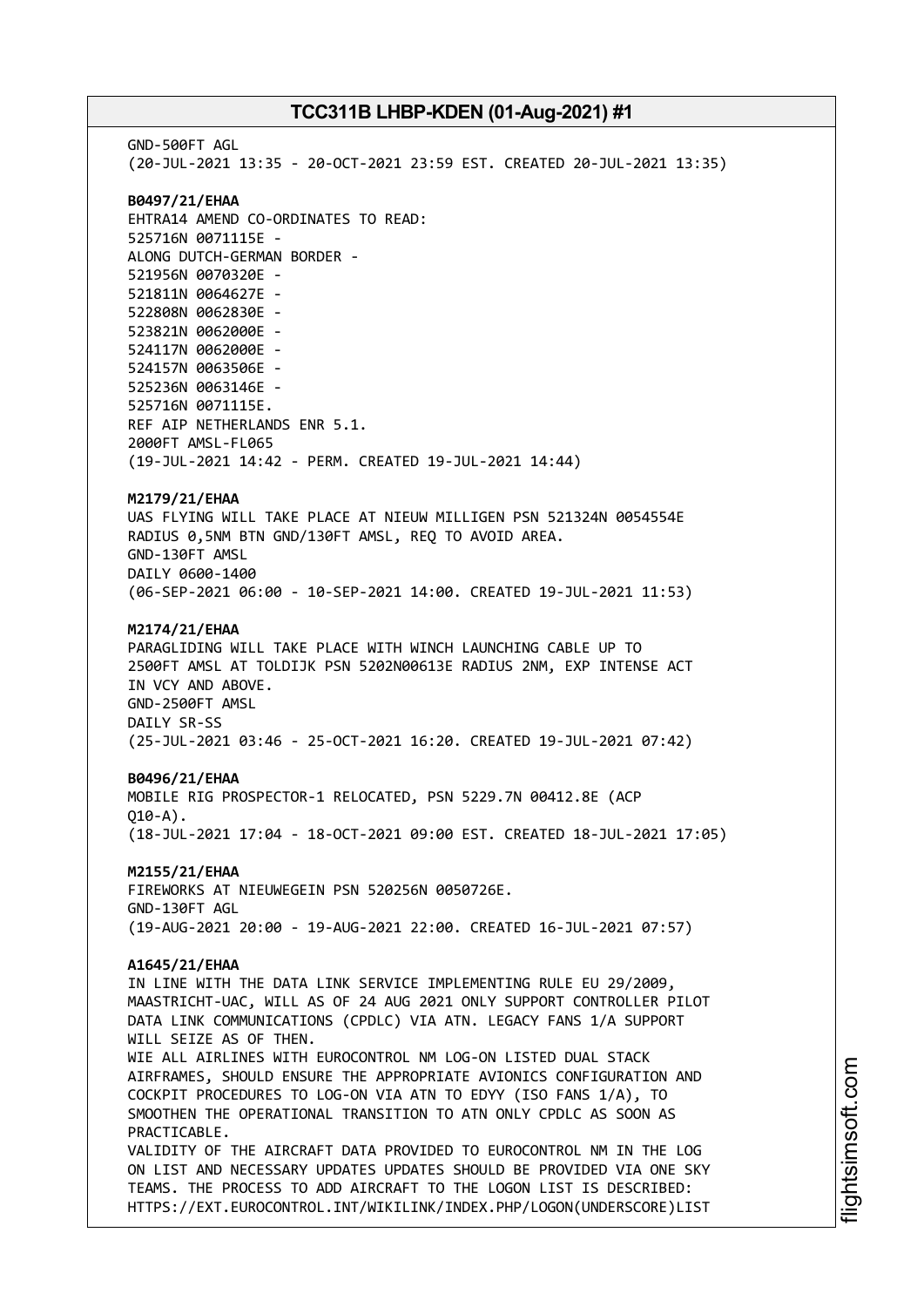IN CASE AIRCRAFT/FLEET ARE ELIGIBLE FOR LOG ON LISTING, BUT NOT YET L ISTED, REGISTRATION PROCESS SHOULD BE STARTED ASAP DUE TO THE ATN LOG -ON REQUIREMENTS AT MAASTRICHT-UAC. (15-JUL-2021 12:00 - 15-SEP-2021 12:00 EST. CREATED 15-JUL-2021 10:06) **M2137/21/EHAA** RESTRICTED AREA EHR2A (MARNEWAARD A) ACTIVATED. AREA PROHIBITED. VERTICAL LIMITS CHANGED DURING ACTIVATION. GND-FL065 SEP 27-29 0700-1000 1130-1330, OCT 01 0700-1000 1130-1330 (27-SEP-2021 07:00 - 01-OCT-2021 13:30. CREATED 15-JUL-2021 08:23) **M2135/21/EHAA** CHECKLIST YEAR=2020 3689 YEAR=2021 0085 0086 0087 0088 0089 0090 0091 0092 0136 0137 0175 0260 0390 0830 0844 0946 0953 0959 0974 1105 1125 1150 1151 1161 1174 1205 1206 1207 1208 1216 1217 1218 1221 1259 1296 1301 1433 1479 1494 1496 1504 1510 1511 1512 1513 1537 1597 1598 1602 1603 1611 1612 1614 1616 1617 1618 1619 1630 1653 1663 1670 1671 1673 1674 1675 1680 1729 1730 1731 1732 1744 1749 1757 1765 1769 1770 1794 1795 1796 1802 1822 1824 1825 1826 1828 1829 1830 1833 1834 1835 1836 1837 1838 1839 1861 1862 1863 1864 1865 1866 1869 1886 1895 1899 1900 1902 1908 1924 1937 1941 1945 1947 1951 1961 1966 1974 1980 1989 1996 1997 1998 1999 2000 2001 2005 2006 2007 2013 2016 2025 2026 2030 2034 2035 2036 2042 2043 2044 2045 2050 2051 2052 2056 2058 2059 2060 2061 2062 2063 2064 2065 2067 2068 2075 2076 2082 2084 2086 2089 2091 2092 2093 2094 2099 2100 2103 2104 2105 2106 2108 2109 2110 2111 2112 2117 2119 2120 2121 2122 2123 2124 2126 2128 2129 2130 2131 2132 2133 2134 LATEST PUBLICATIONS AIP AIRAC AMDT MIL 008/2021 EFFECTIVE DATE 12 AUG 21 AIP AIRAC SUP MIL 002/2011 EFFECTIVE DATE 17 NOV 11 AIP SUP MIL 002/2015 EFFECTIVE DATE 21 OCT 15 AIC CHECKLIST AIP VFR NIL AIP MIL **NTI** SUP CHECKLIST AIP VFR **NTI** AIP MIL **NTI** (15-JUL-2021 06:20 - 15-AUG-2021 06:20 EST. CREATED 15-JUL-2021 06:21) **B0492/21/EHAA** INFO EEMSHAVEN HELIPORT IN AD.3 NOT FOR OPERATIONAL USE. REF AIP NETHERLANDS AIRAC AMDT 07/2021, AD 3.EHHE. (14-JUL-2021 18:26 - 03-SEP-2021 12:00 EST. CREATED 14-JUL-2021 18:26) **M2128/21/EHAA** TEMPORARY SEGREGATED AREA EHTSA52 (HAVELTE) ACTIVATED. AREA PROHIBITED.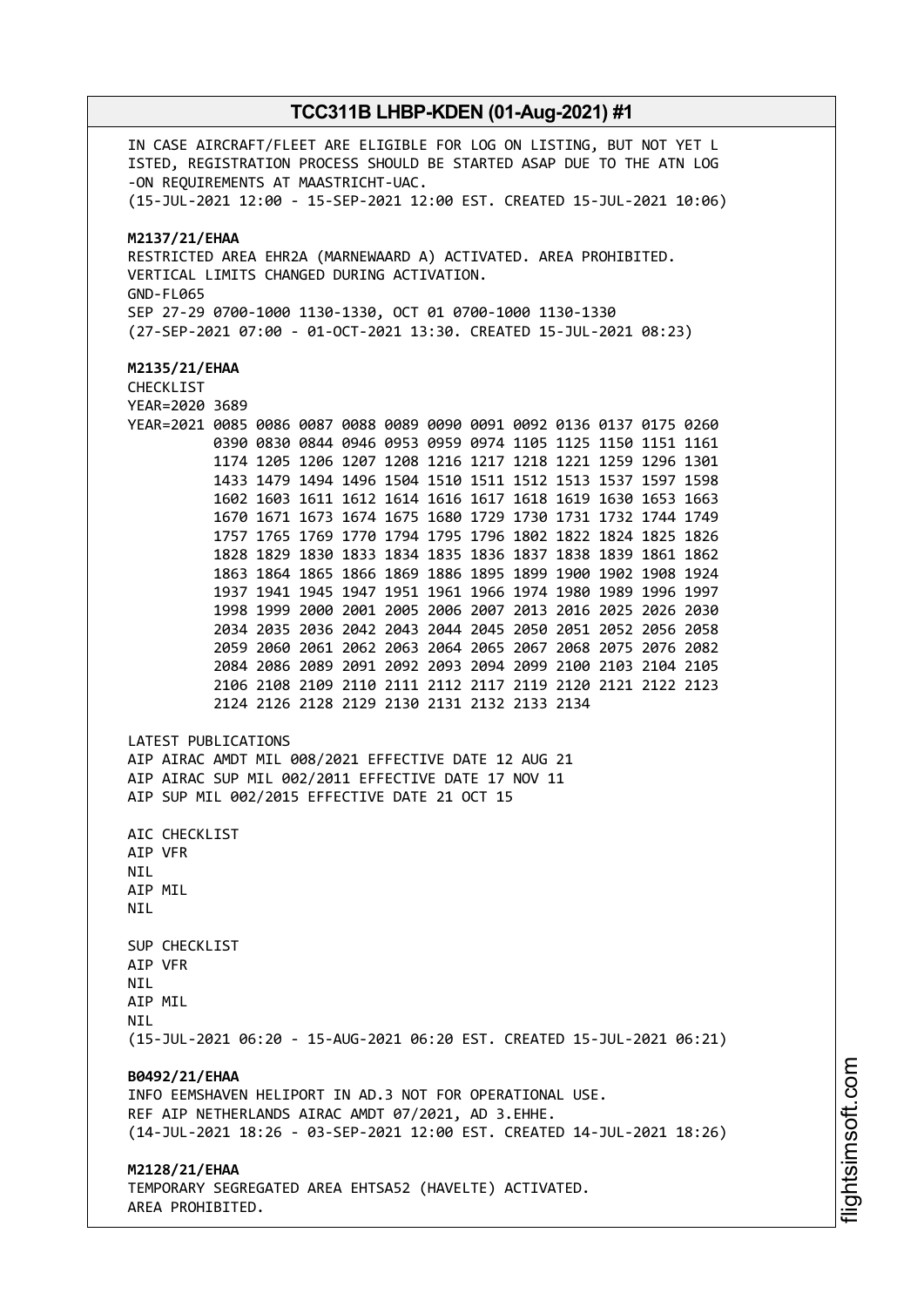GND-600FT AMSL 23 1000-1500, 24 25 0600-1500 (23-AUG-2021 10:00 - 25-AUG-2021 15:00. CREATED 14-JUL-2021 13:14) **M2094/21/EHAA** TEMPORARY SEGREGATED AREA EHTSA50 (MARNE) ACTIVATED. AREA PROHIBITED. GND-1200FT AMSL (13-SEP-2021 10:00 - 13-SEP-2021 21:59. CREATED 12-JUL-2021 13:56) **M2093/21/EHAA** RESTRICTED AREA EHR2 (MARNEWAARD) ACTIVATED. AREA PROHIBITED. VERTICAL LIMITS CHANGED DURING ACTIVATION. GND-FL065 (13-SEP-2021 10:00 - 13-SEP-2021 21:59. CREATED 12-JUL-2021 13:54) **M2092/21/EHAA** RESTRICTED AREA EHR2A (MARNEWAARD A) ACTIVATED. AREA PROHIBITED. VERTICAL LIMITS CHANGED DURING ACTIVATION. GND-FL065 (13-SEP-2021 10:00 - 13-SEP-2021 21:59. CREATED 12-JUL-2021 13:51) **M2091/21/EHAA** RESTRICTED AREA EHR2A (MARNEWAARD A) ACTIVATED. AREA PROHIBITED. VERTICAL LIMITS CHANGED DURING ACTIVATION. GND-1200FT AGL 08 1400-12 2359, 13 0000-1000 2200-2359, 14 0000-0600 (08-SEP-2021 14:00 - 14-SEP-2021 06:00. CREATED 12-JUL-2021 13:47) **M2082/21/EHAA** TEMPORARY RESERVED AIRSPACE EHTRA80 (DEELEN HOOG) ACTIVATED. AREA PROHIBITED. 3000FT AMSL-FL065 (17-AUG-2021 10:30 - 17-AUG-2021 12:00. CREATED 12-JUL-2021 09:02) **M2076/21/EHAA** FIREWORKS AT ZWOLLE PSN 523053N 0060520E GND-100FT AGL (09-SEP-2021 19:00 - 09-SEP-2021 21:00. CREATED 12-JUL-2021 06:28) **B0485/21/EHAA** FIREWORKS AT DE ZILK PSN 521824N 0043241E. GND-363FT AGL (03-SEP-2021 15:00 - 03-SEP-2021 20:00. CREATED 09-JUL-2021 16:34) **M2056/21/EHAA** TEMPORARY SEGREGATED AREA EHTSA52 (HAVELTE) ACTIVATED. AREA PROHIBITED. GND-600FT AMSL DAILY 0600-1300 (06-SEP-2021 06:00 - 07-SEP-2021 13:00. CREATED 09-JUL-2021 06:06) **A1569/21/EHAA** CROSSING AND ENTERING EHR4, EHR4A, EHR4B, EHR4C, EHR4D, EHR4E AND EHR4F (VLIEHORS) IS PROHIBITED TO GENERAL AVIATION WHEN ACTIVE. POLICE, SAR, HEMS AND FLIGHTS TO AND FROM OIL PLATFORM L15-FA-1 ARE EXEMPTED. THESE FLIGHTS MUST BE COORDINATED WITH DUTCH MIL INFO

(132.350) PRIOR TO ENTRY. AIRSPACE CLASSIFICATION G IS APPLICABLE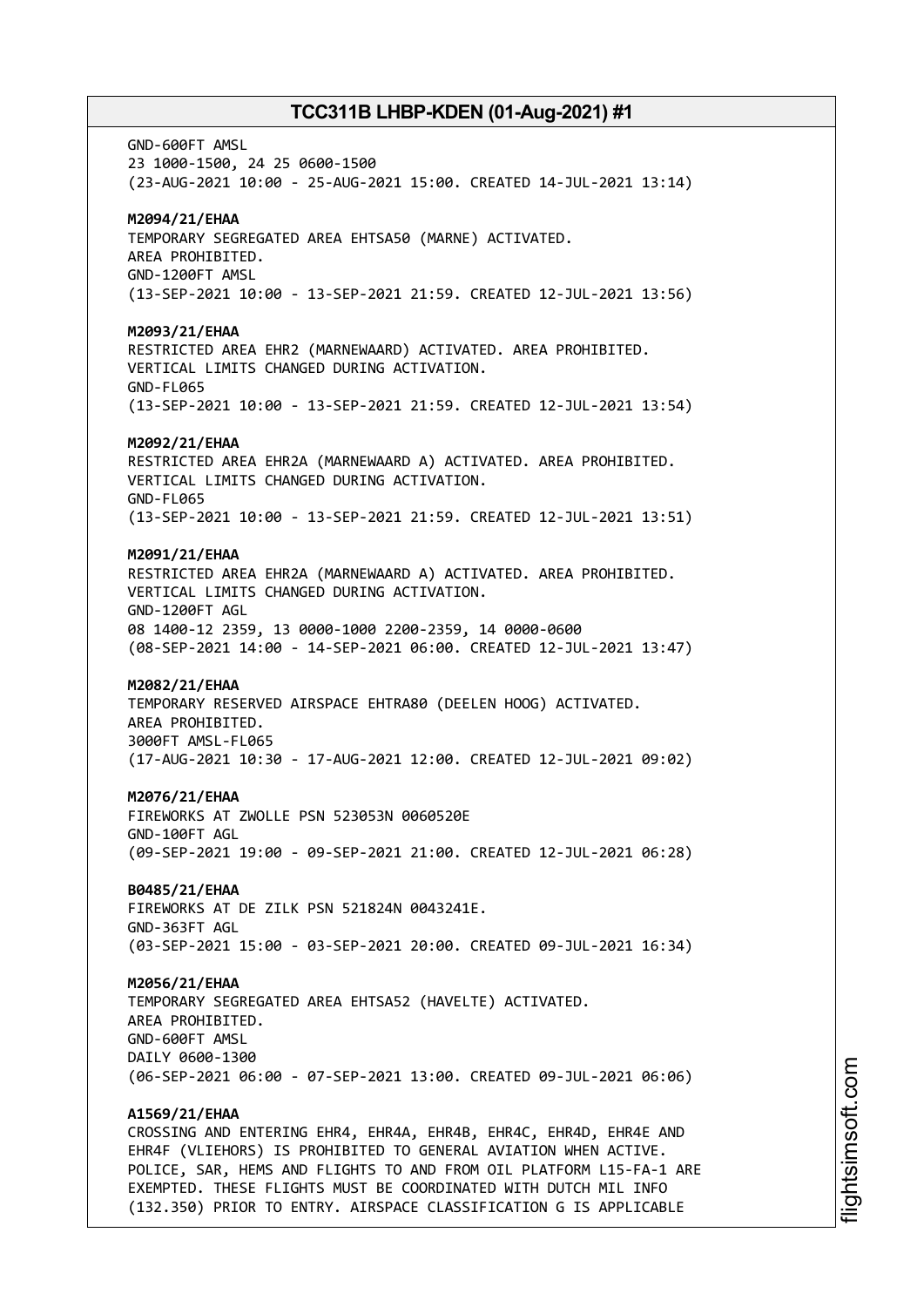WITHIN THE ABOVE MENTIONED AIRSPACE. REF AIP NETHERLANDS ENR 5.1 PARA 7.2. SFC-FL285 (08-JUL-2021 11:22 - PERM. CREATED 08-JUL-2021 11:22) **M2052/21/EHAA** RESTRICTED AREA EHR2C (MARNEWAARD C) ACTIVATED. AREA PROHIBITED. 1200FT AMSL-2500FT AMSL (30-SEP-2021 06:00 - 30-SEP-2021 14:30. CREATED 08-JUL-2021 10:07) **M2050/21/EHAA** RESTRICTED AREA EHR2A (MARNEWAARD A) ACTIVATED. AREA PROHIBITED. VERTICAL LIMITS CHANGED DURING ACTIVATION. GND-FL065 (30-SEP-2021 06:00 - 30-SEP-2021 14:30. CREATED 08-JUL-2021 10:05) **B0484/21/EHAA** OBST LIGHTS CHIMNEY NIJMEGEN 515122N 0054944E U/S. REF AIP ENR 5.4 ITEM 123. HEIGT 512FT AGL, ELEVATION 551FT AMSL. (08-JUL-2021 07:22 - 26-AUG-2021 09:00 EST. CREATED 08-JUL-2021 07:22) **M2045/21/EHAA** FIREWORKS AT UTRECHT PSN 520436N 0050327E. GND-200FT AGL (04-SEP-2021 18:00 - 04-SEP-2021 21:30. CREATED 08-JUL-2021 06:52) **M2044/21/EHAA** FIREWORKS AT ELIM PSN 524056N 0063414E. GND-135FT AGL (06-SEP-2021 19:00 - 06-SEP-2021 21:00. CREATED 08-JUL-2021 06:48) **M2043/21/EHAA** FIREWORKS AT SINT-NICOLAASGA PSN 525514N 0054406E. GND-100FT AGL (03-SEP-2021 20:00 - 03-SEP-2021 21:00. CREATED 08-JUL-2021 06:44) **M2042/21/EHAA** FIREWORKS AT GRAMSBERGEN PSN 523649N 0064035E. GND-495FT AGL (03-SEP-2021 19:00 - 03-SEP-2021 20:30. CREATED 08-JUL-2021 06:41) **M2035/21/EHAA** DUE TO LACK OF PERSONNEL NO OAT ATS WILL BE PROVIDED IN EHAA FIR BY DUTCHMIL BTN GND AND FL245 UNLESS PPR OBTAINED VIA DUTCHMIL SUPERVISOR PHONE +31 (0)577 45 8700. DAILY 0600-1500 (07-JUL-2021 13:54 - 07-OCT-2021 15:00. CREATED 07-JUL-2021 13:55) **M2034/21/EHAA** TEMPORARY SEGREGATED AREA EHTSA56 (LEUSDERHEIDE) ACTIVATED. AREA PROHIBITED. GND-600FT AMSL DAILY 0600-1300 (01-SEP-2021 06:00 - 03-SEP-2021 13:00. CREATED 07-JUL-2021 13:34) **M2026/21/EHAA**

CROSSING AND ENTERING EHR4, EHR4A, EHR4B, EHR4C, EHR4D, EHR4E AND EHR4F (VLIEHORS) IS PROHIBITED TO GENERAL AVIATION WHEN ACTIVE.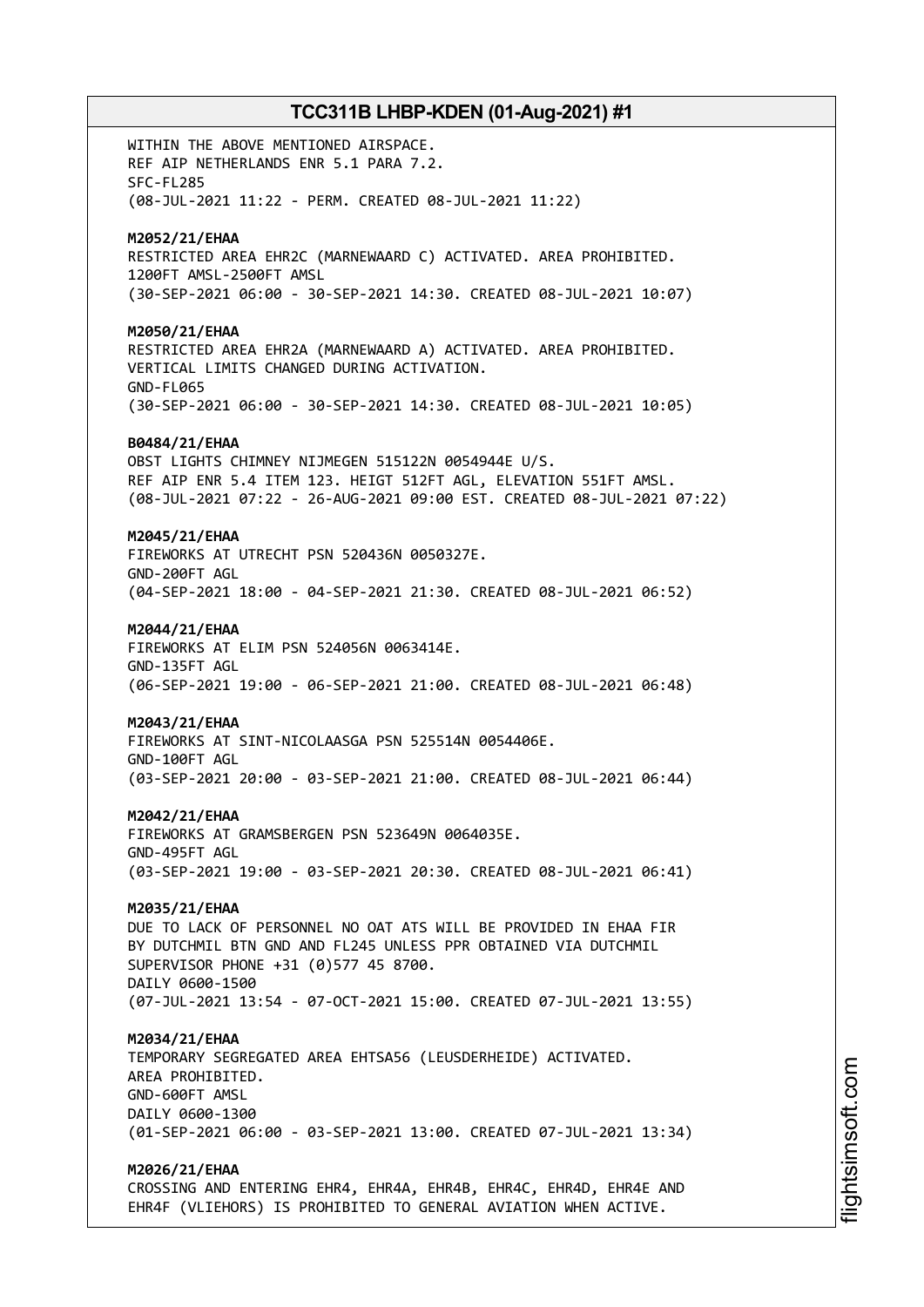POLICE, SAR, HEMS AND FLIGHTS TO AND FROM OIL PLATFORM L15-FA-1 ARE EXEMPTED. THESE FLIGHTS MUST BE COORDINATED WITH DUTCH MIL INFO (FREQ 132.350MHZ) PRIOR TO ENTRY. AIRSPACE CLASSIFICATION G IS APPLICABLE WITHIN THE ABOVE MENTIONED AIRSPACE. SFC-FL285 (07-JUL-2021 08:32 - 25-AUG-2021 10:00 EST. CREATED 07-JUL-2021 08:33) **M2025/21/EHAA** TEMPORARY RESTRICTED AREA ACTIVATED FOR 'DONAC 2021'. AREA: 513039N 0034113E - 513045N 0034609E - 512908N 0034609E - 512908N 0034113E BACK TO 513039N 0034113E BTN 500FT AMSL/FL050. AREA PROHIBITED. SAR, POLICE AND HELICOPTER EMERGENCY MEDICAL SERVICES ARE EXEMPTED AFTER PRIOR PERMISSION FROM DUTCH MIL INFO. 500FT AMSL-FL050 02 1000-1800, 03 0700-1800, 04 0700-1500 (02-SEP-2021 10:00 - 04-SEP-2021 15:00. CREATED 07-JUL-2021 08:29) **B0478/21/EHAA** LASERSHOW AT LEERDAM, PSN 515312N 0050513E. GND-UNL (19-AUG-2021 20:30 - 19-AUG-2021 23:15. CREATED 06-JUL-2021 10:38) **M2007/21/EHAA** UAS FLYING WILL TAKE PLACE AT OPIJNEN PSN 515002N 0051738E RADIUS 1000M BTN GND/329FT AGL, REQ TO AVOID AREA. GND-329FT AGL (07-AUG-2021 07:00 - 07-AUG-2021 16:00. CREATED 06-JUL-2021 09:54) **M2006/21/EHAA** LASERSHOW WILL TAKE PLACE AT ARNHEM PSN 515704N 0055258E. GND-UNL JUL 30-AUG 01 1800-0600, 02 AUG 1600-0600, AUG 03-AUG 08 1800-0600 (30-JUL-2021 18:00 - 09-AUG-2021 06:00. CREATED 06-JUL-2021 09:49) **M2005/21/EHAA** LASERSHOW WILL TAKE PLACE AT LEERDAM PSN 515317N 0050509E. GND-UNL (19-AUG-2021 20:30 - 19-AUG-2021 23:15. CREATED 06-JUL-2021 09:37) **M2001/21/EHAA** FIREWORKS AT UTRECHT PSN 520657N 0050250E. GND-135FT AGL (29-AUG-2021 18:00 - 29-AUG-2021 20:00. CREATED 06-JUL-2021 06:33) **M1999/21/EHAA** FIREWORKS AT MAKKUM PSN 530305N 0052237E. GND-220FT AGL (11-AUG-2021 19:30 - 11-AUG-2021 21:00. CREATED 06-JUL-2021 06:29) **M1998/21/EHAA** FIREWORKS AT HOLTEN PSN 521635N 0062427E. GND-165FT AGL (27-AUG-2021 19:30 - 27-AUG-2021 20:30. CREATED 06-JUL-2021 06:21) **M1997/21/EHAA** FIREWORKS AT GORINCHEM PSN 514932N 0045938E. GND-660FT AGL (28-AUG-2021 20:00 - 28-AUG-2021 22:00. CREATED 06-JUL-2021 06:18)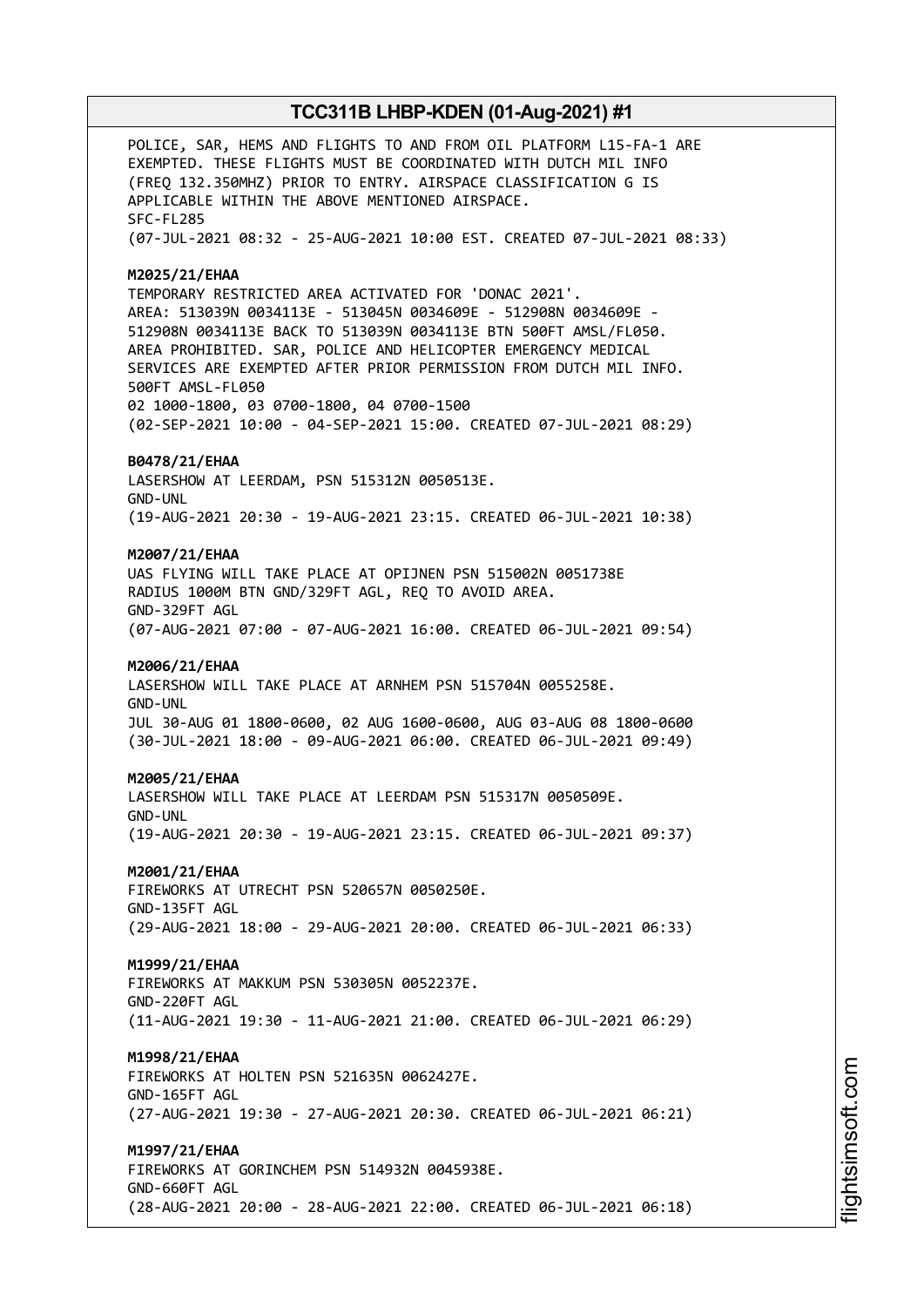**M1996/21/EHAA** FIREWORKS AT OMMEN PSN 523049N 0062446E. GND-100FT AGL (27-AUG-2021 20:30 - 27-AUG-2021 22:00. CREATED 06-JUL-2021 06:15)

#### **A1543/21/EHAA**

OPERATIONS IN FIR MINSK (UMMV)

NETHERLANDS AIR CARRIERS AND CAPTAINS OF ACFT IN CHARGE OF AIR SERVICE MANAGED BY CARRIERS HOLDERS OF OPERATING LICENCE ISSUED BY THE NETHERLANDS, WHETHER THEY ARE CONTRACTUAL CARRIERS AND/OR DE FACTO CARRIERS, OR PERFORMING AIR SERVICE WITH COMMERCIAL CHARTER AGREEMENT OR WITH CODE SHARING AND TO ALL FLIGHT PERFORMED WITH NETHERLANDS ACFT REGISTRATION, ARE REQUESTED TO AVOID MINSK FIR (UMMV).

FOREIGN AIR CARRIERS INBOUND EU ARE RECOMMENDED TO AVOID BELARUS MINSK FIR(UMMV).

(02-JUL-2021 18:08 - 02-SEP-2021 23:59 EST. CREATED 02-JUL-2021 18:09)

#### **B0472/21/EHAA**

PJE WILL TAKE PLACE AT ROCKANJE, PSN 515232N 0040244E. GND-FL050 (04-SEP-2021 15:00 - 04-SEP-2021 18:00. CREATED 02-JUL-2021 16:49)

#### **A1539/21/EHAA**

AMSTERDAM INFORMATION 124.300MHZ EXPECT LIMITED RADIO COVERAGE BELOW 1500FT BETWEEN EHRD CTR AND EHSE. (02-JUL-2021 14:10 - 02-OCT-2021 12:00 EST. CREATED 02-JUL-2021 13:31)

#### **A1538/21/EHAA**

AMSTERDAM INFORMATION 119.175MHZ EXPECT LIMITED RADIO COVERAGE BELOW 2000FT AROUND ATRIX RADIUS 10NM. (02-JUL-2021 14:10 - 02-OCT-2021 12:00 EST. CREATED 02-JUL-2021 13:27)

#### **M1966/21/EHAA**

DUE TO TECHNICAL ISSUES DUTCH MIL LOWER FREQUENCY 128.355MHZ HAS LIMITED RADIO COVERAGE IN CTA NORTH AND TMA A. CONTACT DUTCH MIL INFO ON 132.350MHZ WHEN UNABLE TO MAKE RADIO CONTACT. (02-JUL-2021 12:28 - 02-OCT-2021 23:59. CREATED 02-JUL-2021 12:32)

#### **A1537/21/EHAA**

BASED ON THE LATEST COVID-19 REGULATIONS (TIJDELIJKE REGELING MAATREGELEN COVID-19) ALL FLIGHTS SHOULD ADHERE TO THE FOLLOWING CONDITIONS:

1. DISINFECT CABIN, SEATS AND INSTRUMENTS. 2. ALL PASSENGERS ARE REQUIRED TO USE A MANDATORY NON MEDICAL FACE MASK FROM BEFORE BOARDING UNTIL AFTER DISEMBARKING (NON COMMERCIAL FLIGHTS ARE EXEMPTED) .

3. BEFORE BOARDING, A HEALTH CHECK OF ALL POB SHALL BE PERFORMED BY CREW BASED ON THE RIVM GUIDELINES:

HTTPS://WWW.RIVM.NL/CORONAVIRUS-COVID-19/ADVIEZEN-WERK-VRIJE-TIJD/GEN ERIEK-KADER-CORONAMAATREGELEN

4. COMPANIES SHALL ADHERE TO COMPANY SPECIFIC PROTOCOL.

NOTE:

POLICE, HELICOPTER EMERGENCY SERVICES AND SAR FLIGHTS ARE EXEMPTED. (02-JUL-2021 10:43 - 21-AUG-2021 23:59 EST. CREATED 02-JUL-2021 10:43)

**A1521/21/EHAA**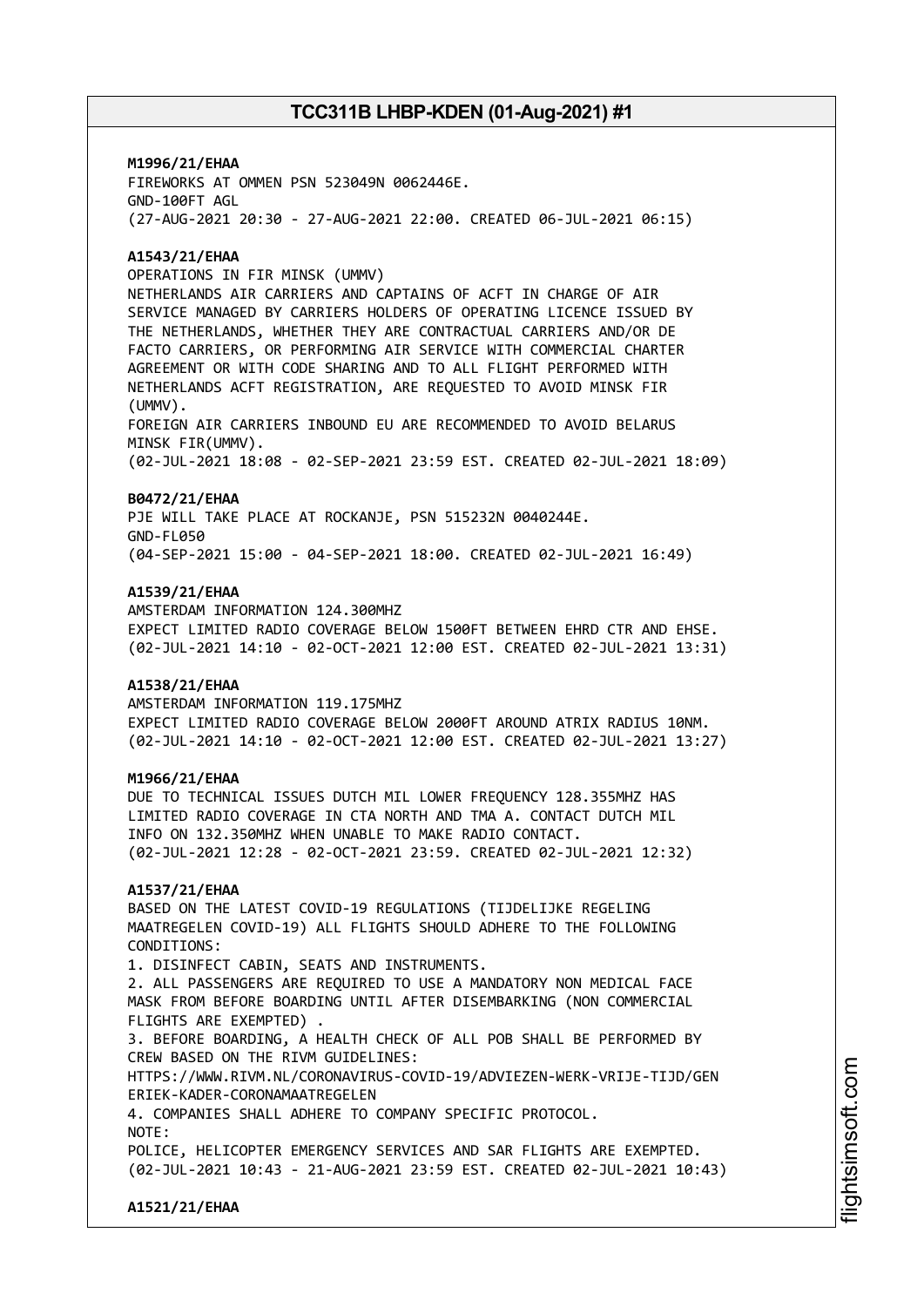TRIGGER NOTAM - AIRAC AIP AMDT 08/2021 WEF 12 AUG 2021: PERMANENTLY OUT OF SERVICE: VOR AMS, HDR, HSD, PAM, SPY: NDB EHN, ROT, STD / CH, NV, OA, PS, RR: LOCATORS CH, NV, OA, PS, RR. (12-AUG-2021 00:00 - 25-AUG-2021 23:59. CREATED 01-JUL-2021 10:03) **M1945/21/EHAA** TEMPORARY SEGREGATED AREA EHTSA52 (HAVELTE, RPAS) ACTIVATED. AREA PROHIBITED. GND-600FT AMSL DAILY 0600-1400 (02-SEP-2021 06:00 - 03-SEP-2021 14:00. CREATED 30-JUN-2021 13:48) **B0467/21/EHAA** NEW PARAGLIDING SITE VELDHOEK, PSN 520200N 0062510E. MAX CABLE HGT 1500FT AMSL, ACTIVE DAILY UDP. REF AIP NETHERLANDS ENR 5.5. GND-1500FT AMSL (30-JUN-2021 09:50 - PERM. CREATED 30-JUN-2021 09:51) **B0464/21/EHAA** PJE AT OUDENBOSCH, PSN 513622N 0043256E. GND-3000FT AMSL (13-AUG-2021 07:00 - 13-AUG-2021 18:00. CREATED 30-JUN-2021 08:56) **B0462/21/EHAA** PJE AT OUDENBOSCH, PSN 513622N 0043256E. GND-3000FT AMSL (08-AUG-2021 07:00 - 08-AUG-2021 18:00. CREATED 30-JUN-2021 07:42) **B0452/21/EHAA** NEW OBSTACLE UNDER CONSTRUCTION IJSSELMEER WINDFARM FRYSLAN, 89 WIND TURBINES WITHIN AREA: 530153N0051541E-530145N0051700E-525933N0051851E-525816N0051633E-52583 4N0051357E-530040N0051246E-530144N0051433E-530153N0051541E. ELEV 590FT AMSL, NOT LGTD. REF AIP ENR 5.4 (28-JUN-2021 14:48 - PERM. CREATED 28-JUN-2021 14:49) **M1895/21/EHAA** UAS FLYING WILL TAKE PLACE AT BIDDINGHUIZEN PSN 522616N 0054519E RADIUS 1000M BTN GND/400FT AGL, REQ TO AVOID AREA. GND-400FT AGL DAILY 1300-1906 (20-AUG-2021 13:00 - 21-AUG-2021 19:06. CREATED 28-JUN-2021 09:01) **M1829/21/EHAA** RESTRICTED AREA EHR49 (BREEZANDDIJK) ACTIVATED. AREA PROHIBITED. SFC-19500FT AMSL MON-FRI 0600-1500 (27-SEP-2021 06:00 - 08-OCT-2021 15:00. CREATED 22-JUN-2021 10:13) **M1825/21/EHAA** FIREWORKS AT STEGEREN PSN 523237N 0062922E. GND-100FT AGL

(10-AUG-2021 20:00 - 10-AUG-2021 21:00. CREATED 22-JUN-2021 09:56)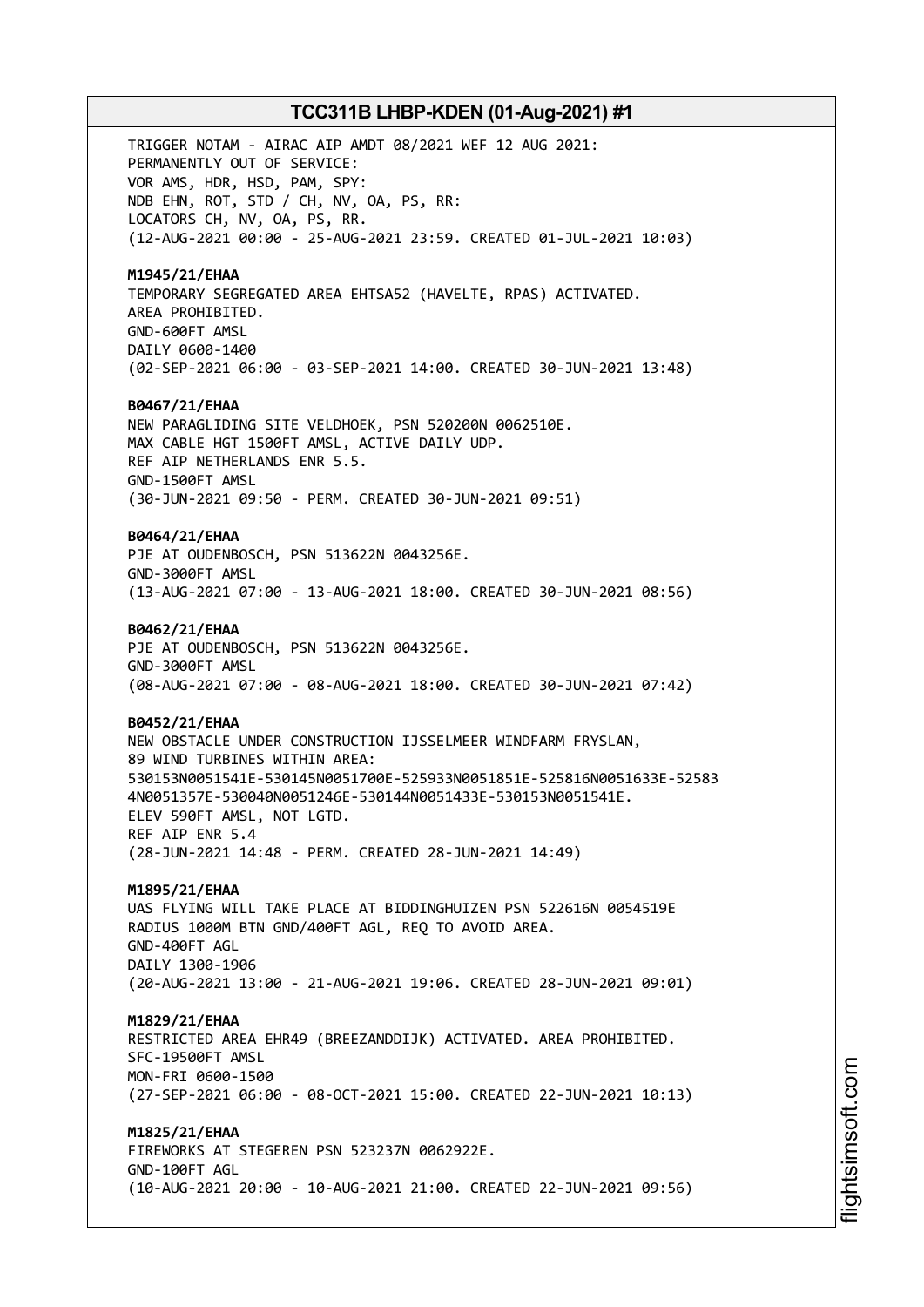**M1826/21/EHAA** FIREWORKS AT STEGEREN PSN 523237N 0062922E. GND-100FT AGL (24-AUG-2021 20:00 - 24-AUG-2021 21:00. CREATED 22-JUN-2021 09:56) **M1822/21/EHAA** FIREWORKS AT UTRECHT PSN 520729N 0050755E. GND-200FT AGL (28-AUG-2021 20:00 - 28-AUG-2021 22:00. CREATED 22-JUN-2021 09:48) **M1796/21/EHAA** TEMPORARY SEGREGATED AREA EHTSA50 (MARNE) ACTIVATED. AREA PROHIBITED. GND-1200FT AMSL 14-16 20-23 0600-2159, 17 0600-1500 (14-SEP-2021 06:00 - 23-SEP-2021 21:59. CREATED 18-JUN-2021 13:16) **M1795/21/EHAA** RESTRICTED AREA EHR2A (MARNEWAARD A) ACTIVATED. AREA PROHIBITED. VERTICAL LIMITS CHANGED DURING ACTIVATION. GND-6500FT AMSL 14-16 20-23 0600-2159, 17 0600-1500 (14-SEP-2021 06:00 - 23-SEP-2021 21:59. CREATED 18-JUN-2021 13:13) **M1794/21/EHAA** RESTRICTED AREA EHR2 (MARNEWAARD) ACTIVATED. AREA PROHIBITED. VERTICAL LIMITS CHANGED DURING ACTIVATION. SFC-6500FT AMSL 14-16 20-23 0600-2159, 17 0600-1500 (14-SEP-2021 06:00 - 23-SEP-2021 21:59. CREATED 18-JUN-2021 13:09) **M1765/21/EHAA** TEMPORARY SEGREGATED AREA EHTSA50 (MARNE) ACTIVATED. AREA PROHIBITED. GND-600FT AGL (30-AUG-2021 20:00 - 08-SEP-2021 20:00. CREATED 16-JUN-2021 10:12) **M1749/21/EHAA** PJE WILL TAKE PLACE AT GROESBEEK PSN 514512N 0055527E RADIUS 2NM. GND-3000FT AGL (17-SEP-2021 04:59 - 17-SEP-2021 18:01. CREATED 15-JUN-2021 07:49) **M1744/21/EHAA** FIREWORKS AT LOPIKERKAPEL PSN 515913N 0050302E GND-165FT AGL (13-AUG-2021 14:00 - 13-AUG-2021 22:00. CREATED 15-JUN-2021 06:22) **B0435/21/EHAA** OBST LIGHTS WIND FARM BARD OFFSHORE 1 PARTLY U/S. ELEVATION 492FT AMSL. REF AIP THE NETHERLANDS ENR 5.4 ID 333. (14-JUN-2021 14:44 - 14-SEP-2021 09:00 EST. CREATED 14-JUN-2021 14:45) **B0434/21/EHAA** MOBILE RIG MAERSK RESOLUTE RELOCATED, PSN 5222.7N 00323.9E (ACP P11-UNITY). (13-JUN-2021 00:53 - 13-SEP-2021 09:00 EST. CREATED 13-JUN-2021 00:54)

**M1731/21/EHAA**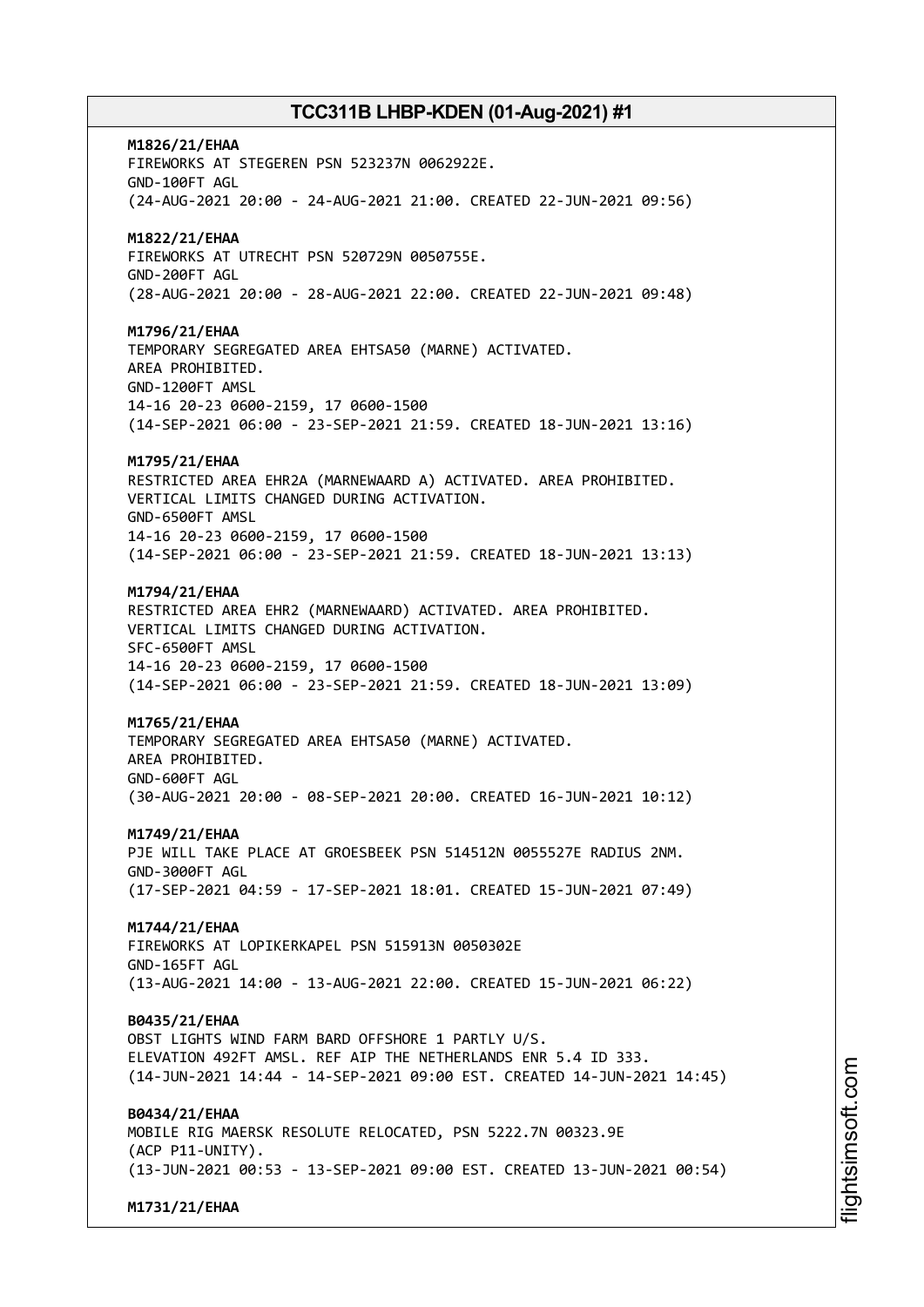ACFT HAVE TO AVOID OVERFLYING OF OUWEHANDS DIERENPARK RHENEN AT PSN 515727N 0053525E RADIUS 1.5NM BTN GND/3000FT AGL. GND-3000FT AGL (11-JUN-2021 11:40 - 11-SEP-2021 23:59 EST. CREATED 11-JUN-2021 11:41) **M1730/21/EHAA** MIL ACFT HAVE TO AVOID OVERFLYING OF SLUIS DUE TO OSTRICH FARM AT PSN 511658N 0032501E RADIUS 2NM BTN GND/3000FT AGL. GND-3000FT AGL (11-JUN-2021 11:40 - 11-SEP-2021 23:59 EST. CREATED 11-JUN-2021 11:41) **M1732/21/EHAA** MIL ACFT HAVE TO AVOID OVERFLYING OF DIERENPARK APENHEUL AT PSN 521257N 0055505E RADIUS 0.5NM BTN GND/1000FT AGL. GND-1000FT AGL (11-JUN-2021 11:41 - 11-SEP-2021 23:59 EST. CREATED 11-JUN-2021 11:41) **M1729/21/EHAA** MIL ACFT HAVE TO AVOID OVERFLYING OF LITHOIJEN PSN 514600N 0052622E RADIUS 1NM BTN GND/500FT AGL. GND-500FT AGL (11-JUN-2021 11:39 - 11-SEP-2021 23:59 EST. CREATED 11-JUN-2021 11:40) **B0424/21/EHAA** MOBILE RIG TEST PLATFORM 590021-TEST PSN 5314.0N 00314.5E. (11-JUN-2021 07:45 - 06-SEP-2021 12:00 EST. CREATED 11-JUN-2021 07:46) **M1675/21/EHAA** FIREWORKS AT OLDENZAAL PSN 521822N 0065317E GND-265FT AGL DAILY 1830-2030 (27-AUG-2021 18:30 - 28-AUG-2021 20:30. CREATED 09-JUN-2021 06:43) **M1674/21/EHAA** FIREWORKS AT HARLINGEN PSN 531023N 0052426E GND-465FT AGL (28-AUG-2021 19:30 - 28-AUG-2021 21:30. CREATED 09-JUN-2021 06:40) **M1673/21/EHAA** FIREWORKS AT ENSCHEDE PSN 521050N 0065013E. GND-297FT AGL DAILY 1600-2200 (14-AUG-2021 16:00 - 15-AUG-2021 22:00. CREATED 09-JUN-2021 06:27) **M1671/21/EHAA** FIREWORKS AT DROUWENERMOND PSN 525816N 0065227E. GND-280FT AGL 19 0700-1100 2100-2330, 20 2100-2359, 21 2100-0015 (19-AUG-2021 07:00 - 22-AUG-2021 00:15. CREATED 09-JUN-2021 06:21) **M1670/21/EHAA** FIREWORKS AT LUTTENBERG PSN 522410N 0062147E. GND-120FT AGL (15-AUG-2021 20:00 - 15-AUG-2021 21:30. CREATED 09-JUN-2021 06:17) **A1278/21/EHAA** ALL FLIGHTS TO/FROM AIRPORTS IN THE NETHERLANDS, OR OVERFLYING NETHERLANDS TERRITORY, ARE NOT ALLOWED IF AIRCRAFT ARE OPERATED BY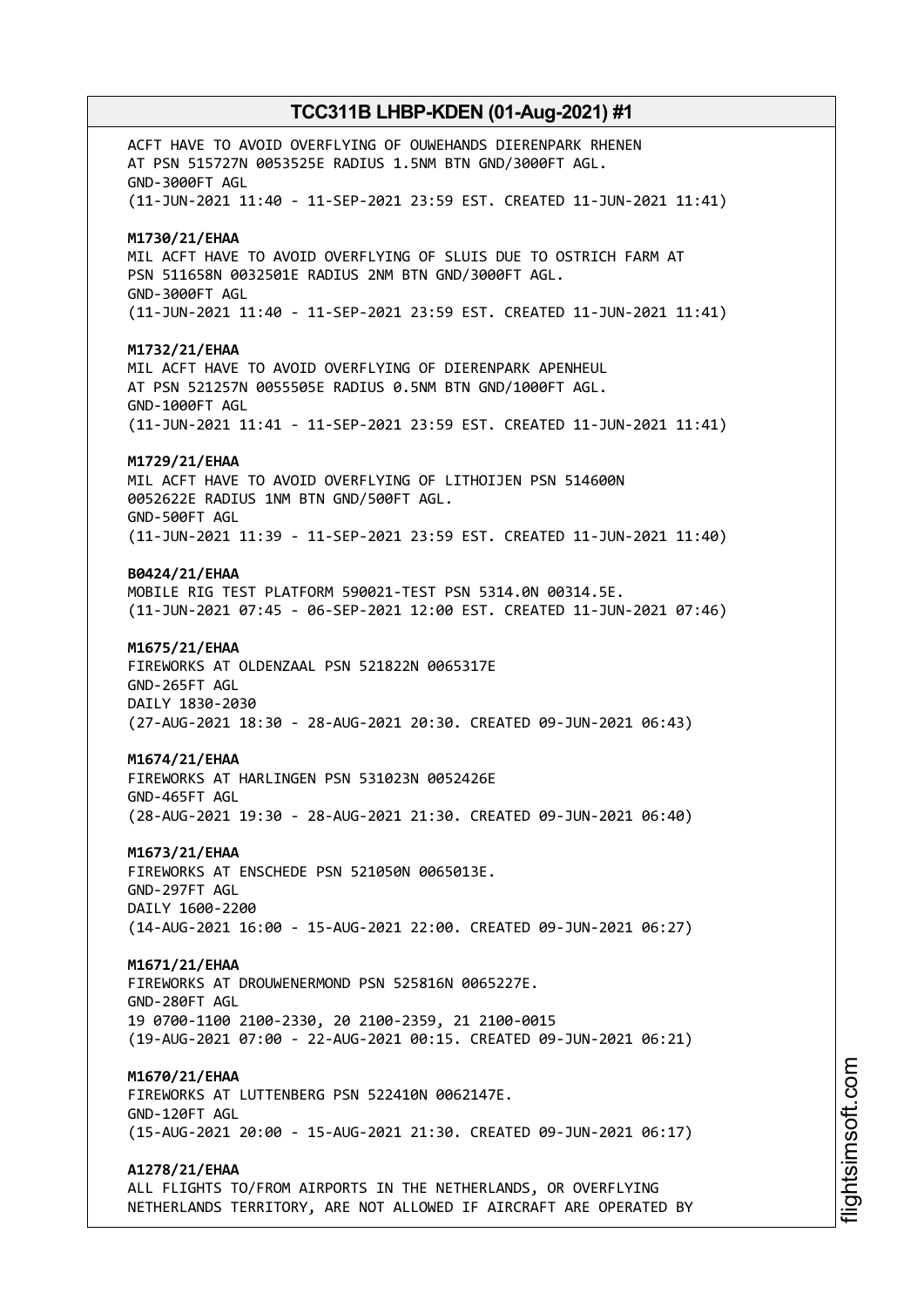BELARUSIAN AIR CARRIERS AND/OR REGISTERED IN BELARUS, EXCEPT FOR AIRCRAFT IN EMERGENCY OR HUMANITARIAN FLIGHTS. (05-JUN-2021 00:00 - 06-SEP-2021 12:00 EST. CREATED 04-JUN-2021 18:50) **M1611/21/EHAA** TEMPORARY RESTRICTED AREA 'TGB MARNEWAARD' ACTIVATED FOR EXERCISE 'FALCON LEAP'. AREA: PSN 532300N 0061504E RADIUS 5NM BTN GND/3000FT AMSL. AREA PROHIBITED. SAR, POLICE, HELICOPTER EMERGENCY MEDICAL SERVICES AND OTHER AUTHORISED TFC ARE EXEMPTED AFTER PRIOR PERMISSION FROM MILATCC SCHIPHOL. GND-3000FT AMSL 07 08 0800-1000 1200-1400 1600-1800, 13 0700-1600 (07-SEP-2021 08:00 - 13-SEP-2021 16:00. CREATED 02-JUN-2021 10:04) **M1598/21/EHAA** IN EXERCISE 'WEAPON INSTRUCTOR COURSE' INTENSE MIL ACTIVITY CAN BE EXPECTED BELOW MNM VFR ALT IN THE FOLLOWING AREA: 532732N 0064038E - 532437N 0063630E - 524803N 0051711E - 524350N 0043648E ALONG A LINE (1NM WEST OF THE NORTH SEA COAST) TO 525835N 0044259E ALONG THE SOUTHERN BOUNDARY OF THE 'WADDENZEE' AREA (SEE: AIP ENR 5.6 AND ENR 6-5.3) TO 532441N 0060956E ALONG A CLOCKWISE ARC (RADIUS 4NM WITH CENTRE 532300N 0061600E) TO 532446N 0062159E ALONG THE SOUTHERN BOUNDARY OF THE 'WADDENZEE' AREA (SEE: AIP ENR 5.6 AND ENR 6-5.3) BACK TO 532732N 0064038E BTN SFC/1500FT AGL. BIRD SANCTUARIES (AS DEFINED IN AIP ENR 5.6.3 AND ENR 6-5.3) 'LAUWERSMEER/WIERUMMER WAD/WAD FERWERADEEL' AND 'HORNHUIZER WAD' ARE EXCLUDED. REQ TO AVOID AREA. SFC-1500FT AGL DAILY 0700-1000 1130-1330 (27-SEP-2021 07:00 - 01-OCT-2021 13:30. CREATED 01-JUN-2021 12:13) **M1597/21/EHAA** IN EXERCISE 'WEAPON INSTRUCTOR COURSE' INTENSE MIL ACTIVITY CAN BE EXPECTED BELOW MNM VFR ALT IN THE FOLLOWING AREA: 532732N 0064038E - 532437N 0063630E - 524803N 0051711E - 524350N 0043648E ALONG A LINE (1NM WEST OF THE NORTH SEA COAST) TO 525835N 0044259E ALONG THE SOUTHERN BOUNDARY OF THE 'WADDENZEE' AREA (SEE: AIP ENR 5.6 AND ENR 6-5.3) TO 532441N 0060956E ALONG A CLOCKWISE ARC (RADIUS 4NM WITH CENTRE 532300N 0061600E) TO 532446N 0062159E ALONG THE SOUTHERN BOUNDARY OF THE 'WADDENZEE' AREA (SEE: AIP ENR 5.6 AND ENR 6-5.3) BACK TO 532732N 0064038E BTN SFC/1500FT AGL. BIRD SANCTUARIES (AS DEFINED IN AIP ENR 5.6.3 AND ENR 6-5.3) 'LAUWERSMEER/WIERUMMER WAD/WAD FERWERADEEL' AND 'HORNHUIZER WAD' ARE EXCLUDED. REQ TO AVOID AREA. SFC-1500FT AGL DAILY 0700-1000 1130-1330 (16-AUG-2021 07:00 - 20-AUG-2021 13:30. CREATED 01-JUN-2021 12:05) **B0378/21/EHAA** LIMITED RADIO COVERAGE OF THE AMSTERDAM INFO FREQUENCY 119.175MHZ BETWEEN UTIRA AND EPOXU BELOW 1000FT. NORTH SEA AREA AMSTERAM IS A RADIO MANDATORY ZONE AND RADIO COMMUNICATION WITH AMSTERDAM INFORMATION IS REQUIRED. TO PREVENT

SAFETY INCIDENTS KEEP TRYING TO CALL AMSTERDAM INFO WHEN OPERATING

IN THIS AREA.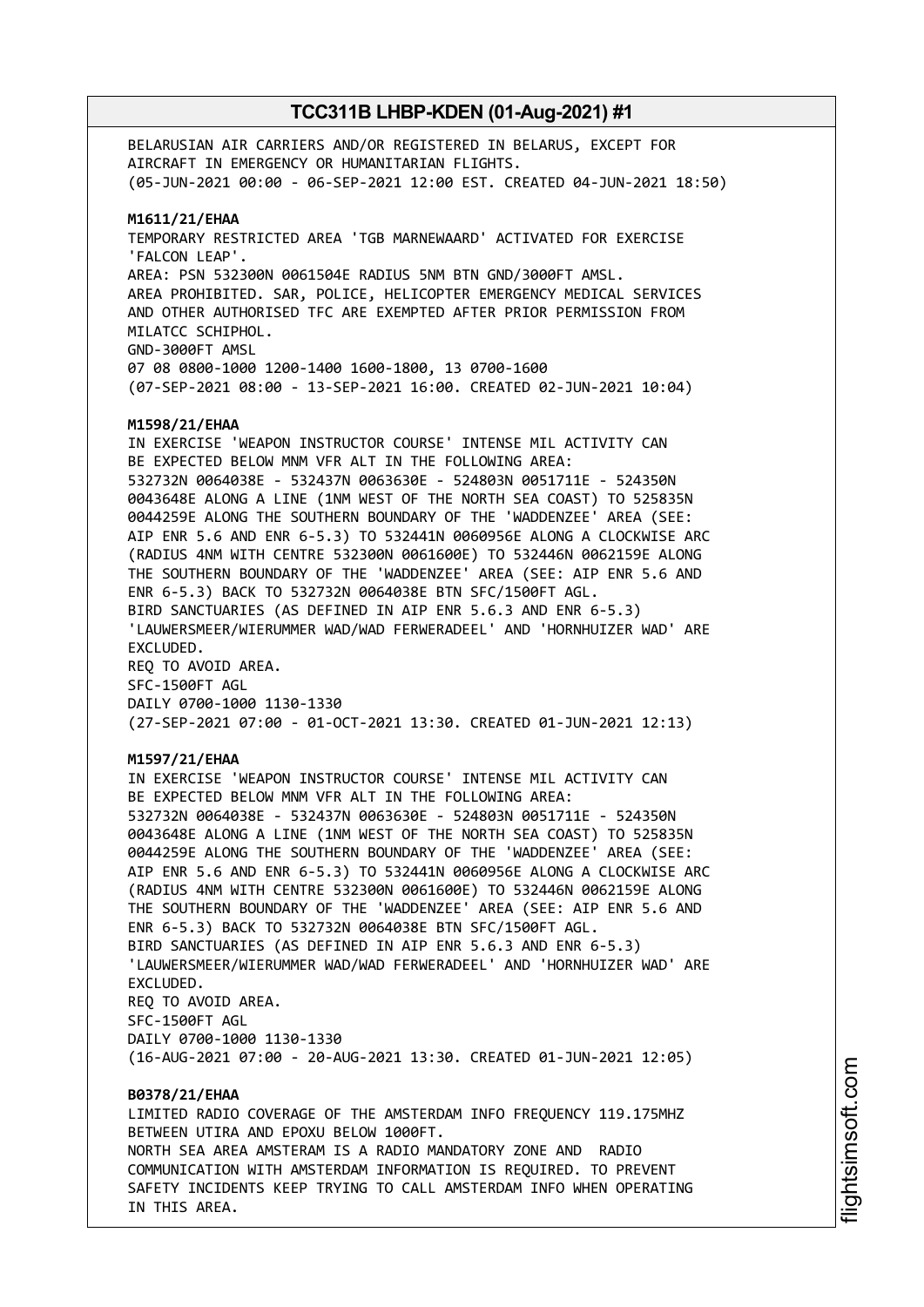(01-JUN-2021 09:04 - 01-SEP-2021 12:00 EST. CREATED 01-JUN-2021 09:05)

#### **B0373/21/EHAA**

SEVERAL CRANES ERECTED AT ZEEWOLDE PSN 522055N 0052025E, 548FT AMSL, AND 558FT AGL. (28-MAY-2021 14:31 - 28-AUG-2021 09:00 EST. CREATED 28-MAY-2021 14:31)

#### **B0370/21/EHAA**

FIREWORKS AT HOORN PSN 523828N 0050522E. GND-660FT AGL (28-AUG-2021 21:45 - 28-AUG-2021 22:30. CREATED 26-MAY-2021 13:45)

#### **M1504/21/EHAA**

MILITARY TRAFFIC WITH DEPARTURE OR DESTINATION ETNG OVERFLYING EHAA FIR SHALL FILE A GAT FLIGHTPLAN, FILED IN ACCORDANCE WITH AIP THE NETHERLANDS SECTION ENR1.10 AND ACKNOWLEDGED BY IFPS. (25-MAY-2021 06:56 - 26-AUG-2021 23:59 EST. CREATED 25-MAY-2021 06:58)

#### **M1496/21/EHAA**

TEMPORARY RESTRICTED AREA 'MARNEWAARD' ACTIVATED FOR MIL EXER 'WEAPON INSTRUCTOR COURSE'. AREA: 532422N 0060943E ALONG CLOCKWISE ARC (RADIUS 4NM WITH CENTRE 532300N 0061600E) TO 532500N 0062147E ALONG THE BOUNDARY OF EHR2A (MARNEWAARD A) BACK TO 532422N 0060943E BTN SFC/2000FT AMSL.

AREA PROHIBITED. POLICE, SAR, HELICOPTER EMERGENCY MEDICAL SERVICE FLIGHTS AND PARTICIPATING FLIGHTS ARE EXEMPTED AFTER PRIOR PERMISSION FROM MILATCC SCHIPHOL. SFC-2000FT AMSL

DAILY 0700-1000 1130-1330 (27-SEP-2021 07:00 - 01-OCT-2021 13:30. CREATED 21-MAY-2021 12:50)

#### **M1494/21/EHAA**

TEMPORARY RESTRICTED AREA 'MARNEWAARD' ACTIVATED FOR MIL EXER 'WEAPON INSTRUCTOR COURSE'. AREA: 532422N 0060943E ALONG CLOCKWISE ARC (RADIUS 4NM WITH CENTRE 532300N 0061600E) TO 532500N 0062147E ALONG THE BOUNDARY OF EHR2A (MARNEWAARD A) BACK TO 532422N 0060943E BTN SFC/2000FT AMSL. AREA PROHIBITED. POLICE, SAR, HELICOPTER EMERGENCY MEDICAL SERVICE FLIGHTS AND PARTICIPATING FLIGHTS ARE EXEMPTED AFTER PRIOR PERMISSION FROM MILATCC SCHIPHOL. SFC-2000FT AMSL DAILY 0700-1000 1130-1330 (16-AUG-2021 07:00 - 20-AUG-2021 13:30. CREATED 21-MAY-2021 12:44)

#### **B0348/21/EHAA**

NEW OBSTACLES UNDER CONSTRUCTION AT OSPELDIJK, 4 WIND TURBINES (LINE) BTN PSN 511858N 0055138E AND 511827N 0055008E. HEIGHT 689FT AGL, ELEV 784FT AMSL. NOT LGT. REF AIP ENR 5.4. (20-MAY-2021 14:15 - PERM. CREATED 20-MAY-2021 14:16)

#### **B0347/21/EHAA**

FIREWORKS AT LUTJEBROEK PSN 524200N 0051159E. GND-330FT AGL (28-AUG-2021 20:00 - 28-AUG-2021 20:15. CREATED 20-MAY-2021 11:07)

**B0337/21/EHAA** FIREWORKS AT HOORN PSN 523831N 0050521E.

GND-660FT AGL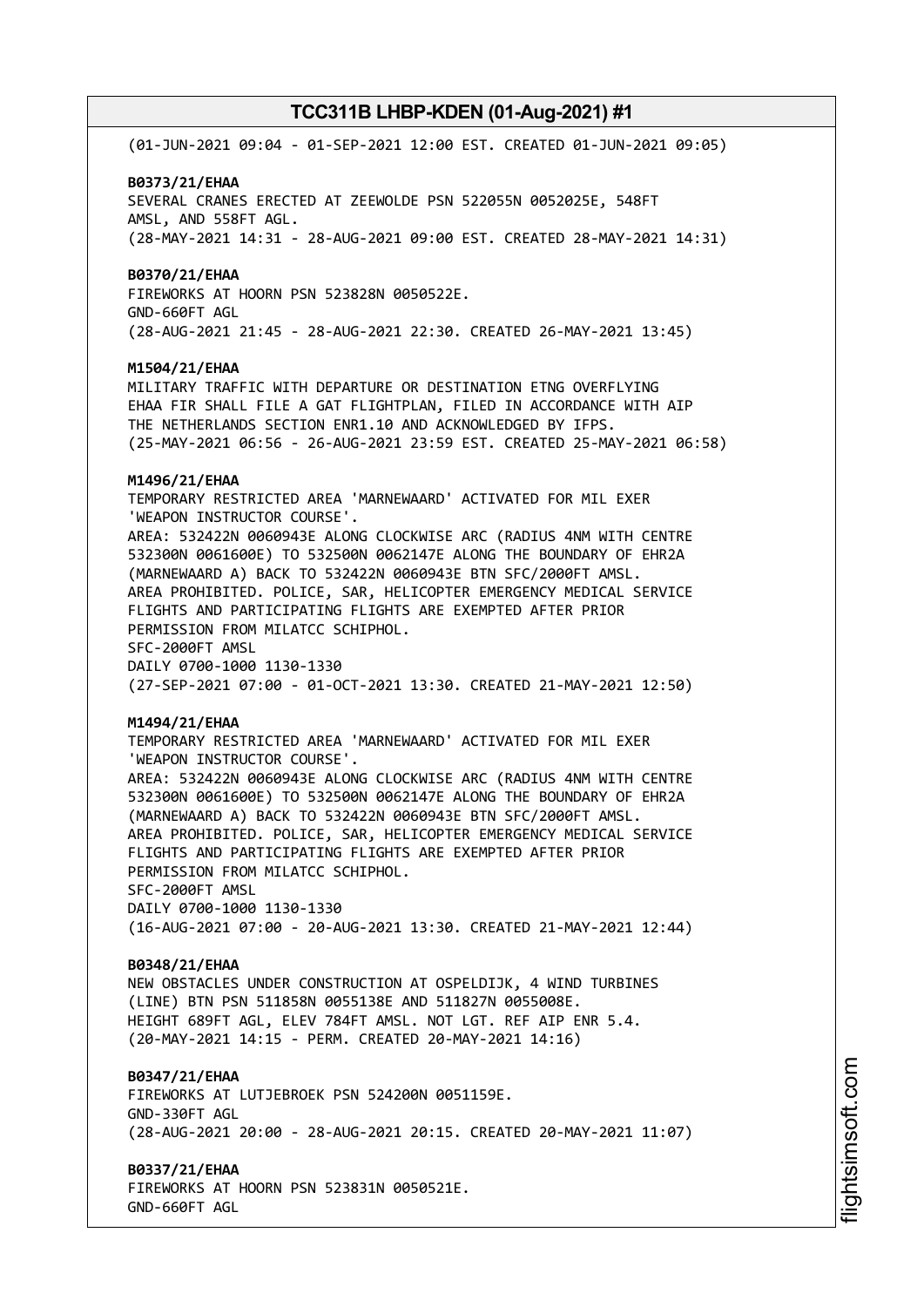(13-AUG-2021 20:00 - 13-AUG-2021 21:00. CREATED 18-MAY-2021 16:09) **B0334/21/EHAA** NEW OBSTACLES AT HATTEMERBROEK, 4 WIND TURBINES (LINE) BTN PSN 522958N 0060004E AND 522929N 0060048E. HEIGHT 492FT AGL, ELEV 495FT AMSL, NOT LGT. REF AIP ENR 5.4. (18-MAY-2021 12:15 - PERM. CREATED 18-MAY-2021 12:15) **B0309/21/EHAA** SEVERAL OBST LIGHTS NOORDZEE RIFFGAT U/S. 487FT AMSL. REF AIP NETHERLANDS ENR 5.4 ID 415. (05-MAY-2021 12:16 - 05-AUG-2021 10:00 EST. CREATED 05-MAY-2021 12:16) **B0282/21/EHAA** NEW OBSTACLES AT NEER UNDER CONSTRUCTION, 3 WIND TURBINES IN LINE BTN 511706N 0055851E AND 511646N 0055950E. HEIGHT 659FT AGL, ELEV 751FT AMSL. LGT OBST/DAY FLG WHITE, NIGHT RED. REF AIP ENR 5.4. (26-APR-2021 14:34 - PERM. CREATED 26-APR-2021 14:34) **B0281/21/EHAA** NEW OBSTACLES AT EGCHEL UNDER CONSTRUCTION, 5 WIND TURBINES IN **LTNF** BTN 511917N 0055423E AND 511839N 0055638E. HEIGHT 656FT AGL, ELEV 757FT AMSL. LGT OBST/DAY FLG WHITE, NIGHT RED. REF AIP ENR 5.4. (26-APR-2021 14:21 - PERM. CREATED 26-APR-2021 14:25) **M1150/21/EHAA** RESTRICTED AREA EHR2A (MARNEWAARD A) ACTIVATED. AREA PROHIBITED. VERTICAL LIMITS CHANGED DURING ACTIVATION. GND-FL065 DAILY 0700-1000 1130-1330 (16-AUG-2021 07:00 - 20-AUG-2021 13:30. CREATED 23-APR-2021 08:46) **B0274/21/EHAA** OBST ERECTED, 4 NEW WIND TUNBINES AT ANGERLO BTN PSN 515833N 0060722E AND 515850N 0060825E. HEIGHT 577 FT AGL, ELEV 606FT AMSL, LGT OBST/DAY FLG W, NIGHT R. REF AIP ENR 5.4. (22-APR-2021 14:45 - PERM. CREATED 22-APR-2021 14:45) **M0844/21/EHAA** TEMPORARY RESTRICTED AREA 'TGB HOUTDORPERVELD' ACTIVATED. AREA: PSN 521528N 0054345E RADIUS 5NM BTN GND/3000FT AMSL. AREA PROHIBITED. SAR, POLICE, HELICOPTER EMERGENCY MEDICAL SERVICES AND OTHER AUTHORISED TFC EXEMPTED AFTER PRIOR PERMISSION FROM MILATCC SCHIPHOL. GND-3000FT AMSL 14 16 0700-1600 (14-SEP-2021 07:00 - 16-SEP-2021 16:00. CREATED 26-MAR-2021 12:06) ┌──────────────────────────────────────────────────────────────────────────────┐ │**EKDK (COPENHAGEN FIR/UIR)** │

└──────────────────────────────────────────────────────────────────────────────┘

**C0632/21/EKDK** CHECKL<sub>TST</sub> YEAR=2021 0251 0570 0616 0617 0618 0622 LATEST AIS PUBLICATIONS ISSUED: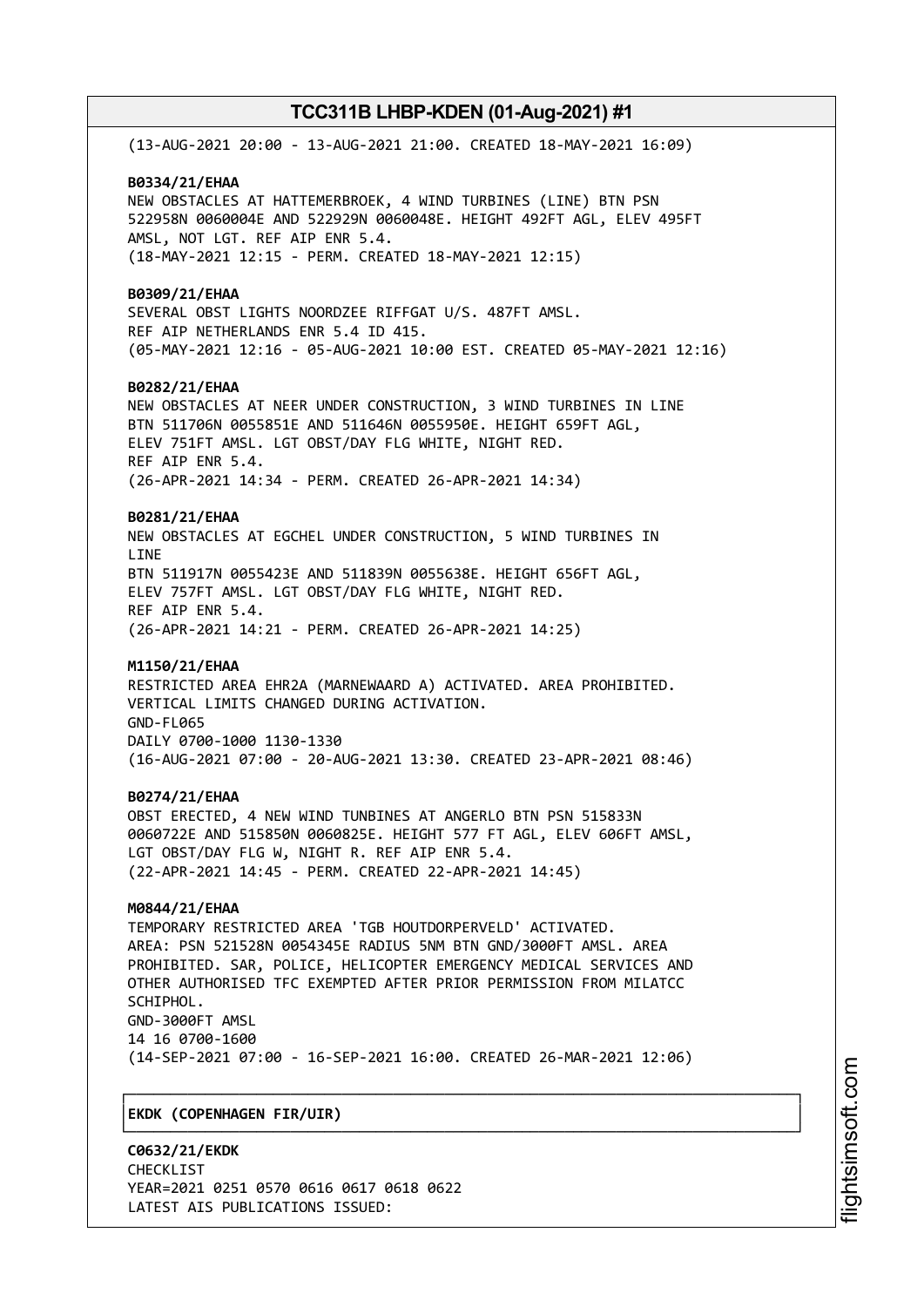AIP AIRAC AMDT IFR 009/2021 EFFECTIVE DATE 09 SEP 21 AIP AIRAC AMDT VFR 009/2021 EFFECTIVE DATE 09 SEP 21 AIP AMDT IFR 003/2018 EFFECTIVE DATE 15 MAR 18 AIP AMDT VFR 003/2018 EFFECTIVE DATE 15 MAR 18 AIP SUP IFR 006/2021 EFFECTIVE DATE 07 AUG 21 AIP SUP VFR 006/2021 EFFECTIVE DATE 07 AUG 21 AIC IFR A001/2021 EFFECTIVE DATE 23 MAR 21 AIC VFR A001/2021 EFFECTIVE DATE 23 MAR 21 AIC CHECKLIST AIP IFR A005/2004 A002/2012 A008/2012 A004/2013 A005/2013 A004/2014 A005/2014 A005/2015 A001/2016 A004/2016 A005/2017 A001/2018 A005/2018 A002/2019 A004/2019 A005/2019 A006/2019 A007/2019 A001/2020 A001/2021 AIP VFR A005/2004 A002/2012 A008/2012 A004/2013 A005/2013 A004/2014 A005/2014 A005/2015 A001/2016 A004/2016 A005/2017 A001/2018 A005/2018 A002/2019 A003/2019 A004/2019 A005/2019 A006/2019 A007/2019 A001/2020 A001/2021 SUP CHECKLIST AIP IFR 010/2017 014/2017 008/2018 AIP VFR 010/2017 014/2017 008/2018 (01-AUG-2021 00:36 - 01-SEP-2021 00:00 EST. CREATED 01-AUG-2021 00:39) **B1959/21/EKDK** CHECKLIST YEAR=2020 3161 3162 3163 3164 3165 3166 3704 YEAR=2021 1005 1027 1063 1070 1132 1133 1134 1294 1415 1498 1677 1678 1705 1744 1761 1762 1765 1769 1805 1806 1847 1848 1859 1861 1862 1863 1864 1865 1875 1891 1923 1937 1938 1939 1940 1941 1944 1946 1949 1958 LATEST AIS PUBLICATIONS ISSUED: AIP AIRAC AMDT IFR 009/2021 EFFECTIVE DATE 09 SEP 21 AIP AIRAC AMDT VFR 009/2021 EFFECTIVE DATE 09 SEP 21 AIP AMDT IFR 003/2018 EFFECTIVE DATE 15 MAR 18 AIP AMDT VFR 003/2018 EFFECTIVE DATE 15 MAR 18 AIP SUP IFR 006/2021 EFFECTIVE DATE 07 AUG 21 AIP SUP VFR 006/2021 EFFECTIVE DATE 07 AUG 21 AIC IFR A001/2021 EFFECTIVE DATE 23 MAR 21 AIC VFR A001/2021 EFFECTIVE DATE 23 MAR 21 AIC CHECKLIST AIP IFR A005/2004 A002/2012 A008/2012 A004/2013 A005/2013 A004/2014 A005/2014 A005/2015 A001/2016 A004/2016 A005/2017 A001/2018 A005/2018 A002/2019 A004/2019 A005/2019 A006/2019 A007/2019 A001/2020 A001/2021 AIP VFR A005/2004 A002/2012 A008/2012 A004/2013 A005/2013 A004/2014 A005/2014 A005/2015 A001/2016 A004/2016 A005/2017 A001/2018 A005/2018 A002/2019 A003/2019 A004/2019 A005/2019 A006/2019 A007/2019 A001/2020 A001/2021 SUP CHECKLIST AIP IFR 010/2017 014/2017 008/2018 AIP VFR 010/2017 014/2017 008/2018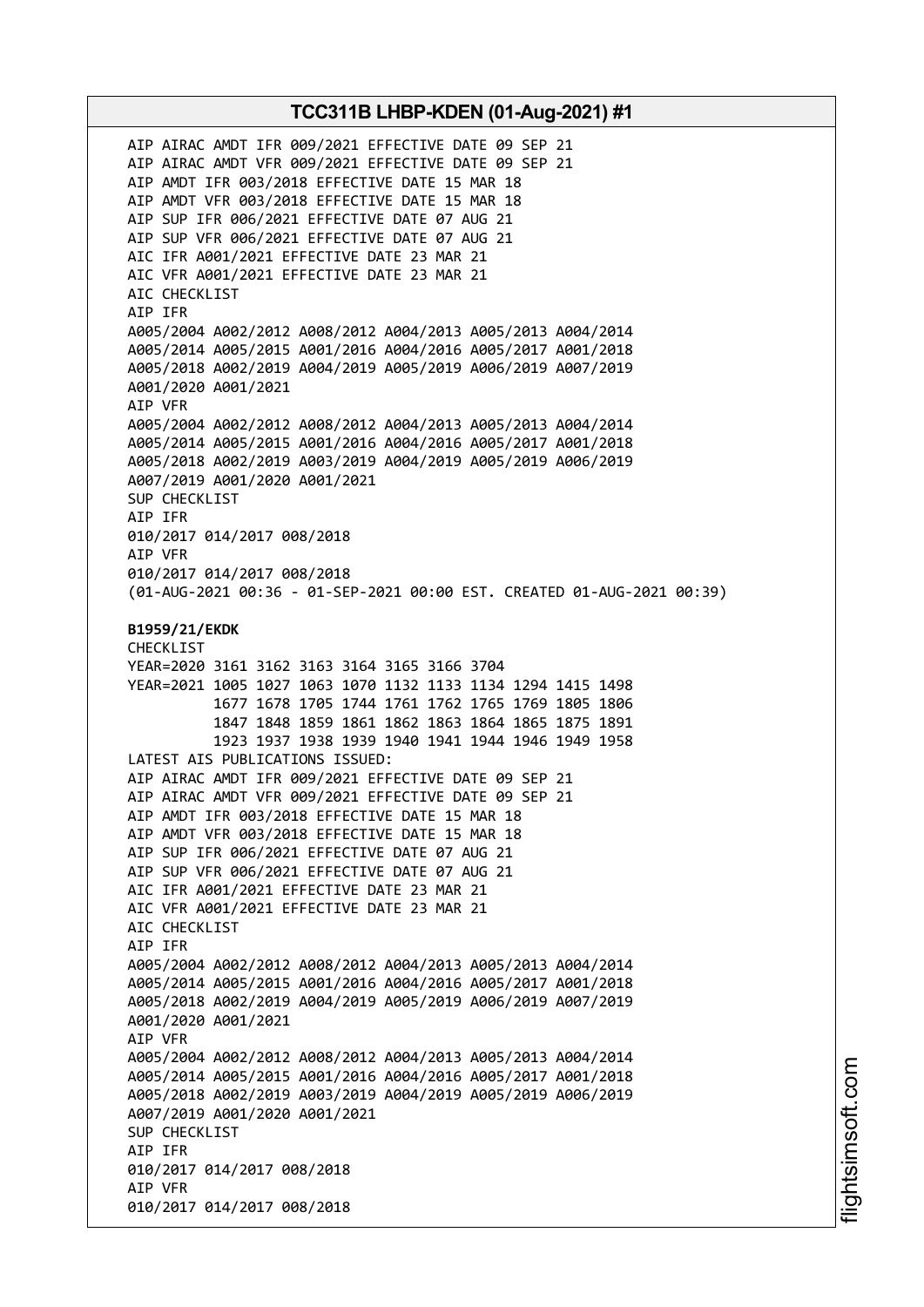(01-AUG-2021 00:22 - 01-SEP-2021 00:00 EST. CREATED 01-AUG-2021 00:22) **D1289/21/EKDK** CHECKLIST YEAR=2016 0128 1595 1597 YEAR=2017 1278 1279 1280 YEAR=2020 0288 0369 1122 YEAR=2021 0334 0592 0860 0938 1053 1054 1084 1119 1132 1135 1148 1164 1166 1167 1192 1195 1214 1241 1245 1250 1251 1262 1266 1271 1276 1278 1279 1281 1283 1288 LATEST AIS PUBLICATIONS ISSUED: AIP AIRAC AMDT IFR 009/2021 EFFECTIVE DATE 09 SEP 21 AIP AIRAC AMDT VFR 009/2021 EFFECTIVE DATE 09 SEP 21 AIP AMDT IFR 003/2018 EFFECTIVE DATE 15 MAR 18 AIP AMDT VFR 003/2018 EFFECTIVE DATE 15 MAR 18 AIP SUP IFR 006/2021 EFFECTIVE DATE 07 AUG 21 AIP SUP VFR 006/2021 EFFECTIVE DATE 07 AUG 21 AIC IFR A001/2021 EFFECTIVE DATE 23 MAR 21 AIC VFR A001/2021 EFFECTIVE DATE 23 MAR 21 AIC CHECKLIST AIP IFR A005/2004 A002/2012 A008/2012 A004/2013 A005/2013 A004/2014 A005/2014 A005/2015 A001/2016 A004/2016 A005/2017 A001/2018 A005/2018 A002/2019 A004/2019 A005/2019 A006/2019 A007/2019 A001/2020 A001/2021 AIP VFR A005/2004 A002/2012 A008/2012 A004/2013 A005/2013 A004/2014 A005/2014 A005/2015 A001/2016 A004/2016 A005/2017 A001/2018 A005/2018 A002/2019 A003/2019 A004/2019 A005/2019 A006/2019 A007/2019 A001/2020 A001/2021 SUP CHECKLIST AIP IFR 010/2017 014/2017 008/2018 AIP VFR 010/2017 014/2017 008/2018 (01-AUG-2021 00:19 - 01-SEP-2021 00:00 EST. CREATED 01-AUG-2021 00:19) **E0072/21/EKDK** CHECKLIST YEAR=2018 0101 YEAR=2019 0038 YEAR=2021 0059 0062 0064 0070 0071 LATEST AIS PUBLICATIONS ISSUED: FOR FAROE ISLANDS: AIP AIRAC AMDT IFR 004/2021 EFFECTIVE DATE 09 SEP 21 AIP AMDT IFR 002/2018 EFFECTIVE DATE 15 MAR 18 AIP SUP IFR 002/2017 EFFECTIVE DATE 10 OCT 17 AIC IFR A001/2019 EFFECTIVE DATE 19 FEB 19 AIRAC EFFECTIVE DATE 12 AUG 2021 NIL AIC CHECKLIST AIP IFR A001/2016 A002/2016 A001/2018 A002/2018 A004/2018 A001/2019 AIP VFR **NTI** AIP MIL **NTI** SUP CHECKLIST AIP IFR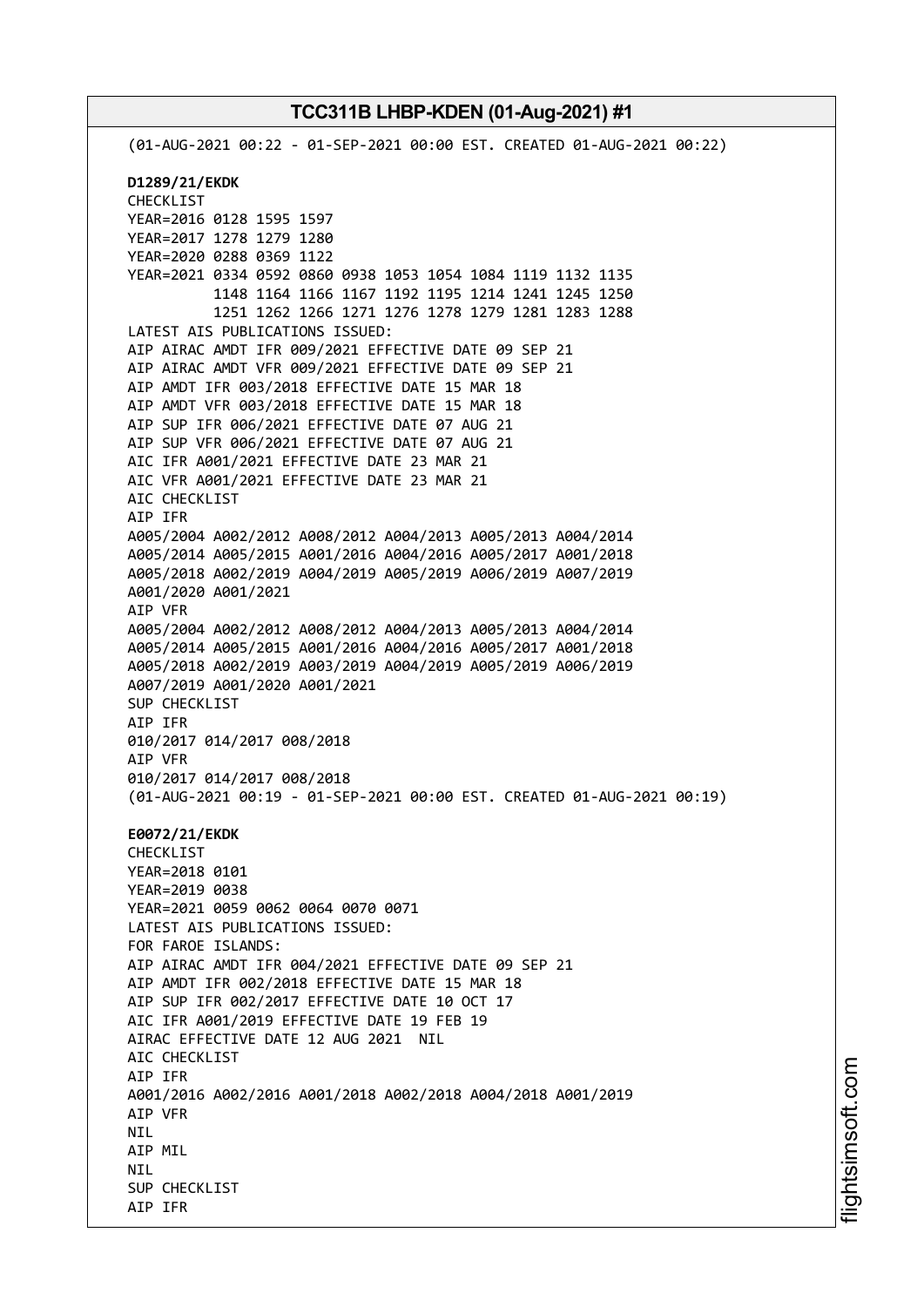**NTI** AIP VFR NIL AIP MIL **NTI** (01-AUG-2021 00:07 - 01-SEP-2021 00:00 EST. CREATED 01-AUG-2021 00:07) **A2525/21/EKDK** CHECKLIST YEAR=2017 3023 YEAR=2020 0288 YEAR=2021 0009 0153 0267 0487 1080 1272 1381 1382 1383 1724 1834 1835 2011 2034 2051 2095 2198 2199 2200 2202 2204 2205 2206 2207 2208 2209 2210 2211 2219 2229 2230 2236 2237 2238 2239 2240 2251 2254 2255 2256 2257 2258 2268 2274 2275 2277 2278 2281 2283 2284 2285 2328 2396 2397 2418 2419 2424 2425 2426 2427 2428 2429 2431 2432 2433 2434 2435 2461 2463 2481 2482 2483 2484 2485 2486 2487 2488 2489 2490 2491 2494 2514 2515 2516 2517 2518 2519 2520 2521 2522 2523 2524 LATEST AIS PUBLICATIONS ISSUED: AIP AIRAC AMDT IFR 009/2021 EFFECTIVE DATE 09 SEP 21 AIP AIRAC AMDT VFR 009/2021 EFFECTIVE DATE 09 SEP 21 AIP AMDT IFR 003/2018 EFFECTIVE DATE 15 MAR 18 AIP AMDT VFR 003/2018 EFFECTIVE DATE 15 MAR 18 AIP SUP IFR 006/2021 EFFECTIVE DATE 07 AUG 21 AIP SUP VFR 006/2021 EFFECTIVE DATE 07 AUG 21 AIC IFR A001/2021 EFFECTIVE DATE 23 MAR 21 AIC VFR A001/2021 EFFECTIVE DATE 23 MAR 21 AIC CHECKLIST AIP IFR A005/2004 A002/2012 A008/2012 A004/2013 A005/2013 A004/2014 A005/2014 A005/2015 A001/2016 A004/2016 A005/2017 A001/2018 A005/2018 A002/2019 A004/2019 A005/2019 A006/2019 A007/2019 A001/2020 A001/2021 AIP VFR A005/2004 A002/2012 A008/2012 A004/2013 A005/2013 A004/2014 A005/2014 A005/2015 A001/2016 A004/2016 A005/2017 A001/2018 A005/2018 A002/2019 A003/2019 A004/2019 A005/2019 A006/2019 A007/2019 A001/2020 A001/2021 SUP CHECKLIST AIP IFR 010/2017 014/2017 008/2018 AIP VFR 010/2017 014/2017 008/2018 (01-AUG-2021 00:04 - 01-SEP-2021 00:00 EST. CREATED 01-AUG-2021 00:05) **D1288/21/EKDK** THE FOLLOWING OBST LIGHTS AT NORDSEE 14 (SANDBANK) IS OUT OF SERVICE: OBST LIGHTS NORDSEE 14-90 551059N0065013E OBST LIGHTS NORDSEE 14-210 550651N0065243E OBST LIGHTS NORDSEE 14-420 550731N0065326E OBST LIGHTS NORDSEE 14-450 550905N0065251E OBST LIGHTS NORDSEE 14-530 551351N0065105E OBST LIGHTS NORDSEE 14-600 551733N0064942E. (31-JUL-2021 18:29 - 10-AUG-2021 12:00 EST. CREATED 31-JUL-2021 18:30)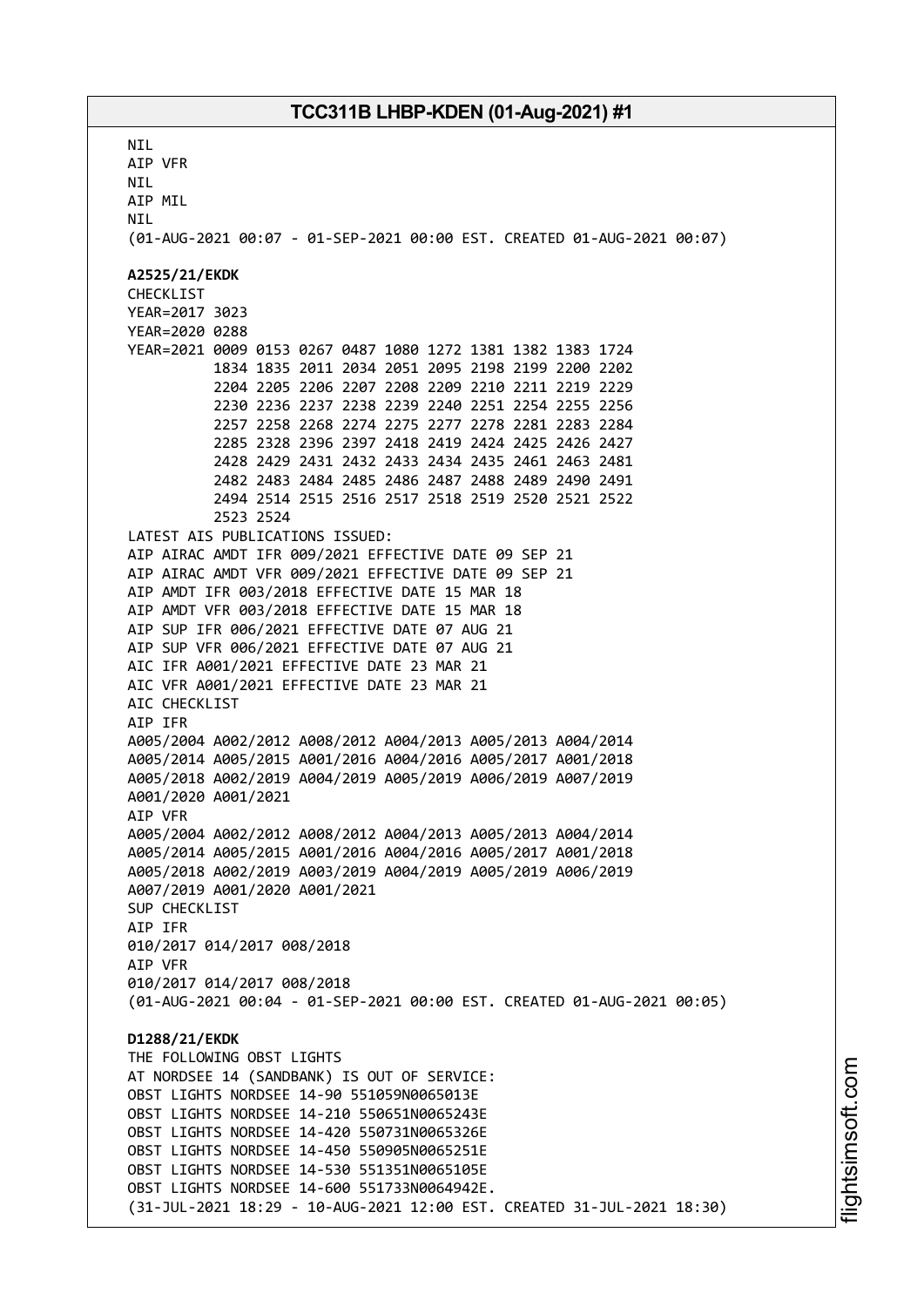**A2522/21/EKDK** DANGER AREA EKD302 HANSTHOLM A - TSA ACTIVATED. SFC-FL530 (02-AUG-2021 11:00 - 02-AUG-2021 12:40. CREATED 30-JUL-2021 11:14) **A2521/21/EKDK** DANGER AREA EKD303 HANSTHOLM B - TSA ACTIVATED. FL055-FL530 (02-AUG-2021 07:55 - 02-AUG-2021 09:35. CREATED 30-JUL-2021 11:13) **A2520/21/EKDK** DANGER AREA EKD303 HANSTHOLM B - TSA ACTIVATED. FL055-FL530 (02-AUG-2021 11:00 - 02-AUG-2021 12:40. CREATED 30-JUL-2021 11:13) **A2519/21/EKDK** DANGER AREA EKD304 DOGGER TSA ACTIVATED. SFC-FL530 (02-AUG-2021 07:55 - 02-AUG-2021 09:35. CREATED 30-JUL-2021 11:10) **A2518/21/EKDK** DANGER AREA EKD304 DOGGER TSA ACTIVATED. SFC-FL530 (02-AUG-2021 11:00 - 02-AUG-2021 12:40. CREATED 30-JUL-2021 11:09) **A2517/21/EKDK** DANGER AREA EKD302 HANSTHOLM A - TSA ACTIVATED. SFC-FL530 (02-AUG-2021 07:55 - 02-AUG-2021 09:35. CREATED 30-JUL-2021 10:02) **A2516/21/EKDK** DANGER AREA EKD301 FANOE - TSA ACTIVATED. SFC-FL530 (02-AUG-2021 11:00 - 02-AUG-2021 12:40. CREATED 30-JUL-2021 10:01) **A2515/21/EKDK** DANGER AREA EKD301 FANOE - TSA ACTIVATED. SFC-FL530 (02-AUG-2021 07:55 - 02-AUG-2021 09:35. CREATED 30-JUL-2021 10:01) **D1283/21/EKDK** OBST LIGHTS VIDEBAEK 560827N0084218E U/S. (29-JUL-2021 06:34 - 26-AUG-2021 14:00 EST. CREATED 29-JUL-2021 06:36) **D1281/21/EKDK** OBST LIGHTS HOVE 554300N0121415E U/S. (28-JUL-2021 09:26 - 26-AUG-2021 12:00 EST. CREATED 28-JUL-2021 09:28) **D1279/21/EKDK** OBST LIGHTS TOMMERUP 551853N0101335E U/S. (28-JUL-2021 07:47 - 26-AUG-2021 12:00 EST. CREATED 28-JUL-2021 07:48) **D1278/21/EKDK** OBST LIGHTS TOLNE 573001N0101806E U/S. (28-JUL-2021 07:46 - 26-AUG-2021 12:00 EST. CREATED 28-JUL-2021 07:47) **A2491/21/EKDK**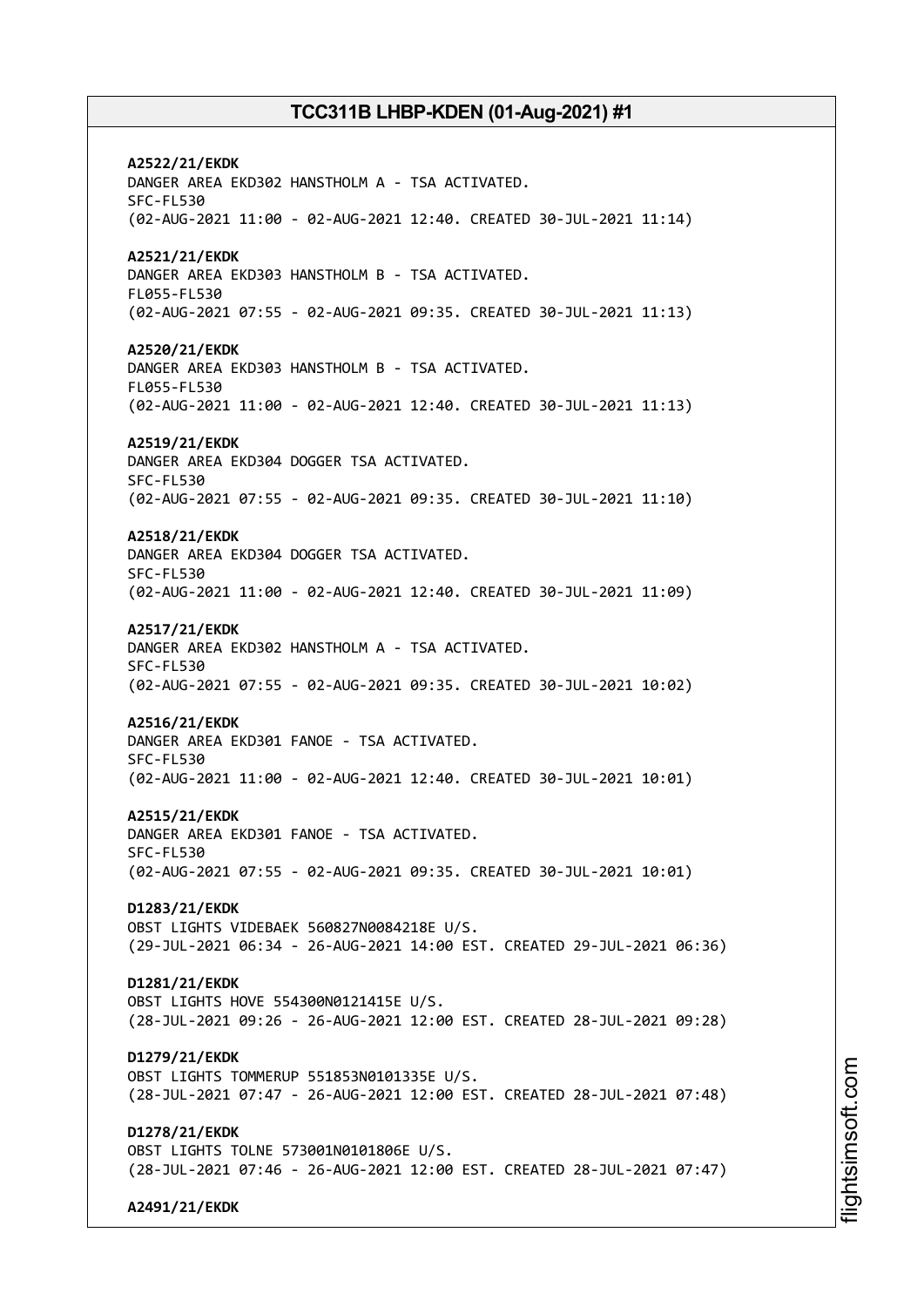DANISH AIR CARRIERS AND CAPTAINS OF ACFT IN CHARGE OF AIR SERVICE MANAGED BY CARRIERS HOLDERS OF OPERATING LICENCE ISSUED BY DENMARK, WHETHER THEY ARE CONTRACTUAL CARRIERS AND/OR DE FACTO CARRIERS , OR PERFORMING AIR SERVICE WITH COMMERCIAL CHARTER AGREEMENT OR WITH CODE SHARING AND TO ALL FLIGHT PERFORMED WITH DANISH ACFT REGISTRATION ARE REQUESTED TO AVOID MINSK FIR (UMMV). FOREIGN AIR CARRIERS INBOUND EU ARE RECOMMENDED TO AVOID BELARUS MINSK FIR (UMMV). (28-JUL-2021 06:22 - 30-NOV-2021 22:59. CREATED 28-JUL-2021 06:23) **A2490/21/EKDK** ALL FLIGHTS TO/FROM AIRPORTS OF DENMARK, OR OVERFLYING DANISH AIRSPACE FROM BELARUSSIAN AIRSPACE, ARE NOT ALLOWED IF AIRCRAFT ARE OPERATED BY BELARUSSIAN AIR CARRIERS AND/OR REGISTRATED IN BELARUS EXCEPT FOR AIRCRAFT IN EMERGENCY OR HUMANITARIAN FLIGHTS. (28-JUL-2021 06:21 - 30-NOV-2021 22:59. CREATED 28-JUL-2021 06:22) **A2487/21/EKDK** CONTROLLER-PILOT DATA LINK COMMUNICATION (CPDLC) TO/FROM COPENHAGEN ACC OUT OF SERVICE. (15-DEC-2021 22:00 - 16-DEC-2021 03:00. CREATED 27-JUL-2021 10:04) **A2486/21/EKDK** CONTROLLER-PILOT DATA LINK COMMUNICATION (CPDLC) TO/FROM COPENHAGEN ACC OUT OF SERVICE. (08-DEC-2021 22:00 - 09-DEC-2021 03:00. CREATED 27-JUL-2021 10:03) **A2485/21/EKDK** CONTROLLER-PILOT DATA LINK COMMUNICATION (CPDLC) TO/FROM COPENHAGEN ACC OUT OF SERVICE. (01-DEC-2021 22:00 - 02-DEC-2021 03:00. CREATED 27-JUL-2021 10:02) **A2483/21/EKDK** CONTROLLER-PILOT DATA LINK COMMUNICATION (CPDLC) TO/FROM COPENHAGEN ACC OUT OF SERVICE. (13-OCT-2021 22:00 - 14-OCT-2021 03:00. CREATED 27-JUL-2021 10:01) **A2484/21/EKDK** CONTROLLER-PILOT DATA LINK COMMUNICATION (CPDLC) TO/FROM COPENHAGEN ACC OUT OF SERVICE. (03-NOV-2021 22:00 - 04-NOV-2021 03:00. CREATED 27-JUL-2021 10:01) **A2482/21/EKDK** CONTROLLER-PILOT DATA LINK COMMUNICATION (CPDLC) TO/FROM COPENHAGEN ACC OUT OF SERVICE. (06-OCT-2021 22:00 - 07-OCT-2021 03:00. CREATED 27-JUL-2021 10:00) **A2481/21/EKDK** CONTROLLER-PILOT DATA LINK COMMUNICATION (CPDLC) TO/FROM COPENHAGEN ACC OUT OF SERVICE. (08-SEP-2021 22:00 - 09-SEP-2021 03:00. CREATED 27-JUL-2021 09:59) **A2463/21/EKDK** CONTROLLER-PILOT DATA LINK COMMUNICATION (CPDLC) TO/FROM COPENHAGEN ACC OUT OF SERVICE. (11-AUG-2021 22:00 - 12-AUG-2021 03:00. CREATED 27-JUL-2021 05:55)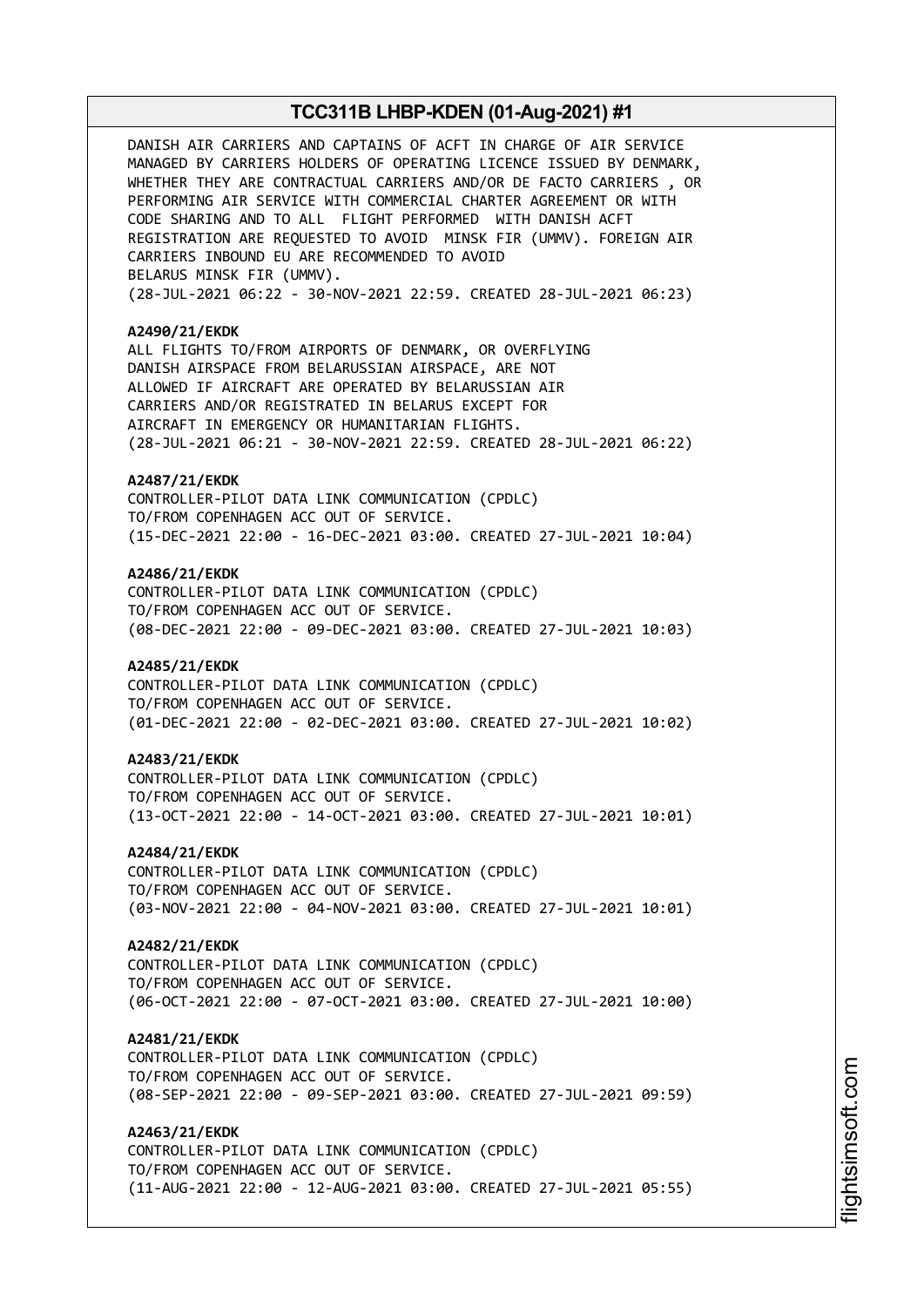# **D1266/21/EKDK** OBST LIGHTS STOREBAELT 552025N0110124E AND 552037N0110254E U/S (PYLON 16 AND PYLON 17, FROM TOP TO CENTRAL NODE (23-JUL-2021 12:11 - 02-AUG-2021 12:00 EST. CREATED 23-JUL-2021 12:12) **D1262/21/EKDK** LGTD OBST CRANE ERECTED AT VALBY IN PSN 553955N0123202E. HGT 457FT AGL, ELEV 491FT AMSL. (22-JUL-2021 12:47 - 10-OCT-2021 12:00 EST. CREATED 22-JUL-2021 12:48) **C0622/21/EKDK** ALL AIRCRAFT TO EKGF 1 HOUR PPR REQUIRED. PHONE +45 76121429. (20-JUL-2021 05:13 - 31-DEC-2021 12:00 EST. CREATED 20-JUL-2021 05:15) **D1241/21/EKDK** OBST LIGHTS AABENRAA, ENSTEDVAERKET 1 550114N0092632E U/S. (14-JUL-2021 06:38 - 30-SEP-2021 12:00 EST. CREATED 14-JUL-2021 06:40) **A2284/21/EKDK** DENMIL UHF 246.350 AND VHF 129.825 RADIOS ON THE FOLLOWING SITE SKROEBELEV, IS OUT OF COMMISSION DUE TO MAINTENANCE. TRAFFIC INFORMATION IS STILL AVAILABLE FROM DENMIL, BUT POOR TO NONE LOW LEVEL COVERAGE CAN BE EXPECTED AROUND LANGELAND, LOLLAND AND WESTERN PART OF BALTIC SEA. REF.: MILNOTAM M0340/21 (18-AUG-2021 07:00 - 18-AUG-2021 11:00. CREATED 12-JUL-2021 09:13) **A2283/21/EKDK** DENMIL UHF 246.350 AND 243.0 RADIOS ON THE FOLLOWING SITE KASTRUP, IS OUT OF COMMISSION DUE TO MAINTENANCE. POOR TO NONE LOW LEVEL COVERAGE CAN BE EXPECTED IN THE EASTERN PART OF DENMARK ON 243.0. AND IN KOEGE BUGT AND SOUTHERN PART OF KATTEGAT ON 246.350. REF.: MILNOTAM M0339/21 (13-AUG-2021 07:00 - 13-AUG-2021 11:00. CREATED 12-JUL-2021 09:12) **A2275/21/EKDK** TRIGGER NOTAM - PERM VFG AIRAC AMDT 09/21 WEF 09 SEP 2021. REF GEN 0.6: CORRECTION TO HEADER (AD 1.2) WITH REF TO AIRAC AMDT 12 AUG 2021. (09-SEP-2021 00:00 - 22-SEP-2021 23:59. CREATED 12-JUL-2021 08:25) **A2274/21/EKDK** TRIGGER NOTAM - PERM AIP DENMARK AND VFG AIRAC AMDT 09/21 WEF 09 SEP 2021. REF GEN 0.5 AND ENR 5.4: NEW OBSTACLES AULUM, ST. SOELS ENERGIPARK, VELLING 1 AND VELLING 2. REF GEN 1.1: CHANGE OF CAA NAME AND EMAIL. (09-SEP-2021 00:00 - 22-SEP-2021 23:59. CREATED 12-JUL-2021 08:24) **A2268/21/EKDK** DENMIL UHF 246.350 AND VHF 129.825 RADIOS ON THE FOLLOWING SITE VEJRHOEJ, IS OUT OF COMMISSION DUE TO MAINTENANCE. TRAFFIC INFORMATION IS STILL AVAILABLE FROM DENMIL, BUT POOR TO NONE LOW LEVEL COVERAGE CAN BE EXPECTED AROUND GREAT BELT AND NORTHERN PART OF SEALAND.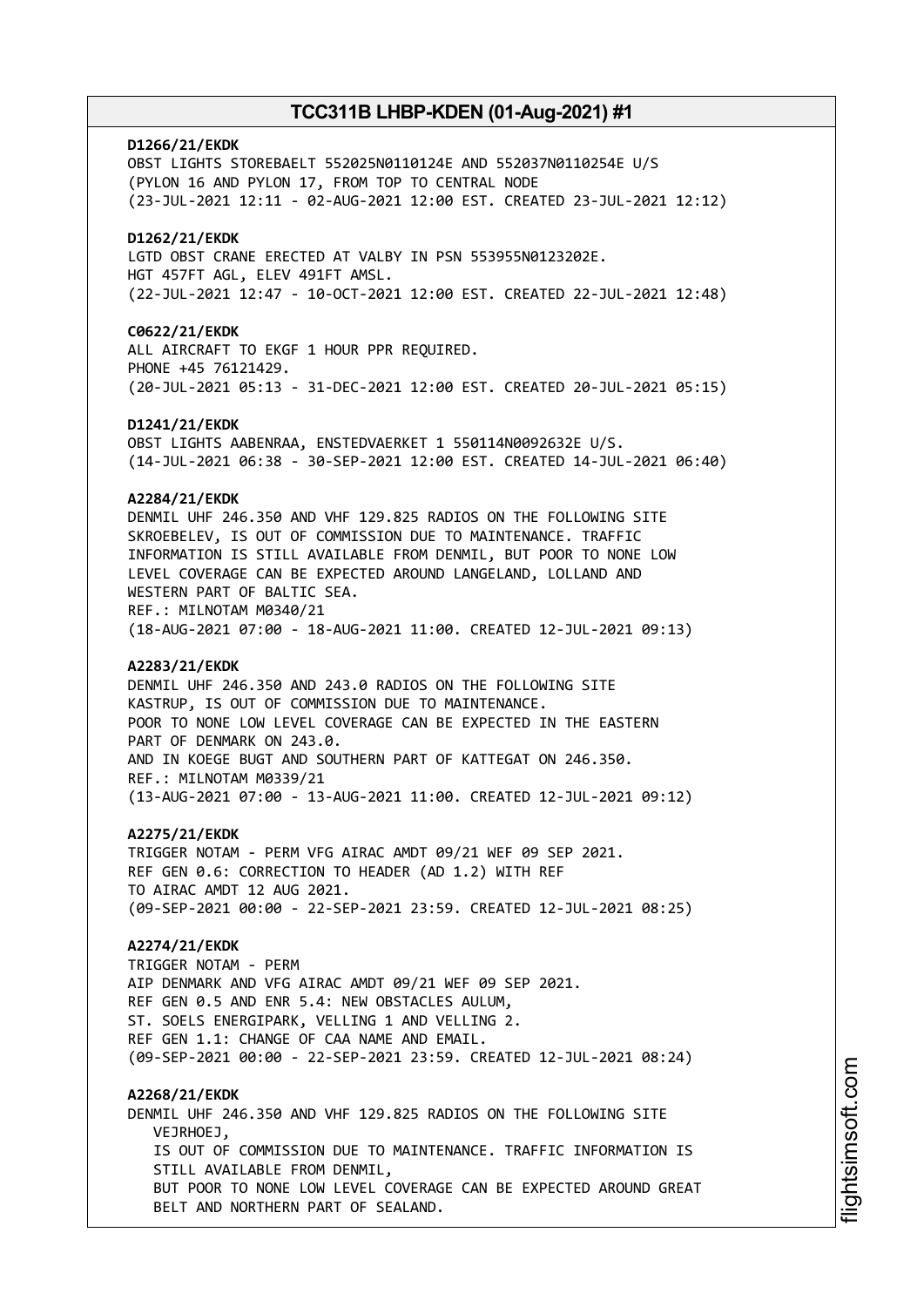REF MIL NOTAM M0338/21. (09-AUG-2021 07:00 - 09-AUG-2021 11:00. CREATED 12-JUL-2021 06:34) **M0340/21/EKDK** DENMIL UHF 246.350 AND VHF 129.825 RADIOS ON THE FOLLOWING SITE SKROEBELEV, IS OUT OF COMMISSION DUE TO MAINTENANCE. TRAFFIC INFORMATION IS STILL AVAILABLE FROM DENMIL, BUT POOR TO NONE LOW LEVEL COVERAGE CAN BE EXPECTED AROUND LANGELAND, LOLLAND AND WESTERN PART OF BALTIC SEA. (18-AUG-2021 07:00 - 18-AUG-2021 11:00. CREATED 12-JUL-2021 05:59) **M0339/21/EKDK** DENMIL UHF 246.350 AND 243.0 RADIOS ON THE FOLLOWING SITE KASTRUP, IS OUT OF COMMISSION DUE TO MAINTENANCE. POOR TO NONE LOW LEVEL COVERAGE CAN BE EXPECTED IN THE EASTERN PART OF DENMARK ON 243.0. AND IN KOEGE BUGT AND SOUTHERN PART OF KATTEGAT ON 246.350. (13-AUG-2021 07:00 - 13-AUG-2021 11:00. CREATED 12-JUL-2021 05:58) **M0338/21/EKDK** DENMIL UHF 246.350 AND VHF 129.825 RADIOS ON THE FOLLOWING SITE VEJRHOEJ, IS OUT OF COMMISSION DUE TO MAINTENANCE. TRAFFIC INFORMATION IS STILL AVAILABLE FROM DENMIL, BUT POOR TO NONE LOW LEVEL COVERAGE CAN BE EXPECTED AROUND GREAT BELT AND NORTHERN PART OF SEALAND. (09-AUG-2021 07:00 - 09-AUG-2021 11:00. CREATED 12-JUL-2021 05:56) **A2258/21/EKDK** NAV WARNING: PJE HALO/HAHO WILL TAKE PLACE AT BIERSTED REF MIL NOTAM M0336/21 SFC-30000FT AMSL (13-AUG-2021 07:00 - 13-AUG-2021 11:00. CREATED 09-JUL-2021 14:09) **A2257/21/EKDK** NAV WARNING: PJE HALO/HAHO WILL TAKE PLACE AT BIERSTED REF MIL NOTAM M0333/21 SFC-30000FT AMSL (12-AUG-2021 07:00 - 12-AUG-2021 15:00. CREATED 09-JUL-2021 14:07) **A2256/21/EKDK** NAV WARNING: PJE HALO/HAHO WILL TAKE PLACE AT BIERSTED REF MIL NOTAM M0329/21 SFC-30000FT AMSL (11-AUG-2021 07:00 - 11-AUG-2021 15:00. CREATED 09-JUL-2021 13:59) **D1214/21/EKDK** OBST LIGHTS AVEDOERE HOLME U/S. (09-JUL-2021 11:51 - 09-AUG-2021 12:00 EST. CREATED 09-JUL-2021 11:53) **A2238/21/EKDK** NAV WARNING PJE HALO/HAHO WILL TAKE PLACE AT BIERSTED PSN 571050N 0094908E, RADIUS 10 NM . REF MIL NOTAM M0323/21 SFC-30000FT AMSL (09-AUG-2021 08:00 - 09-AUG-2021 15:00. CREATED 09-JUL-2021 11:04)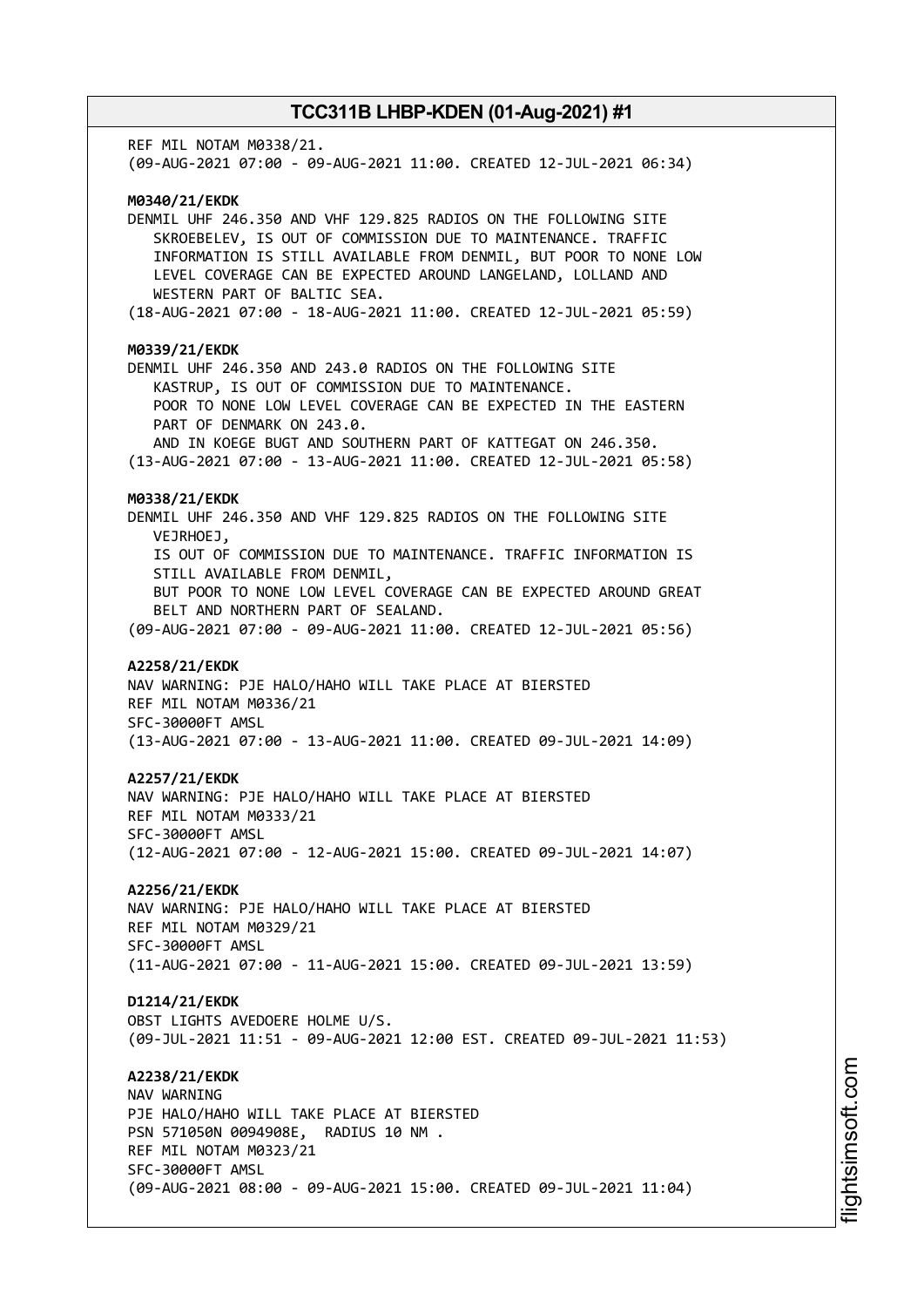**A2236/21/EKDK** NAV WARNING PJE HALO/HAHO WILL TAKE PLACE AT BIERSTED PSN 571050N0094908E, RADIUS 10 NM. REF MIL NOTAM M0326/21 SFC-30000FT AMSL (10-AUG-2021 07:00 - 10-AUG-2021 15:00. CREATED 09-JUL-2021 11:00) **M0336/21/EKDK** NAV WARNING PJE HALO/HAHO WILL TAKE PLACE AT BIERSTED PSN 571050N 0094908E RADIUS 10 NM SFC-30000FT AMSL (13-AUG-2021 07:00 - 13-AUG-2021 11:00. CREATED 09-JUL-2021 10:19) **M0333/21/EKDK** NAV WARNING PJE HALO/HAHO WILL TAKE PLACE AT BIERSTED PSN 571050N 0094908E RADIUS 10 NM SFC-30000FT AMSL (12-AUG-2021 07:00 - 12-AUG-2021 15:00. CREATED 09-JUL-2021 10:15) **M0329/21/EKDK** NAV WARNING PJE HALO/HAHO WILL TAKE PLACE AT BIERSTED PSN 571050N 0094908E RADIUS 10 NM SFC-30000FT AMSL (11-AUG-2021 07:00 - 11-AUG-2021 15:00. CREATED 09-JUL-2021 10:09) **M0326/21/EKDK** NAV WARNING PJE HALO/HAHO WILL TAKE PLACE AT BIERSTED PSN 571050N 0094908E RADIUS 10 NM SFC-30000FT AMSL (10-AUG-2021 07:00 - 10-AUG-2021 15:00. CREATED 09-JUL-2021 08:43) **M0323/21/EKDK** NAV WARNING PJE HALO/HAHO WILL TAKE PLACE AT BIERSTED PSN 571050N 0094908E RADIUS 10 NM SFC-30000FT AMSL (09-AUG-2021 08:00 - 09-AUG-2021 15:00. CREATED 09-JUL-2021 08:36) **A2219/21/EKDK** COVID-19: FLIGHT RESTRICTIONS. DUE TO COVID-19, RESTRICTIONS APPLY FOR FLIGHTS WITH PASSENGERS LANDING IN DENMARK. RESTRICTIONS DEPEND ON A. COVID-19 TEST RESULT B. COVID-19 TEST TYPE C. COVID-19 TEST TIME D. PASSENGER AGE E. POINT OF DEPARTURE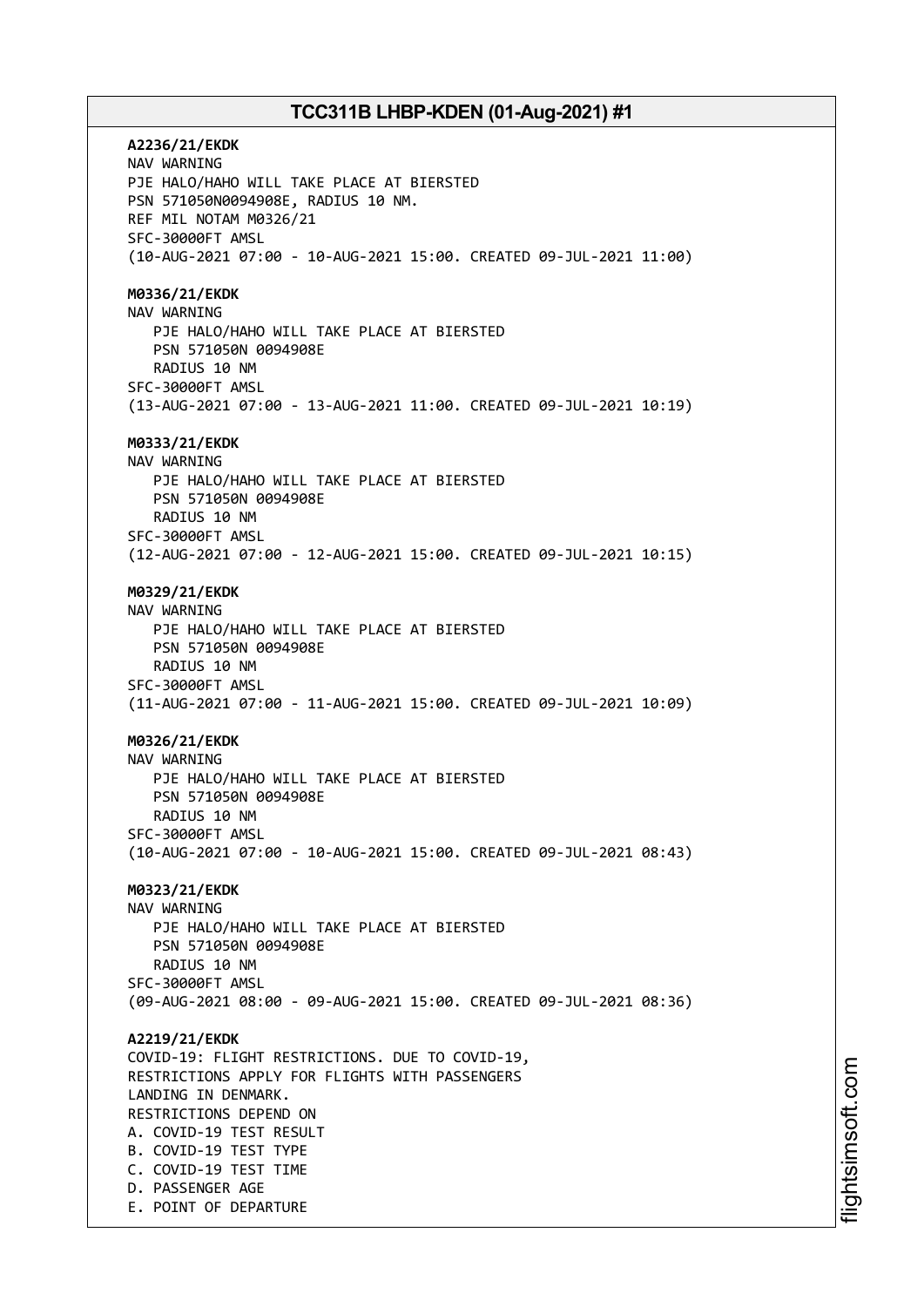F. FLIGHT DESTINATION G. VACCINATION STATUS H. AUTHORITY ISSUING PROOF OF VACCINATION. FOR DETAILED DESCRIPTION OF RESTRICTIONS SEE HTTPS://EN.CORONASMITTE.DK/RULES-AND-REGULATIONS/ ENTRY-INTO-DENMARK . SPECIAL ATTENTION: UNTIL 31 OCTOBER 2021 PASSENGERS ARE REQUIRED TO HAVE A NEGATIVE PCR-TEST TAKEN NO LATER THAN 72 HOURS BEFORE TIME OF DEPARTURE WHEN TRAVELLING FROM COUNTRIES AND REGIONS THAT ARE CLASSIFIED AS RED. THE AIR CARRIER IS RESPONSIBLE FOR MAKING SURE THAT THE FLIGHT DOES NOT LAND IN DENMARK WITH PASSENGERS ONBOARD WERE NOT ABLE TO PROVIDE A NEGATIVE TEST BEFORE BOARDING. CHILDREN UNDER THE AGE OF 16 ARE EXEMPT AS ARE CERTAIN OTHER GROUPS. FOR ALL EXCEPTIONS SEE HTTPS://EN.CORONASMITTE.DK/RULES-AND-REGULATIONS/ENTRY-INTO-DENMARK/REGARDING-PERSONS-TRAVELLING-TO-DENMARK-BY-AIR. FOR A DESCRIPTION AND OVERVIEW OF THE COLOUR CATEGORY FOR COUNTRIES SEE HTTPS://EN.CORONASMITTE.DK/RULES-AND-REGULATIONS/ ENTRY-INTO-DENMARK/CATEGORIZATION-OF-COUNTRIES (08-JUL-2021 10:00 - 30-OCT-2021 21:59. CREATED 08-JUL-2021 10:03) **C0618/21/EKDK** TRIGGER NOTAM - AIP SUP 06/21 AND VFG SUP 06/21 - WEF 08 JUL 2021. TEMPORARY RESTRICTED AREA VESTER ALLING. SFC-2500FT AMSL (07-AUG-2021 08:00 - 08-AUG-2021 16:00. CREATED 08-JUL-2021 09:56) **C0617/21/EKDK** TEMPORARY RESTRICTED AREA AT VESTER ALLING ACTIVATED. REF AIP AND VFG SUP 06/21. LATERAL LIMITS: A CIRCLE CENTERED AT PSN 562505N0101723E. RADIUS 3NM. NO TFC PERMITTED IN THE AREA WITHOUT PRIOR PERMISSION FROM ATC. RELEVANT ATS UNIT REF AIP DENMARK ENR 5.1 ITEM 3: EKAH APP. SFC-2500FT AMSL (08-AUG-2021 08:00 - 08-AUG-2021 16:00. CREATED 08-JUL-2021 09:55) **C0616/21/EKDK** TEMPORARY RESTRICTED AREA AT VESTER ALLING ACTIVATED. REF AIP AND VFG SUP 06/21. LATERAL LIMITS: A CIRCLE CENTERED AT PSN 562505N0101723E. RADIUS 3NM. NO TFC PERMITTED IN THE AREA WITHOUT PRIOR PERMISSION FROM ATC. RELEVANT ATS UNIT REF AIP DENMARK ENR 5.1 ITEM 3: EKAH APP. SFC-2500FT AMSL (07-AUG-2021 08:00 - 07-AUG-2021 16:00. CREATED 08-JUL-2021 09:54) **D1195/21/EKDK**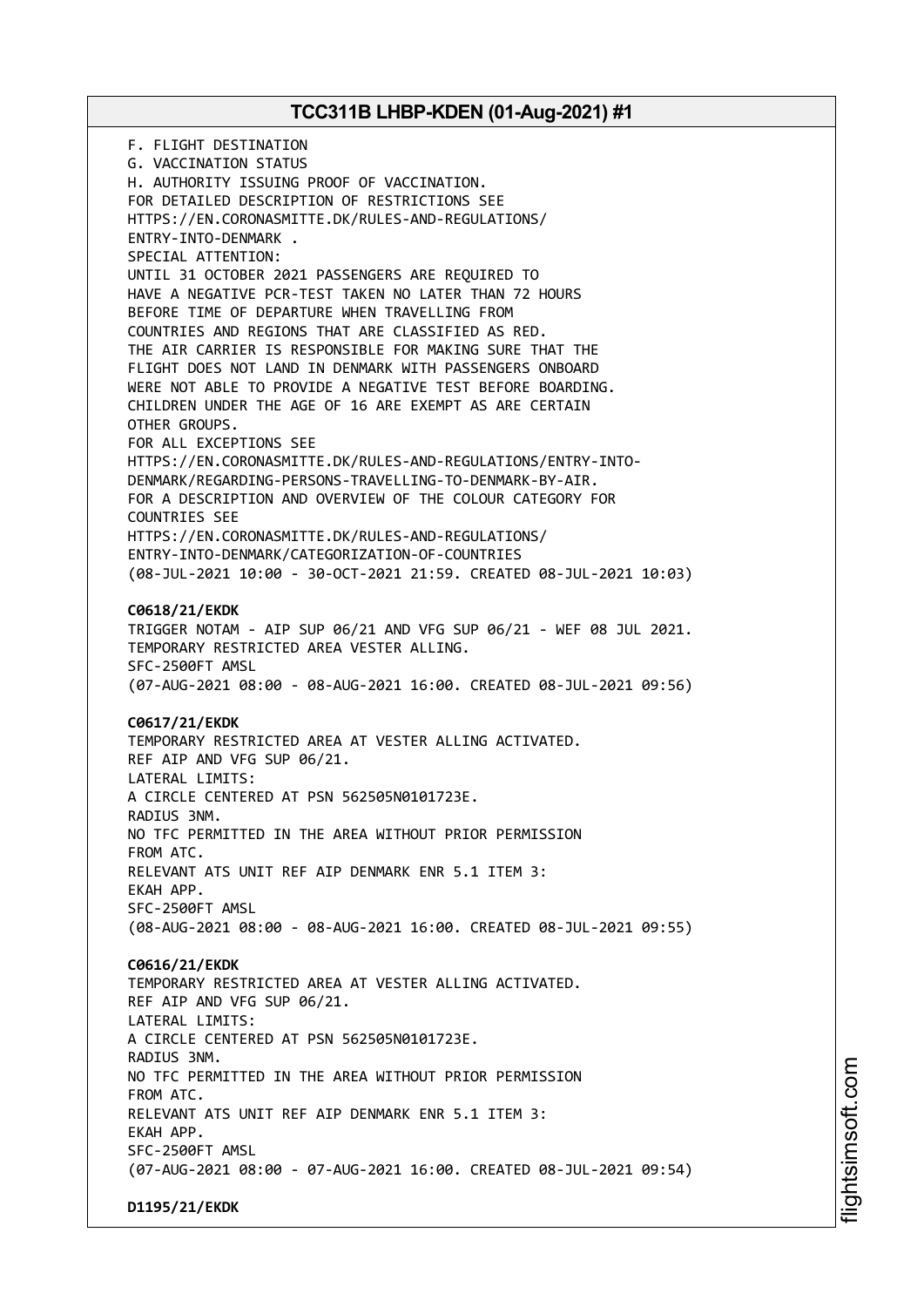TEMPORARY RESTRICTED AREA AT STRUER ACTIVATED. REF AIP AND VFG SUP 05/21. LATERAL LIMITS: A CIRCLE CENTERED AT PSN 562917N0083430E. RADIUS 3.5NM. NO TFC PERMITTED IN THE AREA WITHOUT PRIOR PERMISSION FROM ATC. RELEVANT ATS UNIT REF AIP DENMARK ENR 5.1 ITEM 3: KARUP APP/TWR. SFC-1500FT AMSL (10-AUG-2021 04:00 - 10-AUG-2021 14:00. CREATED 08-JUL-2021 09:50) **D1192/21/EKDK** TRIGGER NOTAM - AIP SUP 05/21 AND VFG SUP 05/21 - WEF 08 JUL 2021. TEMPORARY RESTRICTED AREA STRUER. SFC-1500FT AMSL (10-AUG-2021 04:00 - 10-AUG-2021 14:00. CREATED 08-JUL-2021 09:41) **A2211/21/EKDK** FBZ HAS BEEN ESTABLISHED, IN RELATION TO THE EXTENDED RESTRICTED AREA EKR 81 (EXTENSION PUBLISHED ON NOTAM A2210/21). FBZ IS A AMC MANAGEABLE AREA AND DAILY EXTENSION WILL BE PUBLISHED VIA THE AUP. FBZ LATERAL LIMITS: 553201N0074005E 553408N0073752E 554207N0074106E 554737N0074819E 555122N0075948E 555020N0080439E 554405N0080808E 554230N0080729E 553812N0080016E 553119N0075340E 553029N0075017E 553201N0074005E FBZ VERTICAL LIMITS: FL195-FL245 19 0800-1330, 20 0800-1030, 23-26 0800-1330, 27 0800-1030 (19-AUG-2021 08:00 - 27-AUG-2021 10:30. CREATED 08-JUL-2021 07:33) **A2210/21/EKDK** DUE TO MILITARY EXERCISE EK R81 HAS BEEN VERTICALLY EXTENDED. NO TRAFFIC IS PERMITTED IN THE AREAS. FBZ IS ESTABLISHED. RELEVANT ATS UNITS REF. AIP DENMARK ENR 5.1 ITEM 3: COPENHAGEN ACC. SFC-23000FT AMSL 19 0800-1330, 20 0800-1030, 23-26 0800-1330, 27 0800-1030 (19-AUG-2021 08:00 - 27-AUG-2021 10:30. CREATED 08-JUL-2021 07:29) **A2209/21/EKDK** FBZ HAS BEEN ESTABLISHED, IN RELATION TO THE EXTENDED RESTRICTED AREA EKR 80 (EXTENSION PUBLISHED ON NOTAM A2208/21). FBZ IS A AMC MANAGEABLE AREA AND DAILY EXTENSION WILL BE PUBLISHED VIA THE AUP. FBZ LATERAL LIMITS: 553106N0074604E 553347N0074358E 554134N0075125E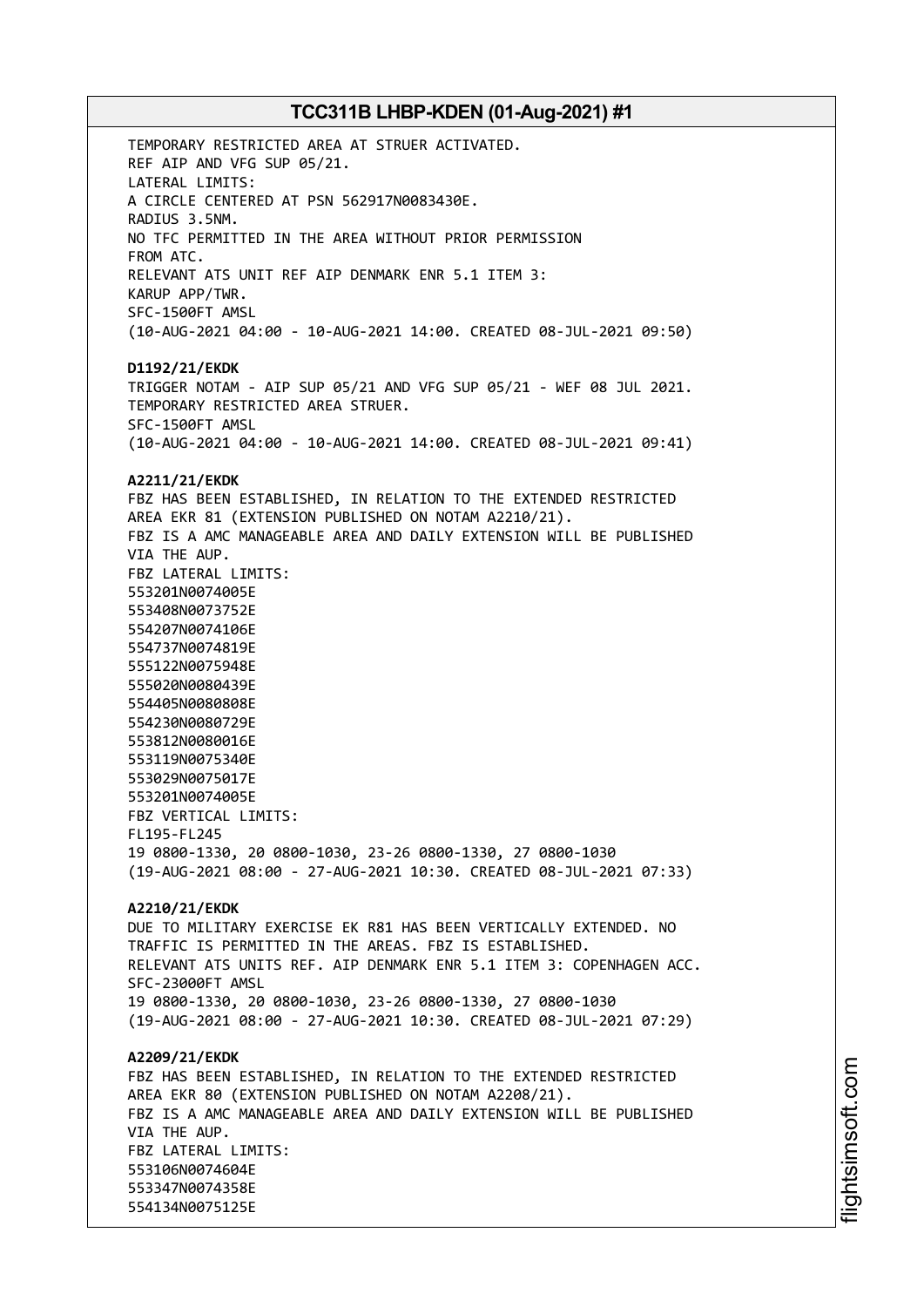554153N0075148E 554717N0080050E 554630N0080648E 554153N0080921E 554054N0080918E 553339N0080436E 553057N0080451E 552901N0080043E 553106N0074604E FBZ VERTICAL LIMITS: FL195-FL245 19 0800-1330, 20 0800-1030, 23-26 0800-1330, 27 0800-1030 (19-AUG-2021 08:00 - 27-AUG-2021 10:30. CREATED 08-JUL-2021 07:27) **A2208/21/EKDK** DUE TO MILITARY EXERCISE EK R80 HAS BEEN VERTICALLY EXTENDED. NO TRAFFIC IS PERMITTED IN THE AREAS. FBZ IS ESTABLISHED. RELEVANT ATS UNITS REF. AIP DENMARK ENR 5.1 ITEM 3: COPENHAGEN ACC. SFC-23000FT AMSL 19 0800-1330, 20 0800-1030, 23-26 0800-1330, 27 0800-1030 (19-AUG-2021 08:00 - 27-AUG-2021 10:30. CREATED 08-JUL-2021 07:24) **A2207/21/EKDK** FBZ EK R34Z HAS BEEN EXTENDED, IN RELATION TO THE EXTENDED RESTRICTED AREA EK R34 (EXTENSION PUBLISHED ON NOTAM A2205/21). FBZ IS A AMC MANAGEABLE AREA AND DAILY EXTENSION WILL BE PUBLISHED VIA THE AUP. FBZ EK R34Z VERTICAL LIMITS: 3500FT MSL-FL195 19 0800-1330, 20 0800-1030, 23-26 0800-1330, 27 0800-1030 (19-AUG-2021 08:00 - 27-AUG-2021 10:30. CREATED 08-JUL-2021 07:22) **A2206/21/EKDK** FBZ HAS BEEN ESTABLISHED, IN RELATION TO THE EXTENDED RESTRICTED AREA EKR 34 (EXTENSION PUBLISHED ON NOTAM A2205/21). FBZ IS A AMC MANAGEABLE AREA AND DAILY EXTENSION WILL BE PUBLISHED VIA THE AUP. FBZ LATERAL LIMITS: 553433N0080532E 553446N0080336E 553554N0080125E 554209N0075805E 554438N0080145E 554330N0081930E 554204N0082206E 553301N0082418E 553103N0082146E 552944N0080815E 553213N0080420E 553433N0080532E FBZ VERTICAL LIMITS: FL195-FL245 19 0800-1330, 20 0800-1030, 23-26 0800-1330, 27 0800-1030 (19-AUG-2021 08:00 - 27-AUG-2021 10:30. CREATED 08-JUL-2021 07:16) **A2205/21/EKDK**

DUE TO MILITARY EXERCISE EK R34 HAS BEEN VERTICALLY EXTENDED. NO TRAFFIC IS PERMITTED IN THE AREAS. FBZ IS ESTABLISHED.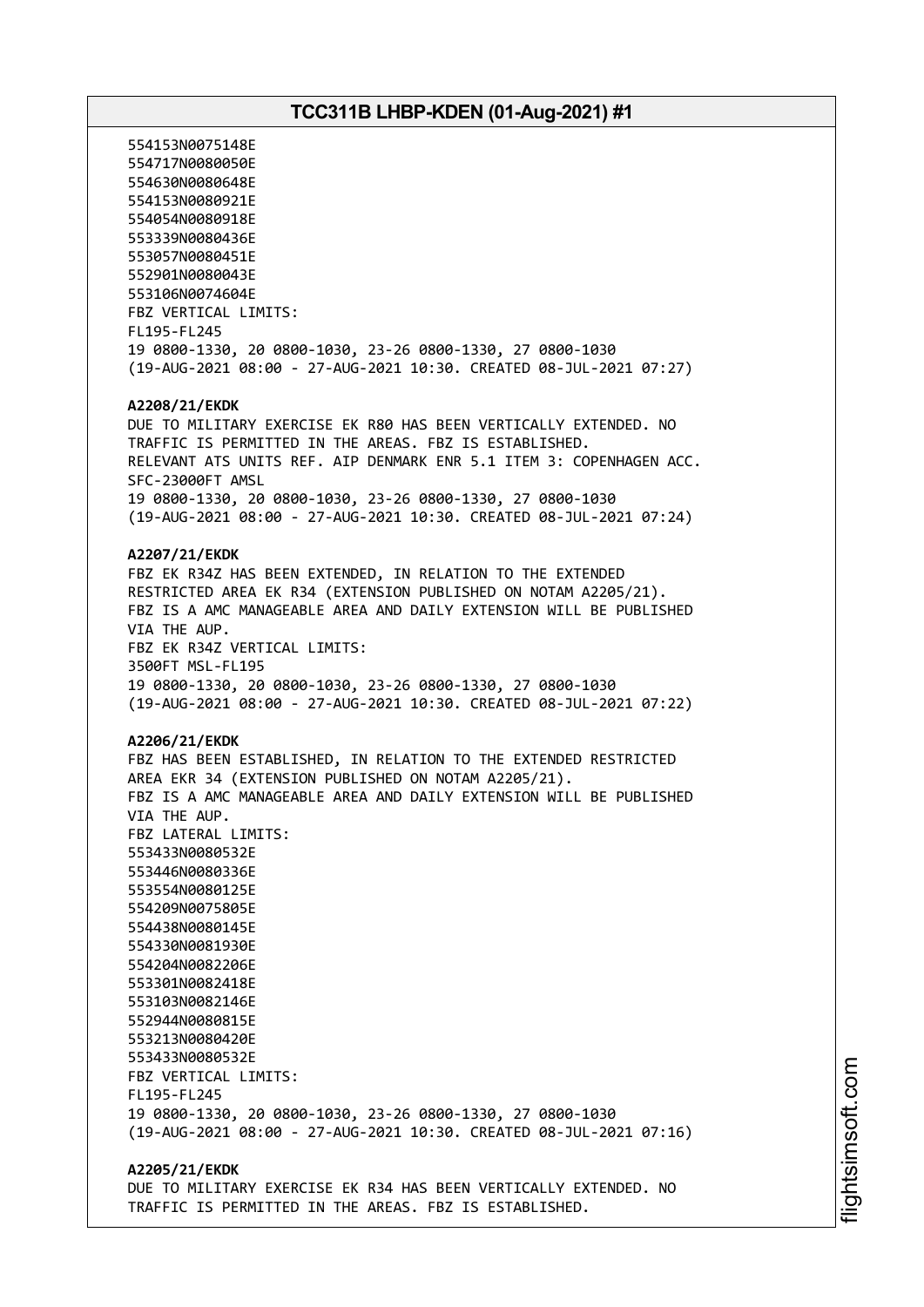RELEVANT ATS UNITS REF. AIP DENMARK ENR 5.1 ITEM 3: COPENHAGEN ACC OR BILLUND APP. SFC-23000FT AMSL 19 0800-1330, 20 0800-1030, 23-26 0800-1330, 27 0800-1030 (19-AUG-2021 08:00 - 27-AUG-2021 10:30. CREATED 08-JUL-2021 07:13) **A2204/21/EKDK** FBZ EK R33Z HAS BEEN EXTENDED, IN RELATION TO THE EXTENDED RESTRICTED AREA EK R33 (EXTENSION PUBLISHED ON NOTAM A2200/21). FBZ IS A AMC MANAGEABLE AREA AND DAILY EXTENSION WILL BE PUBLISHED VIA THE AUP. FBZ EK R33Z VERTICAL LIMITS: 3500FT MSL-FL195 19 0800-1330, 20 0800-1030, 23-26 0800-1330, 27 0800-1030 (19-AUG-2021 08:00 - 27-AUG-2021 10:30. CREATED 07-JUL-2021 13:01) **A2202/21/EKDK** FBZ HAS BEEN ESTABLISHED, IN RELATION TO THE EXTENDED RESTRICTED AREA EKR 33 (EXTENSION PUBLISHED ON NOTAM A2200/21). FBZ IS A AMC MANAGEABLE AREA AND DAILY EXTENSION WILL BE PUBLISHED VIA THE AUP. FBZ LATERAL LIMITS: 553045N0081030E 552953N0080818E 552910N0075746E 553051N0075415E 553415N0075355E 553450N0075405E 554432N0080018E 554424N0080800E 554009N0081015E 553945N0081343E 553706N0081602E 553045N0081030E FBZ VERTICAL LIMITS: FL195-FL245 19 0800-1330, 20 0800-1030, 23-26 0800-1330, 27 0800-1030 (19-AUG-2021 08:00 - 27-AUG-2021 10:30. CREATED 07-JUL-2021 12:59) **A2200/21/EKDK** DUE TO MILITARY EXERCISE EK R33 HAS BEEN VERTICALLY EXTENDED. NO TRAFFIC IS PERMITTED IN THE AREAS. FBZ IS ESTABLISHED. RELEVANT ATS UNITS REF. AIP DENMARK ENR 5.1 ITEM 3: COPENHAGEN ACC OR BILLUND APP. SFC-23000FT AMSL 19 0800-1330, 20 0800-1030, 23-26 0800-1330, 27 0800-1030 (19-AUG-2021 08:00 - 27-AUG-2021 10:30. CREATED 07-JUL-2021 12:53) **A2199/21/EKDK** FBZ EK R32Z HAS BEEN EXTENDED, IN RELATION TO THE EXTENDED RESTRICTED AREA EK R32 (EXTENSION PUBLISHED ON NOTAM A2198/21). FBZ IS A AMC MANAGEABLE AREA AND DAILY EXTENSION WILL BE PUBLISHED VIA THE AUP. FBZ EK R32Z VERTICAL LIMITS: 3500FT MSL-FL245 19 0800-1330, 20 0800-1030, 23-26 0800-1330, 27 0800-1030 (19-AUG-2021 08:00 - 27-AUG-2021 10:30. CREATED 07-JUL-2021 12:50)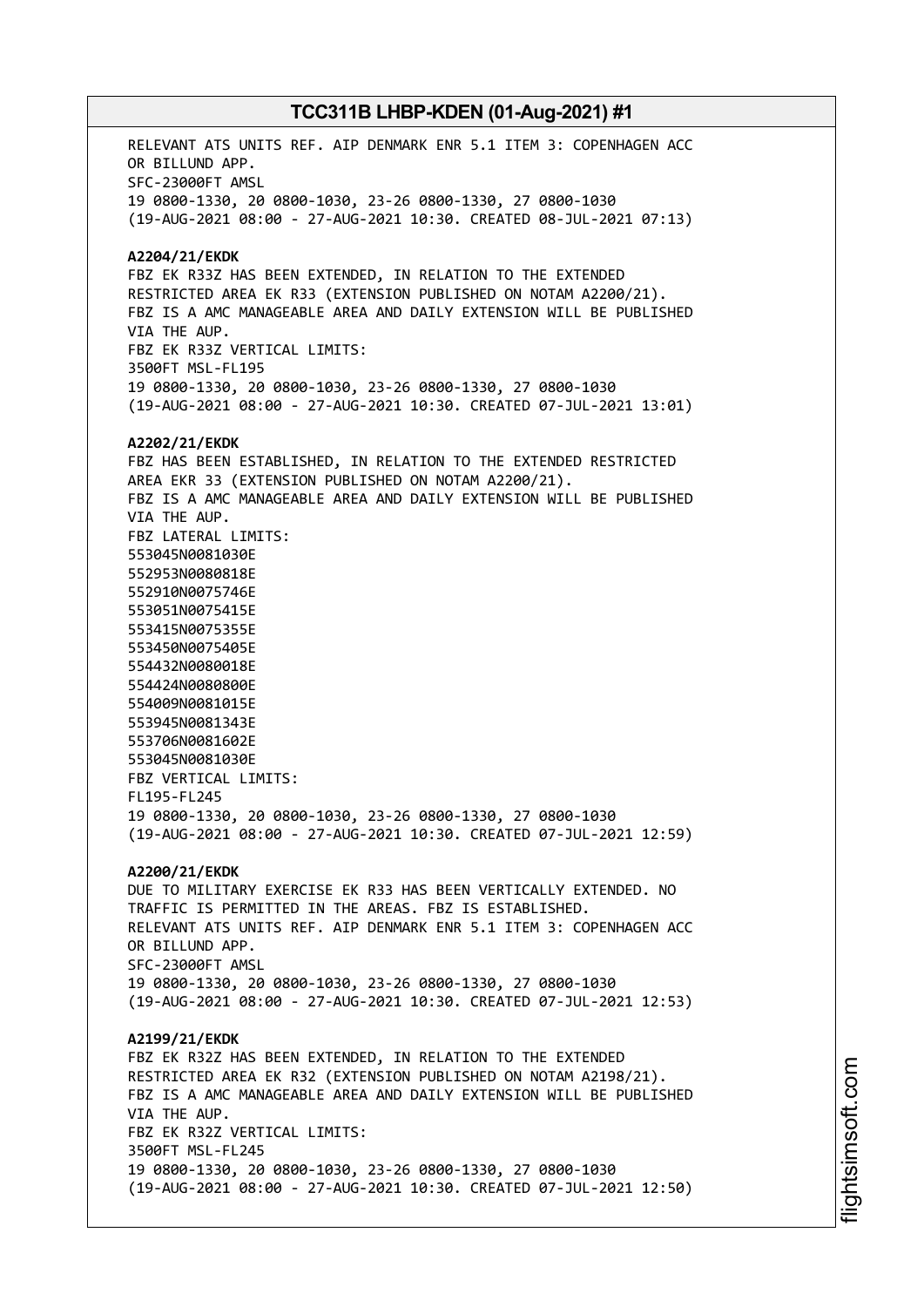**A2198/21/EKDK** DUE TO MILITARY EXERCISE EK R32 HAS BEEN VERTICALLY EXTENDED. NO TRAFFIC IS PERMITTED IN THE AREAS. FBZ IS ESTABLISHED. RELEVANT ATS UNITS REF. AIP DENMARK ENR 5.1 ITEM 3: COPENHAGEN ACC OR BILLUND APP. SFC-23000FT AMSL 19 0800-1330, 20 0800-1030, 23-26 0800-1330, 27 0800-1030 (19-AUG-2021 08:00 - 27-AUG-2021 10:30. CREATED 07-JUL-2021 12:46) **C0570/21/EKDK** FLYIN AT BLOKHUS BEACH PPR INTENSE VFR TRAFFIC LANDING AND DEPARTING VFR TRAFFIC AT BLOKHUS BEACH. POSITION: N571520 E0093441 RADIUS 3 NM 3500FT-GND. GND-3500FT AMSL (22-AUG-2021 10:30 - 22-AUG-2021 14:00. CREATED 02-JUL-2021 09:05) **D1166/21/EKDK** OBST ERECTED. 7 WIND TURBINES ERECTED AT AULUM, ST. SOELS ENERGIPARK AT PSN: 561630N0084427E 561639N0084418E 561648N0084408E 561657N0084359E 561706N0084349E 561715N0084339E 561724N0084330E HEIGHT 459 FT AGL, ELEV 651 FT AMSL. OBST LGT LIM FLG W. (01-JUL-2021 11:30 - PERM. CREATED 01-JUL-2021 11:33) **D1148/21/EKDK** OBST LIGHT ASNAESVAERKET CHIMNEY NO. 5 U/S. MIDDLE NORTH EASTERN LIGHT IS FLASHING IRREGULARLY. (29-JUN-2021 05:10 - 29-AUG-2021 13:00. CREATED 29-JUN-2021 05:10) **D1135/21/EKDK** OBST ERECTED 11 WINDTURBINES (KRIEGERS FLAK) ERECTED AT PSN: 550313N0124604E 550232N0124555E 550158N0124542E 550123N0124543E 550048N0124540E 550016N0124522E 545941N0124544E 545905N0124606E 545829N0124633E 545823N0124814E 545903N0124838E HEIGHT 617 FT AGL, ELEV 617 FT AMSL OBST LGT DAYTIME LIM FLG W. OBST LGT NIGHTTIME LIM FLG R. (28-JUN-2021 06:53 - PERM. CREATED 28-JUN-2021 06:54) **D1132/21/EKDK**

OESTERILD 9 WINDTURBINES AND 12 MASTS,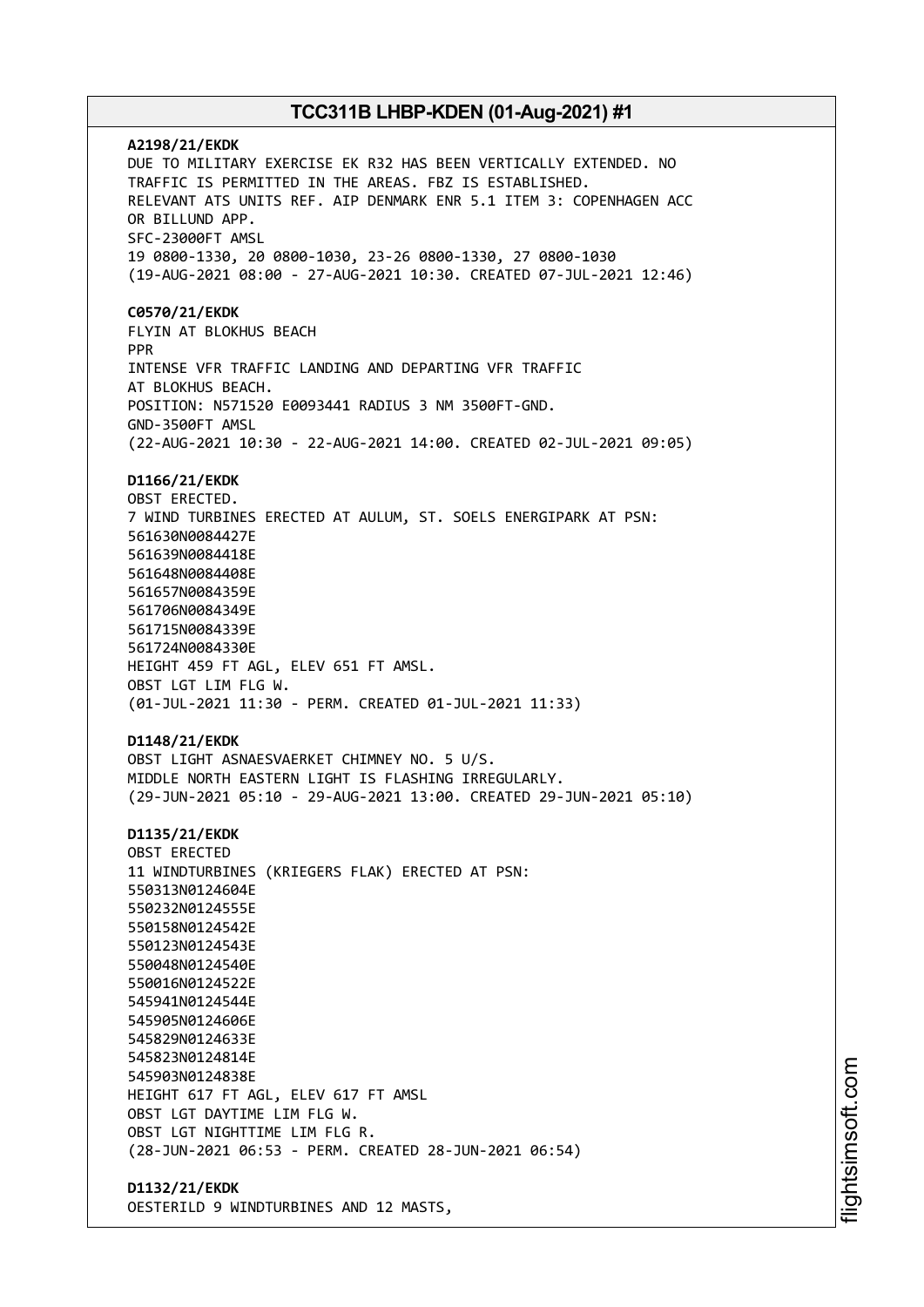LIH FLG W OUT OF SERVICE. LATERAL LIMITS FOR OBSTACLE AREA: 570513N0085250E 570502N0085302E 570404N0085303E 570306N0085303E 570231N0085300E 570231N0085231E 570503N0085233E MAX HEIGHT 1083FT AGL, MAX ELEV 1126FT AMSL. (27-JUN-2021 11:46 - 30-SEP-2021 12:00 EST. CREATED 27-JUN-2021 11:47) **A2095/21/EKDK** COVID-19: PASSENGER RESTRICTIONS. A NUMBER OF RESTRICTIONS AND REQUIREMENTS APPLY TO PASSENGERS WHEN ENTERING DENMARK DEPENDING ON THE COUNTRY OR REGION OF DEPARTURE, COUNTRY OF RESIDENCE OR OF NATIONALITY. COUNTRIES AND REGIONS ARE LABELLED AS EITHER GREEN, YELLOW, ORANGE OR RED DEPENDING ON A CURRENT RISK ASSESSMENT. THE COLOR CATEGORIZATION OF COUNTRIES AND REGIONS IS REGULARLY UPDATED AND AVAILABLE AT: HTTPS://EN.CORONASMITTE.DK/RULES-AND-REGULATIONS/ ENTRY-INTO-DENMARK/CATEGORIZATION-OF-COUNTRIES DEPENDING ON THE COLOR CATEGORY OF THE COUNTRY OF RESIDENCE, PASSENGERS MIGHT BE REQUIRED TO PRESENT PROOF OF WORTHY PURPOSE TO ENTER, PROOF OF NEGATIVE TEST RESULT OR PROOF OF COMPLETED VACCINATION. A FULL DESCRIPTION OF TRAVEL AND ENTRY RESTRICTIONS DUE TO COVID-19 AND DETAILS ON WHAT EXEMPTIONS THAT APPLY ARE AVAILABLE AT: HTTPS://EN.CORONASMITTE.DK/RULES-AND-REGULATIONS/ENTRY-INTO-DENMARK. IN ADDITION TO THE ENTRY RESTRICTIONS FURTHER REQUIREMENTS ON TESTS AND VACCINATIONS APPLY ACCORDING TO THE FLIGHT BAN. IT IS FURTHER REQUIRED TO WEAR AN APPROVED MEDICAL FACEMASK AT DANISH AIRPORTS (25-JUN-2021 22:00 - 31-OCT-2021 22:59. CREATED 24-JUN-2021 17:28) **A2051/21/EKDK** MIL UHF FREQ CHANGED. MIL FIC FREQ 309.600 CHANGED TO FREQ 246.350. REF AIP ENR 2.1, ENR 3.4, ENR 6.2-3 AND ENR 6.5-1. (22-JUN-2021 10:04 - PERM. CREATED 22-JUN-2021 10:06) **A2034/21/EKDK** COVID-19: OPERATOR REQUIREMENT FOR CREWS/PASSENGERS INFORMATION OPERATORS ARE REQUIRED TO SEND A PASSENGER LIST CONTAINING FLIGHT NUMBER, PASSENGER NAMES, SEAT NUMBER AND TELEPHONE NUMBER TO, STYRELSEN FOR PATIENTSIKKERHED, REJSEOPSPORING(AT)STPS.DK NO LATER THAN THREE HOURS AFTER LANDING OR IF LANDING AFTER 1900 LOCAL TIME NO LATER THAN 0800 LOCAL TIME THE FOLLOWING DAY. THE REQUIREMENT DOES NOT APPLY TO DOMESTIC FLIGHTS NOR FLIGHTS FROM GREENLAND AND THE FAROE ISLANDS. FORM TO BE FILED MAY BE FOUND VIA LINK: HTTPS://EN.STPS.DK/EN/COVID-19/COVID-19-INFORMATION-TO-AIRLINES/ (22-JUN-2021 05:29 - 31-OCT-2021 22:59. CREATED 22-JUN-2021 05:31)

**D1084/21/EKDK**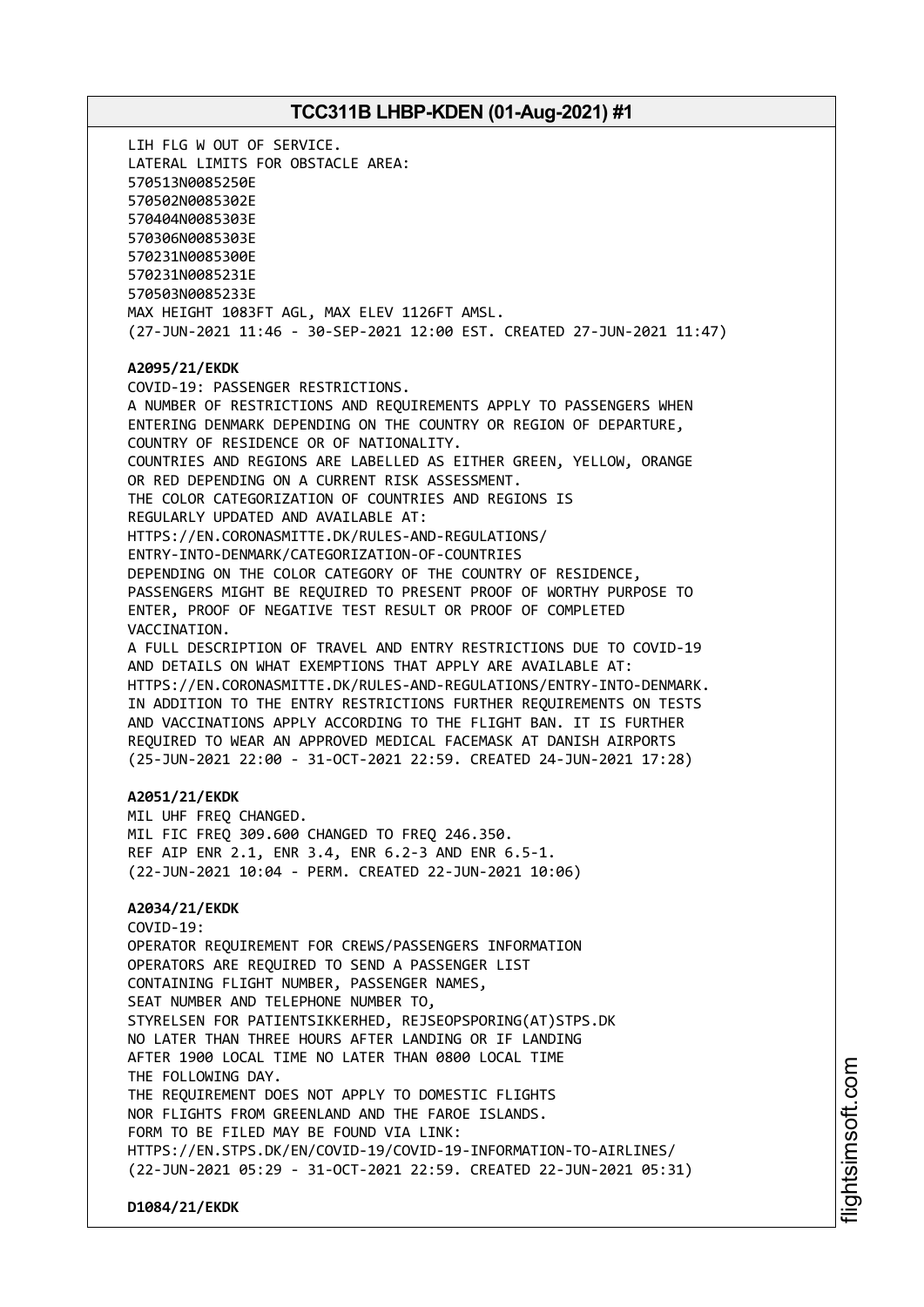OBST LIGHTS HORNS REV 3 D07 554043N0073615E U/S. (21-JUN-2021 12:48 - 01-SEP-2021 12:00 EST. CREATED 21-JUN-2021 12:50) **D1054/21/EKDK** OBST ERECTED. WINDTURBINE VELLING 2 AT PSN: 560144N0081900E HEIGHT 656 FT AGL, ELEV 660 FT AMSL. OBST LGT: LIM FLG W DAYTIME, LIM FLG R NIGHTTIME. (17-JUN-2021 10:29 - PERM. CREATED 17-JUN-2021 10:31) **D1053/21/EKDK** OBST ERECTED. WINDTURBINE VELLING 1 AT PSN: 560122N0081906E. HEIGHT 656 FT AGL, ELEV 660 FT AMSL. OBST LGT LIH FLG W. (17-JUN-2021 10:27 - PERM. CREATED 17-JUN-2021 10:29) **A1835/21/EKDK** TRIGGER NOTAM PERM AIP AND VFG AIRAC AMDT 08/21 WEF 12 AUG 2021. REF GEN 0.5: CHANGE TO UPPER VERTICAL LIMIT IN ED-D46 (NORDSEE). REF GEN 3.3: CHANGES TO POSTAL ADDRESS AND TEL/FAX/TLX/AFS AT TYRA AFIS. REF AD 1.2: CHANGES TO RESCUE AND FIRE FIGHTING SERVICES AND RUNWAY SURFACE CONDITION ASSESSMENT AND REPORTING AND SNOW PLAN. (12-AUG-2021 00:00 - 25-AUG-2021 23:59. CREATED 09-JUN-2021 07:56) **A1834/21/EKDK** TRIGGER NOTAM - PERM AIP AIRAC AMDT 08/21 WEF 12 AUG 2021. REF ENR 5.1: CHANGES TO VERTICAL LIMITS ED-D46 (NORDSEE) AND ED-D46Z (NORDSEE FBZ). REF ENR 6.5: UPPER LIMIT OF ED D46 CHANGED. GND-FL660 (12-AUG-2021 00:00 - 25-AUG-2021 23:59. CREATED 09-JUN-2021 07:55) **M0208/21/EKDK** NAV WARNING CL-604 CHALLENGER WILL DROP 2. PARACHUTEFLARE, 2. SEA-MARKER, 2.LIFE RAFT, AT AALBAEK BAY PSN 5728N 1038E RADIUS 2 NM THE DROP WILL BE ON 2 SEPARATE FLIGHTS SFC-4000FT AMSL (02-JUN-2031 09:05 - 02-JUN-2031 10:35. CREATED 31-MAY-2021 09:48) **D0860/21/EKDK** OBST ERECTED. 9 WINDTURBINES UNDER CONSTRUCTION AT VEDDUM, PSN: 564557N0101148E 564708N0101143E 564720N0101137E 564731N0101132E 564743N0101126E 564742N0101151E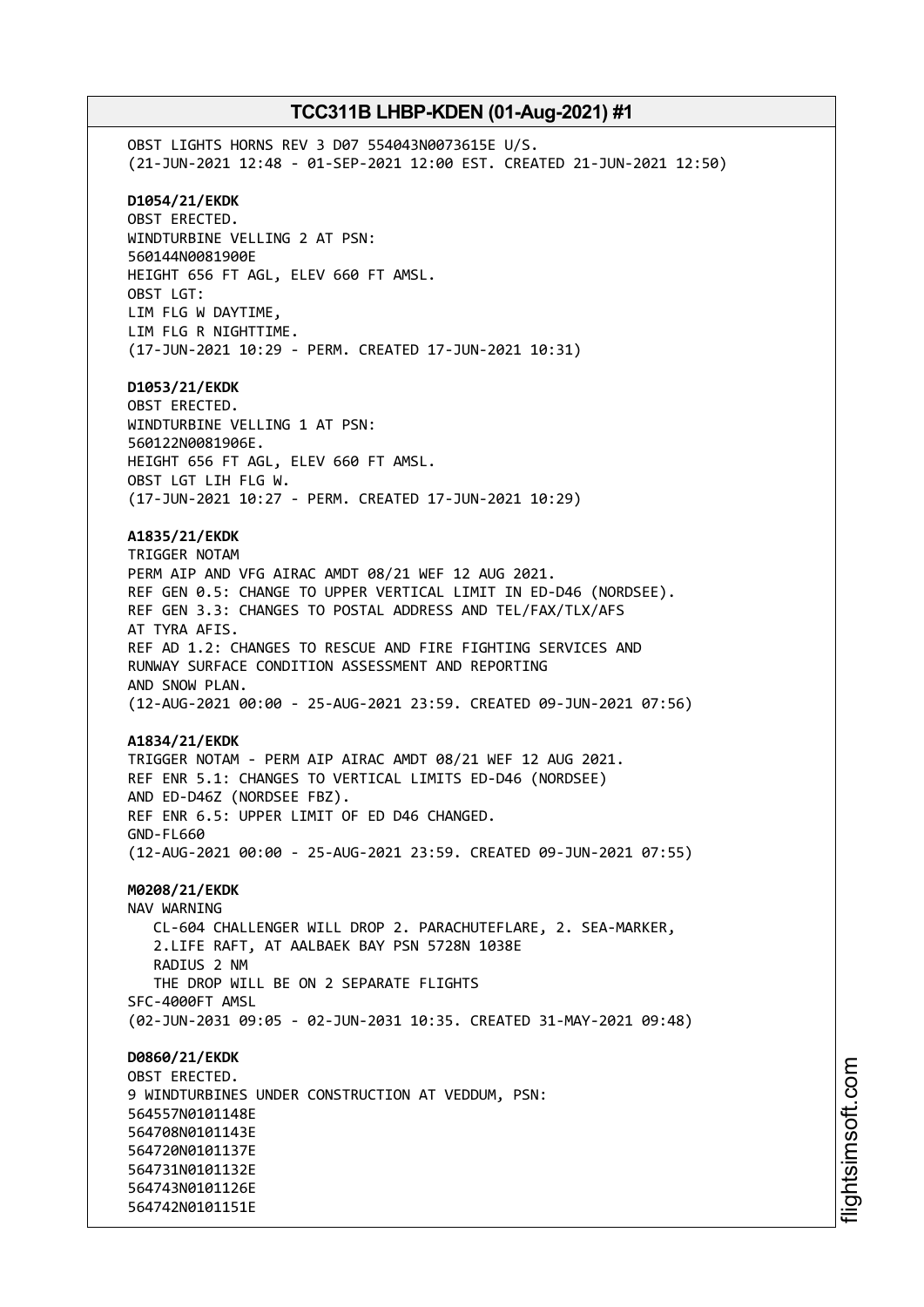564731N0101157E 564719N0101203E 564708N0101208E. HEIGHT 492 FT AGL, ELEV 505 FT AMSL. NO OBST LGT DURING CONSTRUCTION PHASE. (30-MAY-2021 00:00 - PERM. CREATED 20-MAY-2021 21:45) **A1383/21/EKDK** MIL UHF FREQ CHANGED. MIL SECTOR E FREQ 387.950 CHANGED TO FREQ 313.425. REF AIP ENR 2.1 AND ENR 6.2-3. (20-MAY-2021 00:00 - PERM. CREATED 08-MAY-2021 11:14) **A1382/21/EKDK** MIL UHF FREQ CHANGED. MIL SECTOR B+I FREQ 264.825 CHANGED TO FREQ 251.475. REF AIP ENR 2.1 AND ENR 6.2-3. (20-MAY-2021 00:00 - PERM. CREATED 08-MAY-2021 11:11) **A1381/21/EKDK** MIL UHF FREQ CHANGED. MIL SECTOR UV+V+L FREQ 259.375 CHANGED TO FREQ 242.650. REF AIP ENR 2.1, ENR 6.2-1 AND ENR 6.2-3. (20-MAY-2021 00:00 - PERM. CREATED 08-MAY-2021 11:06) **A0487/21/EKDK** DANGER AREA AND FBZ CHANGED. DANGER AREA ED-D46 NORDSEE AND FBZ ED-D46Z NORDSEE FBZ, VERTICAL LIMITS SHOULD READ UPPER: FL660 LOWER: GND REF AIP DENMARK ENR 5.1, 9. SFC-FL660 (25-MAR-2021 00:00 - PERM. CREATED 17-FEB-2021 10:10) **A0153/21/EKDK** COVID 19: TO ENSURE SAFE AND EXPEDITIOUS DELIVERY OF COVID-19 VACCINES, AIRCRAFT OPERATORS OF FLIGHTS CARRYING SUCH VACCINES SHOULD ASK APPROVAL FROM NAVIAIR REF. AIP DENMARK ENR 1.9 ITEM 10.5 FOR EXEMPTION FROM ATFM MEASURES FOR EACH FLIGHT DEEMED CRITICAL. UPON APPROVAL, STS/ATFMX AND RMK/VACCINE SHALL BE INSERTED IN ITEM 18 OF THE FLIGHT PLAN. AIRCRAFT OPERATORS CARRYING COVID 19 VACCINES REGULARLY MAY REQUEST APPROVAL IN ADVANCE FOR ALL FLIGHTS INVOLVED. (28-JAN-2021 00:00 - 30-SEP-2021 23:59. CREATED 19-JAN-2021 12:38) **D1122/20/EKDK** OBST ERECTED 2 WIND TURBINE AT MAADE 2 UNDER CONSTRUCTION AT PSN: 552715N0083009E 552721N0082941E HEIGHT FT 656 AGL , ELEV 672 FT AMSL NO OBST LIGHT DURING CONSTRUCTION PHASE (17-SEP-2020 12:23 - PERM. CREATED 17-SEP-2020 12:24)

┌──────────────────────────────────────────────────────────────────────────────┐

└──────────────────────────────────────────────────────────────────────────────┘

│**EGPX (SCOTTISH FIR/UIR)** │

**D1107/21/EGPX**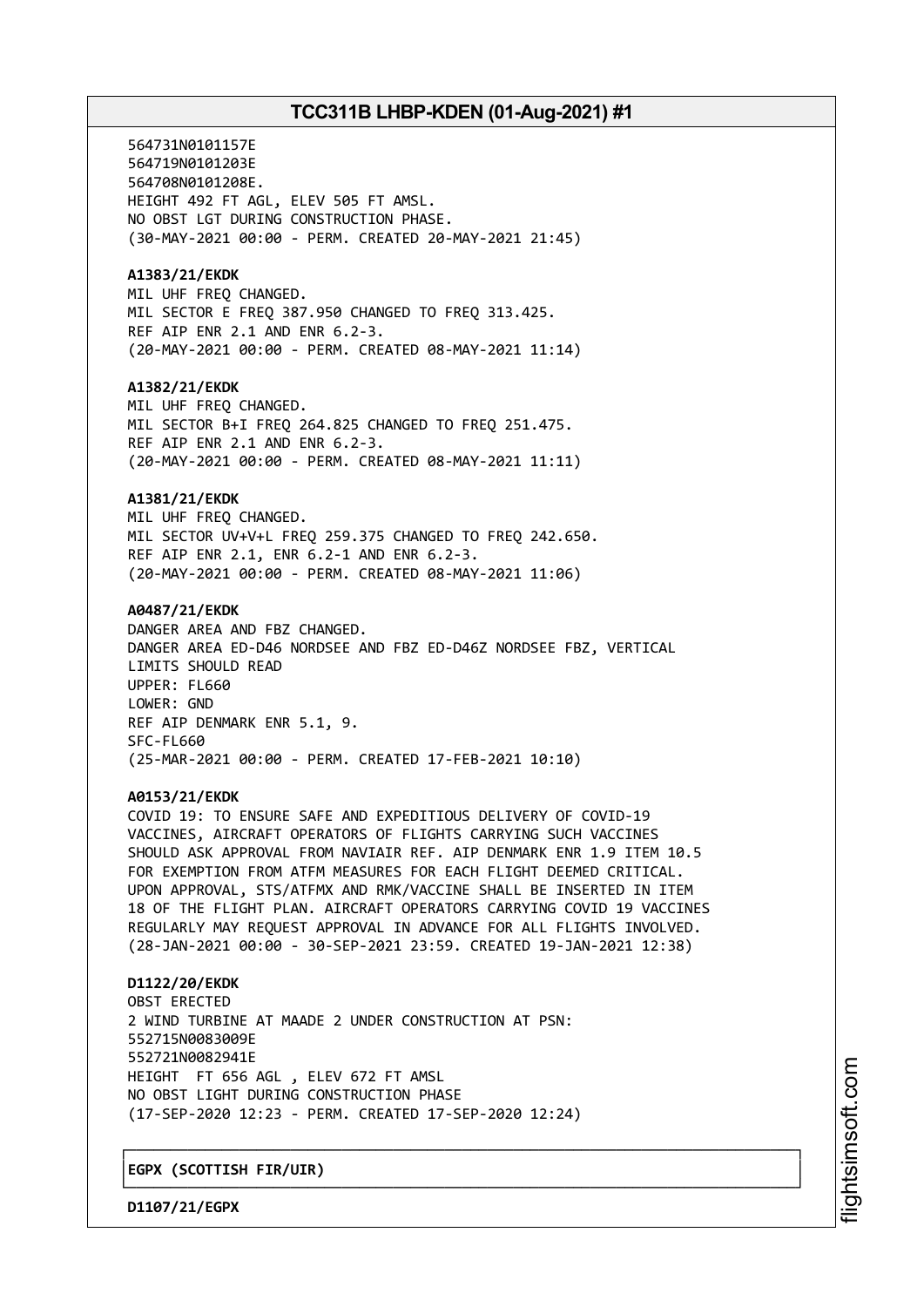**TCC311B LHBP-KDEN (01-Aug-2021) #1** Y028/2020 Y031/2020 P034/2020 W035/2020 Y036/2020 Y039/2020 Y040/2020 Y041/2020 Y042/2020 Y043/2020 P044/2020 Y045/2020 P046/2020 Y051/2020 Y052/2020 P053/2020 P056/2020 P060/2020 P083/2020 Y085/2020 Y086/2020 Y087/2020 Y002/2021 Y008/2021 Y010/2021 Y011/2021 M012/2021 P017/2021 P018/2021 P026/2021 Y027/2021 Y028/2021 Y029/2021 Y037/2021 M044/2021 P045/2021 Y050/2021 Y054/2021 Y055/2021 P056/2021 Y058/2021 M060/2021 Y062/2021 M063/2021 M064/2021 M065/2021 M066/2021 P067/2021 Y068/2021 W069/2021 AIP VFR NIL AIP MIL NIL SUP CHECKLIST AIP IFR 053/2018 060/2018 011/2019 023/2019 025/2019 003/2020 017/2020 019/2020 023/2020 030/2020 031/2020 032/2020 037/2020 038/2020 039/2020 045/2020 046/2020 048/2020 049/2020 052/2020 002/2021 003/2021 007/2021 008/2021 012/2021 014/2021 017/2021 018/2021 019/2021 020/2021 022/2021 023/2021 024/2021 025/2021 026/2021 028/2021 029/2021 030/2021 031/2021 032/2021 034/2021 035/2021 036/2021 037/2021 038/2021 039/2021 040/2021 AIP VFR NIL AIP MIL NIL PART 2 OF 2 (01-AUG-2021 00:05 - 01-SEP-2021 00:05 EST. CREATED 01-AUG-2021 01:52) **D1107/21/EGPX** CHECKLIST YEAR=2021 0726 1100 1105 1106 LATEST PUBLICATIONS AIP AIRAC AMDT IFR 009/2021 EFFECTIVE DATE 09 SEP 21 AIP SUP IFR 040/2021 EFFECTIVE DATE 29 JUL 21 AIC IFR W069/2021 EFFECTIVE DATE 29 JUL 21 AIC IFR P067/2021 EFFECTIVE DATE 29 JUL 21 AIC IFR M066/2021 EFFECTIVE DATE 29 JUL 21 AIC IFR Y068/2021 EFFECTIVE DATE 29 JUL 21 AIC IFR G097/2009 EFFECTIVE DATE 31 DEC 09 ATC CHECKLIST AIP IFR P127/2006 P008/2008 P064/2008 P086/2008 P077/2009 P070/2010 P062/2012 P138/2012 Y009/2014 P002/2018 P053/2018 Y104/2018 Y031/2019 Y055/2019 Y117/2019 Y135/2019 P136/2019 P137/2019 P138/2019 P139/2019 Y140/2019 Y141/2019 Y142/2019 Y001/2020 P003/2020 W008/2020 Y011/2020 Y012/2020 W018/2020 Y024/2020 PART 1 OF 2 (01-AUG-2021 00:05 - 01-SEP-2021 00:05 EST. CREATED 01-AUG-2021 01:52) **G0256/21/EGPX CHECKLIST** YEAR=2021 0256 LATEST PUBLICATIONS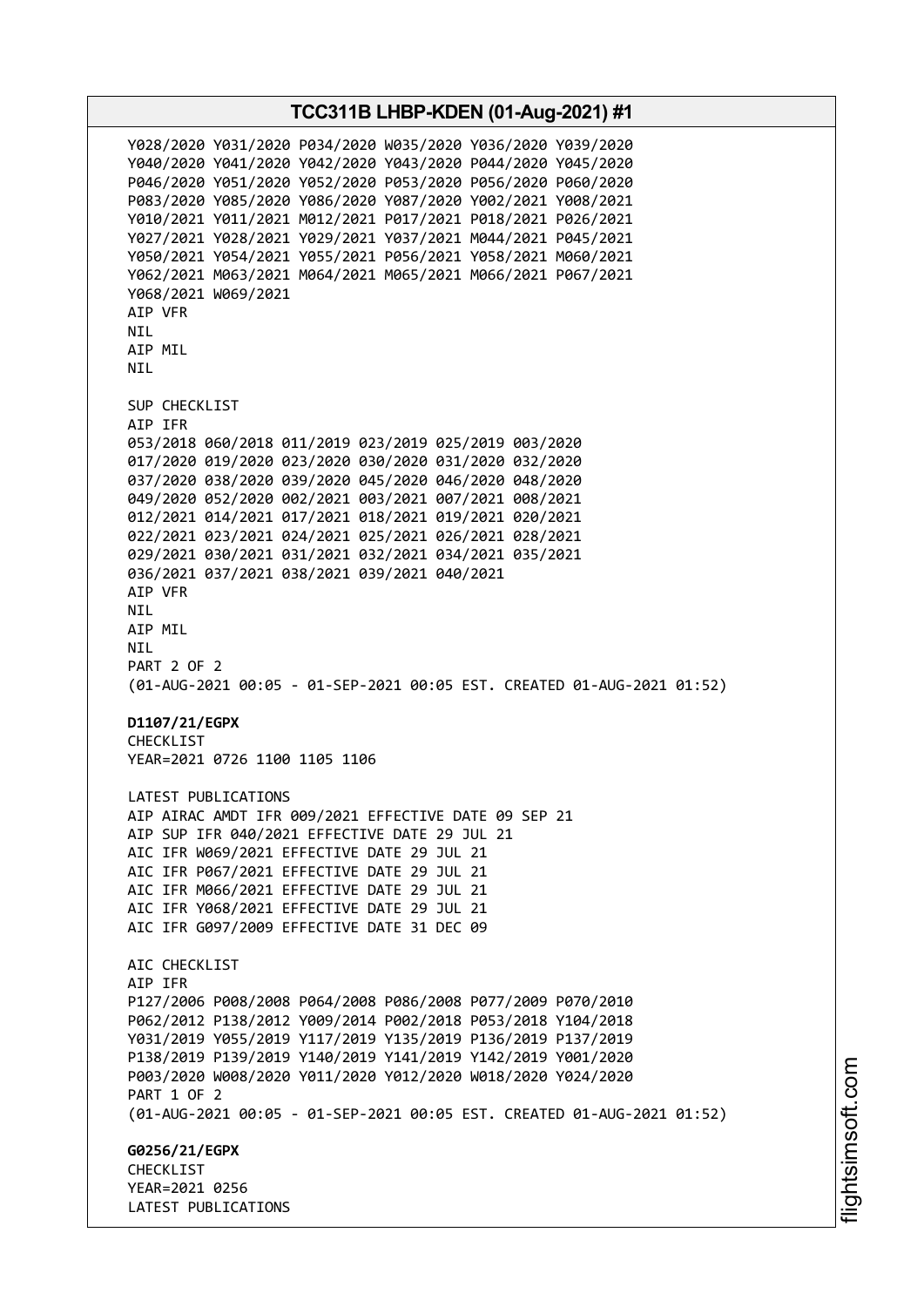AIP AIRAC AMDT IFR 009/2021 EFFECTIVE DATE 09 SEP 21 AIP SUP IFR 040/2021 EFFECTIVE DATE 29 JUL 21 AIC IFR W069/2021 EFFECTIVE DATE 29 JUL 21 AIC IFR P067/2021 EFFECTIVE DATE 29 JUL 21 AIC IFR M066/2021 EFFECTIVE DATE 29 JUL 21 AIC IFR Y068/2021 EFFECTIVE DATE 29 JUL 21 AIC IFR G097/2009 EFFECTIVE DATE 31 DEC 09 AIC CHECKLIST AIP IFR P127/2006 P008/2008 P064/2008 P086/2008 P077/2009 P070/2010 P062/2012 P138/2012 Y009/2014 P002/2018 P053/2018 Y104/2018 Y031/2019 Y055/2019 Y117/2019 Y135/2019 P136/2019 P137/2019 P138/2019 P139/2019 Y140/2019 Y141/2019 Y142/2019 Y001/2020 P003/2020 W008/2020 Y011/2020 Y012/2020 W018/2020 Y024/2020 Y028/2020 Y031/2020 P034/2020 W035/2020 Y036/2020 Y039/2020 Y040/2020 Y041/2020 Y042/2020 Y043/2020 P044/2020 Y045/2020 P046/2020 Y051/2020 Y052/2020 P053/2020 P056/2020 P060/2020 PART 1 OF 2 (01-AUG-2021 00:05 - 01-SEP-2021 00:05 EST. CREATED 01-AUG-2021 01:34) **G0256/21/EGPX** P083/2020 Y085/2020 Y086/2020 Y087/2020 Y002/2021 Y008/2021 Y010/2021 Y011/2021 M012/2021 P017/2021 P018/2021 P026/2021 Y027/2021 Y028/2021 Y029/2021 Y037/2021 M044/2021 P045/2021 Y050/2021 Y054/2021 Y055/2021 P056/2021 Y058/2021 M060/2021 Y062/2021 M063/2021 M064/2021 M065/2021 M066/2021 P067/2021 Y068/2021 W069/2021 AIP VFR NIL AIP MIL NIL SUP CHECKLIST AIP IFR 053/2018 060/2018 011/2019 023/2019 025/2019 003/2020 017/2020 019/2020 023/2020 030/2020 031/2020 032/2020 037/2020 038/2020 039/2020 045/2020 046/2020 048/2020 049/2020 052/2020 002/2021 003/2021 007/2021 008/2021 012/2021 014/2021 017/2021 018/2021 019/2021 020/2021 022/2021 023/2021 024/2021 025/2021 026/2021 028/2021 029/2021 030/2021 031/2021 032/2021 034/2021 035/2021 036/2021 037/2021 038/2021 039/2021 040/2021 AIP VFR NIL AIP MIL **NTI** PART 2 OF 2 (01-AUG-2021 00:05 - 01-SEP-2021 00:05 EST. CREATED 01-AUG-2021 01:34) **M2939/21/EGPX** CHECKLIST YEAR=2021 2913 2914 2915 2916 2917 2918 2919 2920 2921 2922 2923 2924 2925 2926 2927 2928 2929 2930 2931 2932 2933 2935 LATEST PUBLICATIONS AIP AIRAC AMDT IFR 009/2021 EFFECTIVE DATE 09 SEP 21 AIP SUP IFR 040/2021 EFFECTIVE DATE 29 JUL 21 AIC IFR W069/2021 EFFECTIVE DATE 29 JUL 21 AIC IFR P067/2021 EFFECTIVE DATE 29 JUL 21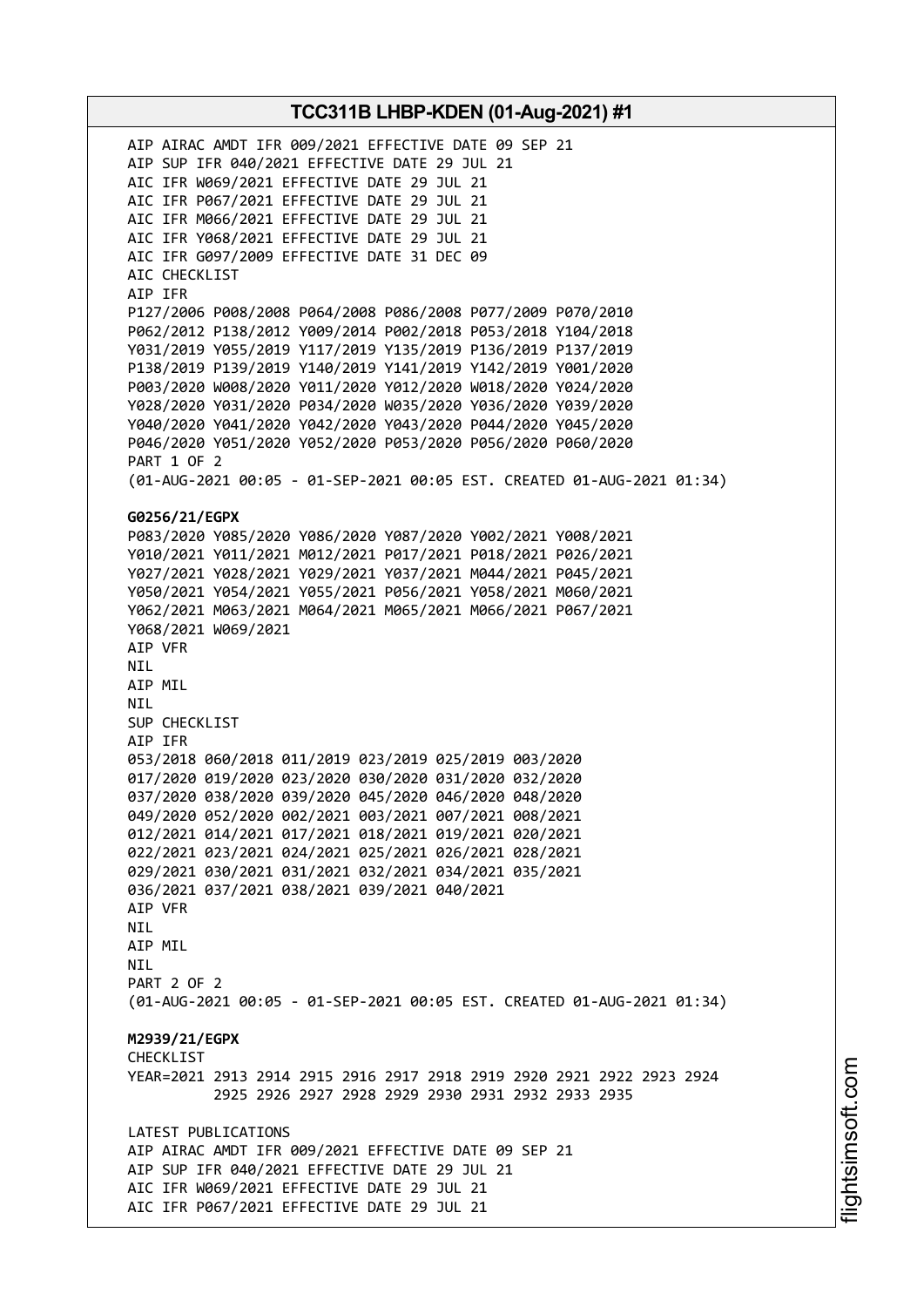**TCC311B LHBP-KDEN (01-Aug-2021) #1** AIC IFR M066/2021 EFFECTIVE DATE 29 JUL 21 AIC IFR Y068/2021 EFFECTIVE DATE 29 JUL 21 AIC IFR G097/2009 EFFECTIVE DATE 31 DEC 09 AIC CHECKLIST AIP IFR P127/2006 P008/2008 P064/2008 P086/2008 P077/2009 P070/2010 P062/2012 P138/2012 Y009/2014 P002/2018 P053/2018 Y104/2018 Y031/2019 Y055/2019 Y117/2019 Y135/2019 P136/2019 P137/2019 PART 1 OF 2 (01-AUG-2021 00:05 - 01-SEP-2021 00:05 EST. CREATED 01-AUG-2021 01:33) **M2939/21/EGPX** P138/2019 P139/2019 Y140/2019 Y141/2019 Y142/2019 Y001/2020 P003/2020 W008/2020 Y011/2020 Y012/2020 W018/2020 Y024/2020 Y028/2020 Y031/2020 P034/2020 W035/2020 Y036/2020 Y039/2020 Y040/2020 Y041/2020 Y042/2020 Y043/2020 P044/2020 Y045/2020 P046/2020 Y051/2020 Y052/2020 P053/2020 P056/2020 P060/2020 P083/2020 Y085/2020 Y086/2020 Y087/2020 Y002/2021 Y008/2021 Y010/2021 Y011/2021 M012/2021 P017/2021 P018/2021 P026/2021 Y027/2021 Y028/2021 Y029/2021 Y037/2021 M044/2021 P045/2021 Y050/2021 Y054/2021 Y055/2021 P056/2021 Y058/2021 M060/2021 Y062/2021 M063/2021 M064/2021 M065/2021 M066/2021 P067/2021 Y068/2021 W069/2021 AIP VFR NIL AIP MIL NIL 022/2021 023/2021 024/2021 025/2021 026/2021 028/2021 029/2021 030/2021 031/2021 032/2021 034/2021 035/2021 036/2021 037/2021 038/2021 039/2021 040/2021 AIP VFR NIL AIP MIL NIL PART 2 OF 2 (01-AUG-2021 00:05 - 01-SEP-2021 00:05 EST. CREATED 01-AUG-2021 01:33) **F0776/21/EGPX** P046/2020 Y051/2020 Y052/2020 P053/2020 P056/2020 P060/2020 P083/2020 Y085/2020 Y086/2020 Y087/2020 Y002/2021 Y008/2021 Y010/2021 Y011/2021 M012/2021 P017/2021 P018/2021 P026/2021 Y027/2021 Y028/2021 Y029/2021 Y037/2021 M044/2021 P045/2021 Y050/2021 Y054/2021 Y055/2021 P056/2021 Y058/2021 M060/2021 Y062/2021 M063/2021 M064/2021 M065/2021 M066/2021 P067/2021 Y068/2021 W069/2021 AIP VFR **NTI** AIP MIL NIL SUP CHECKLIST AIP IFR 053/2018 060/2018 011/2019 023/2019 025/2019 003/2020 017/2020 019/2020 023/2020 030/2020 031/2020 032/2020 037/2020 038/2020 039/2020 045/2020 046/2020 048/2020 049/2020 052/2020 002/2021 003/2021 007/2021 008/2021 012/2021 014/2021 017/2021 018/2021 019/2021 020/2021 022/2021 023/2021 024/2021 025/2021 026/2021 028/2021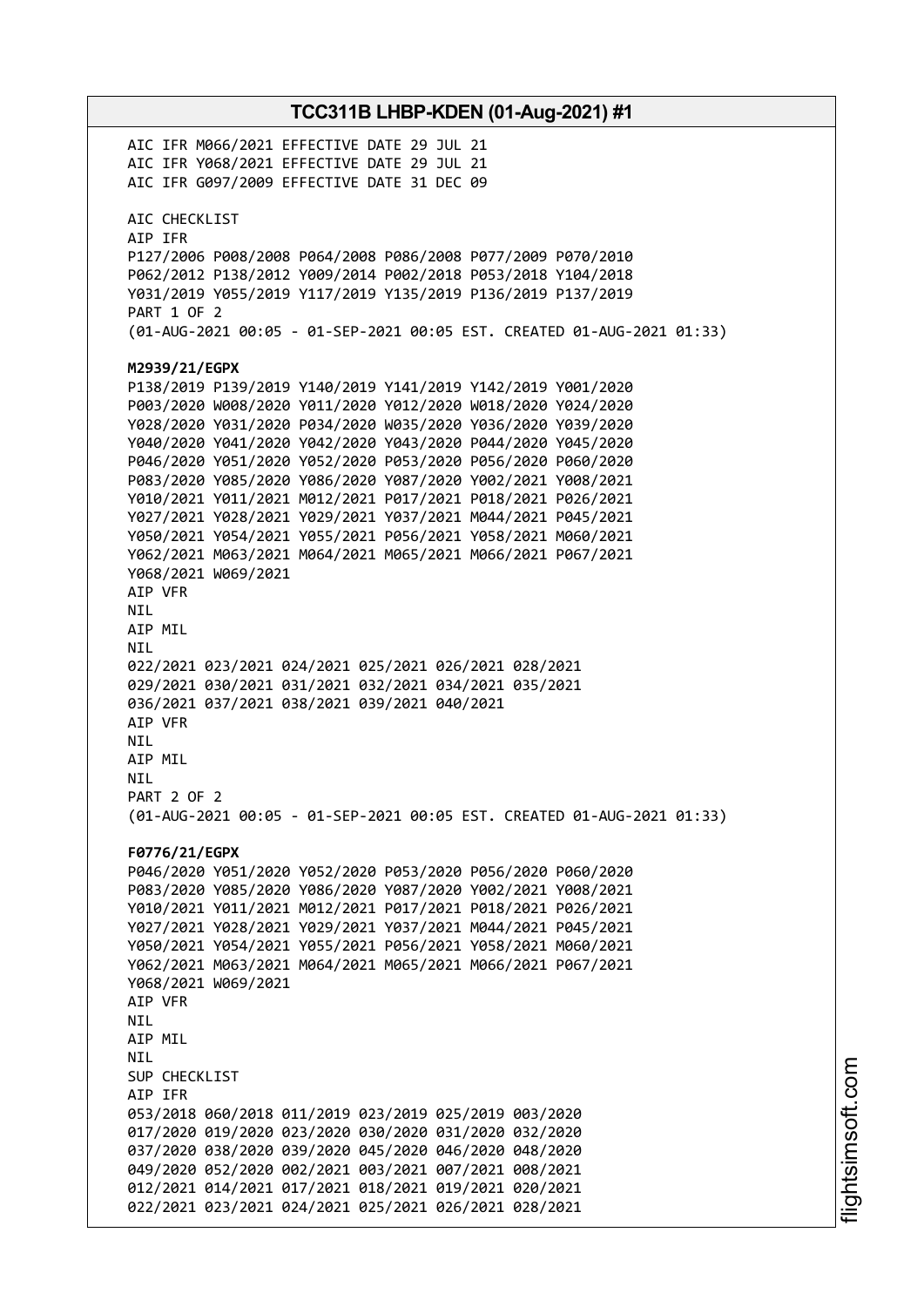029/2021 030/2021 031/2021 032/2021 034/2021 035/2021 036/2021 037/2021 038/2021 039/2021 040/2021 AIP VFR NIL AIP MIL NIL PART 2 OF 2 (01-AUG-2021 00:05 - 01-SEP-2021 00:05 EST. CREATED 01-AUG-2021 01:31) **F0776/21/EGPX** CHECKLIST YEAR=2021 0769 0770 0771 0773 0776 LATEST PUBLICATIONS AIP AIRAC AMDT IFR 009/2021 EFFECTIVE DATE 09 SEP 21 AIP SUP IFR 040/2021 EFFECTIVE DATE 29 JUL 21 AIC IFR W069/2021 EFFECTIVE DATE 29 JUL 21 AIC IFR P067/2021 EFFECTIVE DATE 29 JUL 21 AIC IFR M066/2021 EFFECTIVE DATE 29 JUL 21 AIC IFR Y068/2021 EFFECTIVE DATE 29 JUL 21 AIC IFR G097/2009 EFFECTIVE DATE 31 DEC 09 AIC CHECKLIST AIP IFR P127/2006 P008/2008 P064/2008 P086/2008 P077/2009 P070/2010 P062/2012 P138/2012 Y009/2014 P002/2018 P053/2018 Y104/2018 Y031/2019 Y055/2019 Y117/2019 Y135/2019 P136/2019 P137/2019 P138/2019 P139/2019 Y140/2019 Y141/2019 Y142/2019 Y001/2020 P003/2020 W008/2020 Y011/2020 Y012/2020 W018/2020 Y024/2020 Y028/2020 Y031/2020 P034/2020 W035/2020 Y036/2020 Y039/2020 Y040/2020 Y041/2020 Y042/2020 Y043/2020 P044/2020 Y045/2020 PART 1 OF 2 (01-AUG-2021 00:05 - 01-SEP-2021 00:05 EST. CREATED 01-AUG-2021 01:31) **N0151/21/EGPX** P083/2020 Y085/2020 Y086/2020 Y087/2020 Y002/2021 Y008/2021 Y010/2021 Y011/2021 M012/2021 P017/2021 P018/2021 P026/2021 Y027/2021 Y028/2021 Y029/2021 Y037/2021 M044/2021 P045/2021 Y050/2021 Y054/2021 Y055/2021 P056/2021 Y058/2021 M060/2021 Y062/2021 M063/2021 M064/2021 M065/2021 M066/2021 P067/2021 Y068/2021 W069/2021 AIP VFR **NTI** AIP MIL NIL SUP CHECKLIST AIP IFR 053/2018 060/2018 011/2019 023/2019 025/2019 003/2020 017/2020 019/2020 023/2020 030/2020 031/2020 032/2020 037/2020 038/2020 039/2020 045/2020 046/2020 048/2020 049/2020 052/2020 002/2021 003/2021 007/2021 008/2021 012/2021 014/2021 017/2021 018/2021 019/2021 020/2021 022/2021 023/2021 024/2021 025/2021 026/2021 028/2021 029/2021 030/2021 031/2021 032/2021 034/2021 035/2021 036/2021 037/2021 038/2021 039/2021 040/2021 AIP VFR **NTI** AIP MIL **NTI** PART 2 OF 2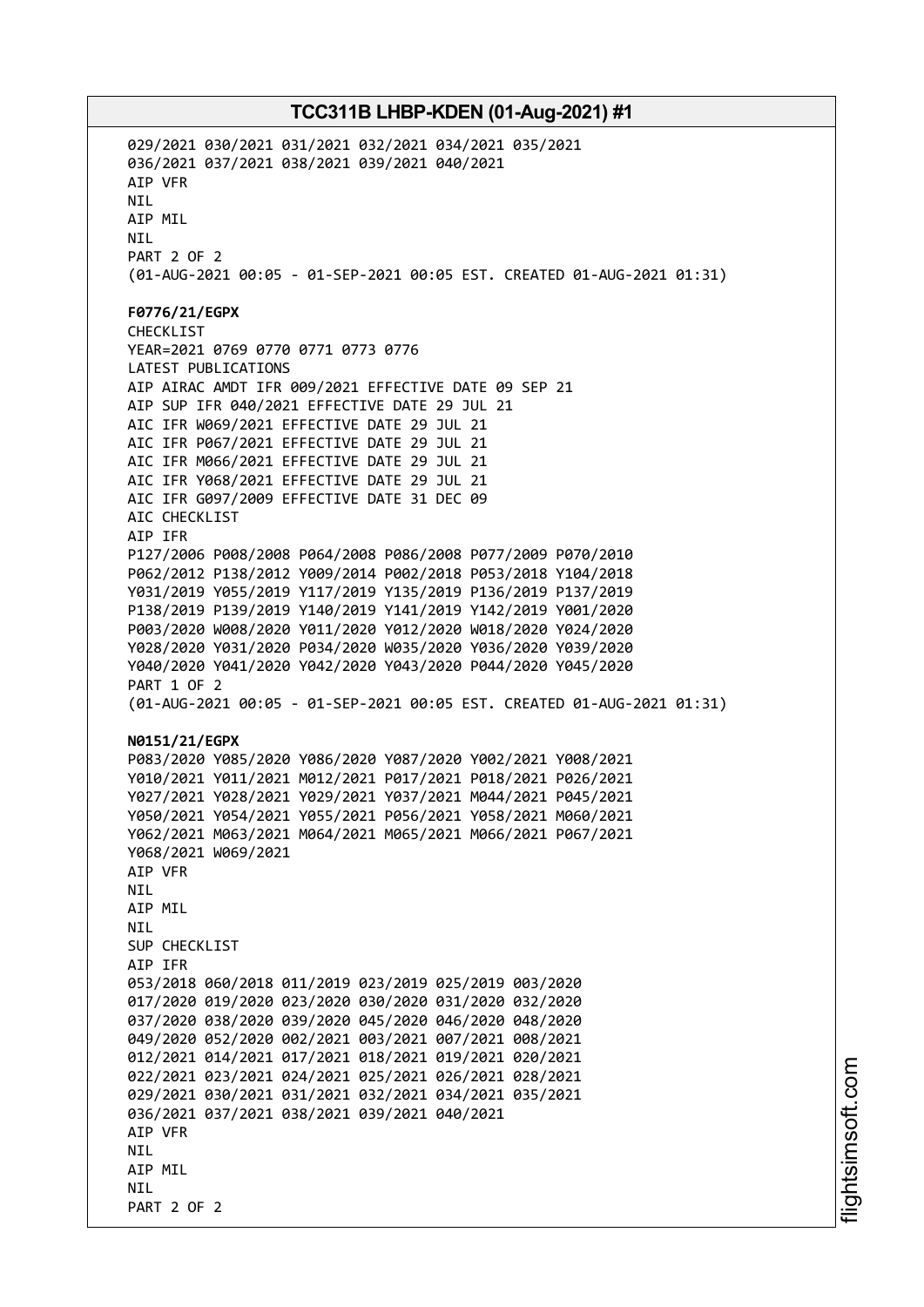(01-AUG-2021 00:05 - 01-SEP-2021 00:05 EST. CREATED 01-AUG-2021 01:29) **N0151/21/EGPX** CHECKLIST YEAR=2021 0095 0111 0112 0113 0118 0122 0123 0124 0127 0136 0138 0139 0141 0142 0143 0145 0147 0149 0150 0151 LATEST PUBLICATIONS AIP AIRAC AMDT IFR 009/2021 EFFECTIVE DATE 09 SEP 21 AIP SUP IFR 040/2021 EFFECTIVE DATE 29 JUL 21 AIC IFR W069/2021 EFFECTIVE DATE 29 JUL 21 AIC IFR P067/2021 EFFECTIVE DATE 29 JUL 21 AIC IFR M066/2021 EFFECTIVE DATE 29 JUL 21 AIC IFR Y068/2021 EFFECTIVE DATE 29 JUL 21 AIC IFR G097/2009 EFFECTIVE DATE 31 DEC 09 AIC CHECKLIST AIP IFR P127/2006 P008/2008 P064/2008 P086/2008 P077/2009 P070/2010 P062/2012 P138/2012 Y009/2014 P002/2018 P053/2018 Y104/2018 Y031/2019 Y055/2019 Y117/2019 Y135/2019 P136/2019 P137/2019 P138/2019 P139/2019 Y140/2019 Y141/2019 Y142/2019 Y001/2020 P003/2020 W008/2020 Y011/2020 Y012/2020 W018/2020 Y024/2020 Y028/2020 Y031/2020 P034/2020 W035/2020 Y036/2020 Y039/2020 Y040/2020 Y041/2020 Y042/2020 Y043/2020 P044/2020 Y045/2020 P046/2020 Y051/2020 Y052/2020 P053/2020 P056/2020 P060/2020 PART 1 OF 2 (01-AUG-2021 00:05 - 01-SEP-2021 00:05 EST. CREATED 01-AUG-2021 01:29) **B1876/21/EGPX** CHECKLIST YEAR=2021 0989 1036 1041 1142 1175 1194 1205 1206 1207 1209 1372 1378 1413 1431 1537 1558 1579 1630 1705 1717 1725 1743 1747 1750 1751 1753 1790 1813 1816 1824 1836 1837 1839 1840 1841 1843 1844 1854 1856 1857 1860 1861 1862 1863 1864 1865 1866 1867 LATEST PUBLICATIONS AIP AIRAC AMDT IFR 009/2021 EFFECTIVE DATE 09 SEP 21 AIP SUP IFR 040/2021 EFFECTIVE DATE 29 JUL 21 AIC IFR W069/2021 EFFECTIVE DATE 29 JUL 21 AIC IFR P067/2021 EFFECTIVE DATE 29 JUL 21 AIC IFR M066/2021 EFFECTIVE DATE 29 JUL 21 PART 1 OF 3 (01-AUG-2021 00:05 - 01-SEP-2021 00:05 EST. CREATED 01-AUG-2021 01:28) **B1876/21/EGPX** AIC IFR Y068/2021 EFFECTIVE DATE 29 JUL 21 AIC IFR G097/2009 EFFECTIVE DATE 31 DEC 09 AIC CHECKLIST AIP IFR P127/2006 P008/2008 P064/2008 P086/2008 P077/2009 P070/2010 P062/2012 P138/2012 Y009/2014 P002/2018 P053/2018 Y104/2018 Y031/2019 Y055/2019 Y117/2019 Y135/2019 P136/2019 P137/2019 P138/2019 P139/2019 Y140/2019 Y141/2019 Y142/2019 Y001/2020 P003/2020 W008/2020 Y011/2020 Y012/2020 W018/2020 Y024/2020 Y028/2020 Y031/2020 P034/2020 W035/2020 Y036/2020 Y039/2020 Y040/2020 Y041/2020 Y042/2020 Y043/2020 P044/2020 Y045/2020 P046/2020 Y051/2020 Y052/2020 P053/2020 P056/2020 P060/2020 P083/2020 Y085/2020 Y086/2020 Y087/2020 Y002/2021 Y008/2021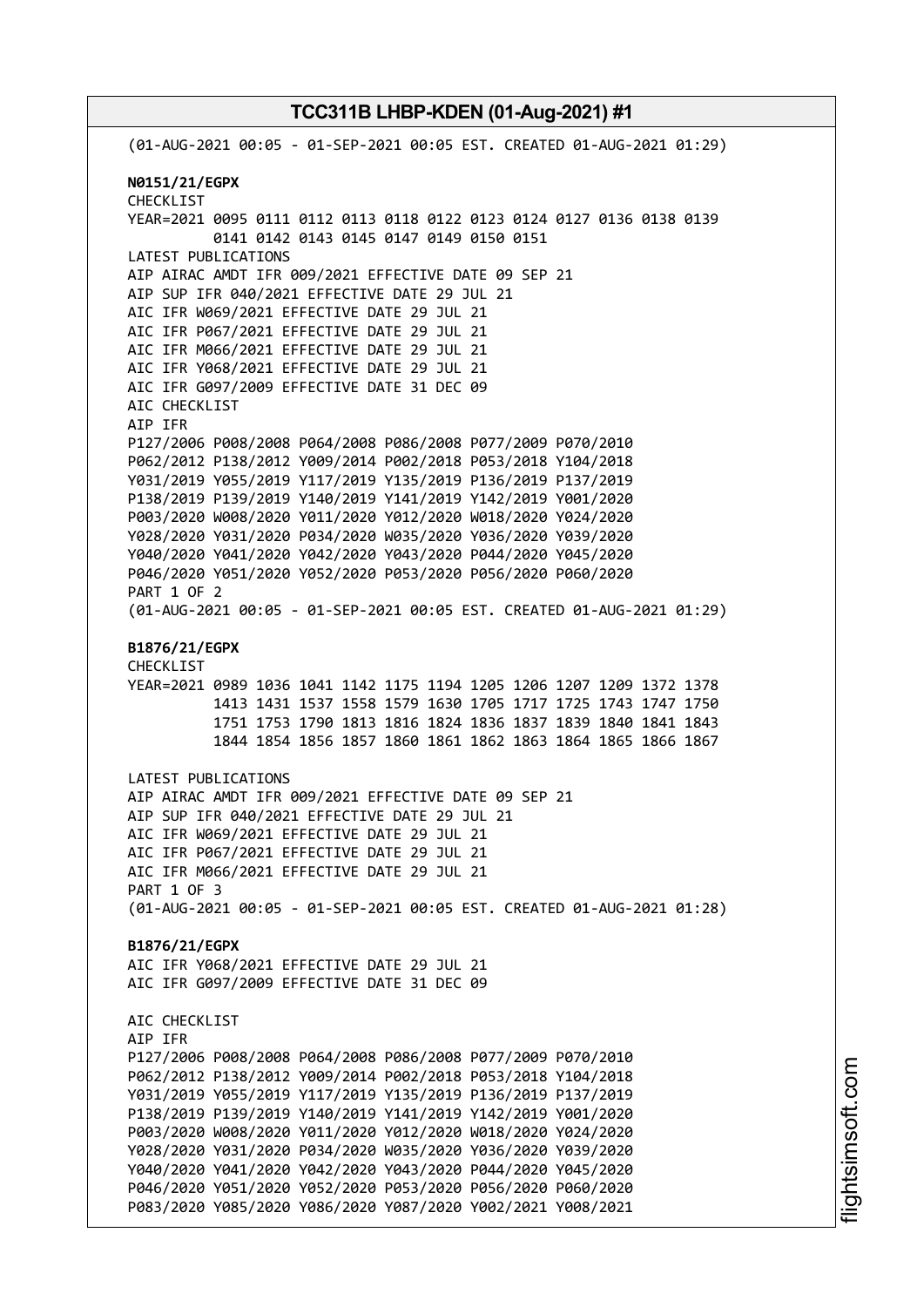Y010/2021 Y011/2021 M012/2021 P017/2021 P018/2021 P026/2021 Y027/2021 Y028/2021 Y029/2021 Y037/2021 M044/2021 P045/2021 Y050/2021 Y054/2021 Y055/2021 P056/2021 Y058/2021 M060/2021 Y062/2021 M063/2021 M064/2021 M065/2021 M066/2021 P067/2021 Y068/2021 W069/2021 PART 2 OF 3 (01-AUG-2021 00:05 - 01-SEP-2021 00:05 EST. CREATED 01-AUG-2021 01:28) **B1876/21/EGPX** AIP VFR NIL AIP MIL NIL SUP CHECKLIST AIP IFR 053/2018 060/2018 011/2019 023/2019 025/2019 003/2020 017/2020 019/2020 023/2020 030/2020 031/2020 032/2020 037/2020 038/2020 039/2020 045/2020 046/2020 048/2020 049/2020 052/2020 002/2021 003/2021 007/2021 008/2021 012/2021 014/2021 017/2021 018/2021 019/2021 020/2021 022/2021 023/2021 024/2021 025/2021 026/2021 028/2021 029/2021 030/2021 031/2021 032/2021 034/2021 035/2021 036/2021 037/2021 038/2021 039/2021 040/2021 AIP VFR NIL AIP MIL **NTI** PART 3 OF 3 (01-AUG-2021 00:05 - 01-SEP-2021 00:05 EST. CREATED 01-AUG-2021 01:28) **A2748/21/EGPX** CHECKLIST YEAR=2021 1471 1502 1566 1576 1577 1596 1650 1662 1674 1675 1713 1740 1747 1798 1845 1938 1940 1970 2020 2025 2032 2033 2034 2078 2111 2138 2167 2168 2211 2224 2259 2270 2290 2310 2320 2328 2345 2385 2391 2393 2395 2398 2410 2411 2434 2441 2445 2455 2457 2462 2463 2464 2484 2509 2510 2524 2527 2528 2530 2548 2556 2583 2592 2593 2594 2595 2596 2597 2598 2599 2600 2601 2602 2609 2611 2612 2629 2631 2632 2641 2642 2650 2651 2673 2674 2680 2682 2685 2686 2690 2692 2694 2701 2702 2703 2704 2705 2709 2710 2711 2713 2715 2716 2721 2722 2723 2728 2733 2736 2738 2741 2744 2745 2747 LATEST PUBLICATIONS AIP AIRAC AMDT IFR 009/2021 EFFECTIVE DATE 09 SEP 21 AIP SUP IFR 040/2021 EFFECTIVE DATE 29 JUL 21 AIC IFR W069/2021 EFFECTIVE DATE 29 JUL 21 AIC IFR P067/2021 EFFECTIVE DATE 29 JUL 21 AIC IFR M066/2021 EFFECTIVE DATE 29 JUL 21 AIC IFR Y068/2021 EFFECTIVE DATE 29 JUL 21 AIC IFR G097/2009 EFFECTIVE DATE 31 DEC 09 AIC CHECKLIST AIP IFR P127/2006 P008/2008 P064/2008 P086/2008 P077/2009 P070/2010 P062/2012 P138/2012 Y009/2014 P002/2018 P053/2018 Y104/2018 PART 1 OF 2 (01-AUG-2021 00:05 - 01-SEP-2021 00:05 EST. CREATED 01-AUG-2021 01:27) **A2748/21/EGPX**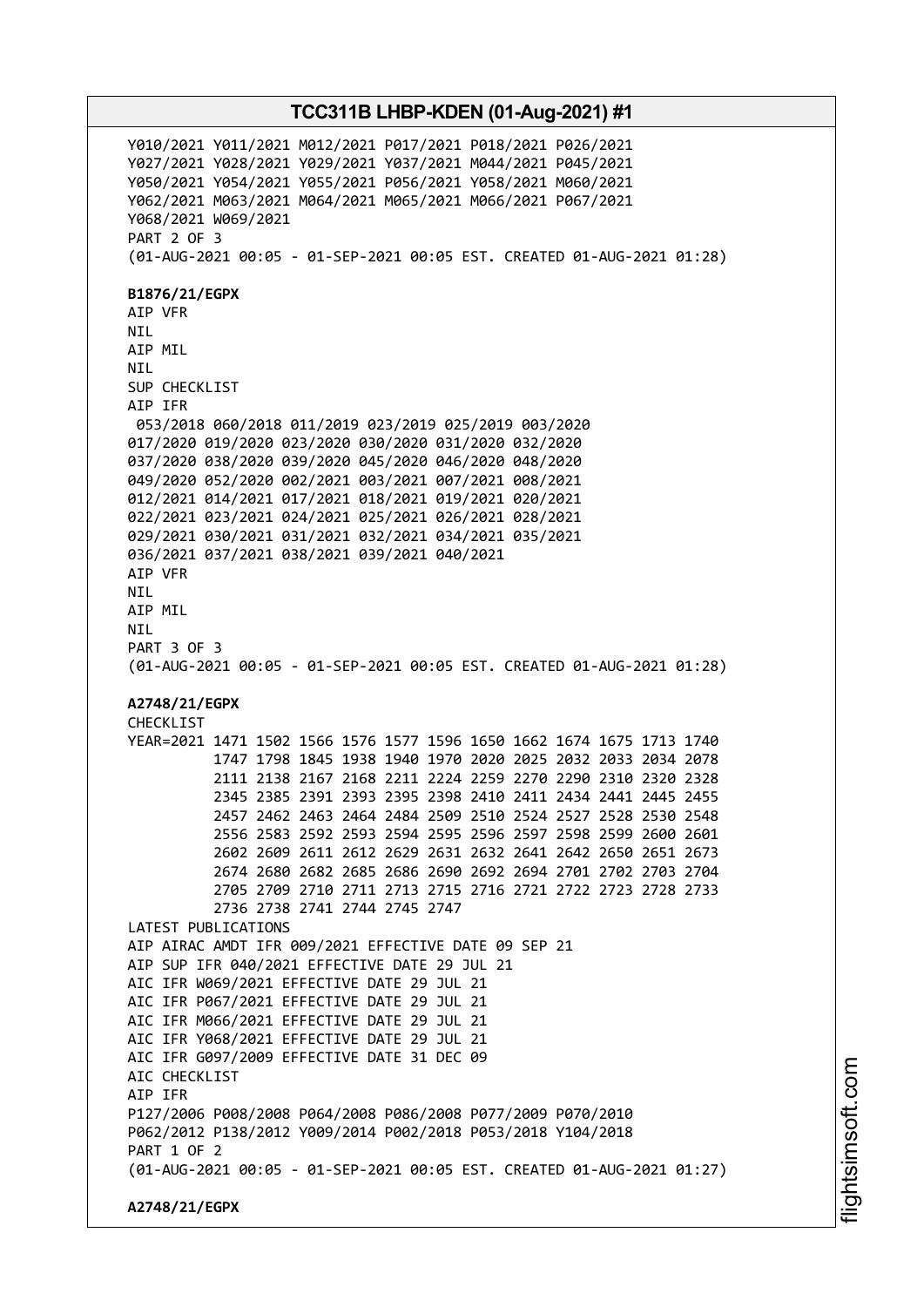**TCC311B LHBP-KDEN (01-Aug-2021) #1** Y031/2019 Y055/2019 Y117/2019 Y135/2019 P136/2019 P137/2019 P138/2019 P139/2019 Y140/2019 Y141/2019 Y142/2019 Y001/2020 P003/2020 W008/2020 Y011/2020 Y012/2020 W018/2020 Y024/2020 Y028/2020 Y031/2020 P034/2020 W035/2020 Y036/2020 Y039/2020 Y040/2020 Y041/2020 Y042/2020 Y043/2020 P044/2020 Y045/2020 P046/2020 Y051/2020 Y052/2020 P053/2020 P056/2020 P060/2020 P083/2020 Y085/2020 Y086/2020 Y087/2020 Y002/2021 Y008/2021 Y010/2021 Y011/2021 M012/2021 P017/2021 P018/2021 P026/2021 Y027/2021 Y028/2021 Y029/2021 Y037/2021 M044/2021 P045/2021 Y050/2021 Y054/2021 Y055/2021 P056/2021 Y058/2021 M060/2021 Y062/2021 M063/2021 M064/2021 M065/2021 M066/2021 P067/2021 Y068/2021 W069/2021 AIP VFR NIL AIP MIL NIL SUP CHECKLIST AIP IFR 053/2018 060/2018 011/2019 023/2019 025/2019 003/2020 017/2020 019/2020 023/2020 030/2020 031/2020 032/2020 037/2020 038/2020 039/2020 045/2020 046/2020 048/2020 049/2020 052/2020 002/2021 003/2021 007/2021 008/2021 012/2021 014/2021 017/2021 018/2021 019/2021 020/2021 022/2021 023/2021 024/2021 025/2021 026/2021 028/2021 029/2021 030/2021 031/2021 032/2021 034/2021 035/2021 036/2021 037/2021 038/2021 039/2021 040/2021 AIP VFR NIL AIP MIL NIL PART 2 OF 2 (01-AUG-2021 00:05 - 01-SEP-2021 00:05 EST. CREATED 01-AUG-2021 01:27) **K0336/21/EGPX** Y062/2021 M063/2021 M064/2021 M065/2021 M066/2021 P067/2021 (01-AUG-2021 00:05 - 01-SEP-2021 00:05 EST. CREATED 01-AUG-2021 01:12) **K0336/21/EGPX** CHECKLIST YEAR=2021 0202 0203 0204 0209 0211 0212 0215 0216 0217 0219 0220 0221 0222 0223 0224 0225 0227 0228 0230 0231 0233 0235 0236 0237 0238 0241 0242 0250 0251 0252 0253 0254 0255 0259 0260 0261 0262 0263 0269 0271 0275 0276 0277 0279 0281 0286 0287 0292 0293 0298 0299 0303 0306 0307 0313 0314 0315 0316 0317 0319 0321 0324 0325 0329 0333 0334 0335 LATEST PUBLICATIONS AIP AIRAC AMDT IFR 009/2021 EFFECTIVE DATE 09 SEP 21 AIP SUP IFR 040/2021 EFFECTIVE DATE 29 JUL 21 AIC IFR W069/2021 EFFECTIVE DATE 29 JUL 21 PART 1 OF 3 (01-AUG-2021 00:05 - 01-SEP-2021 00:05 EST. CREATED 01-AUG-2021 01:12) **K0336/21/EGPX** AIC IFR P067/2021 EFFECTIVE DATE 29 JUL 21 AIC IFR M066/2021 EFFECTIVE DATE 29 JUL 21 AIC IFR Y068/2021 EFFECTIVE DATE 29 JUL 21 AIC IFR G097/2009 EFFECTIVE DATE 31 DEC 09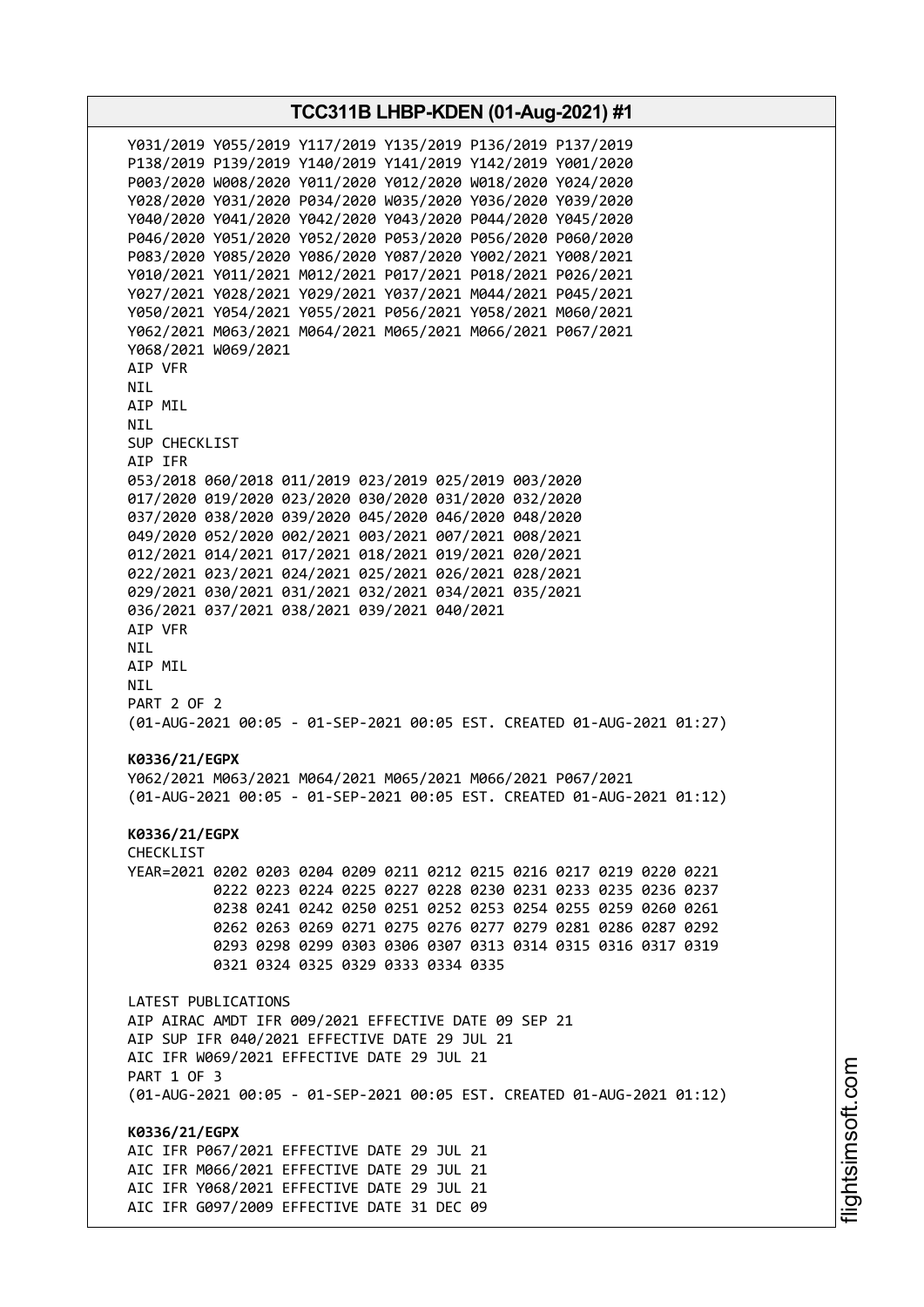AIC CHECKLIST AIP IFR P127/2006 P008/2008 P064/2008 P086/2008 P077/2009 P070/2010 P062/2012 P138/2012 Y009/2014 P002/2018 P053/2018 Y104/2018 Y031/2019 Y055/2019 Y117/2019 Y135/2019 P136/2019 P137/2019 P138/2019 P139/2019 Y140/2019 Y141/2019 Y142/2019 Y001/2020 P003/2020 W008/2020 Y011/2020 Y012/2020 W018/2020 Y024/2020 Y028/2020 Y031/2020 P034/2020 W035/2020 Y036/2020 Y039/2020 Y040/2020 Y041/2020 Y042/2020 Y043/2020 P044/2020 Y045/2020 P046/2020 Y051/2020 Y052/2020 P053/2020 P056/2020 P060/2020 P083/2020 Y085/2020 Y086/2020 Y087/2020 Y002/2021 Y008/2021 Y010/2021 Y011/2021 M012/2021 P017/2021 P018/2021 P026/2021 Y027/2021 Y028/2021 Y029/2021 Y037/2021 M044/2021 P045/2021 Y050/2021 Y054/2021 Y055/2021 P056/2021 Y058/2021 M060/2021 PART 2 OF 3 (01-AUG-2021 00:05 - 01-SEP-2021 00:05 EST. CREATED 01-AUG-2021 01:12) **Q0411/21/EGPX** CHECKLIST YEAR=2021 0387 0393 0400 0402 0404 0405 0406 0407 0408 0409 0410 0411 LATEST PUBLICATIONS AIP AIRAC AMDT IFR 009/2021 EFFECTIVE DATE 09 SEP 21 AIP SUP IFR 040/2021 EFFECTIVE DATE 29 JUL 21 AIC IFR W069/2021 EFFECTIVE DATE 29 JUL 21 AIC IFR P067/2021 EFFECTIVE DATE 29 JUL 21 AIC IFR M066/2021 EFFECTIVE DATE 29 JUL 21 AIC IFR Y068/2021 EFFECTIVE DATE 29 JUL 21 AIC IFR G097/2009 EFFECTIVE DATE 31 DEC 09 AIC CHECKLIST AIP IFR P127/2006 P008/2008 P064/2008 P086/2008 P077/2009 P070/2010 P062/2012 P138/2012 Y009/2014 P002/2018 P053/2018 Y104/2018 Y031/2019 Y055/2019 Y117/2019 Y135/2019 P136/2019 P137/2019 P138/2019 P139/2019 Y140/2019 Y141/2019 Y142/2019 Y001/2020 P003/2020 W008/2020 Y011/2020 Y012/2020 W018/2020 Y024/2020 Y028/2020 Y031/2020 P034/2020 W035/2020 Y036/2020 Y039/2020 Y040/2020 Y041/2020 Y042/2020 Y043/2020 P044/2020 Y045/2020 P046/2020 Y051/2020 Y052/2020 P053/2020 P056/2020 P060/2020 PART 1 OF 2 (01-AUG-2021 00:05 - 01-SEP-2021 00:05 EST. CREATED 01-AUG-2021 01:12) **Q0411/21/EGPX** P083/2020 Y085/2020 Y086/2020 Y087/2020 Y002/2021 Y008/2021 Y010/2021 Y011/2021 M012/2021 P017/2021 P018/2021 P026/2021 Y027/2021 Y028/2021 Y029/2021 Y037/2021 M044/2021 P045/2021 Y050/2021 Y054/2021 Y055/2021 P056/2021 Y058/2021 M060/2021 Y062/2021 M063/2021 M064/2021 M065/2021 M066/2021 P067/2021 Y068/2021 W069/2021 AIP VFR NIL AIP MIL NIL SUP CHECKLIST AIP IFR 053/2018 060/2018 011/2019 023/2019 025/2019 003/2020 017/2020 019/2020 023/2020 030/2020 031/2020 032/2020 037/2020 038/2020 039/2020 045/2020 046/2020 048/2020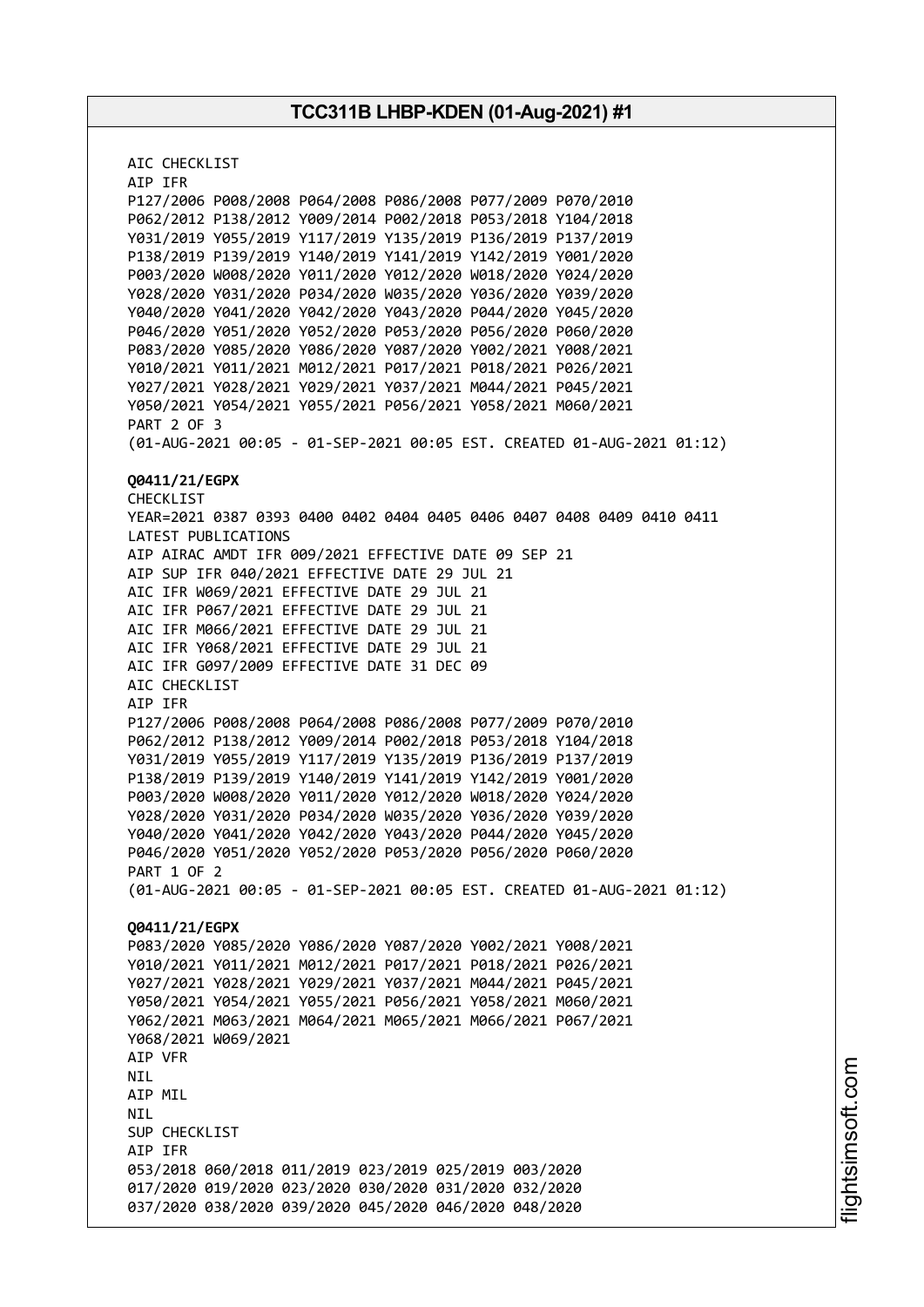049/2020 052/2020 002/2021 003/2021 007/2021 008/2021 012/2021 014/2021 017/2021 018/2021 019/2021 020/2021 022/2021 023/2021 024/2021 025/2021 026/2021 028/2021 029/2021 030/2021 031/2021 032/2021 034/2021 035/2021 036/2021 037/2021 038/2021 039/2021 040/2021 AIP VFR NIL AIP MIL NIL PART 2 OF 2 (01-AUG-2021 00:05 - 01-SEP-2021 00:05 EST. CREATED 01-AUG-2021 01:12) **C7728/21/EGPX** CHECKLIST YEAR=2021 1934 2190 3078 4070 4072 4325 4334 4408 4500 4629 4642 4711 4837 4892 5013 5014 5015 5127 5129 5276 5280 5283 5290 5294 5295 5317 5320 5346 5432 5494 5514 5519 5608 5655 5656 5657 5658 5659 5660 5661 5672 5753 5756 5757 5897 5922 5933 5971 6007 6025 6055 6091 6286 6361 6447 6472 6482 6495 6516 6549 6550 6554 6601 6641 6671 6687 6738 6764 6772 6780 6832 6839 6843 6845 6851 6882 6914 7006 7014 7015 7016 7017 7018 7035 7039 7041 7043 7044 7066 7069 7071 7073 7074 7093 7131 7133 7138 7142 7161 7193 7196 7223 7249 7252 7266 7296 7297 7298 7299 7301 7330 7331 7334 7373 7408 7412 7413 7465 7504 7505 7508 7510 7529 7542 7550 7558 7562 7563 7591 7602 7603 7604 7605 7606 7607 7608 7611 7612 7613 7615 7616 7617 7619 7620 PART 1 OF 3 (01-AUG-2021 00:05 - 01-SEP-2021 00:05 EST. CREATED 01-AUG-2021 01:07) **C7728/21/EGPX** 7621 7622 7626 7629 7632 7636 7637 7638 7639 7640 7643 7650 7662 7664 7665 7666 7667 7670 7672 7673 7676 7677 7679 7680 7694 7695 7702 7710 7711 7712 7713 7714 7716 7718 7719 7720 7725 7726 7727 LATEST PUBLICATIONS AIP AIRAC AMDT IFR 009/2021 EFFECTIVE DATE 09 SEP 21 AIP SUP IFR 040/2021 EFFECTIVE DATE 29 JUL 21 AIC IFR W069/2021 EFFECTIVE DATE 29 JUL 21 AIC IFR P067/2021 EFFECTIVE DATE 29 JUL 21 AIC IFR M066/2021 EFFECTIVE DATE 29 JUL 21 AIC IFR Y068/2021 EFFECTIVE DATE 29 JUL 21 AIC IFR G097/2009 EFFECTIVE DATE 31 DEC 09 AIC CHECKLIST AIP IFR P127/2006 P008/2008 P064/2008 P086/2008 P077/2009 P070/2010 (01-AUG-2021 00:05 - 01-SEP-2021 00:05 EST. CREATED 01-AUG-2021 01:07) **C7728/21/EGPX** Y031/2019 Y055/2019 Y117/2019 Y135/2019 P136/2019 P137/2019 P138/2019 P139/2019 Y140/2019 Y141/2019 Y142/2019 Y001/2020 P003/2020 W008/2020 Y011/2020 Y012/2020 W018/2020 Y024/2020 Y028/2020 Y031/2020 P034/2020 W035/2020 Y036/2020 Y039/2020 Y040/2020 Y041/2020 Y042/2020 Y043/2020 P044/2020 Y045/2020 P046/2020 Y051/2020 Y052/2020 P053/2020 P056/2020 P060/2020 P083/2020 Y085/2020 Y086/2020 Y087/2020 Y002/2021 Y008/2021 Y010/2021 Y011/2021 M012/2021 P017/2021 P018/2021 P026/2021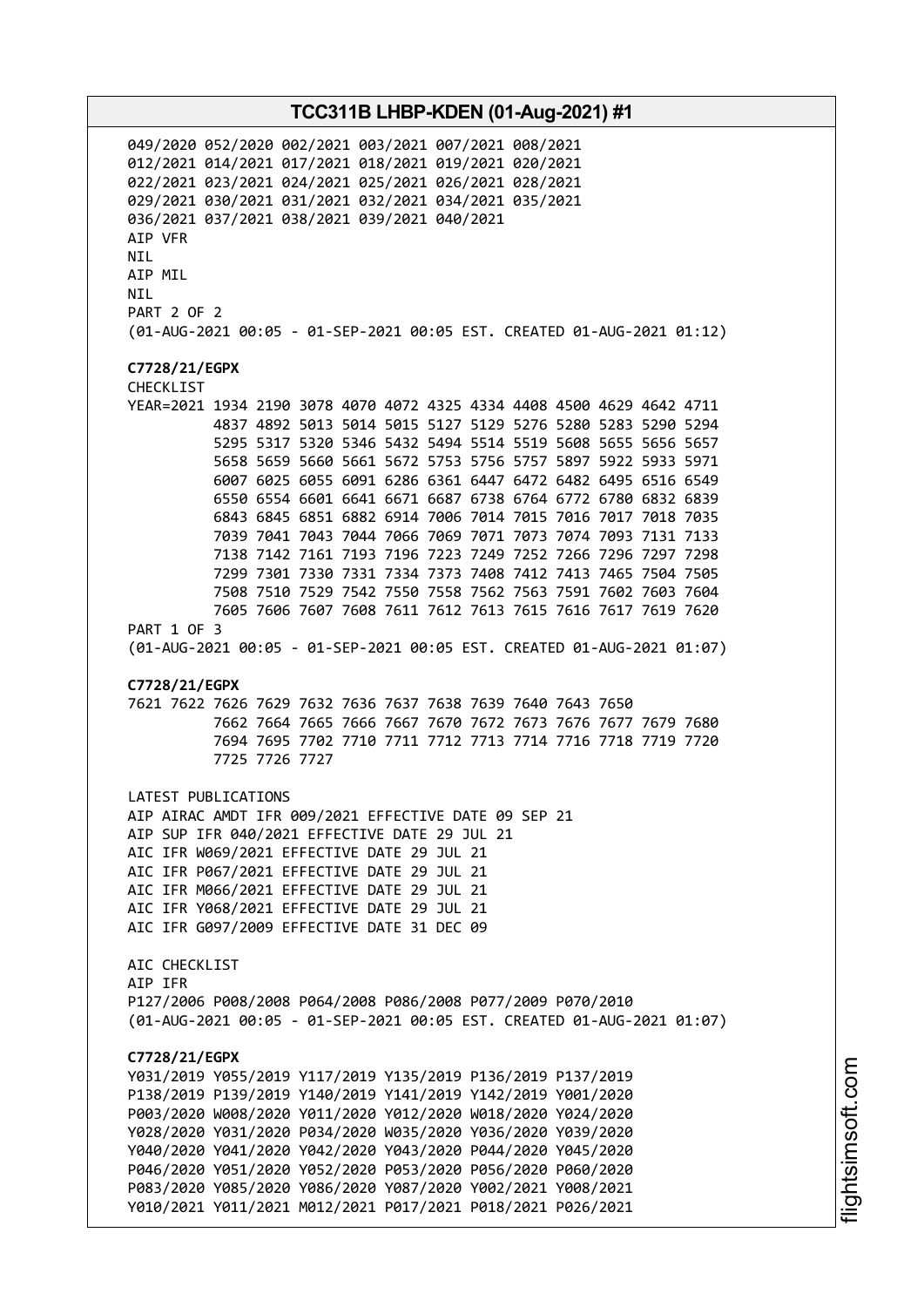Y027/2021 Y028/2021 Y029/2021 Y037/2021 M044/2021 P045/2021 Y050/2021 Y054/2021 Y055/2021 P056/2021 Y058/2021 M060/2021 Y062/2021 M063/2021 M064/2021 M065/2021 M066/2021 P067/2021 Y068/2021 W069/2021 AIP VFR NIL AIP MIL NIL SUP CHECKLIST AIP IFR 053/2018 060/2018 011/2019 023/2019 025/2019 003/2020 017/2020 019/2020 023/2020 030/2020 031/2020 032/2020 037/2020 038/2020 039/2020 045/2020 046/2020 048/2020 049/2020 052/2020 002/2021 003/2021 007/2021 008/2021 012/2021 014/2021 017/2021 018/2021 019/2021 020/2021 022/2021 023/2021 024/2021 025/2021 026/2021 028/2021 029/2021 030/2021 031/2021 032/2021 034/2021 035/2021 036/2021 037/2021 038/2021 039/2021 040/2021 AIP VFR NIL AIP MIL NIL PART 3 OF 3 (01-AUG-2021 00:05 - 01-SEP-2021 00:05 EST. CREATED 01-AUG-2021 01:07) **H4810/21/EGPX** P127/2006 P008/2008 P064/2008 P086/2008 P077/2009 P070/2010 P062/2012 P138/2012 Y009/2014 P002/2018 P053/2018 Y104/2018 Y031/2019 Y055/2019 Y117/2019 Y135/2019 P136/2019 P137/2019 P138/2019 P139/2019 Y140/2019 Y141/2019 Y142/2019 Y001/2020 P003/2020 W008/2020 Y011/2020 Y012/2020 W018/2020 Y024/2020 Y028/2020 Y031/2020 P034/2020 W035/2020 Y036/2020 Y039/2020 Y040/2020 Y041/2020 Y042/2020 Y043/2020 P044/2020 Y045/2020 P046/2020 Y051/2020 Y052/2020 P053/2020 P056/2020 P060/2020 PART 2 OF 3 P083/2020 Y085/2020 Y086/2020 Y087/2020 Y002/2021 Y008/2021 Y010/2021 Y011/2021 M012/2021 P017/2021 P018/2021 P026/2021 Y027/2021 Y028/2021 Y029/2021 Y037/2021 M044/2021 P045/2021 Y050/2021 Y054/2021 Y055/2021 P056/2021 Y058/2021 M060/2021 Y062/2021 M063/2021 M064/2021 M065/2021 M066/2021 P067/2021 Y068/2021 W069/2021 AIP VFR NIL AIP MIL **NTI** SUP CHECKLIST AIP IFR 053/2018 060/2018 011/2019 023/2019 025/2019 003/2020 017/2020 019/2020 023/2020 030/2020 031/2020 032/2020 037/2020 038/2020 039/2020 045/2020 046/2020 048/2020 049/2020 052/2020 002/2021 003/2021 007/2021 008/2021 012/2021 014/2021 017/2021 018/2021 019/2021 020/2021 022/2021 023/2021 024/2021 025/2021 026/2021 028/2021 029/2021 030/2021 031/2021 032/2021 034/2021 035/2021 036/2021 037/2021 038/2021 039/2021 040/2021 AIP VFR NIL AIP MIL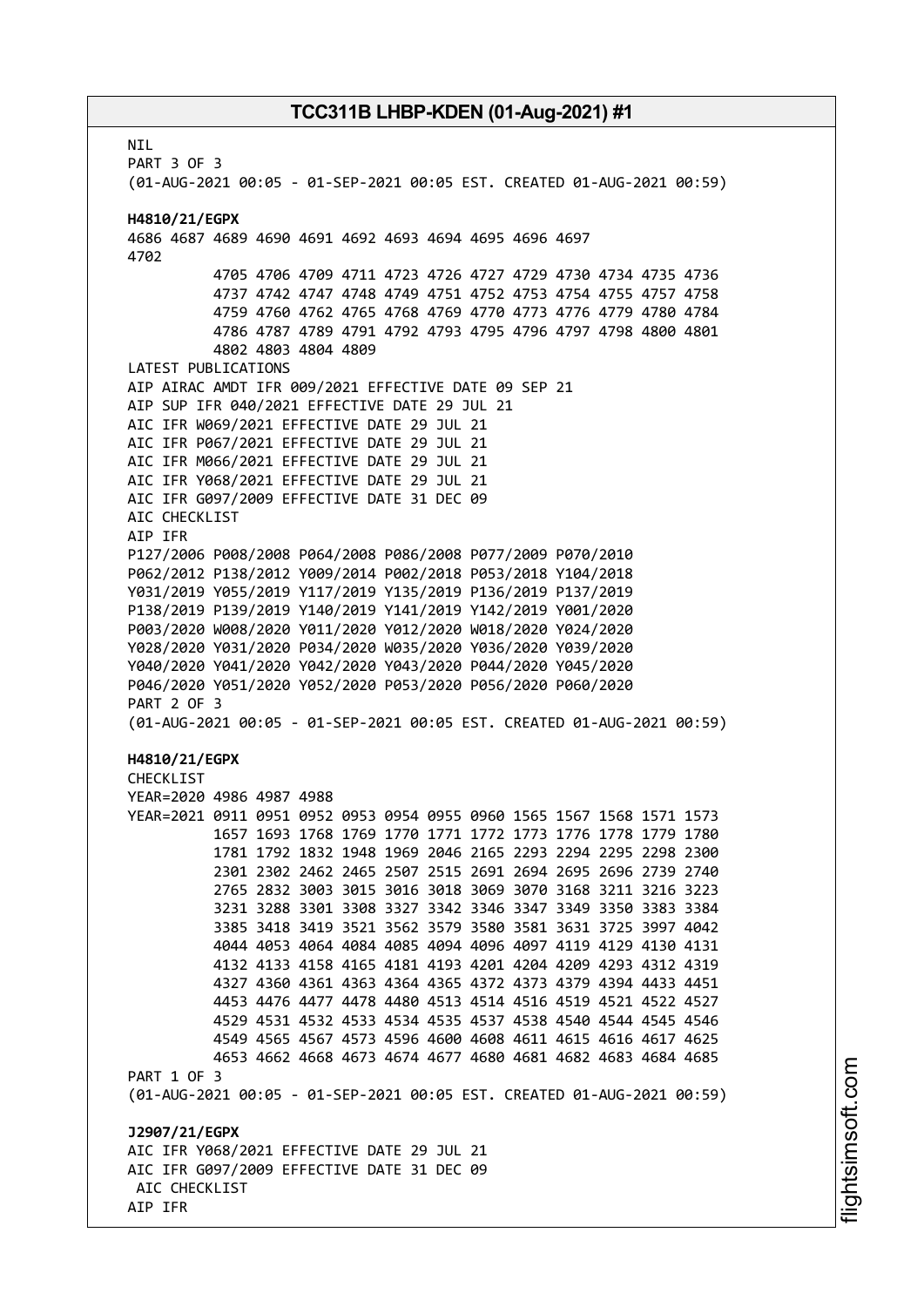**TCC311B LHBP-KDEN (01-Aug-2021) #1** P127/2006 P008/2008 P064/2008 P086/2008 P077/2009 P070/2010 P062/2012 P138/2012 Y009/2014 P002/2018 P053/2018 Y104/2018 Y031/2019 Y055/2019 Y117/2019 Y135/2019 P136/2019 P137/2019 P138/2019 P139/2019 Y140/2019 Y141/2019 Y142/2019 Y001/2020 P003/2020 W008/2020 Y011/2020 Y012/2020 W018/2020 Y024/2020 Y028/2020 Y031/2020 P034/2020 W035/2020 Y036/2020 Y039/2020 Y040/2020 Y041/2020 Y042/2020 Y043/2020 P044/2020 Y045/2020 P046/2020 Y051/2020 Y052/2020 P053/2020 P056/2020 P060/2020 P083/2020 Y085/2020 Y086/2020 Y087/2020 Y002/2021 Y008/2021 Y010/2021 Y011/2021 M012/2021 P017/2021 P018/2021 P026/2021 Y027/2021 Y028/2021 Y029/2021 Y037/2021 M044/2021 P045/2021 Y050/2021 Y054/2021 Y055/2021 P056/2021 Y058/2021 M060/2021 Y062/2021 M063/2021 M064/2021 M065/2021 M066/2021 P067/2021 Y068/2021 W069/2021 PART 2 OF 3 (01-AUG-2021 00:05 - 01-SEP-2021 00:05 EST. CREATED 01-AUG-2021 00:57) **J2907/21/EGPX** CHECKLIST YEAR=2021 2634 2657 2668 2709 2710 2726 2762 2779 2834 2835 2836 2841 2843 2844 2845 2859 2860 2861 2862 2863 2864 2865 2866 2867 2868 2869 2870 2871 2872 2873 2874 2891 2892 2893 2894 2895 2896 2897 2898 2899 2900 2901 2902 2903 2904 2905 2906 LATEST PUBLICATIONS AIP AIRAC AMDT IFR 009/2021 EFFECTIVE DATE 09 SEP 21 AIP SUP IFR 040/2021 EFFECTIVE DATE 29 JUL 21 AIC IFR W069/2021 EFFECTIVE DATE 29 JUL 21 AIC IFR P067/2021 EFFECTIVE DATE 29 JUL 21 AIC IFR M066/2021 EFFECTIVE DATE 29 JUL 21 PART 1 OF 3 (01-AUG-2021 00:05 - 01-SEP-2021 00:05 EST. CREATED 01-AUG-2021 00:57) **J2907/21/EGPX** AIP VFR **NTL** AIP MIL NIL SUP CHECKLIST AIP IFR (01-AUG-2021 00:05 - 01-SEP-2021 00:05 EST. CREATED 01-AUG-2021 00:57) **U4729/21/EGPX** AIC IFR G097/2009 EFFECTIVE DATE 31 DEC 09 AIC CHECKLIST AIP IFR P127/2006 P008/2008 P064/2008 P086/2008 P077/2009 P070/2010 P062/2012 P138/2012 Y009/2014 P002/2018 P053/2018 Y104/2018 Y031/2019 Y055/2019 Y117/2019 Y135/2019 P136/2019 P137/2019 P138/2019 P139/2019 Y140/2019 Y141/2019 Y142/2019 Y001/2020 P003/2020 W008/2020 Y011/2020 Y012/2020 W018/2020 Y024/2020 Y028/2020 Y031/2020 P034/2020 W035/2020 Y036/2020 Y039/2020 Y040/2020 Y041/2020 Y042/2020 Y043/2020 P044/2020 Y045/2020 P046/2020 Y051/2020 Y052/2020 P053/2020 P056/2020 P060/2020 P083/2020 Y085/2020 Y086/2020 Y087/2020 Y002/2021 Y008/2021 Y010/2021 Y011/2021 M012/2021 P017/2021 P018/2021 P026/2021 Y027/2021 Y028/2021 Y029/2021 Y037/2021 M044/2021 P045/2021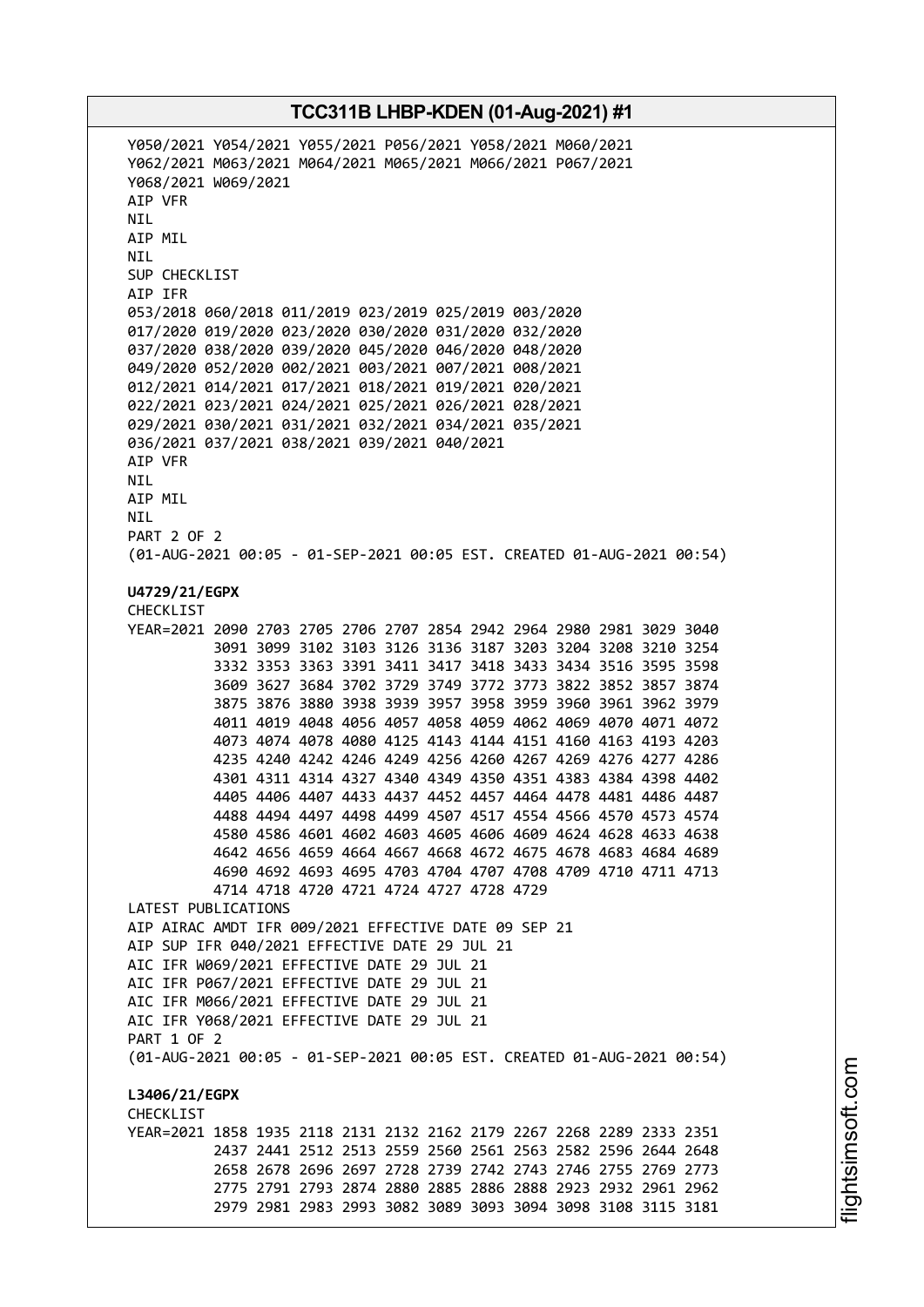3182 3191 3210 3215 3219 3233 3252 3279 3280 3281 3282 3283 3284 3285 3297 3300 3305 3311 3312 3314 3317 3325 3328 3342 3344 3353 3357 3361 3363 3364 3365 3366 3369 3371 3373 3374 3375 3376 3378 3379 3388 3390 3391 3393 3394 3395 3396 3397 3398 3399 3400 3401 3402 LATEST PUBLICATIONS AIP AIRAC AMDT IFR 009/2021 EFFECTIVE DATE 09 SEP 21 AIP SUP IFR 040/2021 EFFECTIVE DATE 29 JUL 21 AIC IFR W069/2021 EFFECTIVE DATE 29 JUL 21 AIC IFR P067/2021 EFFECTIVE DATE 29 JUL 21 AIC IFR M066/2021 EFFECTIVE DATE 29 JUL 21 AIC IFR Y068/2021 EFFECTIVE DATE 29 JUL 21 AIC IFR G097/2009 EFFECTIVE DATE 31 DEC 09 AIC CHECKLIST AIP IFR PART 1 OF 2 (01-AUG-2021 00:05 - 01-SEP-2021 00:05 EST. CREATED 01-AUG-2021 00:51) **L3406/21/EGPX** P127/2006 P008/2008 P064/2008 P086/2008 P077/2009 P070/2010 P062/2012 P138/2012 Y009/2014 P002/2018 P053/2018 Y104/2018 Y031/2019 Y055/2019 Y117/2019 Y135/2019 P136/2019 P137/2019 P138/2019 P139/2019 Y140/2019 Y141/2019 Y142/2019 Y001/2020 P003/2020 W008/2020 Y011/2020 Y012/2020 W018/2020 Y024/2020 Y028/2020 Y031/2020 P034/2020 W035/2020 Y036/2020 Y039/2020 Y040/2020 Y041/2020 Y042/2020 Y043/2020 P044/2020 Y045/2020 P046/2020 Y051/2020 Y052/2020 P053/2020 P056/2020 P060/2020 P083/2020 Y085/2020 Y086/2020 Y087/2020 Y002/2021 Y008/2021 Y010/2021 Y011/2021 M012/2021 P017/2021 P018/2021 P026/2021 Y027/2021 Y028/2021 Y029/2021 Y037/2021 M044/2021 P045/2021 Y050/2021 Y054/2021 Y055/2021 P056/2021 Y058/2021 M060/2021 Y062/2021 M063/2021 M064/2021 M065/2021 M066/2021 P067/2021 Y068/2021 W069/2021 AIP VFR NIL AIP MIL NIL SUP CHECKLIST AIP IFR 053/2018 060/2018 011/2019 023/2019 025/2019 003/2020 017/2020 019/2020 023/2020 030/2020 031/2020 032/2020 037/2020 038/2020 039/2020 045/2020 046/2020 048/2020 049/2020 052/2020 002/2021 003/2021 007/2021 008/2021 012/2021 014/2021 017/2021 018/2021 019/2021 020/2021 022/2021 023/2021 024/2021 025/2021 026/2021 028/2021 029/2021 030/2021 031/2021 032/2021 034/2021 035/2021 036/2021 037/2021 038/2021 039/2021 040/2021 AIP VFR NIL AIP MIL NIL PART 2 OF 2 (01-AUG-2021 00:05 - 01-SEP-2021 00:05 EST. CREATED 01-AUG-2021 00:51) **V0013/21/EGPX CHECKLIST** YEAR=2021 0009 0012 0013 LATEST PUBLICATIONS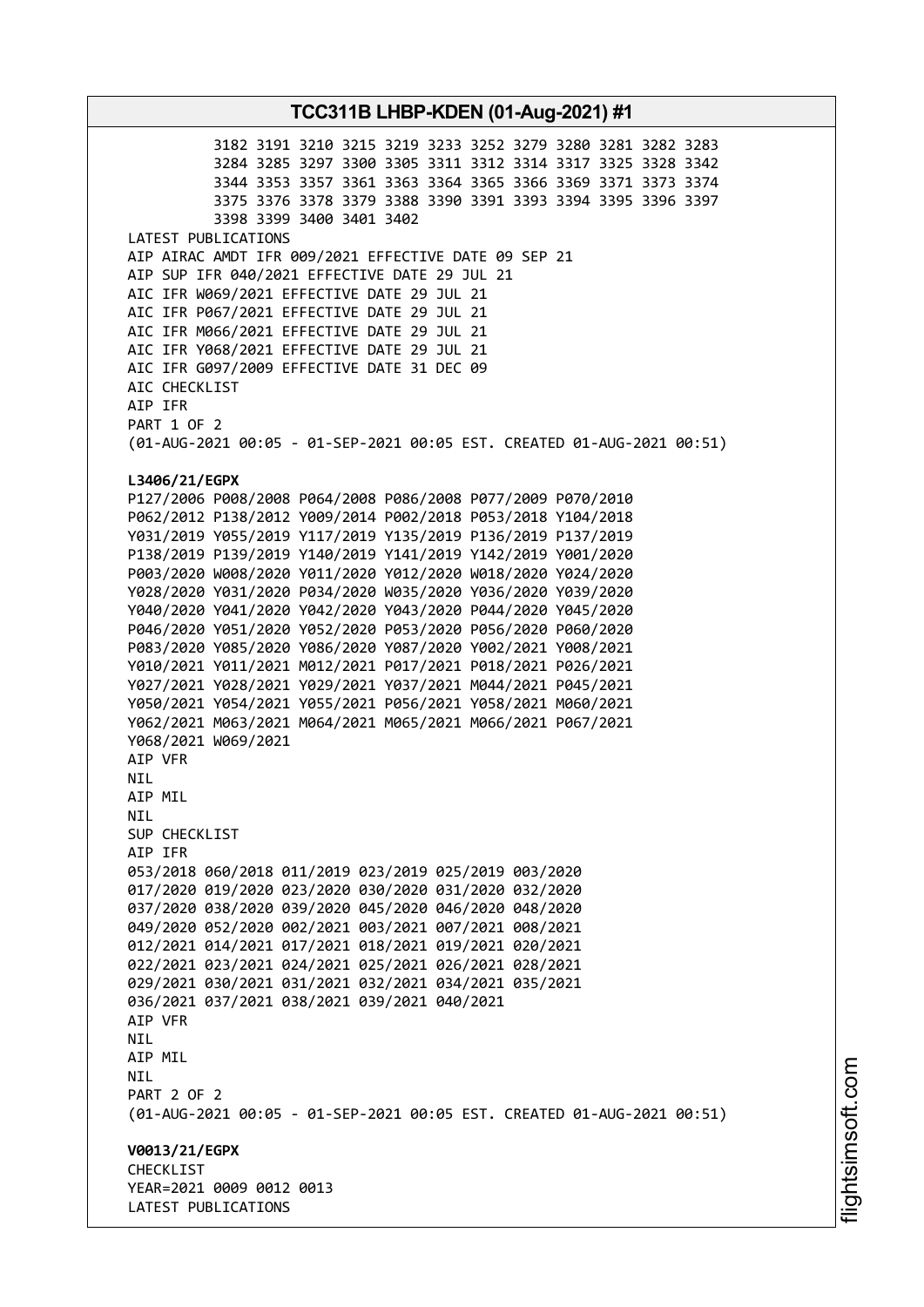AIP AIRAC AMDT IFR 009/2021 EFFECTIVE DATE 09 SEP 21 AIP SUP IFR 040/2021 EFFECTIVE DATE 29 JUL 21 AIC IFR W069/2021 EFFECTIVE DATE 29 JUL 21 AIC IFR P067/2021 EFFECTIVE DATE 29 JUL 21 AIC IFR M066/2021 EFFECTIVE DATE 29 JUL 21 AIC IFR Y068/2021 EFFECTIVE DATE 29 JUL 21 AIC IFR G097/2009 EFFECTIVE DATE 31 DEC 09 AIC CHECKLIST AIP IFR P127/2006 P008/2008 P064/2008 P086/2008 P077/2009 P070/2010 P062/2012 P138/2012 Y009/2014 P002/2018 P053/2018 Y104/2018 Y031/2019 Y055/2019 Y117/2019 Y135/2019 P136/2019 P137/2019 P138/2019 P139/2019 Y140/2019 Y141/2019 Y142/2019 Y001/2020 P003/2020 W008/2020 Y011/2020 Y012/2020 W018/2020 Y024/2020 Y028/2020 Y031/2020 P034/2020 W035/2020 Y036/2020 Y039/2020 Y040/2020 Y041/2020 Y042/2020 Y043/2020 P044/2020 Y045/2020 P046/2020 Y051/2020 Y052/2020 P053/2020 P056/2020 P060/2020 PART 1 OF 2 (01-AUG-2021 00:05 - 01-SEP-2021 00:05 EST. CREATED 01-AUG-2021 00:49) **V0013/21/EGPX** P083/2020 Y085/2020 Y086/2020 Y087/2020 Y002/2021 Y008/2021 Y010/2021 Y011/2021 M012/2021 P017/2021 P018/2021 P026/2021 Y027/2021 Y028/2021 Y029/2021 Y037/2021 M044/2021 P045/2021 Y050/2021 Y054/2021 Y055/2021 P056/2021 Y058/2021 M060/2021 Y062/2021 M063/2021 M064/2021 M065/2021 M066/2021 P067/2021 Y068/2021 W069/2021 AIP VFR NIL AIP MIL NIL SUP CHECKLIST AIP IFR 053/2018 060/2018 011/2019 023/2019 025/2019 003/2020 017/2020 019/2020 023/2020 030/2020 031/2020 032/2020 037/2020 038/2020 039/2020 045/2020 046/2020 048/2020 049/2020 052/2020 002/2021 003/2021 007/2021 008/2021 012/2021 014/2021 017/2021 018/2021 019/2021 020/2021 022/2021 023/2021 024/2021 025/2021 026/2021 028/2021 029/2021 030/2021 031/2021 032/2021 034/2021 035/2021 036/2021 037/2021 038/2021 039/2021 040/2021 AIP VFR NIL AIP MIL **NTI** PART 2 OF 2 (01-AUG-2021 00:05 - 01-SEP-2021 00:05 EST. CREATED 01-AUG-2021 00:49) **H4800/21/EGPX** AIR EXER. MULTIPLE FAST JET ACFT WILL CONDUCT HIGH ENERGY MANOEUVRES IN SUPPORT OF GROUND OPS WI 5NM RADIUS 551623N 0020803W (OTTERBURN, NORTHUMBERLAND). ACFT MAY OPERATE AT SPEEDS OF UP TO 450 KNOTS IAS AND MAY BE UNABLE TO COMPLY WITH RAC. FOR FURTHER INFO AIC Y042/2020 REFERS. OPS CTC 335.700 MHZ / 127.185 MHZ / 07801 489716. 2021-08-0254/AS4 SFC-10000FT AMSL 0700-1700 (03-AUG-2021 07:00 - 04-AUG-2021 17:00. CREATED 30-JUL-2021 14:06)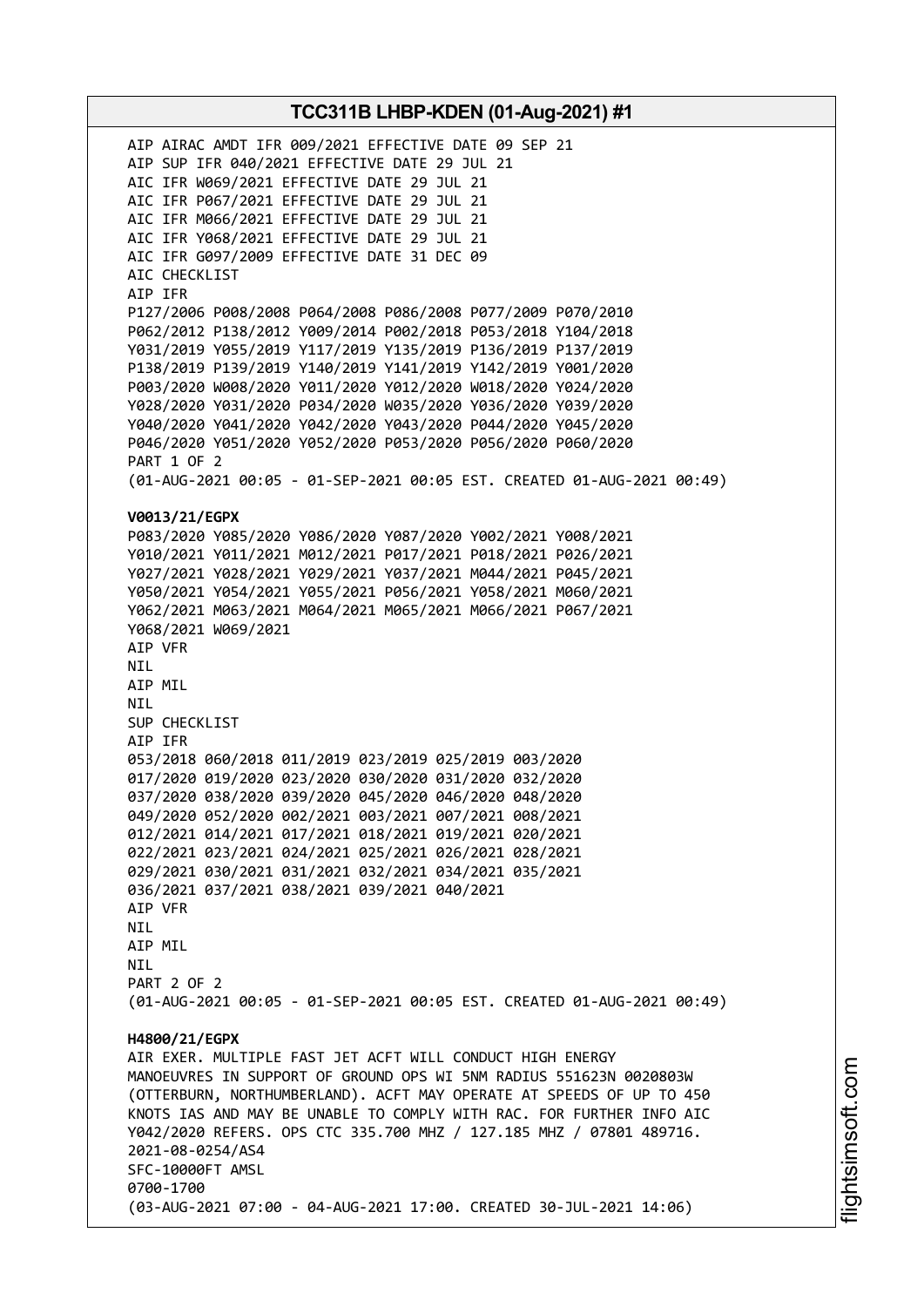**H4796/21/EGPX** UAS OPR BEYOND VISUAL LINE OF SIGHT (BVLOS) UTILISING VISUAL OBSERVERS (EXTENDED LINE OF SIGHT) WI 3NM RADIUS OF 574113N 0041001W (INVERGORDON, CROMARTY FIRTH). MAX HGT 800FT AGL. FOR INFO 0774 3719366. 2021-08-0228/AS2 SFC-800FT AMSL (03-AUG-2021 05:30 - 03-AUG-2021 12:00. CREATED 30-JUL-2021 13:40) **H4791/21/EGPX** CIVIL AIRCRAFT NOTIFICATION PROCEDURE - UNDERSLUNG LOADS WILL OPERATE LOW FLYING AREA 14. WI 2NM EITHER SIDE OF TRACK AND 2NM RADIUS OF 564936N 0041319W - 564613N 0041528W - 564553N 0041027W - 564744N 0040847W - 564936N 0041319W, (DALNASPIDAL, PERTH AND KINROSS). MAX HEIGHT 500FT AGL. ACFT MAY BE RESTRICTED IN ABILITY TO MANOEUVRE AND UNABLE TO COMPLY WITH RAC. OPS CTC 07442 502437. 21/07/263/LFC SFC-3600FT AMSL (06-AUG-2021 07:00 - 06-AUG-2021 16:00. CREATED 30-JUL-2021 13:15) **H4789/21/EGPX** CIVIL AIRCRAFT NOTIFICATION PROCEDURE - UNDERSLUNG LOADS WILL OPERATE LOW FLYING AREA 14. WI 2NM EITHER SIDE OF TRACK AND 2NM RADIUS OF 565855N 0033019W - 565836N 0033912W - 565609N 0033229W - 565855N 0033019W,(BRAEMAR, ABERDEENSHIRE). MAX HEIGHT 500FT AGL. ACFT MAY BE RESTRICTED IN ABILITY TO MANOEUVRE AND UNABLE TO COMPLY WITH RAC. OPS CTC 07442 502437. 21/07/262/LFC SFC-3500FT AMSL (02-AUG-2021 14:00 - 02-AUG-2021 17:00. CREATED 30-JUL-2021 12:48) **M2933/21/EGPX** THE FOLLOWING LUCE BAY DANGER AREAS ARE ACTIVATED: EG D402A 0800-1600 SFC-5000FT AMSL EXCLUDING AIRWAYS P600 AND P620 SFC-5000FT AMSL (02-AUG-2021 08:00 - 02-AUG-2021 16:00. CREATED 30-JUL-2021 12:15) **H4784/21/EGPX** PIPELINE INSPECTION NOTIFICATION PROCEDURE SYSTEM (PINS) WILL TAKE PLACE IN THE FOLLOWING LOW FLYING AREAS 1, 2, 4, 5, 6, 7N, 7S, 8, 9, 10, 11N, 11S, 12, 13, 14W, 14E, 16, 17, 18 AND THAMES VALLEY AVOIDANCE AREA MAX HEIGHT 2000FT AGL. UK AIP ENR 6 (PINS AREAS AND UK DAY LOW FLYING SYSTEM (DLFS)) REFERS. 21/07/260/LFBC SFC-6500FT AMSL (02-AUG-2021 06:00 - 02-AUG-2021 16:00. CREATED 30-JUL-2021 11:47) **M2926/21/EGPX** THE FOLLOWING MORAY FIRTH DANGER AREAS ARE ACTIVATED: EG D809N 0900-1030 SFC-55000FT AMSL EG D809N 1130-1300 SFC-55000FT AMSL EG D809C 0900-1030 SFC-55000FT AMSL EG D809C 1130-1300 SFC-55000FT AMSL EG D809S 0900-1030 SFC-55000FT AMSL EG D809S 1130-1300 SFC-55000FT AMSL SFC-55000FT AMSL (02-AUG-2021 09:00 - 02-AUG-2021 13:00. CREATED 30-JUL-2021 11:44)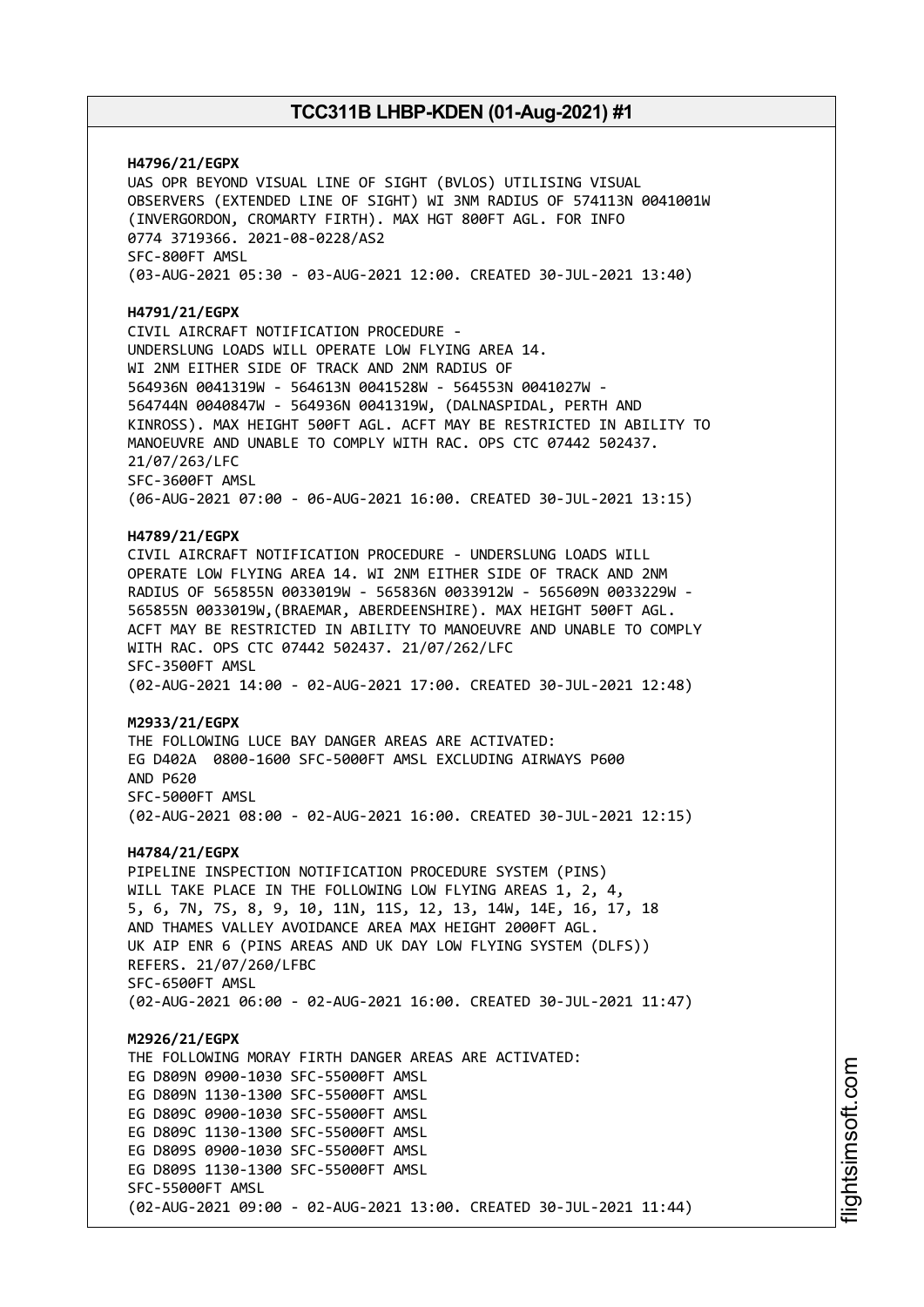**M2925/21/EGPX** THE FOLLOWING DRURIDGE BAY DANGER AREAS ARE ACTIVATED: EG D513A 1500-1630 SFC-FL230 EG D513B 1500-1630 SFC-FL230 EG D513C 1500-1630 SFC-FL100 SFC-FL230 (02-AUG-2021 15:00 - 02-AUG-2021 16:30. CREATED 30-JUL-2021 11:44) **M2921/21/EGPX** THE FOLLOWING SOUTHERN MANAGED DANGER AREAS ARE ACTIVATED: EG D323B 0745-0915 FL050-FL660 EG D323B 0915-1030 FL050-FL660 EG D323B 1300-1415 FL050-FL660 EG D323B 1515-1700 FL050-FL660 EG D323H 0745-0915 FL150-FL660 EG D323H 0915-1030 FL150-FL660 EG D323H 1300-1415 FL150-FL660 EG D323H 1515-1700 FL150-FL660 EG D323M 0745-0915 FL100-FL660 EG D323M 0915-1030 FL100-FL660 EG D323M 1300-1415 FL100-FL660 EG D323M 1515-1700 FL100-FL660 EG D323R 0745-0915 FL100-FL660 EG D323R 0915-1030 FL100-FL660 EG D323R 1300-1415 FL100-FL660 EG D323R 1515-1700 FL100-FL660 FL050-FL660 (02-AUG-2021 07:45 - 02-AUG-2021 17:00. CREATED 30-JUL-2021 11:41) **M2920/21/EGPX** THE FOLLOWING SOUTHERN MANAGED DANGER AREAS ARE ACTIVATED: EG D323A 0745-0915 FL050-FL660 EG D323A 0915-1030 FL050-FL660 EG D323A 1300-1415 FL050-FL660 EG D323A 1515-1700 FL050-FL660 EG D323G 0745-0915 FL150-FL660 EG D323G 0915-1030 FL150-FL660 EG D323G 1300-1415 FL150-FL660 EG D323G 1515-1700 FL150-FL660 EG D323L 0745-0915 FL100-FL660 EG D323L 0915-1030 FL100-FL660 EG D323L 1300-1415 FL100-FL660 EG D323L 1515-1700 FL100-FL660 EG D323Q 0745-0915 FL100-FL660 EG D323Q 0915-1030 FL100-FL660 EG D323Q 1300-1415 FL100-FL660 EG D323Q 1515-1700 FL100-FL660 FL050-FL660 (02-AUG-2021 07:45 - 02-AUG-2021 17:00. CREATED 30-JUL-2021 11:35) **B1856/21/EGPX** THE NOTAM OFFICE WILL BE UNABLE TO ISSUE NOTAM DUE TO A PLANNED EUROPEAN AIS DATABASE (EAD) OUTAGE. DURING THIS TIME, ONLY TIME CRITICAL NOTAM WILL BE TRANSMITTED AS AN X SERIES NOTAM IF SENT TO EGGNYNYX. ADDITIONALLY, THE AIS WEBSITE, INTEGRATED AIP (IAIP) AND NOTAM PIB WILL ALSO BE UNAVAILABLE. (11-AUG-2021 23:55 - 12-AUG-2021 00:25. CREATED 30-JUL-2021 08:27)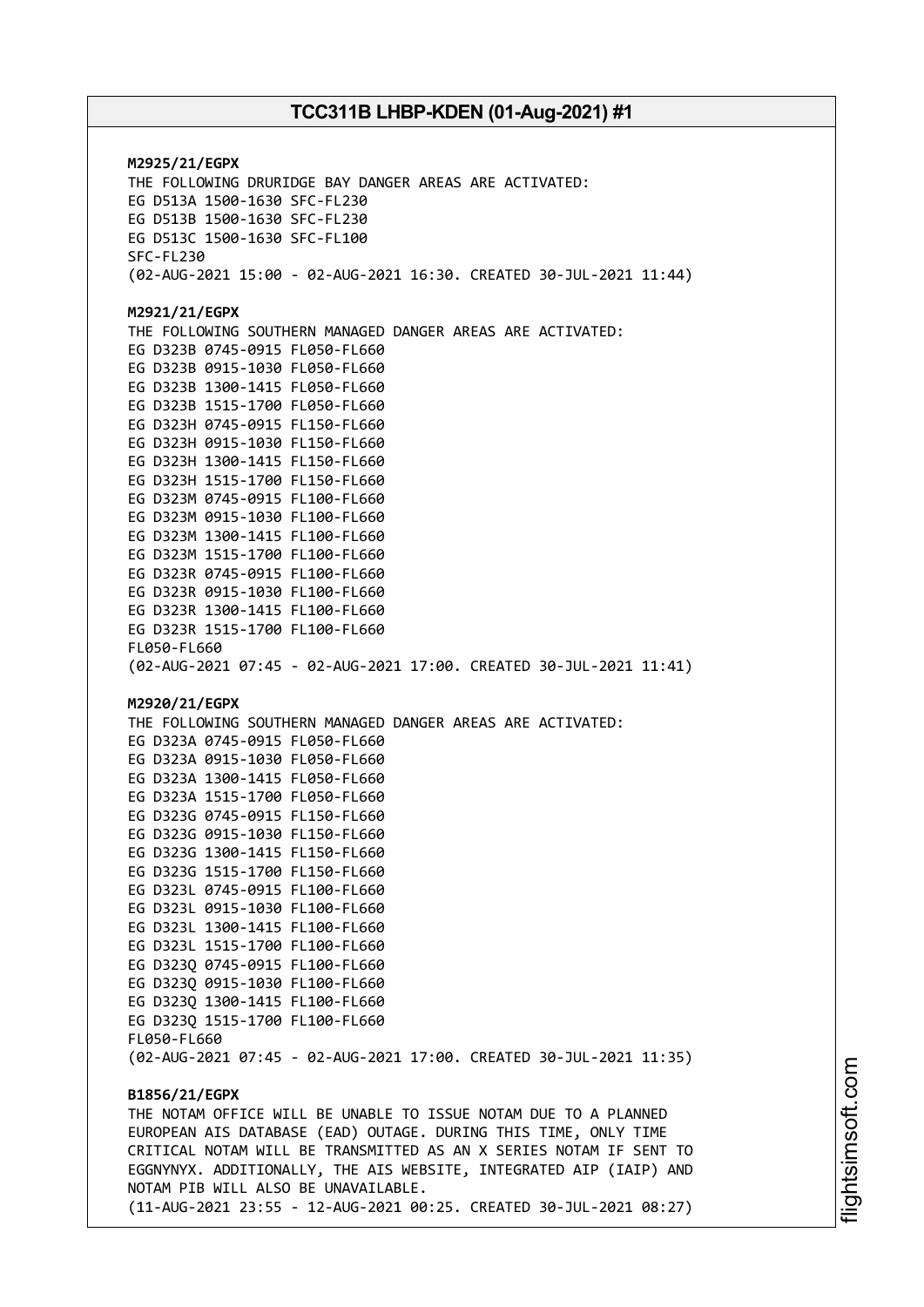**D1105/21/EGPX** DANGER AREA EG D702 FORT GEORGE ACTIVATED SFC-2100FT AMSL 1500-2259 (09-AUG-2021 15:00 - 31-AUG-2021 22:59. CREATED 30-JUL-2021 08:01) **M2919/21/EGPX** THE FOLLOWING HEBRIDES DANGER AREAS ARE ACTIVATED: EG D701A 0900-1900 SFC-UNL EG D701B 0900-1900 SFC-UNL EG D701C 0900-1900 SFC-UNL EG D701D 0900-1900 SFC-UNL EG D701Y 0900-1900 SFC-UNL SFC-UNL (08-AUG-2021 09:00 - 08-AUG-2021 19:00. CREATED 30-JUL-2021 07:54) **M2918/21/EGPX** THE FOLLOWING HEBRIDES DANGER AREAS ARE ACTIVATED: EG D701A 0900-1900 SFC-UNL EG D701B 0900-1900 SFC-UNL EG D701C 0900-1900 SFC-UNL EG D701D 0900-1900 SFC-UNL EG D701Y 0900-1900 SFC-UNL SFC-UNL (07-AUG-2021 09:00 - 07-AUG-2021 19:00. CREATED 30-JUL-2021 07:53) **M2917/21/EGPX** THE FOLLOWING HEBRIDES DANGER AREAS ARE ACTIVATED: EG D701A 0900-1900 SFC-UNL EG D701B 0900-1900 SFC-UNL EG D701C 0900-1900 SFC-UNL EG D701D 0900-1900 SFC-UNL EG D701Y 0900-1900 SFC-UNL SFC-UNL (06-AUG-2021 09:00 - 06-AUG-2021 19:00. CREATED 30-JUL-2021 07:53) **M2916/21/EGPX** THE FOLLOWING HEBRIDES DANGER AREAS ARE ACTIVATED: EG D701A 0900-1900 SFC-UNL EG D701B 0900-1900 SFC-UNL EG D701C 0900-1900 SFC-UNL EG D701D 0900-1900 SFC-UNL EG D701Y 0900-1900 SFC-UNL SFC-UNL (05-AUG-2021 09:00 - 05-AUG-2021 19:00. CREATED 30-JUL-2021 07:52) **M2915/21/EGPX** THE FOLLOWING HEBRIDES DANGER AREAS ARE ACTIVATED: EG D701A 0900-1900 SFC-UNL EG D701B 0900-1900 SFC-UNL EG D701C 0900-1900 SFC-UNL EG D701D 0900-1900 SFC-UNL EG D701Y 0900-1900 SFC-UNL SFC-UNL (04-AUG-2021 09:00 - 04-AUG-2021 19:00. CREATED 30-JUL-2021 07:51) **M2914/21/EGPX**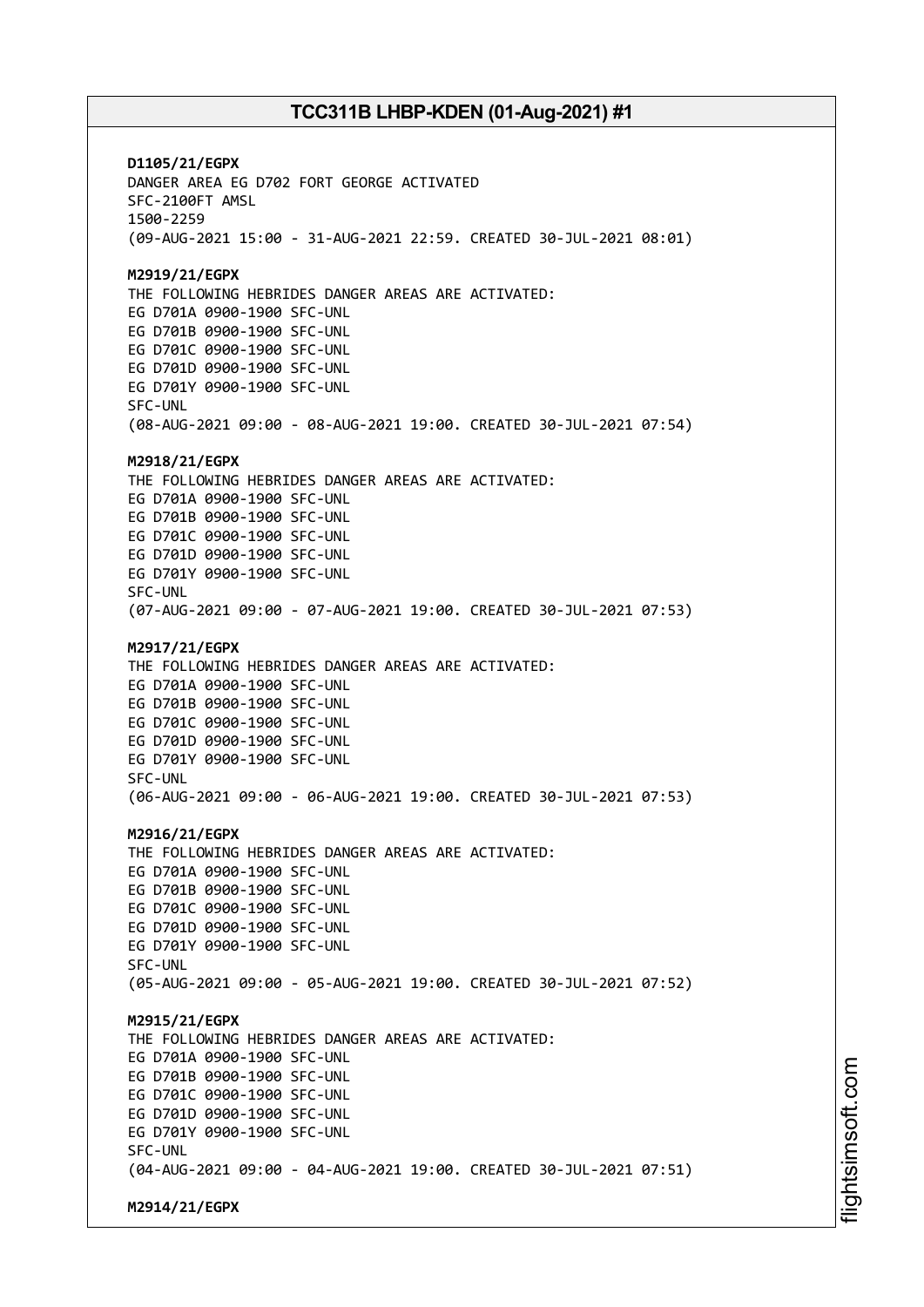THE FOLLOWING HEBRIDES DANGER AREAS ARE ACTIVATED: EG D701A 0900-1900 SFC-UNL EG D701B 0900-1900 SFC-UNL EG D701C 0900-1900 SFC-UNL EG D701D 0900-1900 SFC-UNL EG D701Y 0900-1900 SFC-UNL SFC-UNL (03-AUG-2021 09:00 - 03-AUG-2021 19:00. CREATED 30-JUL-2021 07:50) **M2913/21/EGPX** THE FOLLOWING HEBRIDES DANGER AREAS ARE ACTIVATED: EG D701A 0900-1900 SFC-UNL EG D701B 0900-1900 SFC-UNL EG D701C 0900-1900 SFC-UNL EG D701D 0900-1900 SFC-UNL EG D701Y 0900-1900 SFC-UNL SFC-UNL (02-AUG-2021 09:00 - 02-AUG-2021 19:00. CREATED 30-JUL-2021 07:49) **B1840/21/EGPX** COVID-19 INFORMATION: NEWCASTLE LOWER AIRSPACE RADAR SERVICE OPERATING HOURS 02-06 0000-0130 0445-2359 07-08 0000-0130 0500-2359 (02-AUG-2021 00:00 - 08-AUG-2021 23:59. CREATED 29-JUL-2021 09:30) **C7617/21/EGPX** COVID-19 INFORMATION : NEWCASTLE CTA/CTR/ATZ HOURS ACTIVE 02-06 0000-0130 0445-2359 07-08 0000-0130 0500-2359 (02-AUG-2021 00:00 - 08-AUG-2021 23:59. CREATED 29-JUL-2021 09:28) **J2841/21/EGPX** TRIGGER NOTAM - TEMPORARY DANGER AREA EG D597 - 06 SEPT TO 24 SEP 2021 AND 07 MAR TO 25 MAR 2022. SUP 039/21 REFERS FL085-FL660 (06-SEP-2021 00:00 - 19-SEP-2021 23:59. CREATED 29-JUL-2021 00:19) **B1836/21/EGPX** TRIGGER NOTAM - PERM AIRAC AIP AMDT 09/21 WEF 09 SEP 2021. MULTIPLE ENR CHANGES, SEE COVER SHEET FOR FULL DETAILS (09-SEP-2021 00:00 - 22-SEP-2021 23:59. CREATED 29-JUL-2021 00:11) **C7563/21/EGPX** COVID-19 INFORMATION: NEWCASTLE CTA/CTR/ATZ HOURS ACTIVE 28 JUL 0830 - 2359 29 JUL 0000-0130 AND 0445 - 2359 30 JUL 0000-0130 AND 0445 - 2359 31 JUL 0000-0130 AND 0500 - 2359 01 AUG 0000-0230 AND 0500 - 2359 (28-JUL-2021 08:29 - 01-AUG-2021 23:59. CREATED 28-JUL-2021 08:36) **H4702/21/EGPX** MILITARY EXERCISE. MIXED ACFT INCREASED AERIAL ACTIVITY OPR WITH NO LIGHTS WI 4NM: 550343N 0023539W (SPADEADAM, CUMBRIA). AIRSPACE COORDINATION NOTICE 2021-08-0055 (SPADEADAM) REFERS. FOR INFO 07827 939372. 2021-09-0074/AS3. SFC-5700FT AMSL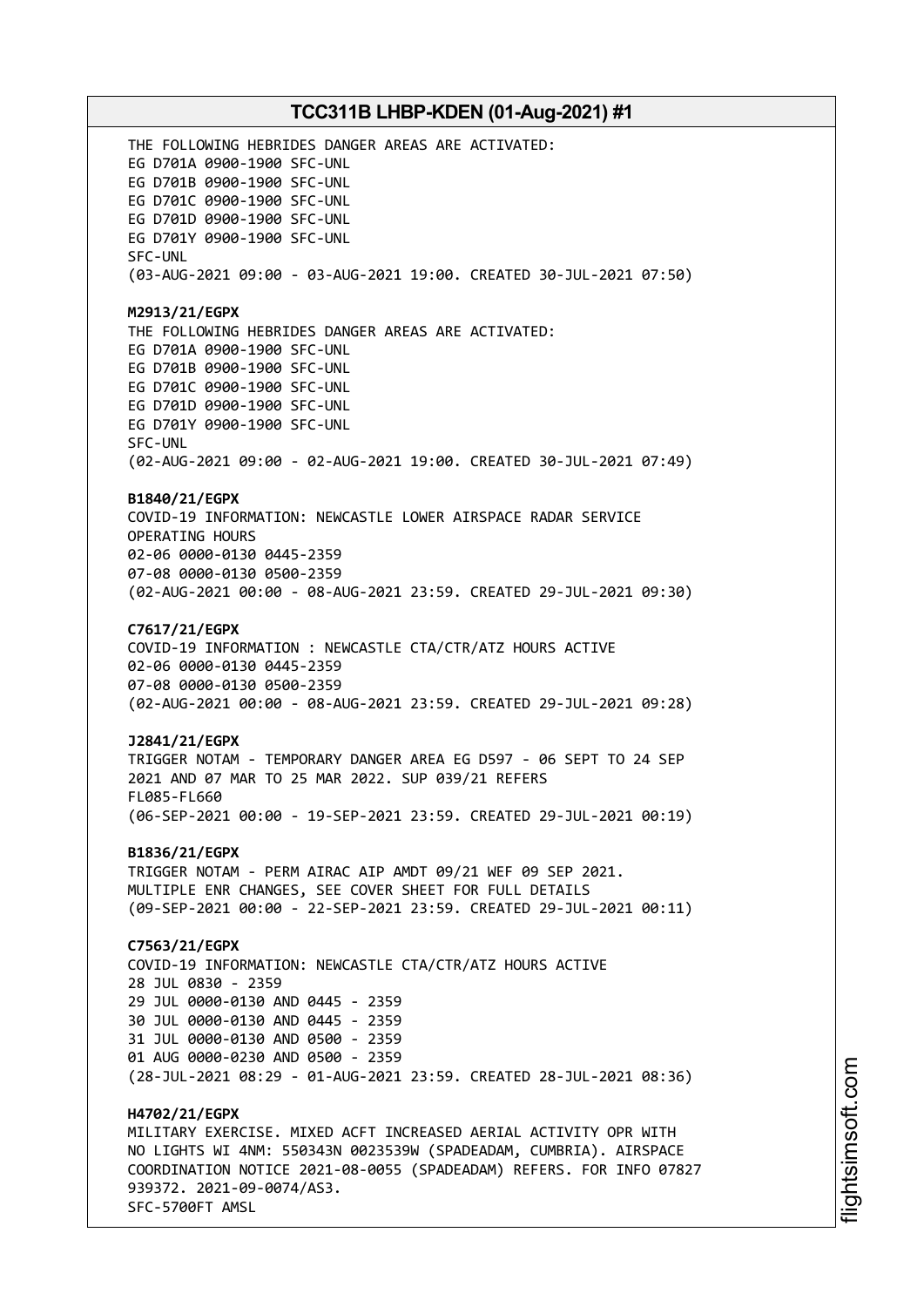02-06 11-16 2100-0500 (02-SEP-2021 21:00 - 17-SEP-2021 05:00. CREATED 27-JUL-2021 14:52) **H4697/21/EGPX** CIVIL AIRCRAFT NOTIFICATION PROCEDURE - UNDERSLUNG LOADS WILL OPERATE LOW FLYING AREA 14 WI 2NM RADIUS OF PSN 570807N 0034019W, (AVIEMORE, HIGHLANDS). MAX HEIGHT 500FT AGL. ACFT MAY BE RESTRICTED IN ABILITY TO MANOEUVRE AND UNABLE TO COMPLY WITH RAC OPS CTC 07442 502437. 21/07/253/LFC SFC-4500FT AMSL 0700-1600 (01-AUG-2021 07:00 - 29-OCT-2021 16:00. CREATED 27-JUL-2021 10:04) **H4691/21/EGPX** AN EQUESTRIAN EVENT WILL TAKE PLACE IN LOW FLYING AREA 12 WI 2NM RADIUS OF PSN 551541N 0014345W (BURGHAM PARK, NORTHUMBERLAND) MILITARY AIRCRAFT SHALL AVOID THE AREA FROM SURFACE TO 2000FT AGL. 21/07/082 LFTP SFC-2250FT AMSL SR-SS (30-JUL-2021 04:11 - 01-AUG-2021 20:11. CREATED 27-JUL-2021 09:15) **H4684/21/EGPX** MILITARY EXERCISE. ACFT WILL OPR WI 4NM OF PSN 550343N 0023539W (SPADEADAM, CUMBRIA). ACFT MAY BE UNABLE TO COMPLY WITH RAC. NON-DEVIATING STATUS APPROVED IN ACCORDANCE WITH AIRSPACE COORDINATION NOTICE 2021-08-0055. FOR INFO 07827 939372. 2021-09-0072/AS3. FL180-FL200 02-06 11-16 2100-0500 (02-SEP-2021 21:00 - 17-SEP-2021 05:00. CREATED 27-JUL-2021 08:35) **H4677/21/EGPX** AN EQUESTRIAN EVENT WILL TAKE PLACE IN LOW FLYING AREA 14 WI 2NM RADIUS OF PSN 561531N 0034656W (BLACKFORD, PERTH AND KINROSS) MILITARY AIRCRAFT SHALL AVOID THE AREA FROM SURFACE TO 2000FT AGL. 21/07/078 LFTP SFC-2425FT AMSL 0830-1700 (31-JUL-2021 08:30 - 01-AUG-2021 17:00. CREATED 27-JUL-2021 08:00) **B1816/21/EGPX** THE NOTAM OFFICE WILL BE UNABLE TO ISSUE NOTAM DUE TO A PLANNED EUROPEAN AIS DATABASE (EAD) OUTAGE. DURING THIS TIME, ONLY TIME CRITICAL NOTAM WILL BE TRANSMITTED AS AN X SERIES NOTAM IF SENT TO EGGNYNYX. ADDITIONALLY, THE AIS WEBSITE, INTEGRATED AIP (IAIP) AND NOTAM PIB WILL ALSO BE UNAVAILABLE. (05-AUG-2021 19:05 - 05-AUG-2021 19:35. CREATED 26-JUL-2021 11:46) **H4533/21/EGPX** MODEL ROCKET FIRING WI 2NM LOCATION 554300N 0044800W (FAIRLIE MOOR, NORTH AYRSHIRE). LAUNCH SBJ TO ATC CLEARANCE. FOR INFO 07733 250135. 2021-08-0160/AS2 SFC-16000FT AMSL 1100-1800 (25-AUG-2021 11:00 - 30-AUG-2021 18:00. CREATED 22-JUL-2021 09:19) **B1790/21/EGPX**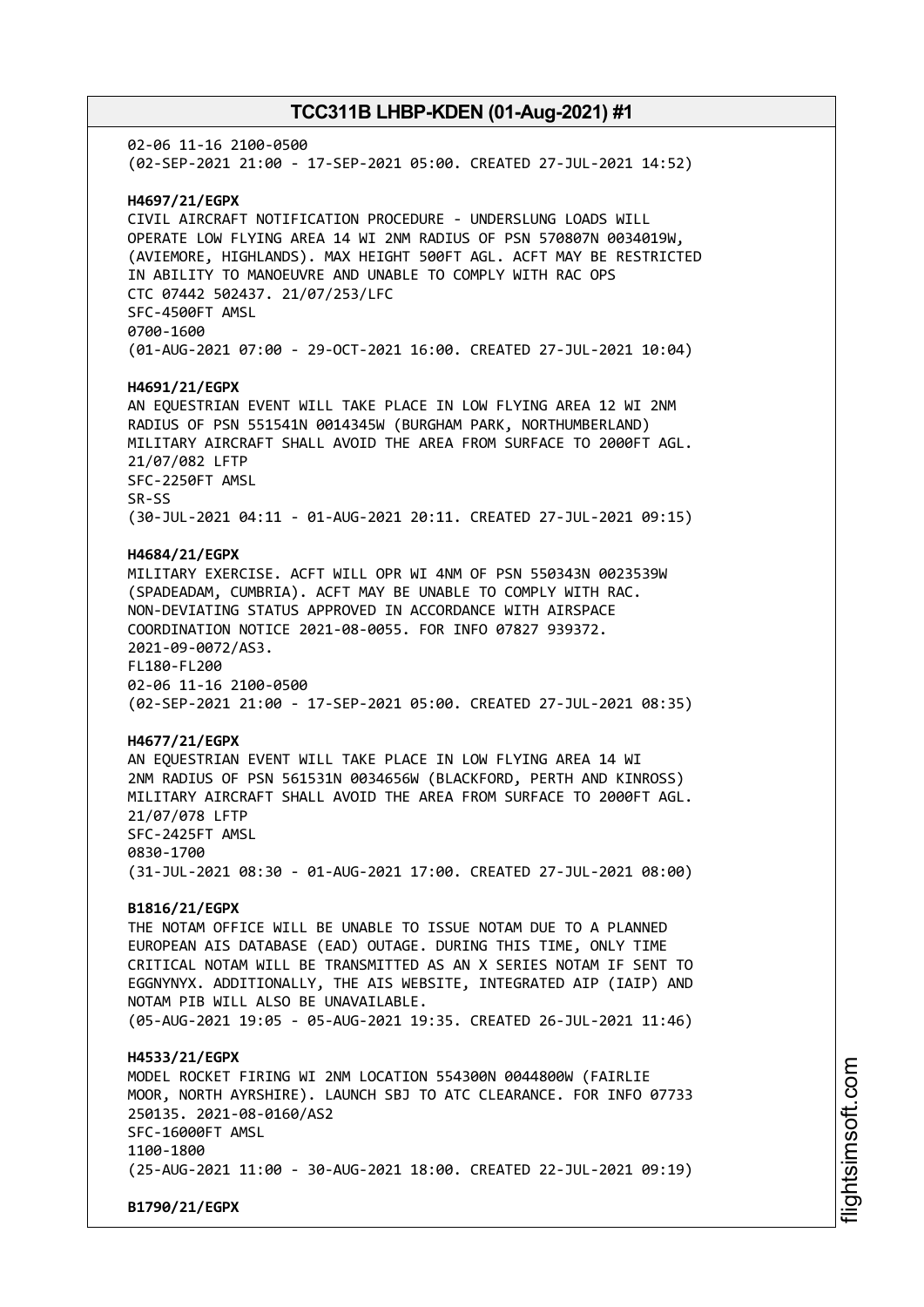COVID-19 INFORMATION: NEWCASTLE LOWER AIRSPACE RADAR SERVICE OPERATING HOURS : 0500-2200 (26-JUL-2021 00:00 - 02-AUG-2021 23:59. CREATED 21-JUL-2021 15:17)

#### **V0012/21/EGPX**

AIRSPACE SECURITY WARNINGS ISSUED BY THE DEPARTMENT FOR TRANSPORT IN RESPONSE TO HAZARDOUS SITUATIONS WITHIN THE TERRITORY AND/OR AIRSPACE OF AFGHANISTAN, EGYPT, IRAN, IRAQ, KENYA, LIBYA, MALI, NORTH KOREA, PAKISTAN, SOMALIA, SOUTH SUDAN, SYRIA, UP TO 200NM OUTSIDE THE DAMASCUS FIR, UKRAINE AND YEMEN. ALL OPERATORS ARE TO REFER TO THE TABLE IN UK AIP AT ENR 1.1 SECTION 1.4 FOR FURTHER DETAILS. FOR INFORMATION CONTACT UK DEPARTMENT FOR TRANSPORT +44 (0)207 944 6322 OR +44 (0)207 944 5999 OUT OF HOURS. 2018-03-0229-AS6 SFC-UNL

(19-JUL-2021 14:14 - 16-OCT-2021 23:59 EST. CREATED 19-JUL-2021 14:18)

#### **N0145/21/EGPX**

AIR NAV OBST LGT UK28145585F RTM KNOCKMOR SE OF ELGIN L14 U/S. PSN 573156.49N 0030806.35W, ELEV 1544FT/HGT 387FT (18-JUL-2021 04:14 - 18-AUG-2021 23:59. CREATED 18-JUL-2021 04:21)

#### **B1753/21/EGPX**

COVID 19 INFORMATION:

COMMERCIAL AND PRIVATE PASSENGER FLIGHTS WHERE THE LAST POINT OF DEPATURE WAS ARGENTINA, BAHRAIN, BANGLADESH, BRAZIL, CAPE VERDE, CHILE, CUBA, DOMINICAN REPUBLIC, EGYPT, ETHIOPIA, INDIA, INDONESIA, KENYA, THE MALDIVES, OMAN, PAKISTAN, QATAR, SOUTH AFRICA, SRI LANKA, TUNISIA, TURKEY OR UNITED ARAB EMIRATES WILL BE PERMITTED TO LAND IN ENGLAND ONLY IF THEY LAND AT LONDON HEATHROW (LHR/EGLL) OR BIRMINGHAM INTERNATIONAL (BHX/EGBB) AND DISEMBARK PASSENGERS THROUGH DEDICATED TERMINALS. THIS REGULATION DOES NOT APPLY TO AIR AMBULANCE ACFT WHERE THE LANDING IS FOR THE PURPOSE OF TRANSPORTING A PERSON FOR MEDICAL TREATMENT. ALL FLIGHTS LANDING TO SECURE THE SAFETY OF THE AIRCRAFT OR FOR HEALTH AND SAFETY OF ANY PERSON ABOARD WILL CONTINUE TO BE PERMITTED. 2020-10-0279 AS6 (19-JUL-2021 03:00 - 15-OCT-2021 11:59. CREATED 16-JUL-2021 21:11)

#### **B1751/21/EGPX**

COVID-19 THE FOLLOWING ON-BOARD MESSAGE MUST BE DELIVERED BY ALL FLIGHTS INTO SCOTLAND PRIOR TO DISEMBARKATION. THIS SHOULD BE COMPLETED IN ENGLISH AND AN OFFICIALLY RECOGNISED LANGUAGE OF THE COUNTRY OF DEPARTURE. -ANNOUNCEMENT STARTS- THE FOLLOWING IS A PUBLIC HEALTH MESSAGE ON BEHALF OF THE UK PUBLIC HEALTH AGENCIES. HOWEVER LONG YOU INTEND TO STAY IN THE UK, EVERYONE MUST TAKE A PRE-BOOKED COVID-19 TEST WITHIN THE FIRST TWO DAYS AFTER YOU ARRIVE, EVEN IF YOU HAVE BEEN FULLY VACCINATED. FOR THOSE NOT FULLY VACCINATED: IF YOU HAVE BEEN IN OR TRANSITED THROUGH ANY COUNTRIES ON THE RED OR AMBER LIST YOU MUST ALSO TAKE ANOTHER PRE-BOOKED TEST 8 DAYS AFTER ARRIVAL AND IF YOU HAVE BEEN IN OR TRANSITED THROUGH AN AMBER OR RED COUNTRY WITHIN THE PREVIOUS 10 DAYS, YOU MUST QUARANTINE FOR THE FIRST 10 DAYS AFTER YOU ARRIVE. THE SYMPTOMS OF CORONAVIRUS ARE A NEW CONTINUOUS COUGH, A HIGH TEMPERATURE OR A LOSS OF, OR CHANGE IN, NORMAL SENSE OF TASTE OR SMELL. IF YOU EXPERIENCE ANY OF THESE SYMPTOMS, HOWEVER MILD, YOU ARE ADVISED TO MAKE YOURSELF KNOWN TO THE CREW. PLEASE FOLLOW THE PUBLIC HEALTH GUIDANCE FOR THE AREA YOU ARE LIVING OR TRAVELLING IN. VISIT GOV.UK/CORONAVIRUS FOR MORE ADVICE. 2020-10-0279/AS6 (19-JUL-2021 03:00 - 15-OCT-2021 11:59. CREATED 16-JUL-2021 21:06)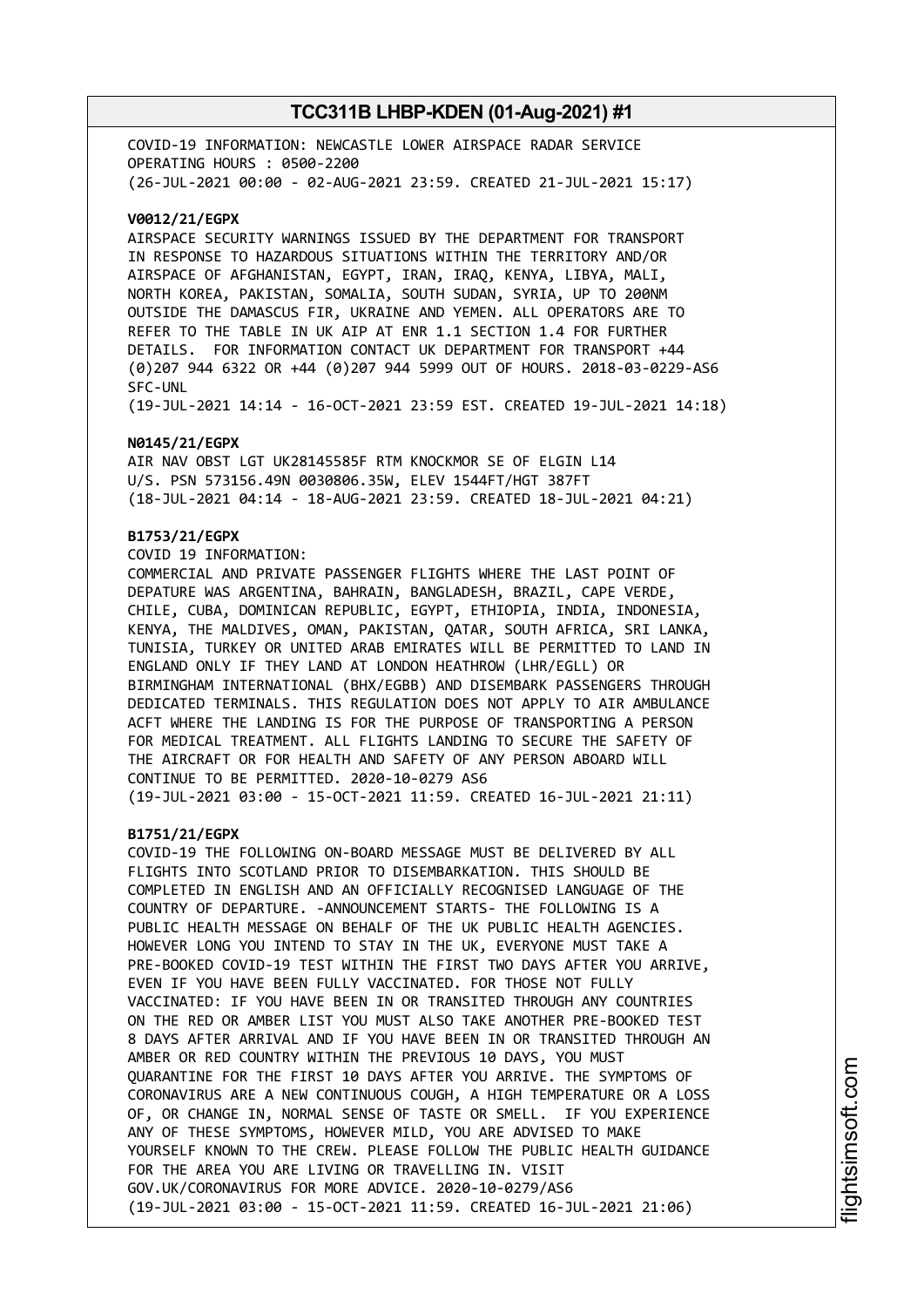#### **B1750/21/EGPX**

COVID-19 THE FOLLOWING ON-BOARD MESSAGE MUST BE DELIVERED BY ALL FLIGHTS INTO ENGLAND, WALES AND NORTHERN IRELAND PRIOR TO DISEMBARKATION. THIS SHOULD BE COMPLETED IN ENGLISH AND AN OFFICIALLY RECOGNISED LANGUAGE OF THE COUNTRY OF DEPARTURE. -ANNOUNCEMENT STARTS- THE FOLLOWING IS A PUBLIC HEALTH MESSAGE ON BEHALF OF THE UK PUBLIC HEALTH AGENCIES. HOWEVER LONG YOU INTEND TO STAY IN THE UK, EVERYONE MUST TAKE A PRE-BOOKED COVID-19 TEST WITHIN THE FIRST TWO DAYS AFTER YOU ARRIVE, EVEN IF YOU HAVE BEEN FULLY VACCINATED. IF YOU HAVE BEEN IN OR TRANSITED THROUGH ANY COUNTRIES ON THE RED OR AMBER LIST YOU MUST ALSO TAKE ANOTHER PRE-BOOKED TEST 8 DAYS AFTER ARRIVAL. IF YOU HAVE BEEN IN OR TRANSITED THROUGH AN AMBER OR RED COUNTRY WITHIN THE PREVIOUS 10 DAYS YOU MUST QUARANTINE FOR THE FIRST 10 DAYS AFTER YOU ARRIVE. THE SYMPTOMS OF CORONAVIRUS ARE A NEW CONTINUOUS COUGH, A HIGH TEMPERATURE OR A LOSS OF, OR CHANGE IN, NORMAL SENSE OF TASTE OR SMELL. IF YOU EXPERIENCE ANY OF THESE SYMPTOMS, HOWEVER MILD, YOU ARE ADVISED TO MAKE YOURSELF KNOWN TO THE CREW. PLEASE FOLLOW THE PUBLIC HEALTH GUIDANCE FOR THE AREA YOU ARE LIVING OR TRAVELLING IN. VISIT GOV.UK/CORONAVIRUS FOR MORE ADVICE. 2020-10-0279/AS6

(19-JUL-2021 03:00 - 15-OCT-2021 11:59. CREATED 16-JUL-2021 21:03)

#### **B1725/21/EGPX**

GNSS(GPS) SIGNAL AND RADIO FREQUENCY JAMMING (UAV CONTROL FREQUENCIES). JAMMERS LOCATED WI 2.6NM RADIUS PSN 545021N 0045550W (WEST FREUGH, DUMFRIES AND GALLOWAY). ACTIVITY MAY AFFECT ACFT WI 52NM UP TO 40,000FT AMSL OR ABOVE (ALL DIRECTIONS). MAY ALSO AFFECT AIRBORNE ELECTRONIC SITUATIONAL AWARENESS DEVICES AND UAV CONTROL. NOT TO EXCEED 2 MINUTE DURATION. GNSS(GPS) RECEIVERS MAY SUFFER INTERMITTENT / TOTAL FAILURE OR GIVE INCORRECT POSITION INFO. SOME ELECTRONIC SITUATIONAL AWARENESS DEVICES AND UAV SYSTEMS MAY SUFFER INTERMITTENT / TOTAL FAILURE OR GIVE INCORRECT NOTIFICATION. FOR INFO/CEASE JAMMING 01776 888932 / 01776 888930. 2021-07-0496/AS4 0730-1500

(19-JUL-2021 07:30 - 13-AUG-2021 15:00. CREATED 15-JUL-2021 09:48)

#### **H4158/21/EGPX**

FLYING OF LARGE MODEL ACFT WI 0.5NM RADIUS OF 560050N 0024738W (DREM, EAST LOTHIAN). FOR INFO CONTACT 07770 746850. 2021-07-0497/AS2. SFC-1700FT AMSL 0900-SS PLUS30 (13-JUL-2021 09:00 - 10-OCT-2021 17:53. CREATED 12-JUL-2021 13:02)

#### **B1579/21/EGPX**

TRIGGER NOTAM - PERM AIRAC AIP AMDT 08/21 WEF 12 AUG 21. MULTIPLE ENR CHANGES, SEE COVER SHEET FOR FULL DETAILS (12-AUG-2021 00:00 - 25-AUG-2021 23:59. CREATED 01-JUL-2021 00:05)

#### **H3562/21/EGPX** D BAND HIGH INTENSITY RADIO TRANSMISSION AREA (HIRTA) IN LOW FLYING AREA 14 AND NIGHT SECTOR 1A AT 562213N 0025259W, (LEUCHARS, FIFE) RADIUS 0.5NM. MAX HEIGHT 512FT AGL. 21/06/079/LFTP SAFE DISTANCES CIVILIAN ACFT 0.069NM 115FT AGL MIL ACFT SUSCEPTIBILITY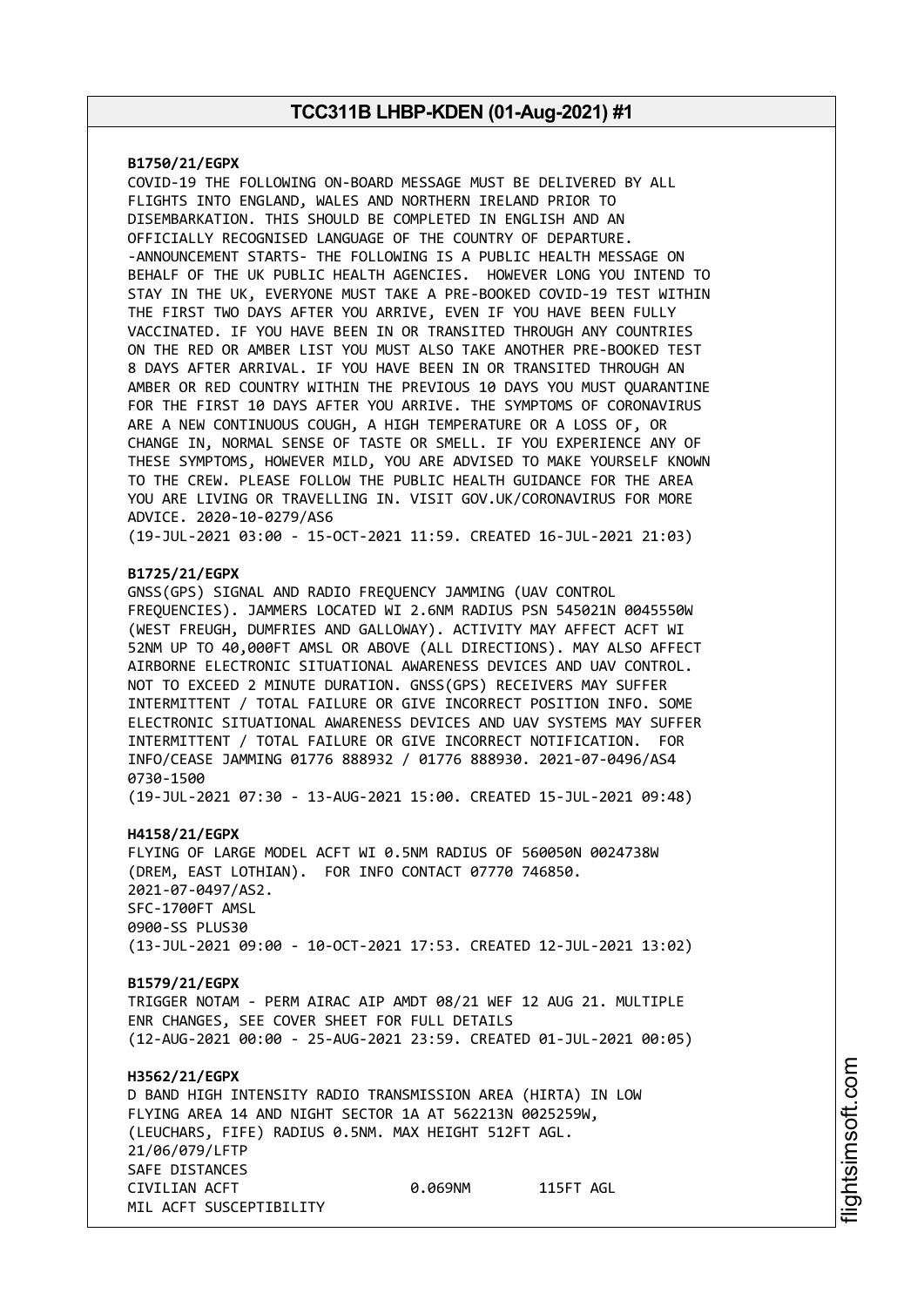| VERY LOW                                                           | SAFE     | <b>SAFE</b> |
|--------------------------------------------------------------------|----------|-------------|
| LOW                                                                | 0.0843NM | 170FT AGL   |
| MEDIUM                                                             | 0.1107NM | 262FT AGL   |
| HIGH                                                               | 0.1825NM | 512FT AGL   |
| PULSE LOW                                                          | 0.0438NM | 28FT AGL    |
| PULSE MEDIUM                                                       | 0.0488NM | 46FT AGL    |
| PULSE HIGH                                                         | 0.0587NM | 81FT AGL    |
| SFC-535FT AMSL                                                     |          |             |
| (24-JUN-2021 09:45 - 09-SEP-2021 22:59. CREATED 24-JUN-2021 10:01) |          |             |

#### **B1537/21/EGPX**

ATS ROUTES UP60 BETWEEN VAXIT AND LAMRO, UN581 BETWEEN VAXIT AND GIBSU AND UN603 BETWEEN AKIVO AND SUM ARE UNAVAILABLE FOR FLIGHT PLANNING DUE MAINTENANCE AT SUMBURGH RADAR. CONTACT:00441294655300 (05-AUG-2021 17:00 - 05-AUG-2021 19:00. CREATED 23-JUN-2021 16:30)

#### **H3211/21/EGPX**

UNMANNED CAPTIVE BALLOON IN LOW FLYING AREA 14 WI 1NM RADIUS OF PSN 562756N 0025709W (DUNDEE, DUNDEE CITY) MAX HGT 200FT AGL. 21/06/039/LFTP SFC-600FT AMSL SR - SS (15-JUN-2021 03:21 - 14-SEP-2021 18:32. CREATED 14-JUN-2021 12:33)

#### **B1431/21/EGPX**

COVID-19: EMERGENCY DIVERSIONS. THE ABILITY FOR AERODROMES TO ACCEPT NON-EMERGENCY DIVERSIONS MAY BE LIMITED DURING COVID-19. NON-EMERGENCY DIVERSION REQUESTS WILL TAKE TIME TO COORDINATE AND OPERATORS SHOULD BE AWARE THAT THE EXPECTED ALTERNATE MAY NOT BE ABLE TO ACCEPT THE REQUEST AND ALTERNATE OPTIONS MAY NEED TO BE CONSIDERED IN ADVANCE. SHOULD A DIVERSION EXPECT TO ARRIVE WITH LESS THAN THE FINAL RESERVE FUEL THE COMMANDER SHALL IMMEDIATELY INFORM ATC AND DECLARE AN EMERGENCY. AIRCRAFT EMERGENCIES WILL BE OFFERED ANY SUITABLE AND AVAILABLE AERODROME. 2001-05-0459/AS3). (09-JUN-2021 09:15 - 27-AUG-2021 23:59. CREATED 09-JUN-2021 09:29)

#### **B1413/21/EGPX**

THE EUROPEAN GEOSTATIONARY NAVIGATION OVERLAY SERVICE (EGNOS) IS NOT AVAILABLE FOR LPV PROCEDURES. LPV LINES OF OCA(H) DISPLAYED ON RNP INSTRUMENT APPROACH CHARTS ARE NOT AVAILABLE FOR USE. (25-JUN-2021 00:01 - 24-SEP-2021 23:59. CREATED 08-JUN-2021 13:48)

#### **N0118/21/EGPX**

AVIATION LGT INTERMITTANTLY U/S OBST UK0150A006F PSN 560255N 0034057W (LONGANNET POWER STATION, FIFE). HGT 600FT AGL/621FT AMSL. 2020-12-0268/CIV1 (07-JUN-2021 12:00 - 05-SEP-2021 12:00. CREATED 07-JUN-2021 09:31)

#### **K0230/21/EGPX**

LIT CRANE POSITION 550245N 0012658W (WHITLEY BAY, TYNE AND WEAR) IN LOW FLYING AREA 12 AND NIGHT SECTOR 4AS HGT 161FT AMSL (114FT AGL). 21/06/012/LFTP (08-JUN-2021 00:00 - 12-AUG-2021 23:59. CREATED 07-JUN-2021 09:24)

#### **B1372/21/EGPX**

AIRSPACE RESTRICTION ISSUED BY THE DEPARTMENT FOR TRANSPORT - AIRCRAFT OPERATING SCHEDULED SERVICES BY OR ON BEHALF OF BELAVIA BELARUSIAN AIRLINES ARE PROHIBITED FROM FLYING IN UK AIRSPACE,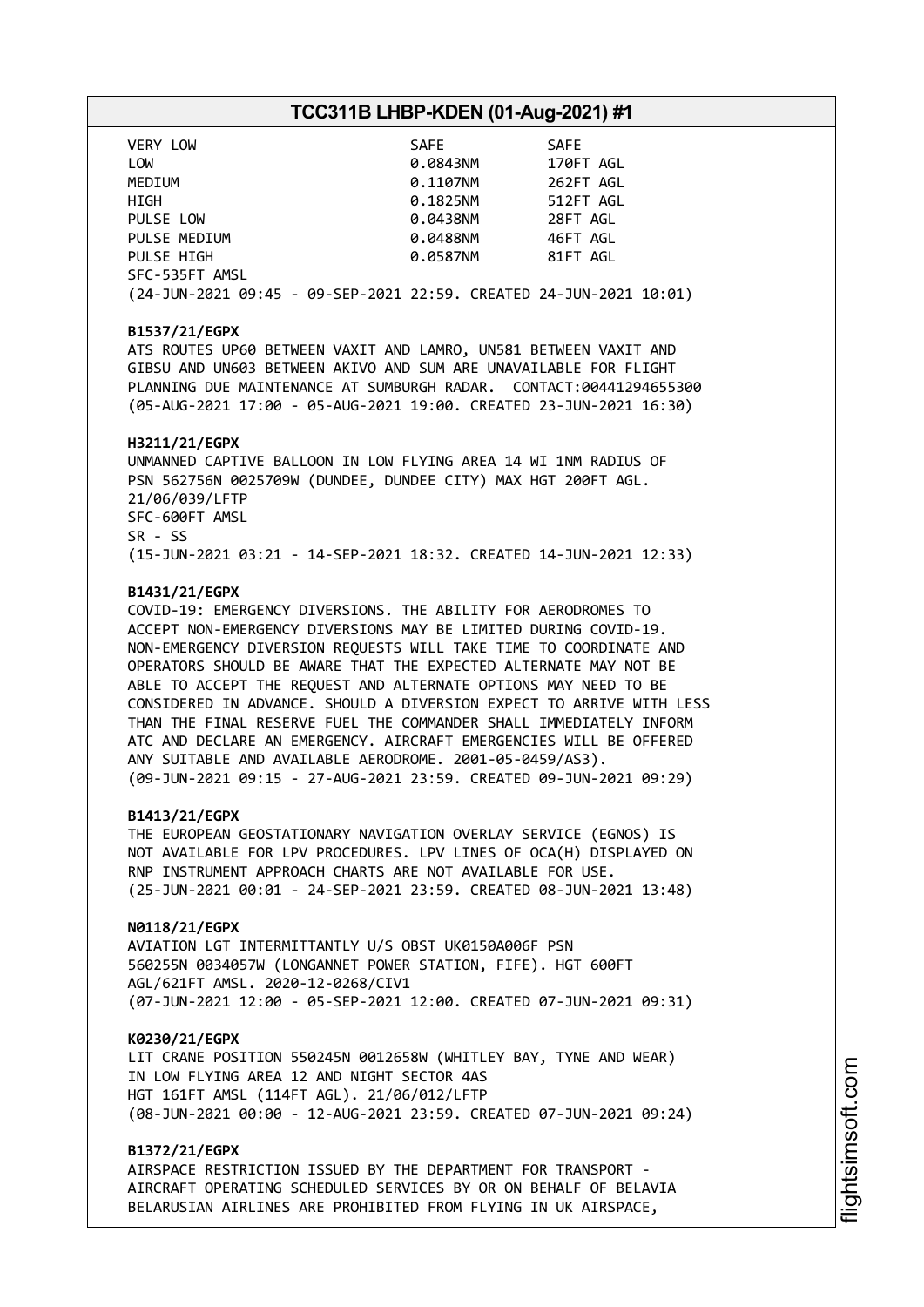INCLUDING THAT AIRSPACE ABOVE THE TERRITORIAL SEA OF THE UK. THIS REGULATION DOES NOT APPLY TO ANY AIRCRAFT FLYING IN ACCORDANCE WITH THE PERMISSION OF THE UK SECRETARY OF STATE FOR TRANSPORT OR TO ACFT FLYING IN ACCORDANCE WITH A CLEARANCE ISSUED BY LONDON TERMINAL CONTROL CENTRE SWANWICK THE AIR TRAFFIC CONTROL CENTRE PRESTWICK. PERMISSION AVAILABLE FROM UK DEPARTMENT FOR TRANSPORT +44 0300 330 3000, MON-FRI 0830-1730, OR VIA DUTYOFFICERS(AT)DFT.GOV.UK, OR IN WRITING TO CONTACTDFT(AT)DFT.GOV.UK 2021-05-0542/AS6 (03-JUN-2021 11:00 - 01-SEP-2021 10:59 EST. CREATED 03-JUN-2021 11:08) **V0009/21/EGPX** AIRSPACE SECURITY WARNING ISSUED BY THE DEPARTMENT FOR TRANSPORT - RISK TO CIVIL AVIATION IN BELARUS. OPERATORS ARE ADVISED NOT TO ENTER THE TERRITORY AND AIRSPACE OF BELARUS DUE TO SERIOUS SAFETY AND SECURITY CONCERNS POSED TO COMMERCIAL AVIATION. OPERATORS ARE ADVISED TO TAKE THIS INFORMATION INTO ACCOUNT IN THEIR OWN RISK ASSESSMENTS AND ROUTING DECISIONS. CONTACT UK DEPARTMENT FOR TRANSPORT +44(0)207 082 6639 OR +44(0)207 944 5999 OUT OF HOURS. FOR FURTHER DETAILS. 2021-05-0542/AS6 SFC-UNL (25-MAY-2021 06:36 - 22-AUG-2021 16:00 EST. CREATED 25-MAY-2021 06:36) **H2465/21/EGPX** MILITARY EXERCISE. EXER TYPHOON WARRIOR. UP TO 60 MIL ACFT WILL OPERATE AND CONDUCT HIGH ENERGY MANOEVRES WI AREA BOUNDED BY: 574800N 0002400E - 544500N 0025700E - 542300N 0024500E - 533000N 0030000E - 531600N 0030000E - 532000N 0023000E - 531200N 0023000E - 530900N 0020600E - 532200N 0000400E - 534300N 0000800W - 544200N 0011400W - 550100N 0013000W - 550300N 0014100W - 550600N 0013800W - 552600N 0023700W - 553800N 0025100W - 560000N 0024900W - 560700N 0025600W - 560700N 0033000W - 561400N 0033200W - 562400N 0031500W - 571600N 0021000W - 574800N 0002400E. ACCESS TO CONTROLLED AIRSPACE SUBJ ATC CLR. ACFT MAY BE UNABLE TO COMPLY WITH RAC. FOR OPERATIONAL INFO CTC: 01522 731625 (1ACC DURING HOURS OF ACTIVITY) OR 01526 346346 (AT ALL OTHER TIMES). AIRSPACE COORDINATION NOTICE 2021-07-0028/AS3 REFERS. SFC-FL660 17 19 24 26 0830-1130 (17-AUG-2021 08:30 - 26-AUG-2021 11:30. CREATED 18-MAY-2021 11:16) **H2462/21/EGPX** MILITARY EXERCISE. EXER TYPHOON WARRIOR. UP TO 60 MIL ACFT WILL OPERATE AND CONDUCT HIGH ENERGY MANOEVRES WI AREA BOUNDED BY: 574800N 0002400E - 544500N 0025700E - 542300N 0024500E - 533000N 0030000E - 531600N 0030000E - 532000N 0023000E - 531200N 0023000E - 530900N 0020600E - 532200N 0000400E - 534300N 0000800W - 544200N 0011400W - 550100N 0013000W - 550300N 0014100W - 550600N 0013800W - 552600N 0023700W - 553800N 0025100W - 560000N 0024900W - 560700N 0025600W - 560700N 0033000W - 561400N 0033200W - 562400N 0031500W - 571600N 0021000W - 574800N 0002400E. ACCESS TO CONTROLLED AIRSPACE SUBJ ATC CLR. ACFT MAY BE UNABLE TO COMPLY WITH RAC. FOR OPERATIONAL INFO CTC: 01522 731625 (1ACC DURING HOURS OF ACTIVITY) OR 01526 346346 (AT ALL OTHER TIMES). AIRSPACE COORDINATION NOTICE 2021-07-0028/AS3 REFERS. SFC-FL660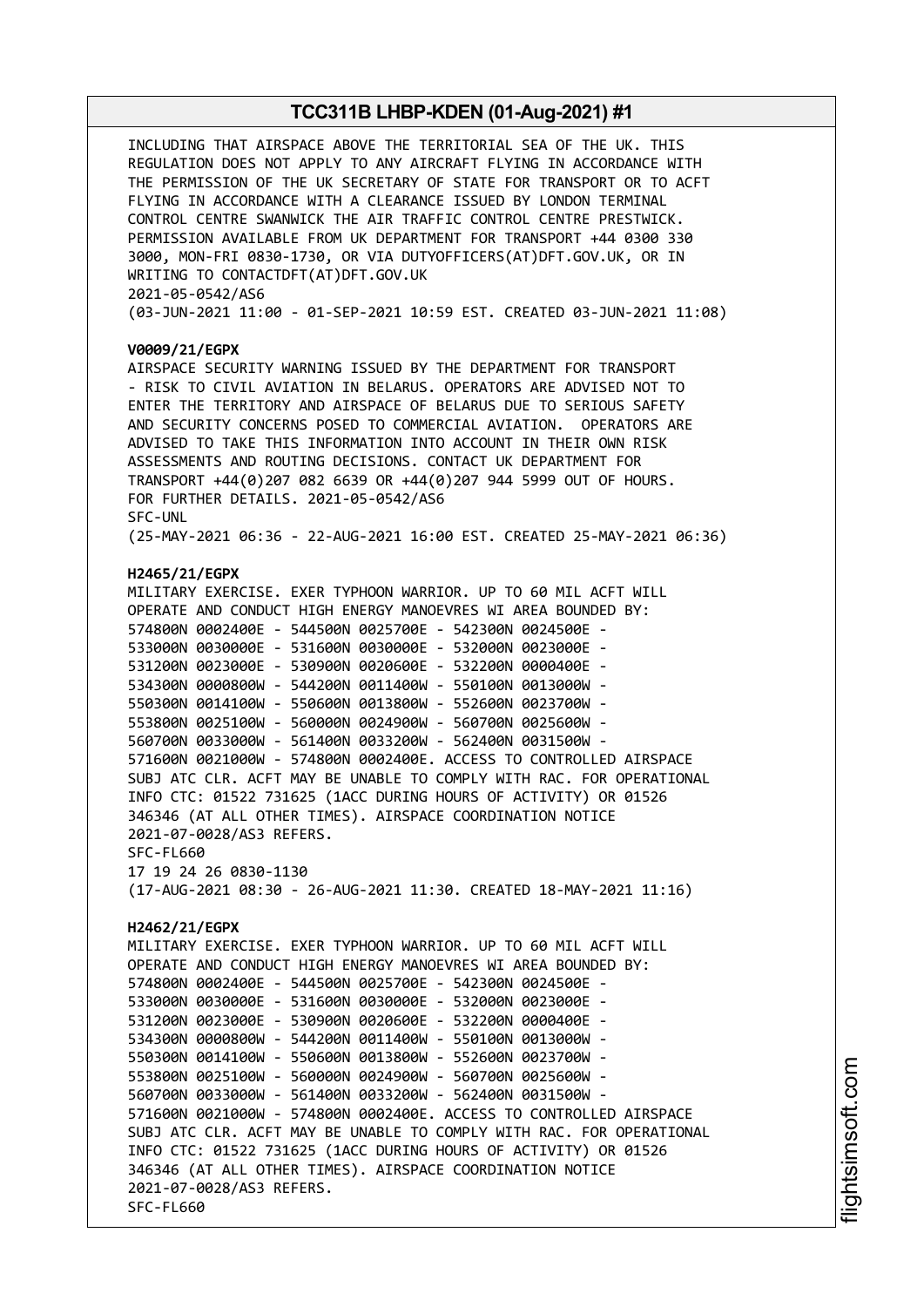JUL 15 20 0830-1130, JUL 22 0830-1430, JUL 27 29 AUG 03 0830-1130 (15-JUL-2021 08:30 - 03-AUG-2021 11:30. CREATED 18-MAY-2021 11:01)

#### **B1209/21/EGPX**

SAFETY AND OPERATIONAL DIRECTIVE, NUMBER 2021/003 ISSUED 14 MAY 2021, BOEING 737-8 BOEING 737-8200 AND BOEING 737-9 (MAX) RETURN TO SERVICE.IN ACCORDANCE WITH SD-2021/003 THE CIVIL AVIATION AUTHORITY (CAA), IN EXERCISE OF ITS POWERS UNDER ARTICLE 248, AND IN ACCORDANCE WITH ARTICLE 17(1), OF THE AIR NAVIGATION ORDER 2016, AND SUBJECT TO, AND IN ACCORDANCE WITH, UK REGULATION (EU) 2018/1139 (AS RETAINED IN UK LAW), ARTICLE 70, DIRECTS OPERATORS AND PILOTS IN COMMAND OF ANY BOEING 737-8 MAX OR BOEING 737-9 MAX AIRCRAFT WHICH IS REGISTERED OTHER THAN IN THE UK NOT TO CONDUCT FLIGHTS WITHIN UK AIRSPACE UNLESS THEY HAVE SUBMITTED A DECLARATION TO THE CAA. ADDITIONALLY SUCH AEROPLANES TOGETHER WITH ANY BOEING 737-8200 AEROPLANE ARE NOT TO CONDUCT RNP-AR APPROACH OPERATIONS WITHIN THE UK. NOTWITHSTANDING THE ABOVE OPERATORS AND PILOTS IN COMMAND OF ANY SUCH BOEING 737-8 MAX OR BOEING 737-9 MAX AIRCRAFT REGISTERED OTHER THAN IN THE UK MAY CONDUCT A FERRY FLIGHT OPERATION FOR THE PURPOSE OF ESSENTIAL MAINTENANCE OR MODIFICATION INTO, OUT OF OR THROUGH UK AIRSPACE, SUBJECT TO THE EXPRESS PERMISSION OF THE CAA AND SUBJECT TO SUCH REQUIREMENTS AND CONDITIONS AS THE PERMISSION CONTAINS.TO BE GRANTED A PERMISSION FOR ANY ABOVE FERRY FLIGHT, THE OPERATOR MUST APPLY TO THE CAA AND COMPLY WITH THEIR REQUIREMENTS AND CONDITIONS. PERMISSION WILL BE PROVIDED TO THE OPERATOR IN WRITING. 2019-03-0217/AS4.

(14-MAY-2021 16:46 - 11-AUG-2021 19:00 EST. CREATED 14-MAY-2021 16:47)

#### **B1207/21/EGPX**

MILITARY EXERCISE. SSR MODE 3/A CODES 0100, 0200, 0300, 0400, 0500, 0600, 0700, 1510 - 1577 AND 2400 - 2477 TEMPO ALLOCATED TO EXER TYPHOON WARRIOR 21. INFO CTC 01526 346346 OR 01526 346351. 2021-06-0138/AS3. (15-JUL-2021 00:01 - 26-AUG-2021 23:59. CREATED 14-MAY-2021 14:22)

#### **B1205/21/EGPX**

COVID-19: FLIGHT RESTRICTIONS. ISLE OF MAN. ALL ACFT INTENDING TO LAND ON THE ISLE OF MAN MUST DO SO AT ISLE OF MAN AIRPORT DURING PUBLISHED AIRPORT OPENING HOURS TO COMPLETE PORT ARRIVALS PROCESS PRIOR TO LANDING ELSEWHERE ON THE ISLAND. LANDING FEES ARE WAIVED FOR ACFT DEPARTING TO AN ALTERNATIVE SITE WITHIN 1 HOUR. FAILURE TO COMPLY MAY RESULT IN A FINE OR IMPRISONMENT. FOR INFO SEE COVID19.GOV.IM/GENERAL-INFORMATION/PRIVATE-VESSELS-AND-AIRCRAFTS/ OR PHONE +44 1624 687171. 2020-08-0241/AS4 (14-MAY-2021 09:06 - 12-AUG-2021 12:00 EST. CREATED 14-MAY-2021 09:07)

#### **B1175/21/EGPX**

COVID-19: CREWS/PASSENGERS REQUIREMENTS. CREWS SHOULD COMPLETE THE ENHANCED GENERAL AIRCRAFT DECLARATION (GAD) PROCESS FOR ALL INTERNATIONAL FLIGHTS INTO THE UK, INCLUDING THE ACTIVE REPORTING OF NIL RETURNS. IF SYMPTOMATIC PASSENGERS ARE IDENTIFIED, THIS MUST BE NOTIFIED. GADS FOR FLIGHTS TO ENGLAND SHOULD BE SENT TO THE HEALTH CONTROL UNIT TEL: +44 (0) 20 8745 7209 EMAIL: HEATHROW.HCU(AT)PHE.GOV.UK.GADS. FOR FLIGHTS TO SCOTLAND SHOULD BE SENT TO PUBLIC HEALTH SCOTLAND TEL: +44 (0)141 300 1414 EMAIL: NSS.HPSCORONAVIRUS(AT)NHS.NET (SUBJECT: AIRCRAFT DECLARATION). GADS FOR FLIGHTS TO NORTHERN IRELAND SHOULD BE SENT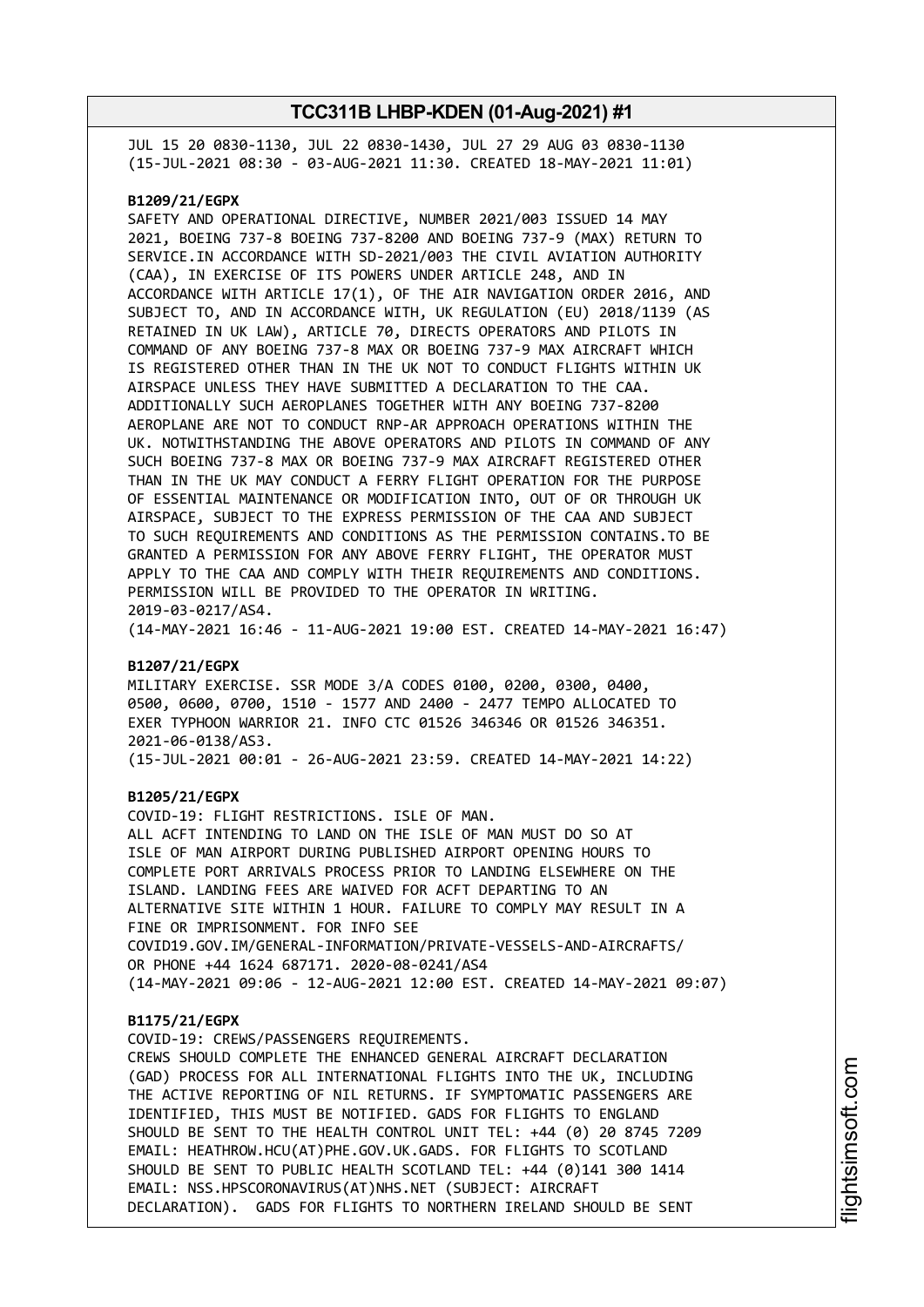TO PUBLIC HEALTH AGENCY TEL: +44 (0)141 300 1414 EMAIL: NIPORTHEALTH(AT)HSCNI.NET. 2021-05-0359/AS6 (12-MAY-2021 09:45 - 07-AUG-2021 23:59. CREATED 12-MAY-2021 09:39) **B0989/21/EGPX** ADD ACTIVITY TO THE REMARKS OF THE PLYMOUTH PORTLAND AND PORTSMOUTH DANGER AREAS. ACTIVITY: ELECTRONIC/ OPTICAL HAZARDS. FOR THE FOLLOWING DANGER AREAS: EG D003 - PLYMOUTH EG D004 - PLYMOUTH EG D006 A,B,C - FALMOUTH BAY EG D007 A,B,C - FOWEY, FOWEY INNER EG D008 A,B,C - PLYMOUTH EG D009 A,B - WEMBURY EG D012 - LYME BAY NORTH EG D013 - LYME BAY EG D014 - PORTLAND EG D017 - PORTLAND EG D021 - PORTLAND EG D023 - PORTLAND EG D031 - PORTLAND EG D036 - PORTSMOUTH EG D037 - PORTSMOUTH EG D038 - PORTSMOUTH EG D039 - PORTSMOUTH EG D040 - PORTSMOUTH UK AIP ENR 5.1 REFERS (26-APR-2021 00:00 - PERM. CREATED 23-APR-2021 13:40) **H1573/21/EGPX** MODEL ROCKET FIRING WI 2NM LOCATION 554300N 0044800W (FAIRLIE MOOR, NORTH AYRSHIRE). FOR INFO 07733 250135. 2021-06-0042/AS2 SFC-16000FT AMSL (06-NOV-2021 12:00 - 06-NOV-2021 17:00. CREATED 14-APR-2021 14:24) **H1571/21/EGPX** MODEL ROCKET FIRING WI 2NM LOCATION 554300N 0044800W (FAIRLIE MOOR, NORTH AYRSHIRE). FOR INFO 07733 250135. 2021-06-0042/AS2 SFC-16000FT AMSL (27-NOV-2021 12:00 - 27-NOV-2021 17:00. CREATED 14-APR-2021 14:22) **H1565/21/EGPX** MODEL ROCKET FIRING WI 2NM LOCATION 554300N 0044800W (FAIRLIE MOOR, NORTH AYRSHIRE). FOR INFO 07733 250135. 2021-06-0042/AS2 SFC-16000FT AMSL (07-AUG-2021 12:00 - 07-AUG-2021 18:00. CREATED 14-APR-2021 14:19) **H1568/21/EGPX** MODEL ROCKET FIRING WI 2NM LOCATION 554300N 0044800W (FAIRLIE MOOR, NORTH AYRSHIRE). FOR INFO 07733 250135. 2021-06-0042/AS2 SFC-16000FT AMSL (25-SEP-2021 12:00 - 25-SEP-2021 18:00. CREATED 14-APR-2021 14:19) **H1567/21/EGPX** MODEL ROCKET FIRING WI 2NM LOCATION 554300N 0044800W (FAIRLIE MOOR, NORTH AYRSHIRE). FOR INFO 07733 250135. 2021-06-0042/AS2 SFC-16000FT AMSL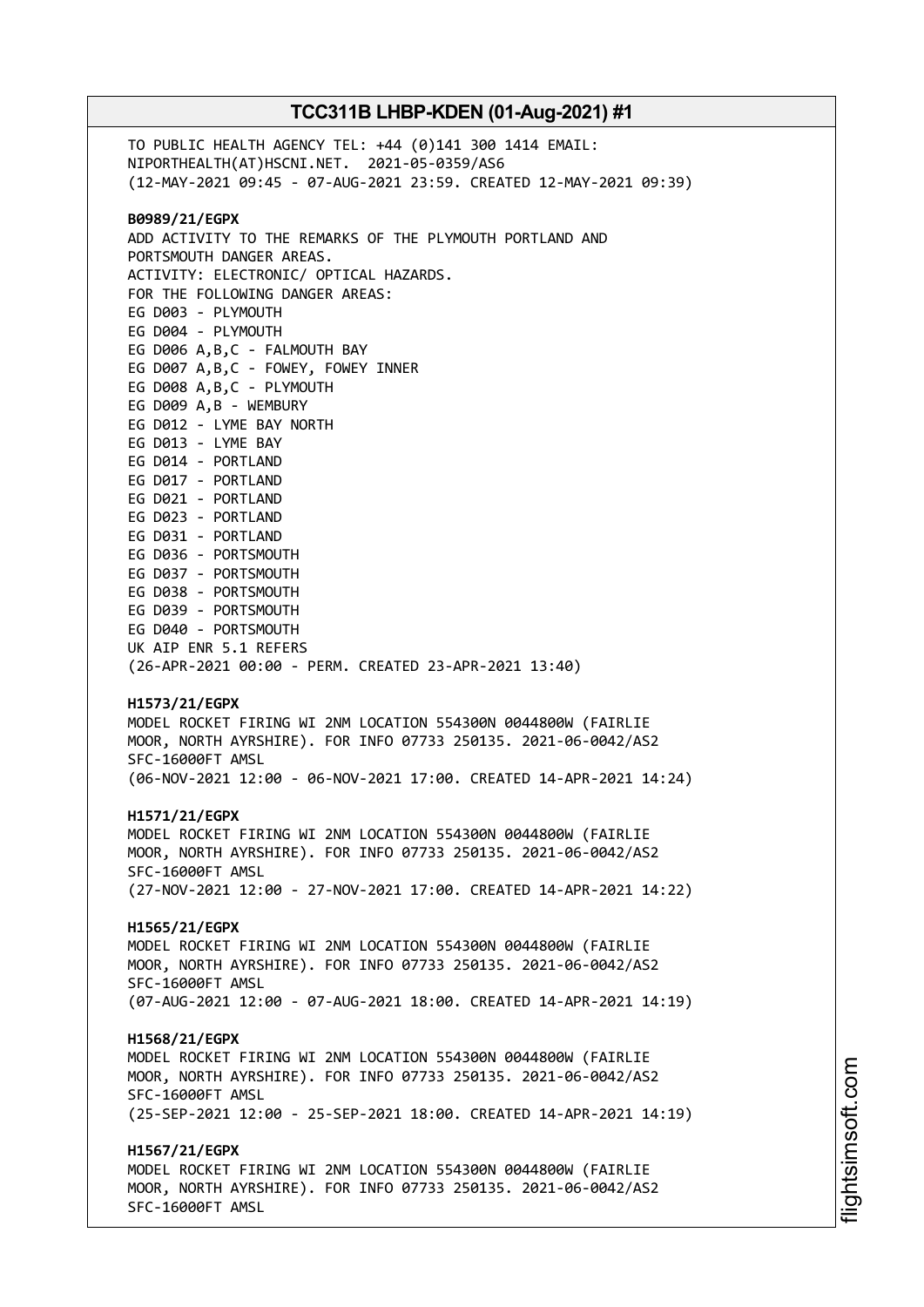└──────────────────────────────────────────────────────────────────────────────┘

(16-OCT-2021 12:00 - 16-OCT-2021 18:00. CREATED 14-APR-2021 14:19)

#### ┌──────────────────────────────────────────────────────────────────────────────┐ │**EGGX (SHANWICK OCEANIC FIR/UIR)** │

**D1107/21/EGGX** CHECKLIST YEAR=2021 0726 1100 1105 1106

LATEST PUBLICATIONS AIP AIRAC AMDT IFR 009/2021 EFFECTIVE DATE 09 SEP 21 AIP SUP IFR 040/2021 EFFECTIVE DATE 29 JUL 21 AIC IFR W069/2021 EFFECTIVE DATE 29 JUL 21 AIC IFR P067/2021 EFFECTIVE DATE 29 JUL 21 AIC IFR M066/2021 EFFECTIVE DATE 29 JUL 21 AIC IFR Y068/2021 EFFECTIVE DATE 29 JUL 21 AIC IFR G097/2009 EFFECTIVE DATE 31 DEC 09

AIC CHECKLIST AIP IFR P127/2006 P008/2008 P064/2008 P086/2008 P077/2009 P070/2010 P062/2012 P138/2012 Y009/2014 P002/2018 P053/2018 Y104/2018 Y031/2019 Y055/2019 Y117/2019 Y135/2019 P136/2019 P137/2019 P138/2019 P139/2019 Y140/2019 Y141/2019 Y142/2019 Y001/2020 P003/2020 W008/2020 Y011/2020 Y012/2020 W018/2020 Y024/2020 PART 1 OF 2 (01-AUG-2021 00:05 - 01-SEP-2021 00:05 EST. CREATED 01-AUG-2021 01:52)

#### **D1107/21/EGGX**

```
Y028/2020 Y031/2020 P034/2020 W035/2020 Y036/2020 Y039/2020
Y040/2020 Y041/2020 Y042/2020 Y043/2020 P044/2020 Y045/2020
P046/2020 Y051/2020 Y052/2020 P053/2020 P056/2020 P060/2020
P083/2020 Y085/2020 Y086/2020 Y087/2020 Y002/2021 Y008/2021
Y010/2021 Y011/2021 M012/2021 P017/2021 P018/2021 P026/2021
Y027/2021 Y028/2021 Y029/2021 Y037/2021 M044/2021 P045/2021
Y050/2021 Y054/2021 Y055/2021 P056/2021 Y058/2021 M060/2021
Y062/2021 M063/2021 M064/2021 M065/2021 M066/2021 P067/2021
Y068/2021 W069/2021
AIP VFR
NIL
AIP MIL
NTI
SUP CHECKLIST
AIP IFR
053/2018 060/2018 011/2019 023/2019 025/2019 003/2020
017/2020 019/2020 023/2020 030/2020 031/2020 032/2020
037/2020 038/2020 039/2020 045/2020 046/2020 048/2020
049/2020 052/2020 002/2021 003/2021 007/2021 008/2021
012/2021 014/2021 017/2021 018/2021 019/2021 020/2021
022/2021 023/2021 024/2021 025/2021 026/2021 028/2021
029/2021 030/2021 031/2021 032/2021 034/2021 035/2021
036/2021 037/2021 038/2021 039/2021 040/2021
AIP VFR
NTI
AIP MIL
NTI
PART 2 OF 2
```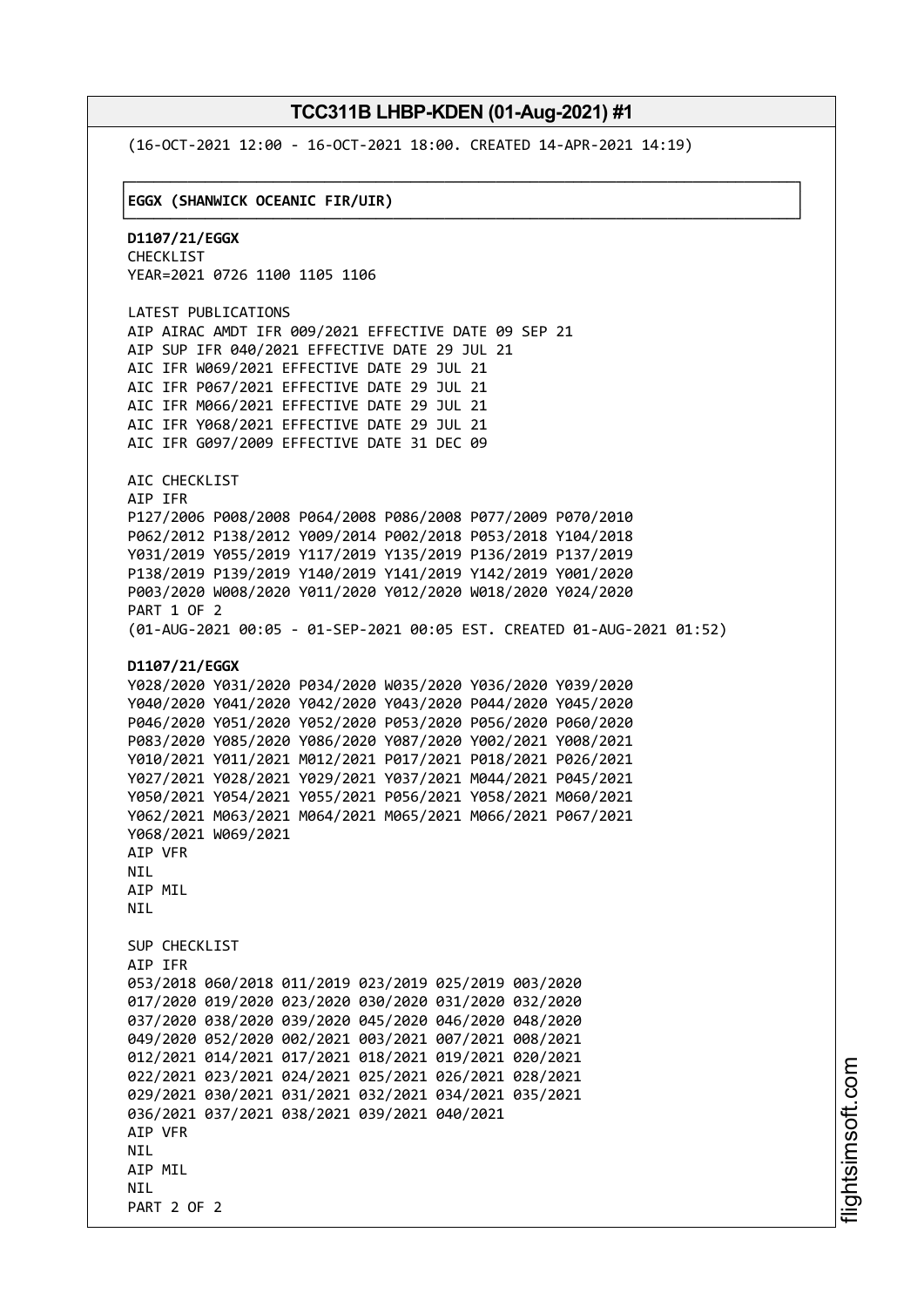**TCC311B LHBP-KDEN (01-Aug-2021) #1** (01-AUG-2021 00:05 - 01-SEP-2021 00:05 EST. CREATED 01-AUG-2021 01:52) **G0256/21/EGGX** P083/2020 Y085/2020 Y086/2020 Y087/2020 Y002/2021 Y008/2021 Y010/2021 Y011/2021 M012/2021 P017/2021 P018/2021 P026/2021 Y027/2021 Y028/2021 Y029/2021 Y037/2021 M044/2021 P045/2021 Y050/2021 Y054/2021 Y055/2021 P056/2021 Y058/2021 M060/2021 Y062/2021 M063/2021 M064/2021 M065/2021 M066/2021 P067/2021 Y068/2021 W069/2021 AIP VFR NIL AIP MIL NIL SUP CHECKLIST AIP IFR 053/2018 060/2018 011/2019 023/2019 025/2019 003/2020 017/2020 019/2020 023/2020 030/2020 031/2020 032/2020 037/2020 038/2020 039/2020 045/2020 046/2020 048/2020 049/2020 052/2020 002/2021 003/2021 007/2021 008/2021 012/2021 014/2021 017/2021 018/2021 019/2021 020/2021 022/2021 023/2021 024/2021 025/2021 026/2021 028/2021 029/2021 030/2021 031/2021 032/2021 034/2021 035/2021 036/2021 037/2021 038/2021 039/2021 040/2021 AIP VFR NIL AIP MIL NIL PART 2 OF 2 (01-AUG-2021 00:05 - 01-SEP-2021 00:05 EST. CREATED 01-AUG-2021 01:34) **G0256/21/EGGX** CHECKLIST YEAR=2021 0256 LATEST PUBLICATIONS AIP AIRAC AMDT IFR 009/2021 EFFECTIVE DATE 09 SEP 21 AIP SUP IFR 040/2021 EFFECTIVE DATE 29 JUL 21 AIC IFR W069/2021 EFFECTIVE DATE 29 JUL 21 AIC IFR P067/2021 EFFECTIVE DATE 29 JUL 21 AIC IFR M066/2021 EFFECTIVE DATE 29 JUL 21 AIC IFR Y068/2021 EFFECTIVE DATE 29 JUL 21 AIC IFR G097/2009 EFFECTIVE DATE 31 DEC 09 AIC CHECKLIST AIP IFR P127/2006 P008/2008 P064/2008 P086/2008 P077/2009 P070/2010 P062/2012 P138/2012 Y009/2014 P002/2018 P053/2018 Y104/2018 Y031/2019 Y055/2019 Y117/2019 Y135/2019 P136/2019 P137/2019 P138/2019 P139/2019 Y140/2019 Y141/2019 Y142/2019 Y001/2020 P003/2020 W008/2020 Y011/2020 Y012/2020 W018/2020 Y024/2020 Y028/2020 Y031/2020 P034/2020 W035/2020 Y036/2020 Y039/2020 Y040/2020 Y041/2020 Y042/2020 Y043/2020 P044/2020 Y045/2020 P046/2020 Y051/2020 Y052/2020 P053/2020 P056/2020 P060/2020 PART 1 OF 2 (01-AUG-2021 00:05 - 01-SEP-2021 00:05 EST. CREATED 01-AUG-2021 01:34) **M2939/21/EGGX CHECKLIST** YEAR=2021 2913 2914 2915 2916 2917 2918 2919 2920 2921 2922 2923 2924 2925 2926 2927 2928 2929 2930 2931 2932 2933 2935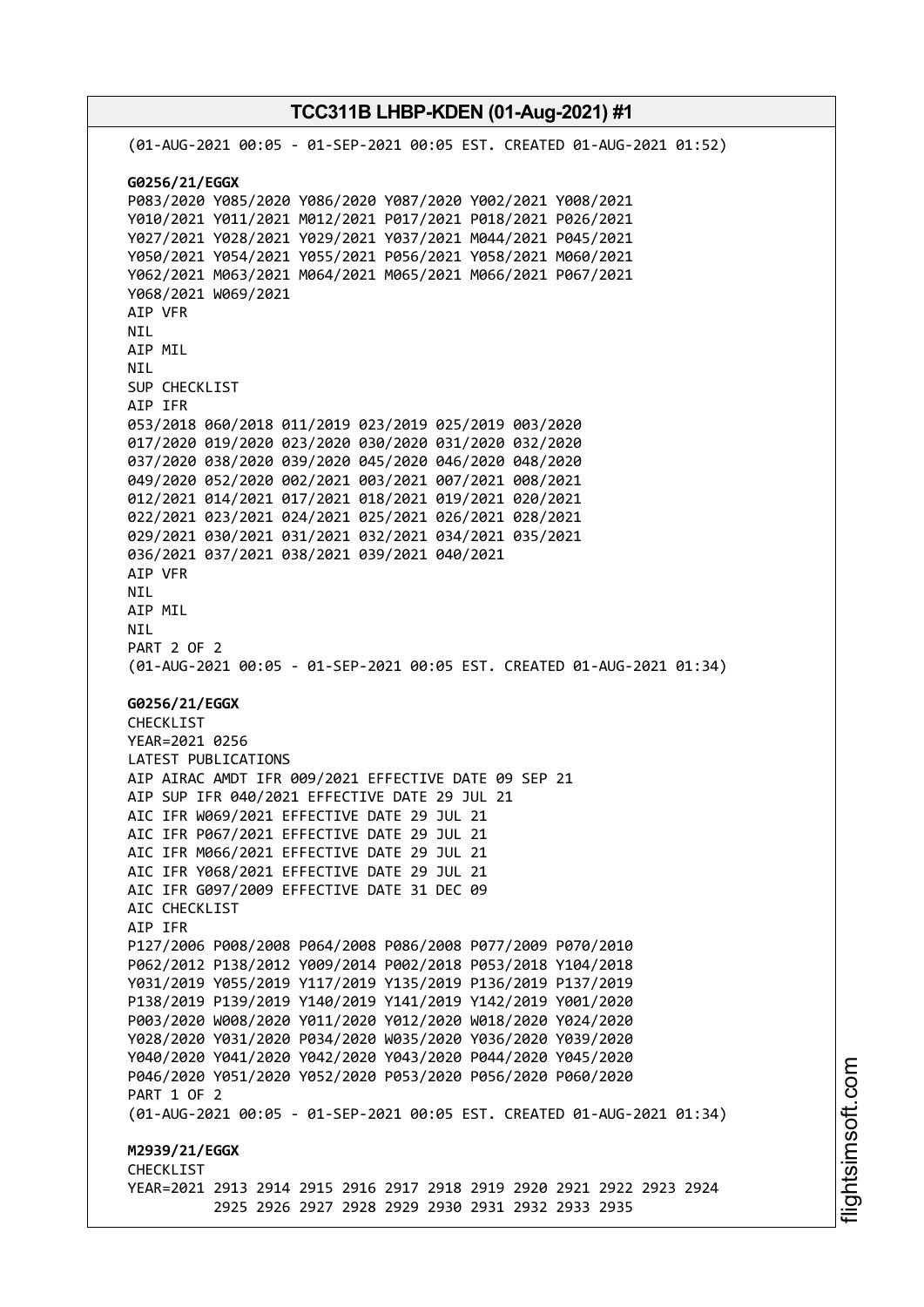LATEST PUBLICATIONS AIP AIRAC AMDT IFR 009/2021 EFFECTIVE DATE 09 SEP 21 AIP SUP IFR 040/2021 EFFECTIVE DATE 29 JUL 21 AIC IFR W069/2021 EFFECTIVE DATE 29 JUL 21 AIC IFR P067/2021 EFFECTIVE DATE 29 JUL 21 AIC IFR M066/2021 EFFECTIVE DATE 29 JUL 21 AIC IFR Y068/2021 EFFECTIVE DATE 29 JUL 21 AIC IFR G097/2009 EFFECTIVE DATE 31 DEC 09 AIC CHECKLIST AIP IFR P127/2006 P008/2008 P064/2008 P086/2008 P077/2009 P070/2010 P062/2012 P138/2012 Y009/2014 P002/2018 P053/2018 Y104/2018 Y031/2019 Y055/2019 Y117/2019 Y135/2019 P136/2019 P137/2019 PART 1 OF 2 (01-AUG-2021 00:05 - 01-SEP-2021 00:05 EST. CREATED 01-AUG-2021 01:33) **M2939/21/EGGX** P138/2019 P139/2019 Y140/2019 Y141/2019 Y142/2019 Y001/2020 P003/2020 W008/2020 Y011/2020 Y012/2020 W018/2020 Y024/2020 Y028/2020 Y031/2020 P034/2020 W035/2020 Y036/2020 Y039/2020 Y040/2020 Y041/2020 Y042/2020 Y043/2020 P044/2020 Y045/2020 P046/2020 Y051/2020 Y052/2020 P053/2020 P056/2020 P060/2020 P083/2020 Y085/2020 Y086/2020 Y087/2020 Y002/2021 Y008/2021 Y010/2021 Y011/2021 M012/2021 P017/2021 P018/2021 P026/2021 Y027/2021 Y028/2021 Y029/2021 Y037/2021 M044/2021 P045/2021 Y050/2021 Y054/2021 Y055/2021 P056/2021 Y058/2021 M060/2021 Y062/2021 M063/2021 M064/2021 M065/2021 M066/2021 P067/2021 Y068/2021 W069/2021 AIP VFR NIL AIP MIL NIL 022/2021 023/2021 024/2021 025/2021 026/2021 028/2021 029/2021 030/2021 031/2021 032/2021 034/2021 035/2021 036/2021 037/2021 038/2021 039/2021 040/2021 AIP VFR NIL AIP MIL **NTI** PART 2 OF 2 (01-AUG-2021 00:05 - 01-SEP-2021 00:05 EST. CREATED 01-AUG-2021 01:33) **F0776/21/EGGX** P046/2020 Y051/2020 Y052/2020 P053/2020 P056/2020 P060/2020 P083/2020 Y085/2020 Y086/2020 Y087/2020 Y002/2021 Y008/2021 Y010/2021 Y011/2021 M012/2021 P017/2021 P018/2021 P026/2021 Y027/2021 Y028/2021 Y029/2021 Y037/2021 M044/2021 P045/2021 Y050/2021 Y054/2021 Y055/2021 P056/2021 Y058/2021 M060/2021 Y062/2021 M063/2021 M064/2021 M065/2021 M066/2021 P067/2021 Y068/2021 W069/2021 AIP VFR **NTI** AIP MIL **NTI** SUP CHECKLIST AIP IFR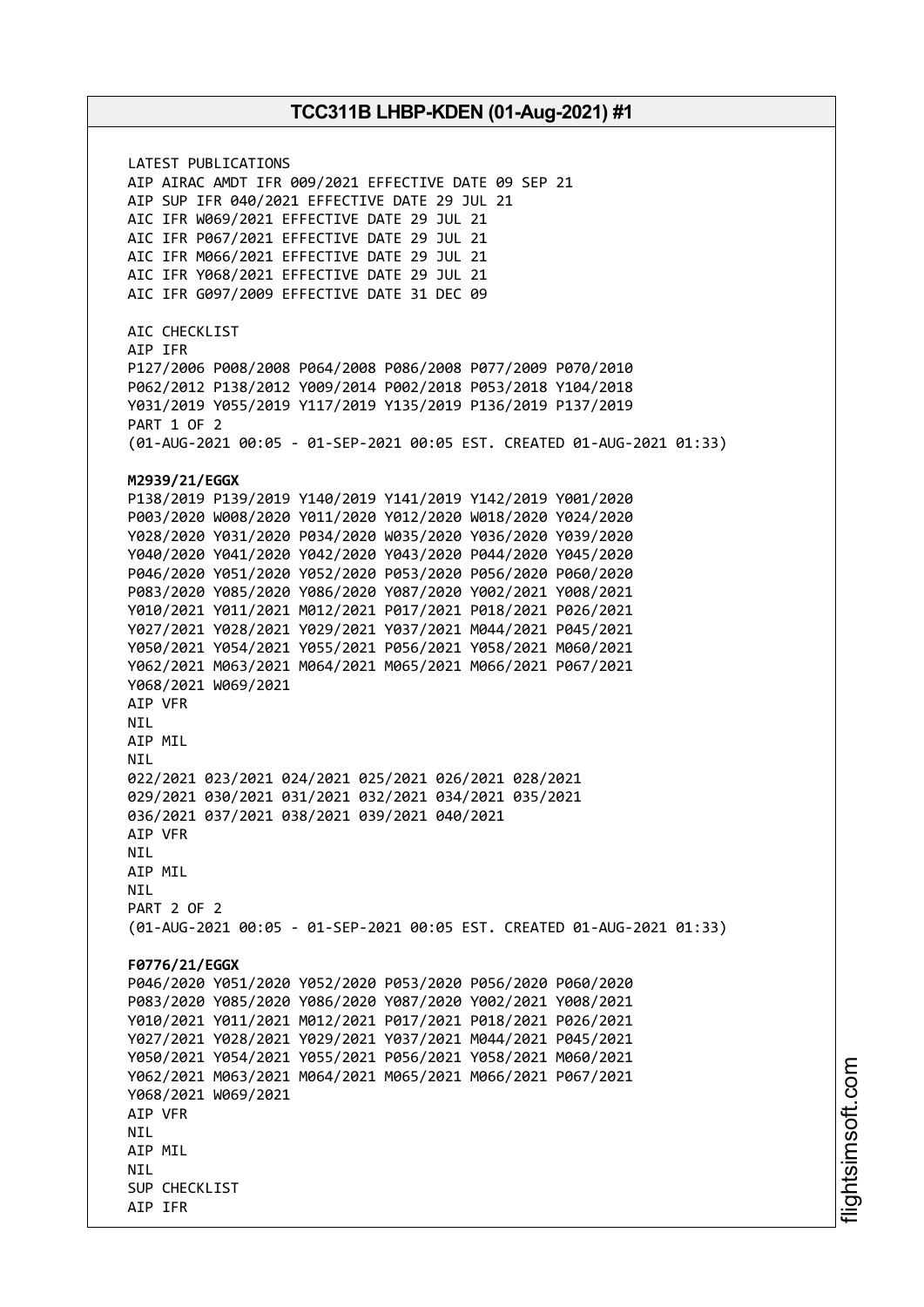053/2018 060/2018 011/2019 023/2019 025/2019 003/2020 017/2020 019/2020 023/2020 030/2020 031/2020 032/2020 037/2020 038/2020 039/2020 045/2020 046/2020 048/2020 049/2020 052/2020 002/2021 003/2021 007/2021 008/2021 012/2021 014/2021 017/2021 018/2021 019/2021 020/2021 022/2021 023/2021 024/2021 025/2021 026/2021 028/2021 029/2021 030/2021 031/2021 032/2021 034/2021 035/2021 036/2021 037/2021 038/2021 039/2021 040/2021 AIP VFR NIL AIP MIL **NTI** PART 2 OF 2 (01-AUG-2021 00:05 - 01-SEP-2021 00:05 EST. CREATED 01-AUG-2021 01:31) **F0776/21/EGGX** CHECKLIST YEAR=2021 0769 0770 0771 0773 0776 LATEST PUBLICATIONS AIP AIRAC AMDT IFR 009/2021 EFFECTIVE DATE 09 SEP 21 AIP SUP IFR 040/2021 EFFECTIVE DATE 29 JUL 21 AIC IFR W069/2021 EFFECTIVE DATE 29 JUL 21 AIC IFR P067/2021 EFFECTIVE DATE 29 JUL 21 AIC IFR M066/2021 EFFECTIVE DATE 29 JUL 21 AIC IFR Y068/2021 EFFECTIVE DATE 29 JUL 21 AIC IFR G097/2009 EFFECTIVE DATE 31 DEC 09 AIC CHECKLIST AIP IFR P127/2006 P008/2008 P064/2008 P086/2008 P077/2009 P070/2010 P062/2012 P138/2012 Y009/2014 P002/2018 P053/2018 Y104/2018 Y031/2019 Y055/2019 Y117/2019 Y135/2019 P136/2019 P137/2019 P138/2019 P139/2019 Y140/2019 Y141/2019 Y142/2019 Y001/2020 P003/2020 W008/2020 Y011/2020 Y012/2020 W018/2020 Y024/2020 Y028/2020 Y031/2020 P034/2020 W035/2020 Y036/2020 Y039/2020 Y040/2020 Y041/2020 Y042/2020 Y043/2020 P044/2020 Y045/2020 PART 1 OF 2 (01-AUG-2021 00:05 - 01-SEP-2021 00:05 EST. CREATED 01-AUG-2021 01:31) **N0151/21/EGGX** CHECKLIST YEAR=2021 0095 0111 0112 0113 0118 0122 0123 0124 0127 0136 0138 0139 0141 0142 0143 0145 0147 0149 0150 0151 LATEST PUBLICATIONS AIP AIRAC AMDT IFR 009/2021 EFFECTIVE DATE 09 SEP 21 AIP SUP IFR 040/2021 EFFECTIVE DATE 29 JUL 21 AIC IFR W069/2021 EFFECTIVE DATE 29 JUL 21 AIC IFR P067/2021 EFFECTIVE DATE 29 JUL 21 AIC IFR M066/2021 EFFECTIVE DATE 29 JUL 21 AIC IFR Y068/2021 EFFECTIVE DATE 29 JUL 21 AIC IFR G097/2009 EFFECTIVE DATE 31 DEC 09 AIC CHECKLIST AIP IFR P127/2006 P008/2008 P064/2008 P086/2008 P077/2009 P070/2010 P062/2012 P138/2012 Y009/2014 P002/2018 P053/2018 Y104/2018 Y031/2019 Y055/2019 Y117/2019 Y135/2019 P136/2019 P137/2019 P138/2019 P139/2019 Y140/2019 Y141/2019 Y142/2019 Y001/2020 P003/2020 W008/2020 Y011/2020 Y012/2020 W018/2020 Y024/2020 Y028/2020 Y031/2020 P034/2020 W035/2020 Y036/2020 Y039/2020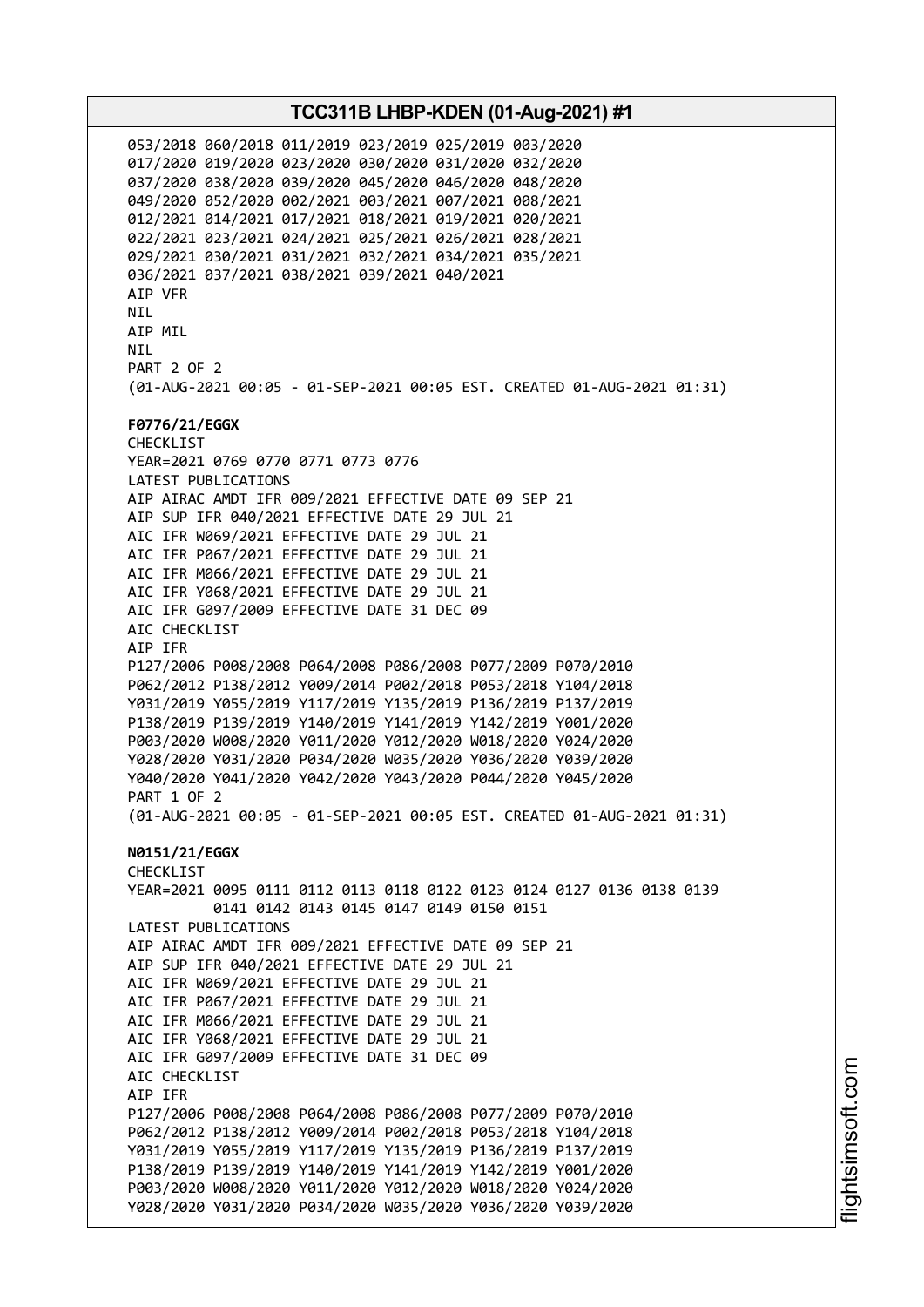Y040/2020 Y041/2020 Y042/2020 Y043/2020 P044/2020 Y045/2020 P046/2020 Y051/2020 Y052/2020 P053/2020 P056/2020 P060/2020 PART 1 OF 2 (01-AUG-2021 00:05 - 01-SEP-2021 00:05 EST. CREATED 01-AUG-2021 01:29) **N0151/21/EGGX** P083/2020 Y085/2020 Y086/2020 Y087/2020 Y002/2021 Y008/2021 Y010/2021 Y011/2021 M012/2021 P017/2021 P018/2021 P026/2021 Y027/2021 Y028/2021 Y029/2021 Y037/2021 M044/2021 P045/2021 Y050/2021 Y054/2021 Y055/2021 P056/2021 Y058/2021 M060/2021 Y062/2021 M063/2021 M064/2021 M065/2021 M066/2021 P067/2021 Y068/2021 W069/2021 AIP VFR NIL AIP MIL NIL SUP CHECKLIST AIP IFR 053/2018 060/2018 011/2019 023/2019 025/2019 003/2020 017/2020 019/2020 023/2020 030/2020 031/2020 032/2020 037/2020 038/2020 039/2020 045/2020 046/2020 048/2020 049/2020 052/2020 002/2021 003/2021 007/2021 008/2021 012/2021 014/2021 017/2021 018/2021 019/2021 020/2021 022/2021 023/2021 024/2021 025/2021 026/2021 028/2021 029/2021 030/2021 031/2021 032/2021 034/2021 035/2021 036/2021 037/2021 038/2021 039/2021 040/2021 AIP VFR NIL AIP MIL NIL PART 2 OF 2 (01-AUG-2021 00:05 - 01-SEP-2021 00:05 EST. CREATED 01-AUG-2021 01:29) **B1876/21/EGGX** AIP VFR **NTI** AIP MIL **NTI** SUP CHECKLIST AIP IFR 053/2018 060/2018 011/2019 023/2019 025/2019 003/2020 017/2020 019/2020 023/2020 030/2020 031/2020 032/2020 037/2020 038/2020 039/2020 045/2020 046/2020 048/2020 049/2020 052/2020 002/2021 003/2021 007/2021 008/2021 012/2021 014/2021 017/2021 018/2021 019/2021 020/2021 022/2021 023/2021 024/2021 025/2021 026/2021 028/2021 029/2021 030/2021 031/2021 032/2021 034/2021 035/2021 036/2021 037/2021 038/2021 039/2021 040/2021 AIP VFR NIL AIP MIL **NTL** PART 3 OF 3 (01-AUG-2021 00:05 - 01-SEP-2021 00:05 EST. CREATED 01-AUG-2021 01:28) **B1876/21/EGGX** CHECKLIST YEAR=2021 0989 1036 1041 1142 1175 1194 1205 1206 1207 1209 1372 1378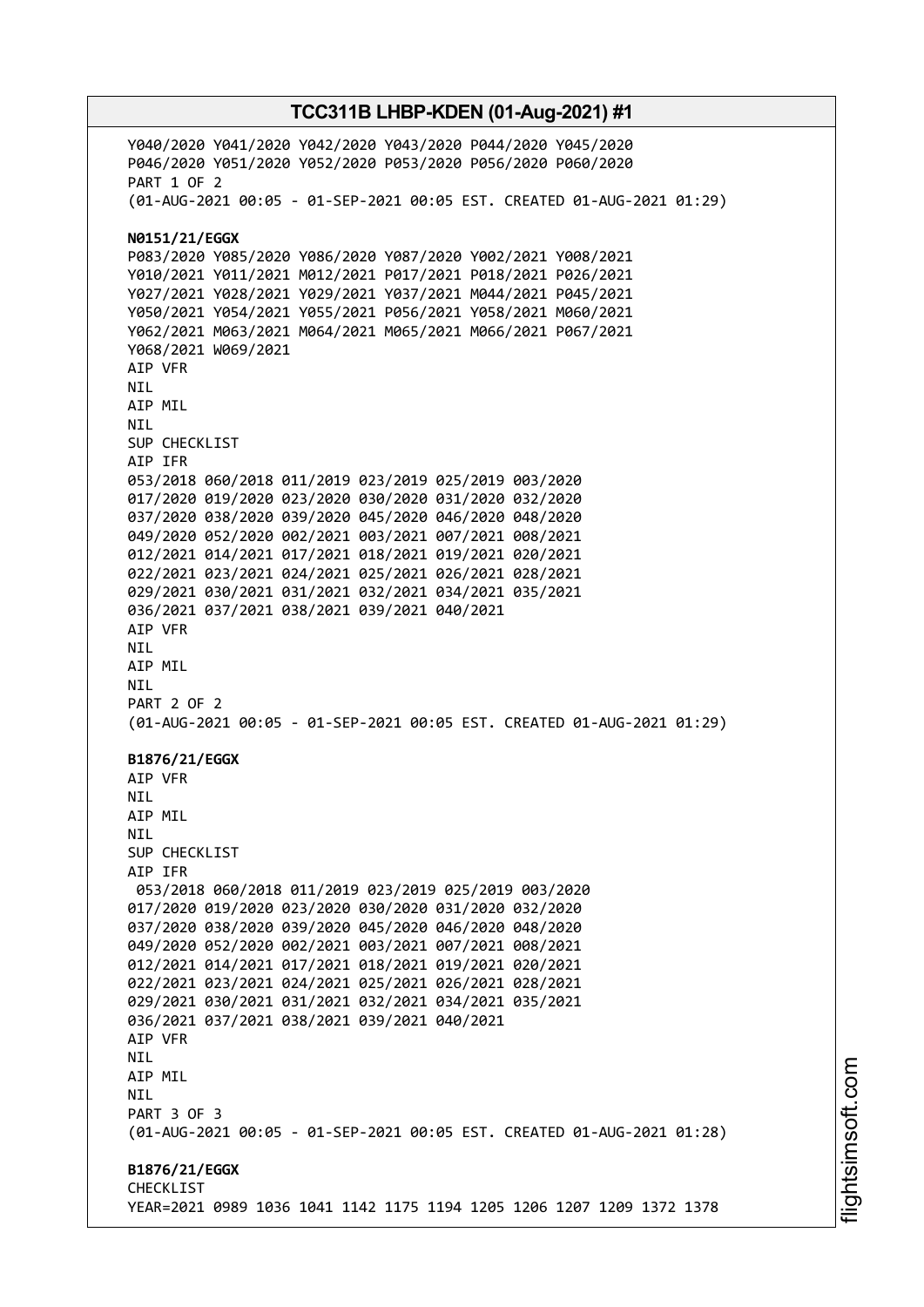# **TCC311B LHBP-KDEN (01-Aug-2021) #1** 1413 1431 1537 1558 1579 1630 1705 1717 1725 1743 1747 1750 1751 1753 1790 1813 1816 1824 1836 1837 1839 1840 1841 1843 1844 1854 1856 1857 1860 1861 1862 1863 1864 1865 1866 1867 LATEST PUBLICATIONS AIP AIRAC AMDT IFR 009/2021 EFFECTIVE DATE 09 SEP 21 AIP SUP IFR 040/2021 EFFECTIVE DATE 29 JUL 21 AIC IFR W069/2021 EFFECTIVE DATE 29 JUL 21 AIC IFR P067/2021 EFFECTIVE DATE 29 JUL 21 AIC IFR M066/2021 EFFECTIVE DATE 29 JUL 21 PART 1 OF 3 (01-AUG-2021 00:05 - 01-SEP-2021 00:05 EST. CREATED 01-AUG-2021 01:28) **B1876/21/EGGX** AIC IFR Y068/2021 EFFECTIVE DATE 29 JUL 21 AIC IFR G097/2009 EFFECTIVE DATE 31 DEC 09 AIC CHECKLIST AIP IFR P127/2006 P008/2008 P064/2008 P086/2008 P077/2009 P070/2010 P062/2012 P138/2012 Y009/2014 P002/2018 P053/2018 Y104/2018 Y031/2019 Y055/2019 Y117/2019 Y135/2019 P136/2019 P137/2019 P138/2019 P139/2019 Y140/2019 Y141/2019 Y142/2019 Y001/2020 P003/2020 W008/2020 Y011/2020 Y012/2020 W018/2020 Y024/2020 Y028/2020 Y031/2020 P034/2020 W035/2020 Y036/2020 Y039/2020 Y040/2020 Y041/2020 Y042/2020 Y043/2020 P044/2020 Y045/2020 P046/2020 Y051/2020 Y052/2020 P053/2020 P056/2020 P060/2020 P083/2020 Y085/2020 Y086/2020 Y087/2020 Y002/2021 Y008/2021 Y010/2021 Y011/2021 M012/2021 P017/2021 P018/2021 P026/2021 Y027/2021 Y028/2021 Y029/2021 Y037/2021 M044/2021 P045/2021 Y050/2021 Y054/2021 Y055/2021 P056/2021 Y058/2021 M060/2021 Y062/2021 M063/2021 M064/2021 M065/2021 M066/2021 P067/2021 Y068/2021 W069/2021 PART 2 OF 3 (01-AUG-2021 00:05 - 01-SEP-2021 00:05 EST. CREATED 01-AUG-2021 01:28) **A2748/21/EGGX** CHECKLIST YEAR=2021 1471 1502 1566 1576 1577 1596 1650 1662 1674 1675 1713 1740 1747 1798 1845 1938 1940 1970 2020 2025 2032 2033 2034 2078 2111 2138 2167 2168 2211 2224 2259 2270 2290 2310 2320 2328 2345 2385 2391 2393 2395 2398 2410 2411 2434 2441 2445 2455 2457 2462 2463 2464 2484 2509 2510 2524 2527 2528 2530 2548 2556 2583 2592 2593 2594 2595 2596 2597 2598 2599 2600 2601 2602 2609 2611 2612 2629 2631 2632 2641 2642 2650 2651 2673 2674 2680 2682 2685 2686 2690 2692 2694 2701 2702 2703 2704 2705 2709 2710 2711 2713 2715 2716 2721 2722 2723 2728 2733 2736 2738 2741 2744 2745 2747 LATEST PUBLICATIONS AIP AIRAC AMDT IFR 009/2021 EFFECTIVE DATE 09 SEP 21 AIP SUP IFR 040/2021 EFFECTIVE DATE 29 JUL 21 AIC IFR W069/2021 EFFECTIVE DATE 29 JUL 21 AIC IFR P067/2021 EFFECTIVE DATE 29 JUL 21 AIC IFR M066/2021 EFFECTIVE DATE 29 JUL 21 AIC IFR Y068/2021 EFFECTIVE DATE 29 JUL 21 AIC IFR G097/2009 EFFECTIVE DATE 31 DEC 09 AIC CHECKLIST AIP IFR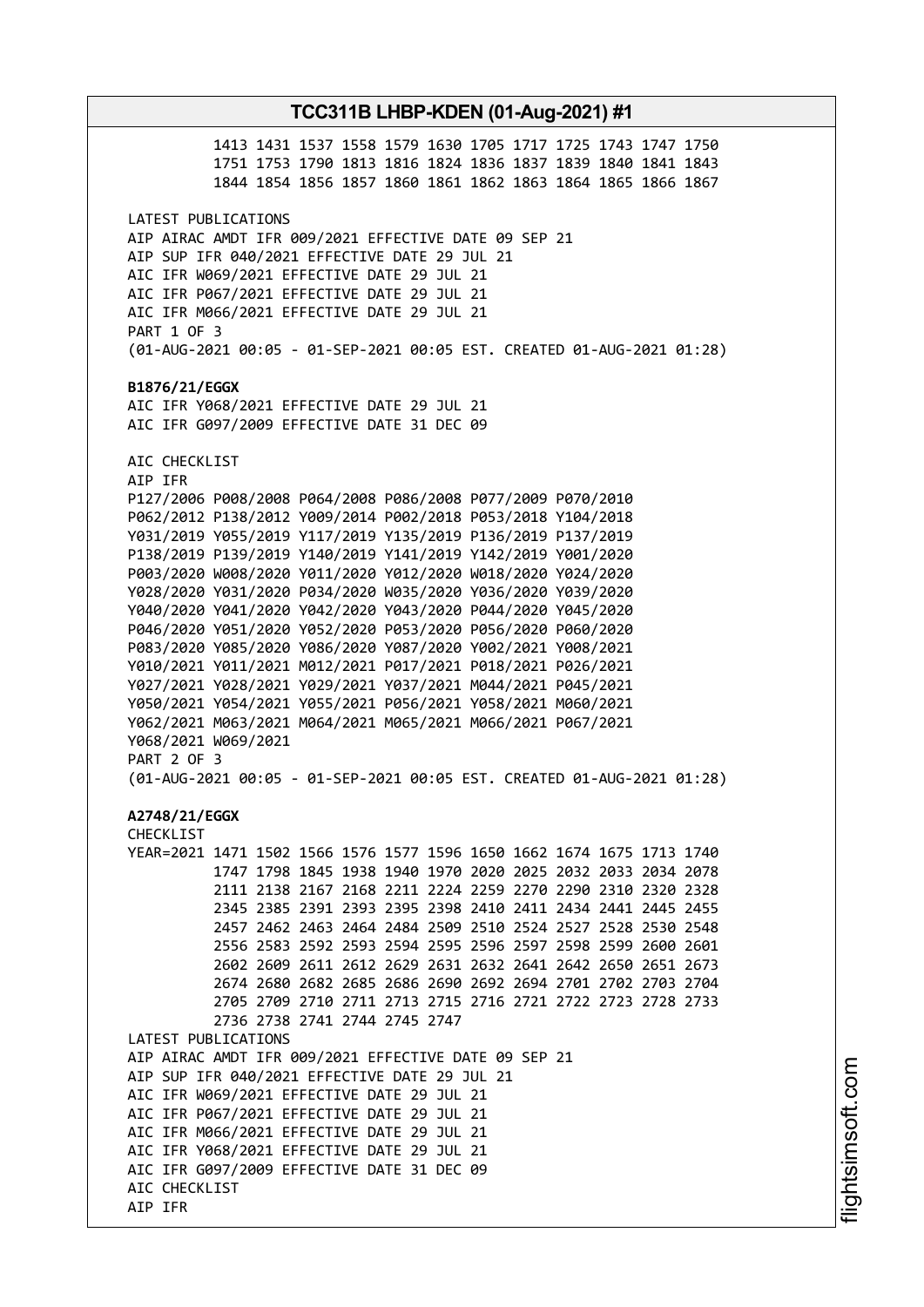P127/2006 P008/2008 P064/2008 P086/2008 P077/2009 P070/2010 P062/2012 P138/2012 Y009/2014 P002/2018 P053/2018 Y104/2018 PART 1 OF 2 (01-AUG-2021 00:05 - 01-SEP-2021 00:05 EST. CREATED 01-AUG-2021 01:27) **A2748/21/EGGX** Y031/2019 Y055/2019 Y117/2019 Y135/2019 P136/2019 P137/2019 P138/2019 P139/2019 Y140/2019 Y141/2019 Y142/2019 Y001/2020 P003/2020 W008/2020 Y011/2020 Y012/2020 W018/2020 Y024/2020 Y028/2020 Y031/2020 P034/2020 W035/2020 Y036/2020 Y039/2020 Y040/2020 Y041/2020 Y042/2020 Y043/2020 P044/2020 Y045/2020 P046/2020 Y051/2020 Y052/2020 P053/2020 P056/2020 P060/2020 P083/2020 Y085/2020 Y086/2020 Y087/2020 Y002/2021 Y008/2021 Y010/2021 Y011/2021 M012/2021 P017/2021 P018/2021 P026/2021 Y027/2021 Y028/2021 Y029/2021 Y037/2021 M044/2021 P045/2021 Y050/2021 Y054/2021 Y055/2021 P056/2021 Y058/2021 M060/2021 Y062/2021 M063/2021 M064/2021 M065/2021 M066/2021 P067/2021 Y068/2021 W069/2021 AIP VFR NIL AIP MIL NIL SUP CHECKLIST AIP IFR 053/2018 060/2018 011/2019 023/2019 025/2019 003/2020 017/2020 019/2020 023/2020 030/2020 031/2020 032/2020 037/2020 038/2020 039/2020 045/2020 046/2020 048/2020 049/2020 052/2020 002/2021 003/2021 007/2021 008/2021 012/2021 014/2021 017/2021 018/2021 019/2021 020/2021 022/2021 023/2021 024/2021 025/2021 026/2021 028/2021 029/2021 030/2021 031/2021 032/2021 034/2021 035/2021 036/2021 037/2021 038/2021 039/2021 040/2021 AIP VFR NIL AIP MIL **NTL** PART 2 OF 2 (01-AUG-2021 00:05 - 01-SEP-2021 00:05 EST. CREATED 01-AUG-2021 01:27) **Q0411/21/EGGX** CHECKLIST YEAR=2021 0387 0393 0400 0402 0404 0405 0406 0407 0408 0409 0410 0411 LATEST PUBLICATIONS AIP AIRAC AMDT IFR 009/2021 EFFECTIVE DATE 09 SEP 21 AIP SUP IFR 040/2021 EFFECTIVE DATE 29 JUL 21 AIC IFR W069/2021 EFFECTIVE DATE 29 JUL 21 AIC IFR P067/2021 EFFECTIVE DATE 29 JUL 21 AIC IFR M066/2021 EFFECTIVE DATE 29 JUL 21 AIC IFR Y068/2021 EFFECTIVE DATE 29 JUL 21 AIC IFR G097/2009 EFFECTIVE DATE 31 DEC 09 AIC CHECKLIST AIP IFR P127/2006 P008/2008 P064/2008 P086/2008 P077/2009 P070/2010 P062/2012 P138/2012 Y009/2014 P002/2018 P053/2018 Y104/2018 Y031/2019 Y055/2019 Y117/2019 Y135/2019 P136/2019 P137/2019 P138/2019 P139/2019 Y140/2019 Y141/2019 Y142/2019 Y001/2020 P003/2020 W008/2020 Y011/2020 Y012/2020 W018/2020 Y024/2020 Y028/2020 Y031/2020 P034/2020 W035/2020 Y036/2020 Y039/2020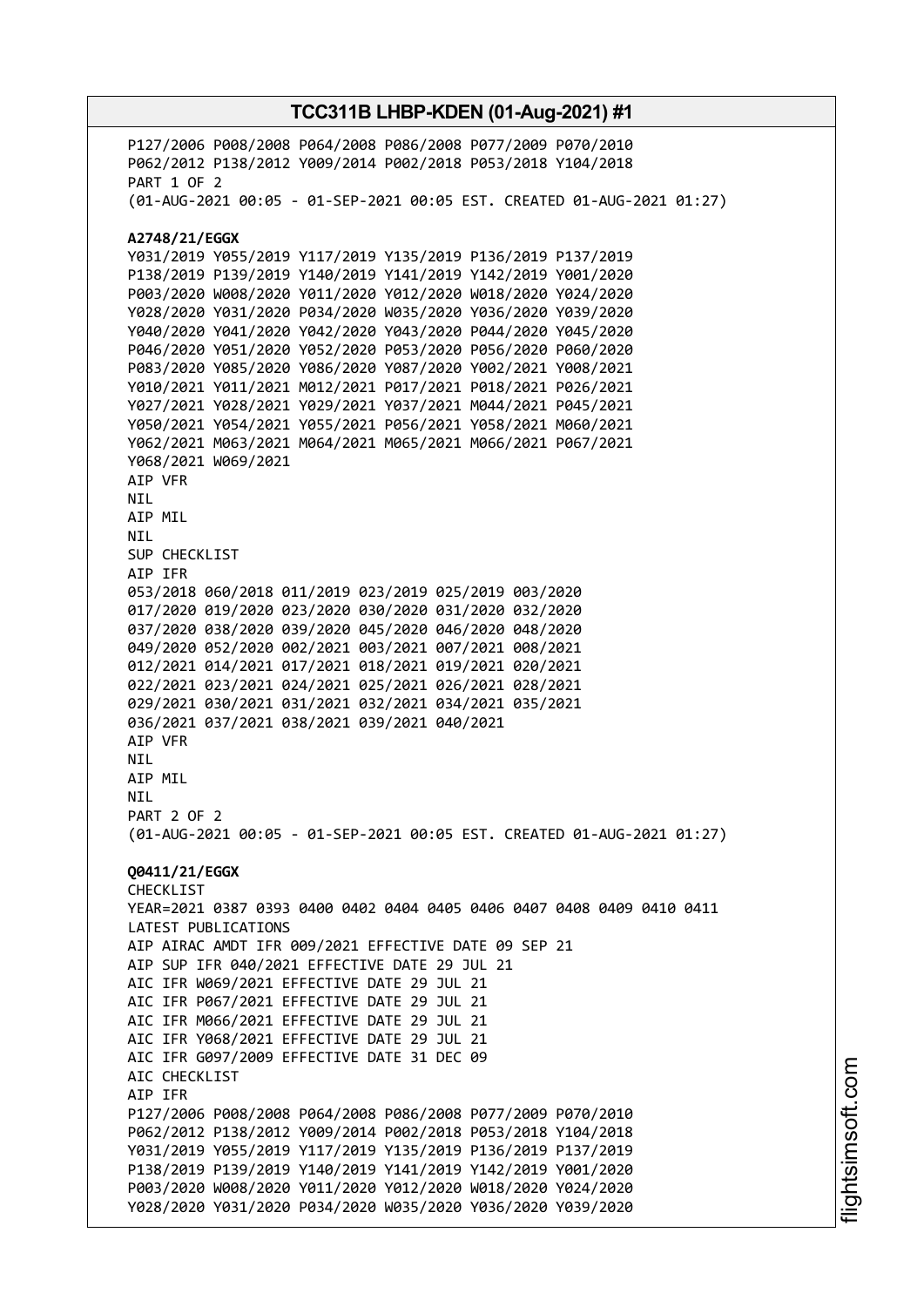Y040/2020 Y041/2020 Y042/2020 Y043/2020 P044/2020 Y045/2020 P046/2020 Y051/2020 Y052/2020 P053/2020 P056/2020 P060/2020 PART 1 OF 2 (01-AUG-2021 00:05 - 01-SEP-2021 00:05 EST. CREATED 01-AUG-2021 01:12) **Q0411/21/EGGX** P083/2020 Y085/2020 Y086/2020 Y087/2020 Y002/2021 Y008/2021 Y010/2021 Y011/2021 M012/2021 P017/2021 P018/2021 P026/2021 Y027/2021 Y028/2021 Y029/2021 Y037/2021 M044/2021 P045/2021 Y050/2021 Y054/2021 Y055/2021 P056/2021 Y058/2021 M060/2021 Y062/2021 M063/2021 M064/2021 M065/2021 M066/2021 P067/2021 Y068/2021 W069/2021 AIP VFR NIL AIP MIL NIL SUP CHECKLIST AIP IFR 053/2018 060/2018 011/2019 023/2019 025/2019 003/2020 017/2020 019/2020 023/2020 030/2020 031/2020 032/2020 037/2020 038/2020 039/2020 045/2020 046/2020 048/2020 049/2020 052/2020 002/2021 003/2021 007/2021 008/2021 012/2021 014/2021 017/2021 018/2021 019/2021 020/2021 022/2021 023/2021 024/2021 025/2021 026/2021 028/2021 029/2021 030/2021 031/2021 032/2021 034/2021 035/2021 036/2021 037/2021 038/2021 039/2021 040/2021 AIP VFR NIL AIP MIL NIL PART 2 OF 2 (01-AUG-2021 00:05 - 01-SEP-2021 00:05 EST. CREATED 01-AUG-2021 01:12) **K0336/21/EGGX** AIC IFR P067/2021 EFFECTIVE DATE 29 JUL 21 AIC IFR M066/2021 EFFECTIVE DATE 29 JUL 21 AIC IFR Y068/2021 EFFECTIVE DATE 29 JUL 21 AIC IFR G097/2009 EFFECTIVE DATE 31 DEC 09 AIC CHECKLIST AIP IFR P127/2006 P008/2008 P064/2008 P086/2008 P077/2009 P070/2010 P062/2012 P138/2012 Y009/2014 P002/2018 P053/2018 Y104/2018 Y031/2019 Y055/2019 Y117/2019 Y135/2019 P136/2019 P137/2019 P138/2019 P139/2019 Y140/2019 Y141/2019 Y142/2019 Y001/2020 P003/2020 W008/2020 Y011/2020 Y012/2020 W018/2020 Y024/2020 Y028/2020 Y031/2020 P034/2020 W035/2020 Y036/2020 Y039/2020 Y040/2020 Y041/2020 Y042/2020 Y043/2020 P044/2020 Y045/2020 P046/2020 Y051/2020 Y052/2020 P053/2020 P056/2020 P060/2020 P083/2020 Y085/2020 Y086/2020 Y087/2020 Y002/2021 Y008/2021 Y010/2021 Y011/2021 M012/2021 P017/2021 P018/2021 P026/2021 Y027/2021 Y028/2021 Y029/2021 Y037/2021 M044/2021 P045/2021 Y050/2021 Y054/2021 Y055/2021 P056/2021 Y058/2021 M060/2021 PART 2 OF 3 (01-AUG-2021 00:05 - 01-SEP-2021 00:05 EST. CREATED 01-AUG-2021 01:12) **K0336/21/EGGX** Y062/2021 M063/2021 M064/2021 M065/2021 M066/2021 P067/2021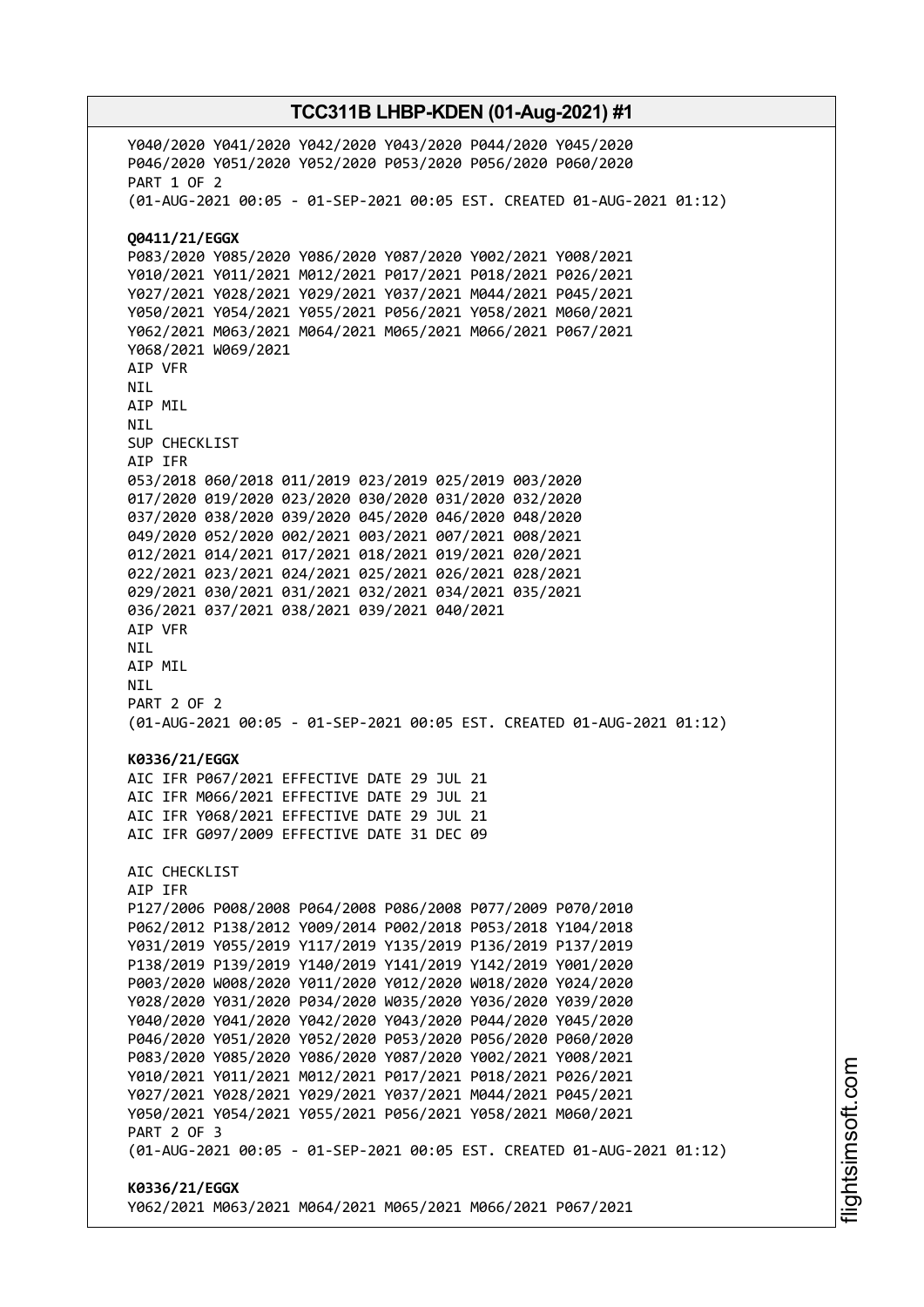**TCC311B LHBP-KDEN (01-Aug-2021) #1** (01-AUG-2021 00:05 - 01-SEP-2021 00:05 EST. CREATED 01-AUG-2021 01:12) **K0336/21/EGGX** CHECKLIST YEAR=2021 0202 0203 0204 0209 0211 0212 0215 0216 0217 0219 0220 0221 0222 0223 0224 0225 0227 0228 0230 0231 0233 0235 0236 0237 0238 0241 0242 0250 0251 0252 0253 0254 0255 0259 0260 0261 0262 0263 0269 0271 0275 0276 0277 0279 0281 0286 0287 0292 0293 0298 0299 0303 0306 0307 0313 0314 0315 0316 0317 0319 0321 0324 0325 0329 0333 0334 0335 LATEST PUBLICATIONS AIP AIRAC AMDT IFR 009/2021 EFFECTIVE DATE 09 SEP 21 AIP SUP IFR 040/2021 EFFECTIVE DATE 29 JUL 21 AIC IFR W069/2021 EFFECTIVE DATE 29 JUL 21 PART 1 OF 3 (01-AUG-2021 00:05 - 01-SEP-2021 00:05 EST. CREATED 01-AUG-2021 01:12) **C7728/21/EGGX** Y031/2019 Y055/2019 Y117/2019 Y135/2019 P136/2019 P137/2019 P138/2019 P139/2019 Y140/2019 Y141/2019 Y142/2019 Y001/2020 P003/2020 W008/2020 Y011/2020 Y012/2020 W018/2020 Y024/2020 Y028/2020 Y031/2020 P034/2020 W035/2020 Y036/2020 Y039/2020 Y040/2020 Y041/2020 Y042/2020 Y043/2020 P044/2020 Y045/2020 P046/2020 Y051/2020 Y052/2020 P053/2020 P056/2020 P060/2020 P083/2020 Y085/2020 Y086/2020 Y087/2020 Y002/2021 Y008/2021 Y010/2021 Y011/2021 M012/2021 P017/2021 P018/2021 P026/2021 Y027/2021 Y028/2021 Y029/2021 Y037/2021 M044/2021 P045/2021 Y050/2021 Y054/2021 Y055/2021 P056/2021 Y058/2021 M060/2021 Y062/2021 M063/2021 M064/2021 M065/2021 M066/2021 P067/2021 Y068/2021 W069/2021 AIP VFR NIL AIP MIL NIL SUP CHECKLIST AIP IFR 053/2018 060/2018 011/2019 023/2019 025/2019 003/2020 017/2020 019/2020 023/2020 030/2020 031/2020 032/2020 037/2020 038/2020 039/2020 045/2020 046/2020 048/2020 049/2020 052/2020 002/2021 003/2021 007/2021 008/2021 012/2021 014/2021 017/2021 018/2021 019/2021 020/2021 022/2021 023/2021 024/2021 025/2021 026/2021 028/2021 029/2021 030/2021 031/2021 032/2021 034/2021 035/2021 036/2021 037/2021 038/2021 039/2021 040/2021 AIP VFR **NTL** AIP MIL NIL PART 3 OF 3 (01-AUG-2021 00:05 - 01-SEP-2021 00:05 EST. CREATED 01-AUG-2021 01:07) **C7728/21/EGGX CHECKLIST** YEAR=2021 1934 2190 3078 4070 4072 4325 4334 4408 4500 4629 4642 4711 4837 4892 5013 5014 5015 5127 5129 5276 5280 5283 5290 5294 5295 5317 5320 5346 5432 5494 5514 5519 5608 5655 5656 5657 5658 5659 5660 5661 5672 5753 5756 5757 5897 5922 5933 5971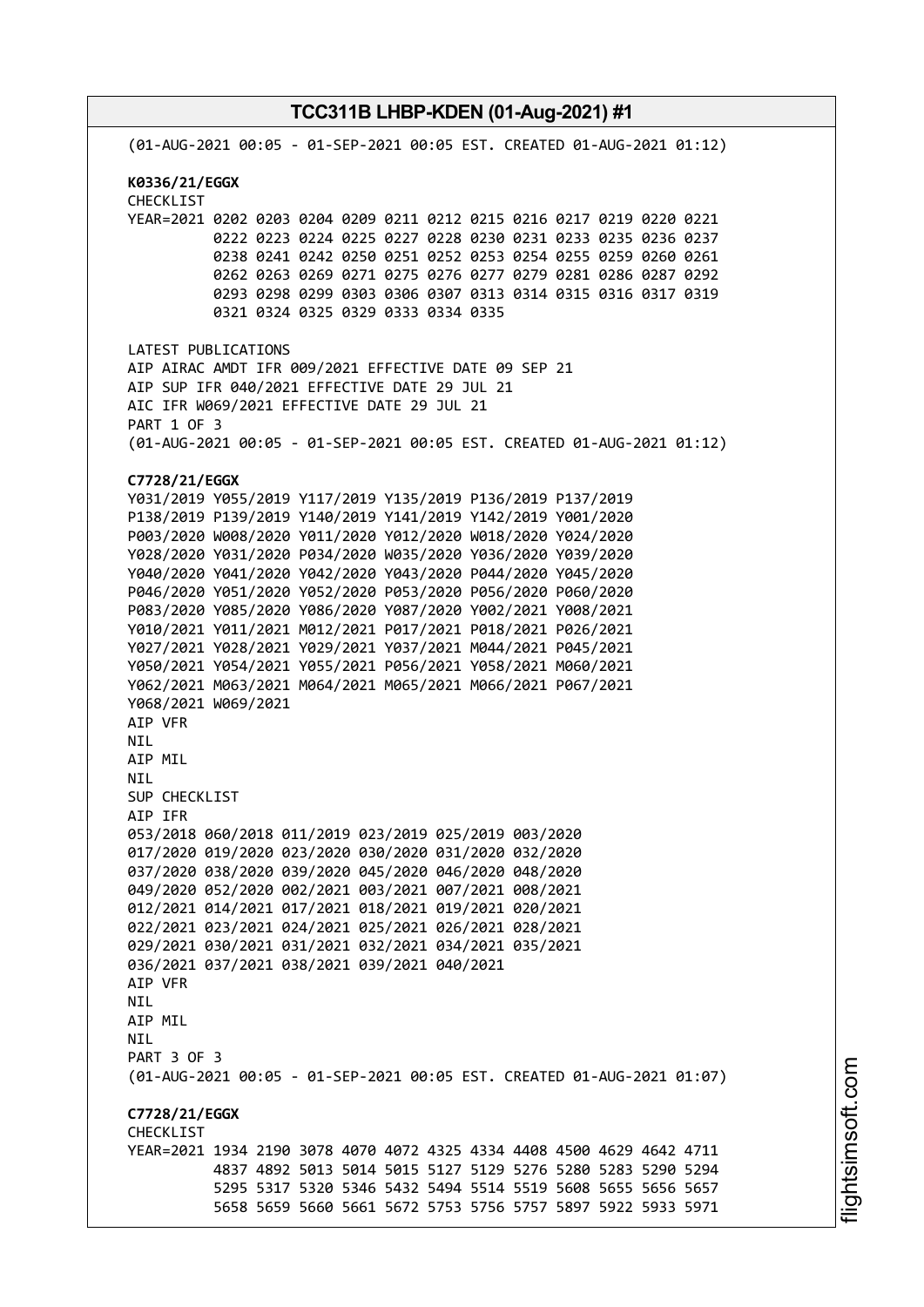**TCC311B LHBP-KDEN (01-Aug-2021) #1** 6007 6025 6055 6091 6286 6361 6447 6472 6482 6495 6516 6549 6550 6554 6601 6641 6671 6687 6738 6764 6772 6780 6832 6839 6843 6845 6851 6882 6914 7006 7014 7015 7016 7017 7018 7035 7039 7041 7043 7044 7066 7069 7071 7073 7074 7093 7131 7133 7138 7142 7161 7193 7196 7223 7249 7252 7266 7296 7297 7298 7299 7301 7330 7331 7334 7373 7408 7412 7413 7465 7504 7505 7508 7510 7529 7542 7550 7558 7562 7563 7591 7602 7603 7604 7605 7606 7607 7608 7611 7612 7613 7615 7616 7617 7619 7620 PART 1 OF 3 (01-AUG-2021 00:05 - 01-SEP-2021 00:05 EST. CREATED 01-AUG-2021 01:07) **C7728/21/EGGX** 7621 7622 7626 7629 7632 7636 7637 7638 7639 7640 7643 7650 7662 7664 7665 7666 7667 7670 7672 7673 7676 7677 7679 7680 7694 7695 7702 7710 7711 7712 7713 7714 7716 7718 7719 7720 7725 7726 7727 LATEST PUBLICATIONS AIP AIRAC AMDT IFR 009/2021 EFFECTIVE DATE 09 SEP 21 AIP SUP IFR 040/2021 EFFECTIVE DATE 29 JUL 21 AIC IFR W069/2021 EFFECTIVE DATE 29 JUL 21 AIC IFR P067/2021 EFFECTIVE DATE 29 JUL 21 AIC IFR M066/2021 EFFECTIVE DATE 29 JUL 21 AIC IFR Y068/2021 EFFECTIVE DATE 29 JUL 21 AIC IFR G097/2009 EFFECTIVE DATE 31 DEC 09 AIC CHECKLIST AIP IFR P127/2006 P008/2008 P064/2008 P086/2008 P077/2009 P070/2010 (01-AUG-2021 00:05 - 01-SEP-2021 00:05 EST. CREATED 01-AUG-2021 01:07) **I2107/21/EGGX** CHECKLIST YEAR=2021 1087 1117 1221 1299 1339 1558 1580 1581 1582 1632 1633 1634 1635 1636 1637 1638 1700 1722 1727 1811 1830 1832 1833 1935 1964 1977 1982 1990 1996 2040 2049 2052 2080 2086 2093 2094 2095 2096 2104 2105 2107 LATEST PUBLICATIONS AIP AIRAC AMDT IFR 009/2021 EFFECTIVE DATE 09 SEP 21 AIP SUP IFR 040/2021 EFFECTIVE DATE 29 JUL 21 AIC IFR W069/2021 EFFECTIVE DATE 29 JUL 21 AIC IFR P067/2021 EFFECTIVE DATE 29 JUL 21 AIC IFR M066/2021 EFFECTIVE DATE 29 JUL 21 AIC IFR Y068/2021 EFFECTIVE DATE 29 JUL 21 AIC IFR G097/2009 EFFECTIVE DATE 31 DEC 09 AIC CHECKLIST AIP IFR P127/2006 P008/2008 P064/2008 P086/2008 P077/2009 P070/2010 P062/2012 P138/2012 Y009/2014 P002/2018 P053/2018 Y104/2018 Y031/2019 Y055/2019 Y117/2019 Y135/2019 P136/2019 P137/2019 P138/2019 P139/2019 Y140/2019 Y141/2019 Y142/2019 Y001/2020 P003/2020 W008/2020 Y011/2020 Y012/2020 W018/2020 Y024/2020 Y028/2020 Y031/2020 P034/2020 W035/2020 Y036/2020 Y039/2020 PART 1 OF 2 (01-AUG-2021 00:05 - 01-SEP-2021 00:05 EST. CREATED 01-AUG-2021 01:06) **I2107/21/EGGX** Y040/2020 Y041/2020 Y042/2020 Y043/2020 P044/2020 Y045/2020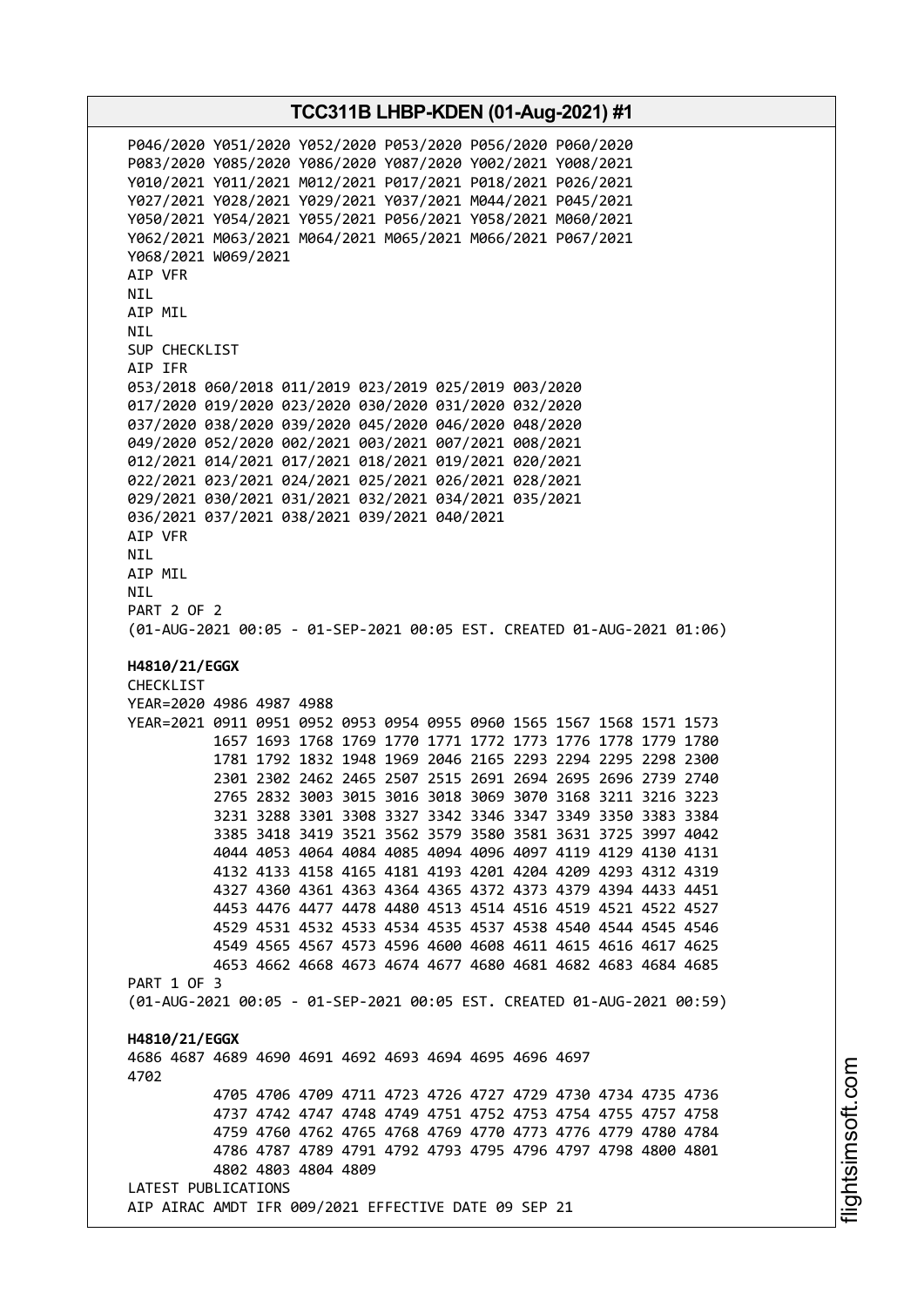AIP SUP IFR 040/2021 EFFECTIVE DATE 29 JUL 21 AIC IFR W069/2021 EFFECTIVE DATE 29 JUL 21 AIC IFR P067/2021 EFFECTIVE DATE 29 JUL 21 AIC IFR M066/2021 EFFECTIVE DATE 29 JUL 21 AIC IFR Y068/2021 EFFECTIVE DATE 29 JUL 21 AIC IFR G097/2009 EFFECTIVE DATE 31 DEC 09 AIC CHECKLIST AIP IFR P127/2006 P008/2008 P064/2008 P086/2008 P077/2009 P070/2010 P062/2012 P138/2012 Y009/2014 P002/2018 P053/2018 Y104/2018 Y031/2019 Y055/2019 Y117/2019 Y135/2019 P136/2019 P137/2019 P138/2019 P139/2019 Y140/2019 Y141/2019 Y142/2019 Y001/2020 P003/2020 W008/2020 Y011/2020 Y012/2020 W018/2020 Y024/2020 Y028/2020 Y031/2020 P034/2020 W035/2020 Y036/2020 Y039/2020 Y040/2020 Y041/2020 Y042/2020 Y043/2020 P044/2020 Y045/2020 P046/2020 Y051/2020 Y052/2020 P053/2020 P056/2020 P060/2020 PART 2 OF 3 (01-AUG-2021 00:05 - 01-SEP-2021 00:05 EST. CREATED 01-AUG-2021 00:59) **H4810/21/EGGX** P127/2006 P008/2008 P064/2008 P086/2008 P077/2009 P070/2010 P062/2012 P138/2012 Y009/2014 P002/2018 P053/2018 Y104/2018 Y031/2019 Y055/2019 Y117/2019 Y135/2019 P136/2019 P137/2019 P138/2019 P139/2019 Y140/2019 Y141/2019 Y142/2019 Y001/2020 P003/2020 W008/2020 Y011/2020 Y012/2020 W018/2020 Y024/2020 Y028/2020 Y031/2020 P034/2020 W035/2020 Y036/2020 Y039/2020 Y040/2020 Y041/2020 Y042/2020 Y043/2020 P044/2020 Y045/2020 P046/2020 Y051/2020 Y052/2020 P053/2020 P056/2020 P060/2020 PART 2 OF 3 P083/2020 Y085/2020 Y086/2020 Y087/2020 Y002/2021 Y008/2021 Y010/2021 Y011/2021 M012/2021 P017/2021 P018/2021 P026/2021 Y027/2021 Y028/2021 Y029/2021 Y037/2021 M044/2021 P045/2021 Y050/2021 Y054/2021 Y055/2021 P056/2021 Y058/2021 M060/2021 Y062/2021 M063/2021 M064/2021 M065/2021 M066/2021 P067/2021 Y068/2021 W069/2021 AIP VFR NIL AIP MIL NIL SUP CHECKLIST AIP IFR 053/2018 060/2018 011/2019 023/2019 025/2019 003/2020 017/2020 019/2020 023/2020 030/2020 031/2020 032/2020 037/2020 038/2020 039/2020 045/2020 046/2020 048/2020 049/2020 052/2020 002/2021 003/2021 007/2021 008/2021 012/2021 014/2021 017/2021 018/2021 019/2021 020/2021 022/2021 023/2021 024/2021 025/2021 026/2021 028/2021 029/2021 030/2021 031/2021 032/2021 034/2021 035/2021 036/2021 037/2021 038/2021 039/2021 040/2021 AIP VFR NIL AIP MIL NIL PART 3 OF 3 (01-AUG-2021 00:05 - 01-SEP-2021 00:05 EST. CREATED 01-AUG-2021 00:59) **J2907/21/EGGX** CHECKLIST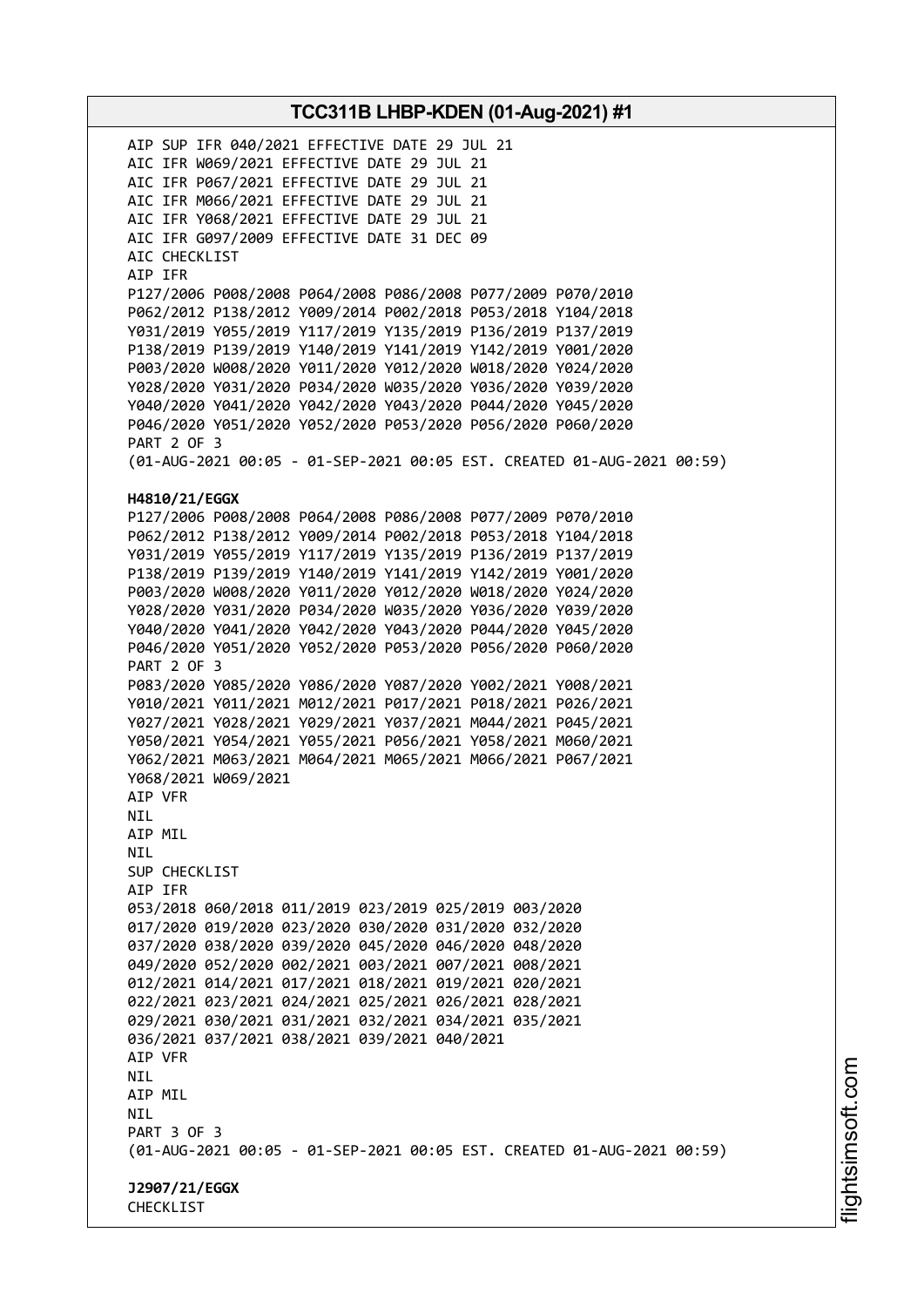**TCC311B LHBP-KDEN (01-Aug-2021) #1** YEAR=2021 2634 2657 2668 2709 2710 2726 2762 2779 2834 2835 2836 2841 2843 2844 2845 2859 2860 2861 2862 2863 2864 2865 2866 2867 2868 2869 2870 2871 2872 2873 2874 2891 2892 2893 2894 2895 2896 2897 2898 2899 2900 2901 2902 2903 2904 2905 2906 LATEST PUBLICATIONS AIP AIRAC AMDT IFR 009/2021 EFFECTIVE DATE 09 SEP 21 AIP SUP IFR 040/2021 EFFECTIVE DATE 29 JUL 21 AIC IFR W069/2021 EFFECTIVE DATE 29 JUL 21 AIC IFR P067/2021 EFFECTIVE DATE 29 JUL 21 AIC IFR M066/2021 EFFECTIVE DATE 29 JUL 21 PART 1 OF 3 (01-AUG-2021 00:05 - 01-SEP-2021 00:05 EST. CREATED 01-AUG-2021 00:57) **J2907/21/EGGX** AIC IFR Y068/2021 EFFECTIVE DATE 29 JUL 21 AIC IFR G097/2009 EFFECTIVE DATE 31 DEC 09 AIC CHECKLIST AIP IFR P127/2006 P008/2008 P064/2008 P086/2008 P077/2009 P070/2010 P062/2012 P138/2012 Y009/2014 P002/2018 P053/2018 Y104/2018 Y031/2019 Y055/2019 Y117/2019 Y135/2019 P136/2019 P137/2019 P138/2019 P139/2019 Y140/2019 Y141/2019 Y142/2019 Y001/2020 P003/2020 W008/2020 Y011/2020 Y012/2020 W018/2020 Y024/2020 Y028/2020 Y031/2020 P034/2020 W035/2020 Y036/2020 Y039/2020 Y040/2020 Y041/2020 Y042/2020 Y043/2020 P044/2020 Y045/2020 P046/2020 Y051/2020 Y052/2020 P053/2020 P056/2020 P060/2020 P083/2020 Y085/2020 Y086/2020 Y087/2020 Y002/2021 Y008/2021 Y010/2021 Y011/2021 M012/2021 P017/2021 P018/2021 P026/2021 Y027/2021 Y028/2021 Y029/2021 Y037/2021 M044/2021 P045/2021 Y050/2021 Y054/2021 Y055/2021 P056/2021 Y058/2021 M060/2021 Y062/2021 M063/2021 M064/2021 M065/2021 M066/2021 P067/2021 Y068/2021 W069/2021 PART 2 OF 3 (01-AUG-2021 00:05 - 01-SEP-2021 00:05 EST. CREATED 01-AUG-2021 00:57) **J2907/21/EGGX** AIP VFR NIL AIP MIL **NTI** SUP CHECKLIST AIP IFR (01-AUG-2021 00:05 - 01-SEP-2021 00:05 EST. CREATED 01-AUG-2021 00:57) **U4729/21/EGGX CHECKLIST** YEAR=2021 2090 2703 2705 2706 2707 2854 2942 2964 2980 2981 3029 3040 3091 3099 3102 3103 3126 3136 3187 3203 3204 3208 3210 3254 3332 3353 3363 3391 3411 3417 3418 3433 3434 3516 3595 3598 3609 3627 3684 3702 3729 3749 3772 3773 3822 3852 3857 3874 3875 3876 3880 3938 3939 3957 3958 3959 3960 3961 3962 3979 4011 4019 4048 4056 4057 4058 4059 4062 4069 4070 4071 4072 4073 4074 4078 4080 4125 4143 4144 4151 4160 4163 4193 4203 4235 4240 4242 4246 4249 4256 4260 4267 4269 4276 4277 4286 4301 4311 4314 4327 4340 4349 4350 4351 4383 4384 4398 4402 4405 4406 4407 4433 4437 4452 4457 4464 4478 4481 4486 4487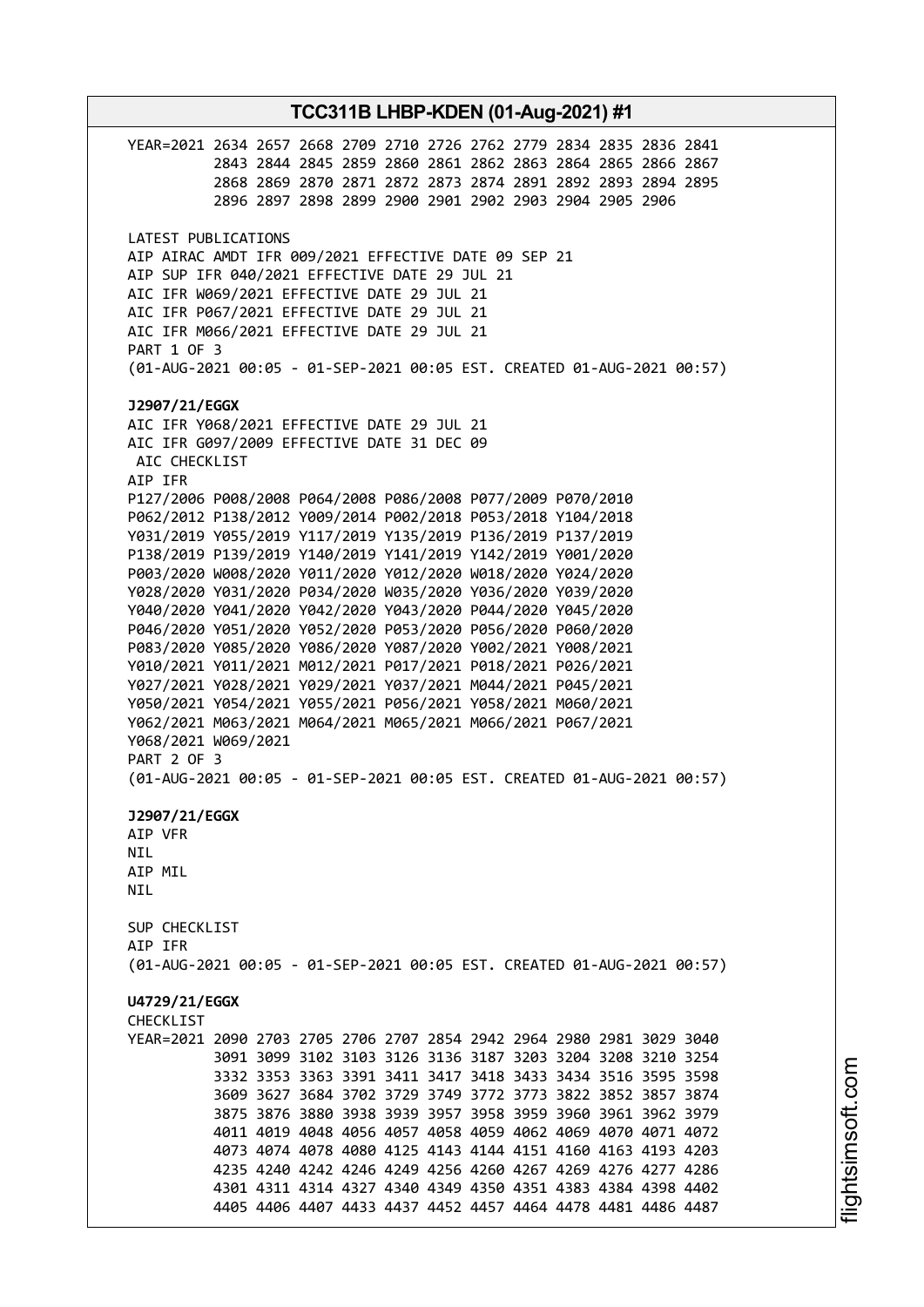4488 4494 4497 4498 4499 4507 4517 4554 4566 4570 4573 4574 4580 4586 4601 4602 4603 4605 4606 4609 4624 4628 4633 4638 4642 4656 4659 4664 4667 4668 4672 4675 4678 4683 4684 4689 4690 4692 4693 4695 4703 4704 4707 4708 4709 4710 4711 4713 4714 4718 4720 4721 4724 4727 4728 4729 LATEST PUBLICATIONS AIP AIRAC AMDT IFR 009/2021 EFFECTIVE DATE 09 SEP 21 AIP SUP IFR 040/2021 EFFECTIVE DATE 29 JUL 21 AIC IFR W069/2021 EFFECTIVE DATE 29 JUL 21 AIC IFR P067/2021 EFFECTIVE DATE 29 JUL 21 AIC IFR M066/2021 EFFECTIVE DATE 29 JUL 21 AIC IFR Y068/2021 EFFECTIVE DATE 29 JUL 21 PART 1 OF 2 (01-AUG-2021 00:05 - 01-SEP-2021 00:05 EST. CREATED 01-AUG-2021 00:54) **U4729/21/EGGX** AIC IFR G097/2009 EFFECTIVE DATE 31 DEC 09 AIC CHECKLIST AIP IFR P127/2006 P008/2008 P064/2008 P086/2008 P077/2009 P070/2010 P062/2012 P138/2012 Y009/2014 P002/2018 P053/2018 Y104/2018 Y031/2019 Y055/2019 Y117/2019 Y135/2019 P136/2019 P137/2019 P138/2019 P139/2019 Y140/2019 Y141/2019 Y142/2019 Y001/2020 P003/2020 W008/2020 Y011/2020 Y012/2020 W018/2020 Y024/2020 Y028/2020 Y031/2020 P034/2020 W035/2020 Y036/2020 Y039/2020 Y040/2020 Y041/2020 Y042/2020 Y043/2020 P044/2020 Y045/2020 P046/2020 Y051/2020 Y052/2020 P053/2020 P056/2020 P060/2020 P083/2020 Y085/2020 Y086/2020 Y087/2020 Y002/2021 Y008/2021 Y010/2021 Y011/2021 M012/2021 P017/2021 P018/2021 P026/2021 Y027/2021 Y028/2021 Y029/2021 Y037/2021 M044/2021 P045/2021 Y050/2021 Y054/2021 Y055/2021 P056/2021 Y058/2021 M060/2021 Y062/2021 M063/2021 M064/2021 M065/2021 M066/2021 P067/2021 Y068/2021 W069/2021 AIP VFR NIL AIP MIL NIL SUP CHECKLIST AIP IFR 053/2018 060/2018 011/2019 023/2019 025/2019 003/2020 017/2020 019/2020 023/2020 030/2020 031/2020 032/2020 037/2020 038/2020 039/2020 045/2020 046/2020 048/2020 049/2020 052/2020 002/2021 003/2021 007/2021 008/2021 012/2021 014/2021 017/2021 018/2021 019/2021 020/2021 022/2021 023/2021 024/2021 025/2021 026/2021 028/2021 029/2021 030/2021 031/2021 032/2021 034/2021 035/2021 036/2021 037/2021 038/2021 039/2021 040/2021 AIP VFR NIL AIP MIL NIL PART 2 OF 2 (01-AUG-2021 00:05 - 01-SEP-2021 00:05 EST. CREATED 01-AUG-2021 00:54) **L3406/21/EGGX CHECKLIST** YEAR=2021 1858 1935 2118 2131 2132 2162 2179 2267 2268 2289 2333 2351 2437 2441 2512 2513 2559 2560 2561 2563 2582 2596 2644 2648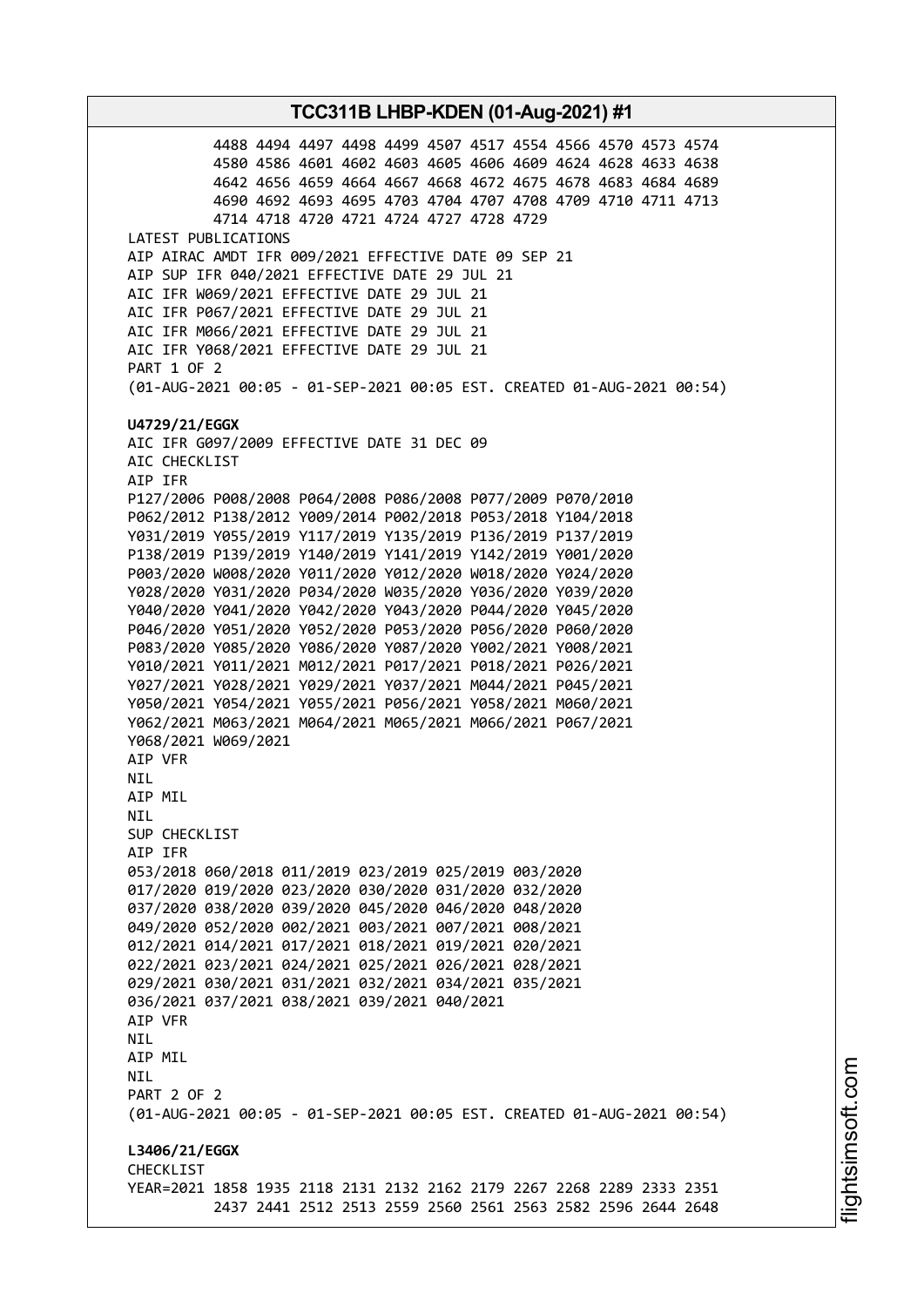2658 2678 2696 2697 2728 2739 2742 2743 2746 2755 2769 2773 2775 2791 2793 2874 2880 2885 2886 2888 2923 2932 2961 2962 2979 2981 2983 2993 3082 3089 3093 3094 3098 3108 3115 3181 3182 3191 3210 3215 3219 3233 3252 3279 3280 3281 3282 3283 3284 3285 3297 3300 3305 3311 3312 3314 3317 3325 3328 3342 3344 3353 3357 3361 3363 3364 3365 3366 3369 3371 3373 3374 3375 3376 3378 3379 3388 3390 3391 3393 3394 3395 3396 3397 3398 3399 3400 3401 3402 LATEST PUBLICATIONS AIP AIRAC AMDT IFR 009/2021 EFFECTIVE DATE 09 SEP 21 AIP SUP IFR 040/2021 EFFECTIVE DATE 29 JUL 21 AIC IFR W069/2021 EFFECTIVE DATE 29 JUL 21 AIC IFR P067/2021 EFFECTIVE DATE 29 JUL 21 AIC IFR M066/2021 EFFECTIVE DATE 29 JUL 21 AIC IFR Y068/2021 EFFECTIVE DATE 29 JUL 21 AIC IFR G097/2009 EFFECTIVE DATE 31 DEC 09 AIC CHECKLIST AIP IFR PART 1 OF 2 (01-AUG-2021 00:05 - 01-SEP-2021 00:05 EST. CREATED 01-AUG-2021 00:51) **L3406/21/EGGX** P127/2006 P008/2008 P064/2008 P086/2008 P077/2009 P070/2010 P062/2012 P138/2012 Y009/2014 P002/2018 P053/2018 Y104/2018 Y031/2019 Y055/2019 Y117/2019 Y135/2019 P136/2019 P137/2019 P138/2019 P139/2019 Y140/2019 Y141/2019 Y142/2019 Y001/2020 P003/2020 W008/2020 Y011/2020 Y012/2020 W018/2020 Y024/2020 Y028/2020 Y031/2020 P034/2020 W035/2020 Y036/2020 Y039/2020 Y040/2020 Y041/2020 Y042/2020 Y043/2020 P044/2020 Y045/2020 P046/2020 Y051/2020 Y052/2020 P053/2020 P056/2020 P060/2020 P083/2020 Y085/2020 Y086/2020 Y087/2020 Y002/2021 Y008/2021 Y010/2021 Y011/2021 M012/2021 P017/2021 P018/2021 P026/2021 Y027/2021 Y028/2021 Y029/2021 Y037/2021 M044/2021 P045/2021 Y050/2021 Y054/2021 Y055/2021 P056/2021 Y058/2021 M060/2021 Y062/2021 M063/2021 M064/2021 M065/2021 M066/2021 P067/2021 Y068/2021 W069/2021 AIP VFR NIL AIP MIL NIL SUP CHECKLIST AIP IFR 053/2018 060/2018 011/2019 023/2019 025/2019 003/2020 017/2020 019/2020 023/2020 030/2020 031/2020 032/2020 037/2020 038/2020 039/2020 045/2020 046/2020 048/2020 049/2020 052/2020 002/2021 003/2021 007/2021 008/2021 012/2021 014/2021 017/2021 018/2021 019/2021 020/2021 022/2021 023/2021 024/2021 025/2021 026/2021 028/2021 029/2021 030/2021 031/2021 032/2021 034/2021 035/2021 036/2021 037/2021 038/2021 039/2021 040/2021 AIP VFR NIL AIP MIL **NTL** PART 2 OF 2 (01-AUG-2021 00:05 - 01-SEP-2021 00:05 EST. CREATED 01-AUG-2021 00:51) **V0013/21/EGGX**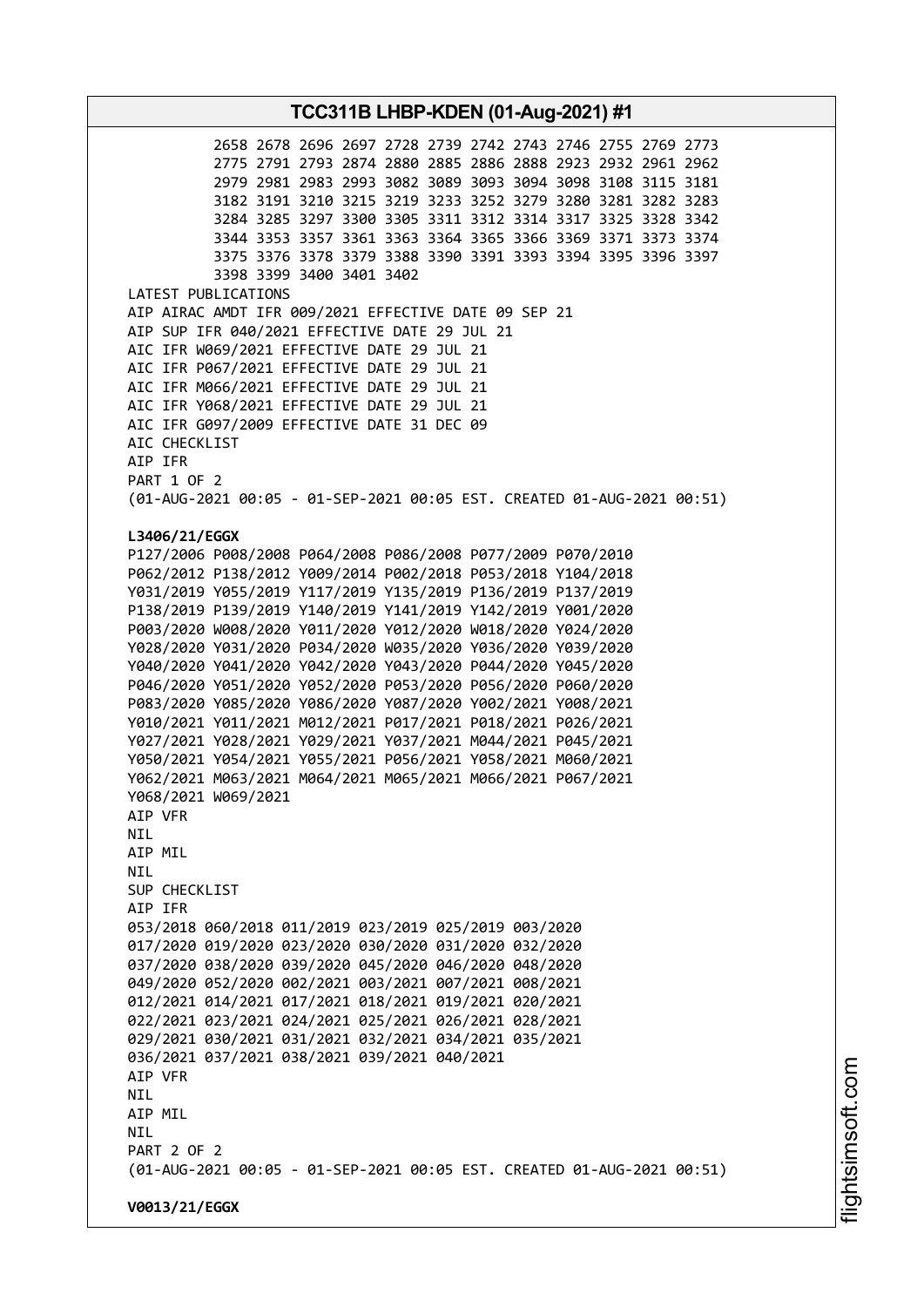CHECKL<sub>IST</sub> YEAR=2021 0009 0012 0013 LATEST PUBLICATIONS AIP AIRAC AMDT IFR 009/2021 EFFECTIVE DATE 09 SEP 21 AIP SUP IFR 040/2021 EFFECTIVE DATE 29 JUL 21 AIC IFR W069/2021 EFFECTIVE DATE 29 JUL 21 AIC IFR P067/2021 EFFECTIVE DATE 29 JUL 21 AIC IFR M066/2021 EFFECTIVE DATE 29 JUL 21 AIC IFR Y068/2021 EFFECTIVE DATE 29 JUL 21 AIC IFR G097/2009 EFFECTIVE DATE 31 DEC 09 AIC CHECKLIST AIP IFR P127/2006 P008/2008 P064/2008 P086/2008 P077/2009 P070/2010 P062/2012 P138/2012 Y009/2014 P002/2018 P053/2018 Y104/2018 Y031/2019 Y055/2019 Y117/2019 Y135/2019 P136/2019 P137/2019 P138/2019 P139/2019 Y140/2019 Y141/2019 Y142/2019 Y001/2020 P003/2020 W008/2020 Y011/2020 Y012/2020 W018/2020 Y024/2020 Y028/2020 Y031/2020 P034/2020 W035/2020 Y036/2020 Y039/2020 Y040/2020 Y041/2020 Y042/2020 Y043/2020 P044/2020 Y045/2020 P046/2020 Y051/2020 Y052/2020 P053/2020 P056/2020 P060/2020 PART 1 OF 2 (01-AUG-2021 00:05 - 01-SEP-2021 00:05 EST. CREATED 01-AUG-2021 00:49) **V0013/21/EGGX** P083/2020 Y085/2020 Y086/2020 Y087/2020 Y002/2021 Y008/2021 Y010/2021 Y011/2021 M012/2021 P017/2021 P018/2021 P026/2021 Y027/2021 Y028/2021 Y029/2021 Y037/2021 M044/2021 P045/2021 Y050/2021 Y054/2021 Y055/2021 P056/2021 Y058/2021 M060/2021 Y062/2021 M063/2021 M064/2021 M065/2021 M066/2021 P067/2021 Y068/2021 W069/2021 AIP VFR NIL AIP MIL **NTI** SUP CHECKLIST AIP IFR 053/2018 060/2018 011/2019 023/2019 025/2019 003/2020 017/2020 019/2020 023/2020 030/2020 031/2020 032/2020 037/2020 038/2020 039/2020 045/2020 046/2020 048/2020 049/2020 052/2020 002/2021 003/2021 007/2021 008/2021 012/2021 014/2021 017/2021 018/2021 019/2021 020/2021 022/2021 023/2021 024/2021 025/2021 026/2021 028/2021 029/2021 030/2021 031/2021 032/2021 034/2021 035/2021 036/2021 037/2021 038/2021 039/2021 040/2021 AIP VFR NIL AIP MIL **NTI** PART 2 OF 2 (01-AUG-2021 00:05 - 01-SEP-2021 00:05 EST. CREATED 01-AUG-2021 00:49) **B1856/21/EGGX** THE NOTAM OFFICE WILL BE UNABLE TO ISSUE NOTAM DUE TO A PLANNED EUROPEAN AIS DATABASE (EAD) OUTAGE. DURING THIS TIME, ONLY TIME CRITICAL NOTAM WILL BE TRANSMITTED AS AN X SERIES NOTAM IF SENT TO EGGNYNYX. ADDITIONALLY, THE AIS WEBSITE, INTEGRATED AIP (IAIP) AND NOTAM PIB WILL ALSO BE UNAVAILABLE. (11-AUG-2021 23:55 - 12-AUG-2021 00:25. CREATED 30-JUL-2021 08:27)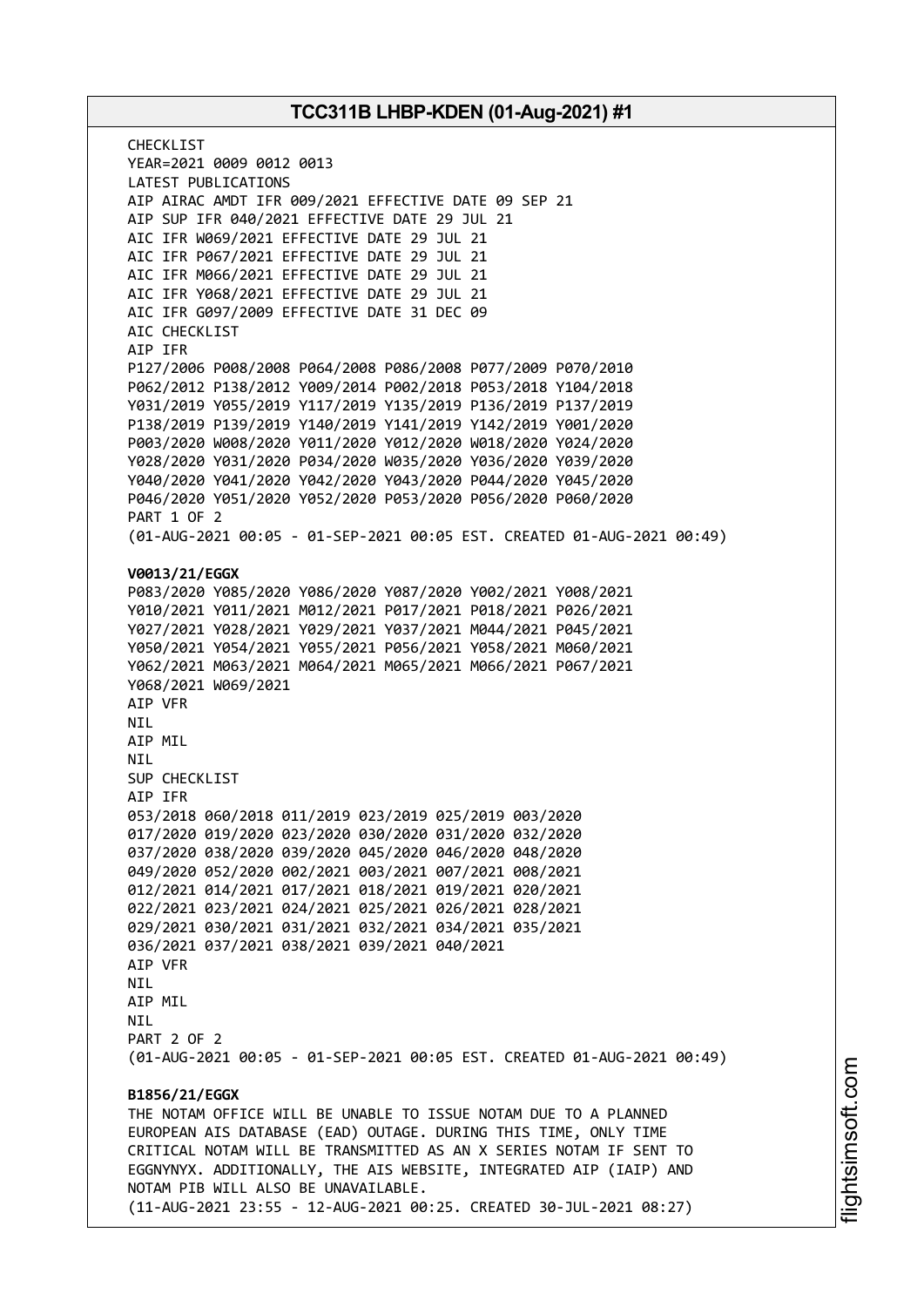## **B1836/21/EGGX**

TRIGGER NOTAM - PERM AIRAC AIP AMDT 09/21 WEF 09 SEP 2021. MULTIPLE ENR CHANGES, SEE COVER SHEET FOR FULL DETAILS (09-SEP-2021 00:00 - 22-SEP-2021 23:59. CREATED 29-JUL-2021 00:11)

# **B1816/21/EGGX**

THE NOTAM OFFICE WILL BE UNABLE TO ISSUE NOTAM DUE TO A PLANNED EUROPEAN AIS DATABASE (EAD) OUTAGE. DURING THIS TIME, ONLY TIME CRITICAL NOTAM WILL BE TRANSMITTED AS AN X SERIES NOTAM IF SENT TO EGGNYNYX. ADDITIONALLY, THE AIS WEBSITE, INTEGRATED AIP (IAIP) AND NOTAM PIB WILL ALSO BE UNAVAILABLE. (05-AUG-2021 19:05 - 05-AUG-2021 19:35. CREATED 26-JUL-2021 11:46)

#### **V0012/21/EGGX**

AIRSPACE SECURITY WARNINGS ISSUED BY THE DEPARTMENT FOR TRANSPORT IN RESPONSE TO HAZARDOUS SITUATIONS WITHIN THE TERRITORY AND/OR AIRSPACE OF AFGHANISTAN, EGYPT, IRAN, IRAQ, KENYA, LIBYA, MALI, NORTH KOREA, PAKISTAN, SOMALIA, SOUTH SUDAN, SYRIA, UP TO 200NM OUTSIDE THE DAMASCUS FIR, UKRAINE AND YEMEN. ALL OPERATORS ARE TO REFER TO THE TABLE IN UK AIP AT ENR 1.1 SECTION 1.4 FOR FURTHER DETAILS. FOR INFORMATION CONTACT UK DEPARTMENT FOR TRANSPORT +44 (0)207 944 6322 OR +44 (0)207 944 5999 OUT OF HOURS. 2018-03-0229-AS6 SFC-UNL

(19-JUL-2021 14:14 - 16-OCT-2021 23:59 EST. CREATED 19-JUL-2021 14:18)

## **B1579/21/EGGX**

TRIGGER NOTAM - PERM AIRAC AIP AMDT 08/21 WEF 12 AUG 21. MULTIPLE ENR CHANGES, SEE COVER SHEET FOR FULL DETAILS (12-AUG-2021 00:00 - 25-AUG-2021 23:59. CREATED 01-JUL-2021 00:05)

## **B1431/21/EGGX**

COVID-19: EMERGENCY DIVERSIONS. THE ABILITY FOR AERODROMES TO ACCEPT NON-EMERGENCY DIVERSIONS MAY BE LIMITED DURING COVID-19. NON-EMERGENCY DIVERSION REQUESTS WILL TAKE TIME TO COORDINATE AND OPERATORS SHOULD BE AWARE THAT THE EXPECTED ALTERNATE MAY NOT BE ABLE TO ACCEPT THE REQUEST AND ALTERNATE OPTIONS MAY NEED TO BE CONSIDERED IN ADVANCE. SHOULD A DIVERSION EXPECT TO ARRIVE WITH LESS THAN THE FINAL RESERVE FUEL THE COMMANDER SHALL IMMEDIATELY INFORM ATC AND DECLARE AN EMERGENCY. AIRCRAFT EMERGENCIES WILL BE OFFERED ANY SUITABLE AND AVAILABLE AERODROME. 2001-05-0459/AS3). (09-JUN-2021 09:15 - 27-AUG-2021 23:59. CREATED 09-JUN-2021 09:29)

#### **V0009/21/EGGX**

AIRSPACE SECURITY WARNING ISSUED BY THE DEPARTMENT FOR TRANSPORT - RISK TO CIVIL AVIATION IN BELARUS. OPERATORS ARE ADVISED NOT TO ENTER THE TERRITORY AND AIRSPACE OF BELARUS DUE TO SERIOUS SAFETY AND SECURITY CONCERNS POSED TO COMMERCIAL AVIATION. OPERATORS ARE ADVISED TO TAKE THIS INFORMATION INTO ACCOUNT IN THEIR OWN RISK ASSESSMENTS AND ROUTING DECISIONS. CONTACT UK DEPARTMENT FOR TRANSPORT +44(0)207 082 6639 OR +44(0)207 944 5999 OUT OF HOURS. FOR FURTHER DETAILS. 2021-05-0542/AS6 SFC-UNL (25-MAY-2021 06:36 - 22-AUG-2021 16:00 EST. CREATED 25-MAY-2021 06:36)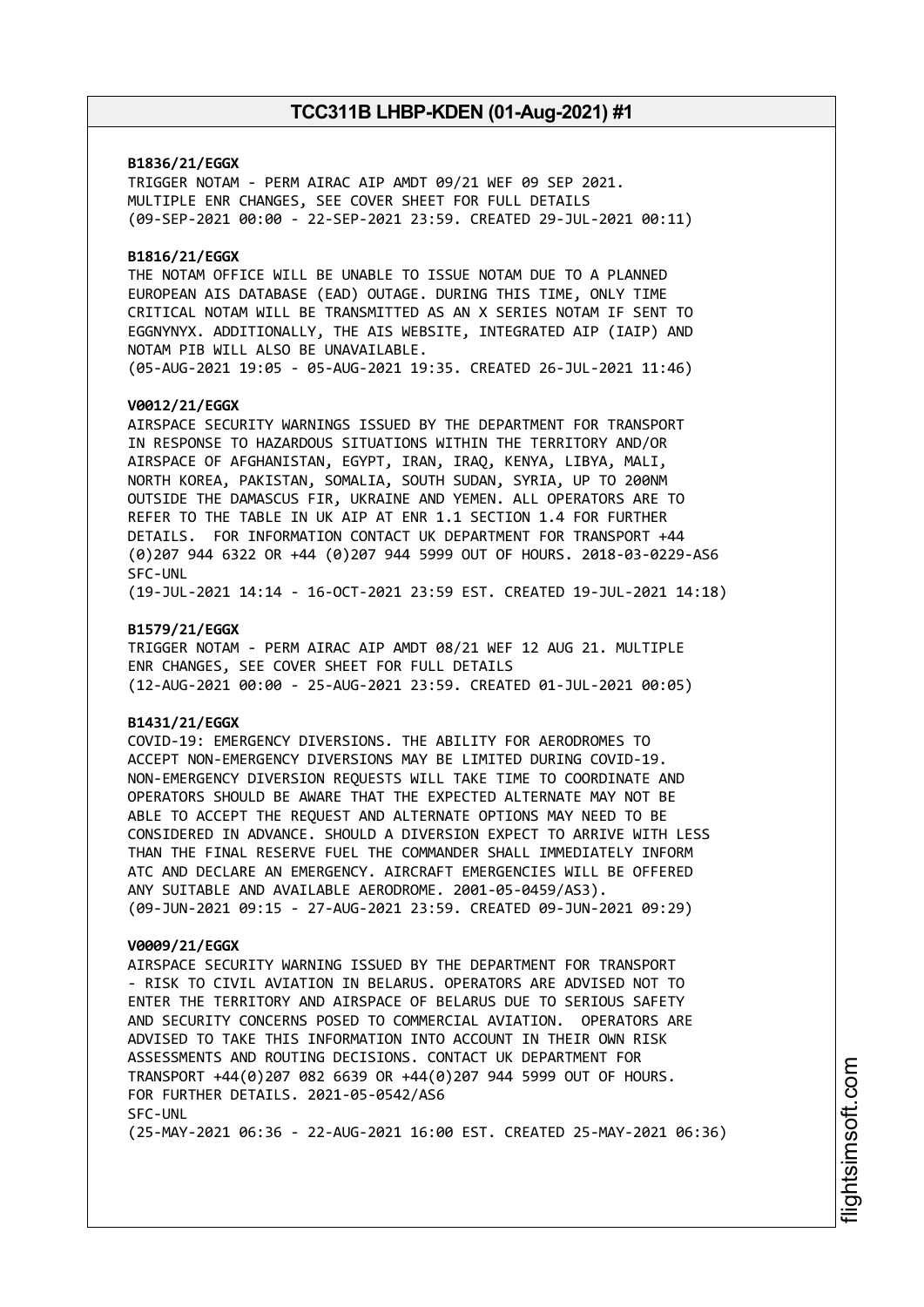┌──────────────────────────────────────────────────────────────────────────────┐

└──────────────────────────────────────────────────────────────────────────────┘

│**BIRD (REYKJAVIK FIR/UIR)** │

**E0071/21/BIRD** NAVIGATIONAL WARNING NO 11/2021 NAVAL GUNNERY WARNING: NAVAL GUNNERY PRACTICE WILL BE CARRIED OUT BY THE DANISH NAVAL VESSEL HVIDBJOERNEN CALLSIGN OUEX THE GUNNERY PRACTICE WILL TAKE PLACE EAST OF THE FAROES WITHIN THE FOLLOWING POSITIONS: 1. 62 00 N 005 50 W 2. 62 00 N 005 20 W 3. 61 40 N 005 20 W 4. 61 40 N 005 50 W TYPE OF WEAPON 76 MM MACHINE GUN M85 SAFETY HEIGHT 680 METRES / 2300 FEET SAFETY DISTANCE 11,700 METRES / 6.3 NAUTICAL MILES HVIDBJOERNEN CAN BE CONTACTED ON VHF CHANNEL 16 SFC-2300FT AMSL (02-AUG-2021 08:00 - 02-AUG-2021 16:00. CREATED 30-JUL-2021 16:00) **A0468/21/BIRD** COVID-19: PASSENGER RESTRICTIONS ARE IN EFFECT FOR TRAVEL TO ICELAND. AIRCRAFT OPERATORS CARRYING PASSENGERS TO ICELAND SHALL CHECK, BEFORE PASSENGERS BOARD AN AIRCRAFT, WHETHER THEIR PASSENGERS HAVE FILLED OUT A PRE-REGISTRATION FORM ON WWW.COVID.IS AND HAVE THE REQUIRED CERTIFICATE OR ATTESTATION OF EITHER (A) A FULL VACCINATION AGAINST COVID-19 (SARS-COV-2), OR (B) PREVIOUS COVID-19 INFECTION (SARS-COV-2) AND ARE NO LONGER INFECTED, AND A NEGATIVE COVID-19 (SARS-COV-2) TEST (PCR OR RAPID ANTIGEN TEST) THAT IS NO MORE THAN 72 HOURS OLD AT DEPARTURE TO ICELAND. FOR FURTHER DETAILS, GUIDANCE AND INFORMATION REFER TO WWW.LANDLAEKNIR.IS/KORONAVEIRA AND WWW.COVID.IS (28-JUL-2021 11:45 - 28-OCT-2021 11:45. CREATED 28-JUL-2021 11:52) **A0467/21/BIRD** ALL FLIGHTS TO/FROM AIRPORTS OF THE FAROE ISLANDS, OR OVERFLYING FAROES TERRITORY FROM BELARUSSIAN AIRSPACE, ARE NOT ALLOWED IF AIRCRAFT ARE OPERATED BY BELARUSSIAN

AIR CARRIERS AND/OR REGISTRATED IN BELARUS EXCEPT FOR AIRCRAFT IN EMERGENCY OR HUMANITARIAN FLIGHTS. (28-JUL-2021 10:30 - 01-NOV-2021 21:59. CREATED 28-JUL-2021 10:28)

#### **A0466/21/BIRD**

ALL FLIGHTS TO/FROM AIRPORTS OF GREENLAND, OR OVERFLYING GREENLANDIC TERRITORY FROM BELARUSSIAN AIRSPACE, ARE NOT ALLOWED IF AIRCRAFT ARE OPERATED BY BELARUSSIAN AIR CARRIERS AND/OR REGISTRATED IN BELARUS EXCEPT FOR AIRCRAFT IN EMERGENCY OR HUMANITARIAN FLIGHTS. (28-JUL-2021 10:30 - 01-NOV-2021 21:59. CREATED 28-JUL-2021 10:25)

#### **A0413/21/BIRD**

WHILE THE VOLCANIC ERUPTION AT KRYSUVIK IS ONGOING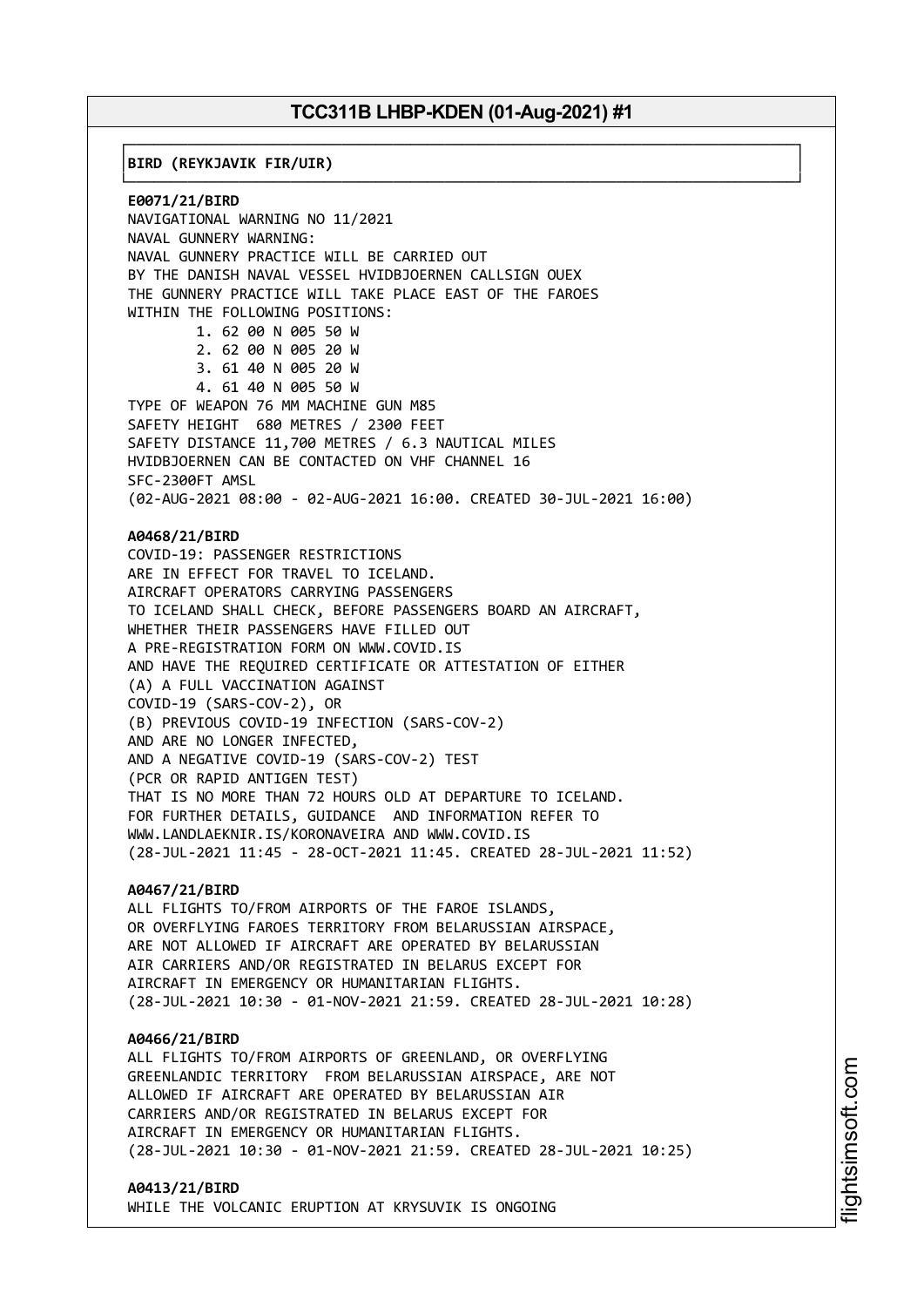THE RESTRICTIONS REGARDING AREA BIR2 AND BIR3 WHEN RWY28 AT BIKF IS ACTIVE, ARE NOT VALID. FOR FURHTER INFORMATION SEE AIC A016/2021 REF AIP ICELAND ENR 5.1 SFC-2500FT AMSL (09-JUL-2021 12:41 - 12-AUG-2021 23:59. CREATED 09-JUL-2021 12:42)

#### **A0412/21/BIRD**

DUE TO VOLCANIC ERUPTION ON REYKJANES, AND AS REQUESTED BY THE DEPARTMENT OF CIVIL PROTECTION AND EMERGENCY MANAGEMENT, ICETRA HAS DECIDED TO RESTRICT THE NUMBER OF FIXED WING AIRCRAFT AND ULTRALIGHTS WITHIN BIR2 (VESTURSVAEDI) TO 4. CONTACT KEFLAVIK TOWER FOR PERMISSION TO ENTER OR PASS THROUGH THE AREA. FOR FURTHER INFORMATION SEE AIC A016/2021. REF AIP ICELAND ENR 5. 1 SFC-2500FT AMSL (09-JUL-2021 12:38 - 12-AUG-2021 23:59. CREATED 09-JUL-2021 12:39)

#### **A0411/21/BIRD**

VOLCANIC ERUPTION IN VOLCANO KRYSUVIK 371030 6353N02216W. BIRD AREAS OF ASH CONTAMINATION ARE PUBLISHED BY SIGMET. SEE FOLLOWING WEBSITES FOR FURTHER INFORMATION: HTTP://EN.VEDUR.IS/EARTHQUAKES-AND-VOLCANISM/VOLCANIC-ERUPTIONS/ NETWORK MANAGER NETWORK OPERATIONAL PORTAL WEBSITE LONDON VAAC VOLCANIC ASH ADVISORY WEBSITE SFC-UNL (09-JUL-2021 12:36 - 12-AUG-2021 23:59. CREATED 09-JUL-2021 12:37)

#### **A0410/21/BIRD**

DUE TO AN ON GOING VOLCANIC ERUPTION AT KRYSUVIK, THE ICELANDIC TRANSPORT AUTHORITY, IN COOPERATION WITH ISAVIA ANS, HAS DECIDED ON A PLAN TO BE FOLLOWED TO MAINTAIN SAFETY OF FLIGHT WITHIN THE AREA. FOR FURTHER INFORMATION SEE AIC A016/2021 REF AIP ICELAND ENR 5.1 SFC-2500FT AMSL (09-JUL-2021 12:34 - 12-AUG-2021 23:59. CREATED 09-JUL-2021 12:35)

## **A0398/21/BIRD**

TRIGGER NOTAM - AIRAC AMDT 004/2021 - EFFECTIVE DATE 12 AUG 2021 MULTIPLE CHANGES, SEE COVER SHEET FOR FULL DETAILS (12-AUG-2021 00:00 - 26-AUG-2021 23:59. CREATED 05-JUL-2021 10:42)

## **B0058/21/BIRD**

CHECKL<sub>IST</sub> YEAR=2021 0043 0044 0045 0046 0047 0048 0054 AIRAC AMDT: 004/2021 EFFECTIVE 12 AUGUST 2021 AIP SUP: 007/2021 008/2021 AIC SERIES A: NIL AIC SERIES B: NIL VALID AIP SUP: 009/2021 008/2021 007/2021 005/2021 004/2021 003/2021 002/2021 015/2020 013/2020 012/2020, 004/2020 (01-JUL-2021 14:46 - 01-AUG-2021 23:59. CREATED 01-JUL-2021 14:49)

**A0380/21/BIRD**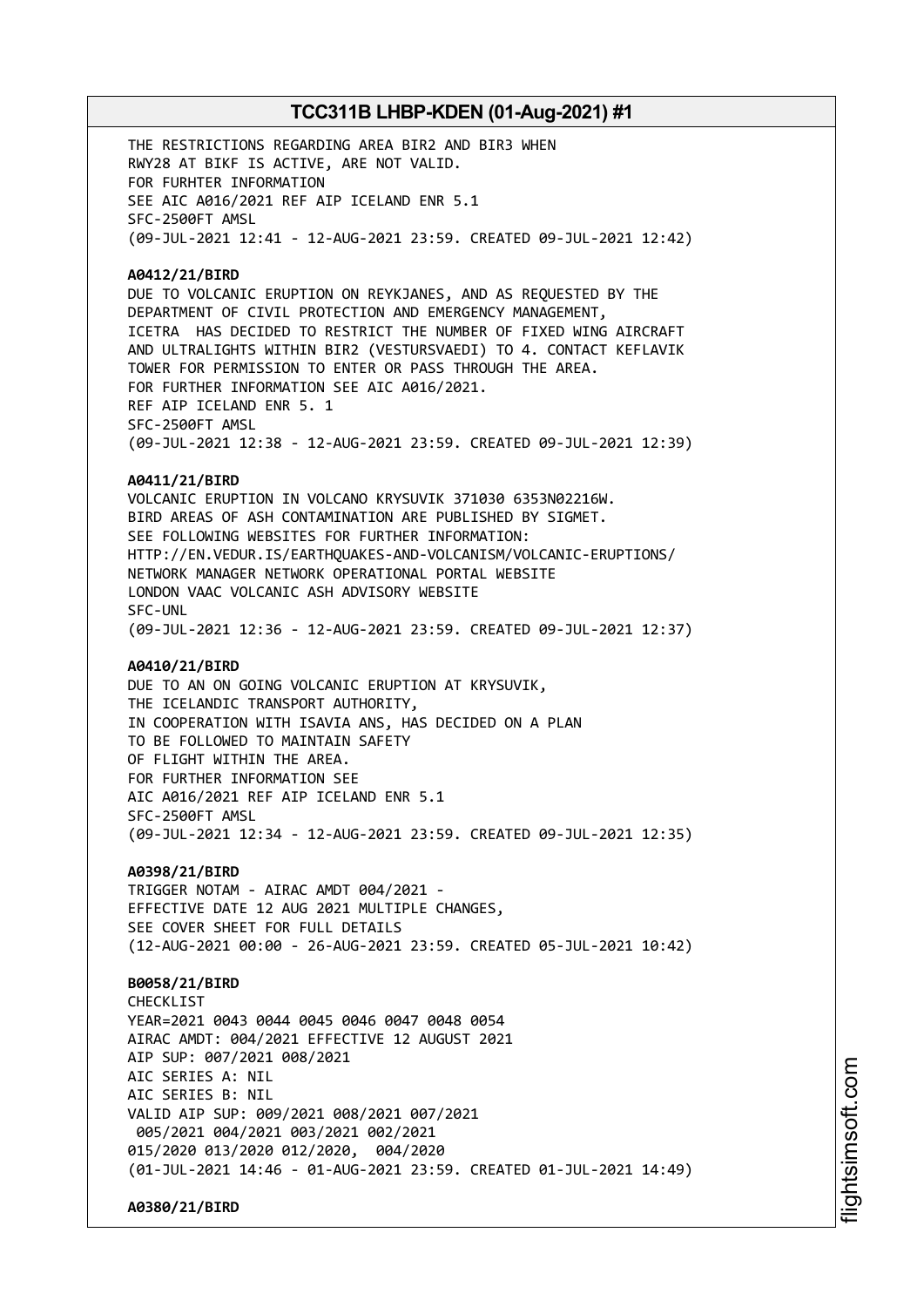CHECKLIST YEAR=2021 0226 0250 0266 0301 0313 0314 0316 0324 0326 0327 0347 0356 0357 0358 0359 0360 0361 0362 0363 0364 0366 0367 0368 0370 0371 0375 0376 0377 0379 AIRAC AMDT: 004/2021 EFFECTIVE 12 AUGUST 2021 AIP SUP: 007/2021 008/2021 AIC SERIES A: NIL AIC SERIES B: NIL VALID AIP SUP: 009/2021 008/2021 007/2021 005/2021 004/2021 003/2021 002/2021 015/2020 013/2020 012/2020, 004/2020 (01-JUL-2021 14:33 - 01-AUG-2021 23:59 EST. CREATED 01-JUL-2021 14:44)

## **C0017/21/BIRD**

CHECKLIST YEAR=2021 AIRAC AMDT: 004/2021 EFFECTIVE 12 AUGUST 2021 AIP SUP: 007/2021 008/2021 AIC SERIES A: NIL AIC SERIES B: NIL VALID AIP SUP: 009/2021 008/2021 007/2021 005/2021 004/2021 003/2021 002/2021 015/2020 013/2020 012/2020, 004/2020 (01-JUL-2021 14:00 - 01-AUG-2021 23:59. CREATED 01-JUL-2021 14:05)

**A0347/21/BIRD**

AIP AIRAC EFFECTIVE DATE 15 JULY 2021 - NIL (15-JUL-2021 00:00 - 01-AUG-2021 23:59. CREATED 21-JUN-2021 09:58)

## **A0301/21/BIRD**

THE ICELANDIC TRANSPORT AUTHORITY AGREES WITH EASA SD NO 2021-02. ICELANDIC AIR CARRIERS AND CAPTAINS OF ACFT IN CHARGE OF AIR SERVICE MANAGED BY CARRIERS HOLDERS OF OPERATING LICENCE ISSUED BY ICELAND, WHETHER THEY ARE CONTRACTUAL CARRIERS AND/OR DE FACTO CARRIERS , OR PERFORMING AIR SERVICE WITH COMMERCIAL CHARTER AGREEMENT OR WITH CODE SHARING AND TO ALL FLIGHT PERFORMED WITH ICELANDIC ACFT REGISTRATION ARE REQUIRED TO AVOID MINSK FIR (UMMV) UNLESS THE USE OF THAT AIRSPACE IS DEEMED NECESSARY TO ENSURE SAFE OPERATION IN CASE OF UNFORESEEN CIRCUMSTANCES. FOREIGN AIR CARRIERS INBOUND EU ARE RECOMMENDED TO AVOID BELARUS MINSK FIR (UMMV (03-JUN-2021 00:00 - 02-AUG-2021 00:00. CREATED 02-JUN-2021 16:19)

┌──────────────────────────────────────────────────────────────────────────────┐

└──────────────────────────────────────────────────────────────────────────────┘

## │**CZQX (GANDER OCEANIC FIR/UIR)** │

**E3381/21/CZQX** CHECKLIST YEAR=2019 0202 YEAR=2020 3269 3271 3600 YEAR=2021 0549 0886 1604 1663 1913 1960 1976 2054 2179 2199 2200 2231 2276 2335 2336 2353 2357 2405 2427 2428 2429 2430 2431 2432 2433 2434 2446 2447 2448 2482 2506 2551 2556 2559 2564 2567 2619 2635 2637 2641 2652 2663 2669 2714 2715 2805 2829 2835 2842 2844 2883 2928 2944 2945 2952 2960 2967 2974 3002 3032 3034 3051 3058 3067 3092 3093 3094 3095 3096 3098 3129 3145 3146 3147 3148 3150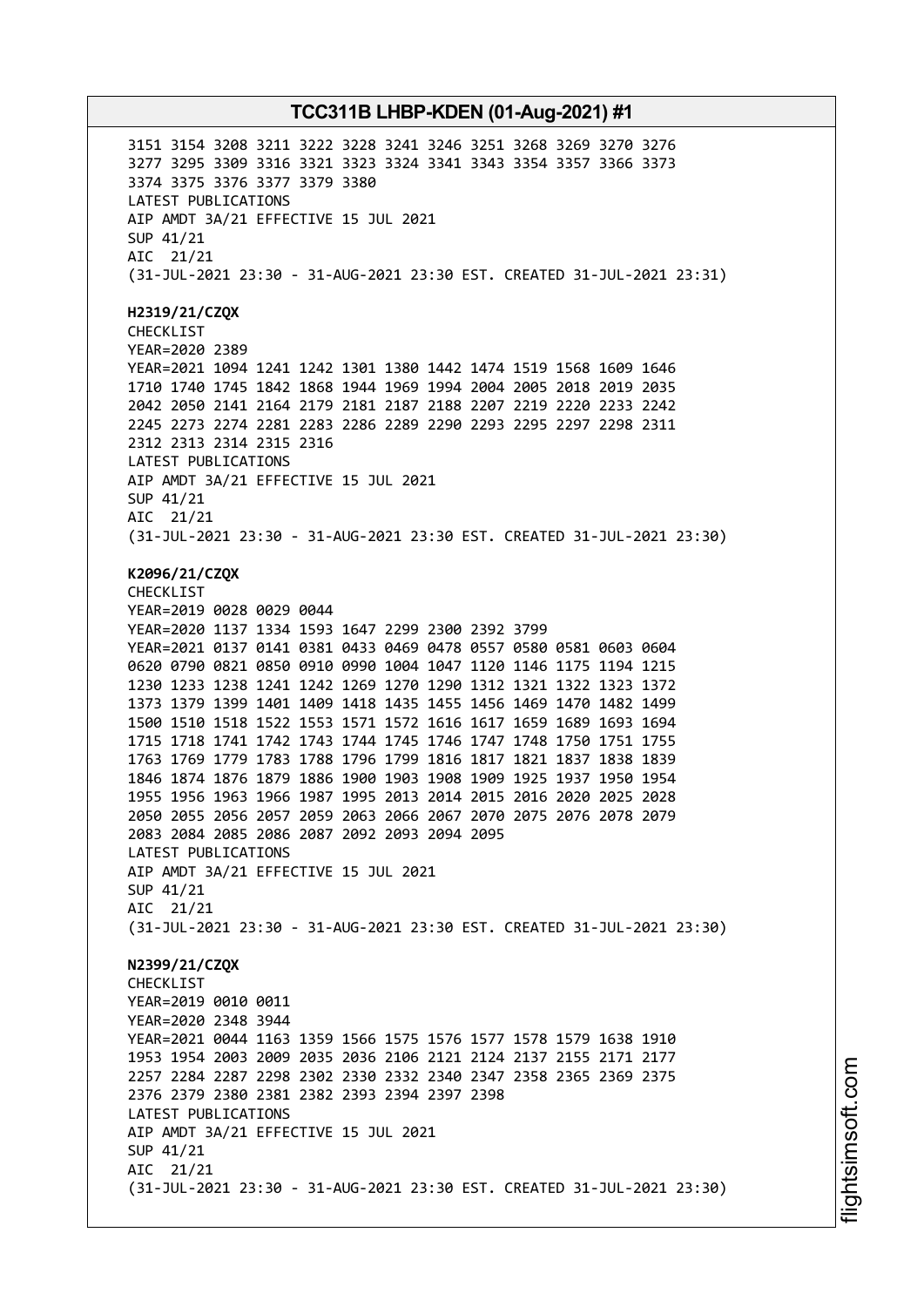**H2295/21/CZQX** COVID 19: INFORMATION BORDER SVC ARE TEMPO SUSPENDED AT THE MAJORITY OF SMALL AIRPORTS ACROSS CANADA. FOR AN UPDATED LIST OF AUTH AIRPORTS OF ENTRY SEE THE LINK FOR OPEN PORTS OF ENTRY AT WWW.CBSA-ASFC.GC.CA/OFFICES (29-JUL-2021 17:00 - 29-OCT-2021 15:00 EST. CREATED 29-JUL-2021 17:00)

## **H2286/21/CZQX**

AIRSPACE SECURITY WARNING ISSUED BY THE DEPARTMENT OF TRANSPORT IN RESPONSE TO THE VOLATILE SECURITY SITUATION IN AFGHANISTAN. POTENTIAL RISK FROM EXTREMIST AND MILITANT ACTIVITY AND LIMITED RISK MITIGATION CAPABILITIES. AIR OPERATORS AND OWNERS OF AIRCRAFT REGISTERED IN CANADA ARE ADVISED NOT TO FLY BELOW FL260 IN THE KABUL (OAKX) FIR. (28-JUL-2021 19:30 - 28-OCT-2021 16:00. CREATED 28-JUL-2021 19:30)

## **H2283/21/CZQX**

ALL FLT TO/FM AIRPORTS OF GREENLAND, OR OVERFLYING GREENLANDIC TERRITORY FM BELARUSSIAN AIRSPACE, ARE NOT ALLOWED IF ACFT ARE OPERATED BY BELARUSSIAN AIR CARRIERS AND/OR REGISTRATED IN BELARUS EXC FOR ACFT IN EMERG OR HUMANITARIAN FLT. (28-JUL-2021 13:47 - 27-OCT-2021 16:00 EST. CREATED 28-JUL-2021 13:47)

## **H2242/21/CZQX**

COVID-19: CREWS/PASSENGERS REQUIREMENTS ALL FOREIGN MIL AND STATE ACFT WITH STOP OVERS IN CANADA TO CTC +OVERFLIGHT(AT)FORCES.GC.CA OR CALL (204) 227-7498 PRIOR TO FILING FLT PLAN SFC-UNL (23-JUL-2021 16:36 - 30-SEP-2021 04:00 EST. CREATED 23-JUL-2021 16:36)

## **H2188/21/CZQX**

COVID-19: FLIGHT RESTRICTIONS PURSUANT TO SECTION 5.1 OF THE AERONAUTICS ACT, THE MINISTER OF TRANSPORT IS OF THE OPINION IT IS NECESSARY FOR AVIATION SAFETY AND THE PROTECTION OF THE PUBLIC, TO PROHIBIT THE OPS OF ACFT INVOLVED IN SKED AND NON SKED INTL COMMERCIAL AIR SVC FM INDIA, FOR THE TRANSPORT OF PASSENGERS ON AN INBOUND FLT TO CANADA. THIS PROHIBITION FURTHER APPLIES TO OPS OF ACFT INVOLVED IN PRIVATE AND CHARTER AIR SVC. THIS PROHIBITION DOES NOT APPLY TO ACFT OPERATED IN THE FLW CIRCUMSTANCES:  $-$  CARGO FLT - MEDEVAC FLT - FERRY FLT - FLIGHT CREW REPATRIATION FLT - TECHNICAL STOPS WHERE PASSENGERS DO NOT DISEMBARK, OR - AT ALTERNATE AP IDENTIFIED IN A FLT PLAN TO ADDRESS WX, OR - ACFT SAFETY SITUATIONS, OR - FLT EN ROUTE TO CANADA AT THE TIME THIS NOTICE TAKES EFFECT - IN THE CASE WHERE SPECIAL AUTH HAS BEEN GRANTED BY TRANSPORT CANADA: 1-613-992-6853. SFC-UNL (19-JUL-2021 18:31 - 22-AUG-2021 03:59. CREATED 19-JUL-2021 18:31)

**H2187/21/CZQX**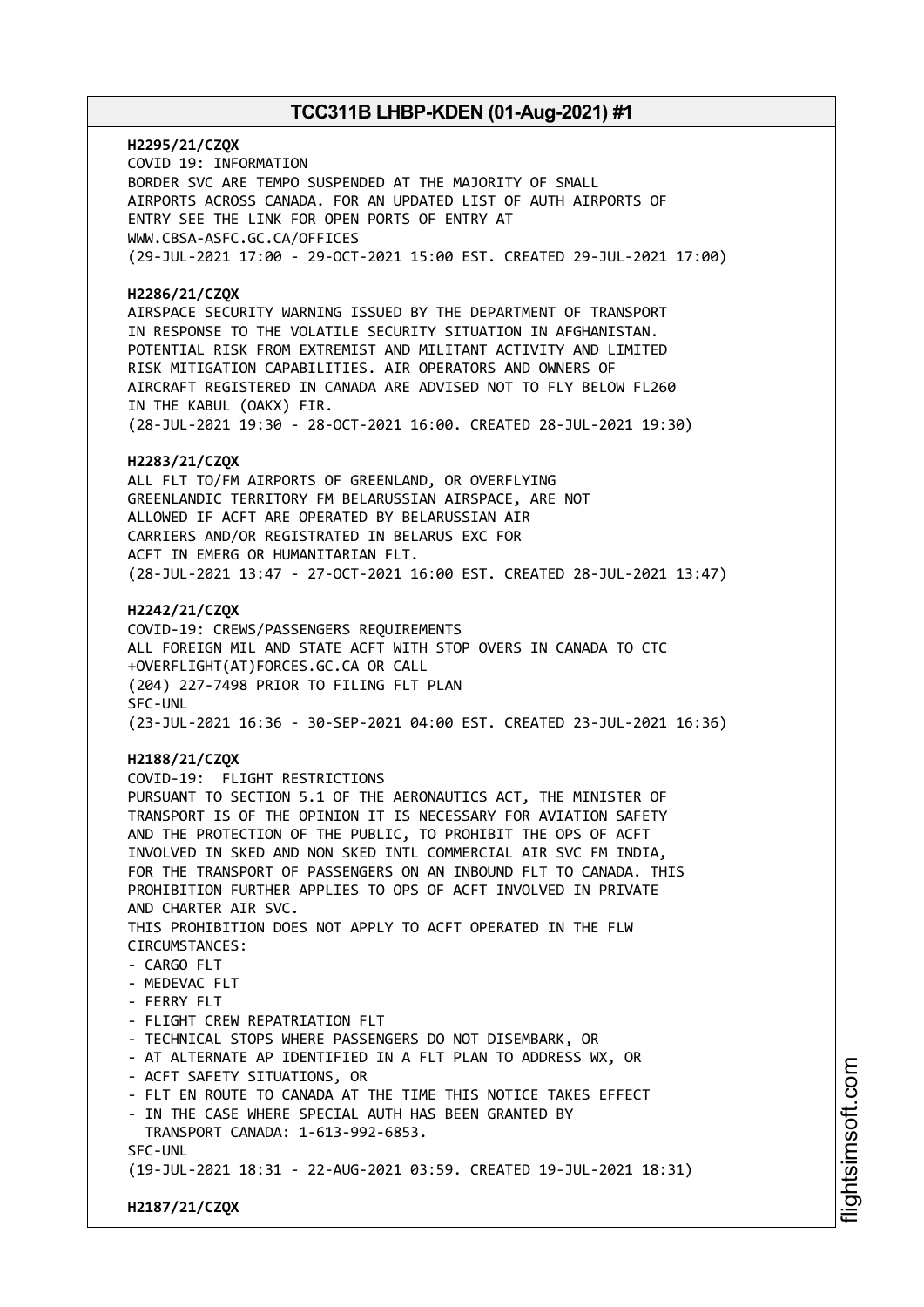COVID-19: FLIGHT RESTRICTIONS UNTIL FURTHER NOTICE, WITH THE INTENT TO PREVENT THE SPREAD OF COVID-19 THROUGHOUT CANADA, ALL COMMERCIAL AIR SVC, PRIVATE OPR (CAR SUBPART 604) AND FOREIGN BUSINESS AVIATION, THAT ARE TRANSPORTING PASSENGERS TO CANADA MUST COMPLY WITH THE PROVISIONS OF THE INTERIM ORDER RESPECTING CERTAIN REQUIREMENTS FOR CIVIL AVIATION DUE TO COVID-19, ISSUED BY THE MINISTER OF TRANSPORT AND CURRENTLY IN FORCE. THIS INCLUDES A REQUIREMENT PASSENGERS TO WEAR FACE MASKS AND PROVIDE EVIDENCE OF A NEGATIVE RESULT FOR A COVID-19 MOLECULAR TEST PRIOR TO BOARDING. IN ADDITION TO ABV, AND PURSUANT TO SECTION 5.1 OF THE AERONAUTICS ACT, ALL COMMERCIAL AIR SVC, PRIVATE OPR (CAR SUBPART 604) AND FOREIGN BUSINESS AVIATION, THAT ARE TRANSPORTING PASSENGERS TO CANADA MUST, FOR THE PURPOSE OF DISEMBARKING PASSENGERS, LAND AT ONE OF THE FOLLOWING AP: - AEROPORT INTL DE MONTREAL-TRUDEAU - CALGARY INTL AIRPORT - TORONTO-PEARSON INTL AIRPORT - VANCOUVER INTL AIRPORT THIS RESTRICTION DOES NOT APPLY TO ACFT OPERATED IN THE FLW CIRCUMSTANCES: - DIRECT FLT FM SAINT-PIERRE-ET-MIQUELON - MEDEVAC FLT - FERRY AND CREW REPATRIATION FLT - CARGO FLIGHTS CARRYING ONLY AIRCREW OR AIRLINE EMPLOYEES - TECHNICAL STOPS WHERE PASSENGERS DO NOT DISEMBARK - AT ALTERNATE AP IDENTIFIED IN A FLT PLAN TO ADDRESS WX - ACFT SAFETY SITUATIONS, OR - IN THE CASE WHERE SPECIAL AUTH HAS BEEN GRANTED BY TRANSPORT CANADA: 1-888-857-4003. SFC-UNL (19-JUL-2021 16:00 - 09-AUG-2021 04:00. CREATED 19-JUL-2021 16:00) **H2181/21/CZQX** ST. JOHN'S SSR U/S. FLT WITHIN 200NM RADIUS CENTRED ON 473900N 0524825W WITHIN GANDER CTA MAY BE DENIED ROUTING AND/OR ALT REQUESTS. POSSIBLE DLA OF UP TO 15 MIN FOR ARR/DEP AT ST. JOHN'S INTL AD. (19-JUL-2021 13:04 - 30-AUG-2021 23:59. CREATED 19-JUL-2021 13:04) **H2179/21/CZQX** ST. JOHN'S PSR U/S. FLT WITHIN 40NM RADIUS CENTRED ON 473900N 0524825W, 12500FT AMSL AND BLW, WILL NOT BE PROVIDED NON-TRANSPONDER EQUIPPED ACFT INFO (19-JUL-2021 09:48 - 31-AUG-2021 23:59 EST. CREATED 19-JUL-2021 09:48) **H2141/21/CZQX** NOTICE OF TRIAL TO REMOVE FLT PLANNING REQUIREMENTS OF EASTBOUND NORTH AMERICAN RTE (NAR) SYSTEM: ALL FLT OPR WITHIN THE NORTH ATLANTIC ORGANIZED TRACK STRUCTURE (OTS) ARE NOT REQUIRED TO FILE THE ASSOCIATED NAR LISTED ON THE DAILY ZBW NORTH ATLANTIC ADVISORY OR THE NAT OTS MESSAGE. ASSOCIATED NAR ARE REFERENCED UNDER THE (JFK DEP) SECTION OF THE ADVISORY.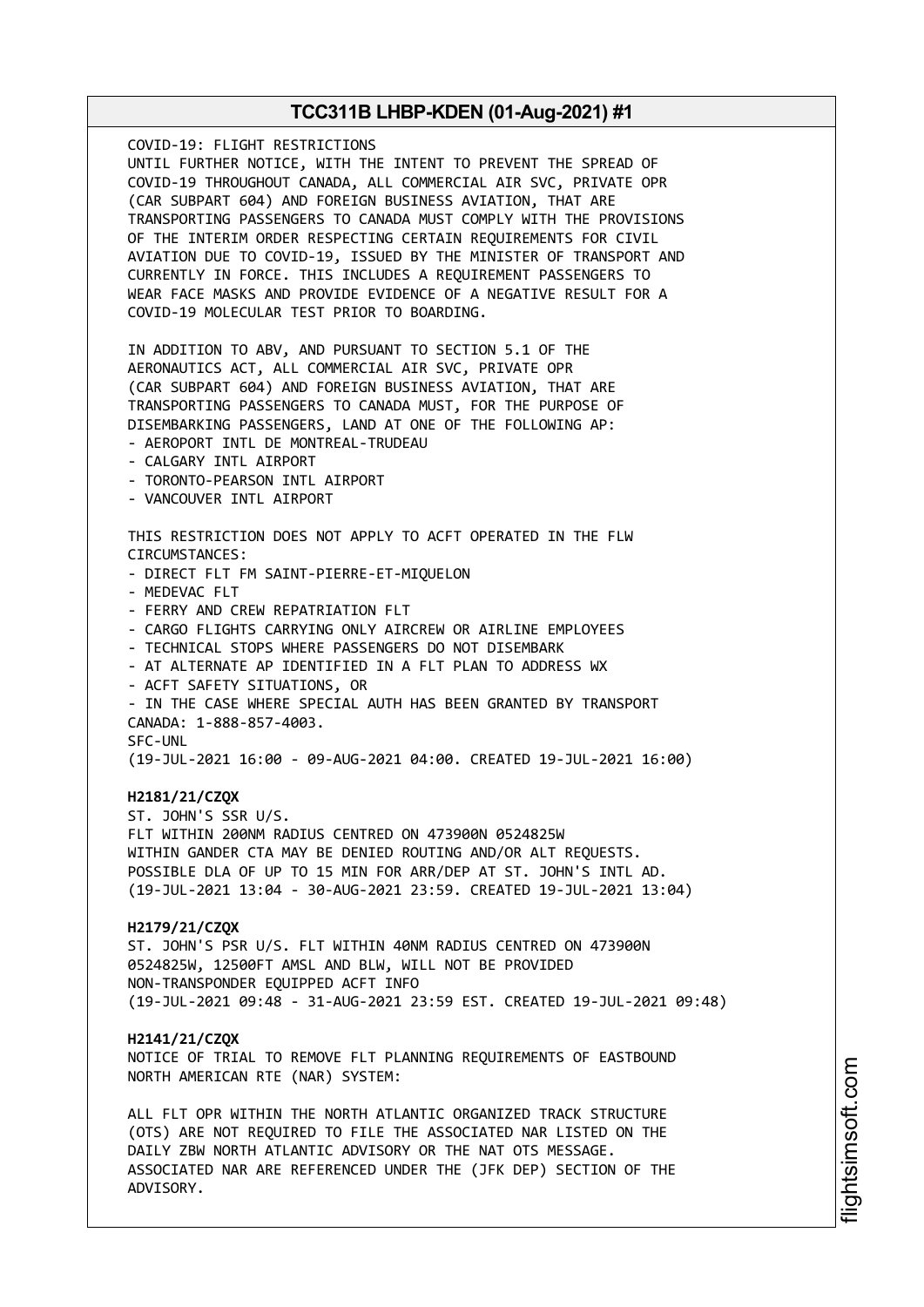| DEP MUST STILL COMPLY WITH ANY DEP RTE, STRUCTURES, AND/OR<br>RESTRICTIONS FM THE DEP AP. OPTIMIZED ROUTINGS CAN ONLY BEGIN FM<br>POINTS WITHIN ZBW AIRSPACE, THE MONCTON FIR, OR BOTH. ONCE INSIDE<br>ZBW AIRSPACE/MONCTON FIR, RANDOM ROUTINGS TO THE OEP ARE<br>PERMITTED. FLT PATHS OF ACFT PARTICIPATING IN THE TRIAL MUST<br>REMAIN AT OR NORTH OF A LINE VITOL-LOMPI. PLEASE REFER TO DAILY<br>ZBW NORTH ATLANTIC ADVISORY FOR SPECIFIC INFO AND STATUS OF THIS<br>TRIAL.                       |
|--------------------------------------------------------------------------------------------------------------------------------------------------------------------------------------------------------------------------------------------------------------------------------------------------------------------------------------------------------------------------------------------------------------------------------------------------------------------------------------------------------|
| THIS TRIAL MAY BE DISCONTINUED AT ANY TIME, BASED ON OPR IMPACT.                                                                                                                                                                                                                                                                                                                                                                                                                                       |
| DISPATCHERS SHALL INCLUDE (NO NARS EAST TRIAL) IN THE REMARKS<br>SECTION OF FLT PLANS FOR PARTCIPATING ACFT.                                                                                                                                                                                                                                                                                                                                                                                           |
| FLT CREWS ARE EXPECTED TO CARRY APPLICABLE NAR DOCUMENTATION ON<br>THE FLT DECK FOR ALL FLT, REGARDLESS IF PARTICIPATING IN THE<br>TRIAL OR NOT.                                                                                                                                                                                                                                                                                                                                                       |
| (14-JUL-2021 12:54 - 30-SEP-2021 23:59. CREATED 14-JUL-2021 12:55)                                                                                                                                                                                                                                                                                                                                                                                                                                     |
| N2009/21/CZQX<br>AMEND PUBLICATIONS: V315 BTN YAY AND YOX MEA TO READ 7500 INSTEAD<br>OF 6500                                                                                                                                                                                                                                                                                                                                                                                                          |
| (05-JUL-2021 15:32 - PERM. CREATED 05-JUL-2021 15:32)                                                                                                                                                                                                                                                                                                                                                                                                                                                  |
| H2005/21/CZQX<br>GANDER OCEANIC VERBAL CLR DELIVERY SVC NOT AVBL.<br>EASTBOUND OCEANIC FLT WILL REC CLR BY MONCTON, MONTREAL OR<br>GANDER ACC. OPR ARE TO REQUEST THEIR CLR ON CONTROL FREQ.<br>DATA LINK CLR SERVICE UNCHANGED.<br>(30-JUN-2021 22:51 - 30-SEP-2021 13:00. CREATED 30-JUN-2021 22:52)                                                                                                                                                                                                 |
| H1868/21/CZQX<br>NOTICE OF TEMPORARY CHANGES TO NORTH AMERICAN ROUTES (NARS) FOR<br>KJFK AND KEWR ARR:                                                                                                                                                                                                                                                                                                                                                                                                 |
| INLAND NAVIGATION FIXES (INFS) WILL BE OPTIONAL FOR KJFK AND KEWR<br>ARR AND ACFT WILL BE ABLE TO PROCEED DIRECT FM THE OCEANIC ENTRY<br>POINT (OEP) FOR THE FOLLOWING ROUTES:<br>ACFT FLT PLANNED TO KJFK AND KEWR VIA KJOHN MAY FILE DIRECT KJOHN<br>FM THE OEP.<br>ACFT FLT PLANNED TO KJFK VIA PLYMM/ENE MAY FILE DIRECT PLYMM/ENE<br>FM THE OEP.<br>ACFT FLT PLANNED TO KEWR VIA COPLY MAY FILE DIRECT COPLY FM THE<br>0EP.<br>(21-JUN-2021 13:45 - 20-SEP-2021 23:59. CREATED 21-JUN-2021 13:45) |
| H1745/21/CZQX<br>RESTRICTED AREA CYR727 (AREA 1) GOOSE BAY DEACTIVATED<br>5000FT AMSL TO 12500FT AMSL<br>5000FT AMSL-12500FT AMSL<br>(16-JUN-2021 13:29 - 16-AUG-2021 23:59. CREATED 16-JUN-2021 13:29)                                                                                                                                                                                                                                                                                                |
| N1576/21/CZQX<br>CHARLOTTETOWN NDB 1D 346KHZ U/S<br>(10-JUN-2021 12:37 - 03-SEP-2021 16:00 EST. CREATED 10-JUN-2021 12:37)                                                                                                                                                                                                                                                                                                                                                                             |
| H1568/21/CZQX<br>AMEND PUBLICATIONS: MONTREAL CENTRE:                                                                                                                                                                                                                                                                                                                                                                                                                                                  |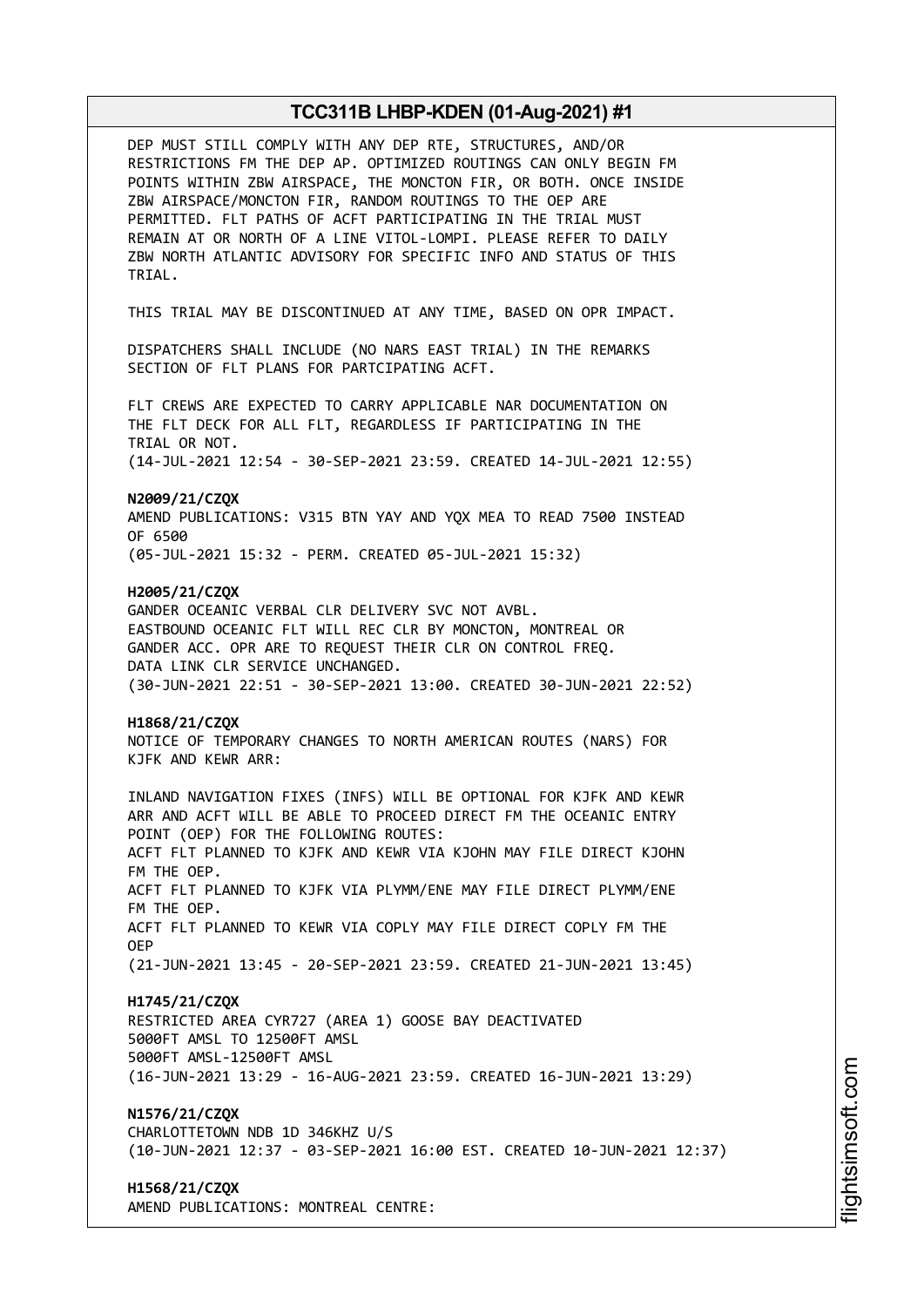BREVOORT PERIPHERAL STATION (PAL) FREQ 132.025 TO READ: (BLW FL290) 0730-2330Z (DT 0630-2230Z) O/T GANDER CENTRE CLNC DEL (07-JUN-2021 14:56 - PERM. CREATED 07-JUN-2021 14:56)

## **H1519/21/CZQX**

COVID-19: FLIGHT RESTRICTIONS

UNTIL FURTHER NOTICE, WITH THE INTENT TO PREVENT THE SPREAD OF COVID-19 THROUGHOUT CANADA, AN OPERATOR OPERATING A FLIGHT BETWEEN TWO POINTS IN CANADA OR A FLIGHT TO CANADA MUST COMPLY WITH THE PROVISIONS OF THE INTERIM ORDER RESPECTING CERTAIN REQUIREMENTS FOR CIVIL AVIATION DUE TO COVID-19, ISSUED BY THE MINISTER OF TRANSPORT AND CURRENTLY IN FORCE. THIS INCLUDES A REQUIREMENT FOR PASSENGER FACE MASKS. OPERATORS ARE REQUIRED TO NOTIFY PASSENGERS OF THE LATEST MEASURES TO PREVENT THE SPREAD OF COVID-19 TAKEN BY THE TERRITORIAL AND PROVINCIAL GOVERNMENT WITH JURISDICTION AT THE DESTINATION AERODROME FOR THAT FLIGHT, OR BY THE FEDERAL GOVERNMENT. SFC-UNL

(03-JUN-2021 16:32 - 02-SEP-2021 16:00 EST. CREATED 03-JUN-2021 16:32)

# **H1380/21/CZQX**

AIRSPACE SECURITY WARNING ISSUED BY THE DEPARTMENT OF TRANSPORT IN RESPONSE TO UNUSUAL EXCESSIVE MEASURES BY BELARUS POSING SERIOUS SAFETY AND SECURITY CONCERNS TO COMMERCIAL AVIATION. AIR OPERATORS AND OWNERS OF AIRCRAFT REGISTERED IN CANADA ARE ADVISED NOT TO ENTER MINSK (UMMV) FIR. (25-MAY-2021 20:46 - 25-AUG-2021 16:00. CREATED 25-MAY-2021 20:46)

┌──────────────────────────────────────────────────────────────────────────────┐

└──────────────────────────────────────────────────────────────────────────────┘

## **H2389/20/CZQX**

AMEND AIP CANADA (ICAO): PART 2. ENR 7.3.3 (J): TO READ: OZN - 5900N 05000W - CUDDY (FL290-FL600) - PORGY (10-OCT-2020 09:01 - PERM. CREATED 09-SEP-2020 19:37)

## │**BGGL (NUUK FIR/UIR)** │

```
B0943/21/BGGL
```
CHECKLIST YEAR=2021 0128 0482 0590 0655 0656 0821 0822 0823 0824 0825 0827 0828 0829 0830 0831 0832 0834 0835 0836 0837 0838 0839 0840 0841 0842 0843 0844 0845 0848 0849 0850 0851 0859 0861 0875 0877 0878 0890 0901 0915 0927 0936 0938 0939 0940 0942 LATEST AIS PUBLICATIONS ISSUED: AIP AIRAC AMDT IFR 007/2021 EFFECTIVE DATE 09 SEP 21 AIP AMDT IFR 003/2018 EFFECTIVE DATE 15 MAR 18 AIP SUP IFR 002/2019 EFFECTIVE DATE 08 NOV 19 AIC IFR A001/2020 EFFECTIVE DATE 18 JUN 20 AIC CHECKLIST AIP IFR A001/2016 A002/2016 A001/2017 A002/2017 A002/2018 A003/2018 A004/2018 A001/2019 SUP CHECKLIST AIP IFR **NTI** (01-AUG-2021 01:00 - 01-SEP-2021 00:00 EST. CREATED 01-AUG-2021 01:00)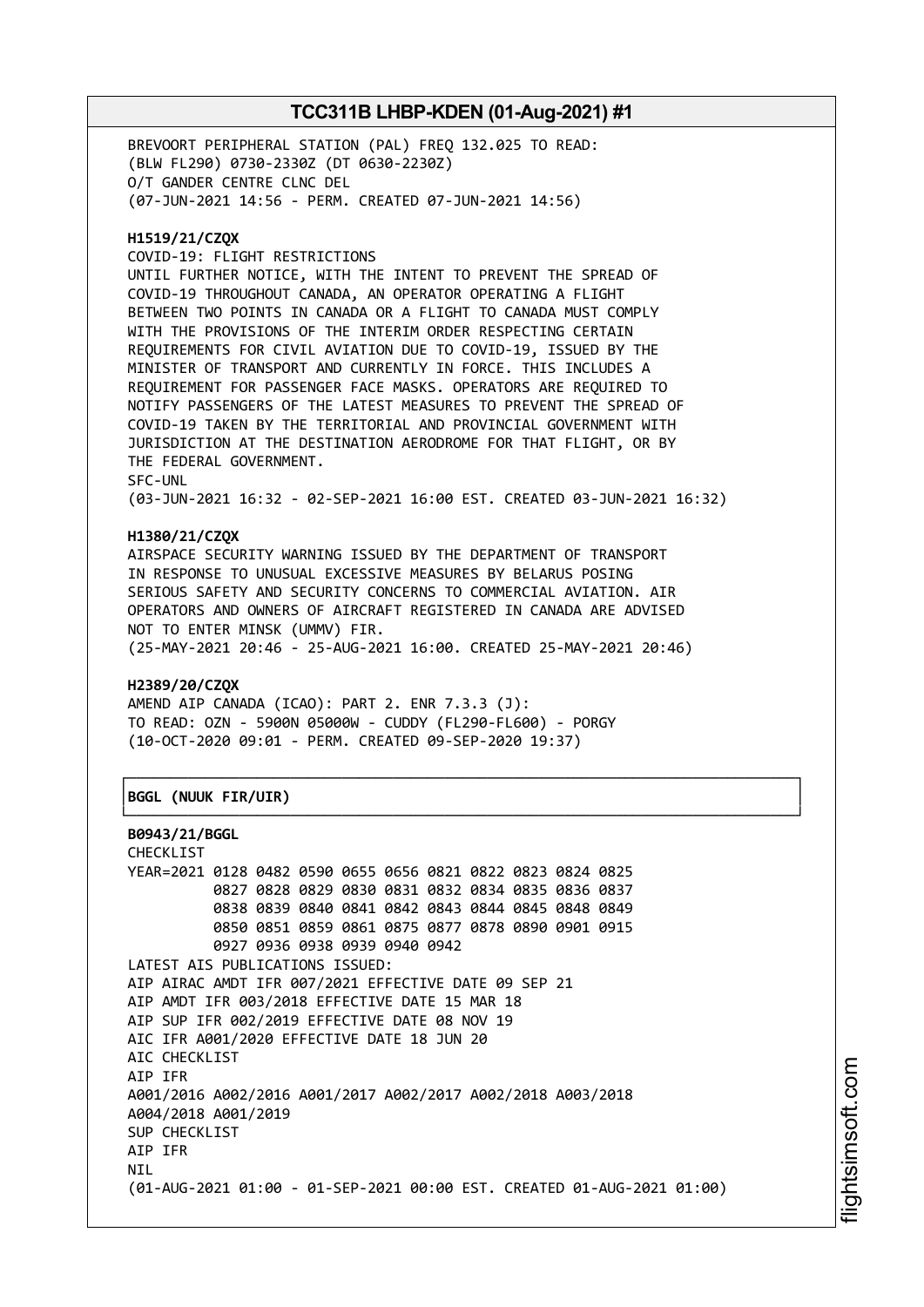**C0146/21/BGGL** CHECKLIST YEAR=2020 0157 YEAR=2021 0138 0139 0141 0142 0145 LATEST AIS PUBLICATIONS ISSUED: AIP AIRAC AMDT IFR 007/2021 EFFECTIVE DATE 09 SEP 21 AIP AMDT IFR 003/2018 EFFECTIVE DATE 15 MAR 18 AIP SUP IFR 002/2019 EFFECTIVE DATE 08 NOV 19 AIC IFR A001/2020 EFFECTIVE DATE 18 JUN 20 AIC CHECKLIST AIP IFR A001/2016 A002/2016 A001/2017 A002/2017 A002/2018 A003/2018 A004/2018 A001/2019 SUP CHECKLIST AIP IFR **NTI** (01-AUG-2021 00:24 - 01-SEP-2021 00:00 EST. CREATED 01-AUG-2021 00:31) **A0484/21/BGGL** CHECKLIST YEAR=2018 0199 YEAR=2021 0314 0315 0424 0425 0430 0434 0435 0439 0440 0441 0449 0451 0471 0472 0476 0477 0478 0481 0483 LATEST AIS PUBLICATIONS ISSUED: AIP AIRAC AMDT IFR 007/2021 EFFECTIVE DATE 09 SEP 21 AIP AMDT IFR 003/2018 EFFECTIVE DATE 15 MAR 18 AIP SUP IFR 002/2019 EFFECTIVE DATE 08 NOV 19 AIC IFR A001/2020 EFFECTIVE DATE 18 JUN 20 AIC CHECKLIST AIP IFR A001/2016 A002/2016 A001/2017 A002/2017 A002/2018 A003/2018 A004/2018 A001/2019 SUP CHECKLIST AIP IFR NIL (01-AUG-2021 00:02 - 01-SEP-2021 00:00 EST. CREATED 01-AUG-2021 00:05) **A0478/21/BGGL** ALL FLIGHTS TO/FROM AIRPORTS OF GREENLAND, OR OVERFLYING GREENLANDIC AIRSPACE FROM BELARUSSIAN AIRSPACE, ARE NOT ALLOWED IF AIRCRAFT ARE OPERATED BY BELARUSSIAN AIR CARRIERS AND/OR REGISTRATED IN BELARUS EXCEPT FOR AIRCRAFT IN EMERGENCY OR HUMANITARIAN FLIGHTS. (28-JUL-2021 06:23 - 01-DEC-2021 00:59. CREATED 28-JUL-2021 06:26) **A0449/21/BGGL** TRIGGER NOTAM - PERM AIP GREENLAND AIRAC AMDT 07/21 WEF 09 SEP 2021. REF GEN 1.1: CHANGE OF CAA NAME AND EMAIL. REF GEN 2.2: ROD - RATE OF DESCENT ADDED. REF ENR 2.1: CHANGE TO NUUK SECTOR NORTH: PSN HF ANTENNA FREQ 5526 KHZ LOCATION KULUSUK CHANGED AND ASTERISK WITHDRAWN AS COORDINATES HAS BEEN WGS-84 VERIFIED AND LOCATION CHANGED TO TASIILAQ. KANGERLUSSUAQ HF ANTENNA NOW SHOWN CORRECTLY WITH FREQ 5526/8945/10042 KHZ. (09-SEP-2021 00:00 - 22-SEP-2021 23:59. CREATED 12-JUL-2021 08:50)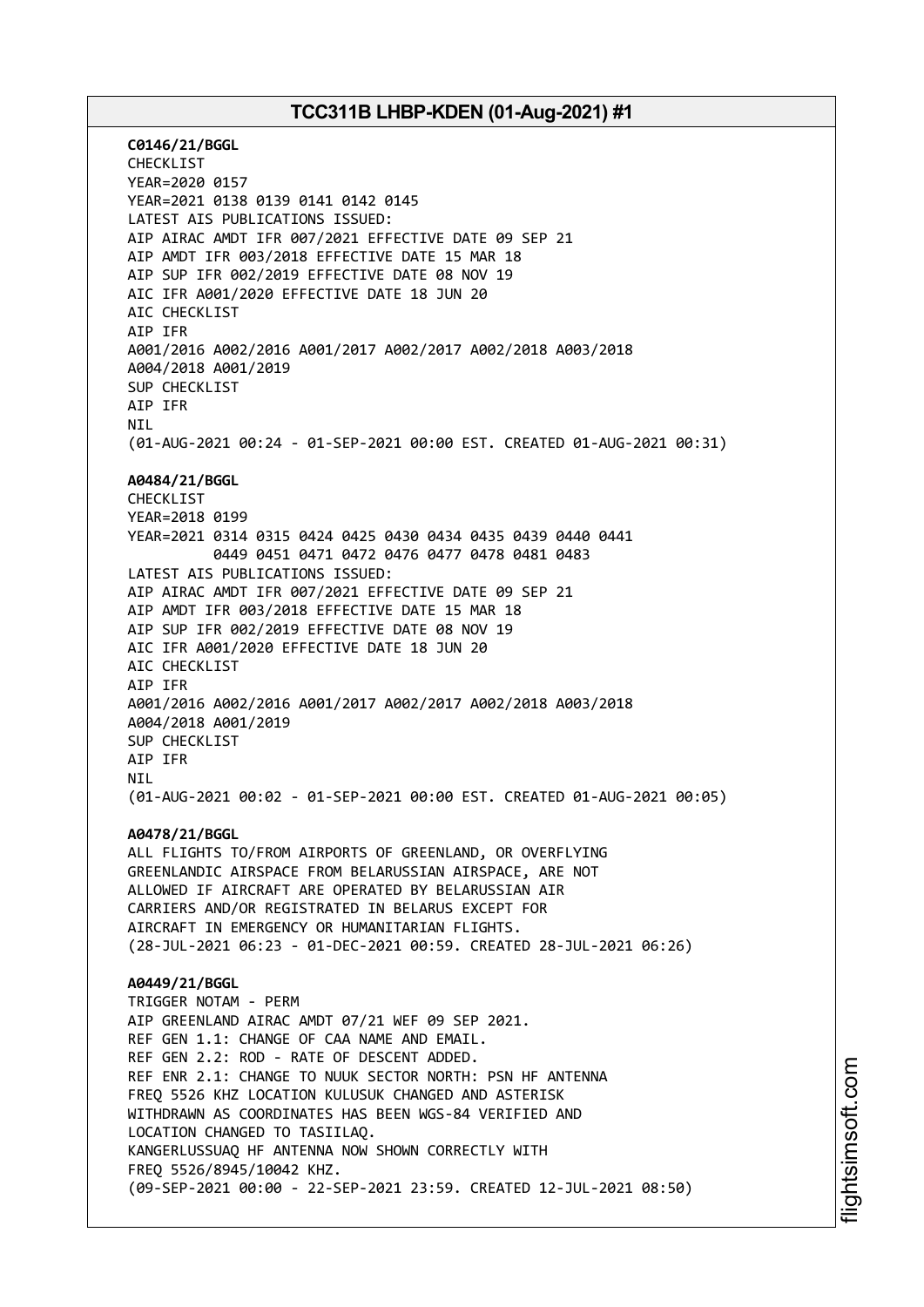#### **A0441/21/BGGL**

COVID-19: FLIGHT RESTRICTION. ALL AIRCRAFT OPERATORS CARRYING PASSENGERS TO GREENLAND MUST RECEIVE A PERMISSION FROM THE CORONA SECRETARIAT BEFORE COMMENCING THE FLIGHT TOWARDS GREENLAND. APPLICATION MUST BE SENT TO CORONA AT NANOQ.GL EXEMPTION: AIRCRAFT OPERATORS WITH REGULAR SCHEDULED FLIGHTS TO GREENLAND CAN BRING PASSENGERS ACCORDING TO THE LIMIT SET BY THE CORONA SECRETARIAT. (02-JUL-2021 19:59 - 01-SEP-2021 01:59. CREATED 02-JUL-2021 19:59)

#### **A0315/21/BGGL**

DIRECTION OF CRUISING LEVELS FOR RNP-ROUTE UT596 IS CHANGED FROM ODD FLIGHT LEVELS TO EVEN FLIGHT LEVELS SECTION GH-SUBUD (18-MAY-2021 07:12 - PERM. CREATED 18-MAY-2021 07:14)

#### **A0314/21/BGGL**

DIRECTION OF CRUISING LEVELS FOR RNP-ROUTE UW30 IS CHANGED FROM ODD FLIGHT LEVELS TO EVEN FLIGHT LEVELS DIRECTION AA-HB AND FROM EVEN FLIGHT LEVELS TO ODD FLIGHT LEVELS DIRECTION HB-AA (18-MAY-2021 07:03 - PERM. CREATED 18-MAY-2021 07:12)

┌──────────────────────────────────────────────────────────────────────────────┐

└──────────────────────────────────────────────────────────────────────────────┘

# │**CZUL (MONTREAL FIR/UIR)** │

## **N2403/21/CZUL**

BLASTING ACT WILL TAKE PLACE WITHIN 0.5NM RADIUS CENTRED ON 481528N 0783232W (APRX 12NM E ROUYN-NORANDA AD) SFC-2535FT AMSL (02-AUG-2021 18:45 - 02-AUG-2021 19:15. CREATED 01-AUG-2021 12:15)

#### **N2402/21/CZUL**

ADVISORY AREA CYA632(P) JOLIETTE ACT SFC-12500FT AMSL (01-AUG-2021 12:30 - 02-AUG-2021 00:30. CREATED 01-AUG-2021 11:58)

**H2327/21/CZUL** ADVISORY AREA CYA645(P) ST-ESPRIT ACT ABV 12500FT AMSL TO 16000FT AMSL 12500FT AMSL-16000FT AMSL (01-AUG-2021 12:00 - 01-AUG-2021 23:59. CREATED 01-AUG-2021 11:50)

**H2326/21/CZUL** ADVISORY AREA CYA644(P) ST-ESPRIT ACT SFC-12500FT AMSL (01-AUG-2021 12:00 - 01-AUG-2021 23:59. CREATED 01-AUG-2021 11:49)

**N2401/21/CZUL** ADVISORY AREA CYA633(P) JOLIETTE ACT ABV 12500FT TO 13500FT AMSL 12500FT AMSL-13500FT AMSL (01-AUG-2021 12:30 - 02-AUG-2021 00:30. CREATED 01-AUG-2021 11:32)

**E3381/21/CZUL** CHECKLIST YEAR=2019 0202 YEAR=2020 3269 3271 3600 YEAR=2021 0549 0886 1604 1663 1913 1960 1976 2054 2179 2199 2200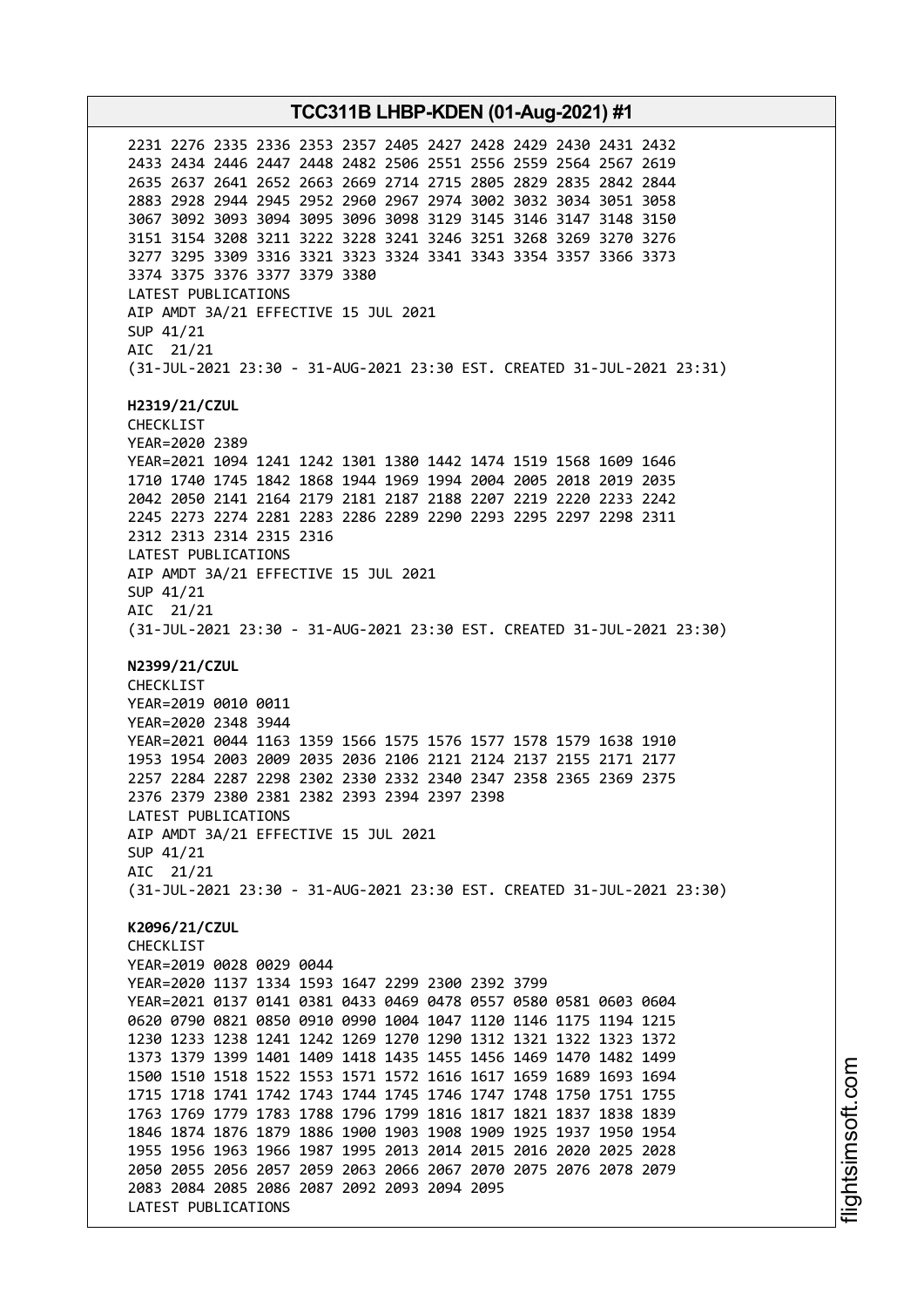AIP AMDT 3A/21 EFFECTIVE 15 JUL 2021 SUP 41/21 AIC 21/21 (31-JUL-2021 23:30 - 31-AUG-2021 23:30 EST. CREATED 31-JUL-2021 23:30) **N2394/21/CZUL** BLASTING ACT WILL TAKE PLACE WITHIN 5NM RADIUS CENTRED ON 613408N 0730355W (APRX 9NM SSE KATTINIQ/DONALDSON AD) SFC-6500FT AMSL (01-AUG-2021 20:00 - 01-AUG-2021 22:00. CREATED 31-JUL-2021 20:52) **N2393/21/CZUL** BLASTING ACT WILL TAKE PLACE WITHIN 1640 FT RADIUS CENTRED ON 582826N 0780444W (APRX 1530FT BEYOND THR 25 AND 770FT NORTH RCL INUKJUAK AD) SFC-165FT AGL DAILY 2045-2145 (02-AUG-2021 20:45 - 12-AUG-2021 21:45. CREATED 31-JUL-2021 20:14) **H2313/21/CZUL** BLASTING ACT WILL TAKE PLACE WITHIN 0.5NM RADIUS CENTRED ON 464241N 713502W (APRX 0.7NM SSW QUEBEC/NEUVILLE AD) SFC TO 500FT AGL. SFC-828FT AMSL (02-AUG-2021 15:30 - 02-AUG-2021 16:30. CREATED 31-JUL-2021 16:01) **H2298/21/CZUL** FIREWORKS ACT WILL TAKE PLACE WITHIN 328FT RADIUS CENTERED ON 451857N 0760300W (APRX 1.23NM W OTTAWA / CARP AD) SFC-525FT AMSL (02-AUG-2021 01:00 - 02-AUG-2021 02:00. CREATED 30-JUL-2021 12:06) **N2365/21/CZUL** BLASTING ACT WILL TAKE PLACE 0.1NM RADIUS CENTRED ON 600220N 0771737W (APRX 1320FT BFR THR 01 AND 2150FT WEST EXTENDED RCL AT PUVIRNITUQ AD) SFC-150FT AGL (30-JUL-2021 11:30 - 05-AUG-2021 20:30. CREATED 29-JUL-2021 22:19) **H2295/21/CZUL** COVID 19: INFORMATION BORDER SVC ARE TEMPO SUSPENDED AT THE MAJORITY OF SMALL AIRPORTS ACROSS CANADA. FOR AN UPDATED LIST OF AUTH AIRPORTS OF ENTRY SEE THE LINK FOR OPEN PORTS OF ENTRY AT WWW.CBSA-ASFC.GC.CA/OFFICES (29-JUL-2021 17:00 - 29-OCT-2021 15:00 EST. CREATED 29-JUL-2021 17:00) **H2286/21/CZUL** AIRSPACE SECURITY WARNING ISSUED BY THE DEPARTMENT OF TRANSPORT IN RESPONSE TO THE VOLATILE SECURITY SITUATION IN AFGHANISTAN. POTENTIAL RISK FROM EXTREMIST AND MILITANT ACTIVITY AND LIMITED RISK MITIGATION CAPABILITIES. AIR OPERATORS AND OWNERS OF AIRCRAFT REGISTERED IN CANADA ARE ADVISED NOT TO FLY BELOW FL260 IN THE KABUL (OAKX) FIR. (28-JUL-2021 19:30 - 28-OCT-2021 16:00. CREATED 28-JUL-2021 19:30) **N2332/21/CZUL** BLASTING ACT WILL TAKE PLACE WITHIN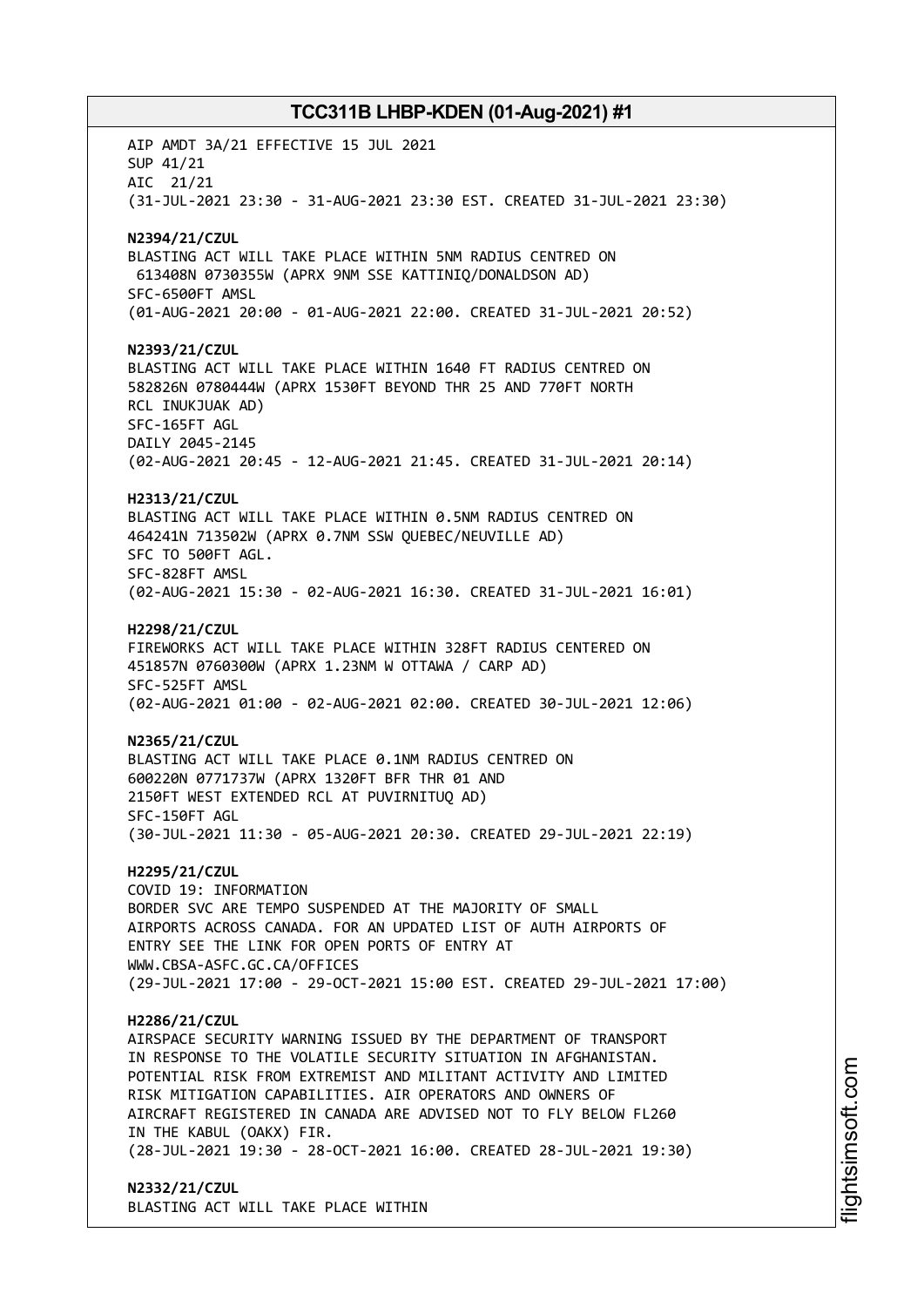AREA BOUNDED BY 474531N 0692304W - 474146N 0691446W - 474156N 0690441N - 474037N 0685929W - 473900N 0690046W - 474104N 0690808W - 474531N 0692304W (CENTRE APRX 17NM ESE RIVIERE-DU-LOUP AD) SFC TO 394FT AGL SFC-1893FT AMSL MON-FRI 1100-2300 (28-JUL-2021 15:19 - 22-OCT-2021 23:00. CREATED 28-JUL-2021 15:19) **N2330/21/CZUL** BLASTING ACT WILL TAKE PLACE WITHIN AREA BOUNDED BY 474615N 692804W-474711N 692715W-474531N 692304W-474458N 692510W-474615N 692804W (CENTRE APRX 6NM E RIVIERE-DU-LOUP AD) SFC TO 394FT AGL SFC-997FT AMSL MON-FRI 1100-2300 (28-JUL-2021 15:03 - 30-SEP-2021 23:00. CREATED 28-JUL-2021 15:03) **H2281/21/CZUL** FIREWORKS ACT WILL TAKE PLACE WITHIN 328FT RADIUS CENTERED ON 454059N 0735230W (APRX 2.3NM ESE MONTREAL (BELL) QC (HELI)) SFC-480FT AMSL DAILY 0045-0245 (31-JUL-2021 00:45 - 02-AUG-2021 02:45. CREATED 28-JUL-2021 12:09) **H2242/21/CZUL** COVID-19: CREWS/PASSENGERS REQUIREMENTS ALL FOREIGN MIL AND STATE ACFT WITH STOP OVERS IN CANADA TO CTC +OVERFLIGHT(AT)FORCES.GC.CA OR CALL (204) 227-7498 PRIOR TO FILING FLT PLAN SFC-UNL (23-JUL-2021 16:36 - 30-SEP-2021 04:00 EST. CREATED 23-JUL-2021 16:36) **H2233/21/CZUL** V360 BTN YBC AND ML NDB NOT SUITABLE FOR VOR NAVIGATION (23-JUL-2021 09:56 - 22-OCT-2021 16:00 EST. CREATED 23-JUL-2021 09:56) **H2207/21/CZUL** J567 BTN YGL AND NM NDB NOT SUITABLE FOR VOR NAVIGATION (21-JUL-2021 11:39 - 20-OCT-2021 18:00 EST. CREATED 21-JUL-2021 11:39) **H2188/21/CZUL** COVID-19: FLIGHT RESTRICTIONS PURSUANT TO SECTION 5.1 OF THE AERONAUTICS ACT, THE MINISTER OF TRANSPORT IS OF THE OPINION IT IS NECESSARY FOR AVIATION SAFETY AND THE PROTECTION OF THE PUBLIC, TO PROHIBIT THE OPS OF ACFT INVOLVED IN SKED AND NON SKED INTL COMMERCIAL AIR SVC FM INDIA, FOR THE TRANSPORT OF PASSENGERS ON AN INBOUND FLT TO CANADA. THIS PROHIBITION FURTHER APPLIES TO OPS OF ACFT INVOLVED IN PRIVATE AND CHARTER AIR SVC. THIS PROHIBITION DOES NOT APPLY TO ACFT OPERATED IN THE FLW CIRCUMSTANCES: - CARGO FLT - MEDEVAC FLT - FERRY FLT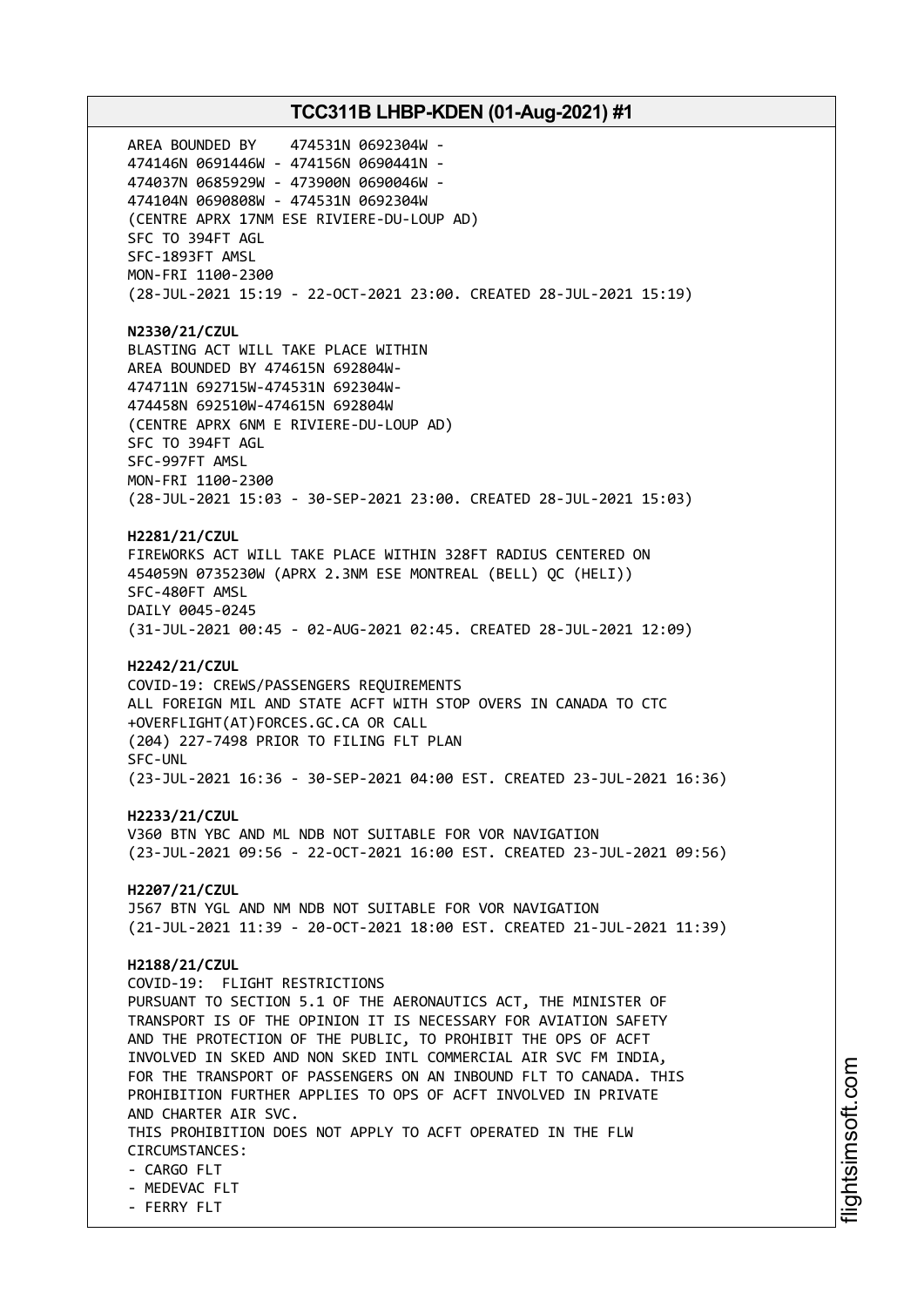- FLIGHT CREW REPATRIATION FLT - TECHNICAL STOPS WHERE PASSENGERS DO NOT DISEMBARK, OR - AT ALTERNATE AP IDENTIFIED IN A FLT PLAN TO ADDRESS WX, OR - ACFT SAFETY SITUATIONS, OR - FLT EN ROUTE TO CANADA AT THE TIME THIS NOTICE TAKES EFFECT - IN THE CASE WHERE SPECIAL AUTH HAS BEEN GRANTED BY TRANSPORT CANADA: 1-613-992-6853. SFC-UNL (19-JUL-2021 18:31 - 22-AUG-2021 03:59. CREATED 19-JUL-2021 18:31) **H2187/21/CZUL** COVID-19: FLIGHT RESTRICTIONS UNTIL FURTHER NOTICE, WITH THE INTENT TO PREVENT THE SPREAD OF COVID-19 THROUGHOUT CANADA, ALL COMMERCIAL AIR SVC, PRIVATE OPR (CAR SUBPART 604) AND FOREIGN BUSINESS AVIATION, THAT ARE TRANSPORTING PASSENGERS TO CANADA MUST COMPLY WITH THE PROVISIONS OF THE INTERIM ORDER RESPECTING CERTAIN REQUIREMENTS FOR CIVIL AVIATION DUE TO COVID-19, ISSUED BY THE MINISTER OF TRANSPORT AND CURRENTLY IN FORCE. THIS INCLUDES A REQUIREMENT PASSENGERS TO WEAR FACE MASKS AND PROVIDE EVIDENCE OF A NEGATIVE RESULT FOR A COVID-19 MOLECULAR TEST PRIOR TO BOARDING. IN ADDITION TO ABV, AND PURSUANT TO SECTION 5.1 OF THE AERONAUTICS ACT, ALL COMMERCIAL AIR SVC, PRIVATE OPR (CAR SUBPART 604) AND FOREIGN BUSINESS AVIATION, THAT ARE TRANSPORTING PASSENGERS TO CANADA MUST, FOR THE PURPOSE OF DISEMBARKING PASSENGERS, LAND AT ONE OF THE FOLLOWING AP: - AEROPORT INTL DE MONTREAL-TRUDEAU - CALGARY INTL AIRPORT - TORONTO-PEARSON INTL AIRPORT - VANCOUVER INTL AIRPORT THIS RESTRICTION DOES NOT APPLY TO ACFT OPERATED IN THE FLW CIRCUMSTANCES: - DIRECT FLT FM SAINT-PIERRE-ET-MIQUELON - MEDEVAC FLT - FERRY AND CREW REPATRIATION FLT - CARGO FLIGHTS CARRYING ONLY AIRCREW OR AIRLINE EMPLOYEES - TECHNICAL STOPS WHERE PASSENGERS DO NOT DISEMBARK - AT ALTERNATE AP IDENTIFIED IN A FLT PLAN TO ADDRESS WX - ACFT SAFETY SITUATIONS, OR - IN THE CASE WHERE SPECIAL AUTH HAS BEEN GRANTED BY TRANSPORT CANADA: 1-888-857-4003. SFC-UNL (19-JUL-2021 16:00 - 09-AUG-2021 04:00. CREATED 19-JUL-2021 16:00) **N2155/21/CZUL** BLASTING ACT WILL TAKE PLACE WITHIN 1150FT RADIUS CENTRE ON 582756N 0780434W (APRX 290FT BEYOND THR 07 AND 1810FT SOUTH RCL INUKJUAK AD) SFC-1150FT AGL DAILY 2200-0000 (17-JUL-2021 22:00 - 15-AUG-2021 00:00. CREATED 16-JUL-2021 12:53) **H2141/21/CZUL** NOTICE OF TRIAL TO REMOVE FLT PLANNING REQUIREMENTS OF EASTBOUND NORTH AMERICAN RTE (NAR) SYSTEM: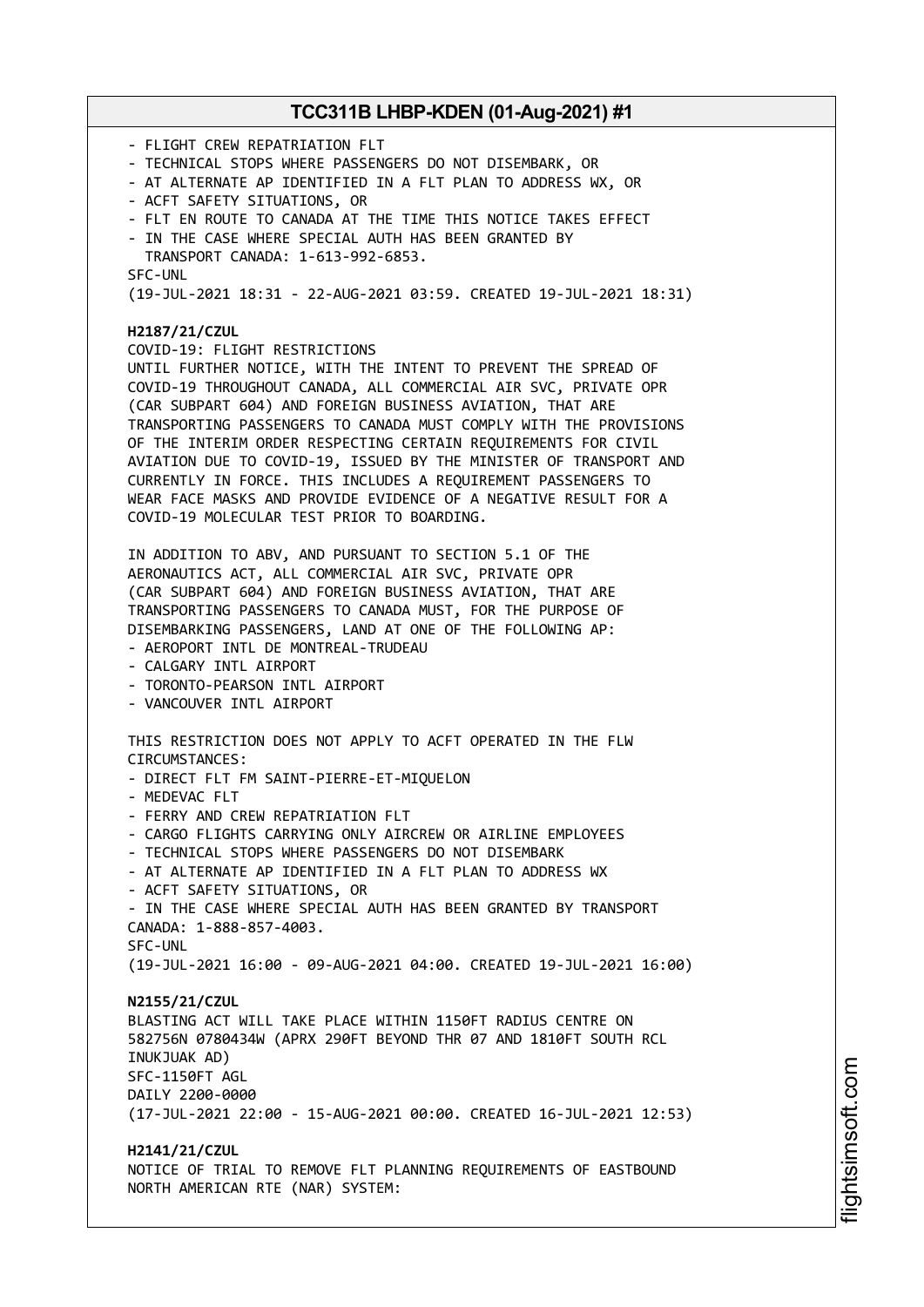ALL FLT OPR WITHIN THE NORTH ATLANTIC ORGANIZED TRACK STRUCTURE (OTS) ARE NOT REQUIRED TO FILE THE ASSOCIATED NAR LISTED ON THE DAILY ZBW NORTH ATLANTIC ADVISORY OR THE NAT OTS MESSAGE. ASSOCIATED NAR ARE REFERENCED UNDER THE (JFK DEP) SECTION OF THE ADVISORY.

DEP MUST STILL COMPLY WITH ANY DEP RTE, STRUCTURES, AND/OR RESTRICTIONS FM THE DEP AP. OPTIMIZED ROUTINGS CAN ONLY BEGIN FM POINTS WITHIN ZBW AIRSPACE, THE MONCTON FIR, OR BOTH. ONCE INSIDE ZBW AIRSPACE/MONCTON FIR, RANDOM ROUTINGS TO THE OEP ARE PERMITTED. FLT PATHS OF ACFT PARTICIPATING IN THE TRIAL MUST REMAIN AT OR NORTH OF A LINE VITOL-LOMPI. PLEASE REFER TO DAILY ZBW NORTH ATLANTIC ADVISORY FOR SPECIFIC INFO AND STATUS OF THIS TRIAL.

THIS TRIAL MAY BE DISCONTINUED AT ANY TIME, BASED ON OPR IMPACT.

DISPATCHERS SHALL INCLUDE (NO NARS EAST TRIAL) IN THE REMARKS SECTION OF FLT PLANS FOR PARTCIPATING ACFT.

FLT CREWS ARE EXPECTED TO CARRY APPLICABLE NAR DOCUMENTATION ON THE FLT DECK FOR ALL FLT, REGARDLESS IF PARTICIPATING IN THE TRIAL OR NOT. (14-JUL-2021 12:54 - 30-SEP-2021 23:59. CREATED 14-JUL-2021 12:55)

**N2121/21/CZUL** BLASTING ACT WILL TAKE PLACE WITHIN 1640FT RADIUS CENTRED ON 583032N 780100W (APRX 3NM NE INUKJUAK AD) SFC TO 328FT AGL SFC-450FT AMSL (14-JUL-2021 12:44 - 13-OCT-2021 18:00 EST. CREATED 14-JUL-2021 12:44)

**N2036/21/CZUL** AMEND PUBLICATIONS: BLASTING ACT WILL TAKE PLACE 3281FT RADIUS CENTRED ON 550128N 0671659W (APRX 20NM NW SCHEFFERVILLE/SQUAW LAKE (WATER)). SFC TO 656FT AGL SFC-3084FT AMSL (09-JUL-2021 00:01 - PERM. CREATED 07-JUL-2021 13:59)

**N2035/21/CZUL** AMEND PUBLICATIONS: BLASTING ACT WILL TAKE PLACE 3281FT RADIUS CENTRED ON 545909N 0671257W (APRX 17NM NW SCHEFFERVILLE/SQUAW LAKE (WATER) SFC TO 656FT AGL SFC-2756FT AMSL (09-JUL-2021 00:01 - PERM. CREATED 07-JUL-2021 13:52)

**H2042/21/CZUL** V372 BTN YVO AND TAGET NOT SUITABLE FOR VOR NAV (06-JUL-2021 11:55 - 01-OCT-2021 16:00 EST. CREATED 06-JUL-2021 11:55)

**H2004/21/CZUL** COVID-19: FLIGHT RESTRICTIONS UNTIL FURTHER NOTICE, WITH THE INTENT TO PREVENT THE SPREAD OF THE COVID-19 VIRUS THROUGHOUT NUNAVUT ALL NON-SKED FLT ORIGINATING OUTSIDE OF NUNAVUT LDG IN NUNAVUT ARE REQUIRED TO CTC THE OFFICE OF NUNAVUT'S CHIEF PUBLIC HEALTH OFFICE IN ADVANCE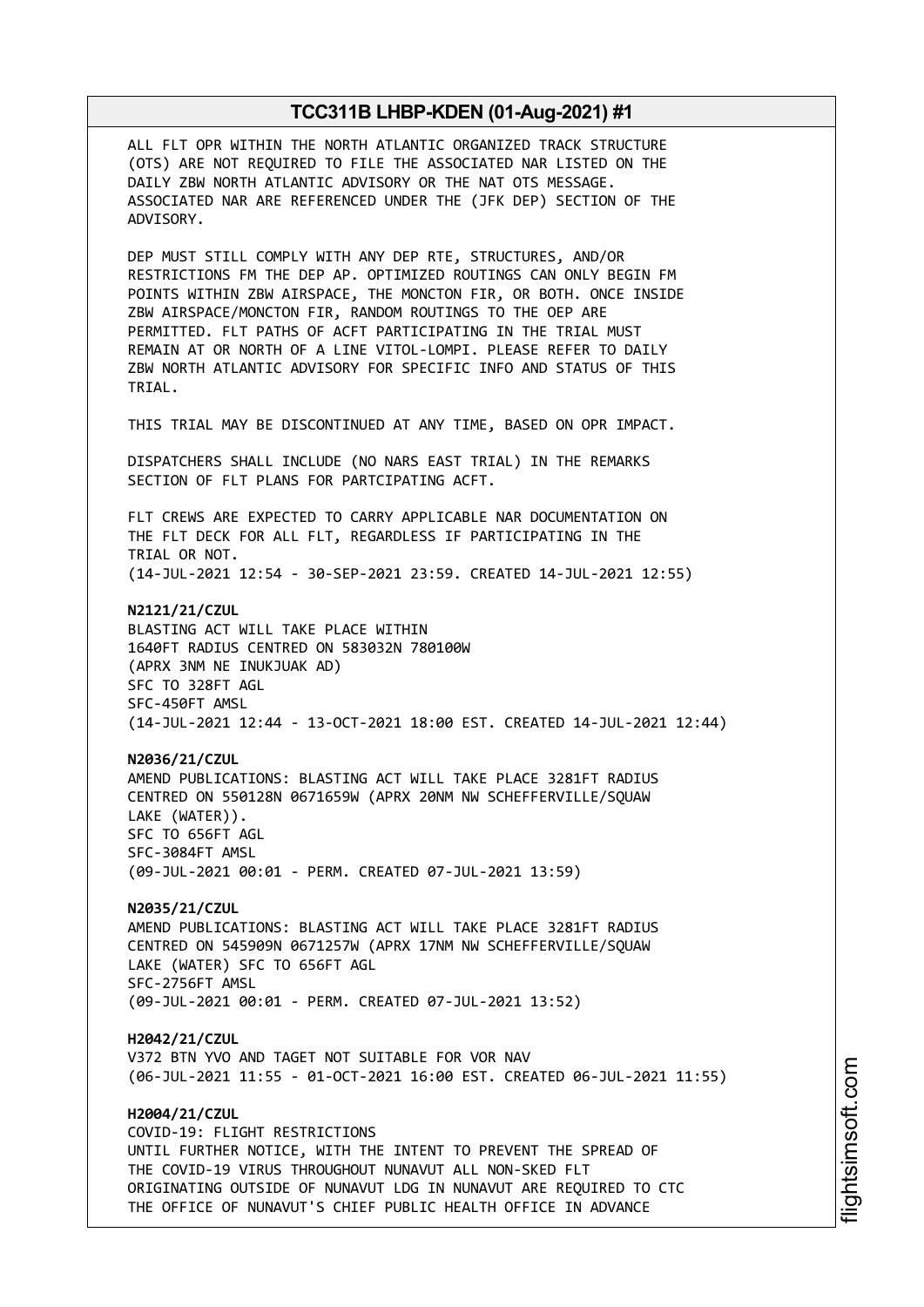CPHOTRAVELREQUESTS GOV.NU.CA OR CALL 1-867-975-5772. IT IS RECOMMENDED TO CTC 24 HR IN ADVANCE (30-JUN-2021 20:30 - 29-SEP-2021 20:00 EST. CREATED 30-JUN-2021 20:30) **H1994/21/CZUL** PURSUANT TO SECTION 5.1 OF THE AERONAUTICS ACT, THE AIRSPACE WITHIN 0.5NM RADIUS CENTRED ON 453243N 734110W (BORDEAUX PRISON, APRX 5NM NE OF CYUL AD) IS RESTRICTED. NO PERSON SHALL OPR A REMOTELY PILOTED ACFT (RPAS, DRONE) WITHIN THE AREA DESCRIBED UNLESS AUTH BY THE DEPUTY DIRECTOR GENERAL OF SECURITY, CORRECTIONAL SERVICES AT 514-864-8010 EXT 50502 OR EMAIL: SOUTIEN-DGAS(A)MSP.GOUV.QC.CA. SFC-1100FT AMSL (29-JUN-2021 19:42 - 27-SEP-2021 23:59 EST. CREATED 29-JUN-2021 19:42) **N1910/21/CZUL** AMEND PUBLICATIONS: V487: BTN YVO AND YMW: MEA TO READ 13000 INSTEAD OF 7000. (28-JUN-2021 14:23 - PERM. CREATED 28-JUN-2021 14:23) **H1969/21/CZUL** AMEND PUBLICATIONS: J542: BTN YVO AND VBS: MEA TO READ 20000 (28-JUN-2021 12:02 - PERM. CREATED 28-JUN-2021 12:02) **H1646/21/CZUL** AMEND PUBLICATIONS: BLASTING WILL TAKE PLACE WITHIN 1640FT RADIUS CENTRED ON 634556N 683321W (APRX 1980FT BEYOND THR 16 AND 2330FT EAST RCL IQALUIT AD) , 164FT AGL, 446FT AMSL SFC-446FT AMSL (12-JUN-2021 02:37 - PERM. CREATED 12-JUN-2021 02:37) **H1568/21/CZUL** AMEND PUBLICATIONS: MONTREAL CENTRE: BREVOORT PERIPHERAL STATION (PAL) FREQ 132.025 TO READ: (BLW FL290) 0730-2330Z (DT 0630-2230Z) O/T GANDER CENTRE CLNC DEL (07-JUN-2021 14:56 - PERM. CREATED 07-JUN-2021 14:56) **H1519/21/CZUL** COVID-19: FLIGHT RESTRICTIONS UNTIL FURTHER NOTICE, WITH THE INTENT TO PREVENT THE SPREAD OF COVID-19 THROUGHOUT CANADA, AN OPERATOR OPERATING A FLIGHT BETWEEN TWO POINTS IN CANADA OR A FLIGHT TO CANADA MUST COMPLY WITH THE PROVISIONS OF THE INTERIM ORDER RESPECTING CERTAIN REQUIREMENTS FOR CIVIL AVIATION DUE TO COVID-19, ISSUED BY THE MINISTER OF TRANSPORT AND CURRENTLY IN FORCE. THIS INCLUDES A REQUIREMENT FOR PASSENGER FACE MASKS. OPERATORS ARE REQUIRED TO NOTIFY PASSENGERS OF THE LATEST MEASURES TO PREVENT THE SPREAD OF COVID-19 TAKEN BY THE TERRITORIAL AND PROVINCIAL GOVERNMENT WITH JURISDICTION AT THE DESTINATION AERODROME FOR THAT FLIGHT, OR BY THE FEDERAL GOVERNMENT. SFC-UNL (03-JUN-2021 16:32 - 02-SEP-2021 16:00 EST. CREATED 03-JUN-2021 16:32)

# **H1380/21/CZUL** AIRSPACE SECURITY WARNING ISSUED BY THE DEPARTMENT OF TRANSPORT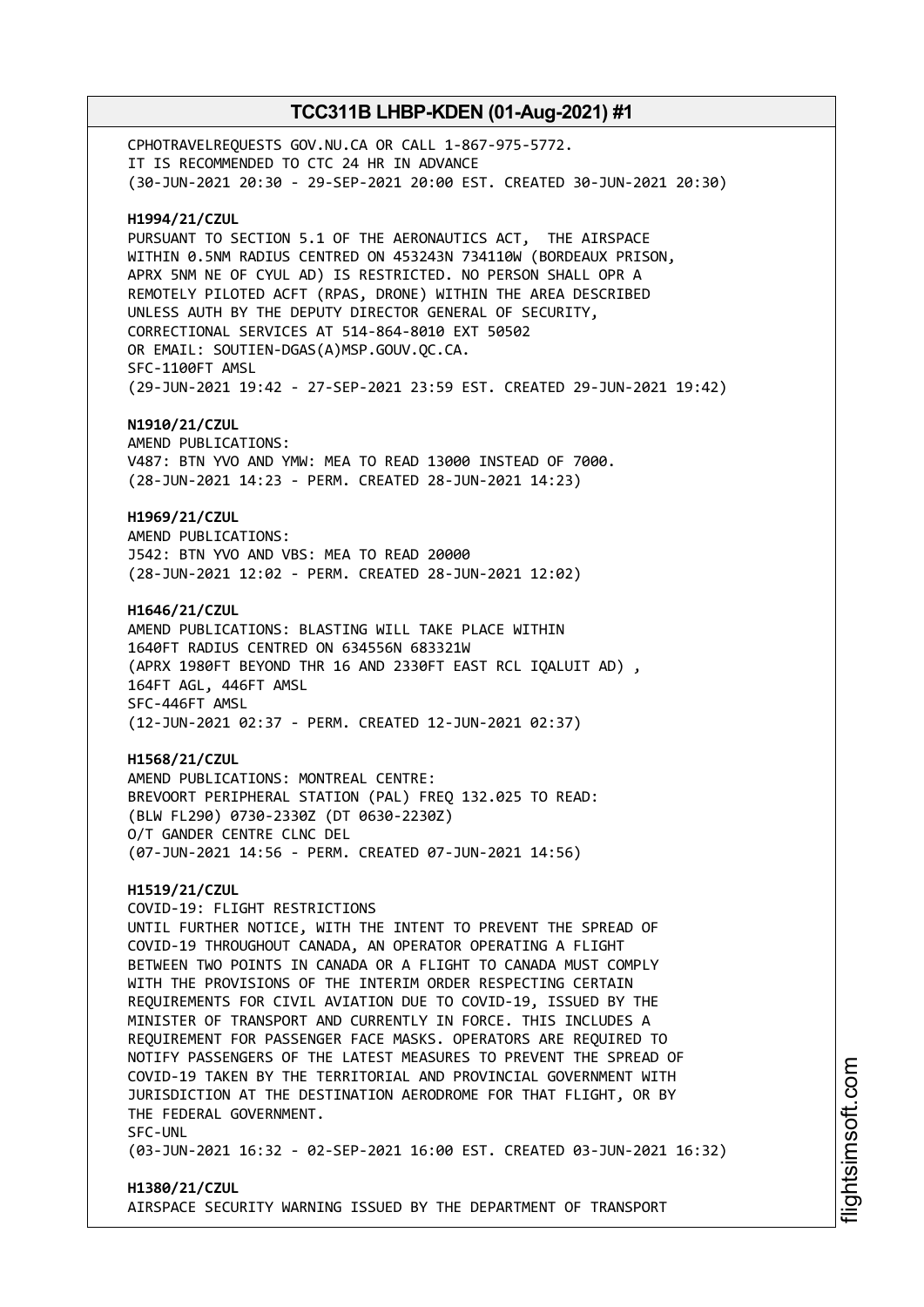IN RESPONSE TO UNUSUAL EXCESSIVE MEASURES BY BELARUS POSING SERIOUS SAFETY AND SECURITY CONCERNS TO COMMERCIAL AVIATION. AIR OPERATORS AND OWNERS OF AIRCRAFT REGISTERED IN CANADA ARE ADVISED NOT TO ENTER MINSK (UMMV) FIR. (25-MAY-2021 20:46 - 25-AUG-2021 16:00. CREATED 25-MAY-2021 20:46) **N1359/21/CZUL** BLASTING ACT WILL TAKE PLACE 0.1 NM RADIUS CENTRED ON 621100N 0754041W (APRX 2333FT NNW SALLUIT AD) SFC TO 50FT AGL FL000-855FT AMSL MAY 24 2201-0000, MAY 25 1800-2000 2200-0000, MAY 26-AUG 03 1500-1700 2200-0000 (24-MAY-2021 22:01 - 03-AUG-2021 00:00. CREATED 24-MAY-2021 22:01) **H1301/21/CZUL** INTENSIVE REMOTELY PILOTED ACFT (RPAS, DRONE) ACT WITHIN 0.5NM RADIUS CENTERED ON 454855N 731953W (APRX 12NM S JOLIETEE/ST-THOMAS AD) NON PARTICIPATING ACFT REQUESTED TO REMAIN CLR. SFC-500FT AMSL (19-MAY-2021 18:16 - 18-AUG-2021 23:59 EST. CREATED 19-MAY-2021 18:16) **H1241/21/CZUL** RESTRICTED AREA CYR666 BAGOTVILLE ACT ABV FL310 TO UNL FL310-UNL MON-FRI 1300-2300, SAT-SUN AND HOL 1400-2000 (15-MAY-2021 14:00 - 14-AUG-2021 20:00. CREATED 14-MAY-2021 17:10) **H1242/21/CZUL** RESTRICTED AREA CYR665 BAGOTVILLE ACT ABV FL310 TO UNL FL310-UNL MON-FRI 1300-2300 EXC HOL (17-MAY-2021 13:00 - 13-AUG-2021 23:00. CREATED 14-MAY-2021 17:10) **H1094/21/CZUL** COVID-19: FLIGHT RESTRICTIONS THE PROVINCE OF NEW BRUNSWICK HAS ENACTED THE MANDATORY ORDER ISSUED UNDER THE STATE OF EMERG ISSUED BY THE MINISTER OF PUBLIC SAFETY WHICH IMPOSES RESTRICTIONS AND REQUIREMENTS TO ALL TRAVELERS ENTERING NEW BRUNSWICK. PILOTS INTENDED TO TRAVEL TO NEW BRUNSWICK MUST CONSULT THE FOLLOWING LINKS FOR MORE INFO. HTTPS://WWW2.GNB.CA/CONTENT/GNB/EN/CORPORATE/PROMO/TRAVEL-REGISTRA TION.HTML HTTPS://WWW2.GNB.CA/CONTENT/DAM/GNB/CORPORATE/PDF/EMERGENCYURGENCE 19.PDF THE NOTAM EXCLUDES ALL EMERG RELIEF FLT (MEDEVAC, POLICE OPS, FIREFIGHTING, ETC.) AS WELL AS FLT LDG IN NEW BRUNSWICK AS A RESULT OF AN IN-FLIGHT EMERG OR A DIVERSION DUE TO ACTUAL MET OR AP COND PREVENTING IT TO LAND AT ITS INTENDED DEST (03-MAY-2021 17:51 - 03-AUG-2021 17:00 EST. CREATED 03-MAY-2021 17:51)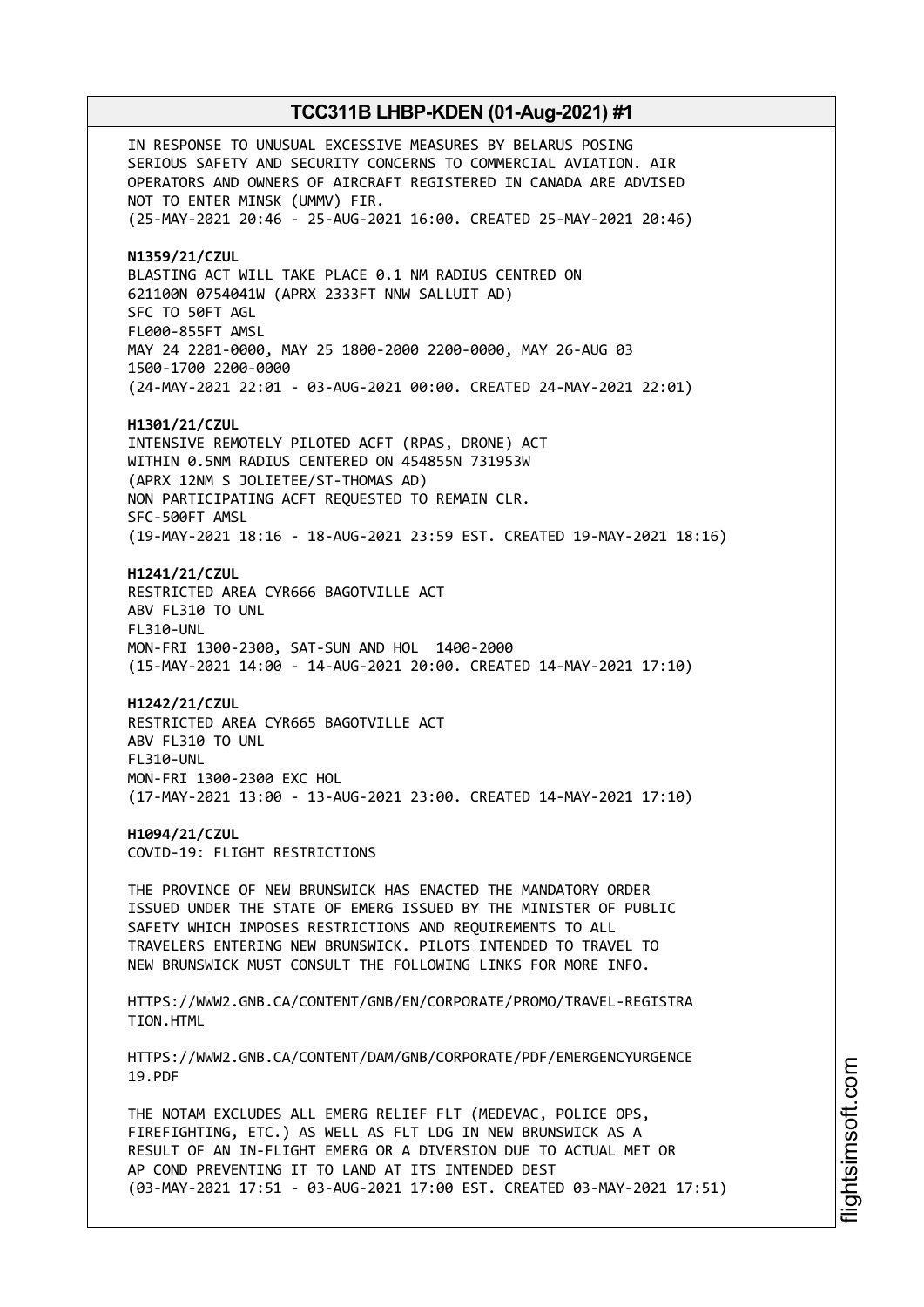┌──────────────────────────────────────────────────────────────────────────────┐

**N3944/20/CZUL** AMEND AIR5002 (MONTREAL VFR NAV CHART): RESTRICTED AIRSPACE 3NM W OF CSC3 TO READ CYR618 INSTEAD OF CYA618 SFC-900FT AMSL (19-DEC-2020 13:11 - PERM. CREATED 19-DEC-2020 13:11)

**N2348/20/CZUL** AMEND PUBLICATIONS: MULT BLASTING ACT WILL TAKE PLACE WITHIN 3293FT RADIUS CENTRED ON 550431N 671745W (APRX 23NM NNW SCHEFFERVILLE/SQUAW LAKE (WATER)). SFC TO 984FT AGL DAILY 1000-0000 (DT 1100-0100) SFC-3739FT AMSL (14-AUG-2020 10:00 - PERM. CREATED 13-AUG-2020 13:16)

## │**CZWG (WINNIPEG FIR/UIR)** │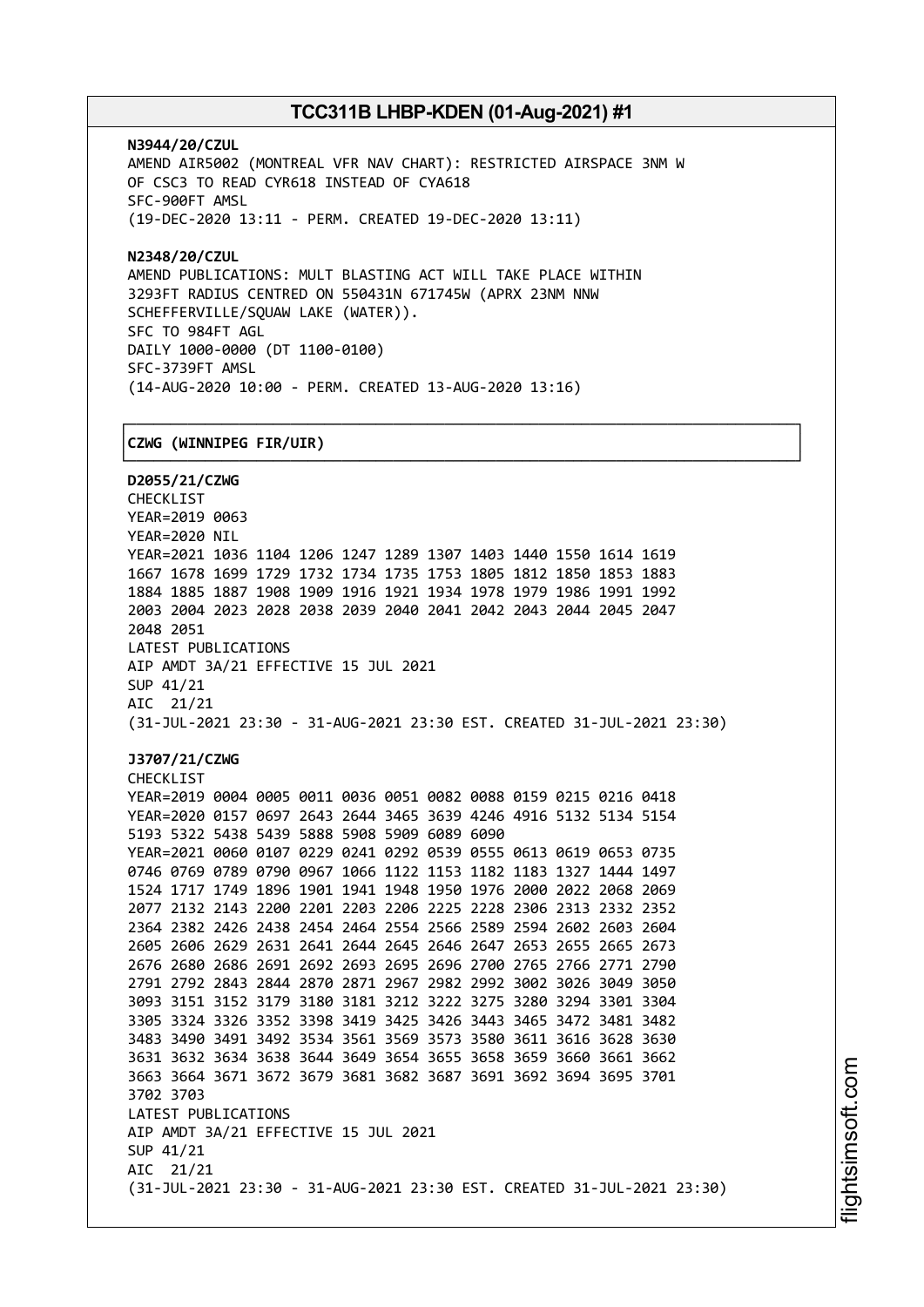**G1180/21/CZWG** CHECKLIST YEAR=2020 1275 YEAR=2021 0482 0499 0545 0631 0635 0636 0671 0702 0778 0798 0804 0836 0894 0898 0940 0965 0982 1017 1061 1063 1082 1111 1118 1144 1151 1159 1171 1172 1174 1175 1179 LATEST PUBLICATIONS AIP AMDT 3A/21 EFFECTIVE 15 JUL 2021 SUP 41/21 AIC 21/21 (31-JUL-2021 23:30 - 31-AUG-2021 23:30 EST. CREATED 31-JUL-2021 23:30) **M2038/21/CZWG** CHECKLIST YEAR=2021 0927 0943 0945 1009 1073 1118 1176 1294 1300 1310 1331 1378 1459 1496 1540 1570 1573 1661 1664 1687 1717 1718 1747 1750 1751 1781 1799 1827 1845 1872 1906 1937 1940 1959 1960 1961 1963 1977 1990 1993 1995 2002 2005 2010 2011 2013 2015 2016 2019 2020 2021 2022 2023 2024 2025 2026 2027 2028 2029 2030 2031 2032 2033 2035 2036 LATEST PUBLICATIONS AIP AMDT 3A/21 EFFECTIVE 15 JUL 2021 SUP 41/21 AIC 21/21 (31-JUL-2021 23:30 - 31-AUG-2021 23:30 EST. CREATED 31-JUL-2021 23:30) **M2033/21/CZWG** PARAJUMPS ACT WILL TAKE PLACE WITHIN 1NM RADIUS CENTRED ON 521649N 1064102W (AT CRF5) SFC-12500FT AMSL DAILY 1400-0300 (31-JUL-2021 14:00 - 02-AUG-2021 03:00. CREATED 31-JUL-2021 14:00) **M2032/21/CZWG** FIREWORKS ACT WILL TAKE PLACE WITHIN 0.25NM RADIUS CENTRED ON 494551N 0942952W (APRX 936FT WSW KENORA (WATER)) SFC-750FT AGL (02-AUG-2021 03:45 - 02-AUG-2021 04:15. CREATED 31-JUL-2021 03:48) **M2027/21/CZWG** V41 BTN YPA AND VOKUL: MOCA TO READ 5000 (30-JUL-2021 22:59 - 01-AUG-2021 20:00 EST. CREATED 30-JUL-2021 22:59) **M2025/21/CZWG** PURSUANT TO CANADIAN AVIATION REGULATIONS (CAR) 601.14, 601.15(B) AND 601.16, FOREST FIRE RESTRICTED AIRSPACE IS ESTABLISHED WITHIN AREA BOUNDED BY 5402N 10514W - 5403N 10513W - 5400N 10513W - 5400N 10515W - 5402N 10514W (CENTER APRX 15NM N CANDLE LAKE AIRPARK AD) . THE FIRE IS LOCATED WITHIN AREA BOUNDED BY 5402N 10514W - 5402N 10513W - 5400N 10513W - 5400N 10514W - 5402N 10514W. AERIAL FIRE SUPPRESSION IN PROGRESS. NO PERSON SHALL OPR AN ACFT, INCLUDING REMOTELY PILOTED ACFT (RPA-DRONE) AND MODEL ACFT, WITHIN THE AREA DESCRIBED EXC WHERE OPR UNDER CAR 601.17. SFC-4000FT AMSL (30-JUL-2021 21:11 - 01-AUG-2021 20:00 EST. CREATED 30-JUL-2021 21:11) **M2022/21/CZWG**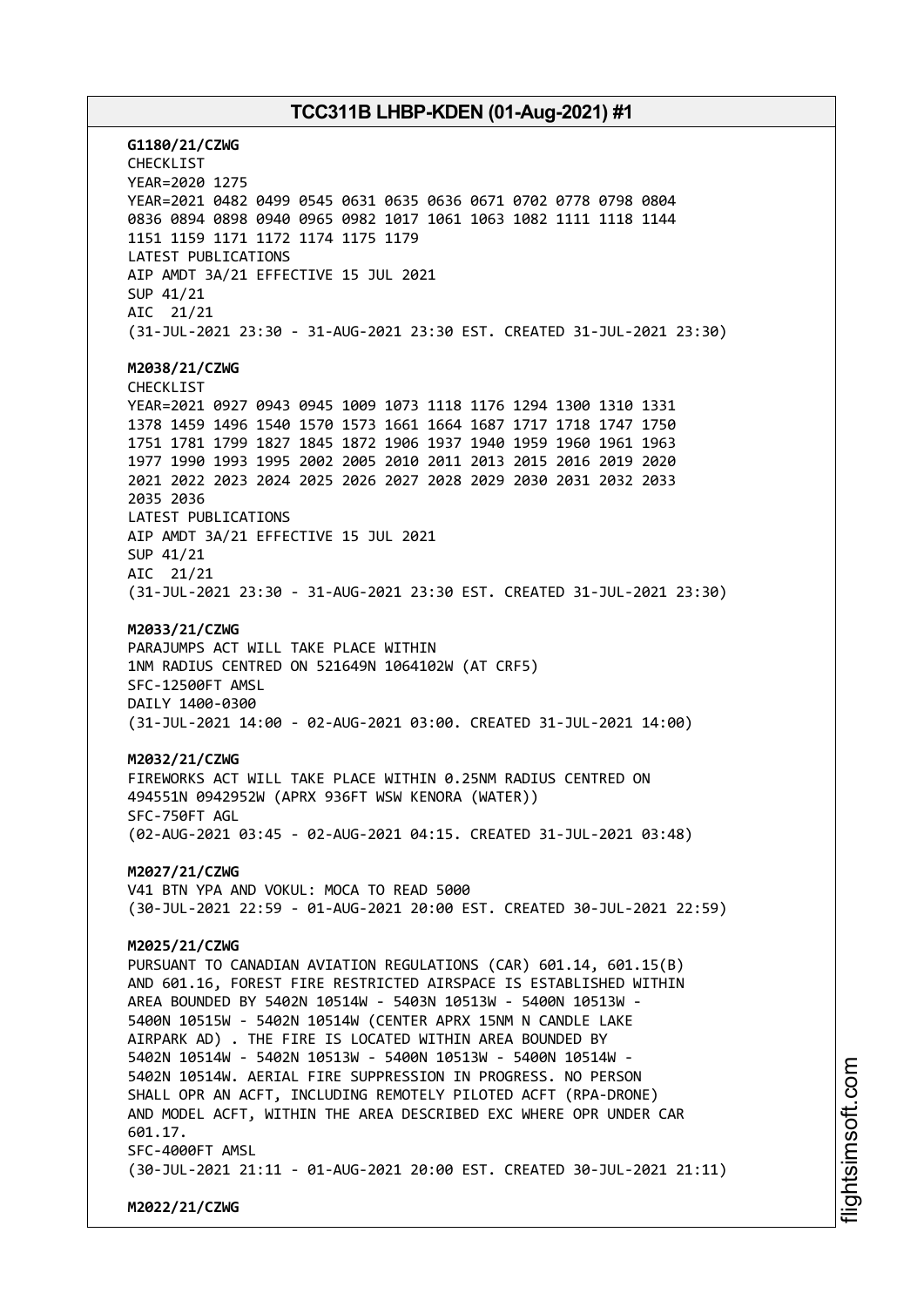PURSUANT TO CAR 601.14, 601.15(B) AND 601.16, FOREST FIRE RESTRICTED AIRSPACE IS ESTABLISHED WITHIN AREA BOUNDED BY 5354N 10441W - 5400N 10424W - 5339N 10416W - 5344N 10437W - 5354N-10441W (CENTER APRX 29NM E CANDLE LAKE AIRPARK). THE FIRE IS LOCATED WITHIN AREA BOUNDED BY 5353N 10438W - 5357N 10426W - 5342N 10420W - 5346N 10438W - 5353N 10438W. AERIAL FIRE SUPPRESSION IN PROGRESS. NO PERSON SHALL OPR AN ACFT, INCLUDING REMOTELY PILOTED ACFT (RPA-DRONE) AND MODEL ACFT, WITHIN THE AREA DESCRIBED EXC WHERE OPR UNDER CAR 601.17. SFC-4500FT AMSL (30-JUL-2021 19:42 - 03-AUG-2021 19:00 EST. CREATED 30-JUL-2021 19:42)

#### **M2021/21/CZWG**

PURSUANT TO CAR 601.14, 601.15(B) AND 601.16, FOREST FIRE RESTRICTED AIRSPACE IS ESTABLISHED WITHIN AREA BOUNDED BY 5542N 10450W - 5547N 10444W - 5542N 10437W - 5539N 10444W - 5542N 10450W (CENTRE APRX 7NM N OTTER LAKE(WATER) AD) . THE FIRE IS LOCATED WITHIN AREA BOUNDED BY 5542N 10447W - 5545N 10444W - 5542N 10440W - 5540N 10444W - 5542N 10447W. AERIAL FIRE SUPPRESSION IN PROGRESS. NO PERSON SHALL OPR AN ACFT, INCLUDING REMOTELY PILOTED ACFT (RPA-DRONE) AND MODEL ACFT, WITHIN THE AREA DESCRIBED EXC WHERE OPR UNDER CAR 601.17. SFC-4500FT AMSL (30-JUL-2021 18:13 - 03-AUG-2021 19:00 EST. CREATED 30-JUL-2021 18:13)

#### **M2020/21/CZWG**

PURSUANT TO CANADIAN AVIATION REGULATIONS (CAR) 601.14, 601.15(B) AND 601.16, FOREST FIRE RESTRICTED AIRSPACE IS ESTABLISHED WITHIN AREA BOUNDED BY 5544N 10430W - 5541N 10422W - 5534N 10438W - 5538N 10443W - 5544N 10430W (CENTER APRX 8NM ENE OTTER LAKE (WATER)). THE FIRE IS LOCATED WITHIN AREA BOUNDED BY 5542N 10429W - 5541N 10425W - 5536N 10439W - 5537N 10441W - 5542N 10429W. AERIAL FIRE SUPPRESSION IN PROGRESS. NO PERSON SHALL OPR AN ACFT, INCLUDING REMOTELY PILOTED ACFT (RPA-DRONE) AND MODEL ACFT, WITHIN THE AREA DESCRIBED EXC WHERE OPR UNDER CAR 601.17. SFC-4500FT AMSL (30-JUL-2021 18:13 - 03-AUG-2021 19:00 EST. CREATED 30-JUL-2021 18:13)

#### **G1172/21/CZWG**

PARAJUMP ACT WILL TAKE PLACE WITHIN 2NM RADIOUS CENTRED ON 502605N 1052316W (APRX AT MOOSE JAW MUNICIPAL) SFC-12500FT AGL SR-SS (30-JUL-2021 18:07 - 27-OCT-2021 23:47. CREATED 30-JUL-2021 18:07)

## **G1151/21/CZWG**

COVID 19: INFORMATION BORDER SVC ARE TEMPO SUSPENDED AT THE MAJORITY OF SMALL AIRPORTS ACROSS CANADA. FOR AN UPDATED LIST OF AUTH AIRPORTS OF ENTRY SEE THE LINK FOR OPEN PORTS OF ENTRY AT WWW.CBSA-ASFC.GC.CA/OFFICES (29-JUL-2021 17:01 - 29-OCT-2021 15:00 EST. CREATED 29-JUL-2021 17:01)

#### **M2005/21/CZWG**

A13: BTN WG AND QD: MEA/MOCA TO READ: 5500FT AMSL (29-JUL-2021 15:08 - 05-AUG-2021 19:00 EST. CREATED 29-JUL-2021 15:08)

**M2002/21/CZWG**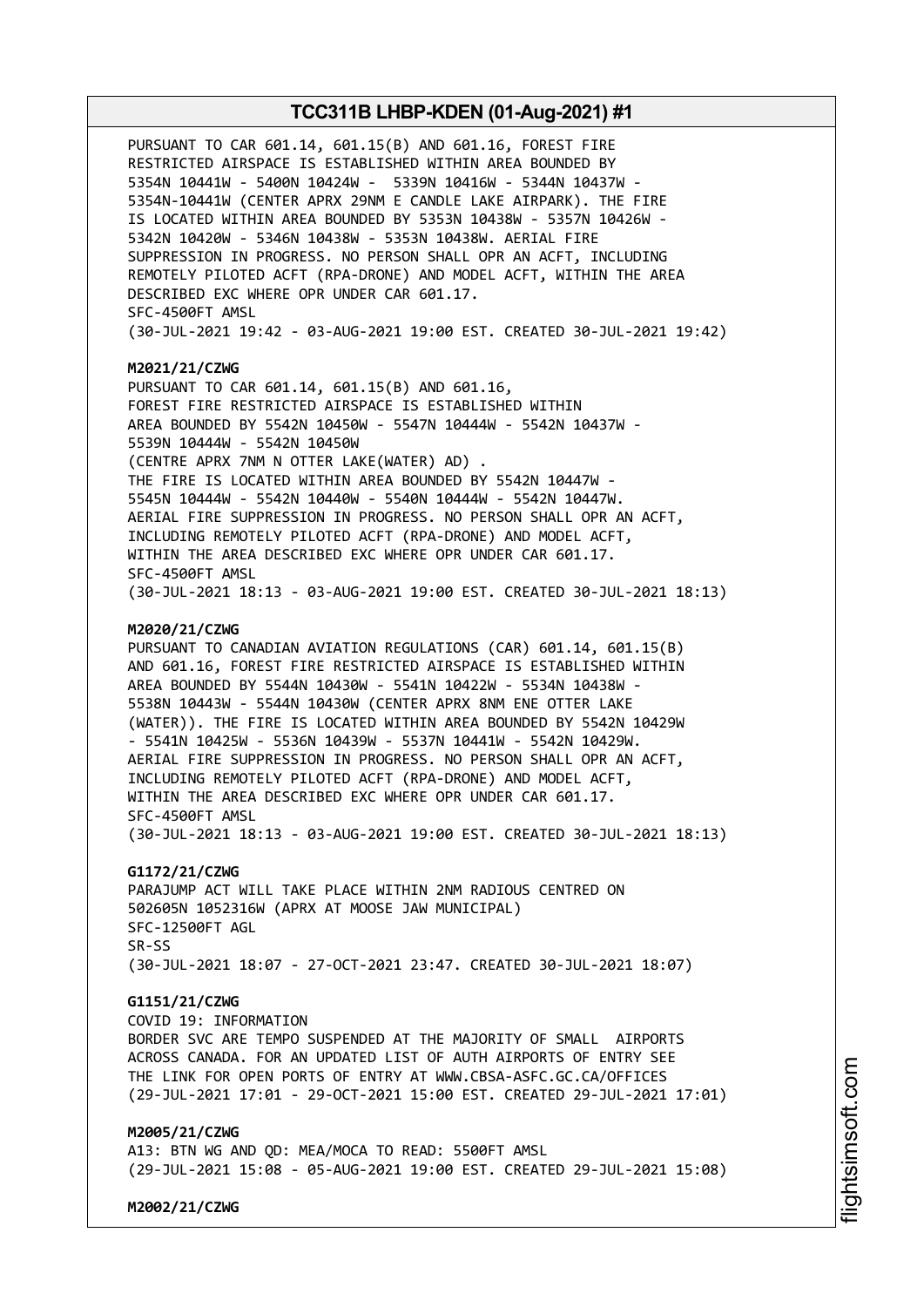PURSUANT TO CANADIAN AVIATION REGULATIONS (CAR) 601.14, 601.15(B) AND 601.16, FOREST FIRE WITHIN 7.5NM EITHER SIDE OF LINE 5144N 9902W - 5236N 9902W. RESTRICTED AIRSPACE IS ESTABLISHED WITHIN AREA BOUNDED BY 5240N 9925W - 5240N 9840W - 5140N 9840W - 5140N 9925W (CENTRE APRX 60NM SSE GRAND RAPIDS AD) . AERIAL FIRE SUPPRESSION IN PROGRESS. NO PERSON SHALL OPR AN ACFT, INCLUDING REMOTELY PILOTED ACFT (RPA-DRONE) AND MODEL ACFT, WITHIN THE AREA DESCRIBED EXC WHERE OPR UNDER CAR 601.17. FOR AUTH TO ENTER CTC DUTY OFFICER 204-345-1418. SFC-4500FT AMSL (29-JUL-2021 12:20 - 05-AUG-2021 19:00 EST. CREATED 29-JUL-2021 12:20)

## **G1144/21/CZWG**

AIRSPACE SECURITY WARNING ISSUED BY THE DEPARTMENT OF TRANSPORT IN RESPONSE TO THE VOLATILE SECURITY SITUATION IN AFGHANISTAN. POTENTIAL RISK FROM EXTREMIST AND MILITANT ACTIVITY AND LIMITED RISK MITIGATION CAPABILITIES. AIR OPERATORS AND OWNERS OF AIRCRAFT REGISTERED IN CANADA ARE ADVISED NOT TO FLY BELOW FL260 IN THE KABUL (OAKX) FIR (28-JUL-2021 19:32 - 28-OCT-2021 16:00. CREATED 28-JUL-2021 19:32)

# **M1993/21/CZWG**

DUE TO FOREST FIRE:

AR7: WG - YIV: MOCA/MEA TO READ: 5000 (28-JUL-2021 18:44 - 04-AUG-2021 19:00 EST. CREATED 28-JUL-2021 18:44)

#### **M1990/21/CZWG**

PURSUANT TO CANADIAN AVIATION REGULATIONS (CAR) 601.14, 601.15(B) AND 601.16, FOREST FIRE AREA WITHIN 11NM RADIUS CENTRED ON 5140N 9619W (APRX 16NM ESE BLOODVEIN RIVER AD) . RESTRICTED AIRSPACE IS ESTABLISHED WITHIN AREA BOUNDED BY 5154N 9637W - 5149N 9553W - 5131N 9554W - 5125N 9628W - 5138N 9649W - 5154N 9637W. AERIAL FIRE SUPPRESSION IN PROGRESS. NO PERSON SHALL OPR AN ACFT, INCLUDING REMOTELY PILOTED ACFT (RPA-DRONE) AND MODEL ACFT, WITHIN THE AREA DESCRIBED EXC WHERE OPR UNDER CAR 601.17. FIRE SUPRESSION ACFT MONITORING 131.37MHZ. FOR AUTH TO ENTER CTC DUTY OFFICER 204-345-1418. SFC-4000FT AMSL (28-JUL-2021 16:55 - 04-AUG-2021 19:00 EST. CREATED 28-JUL-2021 16:55)

#### **M1961/21/CZWG**

ADVISORY AREA CYA413(M) SOUTHPORT ACT 5000FT AMSL-8000FT AMSL MON-FRI 1230-2230 (26-JUL-2021 16:57 - 31-AUG-2021 22:30. CREATED 26-JUL-2021 16:57)

## **M1960/21/CZWG**

ADVISORY AREA CYA407(M) SOUTHPORT ACT SFC-8000FT AMSL MON-FRI 1230-2230 (26-JUL-2021 16:57 - 31-AUG-2021 22:30. CREATED 26-JUL-2021 16:57)

## **M1940/21/CZWG**

PURSUANT TO SECTION 5.1 OF THE AERONUCTICS ACT, THE AIRSPACE SURROUNDING MARIEVAL INDIAN RESIDENTIAL SCHOOL IS RESTRICTED WITHIN AREA BOUNDED BY 503502N 1023924W - 503459N 1023908W - 503450N 1023918W - 503456N 1023931W - 503502N 1023924W (CENTER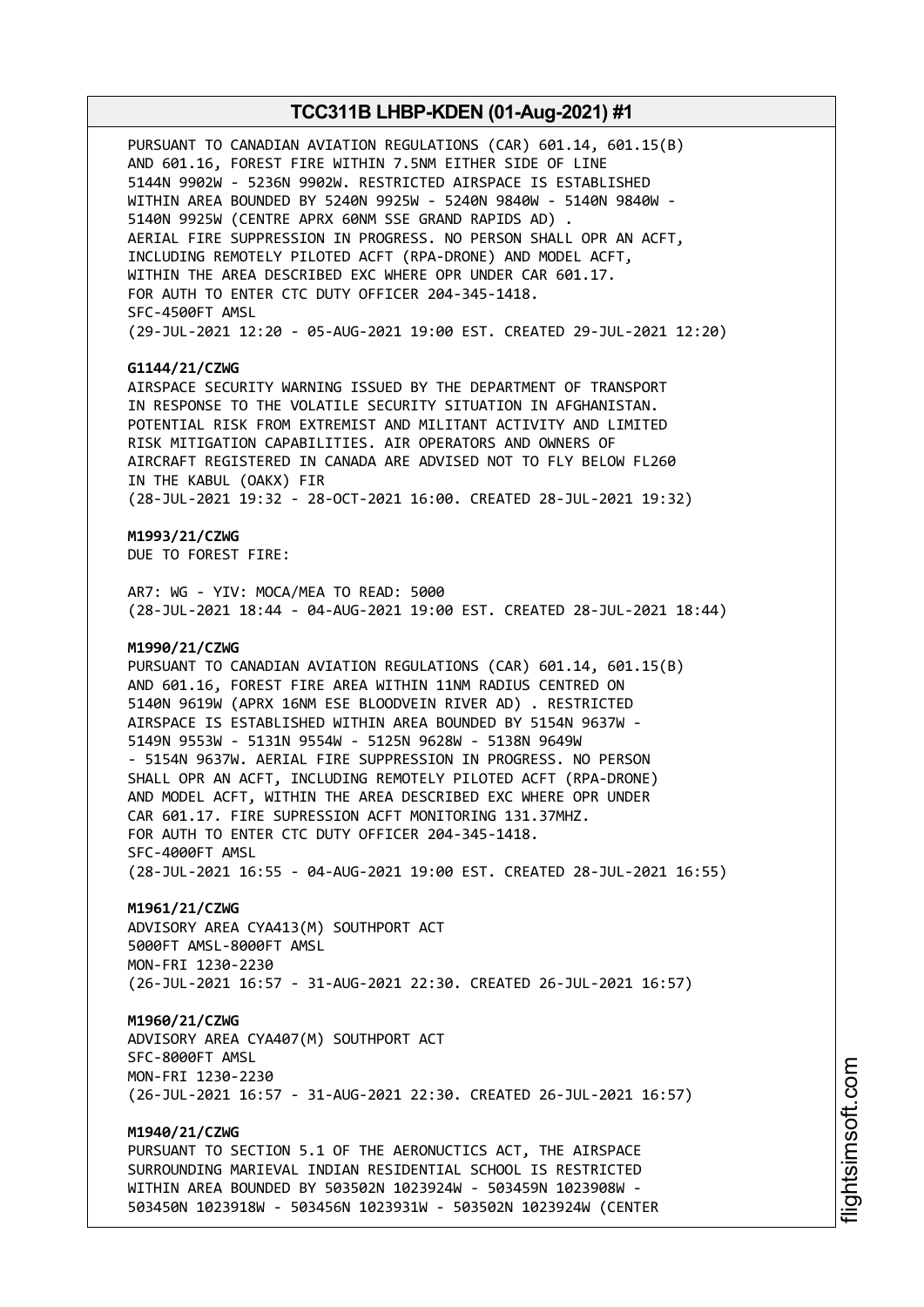APRX 14.5NM NE GRENFELL AD) . NO PERSON SHALL OPR AN ACFT, INCLUDING REMOTELY PILOTED ACFT (RPA-DRONE) AND MODEL ACFT, WITHIN THE AREA DESCRIBED UNLESS THE FLT IS AUTH BY THE ADMIN NATION NAVIGATOR 639-205-7811. SFC-3000FT AMSL (25-JUL-2021 23:47 - 25-AUG-2021 23:59 EST. CREATED 25-JUL-2021 23:47) **G1111/21/CZWG** COVID-19: CREWS/PASSENGERS REQUIREMENTS ALL FOREIGN MIL AND STATE ACFT WITH STOP OVERS IN CANADA TO CTC +OVERFLIGHT(AT)FORCES.GC.CA OR CALL (204) 227-7498 PRIOR TO FILING FLT PLAN SFC-UNL (23-JUL-2021 16:36 - 30-SEP-2021 04:00 EST. CREATED 23-JUL-2021 16:36) **G1063/21/CZWG** COVID-19: FLIGHT RESTRICTIONS PURSUANT TO SECTION 5.1 OF THE AERONAUTICS ACT, THE MINISTER OF TRANSPORT IS OF THE OPINION IT IS NECESSARY FOR AVIATION SAFETY AND THE PROTECTION OF THE PUBLIC, TO PROHIBIT THE OPS OF ACFT INVOLVED IN SKED AND NON SKED INTL COMMERCIAL AIR SVC FM INDIA, FOR THE TRANSPORT OF PASSENGERS ON AN INBOUND FLT TO CANADA. THIS PROHIBITION FURTHER APPLIES TO OPS OF ACFT INVOLVED IN PRIVATE AND CHARTER AIR SVC. THIS PROHIBITION DOES NOT APPLY TO ACFT OPERATED IN THE FLW CIRCUMSTANCES: - CARGO FLT - MEDEVAC FLT - FERRY FLT - FLIGHT CREW REPATRIATION FLT - TECHNICAL STOPS WHERE PASSENGERS DO NOT DISEMBARK, OR - AT ALTERNATE AP IDENTIFIED IN A FLT PLAN TO ADDRESS WX, OR - ACFT SAFETY SITUATIONS, OR - FLT EN ROUTE TO CANADA AT THE TIME THIS NOTICE TAKES EFFECT - IN THE CASE WHERE SPECIAL AUTH HAS BEEN GRANTED BY TRANSPORT CANADA: 1-613-992-6853. SFC-UNL (19-JUL-2021 18:30 - 22-AUG-2021 03:59. CREATED 19-JUL-2021 18:30) **G1061/21/CZWG** COVID-19: FLIGHT RESTRICTIONS UNTIL FURTHER NOTICE, WITH THE INTENT TO PREVENT THE SPREAD OF COVID-19 THROUGHOUT CANADA, ALL COMMERCIAL AIR SVC, PRIVATE OPR (CAR SUBPART 604) AND FOREIGN BUSINESS AVIATION, THAT ARE TRANSPORTING PASSENGERS TO CANADA MUST COMPLY WITH THE PROVISIONS OF THE INTERIM ORDER RESPECTING CERTAIN REQUIREMENTS FOR CIVIL AVIATION DUE TO COVID-19, ISSUED BY THE MINISTER OF TRANSPORT AND CURRENTLY IN FORCE. THIS INCLUDES A REQUIREMENT PASSENGERS TO WEAR FACE MASKS AND PROVIDE EVIDENCE OF A NEGATIVE RESULT FOR A COVID-19 MOLECULAR TEST PRIOR TO BOARDING. IN ADDITION TO ABV, AND PURSUANT TO SECTION 5.1 OF THE AERONAUTICS ACT, ALL COMMERCIAL AIR SVC, PRIVATE OPR (CAR SUBPART 604) AND FOREIGN BUSINESS AVIATION, THAT ARE TRANSPORTING PASSENGERS TO CANADA MUST, FOR THE PURPOSE OF DISEMBARKING PASSENGERS, LAND AT ONE OF THE FOLLOWING AP:

- AEROPORT INTL DE MONTREAL-TRUDEAU
- CALGARY INTL AIRPORT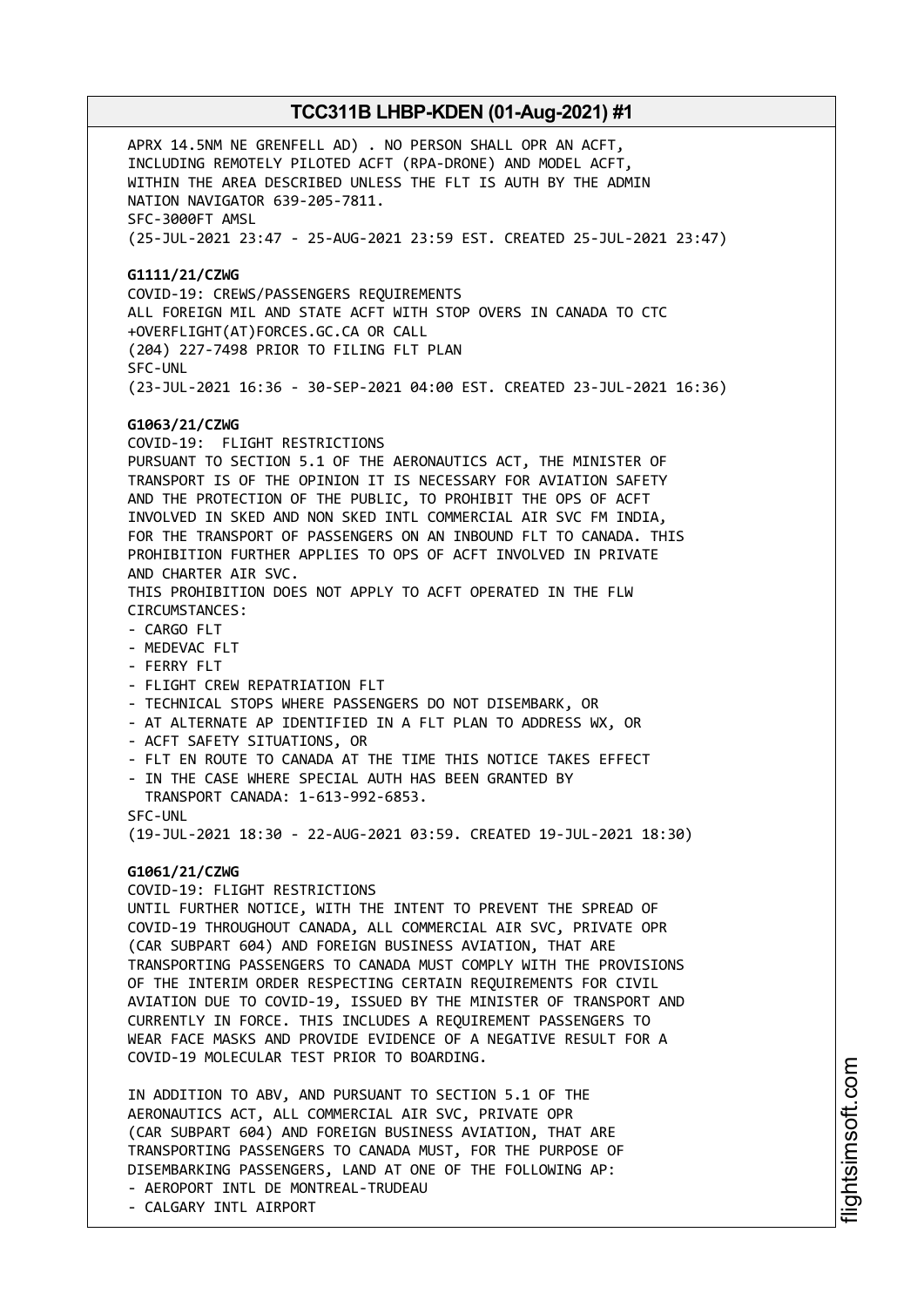- TORONTO-PEARSON INTL AIRPORT - VANCOUVER INTL AIRPORT THIS RESTRICTION DOES NOT APPLY TO ACFT OPERATED IN THE FLW CIRCUMSTANCES: - DIRECT FLT FM SAINT-PIERRE-ET-MIQUELON - MEDEVAC FLT - FERRY AND CREW REPATRIATION FLT - CARGO FLIGHTS CARRYING ONLY AIRCREW OR AIRLINE EMPLOYEES - TECHNICAL STOPS WHERE PASSENGERS DO NOT DISEMBARK - AT ALTERNATE AP IDENTIFIED IN A FLT PLAN TO ADDRESS WX - ACFT SAFETY SITUATIONS, OR - IN THE CASE WHERE SPECIAL AUTH HAS BEEN GRANTED BY TRANSPORT CANADA: 1-888-857-4003. SFC-UNL (19-JUL-2021 15:59 - 09-AUG-2021 04:00. CREATED 19-JUL-2021 15:59) **M1827/21/CZWG** REGINA PSR U/S. FLT WITHIN 40NM RADIUS CENTRED ON 502559N 1044017W, 12500FT AMSL AND BLW, WILL NOT BE PROVIDED NON-TRANSPONDER EQUIPPED ACFT TFC INFO. (16-JUL-2021 04:25 - 29-AUG-2021 00:00 EST. CREATED 16-JUL-2021 04:26) **L3498/21/CZWG** BLASTING ACT WILL TAKE PLACE WITHIN 1NM RADIUS CENTRED ON 544544N 1015308W (APRX 1.95NM WNW FLIN FLON/CHANNING (WATER) AD) SFC-1500FT AGL (07-JUL-2021 16:24 - 05-OCT-2021 18:00. CREATED 07-JUL-2021 16:24) **G0940/21/CZWG** PARAJUMPS ACT WILL TAKE PLACE WITHIN 1.5 NM RADIUS CENTRED ON GIMLI INDUSTRIAL PARK AD SFC-12500FT AMSL (05-JUL-2021 01:14 - 05-OCT-2021 01:00. CREATED 05-JUL-2021 01:14) **G0898/21/CZWG** COVID-19: FLIGHT RESTRICTIONS UNTIL FURTHER NOTICE, WITH THE INTENT TO PREVENT THE SPREAD OF THE COVID-19 VIRUS THROUGHOUT NUNAVUT ALL NON-SKED FLT ORIGINATING OUTSIDE OF NUNAVUT LDG IN NUNAVUT ARE REQUIRED TO CTC THE OFFICE OF NUNAVUT'S CHIEF PUBLIC HEALTH OFFICE IN ADVANCE CPHOTRAVELREQUESTS GOV.NU.CA OR CALL 1-867-975-5772. IT IS RECOMMENDED TO CTC 24 HR IN ADVANCE (30-JUN-2021 18:58 - 28-SEP-2021 18:00 EST. CREATED 30-JUN-2021 18:58) **M1573/21/CZWG** BEECHY NDB BY 212KHZ U/S (25-JUN-2021 18:37 - 12-AUG-2021 23:59. CREATED 25-JUN-2021 18:37) **G0798/21/CZWG** WINNIPEG CENTRE PERIPHERAL STATION (PAL) 225.2MHZ AT KENORA U/S (18-JUN-2021 20:57 - 17-SEP-2021 23:59. CREATED 18-JUN-2021 20:57) **G0671/21/CZWG** COVID-19: FLIGHT RESTRICTIONS UNTIL FURTHER NOTICE, WITH THE INTENT TO PREVENT THE SPREAD OF

COVID-19 THROUGHOUT CANADA, AN OPERATOR OPERATING A FLIGHT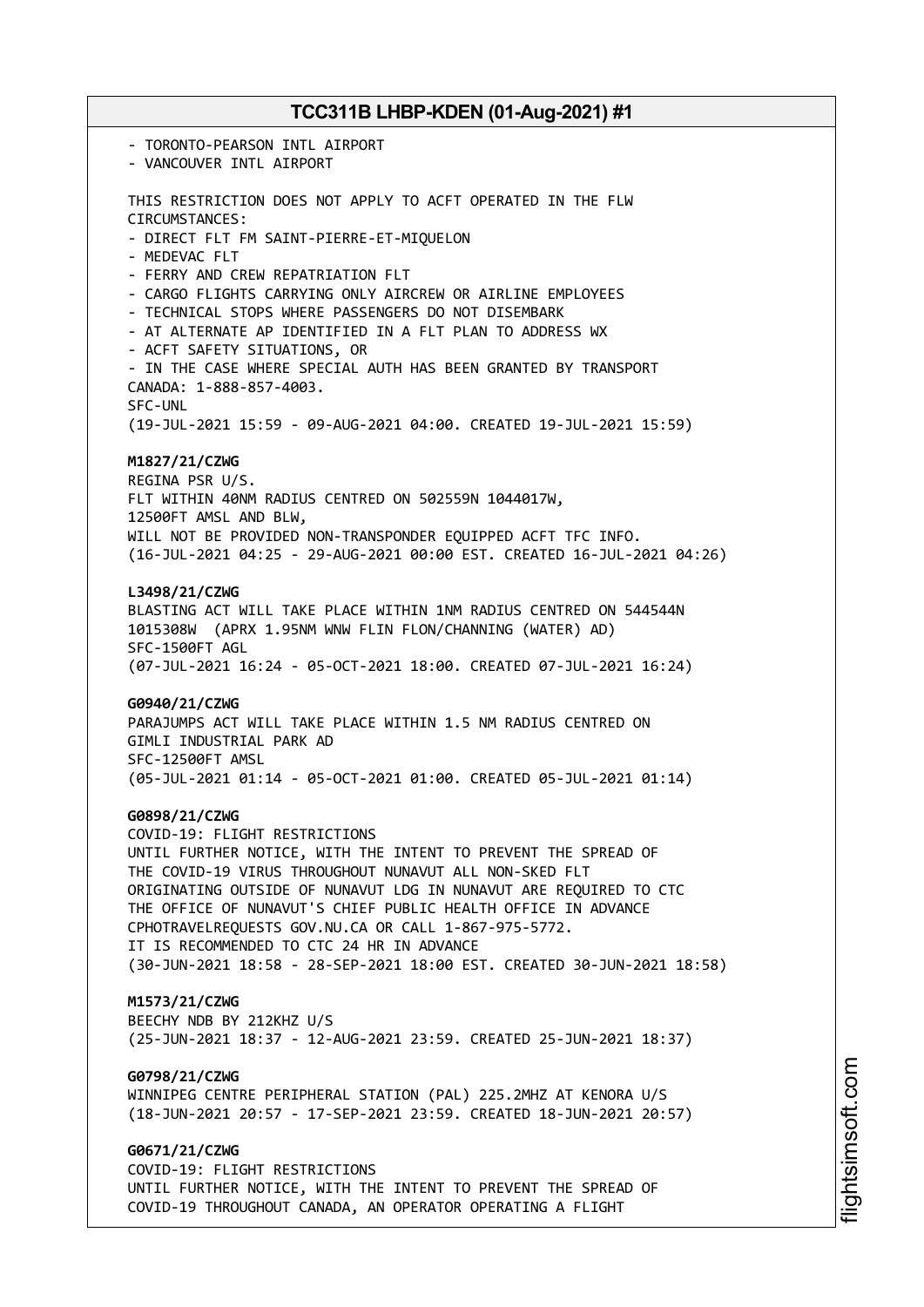BETWEEN TWO POINTS IN CANADA OR A FLIGHT TO CANADA MUST COMPLY WITH THE PROVISIONS OF THE INTERIM ORDER RESPECTING CERTAIN REQUIREMENTS FOR CIVIL AVIATION DUE TO COVID-19, ISSUED BY THE MINISTER OF TRANSPORT AND CURRENTLY IN FORCE. THIS INCLUDES A REQUIREMENT FOR PASSENGER FACE MASKS. OPERATORS ARE REQUIRED TO NOTIFY PASSENGERS OF THE LATEST MEASURES TO PREVENT THE SPREAD OF COVID-19 TAKEN BY THE TERRITORIAL AND PROVINCIAL GOVERNMENT WITH JURISDICTION AT THE DESTINATION AERODROME FOR THAT FLIGHT, OR BY THE FEDERAL GOVERNMENT. SFC-UNL

(03-JUN-2021 16:31 - 02-SEP-2021 16:00 EST. CREATED 03-JUN-2021 16:31)

## **G0631/21/CZWG**

AIRSPACE SECURITY WARNING ISSUED BY THE DEPARTMENT OF TRANSPORT IN RESPONSE TO UNUSUAL EXCESSIVE MEASURES BY BELARUS POSING SERIOUS SAFETY AND SECURITY CONCERNS TO COMMERCIAL AVIATION. AIR OPERATORS AND OWNERS OF AIRCRAFT REGISTERED IN CANADA ARE ADVISED NOT TO ENTER MINSK (UMMV) FIR. (25-MAY-2021 20:42 - 25-AUG-2021 16:00. CREATED 25-MAY-2021 20:42)

#### **D1036/21/CZWG**

BLASTING ACT WILL TAKE PLACE WITHIN 1NM RADIUS CENTRED ON 554122N 1033510W (APRX 3000FT BFR THR 23 AND 2090FT SE EXTENDED RCL SEABEE MINE AD) SFC-1000FT AGL (04-MAY-2021 23:00 - 04-AUG-2021 01:00. CREATED 04-MAY-2021 19:18)

┌──────────────────────────────────────────────────────────────────────────────┐

└──────────────────────────────────────────────────────────────────────────────┘

#### │**KZMP (MINNEAPOLIS FIR)** │

#### **08/005/KZMP**

ZMP OBST WIND TURBINE FARM WI AN AREA DEFINED AS 5NM RADIUS OF 443709N0964117W (9.3NM S 5H3) 2500FT (550FT AGL) NOT LGTD (01-AUG-2021 16:08 - 04-AUG-2021 23:59. CREATED 01-AUG-2021 16:09)

#### **08/004/KZMP**

ZMP AIRSPACE NUMEROUS ACFT WI AN AREA DEFINED AS 60NM RADIUS OF APN SFC-17999FT MNT 128.425 (01-AUG-2021 12:38 - 14-AUG-2021 23:59. CREATED 01-AUG-2021 12:40)

## **07/102/KZMP**

ZMP AIRSPACE R4201A ACT SFC-FL230 (01-AUG-2021 04:01 - 02-AUG-2021 04:00. CREATED 31-JUL-2021 22:06)

#### **07/240/KZMP**

ZMP AIRSPACE UAS WI AN AREA DEFINED AS 5NM RADIUS OF 430337.10N0912714.40W (5.0NM WNW 7C3) SFC-150FT AGL (02-AUG-2021 11:00 - 04-AUG-2021 01:30. CREATED 31-JUL-2021 20:52)

# **07/230/KZMP**

ZMP OBST WIND TURBINE FARM WI AN AREA DEFINED AS 1.46NM RADIUS OF 462001N0985330W (43.1NM SSW JMS) 2341FT (400FT AGL) NOT LGTD (30-JUL-2021 16:47 - 30-AUG-2021 23:59 EST. CREATED 30-JUL-2021 16:51)

## **07/030/KZMP**

ZMP AIRSPACE R6901B ACT SFC-1200FT (31-JUL-2021 14:00 - 02-AUG-2021 22:00. CREATED 30-JUL-2021 14:05)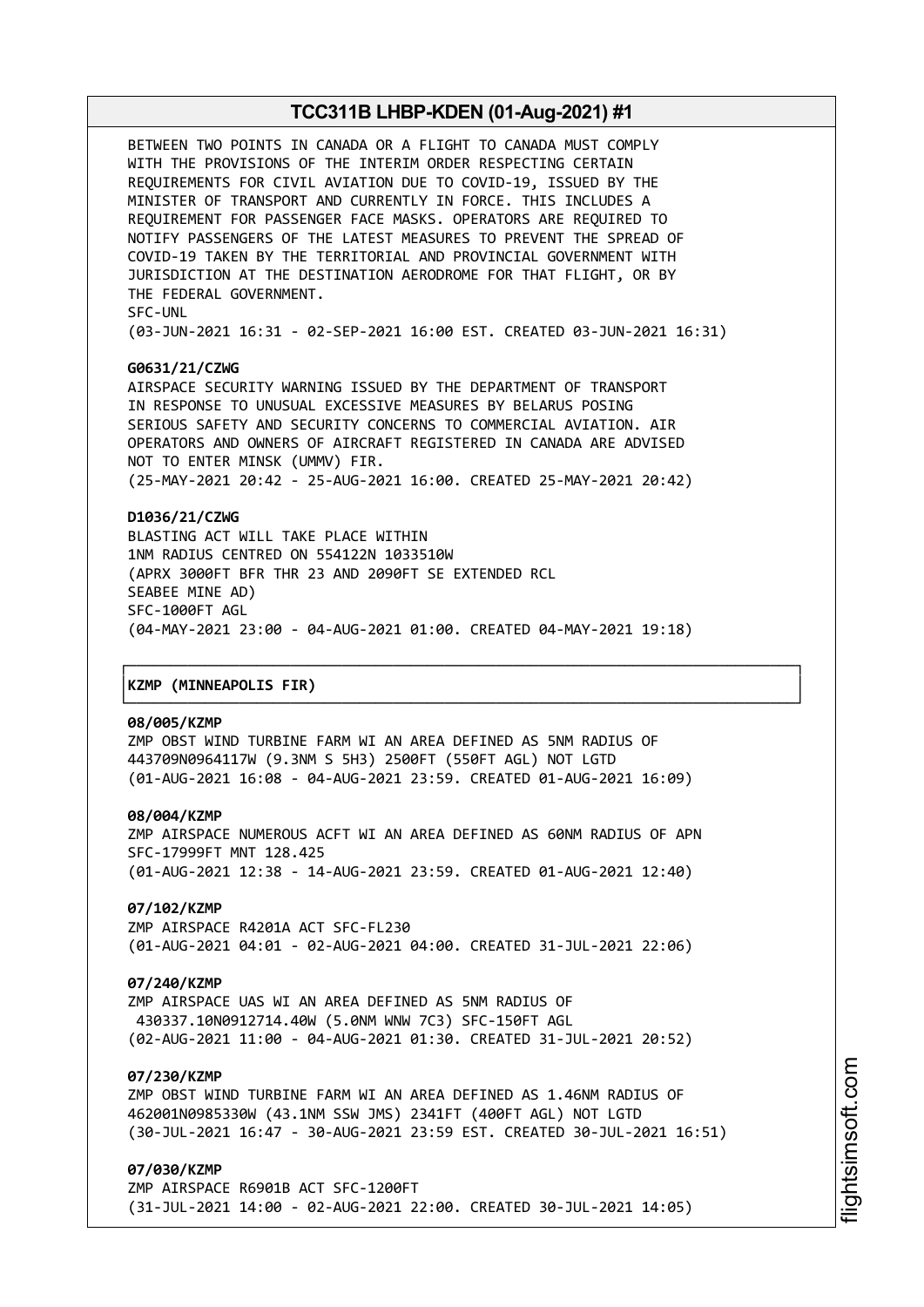## **07/227/KZMP**

ZMP AIRSPACE UAS WI AN AREA DEFINED AS 6NM RADIUS OF 430337.10N0912714.40W (5.0NM WNW 7C3) SFC-150FT AGL (30-JUL-2021 13:00 - 02-AUG-2021 01:30. CREATED 30-JUL-2021 12:07)

## **1/7966/KZMP**

ZMP MN..AIRSPACE HIBBING, MN..TEMPORARY FLIGHT RESTRICTIONS WI AN AREA DEFINED AS 3NM RADIUS OF 472510N0930332W (HIB294016.1) SFC-4500FT MINE BLASTING. PURSUANT TO 14 CFR SECTION 91.137(A)(1) TEMPORARY FLIGHT RESTRICTIONS ARE IN EFFECT. ONLY RELIEF ACFT OPS UNDER DIRECTION OF KEETAC MINING ARE AUTH IN THE AIRSPACE. KEETAC MINING TEL 218-778-8746 IS IN CHARGE OF ON SCENE EMERG RESPONSE ACT. MINNEAPOLIS /ZMP/ ARTCC TEL 651-463-5580 IS THE FAA CDN FAC. 2108031650-2108031900

(PERM. CREATED 29-JUL-2021 16:51)

#### **07/222/KZMP**

ZMP AIRSPACE PJE WI AN AREA DEFINED AS 10NM RADIUS OF 2P2 SFC-13000FT (29-JUL-2021 19:04 - 02-AUG-2021 01:59. CREATED 29-JUL-2021 14:21)

# **07/217/KZMP**

ZMP OBST WIND TURBINE FARM WI AN AREA DEFINED AS 5NM RADIUS OF 423829N0982858W (13.7NM NE ONL) 2371FT (443FT AGL) NOT LGTD (28-JUL-2021 20:51 - 02-AUG-2021 23:59. CREATED 28-JUL-2021 20:51)

#### **07/213/KZMP**

ZMP OBST WIND TURBINE FARM WI AN AREA DEFINED AS 3.01NM RADIUS OF 471748N0975636W (43.9NM NE JMS) 1882FT (400FT AGL) NOT LGTD (28-JUL-2021 15:59 - 28-AUG-2021 23:59 EST. CREATED 28-JUL-2021 16:00)

## **07/211/KZMP**

ZMP OBST WIND TURBINE FARM WI AN AREA DEFINED AS 2.5NM RADIUS OF 475212N1005215W (21.3NM N 91N) 2183FT (495FT AGL) NOT LGTD (28-JUL-2021 00:15 - 11-AUG-2021 17:00. CREATED 28-JUL-2021 00:15)

## **07/190/KZMP**

ZMP OBST WIND TURBINE FARM WI AN AREA DEFINED AS 1.46NM RADIUS OF 462001N0985330W (43.1NM SSW JMS) 2341FT (400FT AGL) NOT LGTD (24-JUL-2021 02:16 - 24-AUG-2021 23:59 EST. CREATED 24-JUL-2021 02:20)

#### **07/189/KZMP**

ZMP OBST WIND TURBINE FARM WI AN AREA DEFINED AS 5NM RADIUS OF 430707N0980427W (18NM ENE AGZ) 2000FT (600FT AGL) NOT LGTD (24-JUL-2021 00:29 - 27-AUG-2021 03:00. CREATED 24-JUL-2021 00:29)

## **07/166/KZMP**

ZMP AIRSPACE UAS WI AN AREA DEFINED AS .5NM EITHER SIDE OF A LINE FM 444533N0945345W (6.8NM ESE OVL) TO 443210N0945332W (9.4NM E RWF) TO 443210N0945203W (10.6NM E RWF) TO 443013N0945150W (11.2NM ESE RWF) TO 442237N0943347W (5.1NM NNW ULM) SFC-300FT AGL DLY 1200-2330 (22-JUL-2021 12:00 - 14-AUG-2021 23:30. CREATED 20-JUL-2021 19:19)

# **07/165/KZMP**

ZMP AIRSPACE UAS WI AN AREA DEFINED AS .5NM EITHER SIDE OF A LINE FM 452351N0924823W (8.3NM NW OEO) TO 452350N0924104W (5.9NM N OEO) TO 452443N0923941W (7.2NM NNE OEO) TO 452247N0924215W (4.9NM N OEO) SFC-300FT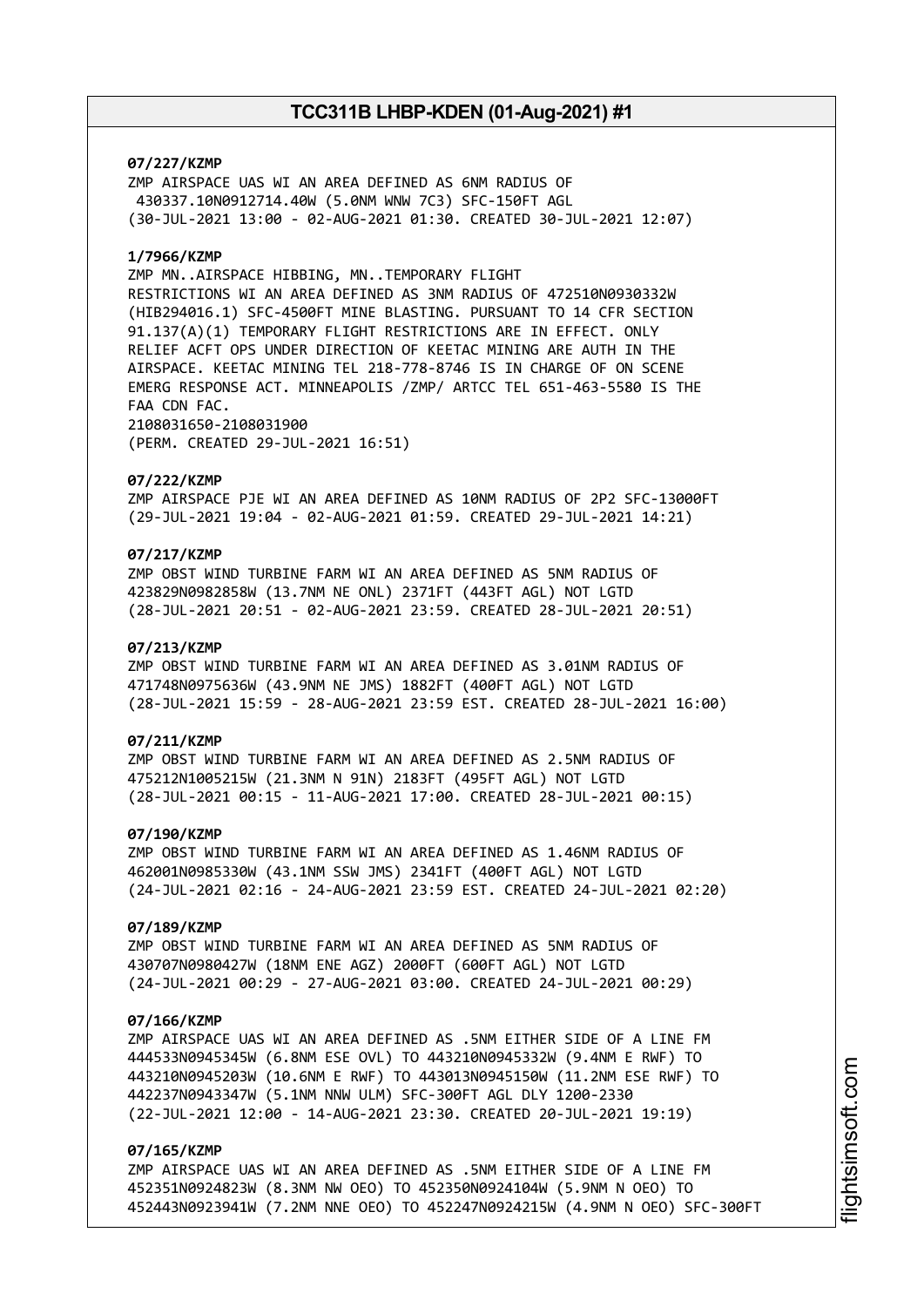## AGL

(22-JUL-2021 12:00 - 14-AUG-2021 23:30. CREATED 20-JUL-2021 19:19)

#### **07/164/KZMP**

ZMP AIRSPACE UAS WI AN AREA DEFINED AS .5NM EITHER SIDE OF A LINE FM 453855N0945259W (4.6NM SSE D39) TO 453235N0945153W (11.7NM SSE D39) TO 453227N0944843W (12.1NM NNW PEX) TO 453128N0944829W (10.9NM NNW PEX) TO 452947N0944242W (8.9NM NNE PEX) TO 452624N0944241W (5.1NM NNE PEX) SFC-300FT AGL DLY 1200-2330

(22-JUL-2021 12:00 - 14-AUG-2021 23:30. CREATED 20-JUL-2021 18:35)

#### **07/163/KZMP**

ZMP AIRSPACE UAS WI AN AREA DEFINED AS .5NM EITHER SIDE OF A LINE FM 452958N0942154W (13.2NM WSW STC) TO 452948N0943055W (12.3NM NE PEX) TO 453035N0943057W (12.7NM NE PEX) TO 453159N0943906W (10.4NM NNE PEX) TO 453146N0944215W (9.5NM NNE PEX) TO 453823N0944134W (10.9NM SE D39) TO 453920N0944237W (9.9NM ESE D39) SFC-300FT AGL DLY 1200-2330 (22-JUL-2021 12:00 - 14-AUG-2021 23:30. CREATED 20-JUL-2021 18:34)

## **07/162/KZMP**

ZMP AIRSPACE UAS WI AN AREA DEFINED AS .5NM EITHER SIDE OF A LINE FM 452924N0941107W (6.3NM SW STC) TO 452641N0941437W (9.9NM SW STC) TO 452517N0942025W (14.0NM SW STC) TO 452515N0942525W (13.9NM ENE PEX) TO 451907N0942526W (13.8NM NNE LJF) SFC-300FT AGL DLY 1200-2330 (22-JUL-2021 12:00 - 14-AUG-2021 23:30. CREATED 20-JUL-2021 18:33)

#### **07/161/KZMP**

ZMP AIRSPACE UAS WI AN AREA DEFINED AS .5NM EITHER SIDE OF A LINE FM 444533N0945345W (6.8NM ESE OVL) TO 443210N0945332W (9.4NM E RWF) TO 443210N0945203W (10.6NM E RWF) TO 443013N0945150W (11.2NM ESE RWF) TO 442237N0943347W (5.1NM NNW ULM) SFC-300FT AGL DLY 1200-2330 (22-JUL-2021 12:00 - 14-AUG-2021 23:30. CREATED 20-JUL-2021 18:32)

## **07/160/KZMP**

ZMP AIRSPACE UAS WI AN AREA DEFINED AS .5NM EITHER SIDE OF A LINE FM 452351N0924823W (8.3NM NW OEO) TO 452350N0924104W (5.9NM N OEO) TO 452443N0923941W (7.2NM NNE OEO) TO 452247N0924215W (4.9NM N OEO) SFC-300FT AGL DLY 1200-2330 (22-JUL-2021 12:00 - 14-AUG-2021 23:30. CREATED 20-JUL-2021 18:30)

## **07/159/KZMP**

ZMP AIRSPACE UAS WI AN AREA DEFINED AS .5NM EITHER SIDE OF A LINE FM 452022N0925844W (5.5NM N 25D) TO 452121N0925801W (6.6NM NNE 25D) TO 452139N0925508W (7.5NM NE 25D) TO 452410N0925406W (10.2NM NE 25D) TO 452740N0925448W (13.2NM NW OEO) SFC-300FT AGL DLY 1200-2330 (22-JUL-2021 12:00 - 14-AUG-2021 23:30. CREATED 20-JUL-2021 18:25)

#### **07/157/KZMP**

ZMP AIRSPACE UAS WI AN AREA DEFINED AS .5NM EITHER SIDE OF A LINE FM 443059N0944937W (11.1NM ESE RWF) TO 443231N0944932W (11.0NM E RWF) TO 443238N0942800W (11.6NM NNE ULM) TO 443515N0942805W (13.6NM SE 1D6) TO 443538N0941855W (13.9NM SW GYL) TO 443630N0941326W (10.8NM SW GYL) TO 443723N0940909W (8.5NM SSW GYL) TO 443748N0935659W (9.4NM SE GYL) TO 443905N0935659W (8.5NM SE GYL) TO 443859N0934833W (13.3NM SE GYL) TO 443513N0934806W (10.0NM NE 12Y) TO 443510N0934150W (12.9NM NE 12Y) TO 443330N0934145W (11.8NM NE 12Y) TO 443318N0933925W (13.1NM NE 12Y) SFC-300FT AGL DLY 1200-2330 (22-JUL-2021 12:00 - 14-AUG-2021 23:30. CREATED 20-JUL-2021 18:25)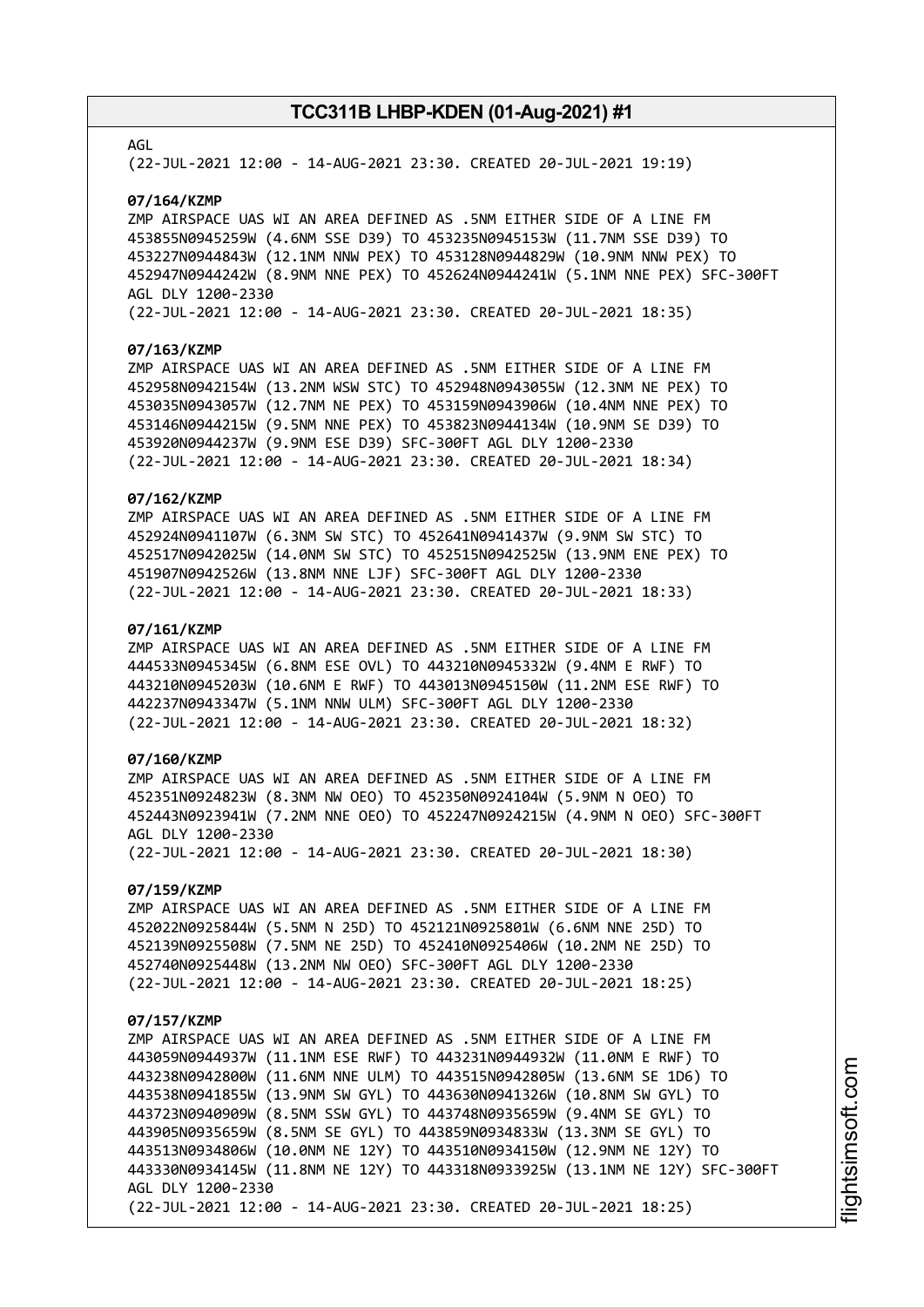## **07/156/KZMP**

ZMP AIRSPACE UAS WI AN AREA DEFINED AS .5NM EITHER SIDE OF A LINE FM 451824N0924817W (5.0NM W OEO) TO 451407N0925359W (4.0NM E 25D) SFC-300FT AGL DLY 1200-2330 (22-JUL-2021 12:00 - 14-AUG-2021 23:30. CREATED 20-JUL-2021 18:24)

### **07/152/KZMP**

ZMP OBST WIND TURBINE FARM WI AN AREA DEFINED AS 6NM RADIUS OF 462355N0995933W (39NM SE BIS) 2100FT (660FT AGL) NOT LGTD (20-JUL-2021 14:21 - 20-AUG-2021 23:59 EST. CREATED 20-JUL-2021 14:22)

## **07/141/KZMP**

ZMP OBST WIND TURBINE FARM WI AN AREA DEFINED AS 2.36NM RADIUS OF 432035N0935323W (15.7NM NW FXY) 1731FT (400FT AGL) NOT LGTD (19-JUL-2021 19:51 - 19-AUG-2021 23:59 EST. CREATED 19-JUL-2021 19:52)

#### **07/140/KZMP**

ZMP AIRSPACE UAS WI AN AREA DEFINED AS 7.5NM RADIUS OF 450000N0883800W (9.5NM SE 7P5) SFC-400FT AGL TUE WED THU FRI MON 1200-2030 (20-JUL-2021 12:00 - 27-AUG-2021 20:30. CREATED 19-JUL-2021 19:50)

## **07/120/KZMP**

ZMP AIRSPACE UAS WI AN AREA DEFINED AS .5NM EITHER SIDE OF A LINE FM 434343N0954843W (11.0NM NW OTG) TO 434358N0955557W (14.3NM NE LYV) TO 435147N0955604W (9.9NM SW DVP) SFC-300FT AGL DLY 1200-2330 (17-JUL-2021 12:00 - 07-AUG-2021 23:30. CREATED 16-JUL-2021 19:46)

### **07/119/KZMP**

ZMP AIRSPACE UAS WI AN AREA DEFINED AS .5NM EITHER SIDE OF A LINE FM 433905N0973622W (20.1NM SE MHE) TO 433907N0972842W (25.6NM SE MHE) TO 433302N0972842W (24.3NM NE 8V3) TO 433301N0971604W (21.1NM NW Y14) SFC-300FT AGL DLY 1200-2330 (17-JUL-2021 12:00 - 07-AUG-2021 23:30. CREATED 16-JUL-2021 19:44)

#### **07/097/KZMP**

ZMP AIRSPACE UAS WI AN AREA DEFINED AS .5NM EITHER SIDE OF A LINE FM 451040N0963017W (4.7NM SW 1D1) TO 445308N0963023W (11.9NM NE 1D1) TO 445303N0963227W (10.6NM NE 1D1) TO 444904N0963230W (7.9NM ENE 1D1) TO 444753N0963018W (9.2NM ENE 1D1) TO 444654N0963059W (8.5NM ENE 1D1) SFC-300FT AGL DLY 1200-2330 (14-JUL-2021 12:00 - 07-AUG-2021 23:30. CREATED 13-JUL-2021 15:34)

### **07/096/KZMP**

ZMP AIRSPACE UAS WI AN AREA DEFINED AS .5NM EITHER SIDE OF A LINE FM 435845N0955524W (7.0NM W DVP) TO 435844N0955301W (4.9NM W DVP) SFC-300FT AGL DLY 1200-2330 (14-JUL-2021 12:00 - 07-AUG-2021 23:30. CREATED 13-JUL-2021 15:19)

### **07/089/KZMP**

ZMP OBST WIND TURBINE FARM WI AN AREA DEFINED AS 3.8NM RADIUS OF 465722N1011010W (16.9NM NW Y19) 2263FT (400FT AGL) NOT LGTD (13-JUL-2021 14:54 - 13-AUG-2021 23:59 EST. CREATED 13-JUL-2021 14:58)

## **07/086/KZMP**

ZMP AIRSPACE UAS WI AN AREA DEFINED AS .5NM EITHER SIDE OF A LINE FM 440115N0960257W (11.2NM NNE PQN) TO 440914N0960146W (9.6NM SE 63Y) TO 440911N0955413W (14.1NM ENE DVP) TO 441442N0955349W (11.3NM NNE 63Y) TO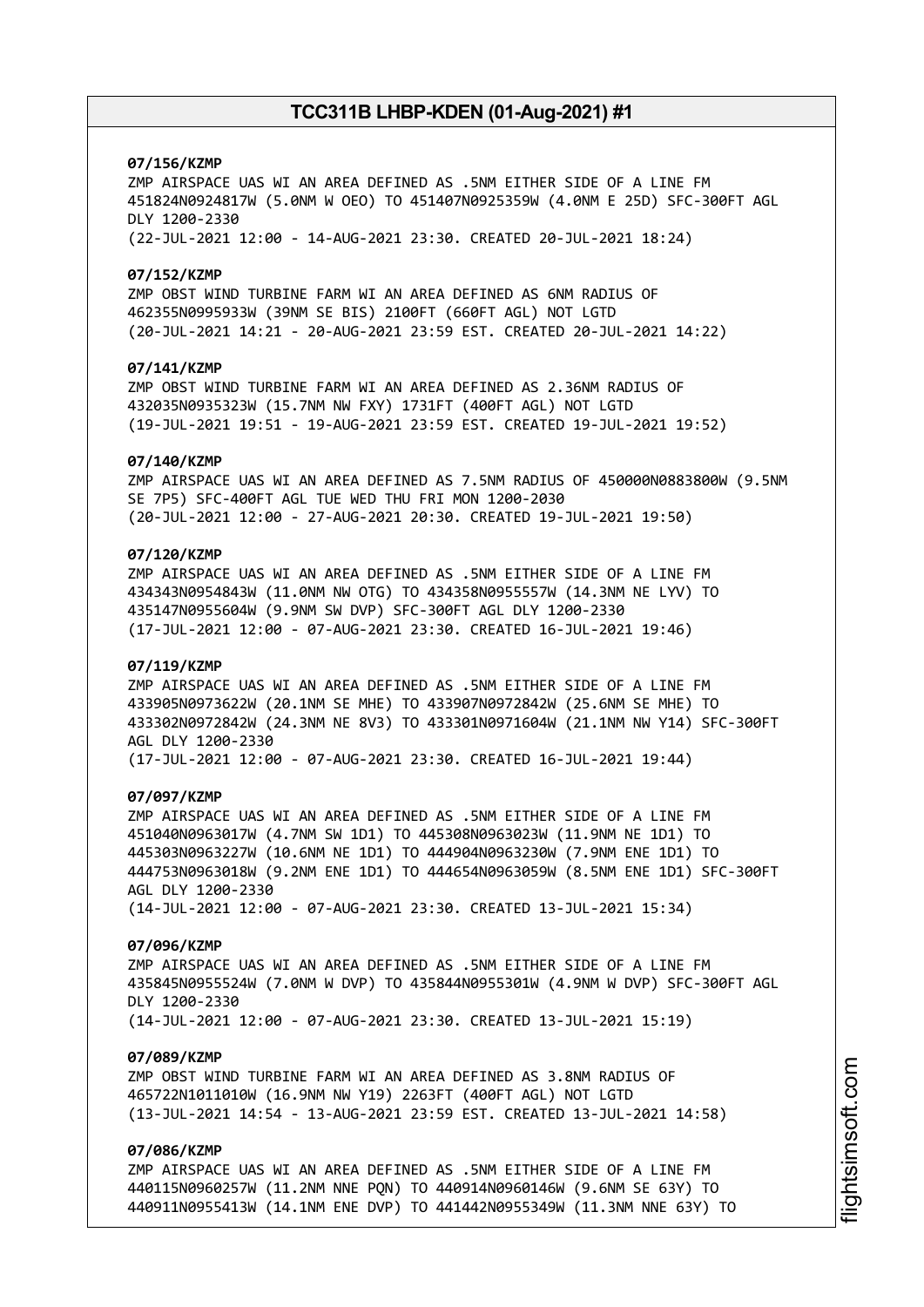441507N0955239W (11.6NM W TKC) SFC-300FT AGL DLY 1200-2330 (14-JUL-2021 12:00 - 07-AUG-2021 23:30. CREATED 13-JUL-2021 14:52)

## **07/084/KZMP**

ZMP AIRSPACE UAS WI AN AREA DEFINED AS .5NM EITHER SIDE OF A LINE FM 450506N0934936W (4.5NM S CFE) TO 450526N0941701W (9.6NM E LJF) TO 450657N0941720W (9.4NM ENE LJF) TO 450701N0942032W (7.1NM ENE LJF) TO 450841N0942354W (5.4NM NE LJF) SFC-300FT AGL DLY 1200-2330 (14-JUL-2021 12:00 - 07-AUG-2021 23:30. CREATED 13-JUL-2021 14:46)

## **07/082/KZMP**

ZMP AIRSPACE UAS WI AN AREA DEFINED AS .5NM EITHER SIDE OF A LINE FM 440216N0962018W (3.7NM NNW PQN) (3.7NM NNW PQN) TO 441241N0961946W (9.0NM SW 63Y) (9.0NM SW 63Y) SFC-300FT AGL DLY 1200-2330 (14-JUL-2021 12:00 - 07-AUG-2021 23:30. CREATED 13-JUL-2021 14:44)

### **07/021/KZMP**

ZMP OBST WIND TURBINE FARM WI AN AREA DEFINED AS 7.29NM RADIUS OF 431159N0934703W (11.8NM WSW FXY) 1731FT (400FT AGL) NOT LGTD (02-JUL-2021 17:17 - 02-AUG-2021 17:00. CREATED 02-JUL-2021 17:19)

## **07/020/KZMP**

ZMP OBST WIND TURBINE FARM WI AN AREA DEFINED AS 17NM RADIUS OF 463738N1024441W (7.5NM S DIK) 2583FT (400FT AGL) NOT LGTD (02-JUL-2021 16:27 - 03-AUG-2021 17:00. CREATED 02-JUL-2021 16:29)

### **1/3469/KZMP**

ZMP IA..ROUTE ZMP. V505 ALMAY, MN TO PRAGS, MN MOCA 2800. 2107012144-2306292144EST (PERM. CREATED 01-JUL-2021 21:44)

### **1/3468/KZMP**

ZMP IA..ROUTE ZMP. V505 GUMBO, IA TO FORT DODGE (FOD) VORTAC, IA MEA 3100. 2107012142-2306292142EST (PERM. CREATED 01-JUL-2021 21:42)

#### **06/245/KZMP**

ZMP OBST WIND TURBINE FARM WI AN AREA DEFINED AS 3NM RADIUS OF 442840N0990801W (8.1NM WSW MKA) 2451FT (420FT AGL) NOT LGTD (30-JUN-2021 22:00 - 31-DEC-2021 23:59. CREATED 30-JUN-2021 22:00)

## **1/7606/KZMP**

ZMP MN..ROUTE ZMP. V218, V505 SQEAK, MN MRA 10000. INL VOR R-176 RESTRICTIONS. (21-JUN-2021 21:22 - 19-JUN-2023 21:22 EST. CREATED 21-JUN-2021 21:22)

### **06/038/KZMP**

ZMP OBST WIND TURBINE FARM WI AN AREA DEFINED AS 10NM RADIUS OF 443214.5N0962214.7W (11.8NM SE SD2) 2192FT (461FT AGL) NOT LGTD (03-JUN-2021 22:09 - 03-AUG-2021 23:59. CREATED 03-JUN-2021 22:09)

**1/5683/KZMP** ZMP IA..ROUTE ZMP. V172 WUNOT, IA TO LINDE, IA MOCA 3900. 2106021438-2306011438EST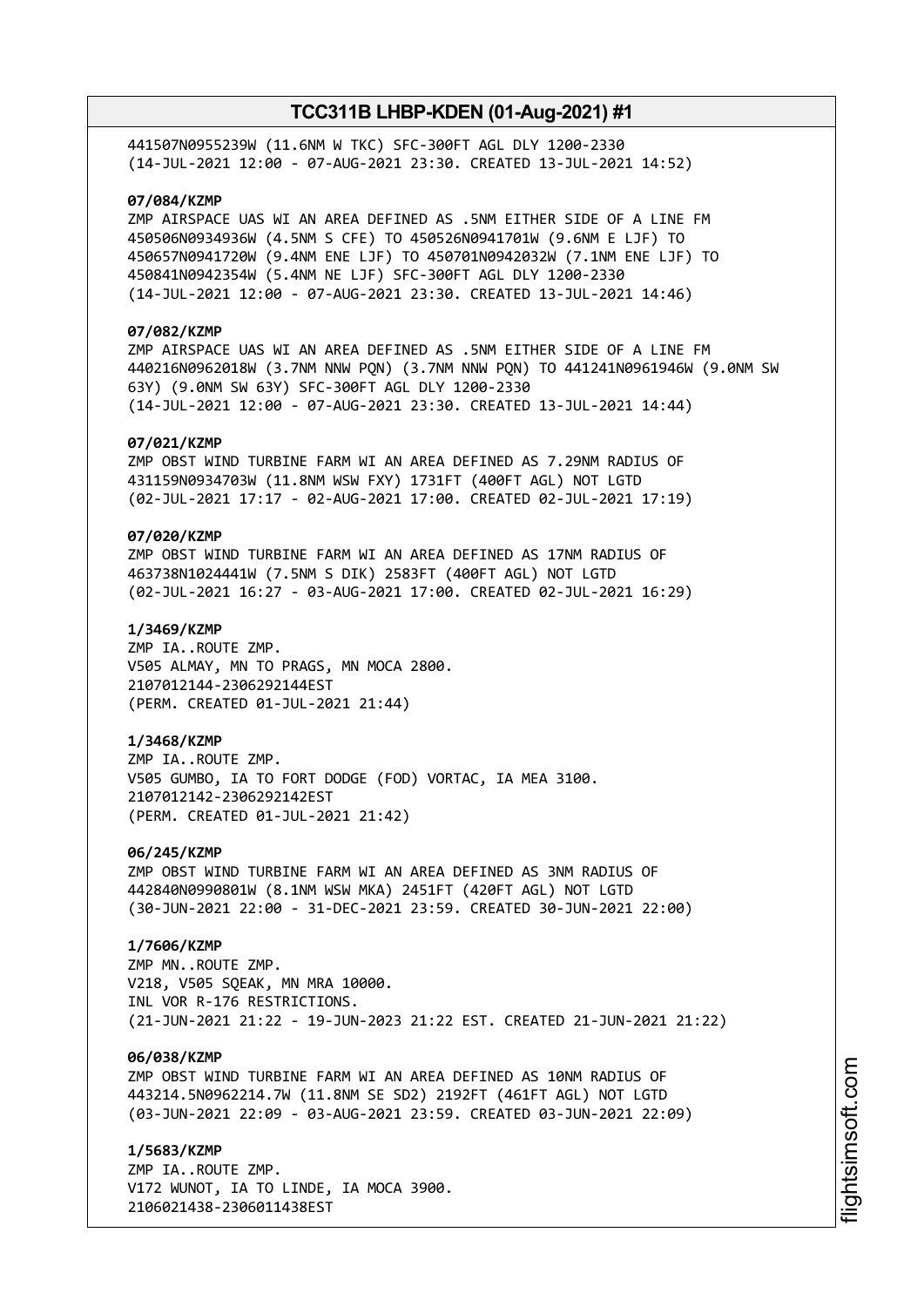(PERM. CREATED 02-JUN-2021 14:39)

**1/5617/KZMP** ZMP MN..ROUTE ZMP. V15 MOFIT, ND TO IRIWY, ND MOCA 3700. 2106021252-2306021252EST (PERM. CREATED 02-JUN-2021 12:52)

### **05/184/KZMP**

ZMP OBST WIND TURBINE FARM WI AN AREA DEFINED AS 15NM RADIUS OF 433110.27N0930923.76W (15NM NW AEL) 1893FT (459FT AGL) NOT LGTD (29-MAY-2021 18:22 - 30-NOV-2021 23:59. CREATED 29-MAY-2021 18:22)

### **05/170/KZMP**

ZMP AIRSPACE UAS WI AN AREA DEFINED AS 480829N0971609W (9.6NM SE D06) TO 480836N0972327W (9.5NM S D06) TO 480736N0972917W (10.3NM SSW D06) TO 480514N0973522W (14.4NM SW D06) TO 481610N0995042W (9.8NM SE RUG) TO 483200N0994600W (8.3NM SE 2H9) TO 484600N0993600W (6.3NM S 06D) TO 485336N0992513W (7.4NM E 06D) TO 485439N0971530W (1.7NM S PMB) TO POINT OF ORIGIN SFC-FL180 (28-MAY-2021 14:48 - 25-MAY-2022 23:59. CREATED 28-MAY-2021 14:48)

### **05/140/KZMP**

ZMP AIRSPACE UAS WI AN AREA DEFINED AS 485439N0971530W (2NM S PMB) TO 484942N0964014W (10NM NE HCO) TO 483722N0961709W (10NM NE 23D) TO 482554N0960458W (18.6NM NW 3G2) TO 480627N0955538W (10NM ENE TVF) TO 475746N0971617W (3.5NM W GFK) TO POINT OF ORIGIN 11000FT-FL180 (25-MAY-2021 14:01 - 25-MAY-2022 23:59. CREATED 25-MAY-2021 14:01)

### **1/7155/KZMP**

ZMP MN..ROUTE ZMP. V412 REDWOOD FALLS (RWF) VOR/DME, MN TO FLYING CLOUD (FCM) VOR/DME, MN MEA 4000. 2104282016-2304282016EST (PERM. CREATED 28-APR-2021 20:17)

### **04/146/KZMP**

ZMP SVC MINNEAPOLIS ARTCC CLASS E SERVICE AVBL WI AN AREA DEFINED AS 63NM RADIUS OF 462132.12N0872350.72W (SAW) 1200FT AGL-14500FT EXC SAWYER TWR CLASS D SFC AREA (20-APR-2021 20:35 - PERM. CREATED 20-APR-2021 20:35)

### **04/087/KZMP**

ZMP OBST WIND TURBINE FARM WI AN AREA DEFINED AS 10NM RADIUS OF 403100N0952300W (6NM N K57) UNKNOWN (600FT AGL) NOT LGTD (12-APR-2021 15:57 - 01-AUG-2021 23:59. CREATED 12-APR-2021 15:58)

### **04/009/KZMP**

ZMP AIRSPACE UAS WI AN AREA DEFINED AS 1NM RADIUS OF 453537.50N0931059.90W (4.0NM ENE CBG) SFC-400FT AGL SUN SAT SR-SS (04-APR-2021 11:48 - 31-OCT-2021 23:01. CREATED 01-APR-2021 19:16)

**1/8045/KZMP** ZMP ROUTE ZMP. V78 WATERTOWN (ATY) VORTAC, SD TO CLAPS INT, MN MOCA 3600. 2102251413-2302251413EST (PERM. CREATED 25-FEB-2021 14:15)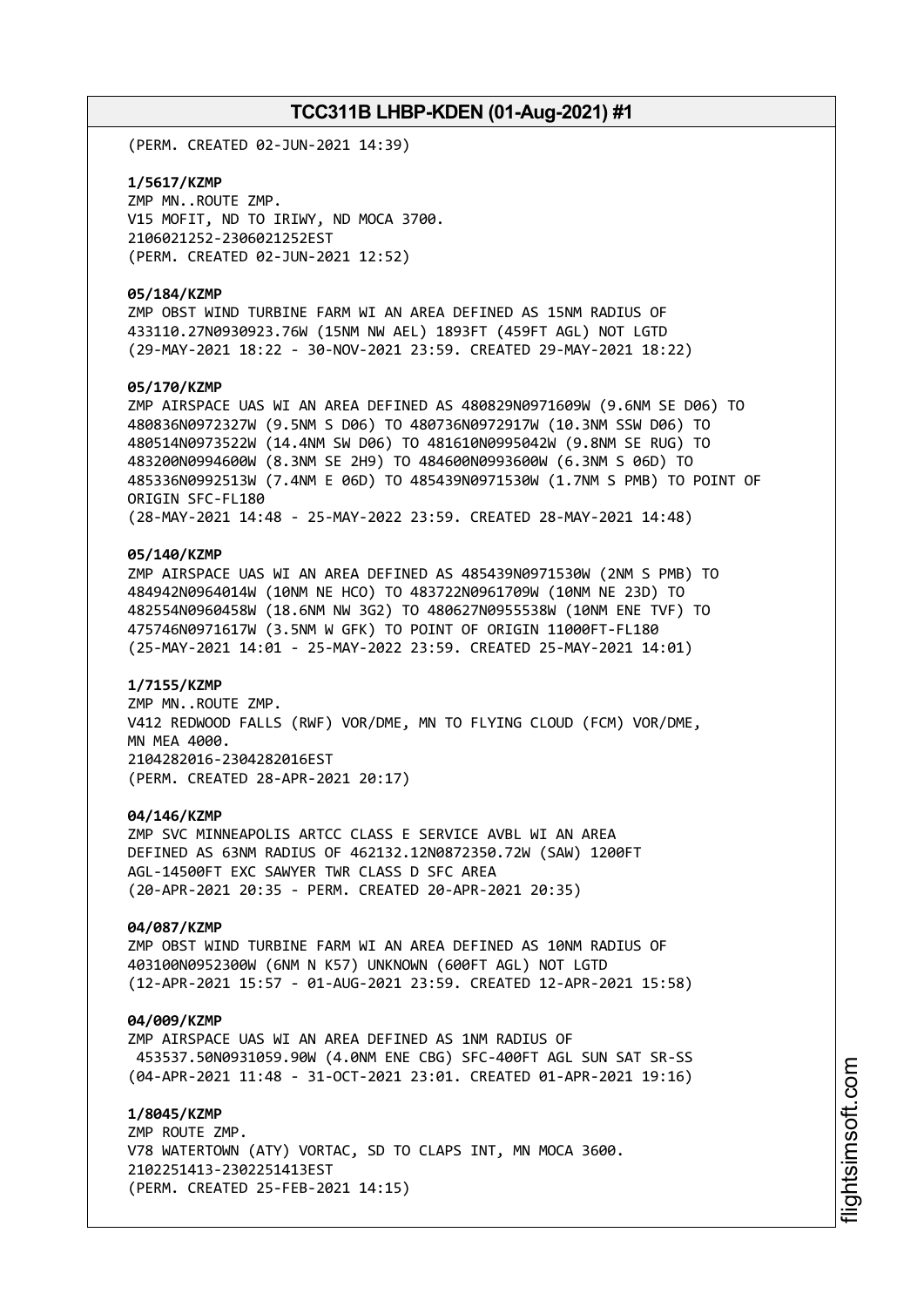**1/2001/KZMP** ZMP KS..ROUTE ZMP ZKC. V551 SALINA (SLN) VORTAC, KS TO MANKATO (TKO) VORTAC, KS MEA 6000. 2101071747-2301071747EST (PERM. CREATED 07-JAN-2021 17:47) **0/2230/KZMP** ZMP MT..ROUTE ZMP ZLC. J70 LEWISTOWN (LWT) VOR/DME, MT TO DICKINSON (DIK) VORTAC, ND MEA 21000. LWT VOR/DME RESTRICTION. (25-SEP-2020 19:29 - 25-SEP-2022 19:29 EST. CREATED 25-SEP-2020 19:29) **09/105/KZMP** ZMP OBST CRANE (ASN UNKNOWN) 460421N0933943W (17.5NM N 18Y) UNKNOWN (120FT AGL) FLAGGED AND LGTD DLY 1200-2200 (21-SEP-2020 12:00 - 01-JAN-2022 22:00. CREATED 14-SEP-2020 12:02) **0/3546/KZMP** ZMP MN..ROUTE ZMP. V78 WATERTOWN (ATY) VORTAC, SD TO CLAPS, MN MOCA 3600. 2008172013-2208172013EST (PERM. CREATED 17-AUG-2020 20:14) **0/4948/KZMP** ZMP SD..ROUTE ZMP. V78 WATERTOWN (ATY) VORTAC, SD TO CLAPS, MN MOCA 3600. 2006012022-2206012022EST (PERM. CREATED 01-JUN-2020 20:23) **0/0061/KZMP** ZMP NE..ROUTE ZMP. V71 PAWNEE CITY (PWE) VORTAC, NE R-149 TO TOPEKA (TOP) VORTAC, KS R-330 MOCA 2900. 2005111724-2205051724EST (PERM. CREATED 11-MAY-2020 17:25) **0/5880/KZMP** ZMP WI..ROUTE ZMP. V129 EAU CLAIRE (EAU) VORTAC, WI R-176 TO NODINE (ODI) VORTAC, MN **MFA 4700** EAU VORTAC R-176 UNUSABLE BELOW 4700. (22-JAN-2020 15:01 - 22-JAN-2022 14:59 EST. CREATED 22-JAN-2020 15:01) **0/5874/KZMP** ZMP WI..ROUTE ZMP. V129 EAU CLAIRE (EAU) VORTAC, WI R-341 TO COP MEA 6000. EAU VORTAC R-341 UNUSABLE BEYOND 40 NM BELOW 6000. 2001221451-2201221451EST (PERM. CREATED 22-JAN-2020 14:51) **0/5391/KZMP** ZMP ROUTE ZMP. V398 ALMAY, MN TO KASPR, MN MOCA 2900. 2001211612-2201211612EST (PERM. CREATED 21-JAN-2020 16:12)

**0/5329/KZMP**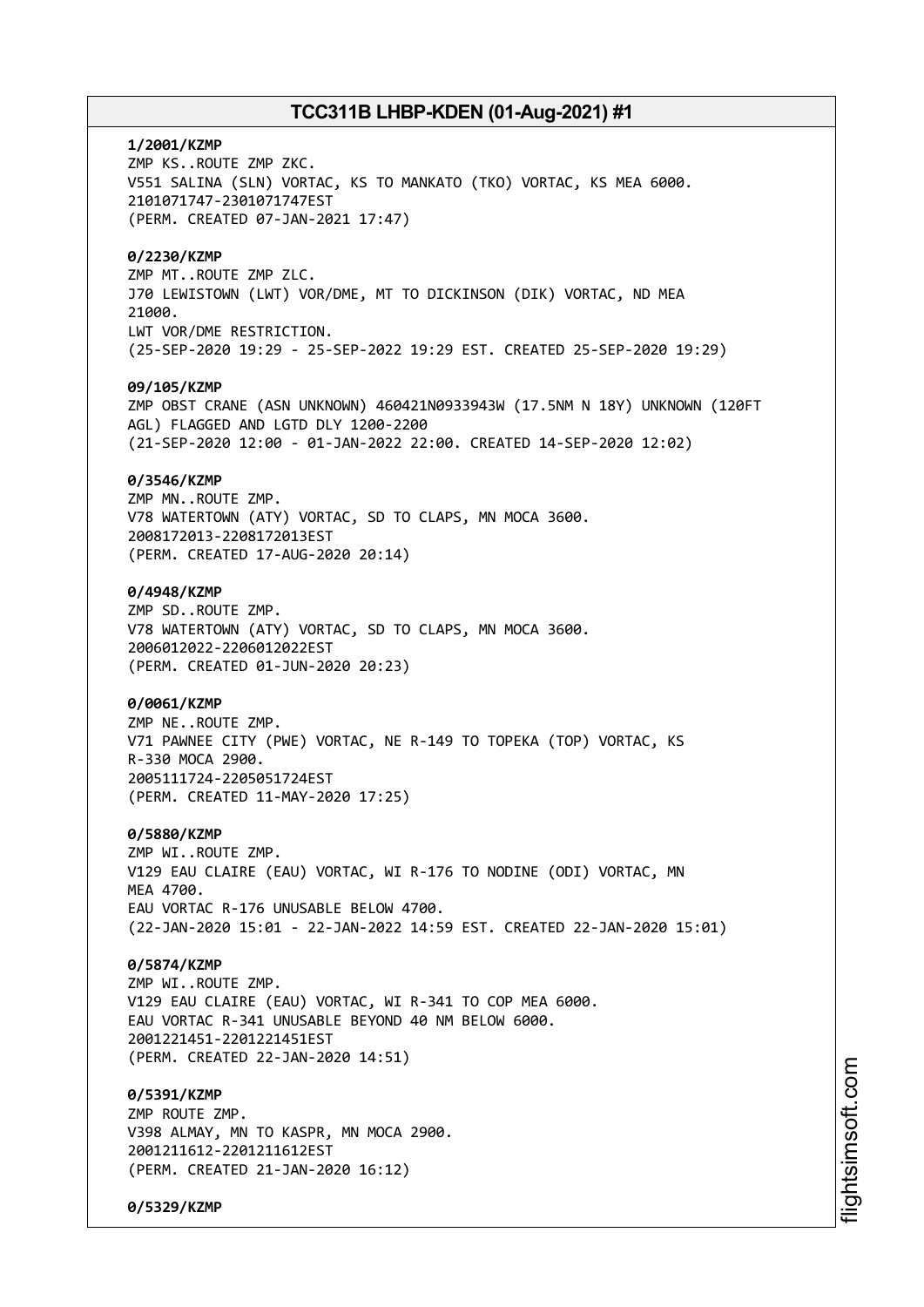┌──────────────────────────────────────────────────────────────────────────────┐

└──────────────────────────────────────────────────────────────────────────────┘

ZMP ROUTE ZMP. V24 ALMAY, MN TO KASPR, MN MOCA 2900. 2001211439-2201211439EST (PERM. CREATED 21-JAN-2020 14:40)

## **0/3417/KZMP**

ZMP WI..ROUTE ZMP. V26 EAU CLAIRE (EAU) VORTAC, WI R-088 FROM 40 NM TO COP MEA 7500. EAU VORTAC R-088 UNUSABLE BEYOND 40 NM BELOW 7500. 2001131829-2201131824EST (PERM. CREATED 13-JAN-2020 18:29)

## │**KZDV (DENVER FIR)** │

#### **08/044/KZDV**

ZDV AIRSPACE R7001A ACT SFC-7999FT (02-AUG-2021 14:00 - 03-AUG-2021 06:00. CREATED 01-AUG-2021 14:05)

## **08/043/KZDV**

ZDV AIRSPACE R7001B ACT 8000FT-FL235 (02-AUG-2021 14:00 - 03-AUG-2021 06:00. CREATED 01-AUG-2021 14:05)

## **07/338/KZDV**

ZDV AIRSPACE R7001B ACT 8000FT-FL235 (01-AUG-2021 14:00 - 02-AUG-2021 06:00. CREATED 31-JUL-2021 14:06)

#### **07/337/KZDV**

ZDV AIRSPACE R7001A ACT SFC-7999FT (01-AUG-2021 14:00 - 02-AUG-2021 06:00. CREATED 31-JUL-2021 14:06)

### **07/245/KZDV**

ZDV AIRSPACE R2601A ACT SFC-12499FT (31-JUL-2021 06:01 - 02-AUG-2021 10:59. CREATED 31-JUL-2021 00:06)

### **07/148/KZDV**

ZDV NAV GPS (CHLK GPS 21-07) (INCLUDING WAAS, GBAS, AND ADS-B) MAY NOT BE AVBL WI A 377NM RADIUS CENTERED AT 355814N1174255W (BTY207068) FL400-UNL, 359NM RADIUS AT FL250, 267NM RADIUS AT 10000FT, 214NM RADIUS AT 4000FT AGL, 163NM RADIUS AT 50FT AGL. 2108041701-2108041829

(PERM. CREATED 30-JUL-2021 16:25)

# **07/142/KZDV**

ZDV NAV GPS (CHLK GPS 21-07) (INCLUDING WAAS, GBAS, AND ADS-B) MAY NOT BE AVBL WI A 377NM RADIUS CENTERED AT 355814N1174255W (BTY207068) FL400-UNL, 359NM RADIUS AT FL250, 267NM RADIUS AT 10000FT, 214NM RADIUS AT 4000FT AGL, 163NM RADIUS AT 50FT AGL. 2108031630-2108031959 (PERM. CREATED 30-JUL-2021 16:24)

**07/136/KZDV**

i⊒<br>⊫ htsim soft.c om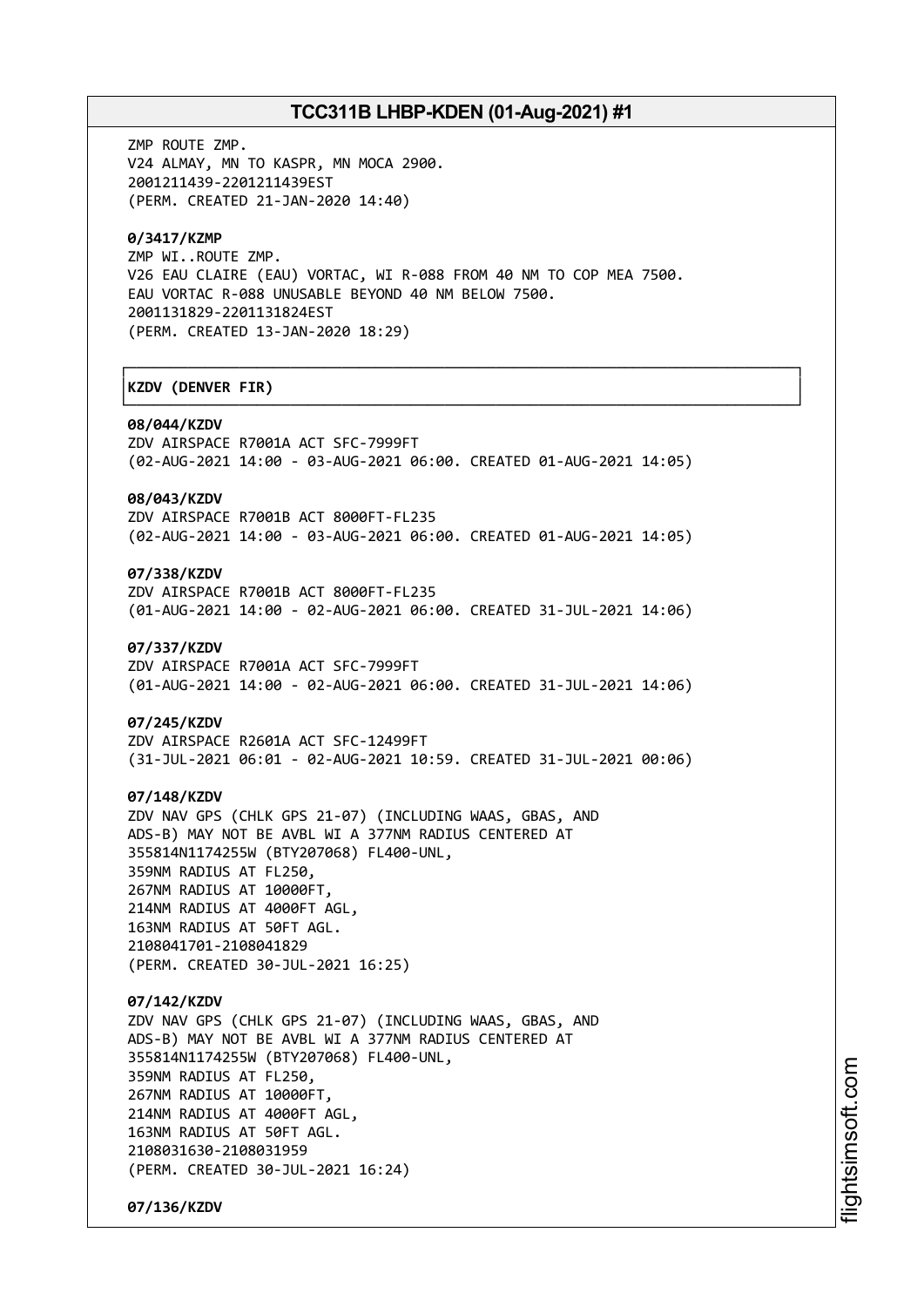ZDV NAV GPS (CHLK GPS 21-07) (INCLUDING WAAS, GBAS, AND ADS-B) MAY NOT BE AVBL WI A 377NM RADIUS CENTERED AT 355814N1174255W (BTY207068) FL400-UNL, 359NM RADIUS AT FL250, 267NM RADIUS AT 10000FT, 214NM RADIUS AT 4000FT AGL, 163NM RADIUS AT 50FT AGL. 2108021701-2108021959 (PERM. CREATED 30-JUL-2021 16:22)

## **07/011/KZDV**

ZDV AIRSPACE R2601B ACT 12500FT UP TO BUT NOT INCLUDING FL225 (30-JUL-2021 06:00 - 27-AUG-2021 06:00. CREATED 30-JUL-2021 00:06)

## **07/748/KZDV**

ZDV AIRSPACE R2601C ACT FL225 UP TO BUT NOT INCLUDING FL350 (30-JUL-2021 06:00 - 27-AUG-2021 06:00. CREATED 29-JUL-2021 06:06)

### **07/516/KZDV**

ZDV OBST WIND TURBINE FARM WI AN AREA DEFINED AS 4NM RADIUS OF 424057N1055326W (23NM WSW DGW) 6800FT (400FT AGL) NOT LGTD (24-JUL-2021 00:29 - 27-AUG-2021 03:00. CREATED 24-JUL-2021 00:29)

## **07/305/KZDV**

ZDV OBST WIND TURBINE (ASN UNKNOWN) 390337N1035851W (13.2NM W 5V4) 6174FT (400FT AGL) NOT LGTD (14-JUL-2021 18:38 - 04-AUG-2021 05:00. CREATED 14-JUL-2021 18:38)

### **07/212/KZDV**

ZDV OBST WIND TURBINE FARM WI AN AREA DEFINED AS 8.35NM RADIUS OF 430402N1053059W (9NM SSE WYO7) 5996FT (499FT AGL) NOT LGTD (10-JUL-2021 08:31 - 10-AUG-2021 17:00. CREATED 10-JUL-2021 08:38)

## **1/6758/KZDV**

ZDV CO..AIRSPACE 13NM N OF STEAMBOAT SPRINGS, CO..TEMPORARY FLIGHT RESTRICTIONS WI AN AREA DEFINED AS 8NM RADIUS OF 404337N1064925W (BQZ355015.9) SFC-13000FT. TO PROVIDE A SAFE ENVIRONMENT FOR FIRE FIGHTING ACFT OPS. PURSUANT TO 14 CFR SECTION 91.137(A)(2) TEMPORARY FLIGHT RESTRICTIONS ARE IN EFFECT. CRAIG INTERAGENCY DISPATCH CENTER TEL 970-826-5037 OR FREQ 126.6000/THE MORGAN CREEK FIRE IS IN CHARGE OF THE OPERATION. DENVER / ZDV / ARTCC TEL 303-651-4248 IS THE FAA CDN FACILITY. DLY 1400-0500 2107101400-2109100500EST (PERM. CREATED 10-JUL-2021 03:35)

#### **07/070/KZDV**

ZDV OBST WIND TURBINE FARM WI AN AREA DEFINED AS 1.1NM RADIUS OF 405917N1025519W (11.1NM SE SNY) 4693FT (400FT AGL) NOT LGTD (03-JUL-2021 11:49 - 03-AUG-2021 23:59 EST. CREATED 03-JUL-2021 11:49)

## **07/069/KZDV**

ZDV OBST WIND TURBINE FARM WI AN AREA DEFINED AS 4.7NM RADIUS OF 405845N1025148W (11.1NM SE SNY) 4621FT (400FT AGL) NOT LGTD (03-JUL-2021 11:48 - 03-AUG-2021 23:59 EST. CREATED 03-JUL-2021 11:48)

### **07/068/KZDV**

ZDV OBST WIND TURBINE FARM WI AN AREA DEFINED AS 6.61NM RADIUS OF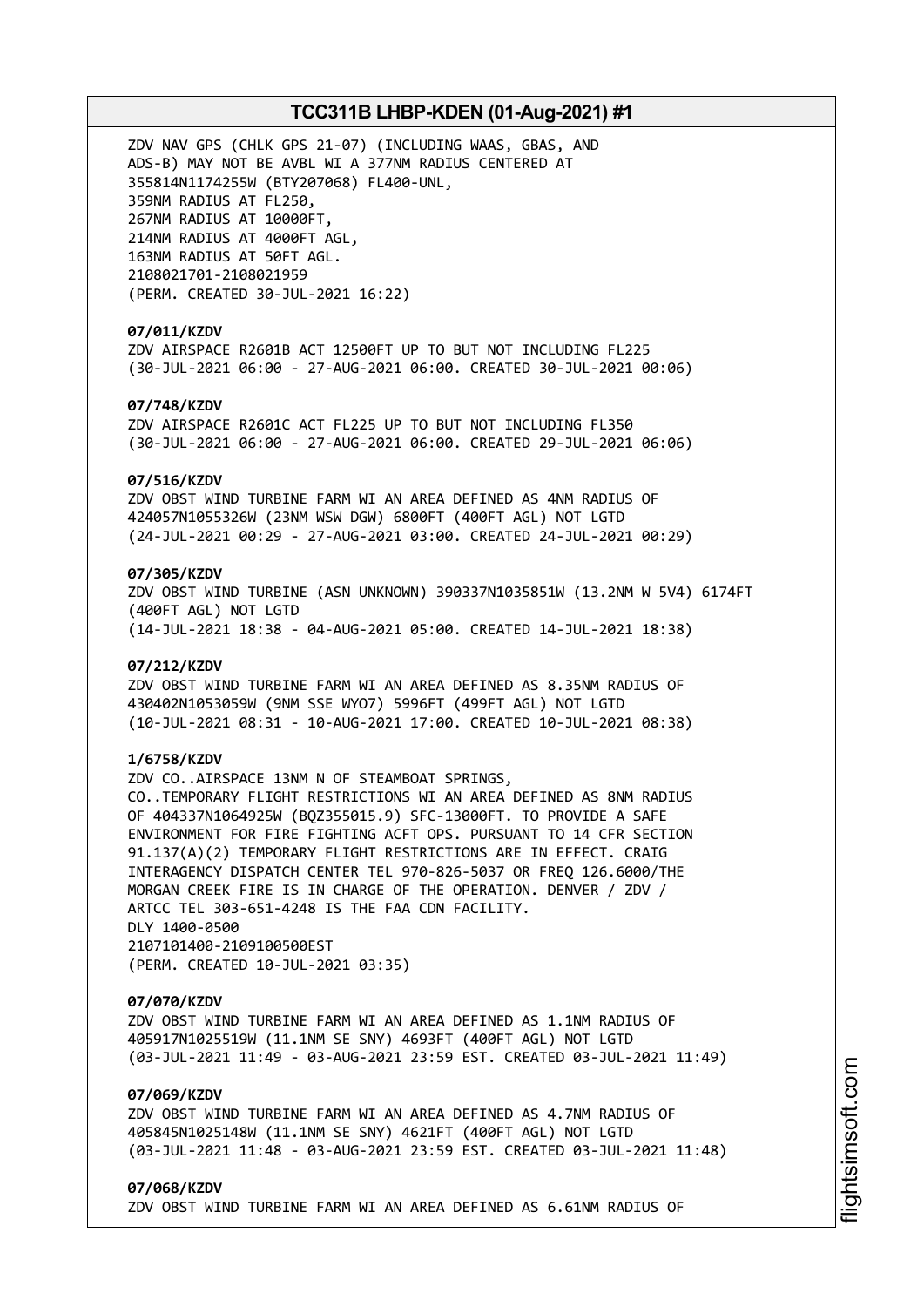405841N1032416W (14.9NM SSE IBM) 5101FT (400FT AGL) NOT LGTD (03-JUL-2021 11:43 - 03-AUG-2021 23:59 EST. CREATED 03-JUL-2021 11:46)

### **07/067/KZDV**

ZDV OBST WIND TURBINE FARM WI AN AREA DEFINED AS 6.61NM RADIUS OF 405841N1032416W (11.3NM SW SNY) 5101FT (400FT AGL) NOT LGTD (03-JUL-2021 11:44 - 03-AUG-2021 23:59 EST. CREATED 03-JUL-2021 11:46)

## **06/620/KZDV**

ZDV OBST WIND TURBINE FARM WI AN AREA DEFINED AS 5NM RADIUS OF 405445N1034909W (18.3NM SW IBM) 5666FT (410FT AGL) NOT LGTD (30-JUN-2021 21:24 - 31-DEC-2021 23:59. CREATED 30-JUN-2021 21:24)

### **06/619/KZDV**

ZDV OBST WIND TURBINE FARM WI AN AREA DEFINED AS 5NM RADIUS OF 405639N1034426W (15.5NM SSW IBM) 5543FT (389FT AGL) NOT LGTD (30-JUN-2021 21:18 - 31-DEC-2021 23:59. CREATED 30-JUN-2021 21:20)

### **1/5052/KZDV**

ZDV CO..ROUTE ZDV. V108 TRUEL, CO TO RED TABLE (DBL) VOR/DME, CO MOCA 14000. 2106011502-2305301502EST (PERM. CREATED 01-JUN-2021 15:03)

### **1/3092/KZDV**

ZDV SD..AIRSPACE CRAZY HORSE, SD.. LASER LGT DEMONSTRATION WILL BE CONDUCTED AT CRAZY HORSE MEMORIAL WI AN AREA DEFINED AS 435001N1033737W OR (RAP239028) SFC-500FT AGL. LASER LGT BEAMS WILL BE TERMINATED IF NON PARTICIPATING ACFT ARE DETECTED ENTERING THE AFFECTED AREA. LASER LGT BEAMS MAY BE INJUROUS TO PILOTS/PASSENGERS EYES WI 500FT VERTICALLY AND 1900FT LATERALLY OF THE LGT SOURCE. FLASH BLINDNESS OR COCKPIT ILLUMINATION MAY OCCUR BEYOND THESE DISTANCES. ELLSWORTH AFB /RCA/ TERMINAL APCH CTL TEL 605-385-6199 IS THE FAA CDN FACILITY DLY 0030-0330 (29-MAY-2021 00:30 - 30-SEP-2021 03:30. CREATED 26-MAY-2021 21:47)

## **1/8432/KZDV**

ZDV UT..ROUTE ZDV ZLC. J196 BRYCE CANYON (BCE) VORTAC, UT TO RIFMN, UT MEA 36000. BCE VORTAC R-033 D160 36000-45000. (19-MAY-2021 18:33 - 17-MAY-2023 18:33 EST. CREATED 19-MAY-2021 18:34)

## **1/0706/KZDV**

ZDV KS..ROUTE ZDV ZKC. V17 GARDEN CITY (GCK) VORTAC, KS TO COFFE, KS MOCA 4700. 2104161846-2304141846EST (PERM. CREATED 16-APR-2021 18:46)

## **1/0386/KZDV**

ZDV CO..ROUTE ZDV. V211 BRAZO, NM MRA 14000 AT BRAZO WHEN USING DME. DRO DME UNUSABLE BELOW 14000 AT BRAZO. (15-APR-2021 21:03 - 15-APR-2023 21:03 EST. CREATED 15-APR-2021 21:03)

# **1/0953/KZDV**

ZDV CO..ROUTE ZDV. V356 FIDLE INT, CO TO ELORE INT, CO NA EXCEPT FOR ACFT EQUIPPED